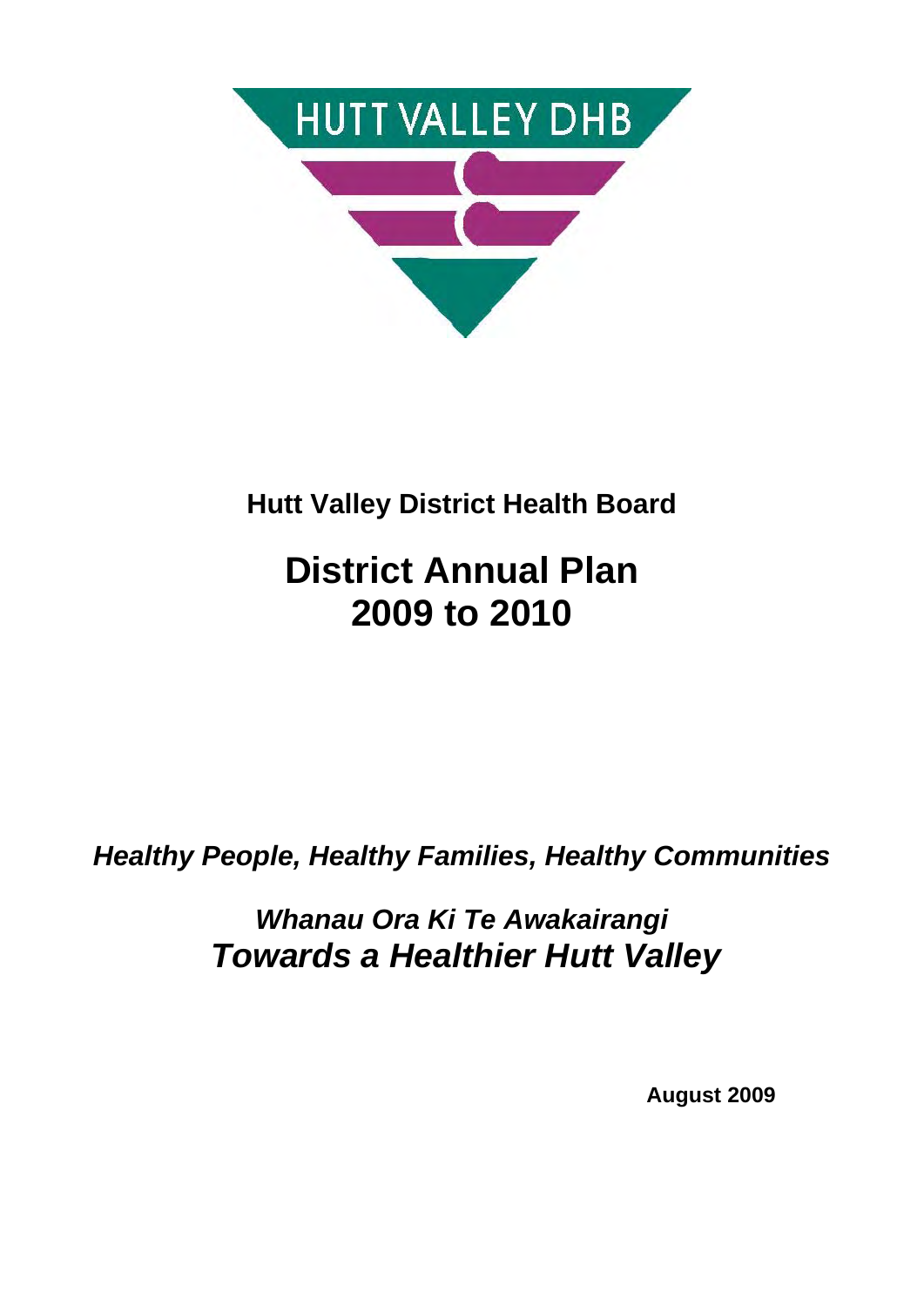Contact details: Hutt Valley District Health Board Pilmuir House, Pilmuir Street Private Bag 31-907 Lower Hutt Telephone (04) 5666 999 Website www.huttvalleydhb.org.nz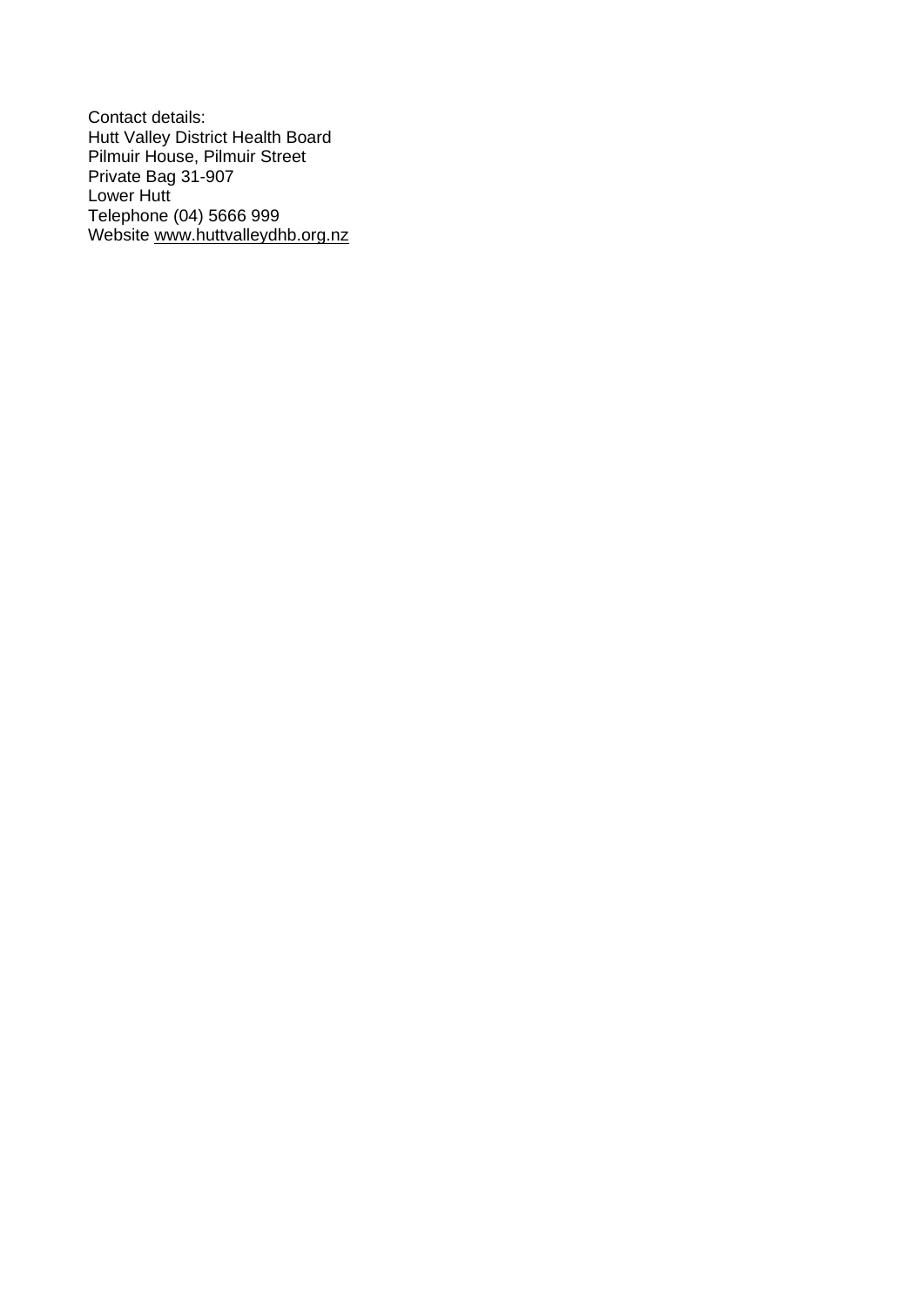## Office of Hon Tony Ryall



Minister of Health Minister of State Services

1 7 AUG 2009

Mr Peter Glensor Chair Hutt Valley District Health Board Private Bag 31 907 LOWER HUTT 5040

Dear Mr Glensor

#### Hutt Valley District Health Board: 2009/10 District Annual Plan

This letter advises you that I have signed Hutt Valley District Health Board's (DHB) 2009/10 District Annual Plan (DAP) for one year.

I accept your DAP is the result of your Board's consideration of how your resources are best allocated, including the additional \$19.52M or 6.75 percent increase provided to your DHB for the 2009/10 year.

I appreciate the efforts your Board and management have put in over the past year to manage your DHB in a sustainable manner. More work lies ahead to achieve long lasting sustainability. Given the severe impact of the international financial situation on the fiscal position, the 2010/11 and out-years funding increase for health will be lower than the FFT and Demographics' planning signals notified in December 2008. At the same time pressures from cost, demand, and technology remain. In this environment it is important that you achieve productivity gains and manage your services within your allocated funding. The Government's priority is for funding to be directed towards front line services.

Your Board's revised financial position following my rejection of your DAP is acknowledged. I note that Hutt Valley DHB is proposing a minimal reduction of \$0.3M taking the planned financial position for 2009/10 to \$4.6M deficit with a plan to breakeven in 2011/12. Improving the financial performance of your DHB is a key priority for your Board.

The emphasis your Board has placed on the Government's Health Targets and priority areas is noted. Both shorter stays in Emergency Departments and Shifting Services to Primary Care, are two areas that your DHB needs to focus on.

It is recommended that your Board ensures the collaborative approaches outlined in your DAP are implemented. I expect to see examples of this collaboration to include best practice sharing between DHBs, intersectoral cooperation and constructive engagement with non-Government organisations in the sector. In particular I expect to see a high degree of collaboration with other Central Region DHBs.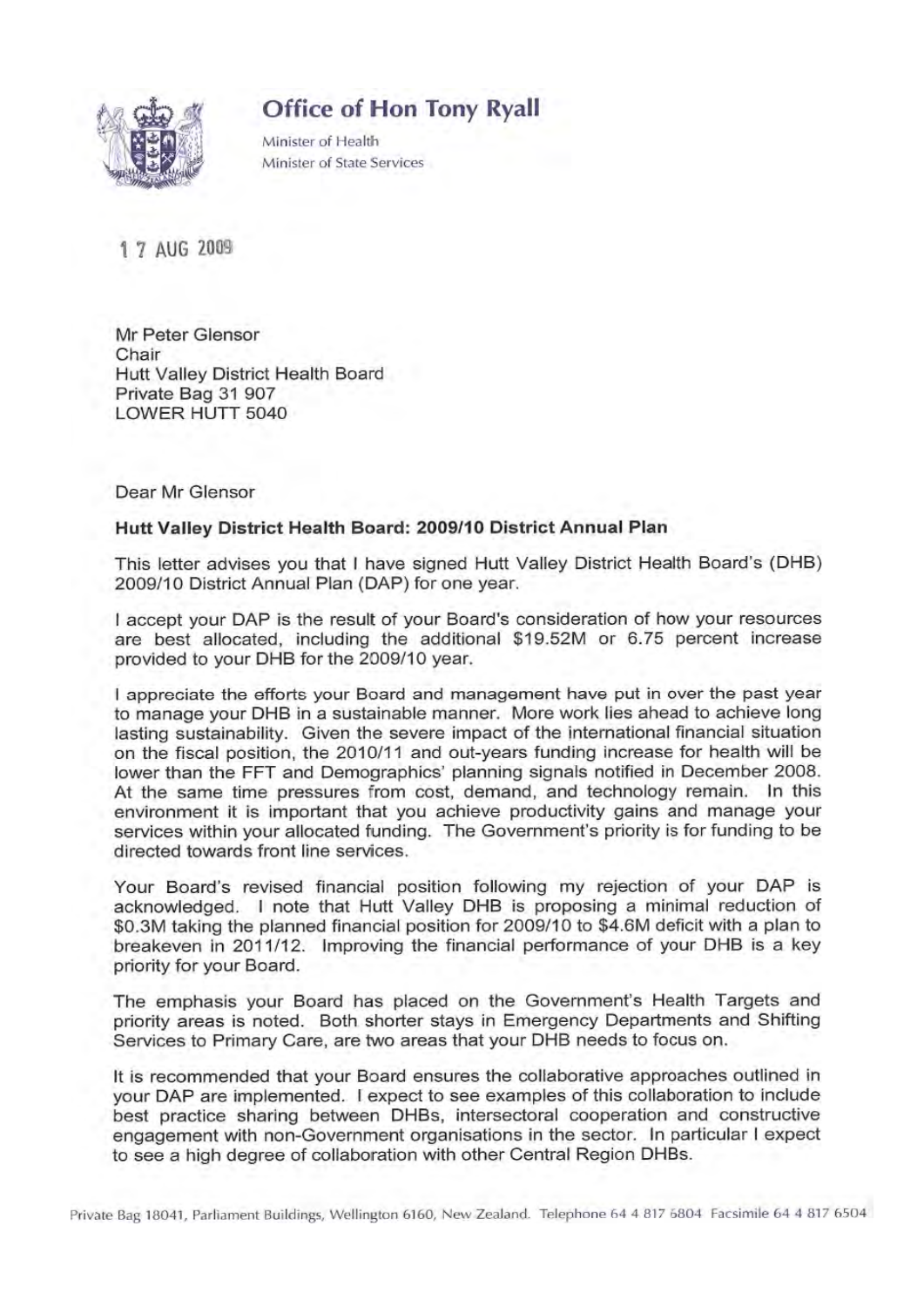The approval of your DAP does not constitute approval of proposals for service changes or service reconfigurations. You will need to comply with the requirements of the Operational Policy Framework and advise the Ministry where any proposals may require my approval.

My approval of your DAP does not mean approval for any capital projects requiring equity or new lending, or self-funded projects that require the support of the National Capital Committee. Approval of such projects is dependant on both completion of a sound business case, and evidence of good asset management and health service planning by your DHB. Approval for equity or new lending is also managed through the annual capital allocation round.

I wish you, your Board and management every success with the implementation of your 2009/10 DAP, and thank you for your contribution and efforts to improve the health of New Zealanders.

Finally, please ensure that a copy of this letter is attached to the copy of your signed DAP held by the Board and to all copies of the DAP made available to the public.

Yours sincerely

Hon Tony Ryall **Minister of Health** 

 $BA/11$ 

Hon Bill English **Minister of Finance**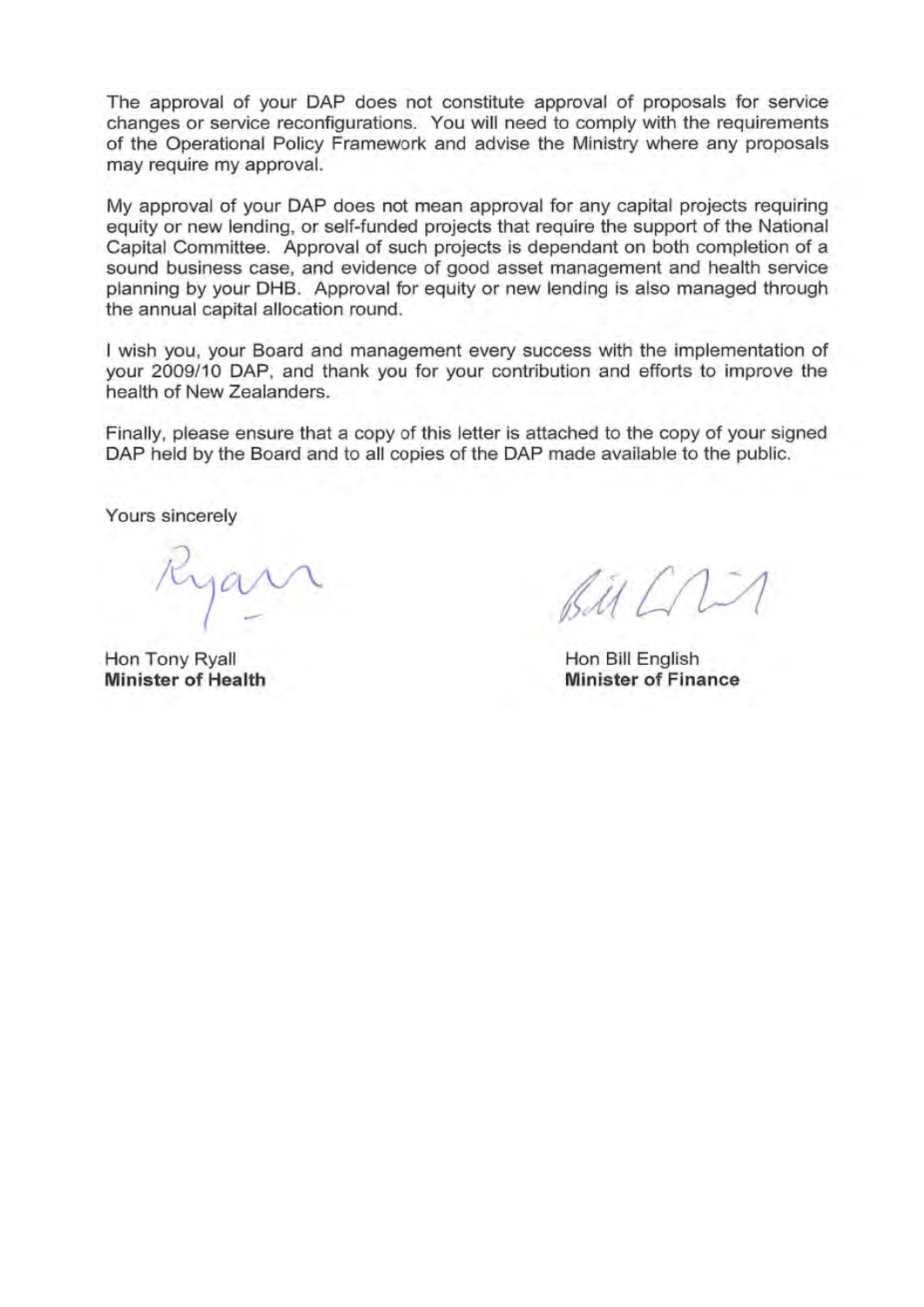## **Mihi**

Tihei - mauriora He honore he kororia ki te Atua He maungarongo ki te whenua He whakaaro pai ki te tangata

E mihi ana tenei ki a Te Atiawa otira ki nga iwi o te motu e noho mai nei i roto i te rohe o Awakairangi ara Te Upoko o te Ika.

Tenei te karanga, te wero, te whakapa atu i a tatou katoa kia horapa, kia whakakotahi o tatou kaha i te whakatikatika o tatou mauiui. He aha ai, he oranga mo te tangata.

Kei i a te Poari Hauora o Awakairangi te mana tiaki putea Me ki e rua nga whainga o te Poari.

Ko te whainga tuatahi ko te tohaina o te putea ki nga wahi e tika ana.

Tuarua ki a waihangatia katoa nga ratonga he painga mo te iwi.

No reira e raurangatira ma kei roto i a tatou ringaringa te korero.

No reira haere whakamua, pumau ra ki te kaupapa o te Hauora.

Tena koutou katoa.

## **Greetings**

All honour and glory to our maker. Let there be peace and tranquillity on earth. Goodwill to mankind.

The Hutt Valley District Health Board respects Te Atiawa and acknowledges the community of the Hutt Valley.

This is the cry, the challenge to all concerned to collectively unite our efforts in addressing and improving the health needs of the community.

The Hutt Valley District Health Board's District Strategic Plan sets out specific responsibilities for providing equitable funding in the delivery of core services.

The ultimate goal of the Hutt Valley District Health Board is the wellness of the community. Therefore the community collectively needs to grasp with both hands the initiative to be involved and committed.

So let's move forward.

Tena koutou katoa.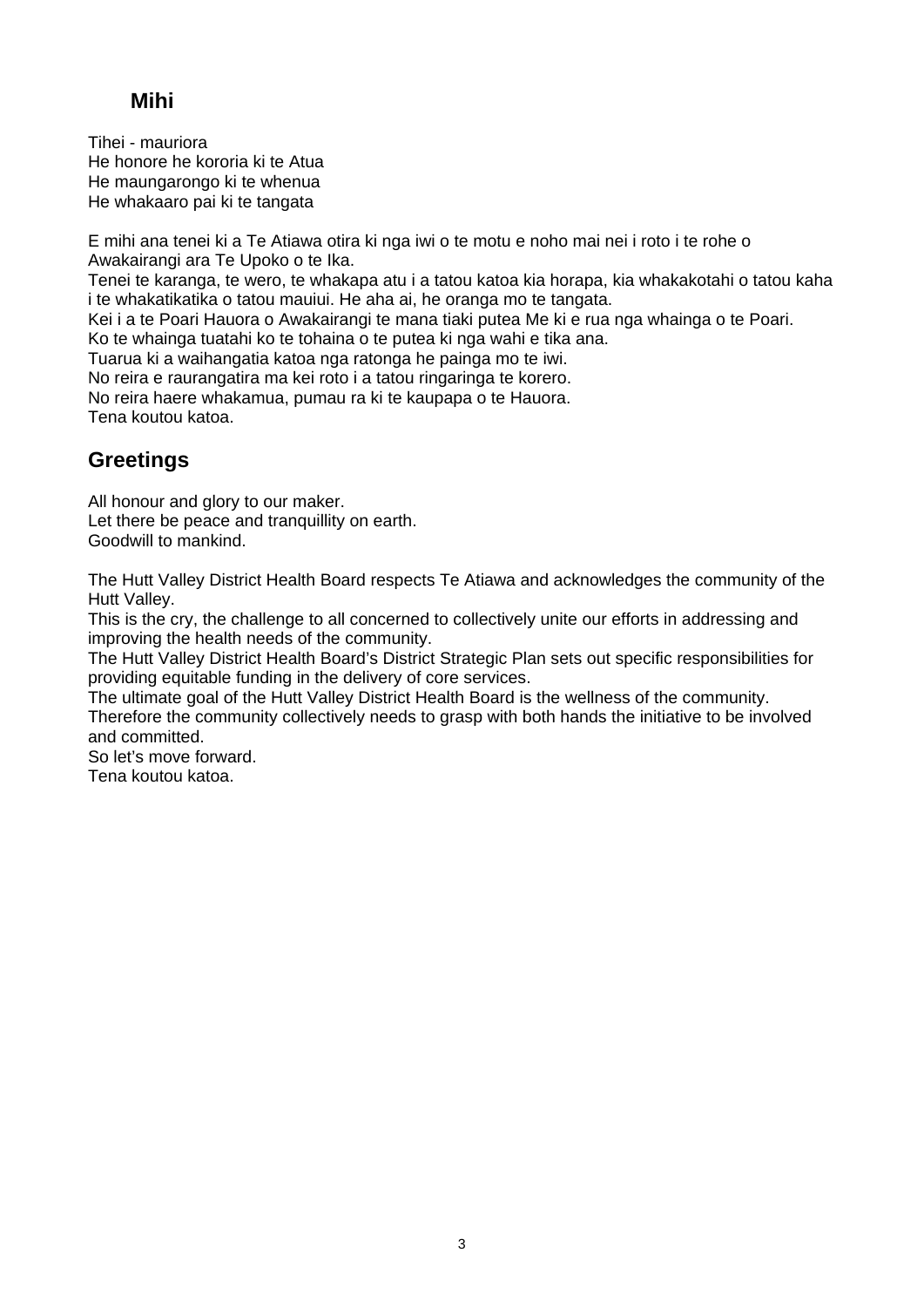## **Statement from Chair and Chief Executive**

We are pleased to present the Hutt Valley District Health Board's District Annual Plan for the 2009/2010 year. This District Annual Plan details our commitment to achieving the goals of our District Strategic Plan and to delivering on Government priorities.

We face a challenging year as we seek to return to a financial breakeven status. Ensuring sustainability of our services while continuing to meet the health needs of our community remains a significant challenge. Our CEO, senior management and clinical leadership team are committed to driving greater performance and ensuring that we deliver better, sooner, more convenient health care. In collaboration with others, and through our clinical leaders we will seek innovative solutions to address our challenges.

Our priorities provide a focus for delivering on Government priorities and achieving improved health outcomes. We will be focusing on increasing our elective volumes year on year and reducing waiting times for patients. To do this we will be progressing our essential hospital campus development. Although the expansion of our hospital will be well underway in 2009/10 the new facilities will not be open until 2011/2012. We have taken steps to provide some interim capacity and staff are working hard to ensure we maximise available theatre capacity and provide services as efficiently as possible.

Strong primary health care is key to ensuring healthier communities and improved heath equity and an important priority for us. We are working to improve access to primary health care services. We continue to focus on growing the primary health care workforce, but we will be extending our work to support the development of new models of service delivery and ensure better integration with hospital services. We will focus in particular on opportunities to shift services to primary health care where appropriate and improve the management of long-term conditions. In 2008/09 we developed a strategic framework to guide our work in improving the management of long-term conditions as one of the leading causes of avoidable hospital admissions.

An important piece of work for the DHB is the Improving the Patient Experience Programme. This programme provides an umbrella for our work to ensure that patients have access to high quality services in the most efficient and effective way. Already our work to date has included the redesign of a number of our services resulting in increased capacity and a better patient experience.

Late in 2008 the Board reaffirmed the Hutt Valley DHB's vision, mission, values, and high-level goals and strategies as documented in our District Strategic Plan 2006-11 (DSP). We believe that our goals continue to align with our assessment of health needs in the Hutt Valley and with the Government's priorities. We will be producing a refreshed DSP that will place additional emphasis on regional collaboration, the development of clinical networks, and future sustainability.

We intend to continue to grow our areas of excellence, strive for health equity for our population, and increase our collaboration with the many local, regional, and national organisations with whom we work and partner. We will continue to listen to our community and value their participation. We believe this to be one of our strengths.

*Signatories* 

Peter Glensor Chai Chuah Chair Hutt Valley DHB CEO Hutt Valley DHB

Hon Tony Ryall Minister of Health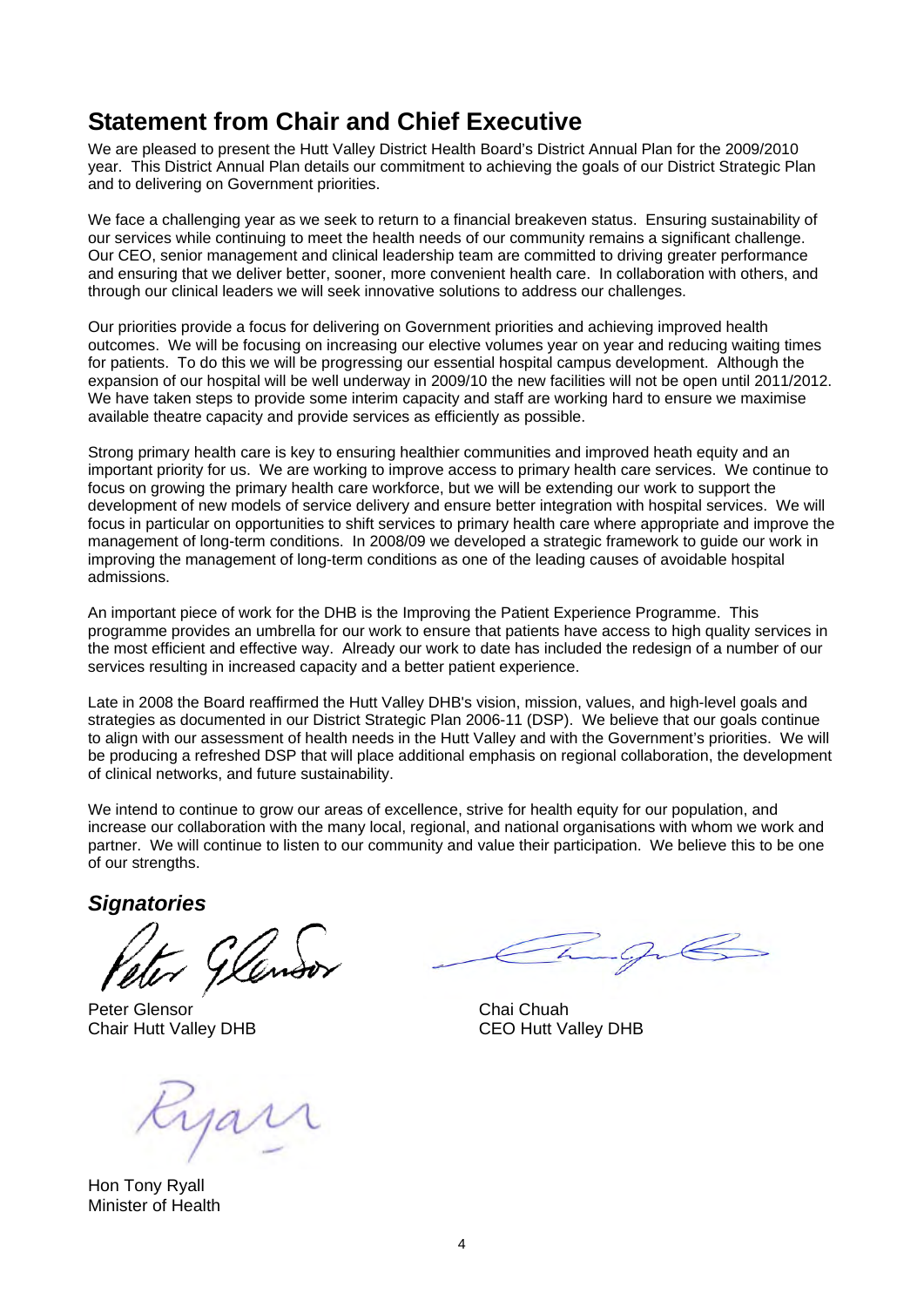### **Table of Contents**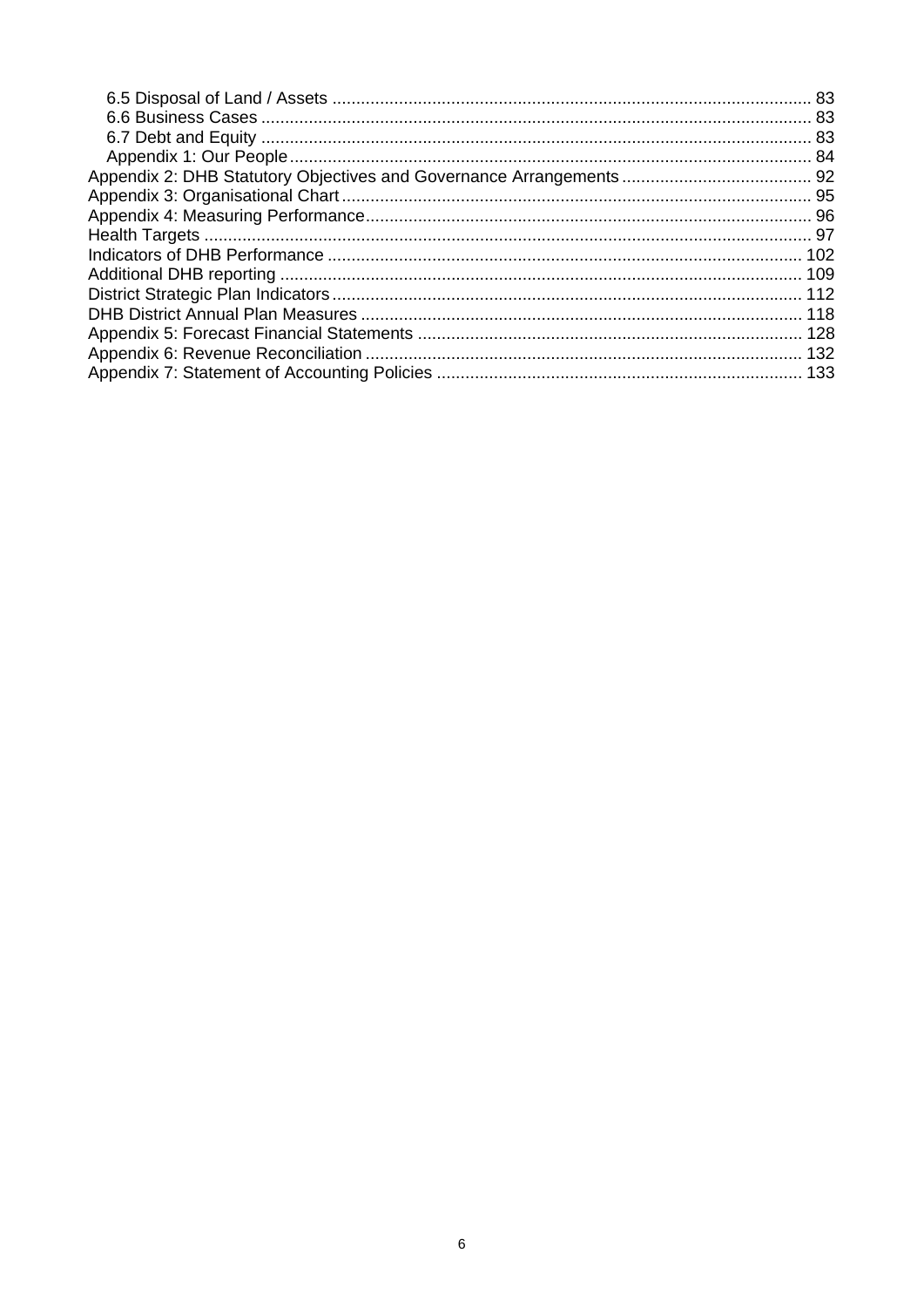## **Figures and Tables**

| Figure 1: Hutt Valley DHB Vision, Mission, Goals, Strategies and Annual Planning Priorities 14 |  |
|------------------------------------------------------------------------------------------------|--|
|                                                                                                |  |
|                                                                                                |  |
| Table 3: District Strategic Plan Goals, Minister's Priorities, and our Priorities 16           |  |
|                                                                                                |  |
| Table 5: Whanau Ora ki te Awakairangi; Goals, Objectives and Strategies 17                     |  |
|                                                                                                |  |
|                                                                                                |  |
|                                                                                                |  |
|                                                                                                |  |
|                                                                                                |  |
| Table 9: Addressing our challenges - Achieving our outcomes - Achieving our goals 34           |  |
|                                                                                                |  |
|                                                                                                |  |
|                                                                                                |  |
| Table 13: Shifting some secondary care services to primary care change management process. 43  |  |
| Figure 4: Shifting some secondary care services to primary care governance arrangements  44    |  |
|                                                                                                |  |
|                                                                                                |  |
|                                                                                                |  |
|                                                                                                |  |
|                                                                                                |  |
|                                                                                                |  |
|                                                                                                |  |
| Table 18b: Percentage of patients who were discharged /admitted from ED within 6 hours 54      |  |
| Table 18c: Percentage of patients who were admitted from ED within 6 hours for particular      |  |
|                                                                                                |  |
|                                                                                                |  |
|                                                                                                |  |
|                                                                                                |  |
| Table 20: Outcomes, Measures and Actions for Maternity, Child and Youth Health  61             |  |
| Table 21: Outcomes, Measures and Actions for Older Peoples Health Services 63                  |  |
|                                                                                                |  |
|                                                                                                |  |
|                                                                                                |  |
|                                                                                                |  |
|                                                                                                |  |
|                                                                                                |  |
|                                                                                                |  |
|                                                                                                |  |
|                                                                                                |  |
|                                                                                                |  |
|                                                                                                |  |
|                                                                                                |  |
|                                                                                                |  |
|                                                                                                |  |
|                                                                                                |  |
|                                                                                                |  |
|                                                                                                |  |
|                                                                                                |  |
|                                                                                                |  |
|                                                                                                |  |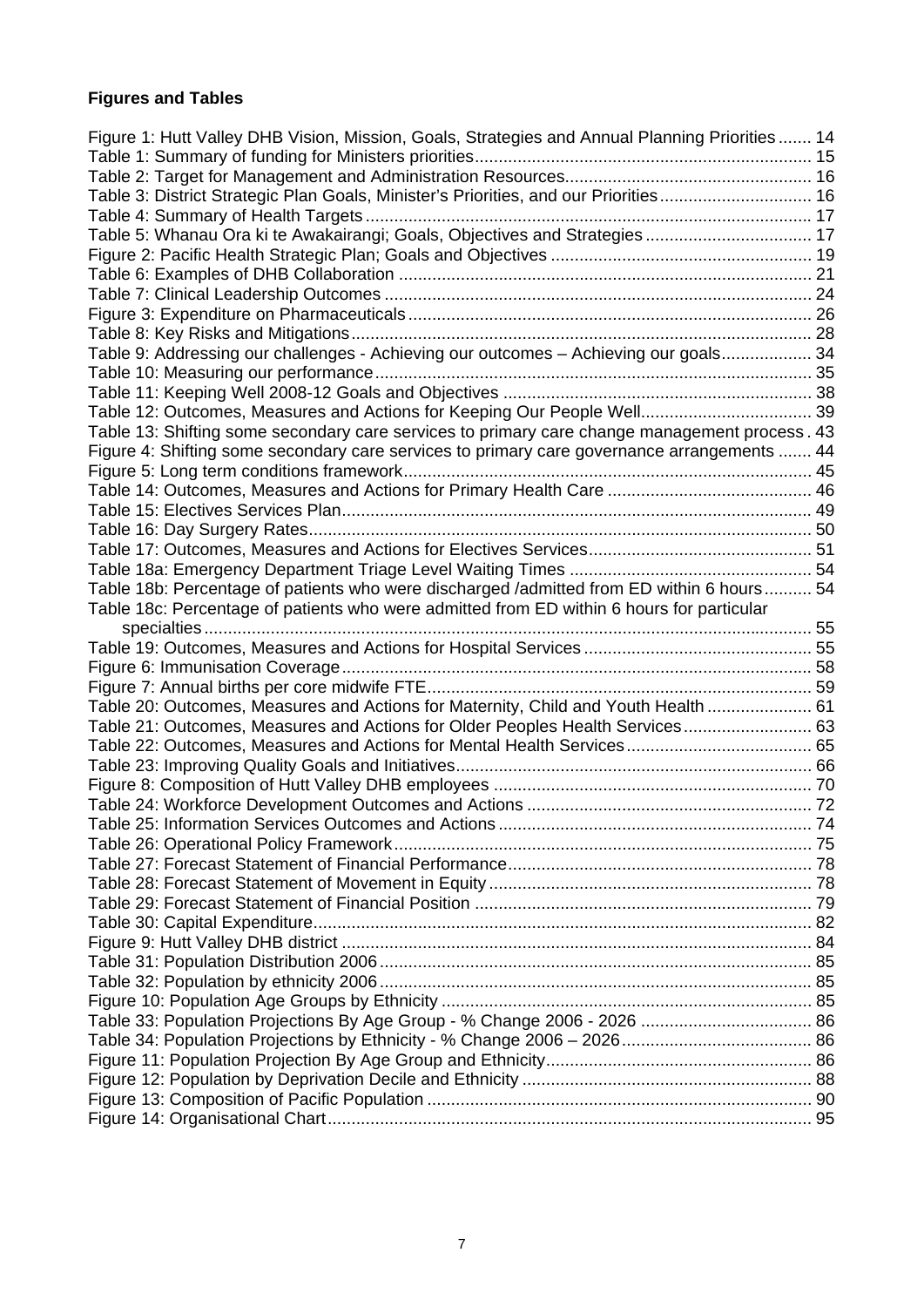## **1.0 Executive Summary**

The District Annual Plan for 2009/10 is the fourth to reflect the goals and strategies of our District Strategic Plan 2006-2011. The District Annual Plan identifies the priorities and actions we intend to take to meet our commitments to our community and to deliver on the Government's priorities.

Late in 2008 the Hutt Valley DHB Board reaffirmed the DHB's Vision, Mission, Values, and highlevel goals and strategies as documented in the District Strategic Plan 2006-11 (DSP)<sup>1</sup>.

| <b>Vision</b>  | Healthy People, Healthy Families, Healthy Communities<br>Whanau Ora ki te Awakairangi                                                                                                                               | $xe^{a 1}$ |
|----------------|---------------------------------------------------------------------------------------------------------------------------------------------------------------------------------------------------------------------|------------|
| <b>Mission</b> | Working together for health and wellbeing                                                                                                                                                                           |            |
| <b>Goals</b>   | Improved health equity<br><b>Healthier communities</b><br>A focus on prevention, early treatment and easy access<br>Effective, efficient and high quality services<br>Seamless integration<br>An inclusive district |            |

Late in 2008 the Board reaffirmed the Hutt Valley DHB's vision, mission, values, and high-level goals and strategies as documented in our District Strategic Plan 2006-11 (DSP). We believe that our goals continue to align with our assessment of health needs in the Hutt Valley and with the Government's priorities. We will be producing a refreshed DSP that will place additional emphasis on regional collaboration, the development of clinical networks, and future sustainability.

The Government has made it clear that it is seeking a more responsive health system able to deliver better, sooner, more convenient health care services. A particular focus for 2009/10 is on ensuring that there is high quality access to hospital services when patients need it. In order to improve our services, reduce waiting times, and ensure that our community retains confidence in us, we are committed to improving our hospital facilities. Our campus development plans include provision for an expanded emergency department and intensive care unit and 4 new theatres by 2011/12. Until the new facilities become operational we will face ongoing capacity pressures associated with increasing acute demand and expectations for increased elective procedures. We are working hard to make best use of current capacity and where necessary purchase additional capacity at local private hospitals and/or through regional collaboration and clinical networks.

Improving the quality, efficiency and effectiveness of our services, and increasing patient satisfaction has been a focus for our *Improving the Patient Experience Programme* of work. We will be continuing this work in 2009/10 and expanding it to cover more of our hospital services. Clinical leadership is fundamental to this work and to identifying priorities for where we should focus our efforts to shift resources to frontline services and create new capacity to see more patients and improve patient outcomes.

At Hutt Valley DHB we have fostered a culture of clinical leadership that is evident through our work to improve the quality of patient care, and through the mechanisms we have in place for key decision making. We take a whole organisational approach to developing our future clinical leaders, including ensuring that we build long lasting relationships with our trainee clinicians. At Hutt Valley DHB around 85% of recently recruited consultant staff were previously with us as junior doctors. We have also successfully established a deliberate and intensive process for recruitment

<sup>&</sup>lt;sup>1</sup> For more information on our strategic direction, you can view our District Strategic Plan (DSP) on our website www.Huttvalleydhb.org.nz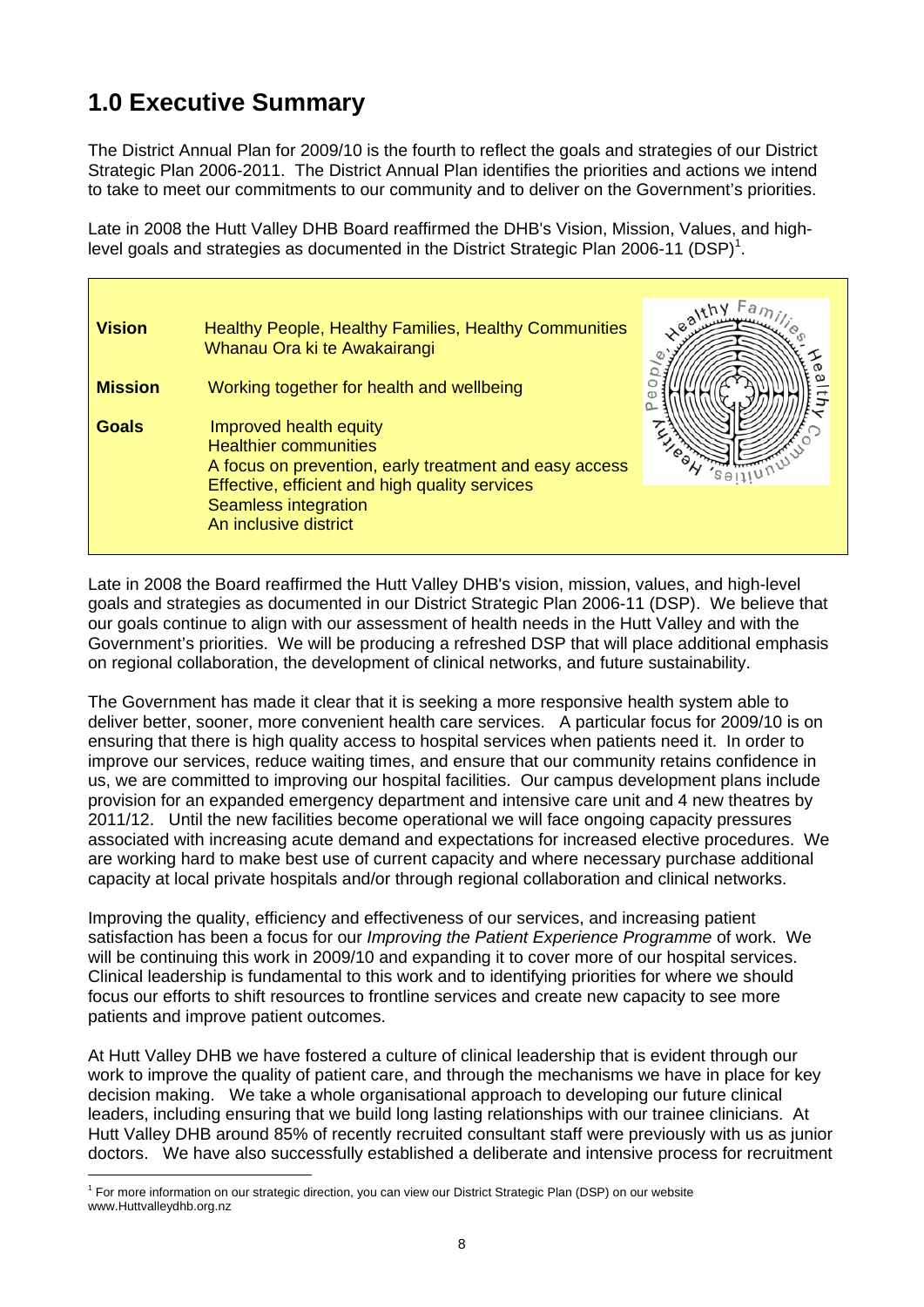of clinical staff for particular specialities where we compete nationally and internationally for a limited pool of skilled people.

With the other five DHBs in the central region, we have commenced the first phase of the implementation of a Regional Clinical Services Plan. This work includes the identification of vulnerable services in the region, and further development of clinical networks. Regional clinical networks are already established for Plastics, Renal and Cardiology services.

A significant challenge for us has been our ability to increase the number of General Practitioners and Practice Nurses in the Hutt Valley. The Government has identified the need to build on the Primary Health Care Strategy by shifting some secondary care services to more convenient primary care settings. Our secondary care specialists and primary health care providers will work closely to assess and grow capability and capacity in anticipation of services being shifted in 2010/11. We will also be focusing on improving the management of long-term conditions requiring the development of a strong clinical leadership model and network across our secondary and primary care services. This model will also assist us to make the shift in services to primary health care.

Although the Government has provided new funding to advance particular initiatives, the expectation is that we will need to deliver on the overall priorities from within existing resources (adjusted for demographic increases and inflation). Given the deficit posted for 2007/08 and projected for 2008/09, returning to a financial breakeven position, while delivering on new priorities and maintaining our ability to respond to centrally driven requirements (ring fenced funding), is a significant challenge for us. Our financial position for 2009/10 is a deficit of \$4.6m.

The 2009/10 result is significantly affected by a large increase in inter-district outflows (volume and price), a number of employment settlements running into this financial year at a level far in excess of our base funding, and an increase in demand driven pharmaceutical expenditure.

We acknowledge the economic constraints and the need to for us to look hard at our performance. We also recognise that the need to do this comes at a time when the impact of the economic downturn is likely to affect the health status of our population and the demand for health services. We have planned a number of key initiatives aimed at bringing the Hutt Valley DHB to a breakeven position over time. These initiatives include value for money reviews and productivity enhancements, as well as investment in new capital to increase revenue. We have identified opportunities for improving value for money where we can better map service funding to service utilisation and health outcomes, and where we can potentially consolidate the services being purchased across fewer providers.

Importantly, our focus on improving our financial performance, value for money and productivity, will not be at the expense of our focus on quality and safety. Quality and safety are fundamental to all that we do and will be a particular focus of our Board in 2009/10.

## *1.1 Our Challenges*

In summary we have identified a number of challenges for 2009/10:

- The need to return to a financial breakeven status and ensure sustainability of our services
- Increasing our theatre capacity ahead of the new facility development
- Managing the demand on our Emergency Department services and reducing the number of avoidable hospital admissions
- Increasing access to primary health care services in order to increase opportunities for improving health status
- Addressing health inequalities for our population, particularly for Māori, Pacific and high needs groups
- Recognising the impact of the economic downturn on population groups that could affect their health status and access to health services, in particular primary health care.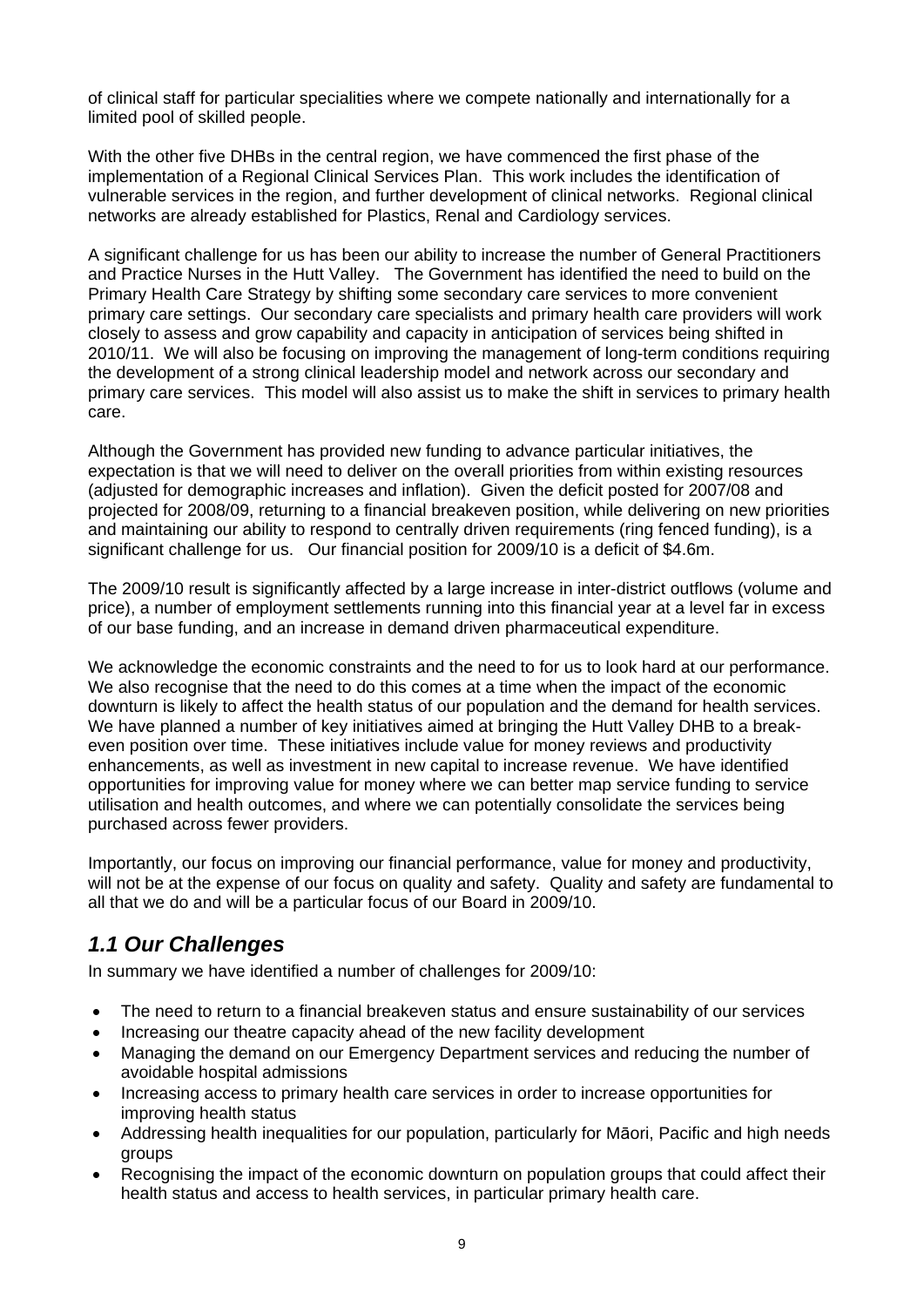These and other challenges have led us to identify some medium term planning outcomes and priority areas for focus. These priorities provide a focus for delivering on Government priorities and achieving improved health outcomes and health equity.

## *1.2 Our Priorities*

Our priorities reflect our assessment of where we believe we need to focus in order to improve the health of our population, improve health equity and deliver on the Government's priorities.

#### **1. Clinical leadership**

Our priority focus on hospital services includes our commitment to improving the patient experience and increasing productivity. Fostering clinical leadership within the DHB is a key aspect of our culture and key to our commitment to improve hospital services. We have extended clinical leadership locally and regionally through clinical networks and regional service provision. We will ensure that this clinical leadership extends to our work to better integrate services across primary and secondary care and in the planning for the shift of services to primary health care.

#### **2. Elective services**

We want to be in a position to see and treat all those people in our community that are referred to us and who will benefit from our services in accordance with our elective service patient flow indicators. This means that we will need to increase the number of elective discharges to reflect our population growth and aging and address unmet need. To do this ahead of the construction of new theatres, we will maximise the available electives services capacity by improving the efficiency of our operation, and via private providers and regional collaboration. Our clinicians have signed up to a commitment to deliver this increased activity, and to provide leadership at a regional and local level, where we need to improve productivity and utilisation of capacity.

#### **3. Workforce development**

A focus on workforce development as a priority contributes to achievement of all of our strategic and annual planning goals. Ensuring that our staff are valued and trusted is reflected in our values and the actions we take to promote and encourage a 'can do' and team based culture and to fully engage staff in how we improve patient care and address our challenges. Our workforce development plans include specific goals and actions aimed at improving clinical staff retention and further fostering clinical leadership.

#### **4. Implementation of our emergency department/theatre project**

Improvements in facilities at Hutt Hospital are needed to address the increasing demand for services and to ensure that appropriate services can continue to be provided as close as possible to the Hutt Valley community. In 2009/10 we will be progressing our campus development plans, including provision for an expanded emergency department and intensive care unit and 4 new theatres by 2011/12.

#### **5. Quality and safety**

A focus on quality and safety as a priority contributes to improved access to services, better service integration, more efficient and effective services, higher quality and safe services and improved infrastructure. Hutt Valley DHB supports the national Quality Improvement Committee's (QIC) five national quality programmes, and we are the lead DHB for the safe medication management project. Our *Improving the Patient Experience* programme is a key quality initiative, which focuses on improving assessment, diagnosis and treatment based on safe, reliable clinical systems and effective patient flows from home to hospital and back to the community. Our Board will be giving this area specific priority on its agenda this year.

#### **6. Primary health care**

We will ensure better service integration across primary, secondary, mental health and public health, with a particular focus on long term conditions and reducing avoidable hospital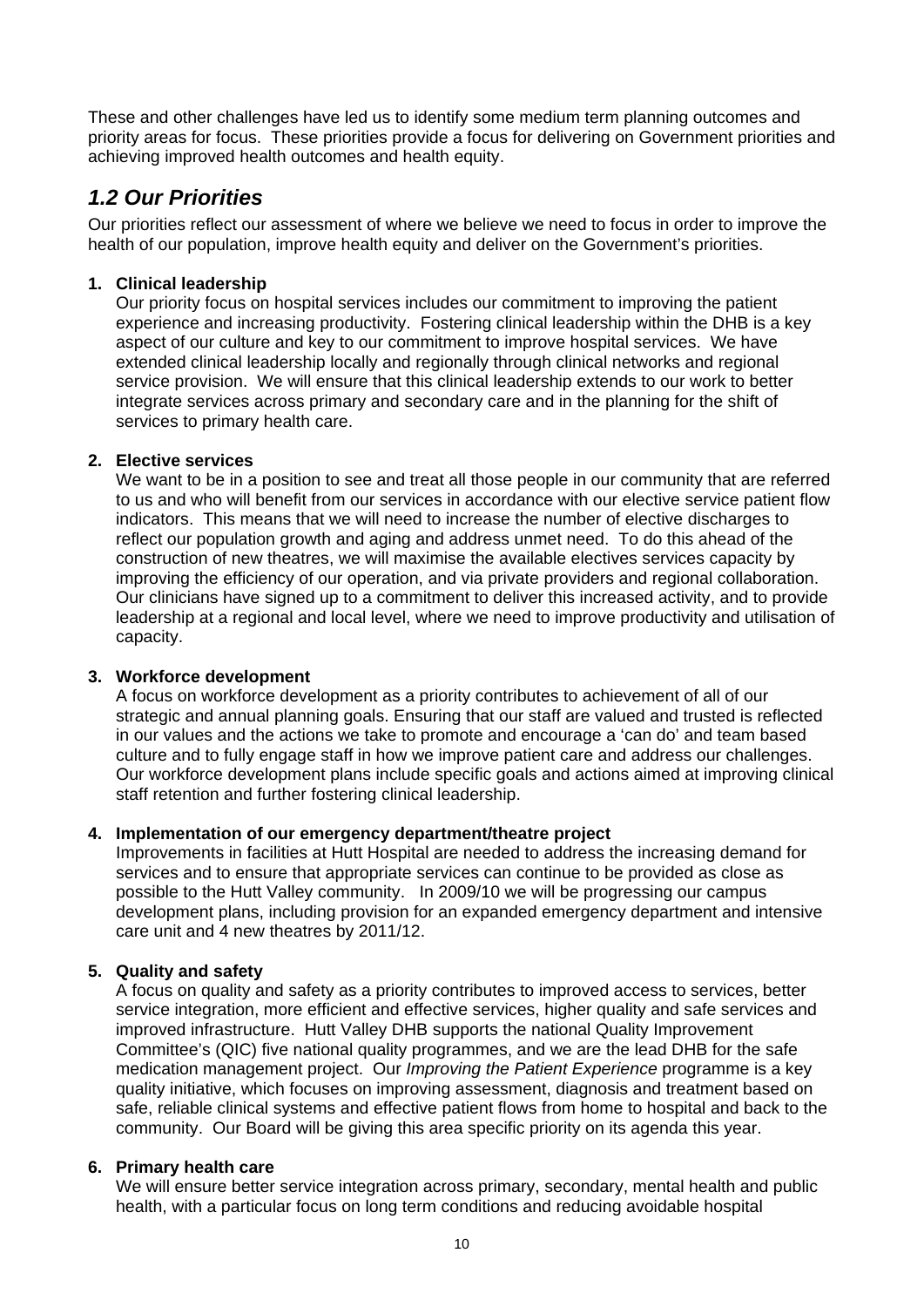admissions. We will continue to focus on building improved infrastructure (workforce, service models, data) in primary health care to support improved access to services and delivery of better, sooner, more convenient services. The Government has identified that ensuring better, sooner, more convenient primary health care while freeing up capacity in secondary care is a key priority. The Government has made funding available in 2009/10 to kick start the devolution of secondary care services to primary health care from 2010/11 onwards. We will plan the devolution of services in collaboration with PHOs and other primary health care organisations via our primary care liaison, GP Reference Group, Valley wide forum, and PHO forum.

#### **7. Maintaining financial performance.**

We have a number of initiatives under way to improve our financial performance. These include the building of two temporary day surgery theatres to increase our surgical throughput, improvements in service quality and productivity, and reviewing of our pharmaceutical expenditure with a view to reducing costs in this area.

#### **8. Keeping our people well**

We will work in partnership with education, primary care, and local government and other sectors to increase knowledge and resilience in our population around healthy lifestyles and to support these choices. We will enhance our regulatory responsibilities to ensure we have good quality air, water and wider environment. We will work with local authorities and other key stakeholders to create environments that make the healthier choice the easier choice.

#### **9. Maternity, child and youth health**

We will strengthen our focus on the delivery of child and youth programmes that identify health risk early. As a result we will ensure earlier intervention and improved access to services, particularly for high needs families/whanau. In our maternity services we will support women to stay longer post-natally, where needed in the transition to home, and where capacity allows.

#### **10. Services for older people**

We will continue to develop the augmented Needs Assessment and Service Coordination Centre (NASC) to provide sustainable services to meet the health needs of older people. We will ensure improved access for older people to a wider range of community support services and to specialist geriatric services. We will increase our monitoring and audit activities to include more collaborative arrangements across the region, and include ways of better capturing client and carer feedback on service quality.

#### **11. Mental health**

In response to national (*Te Tāhuhu* - Improving Mental Health 2005-2015) and regional strategies (Central Region Strategic Plan), we are implementing our local plan for mental health and addiction services referred to as *Make it Happen (Whakamahingia)* 2008-13. We will be reviewing and implementing improved service models incorporating best practice guidance and ensuring that we are providing effective and efficient services. We will ensure better monitoring of service user and service delivery information.

### *1.3 Our Values*

It is important to us that the District Annual Plan reflects our values, the approach we take to our work and in our relationships with the wider community, including our partners in the delivery of health services. This includes:

#### **Improved health equity**

Our goal of improving health equity requires us to explicitly acknowledge and address health disparities between different populations groups and communities.

#### **"Can do", leading, innovating and acting courageously**

Hutt Valley DHB is already acknowledged in the health sector as an organisation that will try new things in order to make a difference. We will continue to do that and to be ever more innovative, in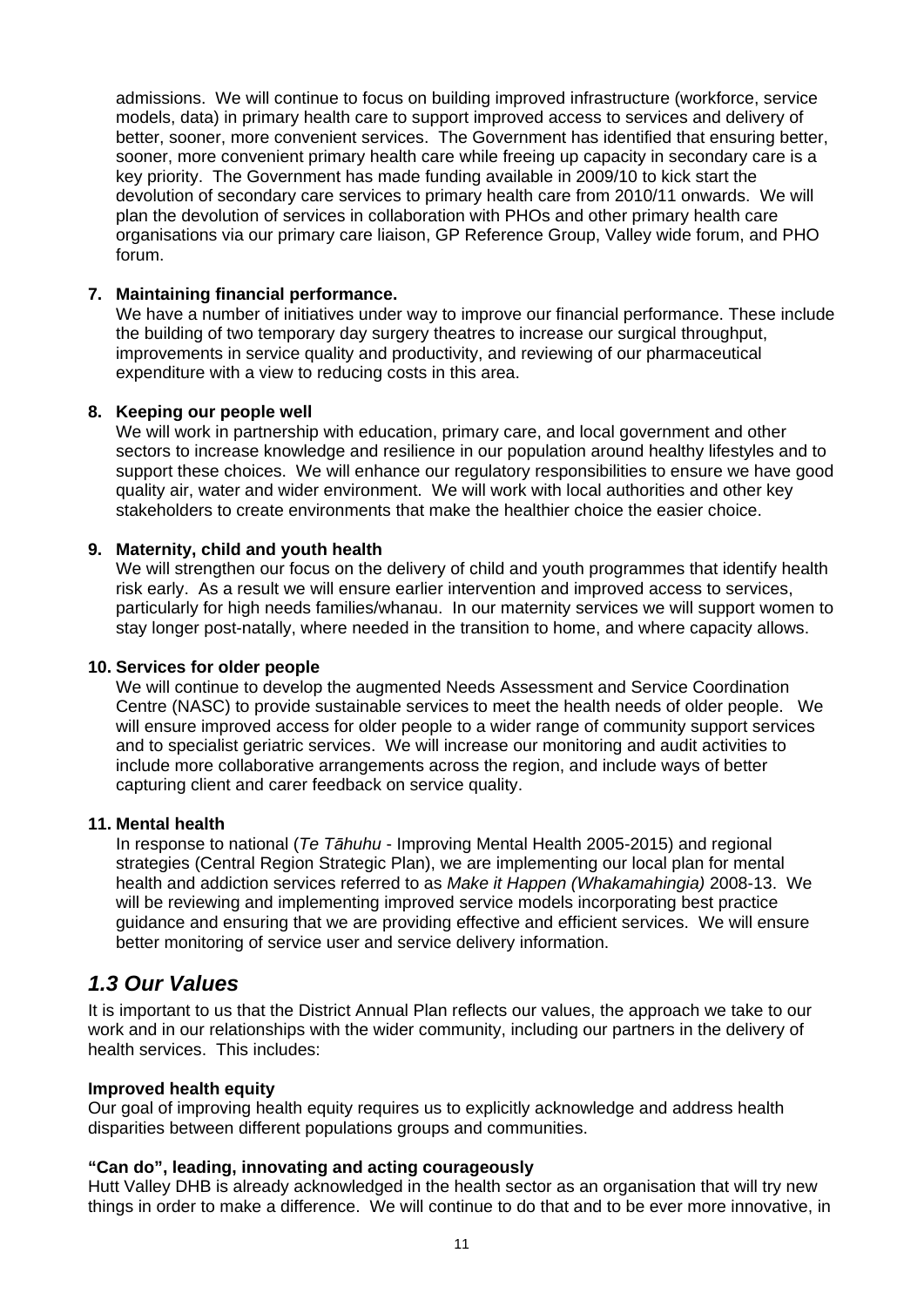order to improve the health of the Hutt Valley people.

#### **Working together with passion, energy and commitment**

Hutt Valley DHB people work with passion, energy and commitment to each other, to our clients and the community

#### **Trust through openness, honesty, respect and integrity**

The trust of those we work with and those we work for is fundamental to achieving good results. To be trusted, we will be open, honest, and respectful and we will act with integrity in everything we do.

#### **Striving for excellence**

Striving for excellence in everything we do is a key Hutt Valley DHB value – we look for excellence in ourselves as individuals and collectively as an organisation. We look for it in the service we provide, the way we treat each other, the systems we put in place and the achievements we make.

#### **Collaborating fully**

Ensuring the best possible health outcomes for our communities can only be obtained through the building of positive partnerships and collaboration with our local community and primary care service providers, local and regional councils, and other agencies, and other DHBs.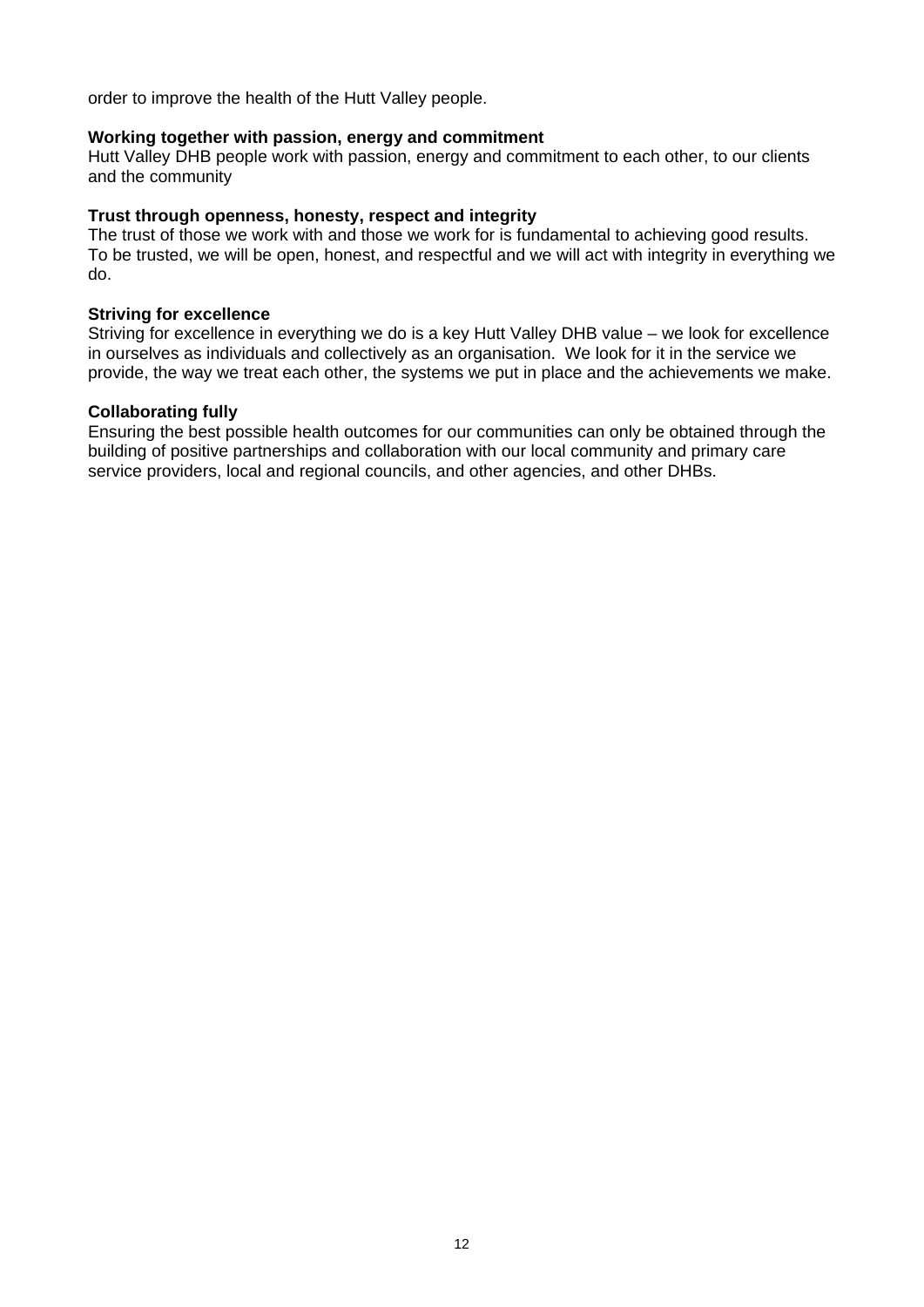## **2.0 Strategic Overview**

The strategic context for our District Annual Plan includes our District Strategic Plan<sup>1</sup>, which sets out our longer-term goals and strategies, national health strategies and health targets, the Government's priorities, and our assessment of our population health need (refer Appendix 1).

## *2.1 District Strategic Plan Goals and Strategies*

In order to reach our vision for a healthier Hutt Valley; *Healthy People, Healthy Families, Healthy Communities,* we have set ourselves six key goals and eight strategies:

#### **Key Goals:**

- 1. Improved health equity
- 2. Healthier communities
- 3. A focus on prevention, early treatment and easy access
- 4. Effective, efficient and high quality services
- 5. Seamless integration
- 6. An inclusive district

#### **Key Strategies:**

- 1. Developing primary health care
- 2. Working with other agencies
- 3. Redesigning services and consolidating gains
- 4. Taking a whole person, whanau, and lifespan approach
- 5. Working in harmony with Maori
- 6. Sharing information and measuring progress
- 7. Developing the workforce
- 8. Improving our hospital

Figure 1 overleaf shows the relationship between our Vision, Goals, and Strategies, and our key local priorities for 2009/10 as further discussed in Section 4.

### *2.2 Government Priorities 2009/10*

The Minister of Health's annual 'Letter of Expectations' is sent to all DHBs and identifies the Government's expectations and priorities for the coming year. The Government has stated that it wants the public health system to deliver better, sooner, more convenient healthcare for all New Zealanders. The priority for 2009/10 is a focus on the availability and quality of hospital services.

Expectations of all DHBs:

- Improve hospital services and reduce waiting times to ensure that New Zealanders have timely, high quality access to health care services when they need it, and that patient outcomes and satisfaction is improved, specifically:
	- o Increase elective volumes (refer Section 4.5)
	- o Improve emergency department waiting times (refer Section 4.6)
	- o Improve cancer treatment waiting times (refer Section 4.6)
- Improve workforce retention through trusting, valuing, and fully engaging health professionals, specifically:
	- o Adopting good staff practices aimed at developing a culture that values and trusts clinical staff (refer Section 4.11.2)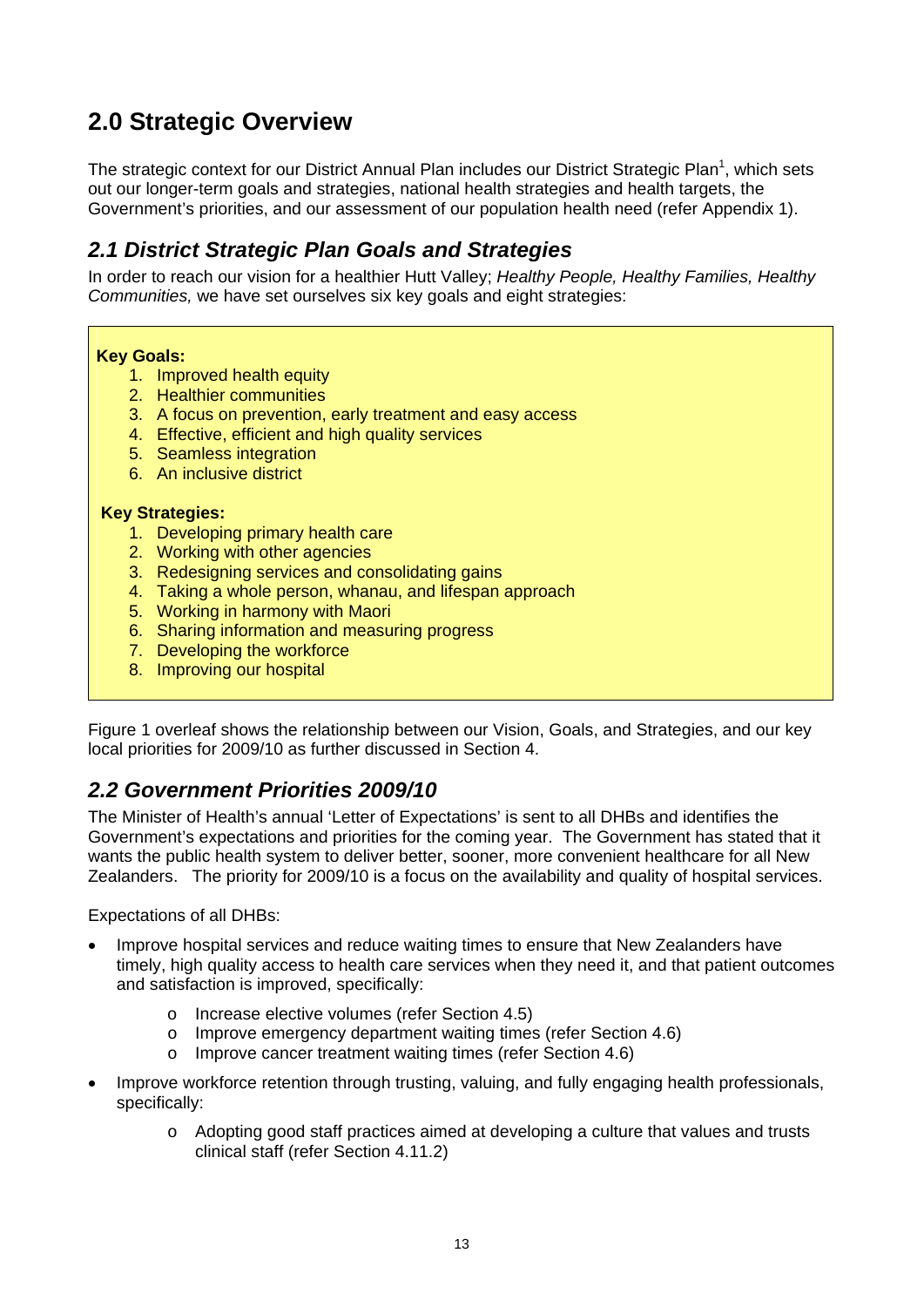#### **Figure 1: Hutt Valley DHB Vision, Mission, Goals, Strategies and Annual Planning Priorities**

#### *Vision: Healthy People, Healthy Families, Healthy Communities*

#### **Mission: Working together for health and wellbeing**

#### *Values*

#### Can do – leading, innovating and acting courageously **Working together with passion, energy and commitment** *Can*

*Trust through openness, honesty, respect and integrity* **Striving for excellence Striving for excellence** 

**Goals** 

| Improved health equity                                                                                   |                                             |                                                              |                                                            |                                     | <b>Healthier communities</b>                      |                                         |                        |
|----------------------------------------------------------------------------------------------------------|---------------------------------------------|--------------------------------------------------------------|------------------------------------------------------------|-------------------------------------|---------------------------------------------------|-----------------------------------------|------------------------|
| Effective, efficient and high quality services<br>A focus on prevention, earlier treatment and<br>access |                                             | <b>Seamless Integration</b>                                  |                                                            |                                     | <b>An Inclusive District</b>                      |                                         |                        |
| <b>Strategies</b>                                                                                        |                                             |                                                              |                                                            |                                     |                                                   |                                         |                        |
| <b>Developing</b><br><b>Primary</b><br><b>Health</b><br>Care                                             | Working<br>with<br><b>other</b><br>agencies | <b>Redesigning</b><br>services and<br>consolidating<br>gains | Taking a whole person,<br>whanau, and lifespan<br>approach | Working in<br>harmony<br>with Maori | <b>Sharing</b><br>land<br>  measuring<br>progress | <b>Developing</b><br>l the<br>workforce | Improving our hospital |

#### **2009/10 Annual Planning Outcomes**

| <b>Health</b><br>protection is<br>enhanced | <b>Health</b><br><b>I</b> risk is<br>l reduced | <b>Access to</b><br>services is<br>improved | <b>Intervention</b><br>is earlier | <b>Services</b><br>l are better<br>integrated | Services<br>I are<br>provided<br>  more<br>efficiently<br>  and<br>effectively | Services<br>are high<br>quality and<br>l safe | <b>Infrastructure</b><br>is improved | Services<br>I are<br>sustainable | Regional<br>collaboration<br>and positive<br>partnerships |
|--------------------------------------------|------------------------------------------------|---------------------------------------------|-----------------------------------|-----------------------------------------------|--------------------------------------------------------------------------------|-----------------------------------------------|--------------------------------------|----------------------------------|-----------------------------------------------------------|
|--------------------------------------------|------------------------------------------------|---------------------------------------------|-----------------------------------|-----------------------------------------------|--------------------------------------------------------------------------------|-----------------------------------------------|--------------------------------------|----------------------------------|-----------------------------------------------------------|

**2009/10 Annual Planning Priorities** 

| <b>Keeping our people</b><br>well | <b>Primary Health Care</b> | <b>Elective Services, and</b><br><b>Hospital Services</b> | Services for Maternity, Child and<br>l Youth | Services for Older People    | <b>IMental</b><br><b>Health</b><br><b>Services</b> |
|-----------------------------------|----------------------------|-----------------------------------------------------------|----------------------------------------------|------------------------------|----------------------------------------------------|
| <b>Quality and safety</b>         |                            | Improved infrastructure                                   |                                              | <b>Financial performance</b> |                                                    |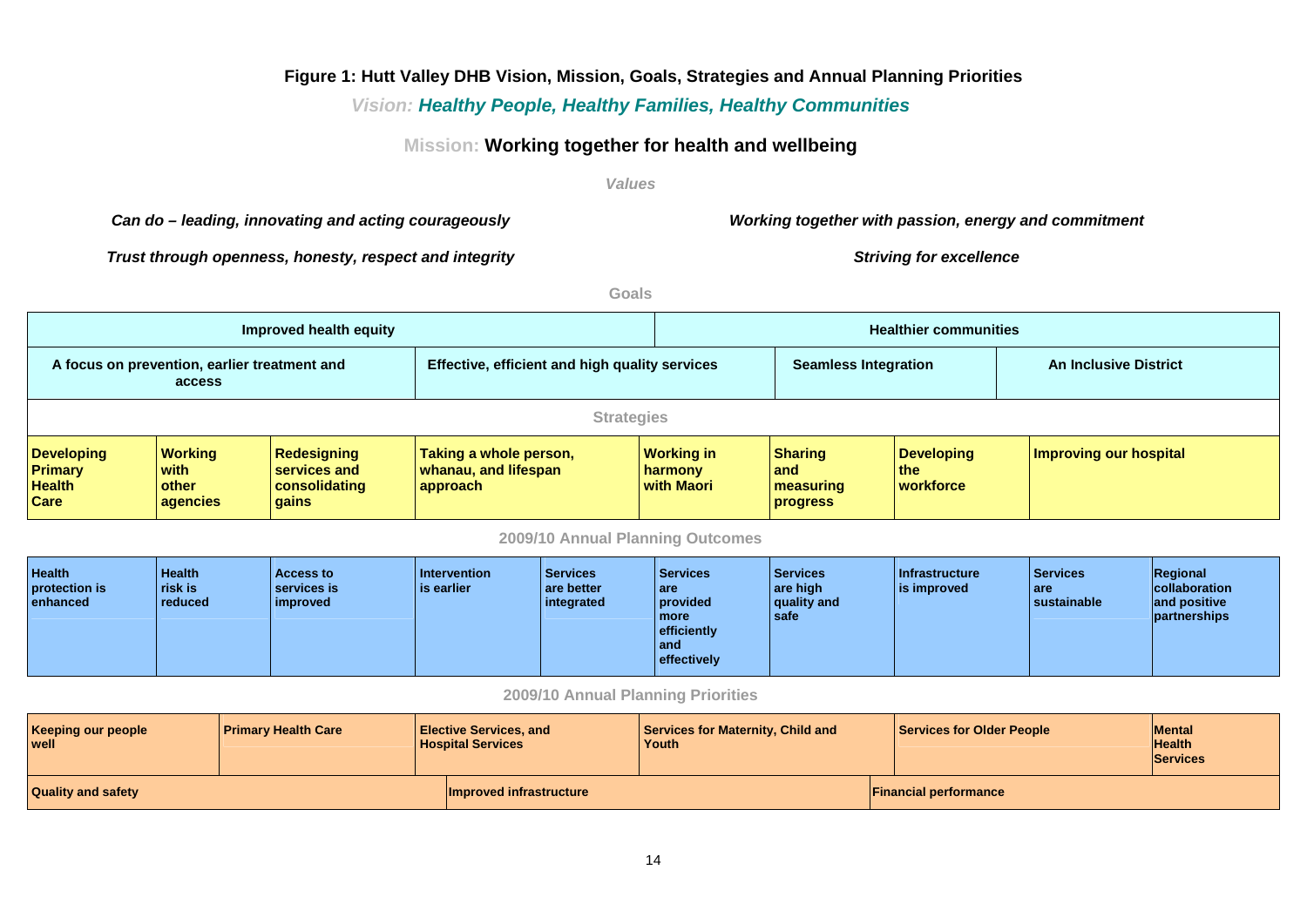- o Fostering clinical leadership, including supporting development of clinical networks and regional co-operation. (refer Section 3.2)
- Delivery of funded initiatives:
	- o Boosting funding for medicines, including increased funding for cancer treatments
		- Hutt Valley DHB is working with Pharmac and all other DHBs to progress the agreement of the 2009/10 Community Pharmaceutical Budget in line with Ministerial expectations, comprising a \$40m increase in the funding of medicines, including funding for Herceptin and other Pharmaceutical Cancer Treatments.
	- o Improving the quality and supervision of nursing in rest homes
		- Hutt Valley DHB will provide the additional funding for aged residential care to improve quality and safety in accordance with the national contracting process. (Refer Section 4.8)
	- o Kick-starting the devolution of services to primary health care
		- In consultation with PHOs and secondary care clinicians Hutt Valley DHB has developed an outline change management plan for the shifting of some secondary care services to primary care. (Refer Section 4.4)
	- o Provision of dedicated respite care beds for older people
		- Hutt Valley DHB will improve access to respite care beds for older people and their carers by increasing the availability of respite care services, with available new funding; estimated at 2 beds (Refer Section 4.8).
	- $\circ$  Extending postnatal stays for women who choose to stay in a birthing facility longer so that they can establish breastfeeding and the confidence to return home.
		- The Hutt Hospital Maternity Service is committed to ensuring that women are able to extend their post natal stays as they choose. (Refer Section 4.7)

Table 1 below provides a summary of the Ministers priorities and allocated funding.

| <b>Ministers Priorities</b>                                   | <b>Allocation basis</b>                               | <b>Funding (new)</b> |
|---------------------------------------------------------------|-------------------------------------------------------|----------------------|
| Boost funding for new medicines                               | PBFF - Funder arm community<br>pharmaceuticals budget | $$1,001,300^2$       |
| Improving quality and supervision of nursing in<br>rest homes | PBFF via national contracts                           | \$581,400            |
| Kick start devolution of services to primary care             | PBFF via budget for change<br>management              | \$209,950            |
| Respite care                                                  | PBFF via local provider contracts                     | \$80,750             |
| Post natal stays                                              | PBFF via Provider arm maternity<br>services budget    | \$177,650            |
| <b>Difference</b>                                             |                                                       | \$1,568,840          |
| <b>Total Funding allocated</b>                                |                                                       | \$3,619,890          |

#### **Table 1: Summary of funding for Ministers priorities**

 2 For Community Pharmaceuticals. Excludes MoH Herceptin, PCTs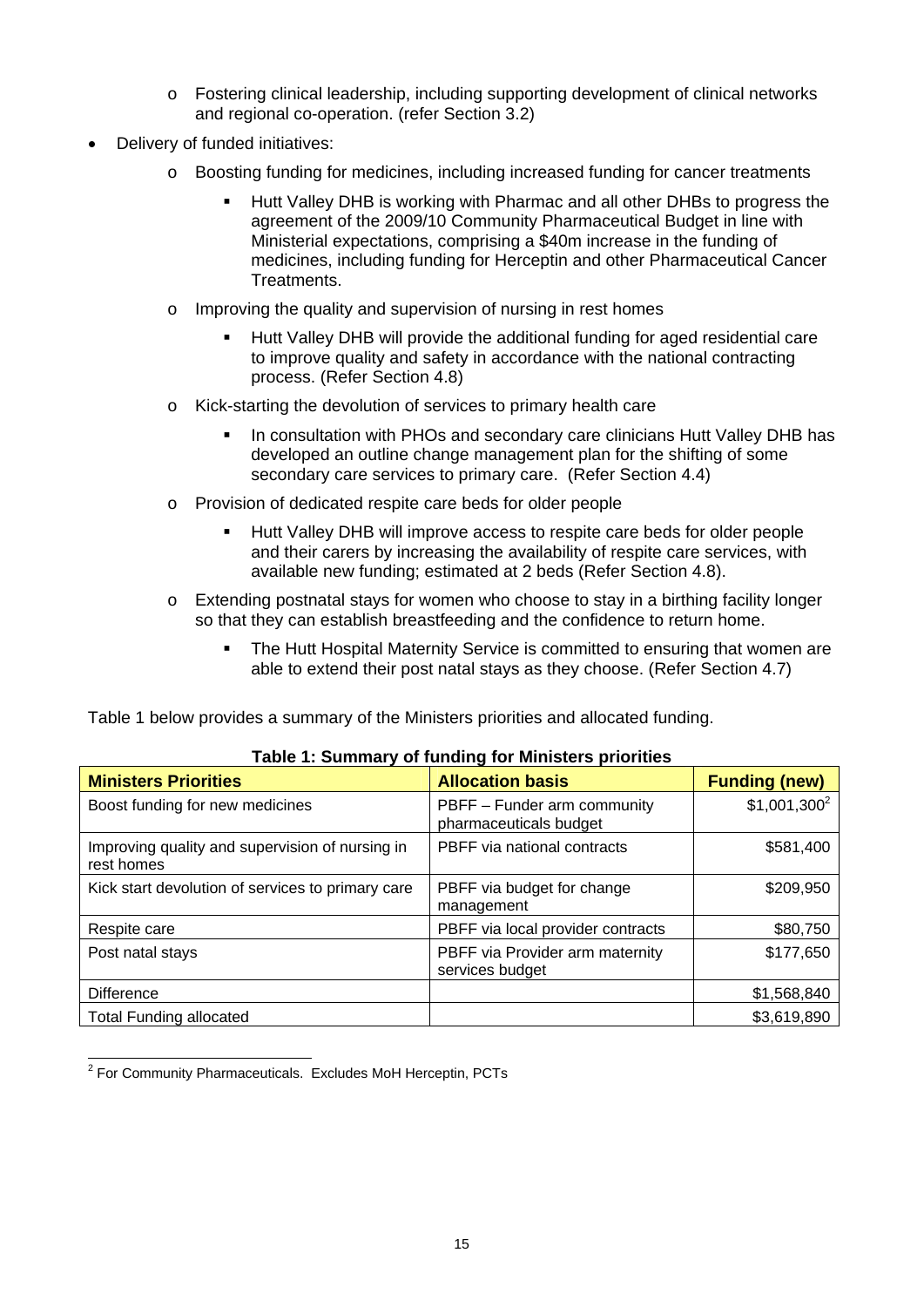The Government has a clear expectation that DHBs will maximise the level of resourcing to be invested in front line services. The Government requires DHBs to therefore halt any growth in management and administration personnel (employees, contactors and consultants). As shown in Table 2 below Hutt Valley DHB has calculated a cap of 398 (rounded) management and administration FTE out of a total of around1800 FTEs.

| <b>Objective</b>                | <b>Deliverables</b>                                           | <b>Target</b>              |                     | <b>Timeframe</b>     |       |
|---------------------------------|---------------------------------------------------------------|----------------------------|---------------------|----------------------|-------|
| Contain the level of            | Manage the FTEs                                               |                            | Number <sup>3</sup> | Monthly              |       |
| investment in<br>management and | categorised as<br>management and                              | FTEs employed<br>(accrued) | 369.10              |                      |       |
| administrative                  | administration within the<br>DHB within the target<br>FTE cap |                            | Contractors         | 3.10                 |       |
| resources                       |                                                               |                            |                     | Advertised vacancies | 24.23 |
|                                 |                                                               | <b>Subsidiaries</b>        | 0.00                |                      |       |
|                                 |                                                               | Other                      | 0.70                |                      |       |
|                                 |                                                               | <b>TOTAL</b>               | 397.13              |                      |       |

Management and administration staff includes those staff employed to support regional, supra regional and national services, programmes and projects. A number of Ministry of Health contracts explicitly specify the requirement for management and administrative staff to support new programmes, including for Oral Health, Before School Checks, HPV immunisation programme, and the National Cervical Screening Programme Register Operations. New Ministry of Health contracts where they specify additional management and administration staff will mean that Hutt Valley DHB will need to revisit its FTE cap.

We are committed to delivering on the Government's priorities. These priorities are aligned with our long-term goals and local priorities as shown in Table 3 below.

| <b>High level goals</b>                                                                                                                                                                                                    | <b>Government priorities</b>                                                                                                                                                                                                                                                                    | <b>Our priorities</b>                                                                                                                                                                                                             |
|----------------------------------------------------------------------------------------------------------------------------------------------------------------------------------------------------------------------------|-------------------------------------------------------------------------------------------------------------------------------------------------------------------------------------------------------------------------------------------------------------------------------------------------|-----------------------------------------------------------------------------------------------------------------------------------------------------------------------------------------------------------------------------------|
| Improved health equity<br><b>Healthier communities</b><br>A focus on prevention, early<br>treatment, and easy access<br>Effective, efficient and high<br>quality services<br>Seamless integration<br>An inclusive district | Shifting of some services to<br>primary health care<br>Fostering clinical leadership<br><b>Boosting medicines funding</b>                                                                                                                                                                       | <b>Primary Health Care</b><br>Keeping Our People Well<br>Services for Older People<br><b>Mental Health</b>                                                                                                                        |
|                                                                                                                                                                                                                            | Improving hospital services and<br>reduce waiting times<br>Increasing elective volumes<br>Improving emergency<br>department waiting times<br>Improving cancer treatment<br>waiting times<br>Fostering clinical leadership<br>Improving workforce retention<br><b>Boosting medicines funding</b> | <b>Elective Services</b><br><b>Hospital Services</b><br>Implementation of emergency<br>department/theatre capital<br>project<br><b>Quality and Safety</b><br><b>Workforce Development</b><br>Maintaining Financial<br>Performance |
|                                                                                                                                                                                                                            | Extending post natal stays                                                                                                                                                                                                                                                                      | Maternity, Child and Youth                                                                                                                                                                                                        |
|                                                                                                                                                                                                                            | Improving the quality and<br>supervision of nursing in rest<br>homes                                                                                                                                                                                                                            | Services for Older People                                                                                                                                                                                                         |
|                                                                                                                                                                                                                            | Provision of dedicated respite<br>care beds for older people                                                                                                                                                                                                                                    |                                                                                                                                                                                                                                   |

#### **Table 3: District Strategic Plan Goals, Minister's Priorities, and our Priorities**

## *2.3 Health Targets*

A set of national Health Targets has been identified to focus the efforts of DHBs and make more

<sup>————————————————————&</sup>lt;br><sup>3</sup> Figures as advised in Minister of Health's letter to Chair 28 April 2009 (397.13).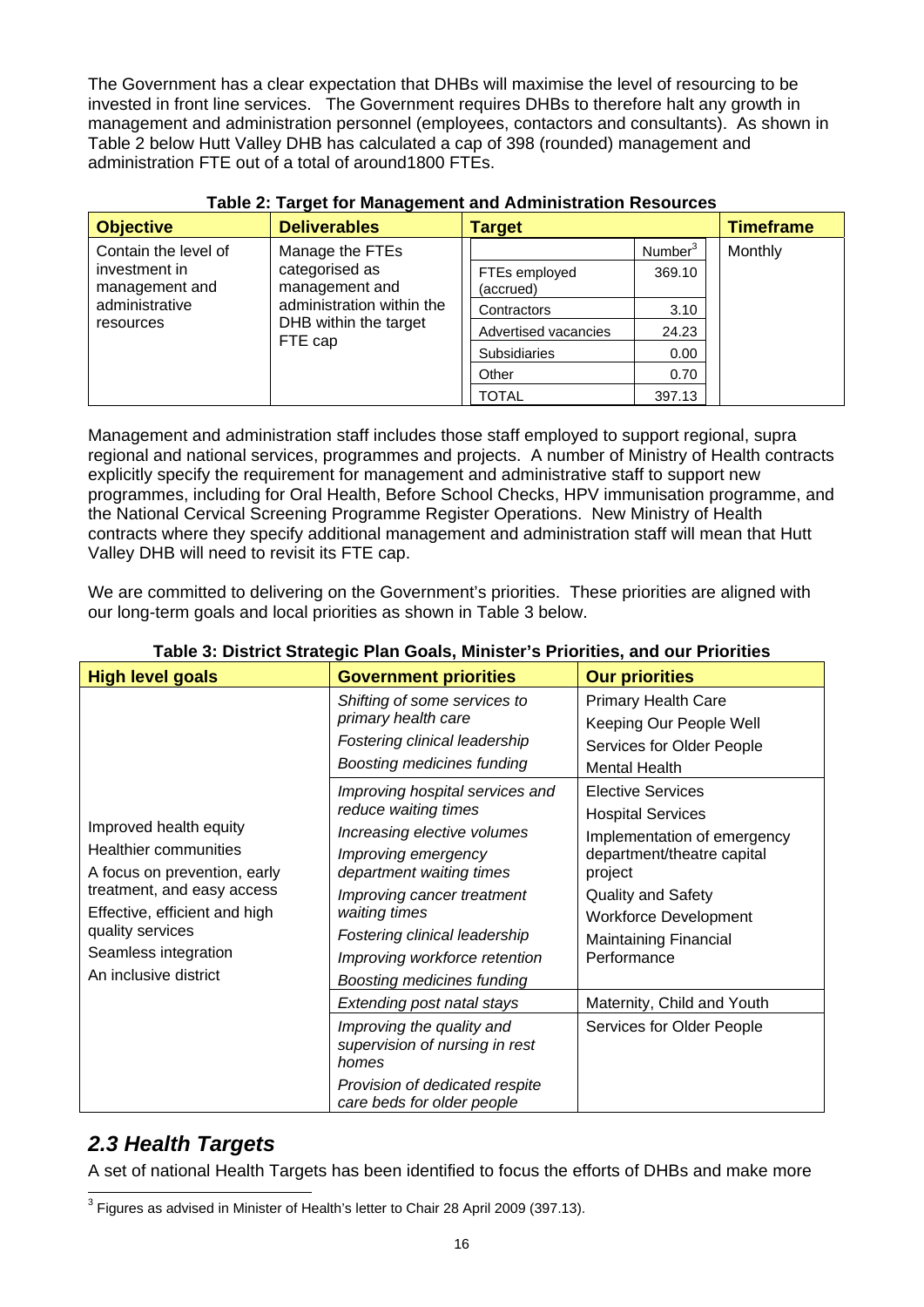rapid progress against key national priorities as summarised in Table 4 below. These Health Targets are included within the performance measures associated with our priority areas and outcomes and are clearly identified in our DAP.

| <b>Health Target</b>                                    | <b>Description</b>                                                                                                                                                                                                                                              |  |  |  |
|---------------------------------------------------------|-----------------------------------------------------------------------------------------------------------------------------------------------------------------------------------------------------------------------------------------------------------------|--|--|--|
| <b>Shorter stays in Emergency</b><br><b>Departments</b> | 95% of patients will be admitted, discharged, or transferred from an<br>Emergency Department within 6 hours                                                                                                                                                     |  |  |  |
| Improved access to elective<br>surgery                  | The volume of elective surgery will be increased by an average<br>4,000 discharges per year (compared with the previous average<br>increase of 1,400 per year)                                                                                                  |  |  |  |
| <b>Shorter waits for cancer</b><br>treatment            | Everyone needing radiation treatment will have this within 6 weeks<br>by the end of July 2010 and within four weeks by December 2010.                                                                                                                           |  |  |  |
| <b>Increased immunisation</b>                           | 85% of two year olds will be fully immunised by July 2010; 90% by<br>July 2011; and 95% by July 2012.                                                                                                                                                           |  |  |  |
| Better help for smokers to quit                         | 80% of hospitalised smokers are provided with advice and help to<br>quit by July 2010; 90% by July 2011; and 95% by July 2012. Similar<br>target for primary health care will be introduced from July 2010 or<br>earlier through the PHO Performance Programme. |  |  |  |
| <b>Better diabetes and</b><br>cardiovascular services   | Increased percent of the eligible adult population have had their<br>a.<br>CVD risk assessed in the last five years.                                                                                                                                            |  |  |  |
|                                                         | Increased percent of people with diabetes attend free annual<br>b.<br>checks.                                                                                                                                                                                   |  |  |  |
|                                                         | Increased percent of people with diabetes have satisfactory or<br>C.<br>better diabetes management.                                                                                                                                                             |  |  |  |

#### **Table 4: Summary of Health Targets**

Further detail on the Health Target measures is included at Appendix 4.

## *2.4 Whanau Ora ki te Awakairangi*

Improved health equity is a key goal of the Hutt Valley DHB District Strategic Plan. If Māori are to live longer with healthier lives and fulfil their potential to participate fully in our community, we need to adopt strategies that are effective at improving access to, and the quality, of health care for Māori. We have developed our Māori Health Strategic Plan, Whanau Ora ki te Awakairangi, in consultation with Iwi Maori in the Hutt Valley. The vision of Whanau Ora ki te Awakairangi is that Māori who live in Te Awakairangi are healthy, vibrant, contributors to the community (Te Ao Māori and New Zealand society) who can access support easily when needed. Guided by Whanau Ora ki te Awakairangi and Whakatātaka, Table 5 below summarises the goals, objectives and strategies we have focused on:

| <b>Goals and</b>                                                                          | <u>rawio of filminan ofain in to filmanalistigi, ooaloj owjectifee alla oliatoglee</u>                                                                                                                                       |
|-------------------------------------------------------------------------------------------|------------------------------------------------------------------------------------------------------------------------------------------------------------------------------------------------------------------------------|
| <b>Objectives</b>                                                                         | <b>Strategies</b>                                                                                                                                                                                                            |
| Partnership<br>Manawhenua are<br>partners with the Hutt<br>DHB at the governance<br>level | Establishment of a local Māori partnership board with Hutt Valley DHB.<br>Ensuring local Iwi/ Māori are engaged and participate in DHB decision-making<br>and the development of strategies and plans for Maori health gain. |

|  | Table 5: Whanau Ora ki te Awakairangi; Goals, Objectives and Strategies |  |
|--|-------------------------------------------------------------------------|--|
|  |                                                                         |  |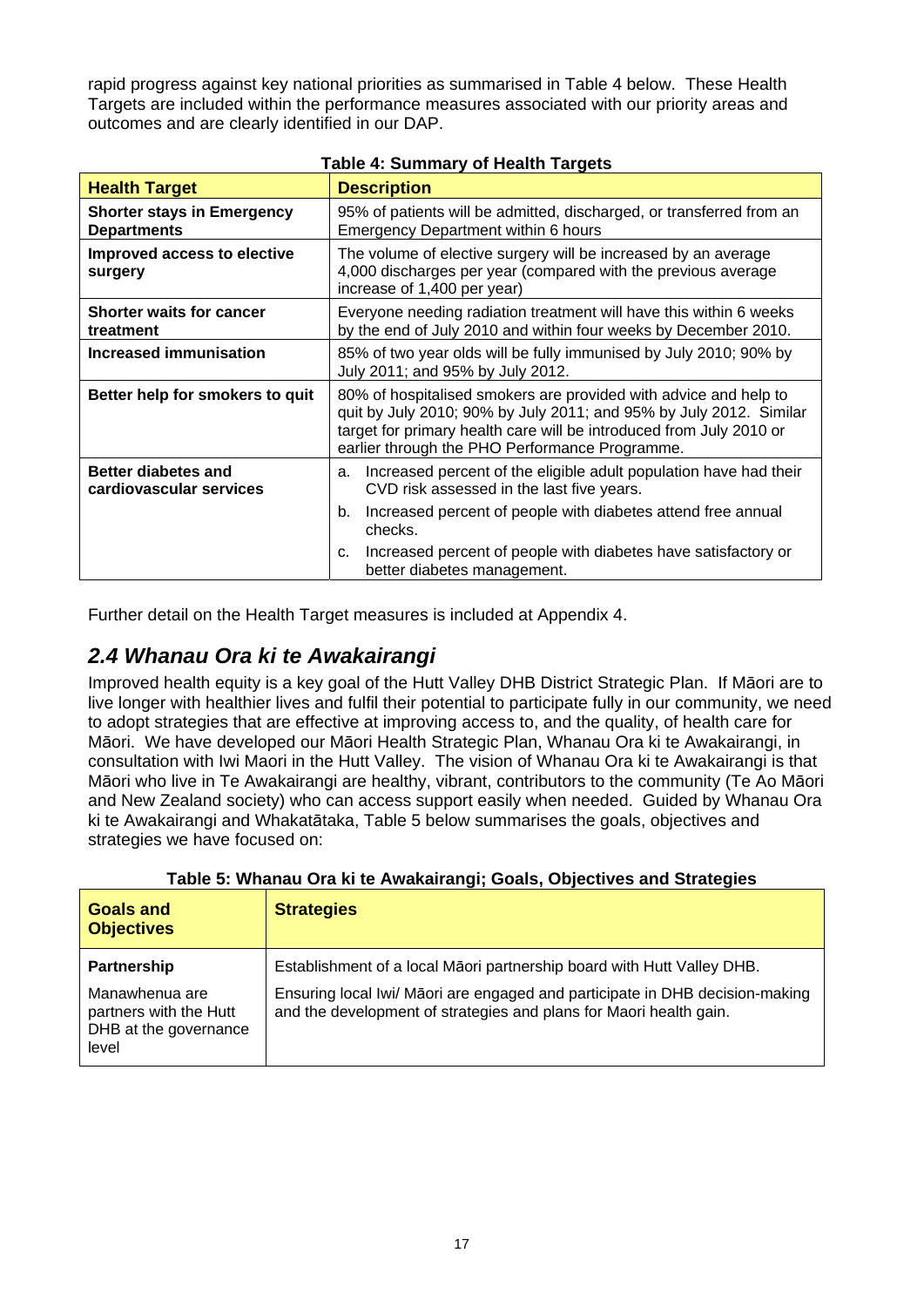| <b>Goals and</b><br><b>Objectives</b>                                                                                           | <b>Strategies</b>                                                                                                                                                                                                                                                                                                                                                                                                                                                                                                                                                   |
|---------------------------------------------------------------------------------------------------------------------------------|---------------------------------------------------------------------------------------------------------------------------------------------------------------------------------------------------------------------------------------------------------------------------------------------------------------------------------------------------------------------------------------------------------------------------------------------------------------------------------------------------------------------------------------------------------------------|
| Improving<br>participation<br>Māori engagement in<br>planning, development<br>and delivery of health<br>and disability services | We have established a Māori Health Service Development Group that works<br>with the Chief Operating Officer, the Director of Planning, Funding and Public<br>Health and their staff on the development of services that will better meet the<br>needs of Māori. The group guides service funding, service design, service<br>delivery and consultation processes, covering the range of services provided<br>by the DHB and those funded by the DHB and provided by other<br>organisations.<br>Expanding Māori capacity through provider and workforce development. |
|                                                                                                                                 | Support for Māori Student cadetship, Manu Tipuranga Awards.                                                                                                                                                                                                                                                                                                                                                                                                                                                                                                         |
| <b>Ensuring effective</b><br>services                                                                                           | Facilitating service development initiatives and improvements for Māori with a<br>focus on whanau ora and chronic disease care and management.                                                                                                                                                                                                                                                                                                                                                                                                                      |
| Equity of participation,<br>access and outcomes                                                                                 | Improving mainstream effectiveness through ongoing Māori responsiveness<br>training for all staff in the DHB and community providers.                                                                                                                                                                                                                                                                                                                                                                                                                               |
| for all Māori<br>Māori enjoy the same<br>level of health as non<br>Māori                                                        | Working with mainstream services to improve access and responsiveness for<br>Māori when they encounter mainstream services, including for cancer<br>screening, renal and cardiac services, general medical and surgical,<br>emergency department services, and plastics.                                                                                                                                                                                                                                                                                            |
| Safeguard Māori cultural<br>concepts, values and<br>practices                                                                   | Conducting Māori consumer satisfaction surveys.                                                                                                                                                                                                                                                                                                                                                                                                                                                                                                                     |
|                                                                                                                                 | Increasing our investment in Māori Health by 5% over 2008/09 baseline<br>funding.                                                                                                                                                                                                                                                                                                                                                                                                                                                                                   |
|                                                                                                                                 | Work with the PHOs to ensure that their Māori Health Plans align with our<br>Māori Health Strategic plan                                                                                                                                                                                                                                                                                                                                                                                                                                                            |
|                                                                                                                                 | Make it Happen (Whakamahingia), our Mental Health Service plan developed<br>for Te Awakairangi places an emphasis on mainstream services providing<br>more responsive services to Māori.                                                                                                                                                                                                                                                                                                                                                                            |
| <b>Working across</b><br>sectors                                                                                                | Continuing our operational linkages with Māori health providers and<br>community representatives through our Māori Health Service Development<br>Group.                                                                                                                                                                                                                                                                                                                                                                                                             |
|                                                                                                                                 | Linking and connecting families to other agencies and organisations for<br>improved care post hospital discharge.                                                                                                                                                                                                                                                                                                                                                                                                                                                   |
|                                                                                                                                 | Development of specific plans such as Kia Pai Nga Kai - Ka Ora Te Tinana -<br>providing a specific Māori focus for HEHA.                                                                                                                                                                                                                                                                                                                                                                                                                                            |

In 2009/10 we will ensure that measurable improvements for Māori are achieved across all of our DAP outcomes for all of the DAP priority areas (Refer Section 4)

## *2.5 Pacific Health Strategic Plan*

As a DHB with significant Pacific populations, we have a responsibility to allocate resources to reduce inequalities and improve health outcomes for Pacific peoples, and engage Pacific communities in DHB development and planning processes. In 2008 we engaged with Pacific Communities to develop a future direction for Pacific peoples' health in the Hutt Valley. We formed a Pacific Community Reference Group to work with the DHB to develop a strategy and plan reflective of our community needs and priorities. Our *Pacific Health Strategic Plan 2009-14* reflects the Hutt Valley DHB's commitment to improve the health of Pacific peoples in the Hutt Valley over the next 5 years.

Our vision is for a Hutt Valley Pacific population healthy in mind, body and spirit enjoying a long happy life with support and access to responsive health services. The plan identifies four strategic goals and a number of objectives as shown in Figure 2 below.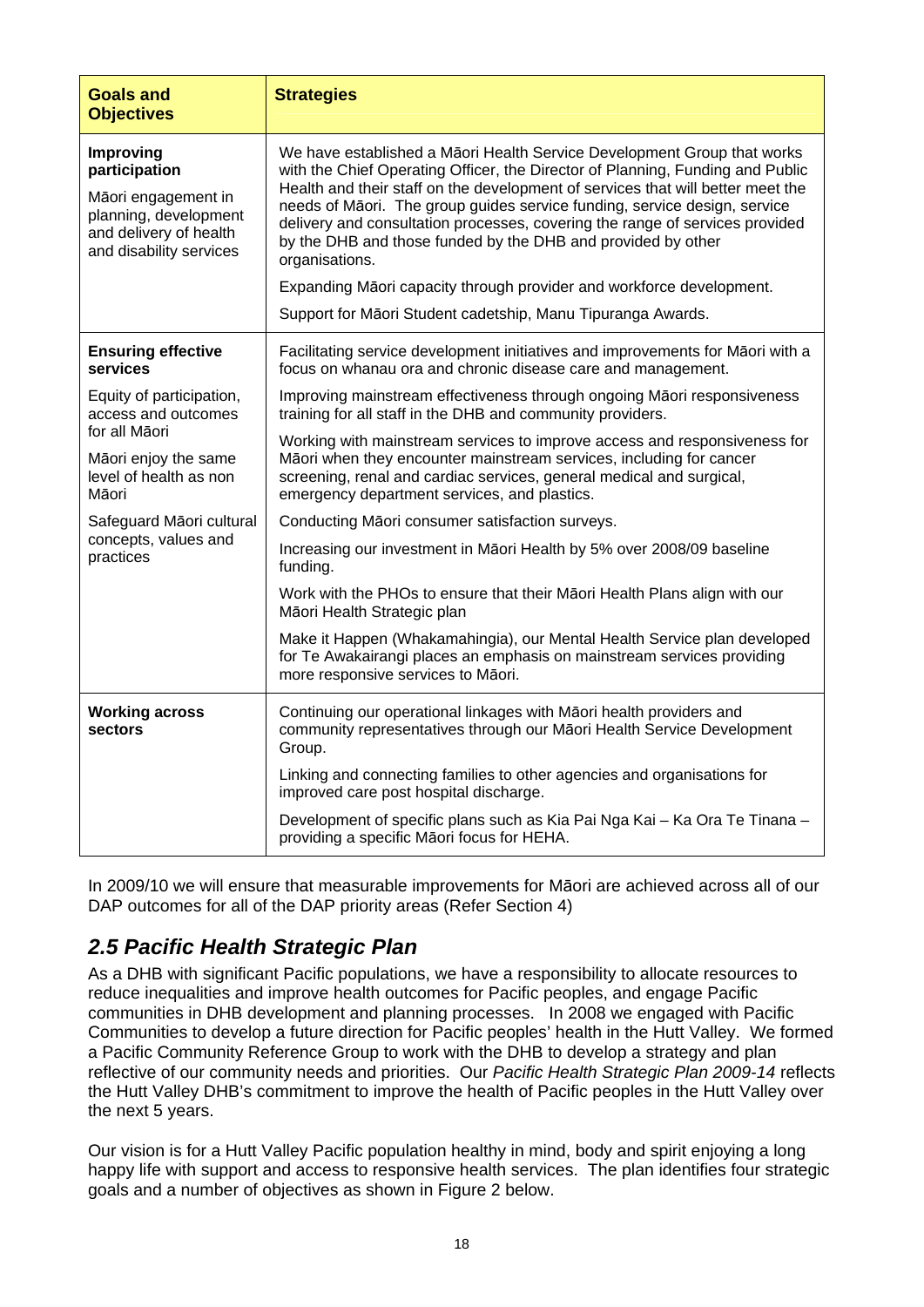| i iyuro 2. i adino noakin olialogio i iani, Obais and Objourvos |                                                         |                                                                                           |                                                                                                |  |                                               |                 |                        |  |
|-----------------------------------------------------------------|---------------------------------------------------------|-------------------------------------------------------------------------------------------|------------------------------------------------------------------------------------------------|--|-----------------------------------------------|-----------------|------------------------|--|
|                                                                 | To support and strengthen community leadership          |                                                                                           |                                                                                                |  |                                               |                 |                        |  |
|                                                                 | To improve responsiveness and accessibility of services |                                                                                           |                                                                                                |  |                                               |                 |                        |  |
| Pacific Health<br>Strategic Plan<br>Goals                       |                                                         |                                                                                           |                                                                                                |  | To build and develop a pacific workforce      |                 |                        |  |
|                                                                 |                                                         | To develop a strong Pacific service infrastructure to deliver effective holistic services |                                                                                                |  |                                               |                 |                        |  |
|                                                                 | Pacific participation                                   | Health literacy and<br>education                                                          |                                                                                                |  |                                               |                 | Increased immunisation |  |
| Pacific Health Plan objectives                                  | <b>Reduced hospital</b><br>admissions                   |                                                                                           | Improved oral health<br>Improved access to<br>primary health care                              |  | Increased access to<br>sexual health services |                 |                        |  |
|                                                                 | <b>Healthy Eating</b><br><b>Health Action</b>           |                                                                                           | Reduced<br><b>Increased</b><br><b>Breastfeeding</b><br>Smoking/<br>alcohol and<br><b>Drugs</b> |  | Better housing and living<br>conditions       |                 |                        |  |
|                                                                 | Improved participation in<br>cancer screening           |                                                                                           | Improved access to cancer<br>treatment                                                         |  | Older persons                                 |                 |                        |  |
|                                                                 | <b>Disability services</b>                              |                                                                                           | <b>Mental health</b><br>Long term<br>conditions<br>services                                    |  |                                               | <b>Diabetes</b> |                        |  |
|                                                                 | Workforce                                               |                                                                                           | Coordinated, cost effective, cohesive services                                                 |  |                                               |                 |                        |  |

#### **Figure 2: Pacific Health Strategic Plan; Goals and Objectives**

The specific strategies and actions aimed at realising our vision for the Hutt Valley Pacific population are further discussed under the each of our DAP priority areas (Section 4 refers). We will ensure that measurable improvements for Pacific people are achieved across all of our DAP outcomes and for all of the DAP priority areas.

## *2.6 Responsibilities to People with Disabilities*

The services provided for people with disabilities are designed around the New Zealand Disability Strategy. Hutt Valley DHB's vision is to have a fully inclusive community, where people with disabilities can live in a society that highly values them and continually enhances their full participation. The working definition for disability used by Hutt Valley DHB originated from the World Health Organisation's framework for health and disability and is supported by Disabled Peoples' International. It defines disability as "*The outcome of the interaction between a person with an impairment and the environmental and attitudinal barriers he/she may face*".

Our focus is to progress the inclusion of disability perspectives in Hutt Valley DHB processes and activities. Requirements of people with disabilities will be considered alongside others. For example, our Emergency Department/Theatre Redevelopment Project will seek advice from the Hutt Valley Disability Advisory Group (which provides shared support to both the DHB and local councils), as well as consulting with our communities.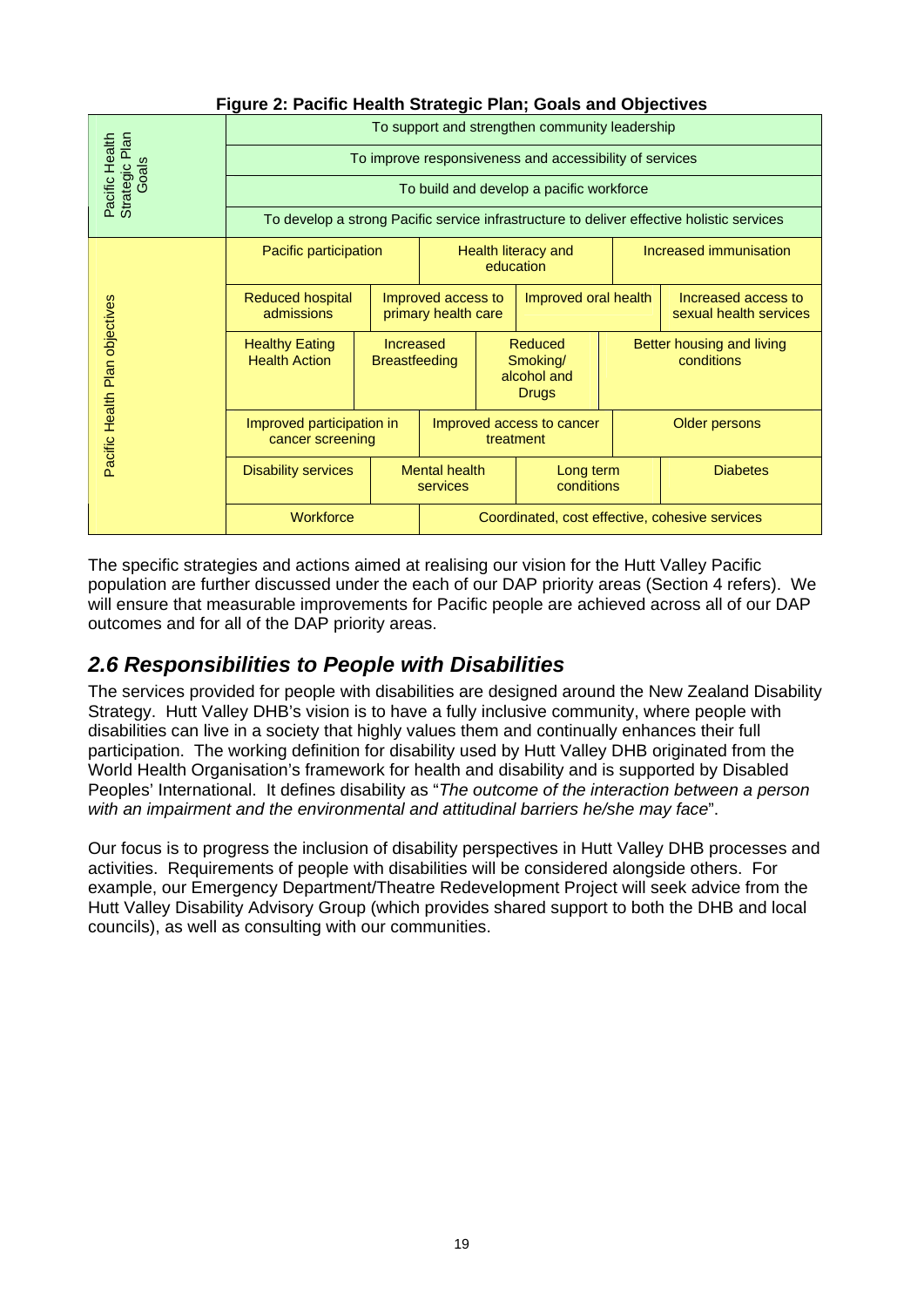## **3.0 Our Challenges and Areas for Focus**

The following section summarises our key challenges, areas for focus, and risks facing Hutt Valley DHB during 2009/10.

## *3.1 Key Challenges*

We have identified a number of key challenges going forward.

#### *Our population health needs*

Details of our Hutt Valley population demographics and health profile are included at Appendix 1. In summary our population demographic is projected to change over time. We will have more people who are older and more Māori and Pacific people. With respect to our population's health profile, inequalities exist in relation to the social determinants of health and in relation to particular health behaviours and risk factors, including prevalence of smoking, rates of breast-feeding and prevalence of obesity.

When compared with national figures, the Hutt Valley population experiences higher than average rates of chronic conditions; higher prevalence of diabetes, asthma, chronic obstructive pulmonary disease and chronic mental health disorders. Māori and Pacific people experience higher rates of death from cancer, cardiovascular disease and stroke, and much higher prevalence of diabetes and asthma. Hutt Valley DHB has significantly higher rates of avoidable hospitalisation when compared nationally, in particular for diabetes, cardiovascular disease, ischaemic heart disease, and asthma. Maori and Pacific people experience greater unmet need for a GP and poorer access to oral health checks, diabetes checks, and breast cancer and cervical screening.

In addition, a particular current challenge for us will be the impact of the economic downturn on all population groups in the Hutt Valley affecting their health status and access to health services.

The implementation of the *Keeping Well Strategy* (refer Sections 3.2.1 and 4.3) and our *Long Term Conditions Framework* (refer Section 4.4) are key to addressing the above challenges.

#### *Primary health care*

We currently have below the target number of General Practitioners and Practice Nurses required to serve the Hutt Valley population. This affects our population's access to timely primary health care when needed and results in higher hospitalisation associated with long term conditions. Growing the primary health care workforce, addressing the high rate of avoidable hospitalisations, and planning for future devolution of secondary care services, within current resources, present particular challenges for us. The implementation of our Long Term Conditions framework requiring strong collaboration and clinical leadership will be important for addressing our challenges in this area.

#### *Electives and Hospital Services*

Increasing our elective discharges and reducing our emergency department waiting times ahead of the completion of our campus redevelopment project is a challenge for the Hutt Valley DHB. Over the last five years Hutt Valley DHB has seen a 33 percent increase in acute surgical demand. This increased demand has placed significant pressure on services throughout the Hutt Hospital and in particular on our ability to carry out elective surgery. We will be progressing our plans to expand our hospital capacity with some urgency. We will also need to implement temporary measures that include constructing clip on theatres and purchasing additional services from private providers and through regional collaboration.

#### *Maternity, Child and Youth Health*

A significant challenge for us is our ability to meet targets for childhood immunisation and for children and adolescents accessing oral health services. In recent times the previous Government has required the implementation of numerous initiatives over the same timeframe; Before School Checks, Antenatal HIV Screening, Newborn Hearing Screening, HPV Vaccination, and Youth Health initiatives. These new programmes place additional strain on our resources as we seek to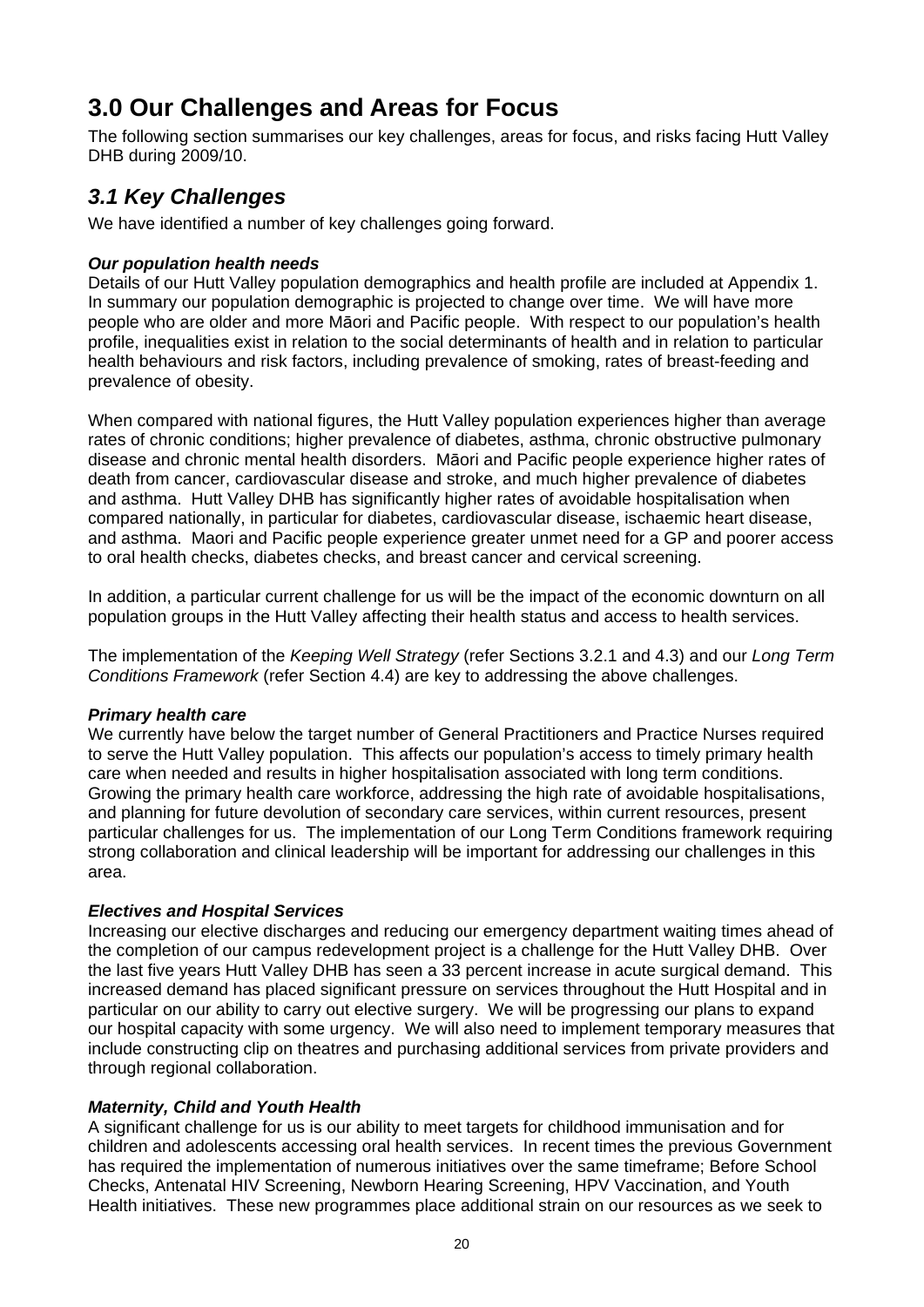implement them in accordance with national strategies and policies.

#### *Older Peoples Health Services*

The aging population places additional strain on these services. We have high utilisation of aged residential care beds compared with the national average. Our efforts to provide increased support to older people at home mean that we need to ensure that quality services are available and that they are integrated across community, primary and secondary services. Timely access to residential care and home support services is an issue that we are continuing to address through the augmented Service Coordination Centre.

#### *Workforce Development*

Along with the rest of the New Zealand health sector, Hutt Valley DHB is facing increasing shortages of skilled health professionals. Higher demand, combined with reduced supply and fewer workers, means that we will not always be able to provide services in the same way we do now. We are using new strategies recruit and retain staff and enhance our workforce development. We have established a targeted approach for recruitment and/or retention difficulties.

#### *Maintaining Financial Performance*

Returning to a financial break-even position is a key challenge for us. The main financial pressures we face are common across the health sector and include staff cost increases, particularly those resulting from national settlements at higher levels than funding increases, and increased demand for services due to the aging population and recent economic impacts. National pricing increases for hospital provider services, which exceed funding increases, place pressure on our funder financials. In addition, centrally driven ring fenced funding reduces our flexibility to address financial pressures across the board. We have planned a number of key initiatives aimed at bringing the Hutt Valley DHB to a break-even position over time. These initiatives include value for money reviews and productivity enhancements, as well as investment in new capital to increase revenue.

## *3.2 Areas for Focus*

#### **3.2 1 DHB Collaboration**

Working collaboratively with others, both across the sector and with other health and social service providers is integral to the success of Hutt Valley DHB in achieving the goals set out in our District Strategic Plan 2006-11. We are committed to sharing resources with regional DHBs and providers as well as collaboration with the Ministry,  $DHBNZ<sup>4</sup>$ , NGOs<sup>5</sup> and other service providers. Examples of our collaboration are listed in Table 6 below:

#### **Table 6: Examples of DHB Collaboration**

#### **National**

- Participation in DHBNZ programmes
- Lead DHB for national Quality Improvement Committee initiative Safe Medication Management
- CEO membership of HISAC
- Membership of the Sentinel Events Working Party.

#### **Regional6**

- Central Region DHB collaboration and Central Region Technical Advisory Services
- Support for the implementation of a Regional Clinical Services Plan
- Participation in the Central Cancer Network, and clinical networks for plastics, cardiology and renal services

 4 DHBNZ (District Health Boards New Zealand) has the overall purpose of assisting DHBs in meeting their objectives and accountabilities to the Crown.

<sup>&</sup>lt;sup>5</sup> NGOs (Non-Governmental Organisations) for more information on NGOs go to http://www.moh.govt.nz/ngo<br><sup>6</sup> The definition of Regional varios between areas of sensite provision and severage agains regional persisce

 $6$  The definition of Regional varies between areas of service provision and coverage – some regional services refer only to the greater Wellington region while others refer to a much larger central North Island region.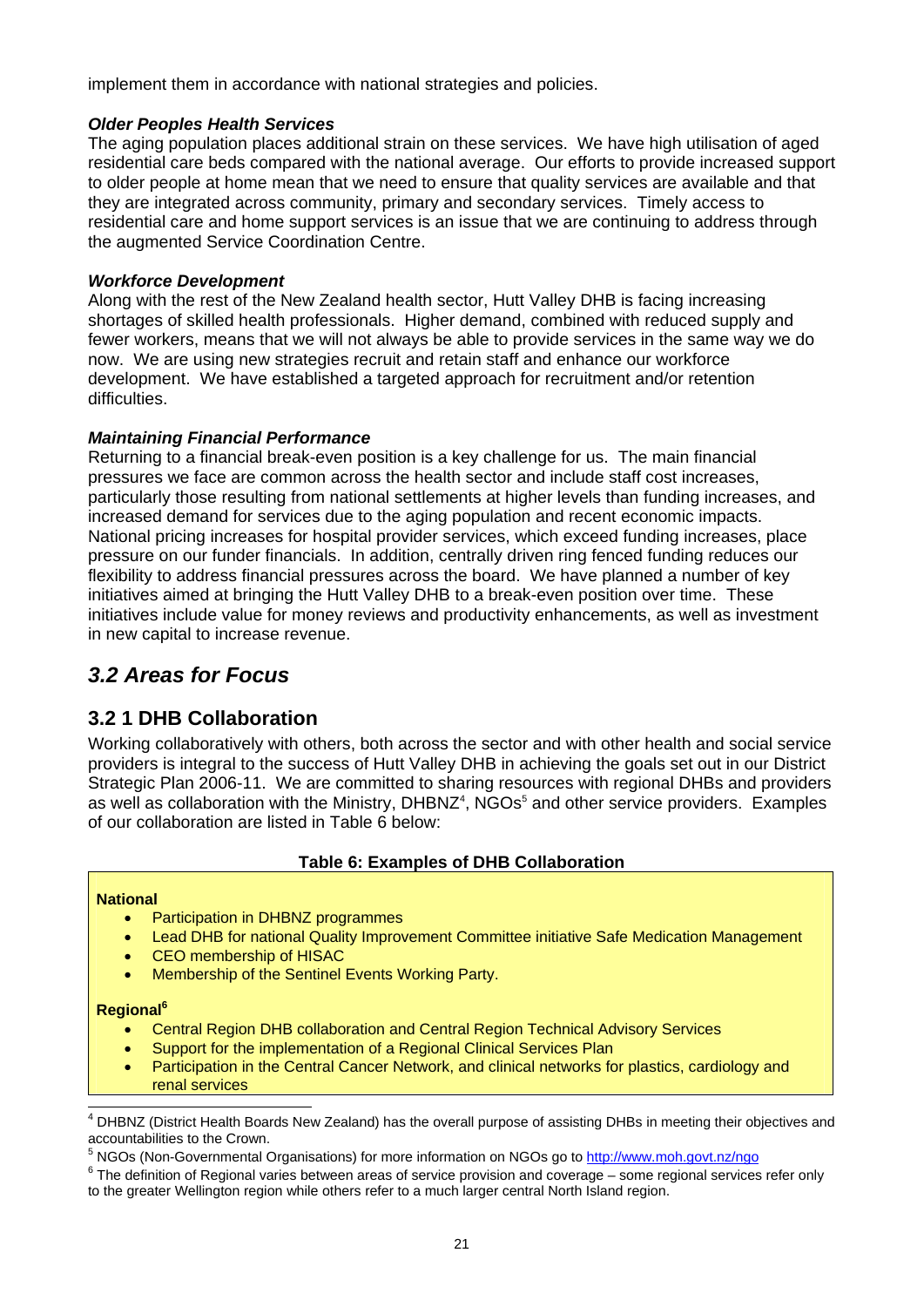- Provision of regional plastics services, including collaboration for the provision of breast reconstruction services
- Provision of regional rheumatology service
- Provision of regional mental health services for eating disorders
- Provision of regional breast cancer screening services (BreastScreen Central)
- Provision of regional coordination services for cervical screening
- Provision of regional public health services
- Keeping Well 2008-20012, Wellington Region Strategic Plan for Population Health.

#### **Intersectoral**

- Hutt Valley Healthy Housing programmes through support for community based Healthy Homes-Healthy People programme and the Housing Corporation Healthy Housing programme
- Family Violence response programme
- Healthy Eating Healthy Action in collaboration with schools, and other agencies
- Providing Access to Health Solutions (PATHS) in partnership with Ministry of Social Development
- Implementation of the Wellington Regional Refugee Action Plan
- Working with ACC to support implementation of a sexual abuse assessment and treatment services
- Participation in:
	- o Hutt Valley Governance Group
	- o Hutt Valley Mayors and Chairs group
	- o The Hutt Valley Disability Advisory Group (which provides shared support to both the DHB and local councils)
	- o Wellington Regional Social Development Forum.

#### **Regional Clinical Services Plan**

The six Central Region DHBs have collaborated to prepare a draft Regional Clinical Services Plan (RCSP) intended to guide joint efforts over the coming years. Individual DHB boards received the final draft of the RCSP October 2008. The RCSP is a conceptual document setting out a vision for the future to the year 2020 and provides the framework for the region's future service development and investment.

The RCSP identifies a number of challenges common to the health and disability system going forward:

- By 2020 one in every five people will be aged over 65 in the Lower North Island
- Technological changes are happening faster than ever before
- Clinical teams may be spread too thinly across small vulnerable departments
- Growing public expectations will mean a shift from provider centred to patient centred approaches
- Better service design and service coordination and information sharing within and across DHBs will be needed to improve efficiency and effectiveness.

Key to addressing these challenges is the development of clinical networks where specialist teams work together across the region and in the community. Hutt Valley DHB has already recognised the benefits of collaborating for some time and participates in Central Region clinical networks for cancer, renal, plastic surgery and cardiology services (see below).

The first phase of initial implementation planning commenced with a paper approved by CEOs and the formation of a steering group, late 2008. Initial work programme priorities include:

- Further developing clinical networks
- Identifying vulnerable services (services at risk of failure) and contingency plans
- Seeking stakeholder feedback on the draft plan (within DHBs and externally as part of the review of our District Strategic Plan).

#### **Clinical Networks**

Regional clinical networks have been established for Cardiology, Renal and Plastics services.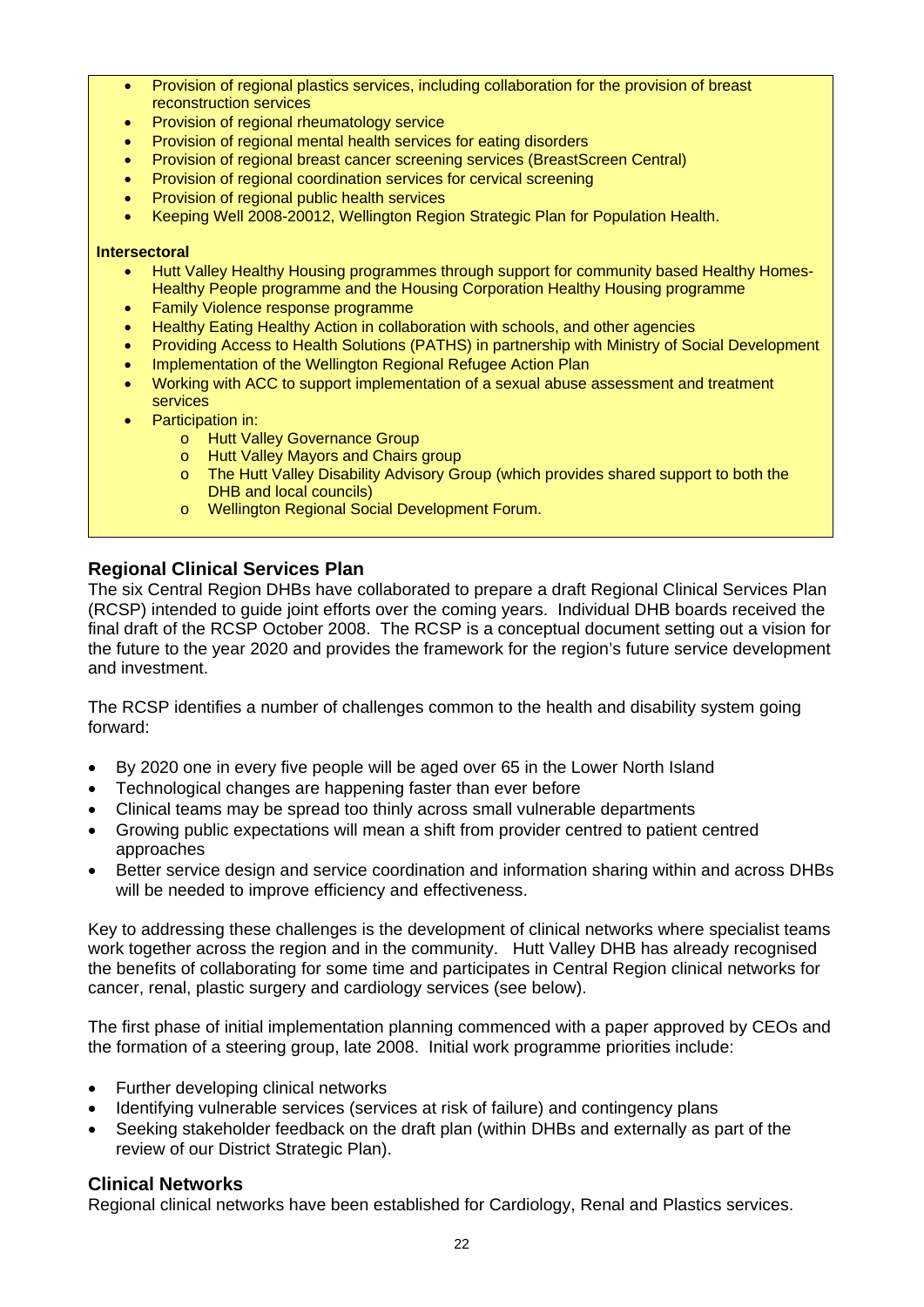These clinical networks provide specialist teams working together across the region and in the community. Further work and development of clinical networks planned for 2009/10 includes:

- The Plastic Surgery Clinical Network to implement the reconstructive breast surgery business case (dependent on business approval in 2008/09)
- The Cardiology Clinical Network to address workforce issues, develop new models of care for cardiac rehabilitation and heart failure, carry out research on inequalities in access to cardiac revascularisation services with the Wellington School of Medicine, and improve referral processes across the region
- Establishment of clinical networks for increased dermatology and ENT service capacity
- Development of a mental health services clinical network.

#### **Regional Cancer Network**

The Central Cancer Network (CCN) is one of four regional<sup>7</sup> cancer networks established to facilitate a number of the initiatives contained in the Cancer Control Strategy Action Plan 2005- 2010. CCN provides leadership, coordination and facilitation functions with respect to cancer control across the region. To achieve its aims, the CCN engages with health and social care professionals, the voluntary sector and other key stakeholders including Maori, Pacific peoples and patients and carers.

#### **Central Region DHB Collaboration**

Central Region DHBs (Capital and Coast, Hutt Valley, Wairarapa, Whanganui, Midcentral, Hawkes Bay) work closely together in a number of areas and continue to invest in the shared service agency, Central Region Technical Advisory Services Ltd (TAS) to support much of this work.

In 2009/10, TAS will support the Central Region DHBs to progress a range of collaborative initiatives, including support for:

- Regional Clinical Services Plan implementation and work programme priorities
- Development of clinical networks
- Improve opportunities via videoconferencing for more regional collaboration
- The provider audit programme.

#### **Regional Mental Health Plan**

The Hutt Valley DHB has a long history of collaboration in relation to mental health services. We continue to implement the national strategy Te Tahuhu and the action plan Te Kokiri through delivery of the Central Region Mental Health and Addiction Strategic Plan, encompassing the plans of the six central region  $DHBs^8$  (including our own plan referred to as Make it Happen, *(Whakamahingia)* 2008-13*.* Hutt Valley DHB is specifically responsible for leading the project to implement the regional plan, which provides a framework that aims to ensure the best possible configuration of local, sub-regional and regional services. From 2010 onwards the framework will guide the planning, development and funding of all services within the region.

#### **Wellington Region Strategic Plan for Population Health, Keeping Well 2008-12**

*Keeping Well 2008-12* is a Wellington region strategic plan for population health for the Hutt, Wellington and Wairarapa regions. The plan is designed to inform the Hutt Valley DHB, Capital and Coast DHB, Wairarapa DHB and the Ministry of Health in their collaborative leadership for population health and improving outcomes for high needs groups, including Maori and Pacific and high needs geographic areas. Keeping Well is further discussed as part of our key priority area Keeping Our People Well in Section 4.3.

<sup>————————————————————&</sup>lt;br><sup>7</sup> Encompasses nine District Health Board areas: Taranaki, Tairawhiti, Hawkes Bay, Whanganui, MidCentral, Wairarapa, Hutt Valley, Capital and Coast, Nelson/Marlborough

<sup>&</sup>lt;sup>8</sup> Refers to the central region's six DHBs; Hutt Valley DHB, Capital and Coast DHB, Whanganui DHB, Wairarapa DHB, Hawkes Bay DHB, Midcentral DHB.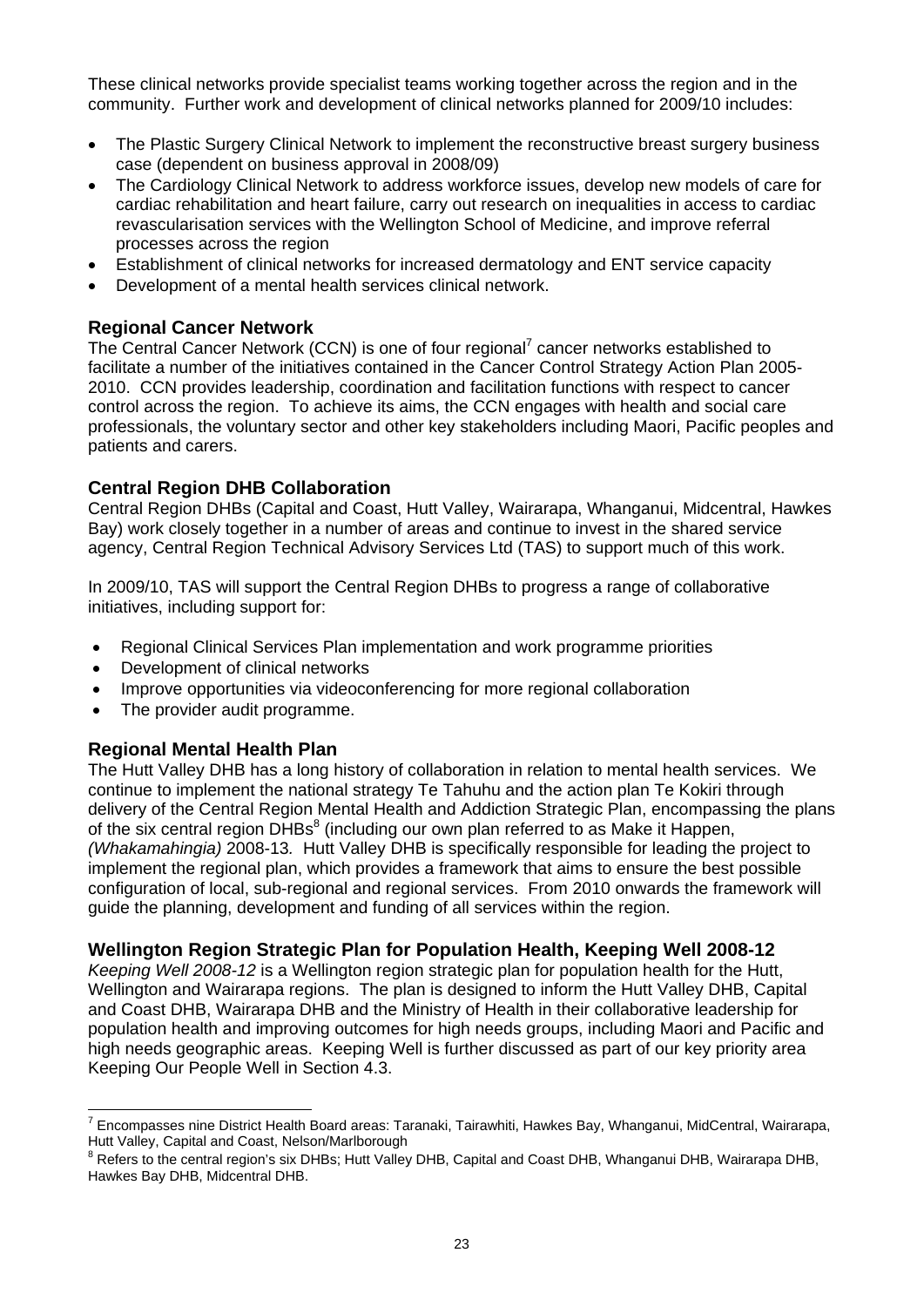#### **Regional Public Health**

Regional Public Health (RPH) is a regional service located within the Hutt Valley District Health Board. The geographical area of service delivery spans Hutt Valley DHB, Capital and Coast DHB and Wairarapa DHB. RPH is the third largest public health service in New Zealand in terms of population and geographic coverage. RPH delivers a range of population and personal health services, aimed at improving the health of communities throughout the greater Wellington region. An important part of RPH's work includes working with other organisations and agencies to address the many factors that contribute to health and wellbeing in our population, such as the physical environment, housing, transport and access to services and resources. RPH supports the implementation of the Keeping Well Strategy.

### **3.2.1 Fostering clinical leadership**

Clinical leadership is a fundamental driver for improved patient care. Clinical leadership is a key contributor to increasing collaboration and teamwork within the organisation. These are critical if the Hutt Valley DHB is to prosper, both in the quality of its services and financially. At Hutt Valley DHB we have fostered clinical leadership through a number of mechanisms, including an *Improving the Patient Experience Programme*, a Patient Safety Leadership Group, Clinical Heads of Departments, Surgical Heads of Department and Clinical Nurse Managers meetings, Theatre user groups, Information Systems User Group's, campus development user group, joint Clinical Heads and Managers annual service planning presentations and signoff of service agreements, clinical leadership membership of our Exceptional Funding Committee and Funding Management Group. We have also appointed a deputy chief medical advisor to provide further strength to our clinical leadership model and promote succession planning.

Clinical leadership ensures that we have a shared vision of safe and quality care and that there is widespread commitment to a quality improvement culture. Our focus is to promote a multidisciplinary team approach and provide strong clinical leadership supporting key quality improvement strategies eg our *Improving Patient Experience Programme* of work (refer Section 4.10).

Clinical leadership underpins our work to improve hospital productivity and provide efficient and effective services. Our clinicians take the lead in identifying priorities for where we should focus our efforts to shift resources to frontline services and create new capacity to see more patients and improve patient outcomes. Membership of our Funding Management Group and Exceptional Funding Committee means that clinical leadership supports decisions regarding new funding and funding reallocation and disinvestment strategies. Clinical leadership also underpins our regional collaboration work and development of clinical networks. Our model for improving the management of long term conditions encompasses strong clinical leadership and networks across primary and secondary care services.

At Hutt Valley DHB we believe one of our strengths is the collegial relationship established between clinical and managerial leaders. Clinicians assigned to leadership roles within the organisation require support and training in the organisational aspects of their work. Managers through their knowledge and experience can make significant contributions thereby enhancing the effectiveness of clinicians in leadership roles.

Our values encapsulate our approach to fostering clinical leadership. We have actively built, encouraged and recognised clinical leadership, for its innovation, passion, energy and commitment. Importantly we have developed a culture that promotes trust, honesty, respect and integrity. We are committed to growing our clinical leadership and all hospital service plans include plans to foster and increase our effort in this area.

#### **Table 7: Clinical Leadership Outcomes**

Specifically the outputs and outcomes we seek for clinical leadership, include:

• Clinicians identifying, developing and initiating improvements at all levels.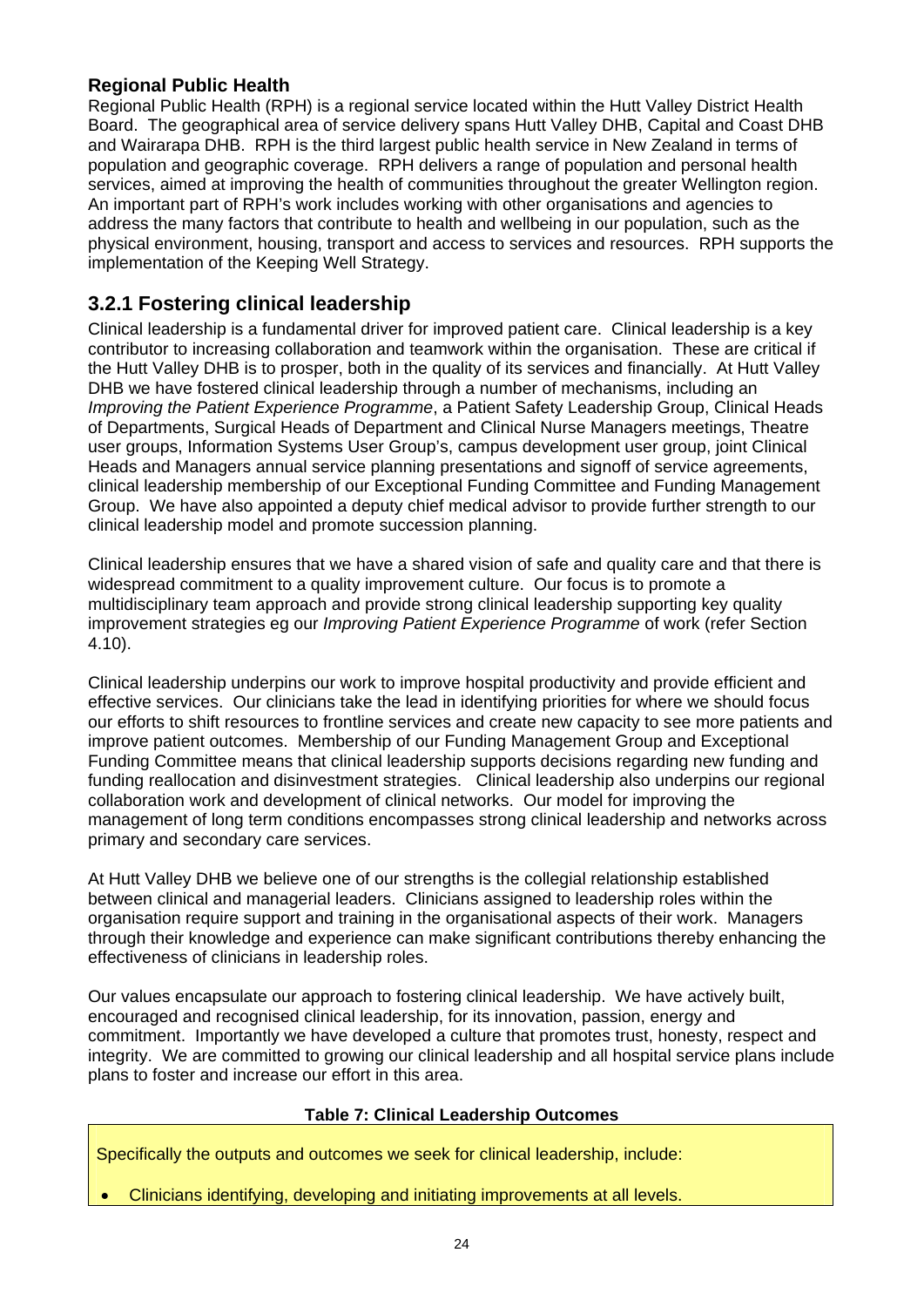- Clinicians take the lead in decision making at a service unit level
- Clinical leaders as members of the Executive Management Team
- Reporting on nationally agreed clinical outcomes and clinical effectiveness and other measures of clinical governance and leadership
- Inclusion of quality and safety as part of regular Board reporting
- Regular assessment of the Hutt Valley DHB's performance in relation to clinical outcomes and support for clinical governance
- Identification of actual and potential clinical leaders
- Providing explicit development and training opportunities, coaching and mentoring for clinical leadership at all levels.
- Clinicians taking responsibility and accountability for issues that could have an organisational impact and proactively managing them.

## **3.2.2 Improving value for money**

Improving value for money from the services we provide and purchase means ensuring that we invest appropriately for a given set of services delivered to achieve a particular health outcome, either for an individual or on a population health basis. The relationship between what we invest and the service delivered is termed service efficiency, and the relationship between what is delivered and the health outcomes achieved, is a measure of the service effectiveness. Together, improved service efficiency and improved service effectiveness provide improved value for money.

We have identified a number of challenges and risks (refer Sections 3.1 and 3.4) where improving health outcomes and maintaining our financial performance mean looking for opportunities to improve value for money, in addition to other measures. These include:

- Getting better value for money from the services we purchase
- Improving the efficiency and effectiveness of the services we provide
- Collaborating regionally.

There are opportunities for improving value for money where we can better map service funding to service delivery and health outcomes, and where we can consolidate the services being purchased across fewer providers. In 2009/10 this work will include:

#### **Mental health services**

Hutt Valley DHB currently purchases mental health services from over 30 different service providers via an even greater number of contracts. A recent contract review has identified gaps in our ability to measure service utilisation, which in some cases appears to provide poor value for money. We therefore intend to complete a review of mental health services to ensure better alignment between activity and resources, with a view to freeing up resources for the implementation of the recommendations of the Infant Child, Adolescent and Family mental health and addiction service review. We intend to complete this review by the third quarter 2009/10 ahead of the 2010/11 contract renegotiations.

#### **Older Peoples Health Services**

The aging population is placing additional strain on these services. The recent economic downturn means lower co-payments for these services with a commensurate increase in funding required from the DHB. In 2007/08 the Hutt Valley DHB prepared a business case aimed at improving value for money for these services and in particular addressing the financial risks associated with the our high utilisation of aged residential care beds. In 2009/10 we intend to continue to work closely with our augmented NASC provider in an effort to meet the original business case targets and better manage the increasing pressure on our funding.

#### **Long term conditions**

When compared with the national figures, the Hutt Valley population experiences higher than average rates of chronic conditions and we have higher rates of avoidable admissions to Hutt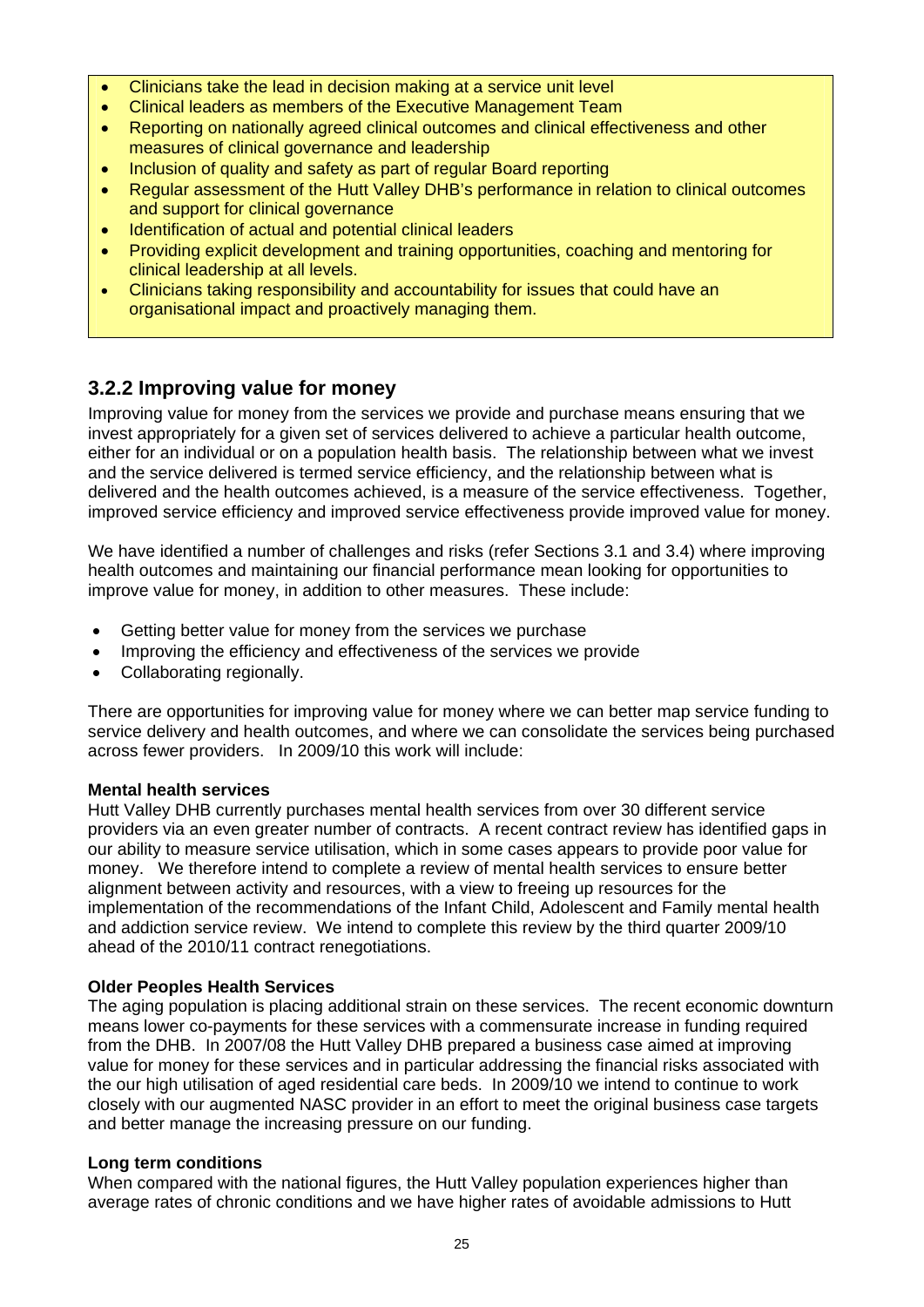Hospital. Over the years we have funded a number of programmes and services aimed at addressing these issues. In the development of our Long Term Conditions framework 2008/09 we identified the need to improve the effectiveness of these programmes and services and ensure better value for money. A review of our long term conditions programmes and service purchasing to identify opportunities for consolidation and better integration will be carried out in 2009/10 with a view to informing our service planning and contracts for 2010/11.

#### **Pharmaceuticals**

We have identified the need to improve value for money in community pharmaceutical and hospital pharmacy expenditure due to:

- A large increase in volume and cost of some prescribing by hospital specialists over the last two years, in particular within mental health services
- Increased wastage of prescribed drugs due to changes in packaging of medication for rest homes, and as a result of "Stat" dispensing
- Limited demand management and awareness by prescribers.

Figure 3 below compares actual 12 month total expenditure, with what expenditure would have been had the Hutt Valley DHB followed the overall national trend, and what expenditure would have been had we followed the trend for this region.



#### **Figure 3: Expenditure on Pharmaceuticals**

Projects aimed at improving pharmaceuticals value for money in 2009/10 will include:

- Optimal prescribing in mental health services project
- Review of respiratory and rheumatology prescribing
- Working with pharmacies to reconcile claiming and payments
- Optimising pharmaceutical use by high cost and high volume users.

#### **Improving service efficiency and effectiveness**

At Hutt Valley DHB we will continue to seek improved service efficiency and effectiveness in the services we provide as part of improving patient care and the quality of our services, improving productivity (refer Section 3.2.4 below), and improving overall value for money. For example:

- Improving the Patient Experience Programme:
	- o Providing a specific pain relief discharge pack for patients, enabling them to go home without a further overnight stay
	- o The Progressive Ward Project for the Orthopaedic Ward focusing on processes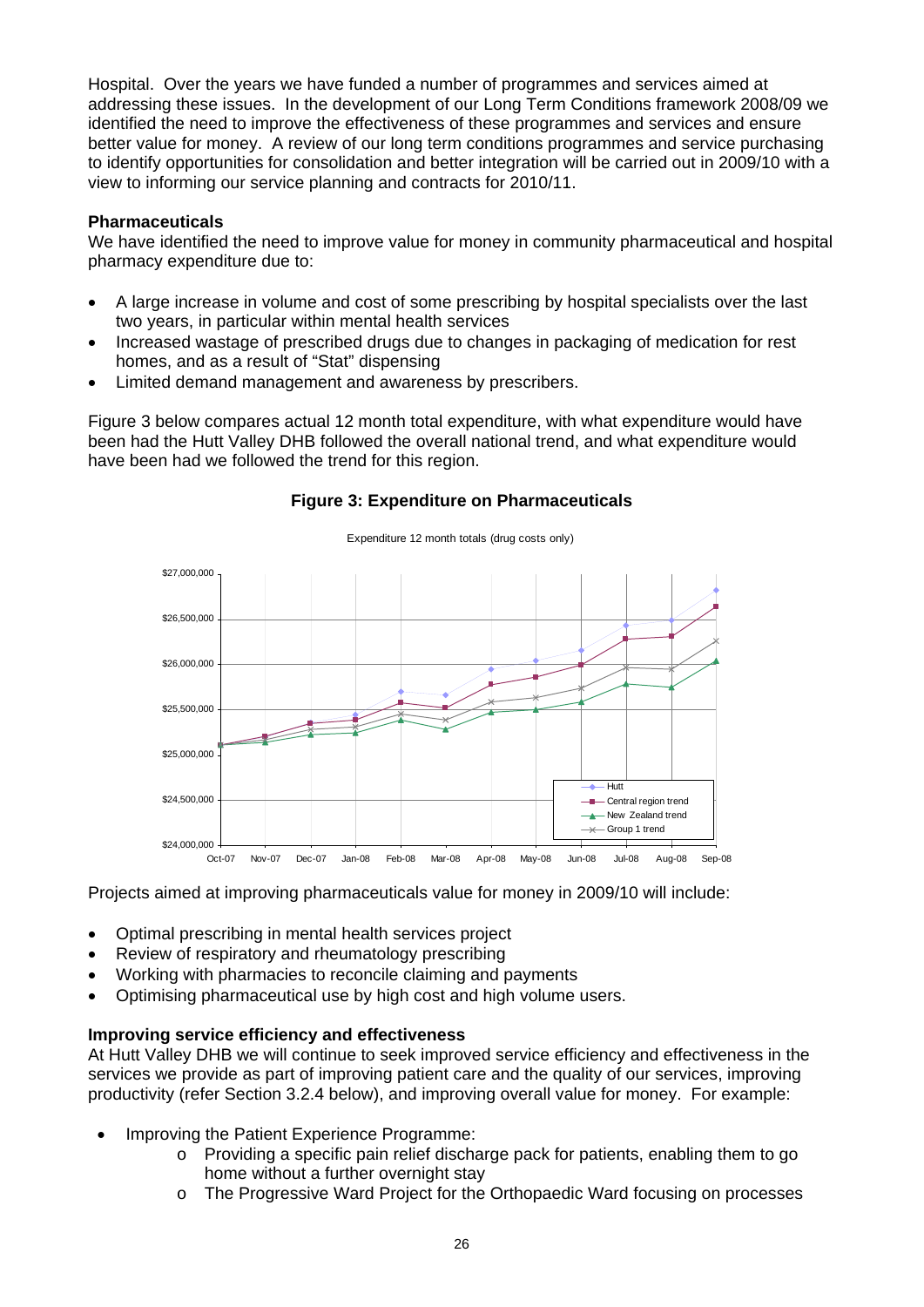and physical aspects of the ward, identified by ward staff as having the potential to release or free up time, which can then be used to care for patients

- o Improving pre-operative assessment processes to reduce unnecessary patient attendances and improve workforce utilisation
- o Direct GP referral to CT Head diagnostic services avoiding unnecessary waits for specialist assessments.
- Reducing the number of children overdue for recall for oral health services from 34.3% waiting over 12 months at December 2007 to 12.6% by December 2008. Our aim is to further reduce this to 0% by December 2009, within existing resources.

#### **Regional collaboration**

Our increased regional collaboration is also aimed at improving value for money. Opportunities to improve our efficiency and improve outcomes include:

- Regional business case and procurement activities
- Regional cooperation around managing common service providers
- Sharing of funder and provider activity and outcomes data
- Sharing of best practice experience.

For 2009/10, we have identified, together with Capital and Coast DHB, areas of regional collaboration that could result in improved efficiency and outcomes. These include:

- Exploration of additional elective services theatre facilities in the region
- Increased cooperation in relation to mental health provider management
- Review of Ministry of Health requirements for local infrastructure for Immunisation, Antenatal HIV and Newborn Hearing Screening services.

### **3.2.4 Improving hospital productivity**

Our hospital services have implemented a number of changes in recent years resulting in improved productivity and the freeing up of capacity to provide more services to increasing numbers of patients. Particular examples include our work in oral health and imaging services, where we have seen dramatic improvements in the number of patients able to be seen in a timely manner, within existing resources.

A number of the projects that fall within our Improving Patient Experience Programme are expected to deliver improved hospital productivity, releasing further capacity for increased frontline services:

- Emergency Department streaming project improving triage processes and reducing delays in admitting patients, i.e. working with wards to develop a "pull system"
- Improved collaboration across specialties for patients with multiple long term conditions
- Extending patient focussed booking
- Improved scheduling for acute surgical admissions to optimise patient flow and reduce length of stay
- Improved pre-operative assessment
- Improving rates for day of surgery admission
- Ensuring direct access to diagnostic services where appropriate
- Increase % of electives day surgery.

Hutt Valley DHB is a member of the Australasian Health Roundtable, which collects and analyses key benchmarking information, including information from Hutt Valley DHB. This benchmarking allows us to compare ourselves with other health organisations and look for ways to improve operational practices. The three areas of focus for benchmarking this year are emergency department utilisation, theatre utilisation and stroke services.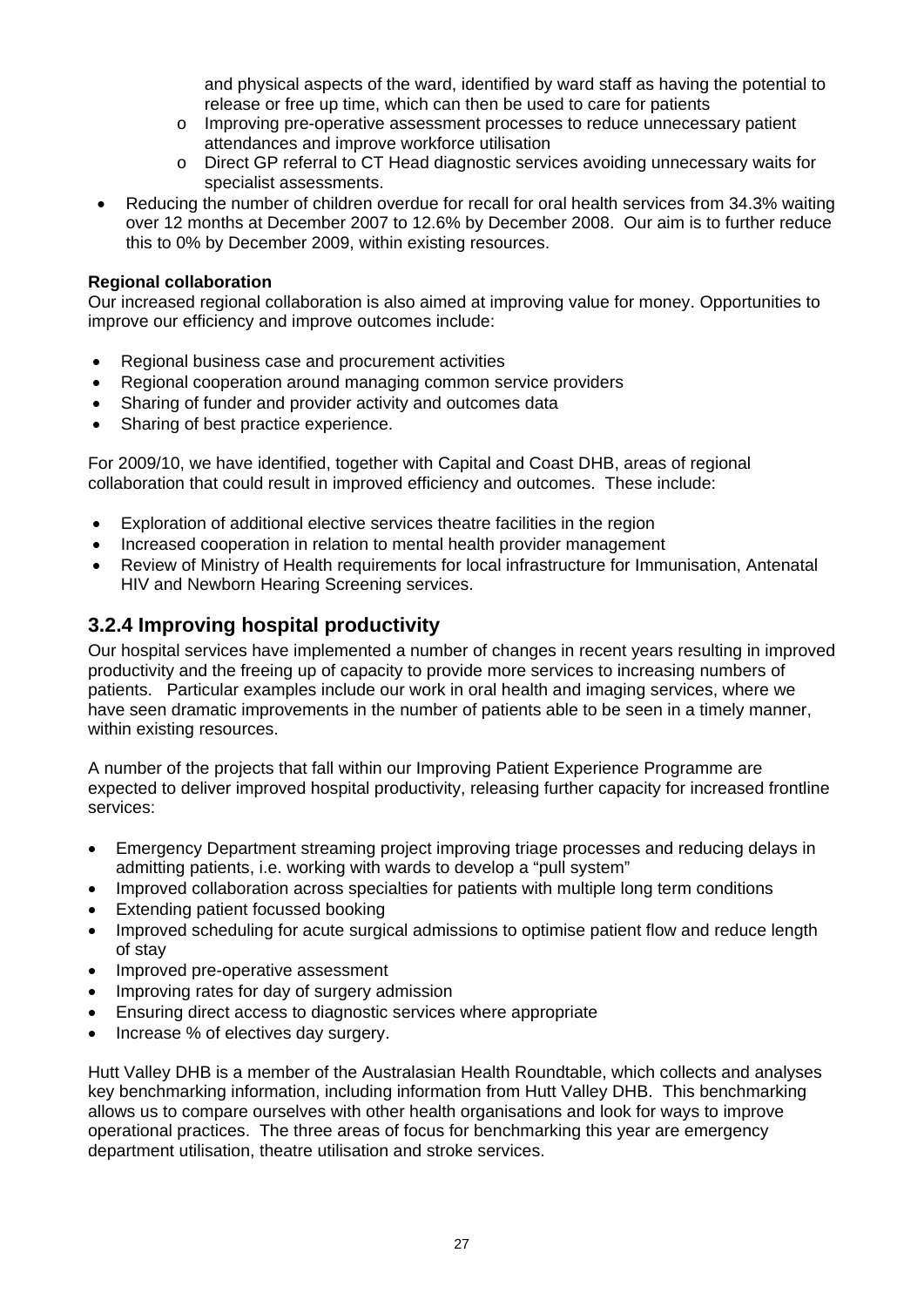## *3.3 Service Reviews and Changes*

We propose to undertake a number of service reviews and service changes during 2009/10:

- Implementation of the Oral Health Business Case
- Establish a Rheumatology Gout Clinic in primary care
- Implementation of fast-track colorectal surgery to increase access within existing capacity
- Implementation of a regional business case for the provision of reconstructive breast surgery, subject to funding
- Establishment of clinical networks for increased dermatology and ENT service capacity
- Community radiology is available free of charge only for Community Service Card holders and under sixes. In 2009/10 we intend to review these criteria
- Capital and Coast DHB to establish local services for urology, renal and ophthalmology surgery for the residents of Hutt Valley
- Implementing Make it Happen (Whakamahingia), the regional five-year mental health and addiction service plan
- Implementing the findings of the review of eating disorders service provision across the central region
- Ongoing implementation of better coordination of services for health of older people via the augmented Needs Assessment Service Coordination (NASC service)
- Implementing the population health strategy, *Keeping Well 2008-2012*21.

These reviews and plans may lead to service reconfigurations, the extent of which is unknown at this stage. It is noted that any significant reconfigurations will be preceded by consultation with the appropriate groups. We will work with other DHBs to identify any potential impacts of the reviews on their services and populations, and we will work to implement relevant recommendations from regional reviews and plans. We will follow the requirements of the Operational Policy Framework in relation to all service changes signalled.

## *3.4 Key Risks and Mitigations*

The key risks for the DHB and the Hutt Valley population fall into three key areas: service effectiveness, infrastructure (workforce, facilities and information), and financial management. These three are often inter-related, with a failure in one leading to negative consequences in another. Specific risk areas and mitigation strategies are outlined in Table 8 below.

| Table 8: Key Risks and Mitigations                                                                |                                                                                                                                                                                                                                                                                                                    |                                                                                                             |  |  |  |
|---------------------------------------------------------------------------------------------------|--------------------------------------------------------------------------------------------------------------------------------------------------------------------------------------------------------------------------------------------------------------------------------------------------------------------|-------------------------------------------------------------------------------------------------------------|--|--|--|
| <b>Risk</b>                                                                                       | <b>Mitigation</b>                                                                                                                                                                                                                                                                                                  | <b>Focus for Priority Area</b>                                                                              |  |  |  |
| <b>Service Effectiveness</b>                                                                      |                                                                                                                                                                                                                                                                                                                    |                                                                                                             |  |  |  |
| Lack of theatre capacity until<br>2011/12 limits the ability to meet<br>electives surgery targets | Short term – use of Clip on<br><b>Theatres and Private Facilities</b><br>and implementation of improved<br>scheduling for acute cases.                                                                                                                                                                             | Elective Services<br><b>Hospital Services</b><br><b>Emergency Department/Theatre</b><br>project             |  |  |  |
| An increase in acute surgical<br>demand limits our ability to meet<br>elective surgery targets    | Short term – use of Clip on<br><b>Theatres and Private Facilities</b><br>and implementation of improved<br>scheduling for acute cases<br>Medium term $-$ use of temporary<br>clip-on facilities<br>Long term – construction of new<br>theatre capacity and new regional<br>elective services facility initiatives. | <b>Elective Services</b><br><b>Hospital Services</b><br><b>Emergency Department/Theatre</b><br>project      |  |  |  |
| Increased emergency<br>department attendances place<br>pressure on services                       | <b>Improving Patient Experience</b><br>work includes projects to improve<br>patient flow, and improve<br>utilisation of capacity<br>Work with primary care to ensure                                                                                                                                               | Primary Health Care<br><b>Hospital Services</b><br><b>Older Peoples Health</b><br><b>Quality and Safety</b> |  |  |  |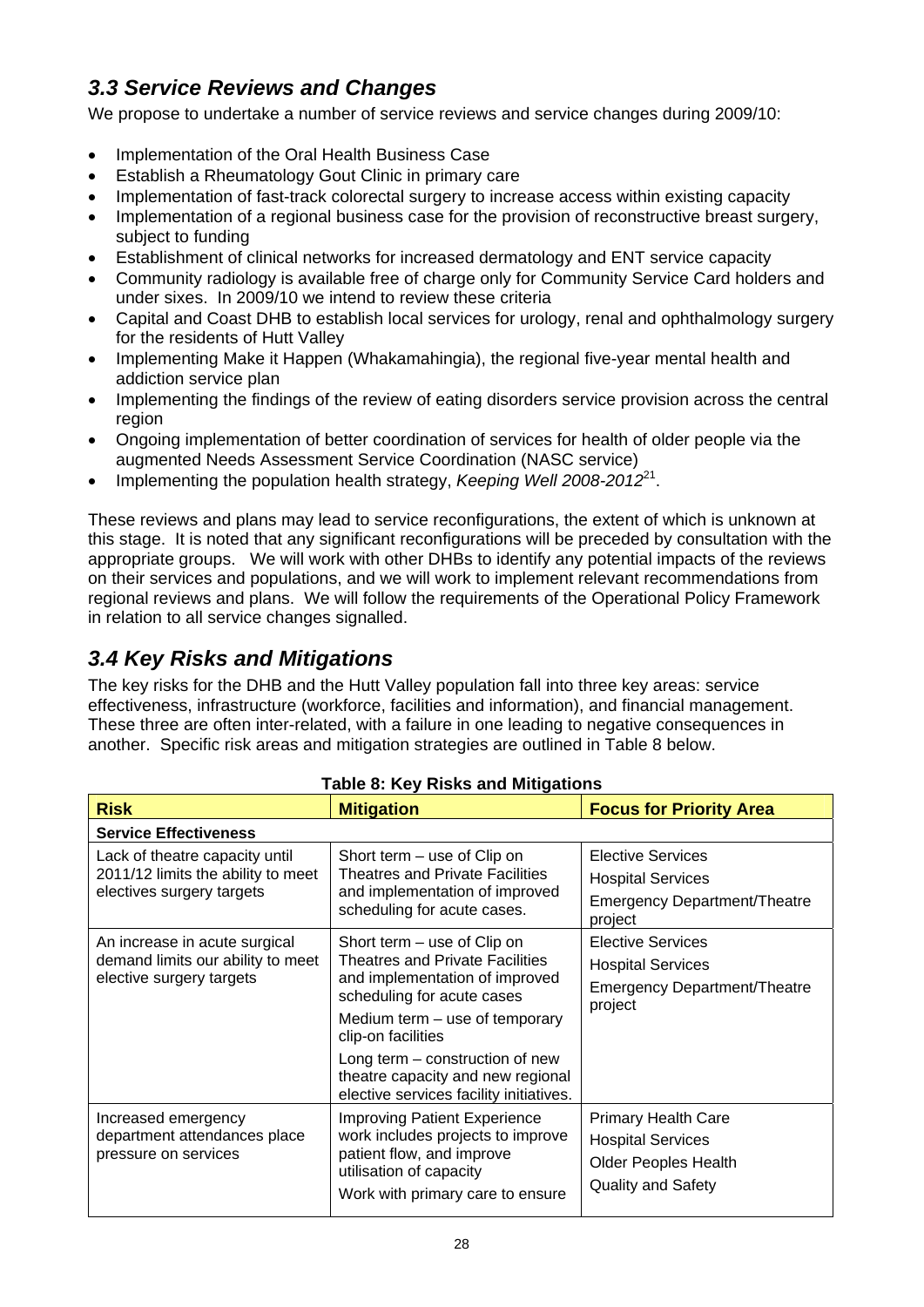| <b>Risk</b>                                                                                                                                                                  | <b>Mitigation</b>                                                                                                                                                                     | <b>Focus for Priority Area</b>                                                                                     |  |  |  |
|------------------------------------------------------------------------------------------------------------------------------------------------------------------------------|---------------------------------------------------------------------------------------------------------------------------------------------------------------------------------------|--------------------------------------------------------------------------------------------------------------------|--|--|--|
|                                                                                                                                                                              | patients are being referred<br>appropriately, to increase primary<br>care workforce, and to improve<br>availability of after-hours services.                                          |                                                                                                                    |  |  |  |
| Emergency waiting time targets<br>not achieved                                                                                                                               | <b>Ensure that Improving Patient</b><br>Experience projects provide a<br>focus for patient flow from the<br>emergency department to other<br>hospital services in a timely<br>manner. | <b>Primary Health Care</b><br><b>Hospital Services</b><br><b>Older Peoples Health</b><br><b>Quality and Safety</b> |  |  |  |
| Delays in the establishment of a<br>proposed new model for<br>community based oral health for<br>children and adolescents                                                    | Work with the Ministry of Health<br>to ensure timely business case<br>approval.                                                                                                       | <b>Hospital Services</b><br>Maternity, Child and Youth                                                             |  |  |  |
| Inability to meet expectations for<br>extending post natal stays due<br>to capacity constraints                                                                              | Work with the Ministry of Health<br>to identify ways of providing<br>support for women transitioning<br>from post natal beds to home                                                  | Maternity, Child and Youth                                                                                         |  |  |  |
| Insufficient funding for the<br>effective implementation of a<br>universal programme of Before<br><b>School Checks</b>                                                       | Ensure a focus on most at risk<br>children                                                                                                                                            | Maternity, Child and Youth                                                                                         |  |  |  |
| Insufficient funding for the<br>effective implementation of<br>newborn hearing screening<br>programme                                                                        | Work with the Ministry of Health<br>to negotiate additional funding                                                                                                                   | Maternity, Child and Youth                                                                                         |  |  |  |
| Ability to address ambulatory<br>sensitive hospitalisations limited<br>through lack of clinical support                                                                      | Include focus in our work on long<br>term conditions                                                                                                                                  | <b>Primary Health Care</b><br><b>Hospital Services</b>                                                             |  |  |  |
| Ability to ensure improved<br>quality of services in older<br>peoples services limited by the<br>contracting model                                                           | Ensure focus on quality in our<br>work with NASC                                                                                                                                      | <b>Older Peoples Health</b>                                                                                        |  |  |  |
| Change management activities<br>within Primary Health Care e.g<br>Family Health Centres,<br>Devolution and Workforce<br>initiatives unsupported through<br>lack of resources | Work closely with Primary Health<br>Care to focus on priorities and<br>quick wins and best use of<br>resources                                                                        | <b>Primary Health Care</b><br><b>Hospital Services</b>                                                             |  |  |  |
| Lack of new Blueprint funding in<br>09/10 limits our ability to<br>implement recommendations of<br>ICAFS review.                                                             | Carry out VFM review of mental<br>health services and reallocate<br>resources as required.                                                                                            | <b>Mental Health</b>                                                                                               |  |  |  |
| Economic downturn creates<br>increased demand on services                                                                                                                    | Maintain focus on high needs<br>populations and their access to<br>health services                                                                                                    | All                                                                                                                |  |  |  |
| Infrastructure                                                                                                                                                               |                                                                                                                                                                                       |                                                                                                                    |  |  |  |
| Progress on construction of the<br>new campus development is<br>affected by resource consent<br>issues, construction delays, or<br>other                                     | Executive level engagement<br>throughout with close monitoring<br>and risk mitigation plans.                                                                                          | <b>Emergency Department/Theatre</b><br>project                                                                     |  |  |  |
| Workforce and skill shortages<br>impact on access to services<br>and the provision of high quality<br>and safe services                                                      | Continue with projects aimed at<br>growing the primary health care<br>workforce.<br>All Hospital Service Plans include<br>a focus on workforce                                        | <b>Primary Health Care</b><br><b>Elective Services</b><br><b>Hospital Services</b><br><b>Workforce Development</b> |  |  |  |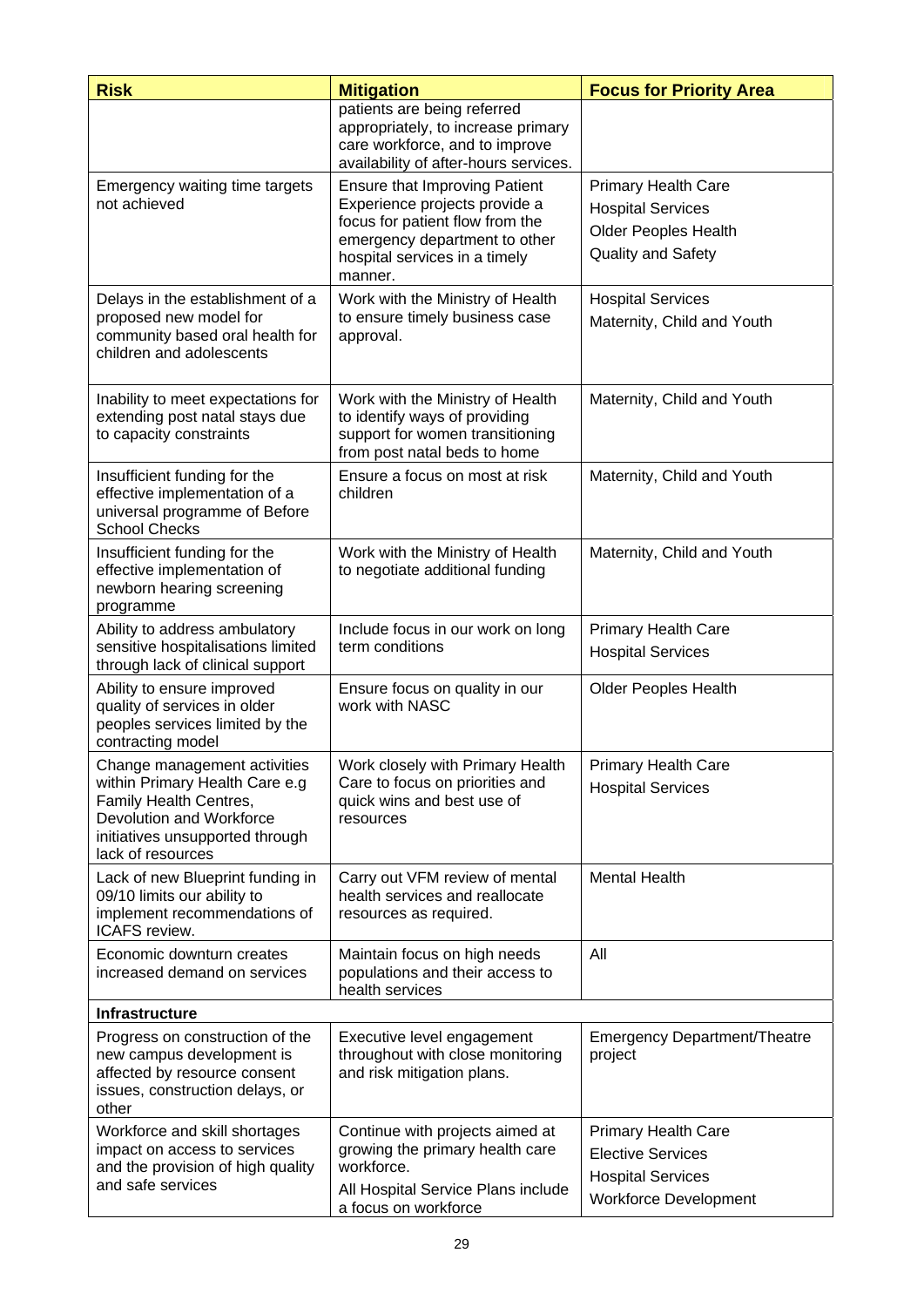| <b>Risk</b>                                                                                                                                               | <b>Mitigation</b>                                                                                                                                                                                                                          | <b>Focus for Priority Area</b>                                                                                 |
|-----------------------------------------------------------------------------------------------------------------------------------------------------------|--------------------------------------------------------------------------------------------------------------------------------------------------------------------------------------------------------------------------------------------|----------------------------------------------------------------------------------------------------------------|
|                                                                                                                                                           | development - creating a positive<br>workplace culture, strategies for<br>retention and recruitment,<br>fostering leadership, maintaining<br>a focus on ongoing professional<br>development and coordinated<br>clinical practice training. |                                                                                                                |
| Efforts to increase primary<br>health care workforce do not<br>improve achievement of primary<br>care targets for enrolment and<br>access                 | Work closely with Primary Health<br>Care to focus on priorities and<br>quick wins and best use of<br>resources                                                                                                                             | <b>Primary Health Care</b><br><b>Hospital Services</b>                                                         |
| Delays in delivery of information<br>systems developments impacts<br>on our ability to improve service<br>efficiency and effectiveness                    | Information system developments<br>and delivery are fully planned with<br>appropriate contingency and risk<br>management.                                                                                                                  | <b>Information Services</b><br><b>Hospital Services</b><br><b>Older Peoples Health</b><br><b>Mental Health</b> |
| <b>Financial Management</b>                                                                                                                               |                                                                                                                                                                                                                                            |                                                                                                                |
| MECA settlements above FFT                                                                                                                                | Work closely with the Sector and<br>bargaining agents to keep costs<br>below FFT                                                                                                                                                           | <b>Workforce Development</b><br><b>Hospital Services</b>                                                       |
| Inter-District Flows - as other<br>DHBs seek to decrease their<br>outflows and/or Hutt Valley<br>outflows increase beyond<br>planning assumptions         | Work with the other DHBs on<br>production planning and elective<br>initiatives planning                                                                                                                                                    | Planning & Funding<br><b>Elective Services</b><br><b>Hospital Services</b>                                     |
| Plans for reducing provider arm<br>costs and increasing revenue<br>not met                                                                                | Regular monitoring and<br>discussion with the key business<br>units                                                                                                                                                                        | Finance<br><b>Elective Services</b><br><b>Hospital Services</b>                                                |
| Deficit plans for funder arm<br>costs not met                                                                                                             | Regular monitoring and<br>discussion with the key business<br>units                                                                                                                                                                        | Finance<br>Planning & Funding                                                                                  |
| Services for Older People - over<br>expenditure due to high<br>utilisation of ARC beds and<br>reduced co-payments as a result<br>of the economic downturn | Work closely with NASC on value<br>for money focus.                                                                                                                                                                                        | <b>Older Peoples Health</b>                                                                                    |
| Pharmaceuticals expenditure -<br>risk that unable to bring down<br>and unable to meet planning<br>assumptions                                             | Ensure additional and sustained<br>focus on pharmaceutical VFM<br>project at senior level.<br>Work with prescribers to ensure<br>greater awareness of financial<br>impacts.                                                                | Planning & Funding<br><b>Primary Health Care</b><br><b>Hospital Services</b><br><b>Older Peoples Health</b>    |
| Assumptions regarding electives<br>activity including assumptions<br>regarding activity carried out<br>across the region not met                          | Clip on theatres and regular<br>meetings with other DHBs                                                                                                                                                                                   | Planning & Funding<br><b>Elective Services</b><br><b>Hospital Services</b>                                     |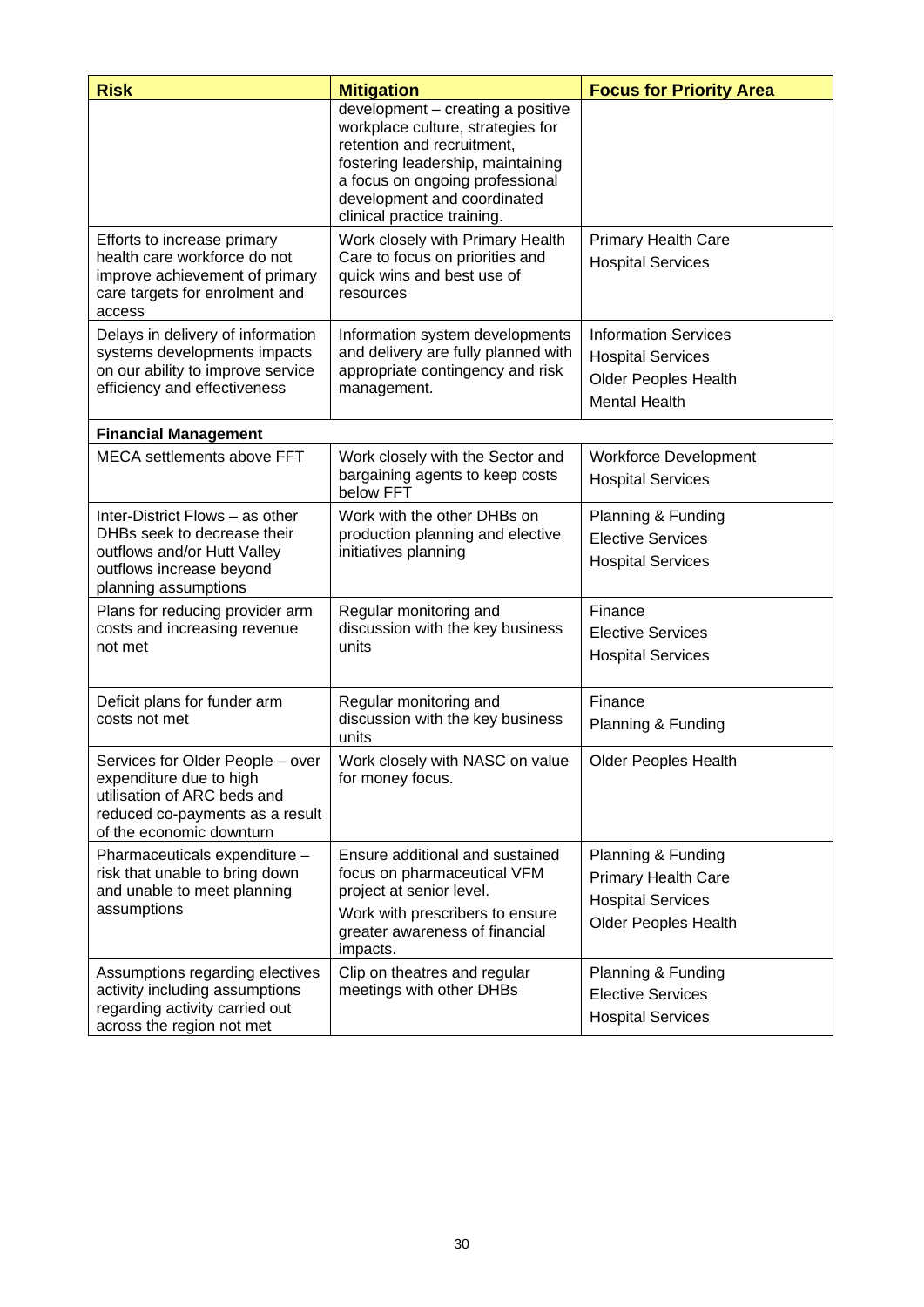## **4.0 Our Local Priorities for 2009/10**

The role of our DHB is wide and varied; in this section we detail our selected priority areas. The areas that have been selected for focus are based on the directions identified in our District Strategic Plan and on our assessment of where we believe there is opportunity to achieve improved outcomes in the health of our population. For example, we have selected Primary Health, a key priority area that influences many facets of the health of our population. Our District Annual Plan priorities, below, represent the key result areas that provide a focus for the outcomes we seek (medium term and long term outcomes).

#### **Our Local Priority Areas of Focus:**

- 1. Keeping our people well
- 2. Primary health care
- 3. Elective services
- 4. Hospital services
- 5. Maternity, child and youth services
- 6. Older peoples health services
- 7. Mental health services

*And (enabling)* 

- 8. Quality and safety
- 9. Improved infrastructure (ED/theatre development, workforce development, information services)
- 10. Maintaining financial performance (refer Section 6)

In addition to the selected priorities above, where we have attributed specific outcomes, we have other priorities, which are important in enabling the DHB to achieve its overall goals. These priorities are described in more detail in Sections 4.10 to 4.11, and include a focus on quality and safety and improved infrastructure, including our Emergency Department/Theatre Development Project, workforce development and information services.

### *4.1 Outcomes framework*

Consistent with our District Strategic Plan (DSP) goals we have identified two key long term outcomes:

| Healthier communities: | A healthier community is one in which people are able to lead longer,<br>healthier and more independent lives, and where their potential and<br>contribution to society is maximised. A healthier community means<br>that the demands on our health services as a result of health risk<br>behaviours and poor service intervention are reduced. |
|------------------------|--------------------------------------------------------------------------------------------------------------------------------------------------------------------------------------------------------------------------------------------------------------------------------------------------------------------------------------------------|
| Improved health equity | Reducing inequalities in health status between population groups will<br>improve the overall health of our community.                                                                                                                                                                                                                            |

In addition to our long term outcomes, we have identified some medium term planning outcomes that we are seeking to achieve as further described below. These medium term outcomes are based on the Government's priorities, our assessment of health need, and DHB performance against various health targets and indicators.

*DSP Goal: A focus on prevention, early treatment and easy access:* 

#### *Health protection is enhanced*

We cannot achieve our goals if we do not protect the health of the population, such as when we control the spread of infectious diseases, or assure the quality of our water. Our priority focus on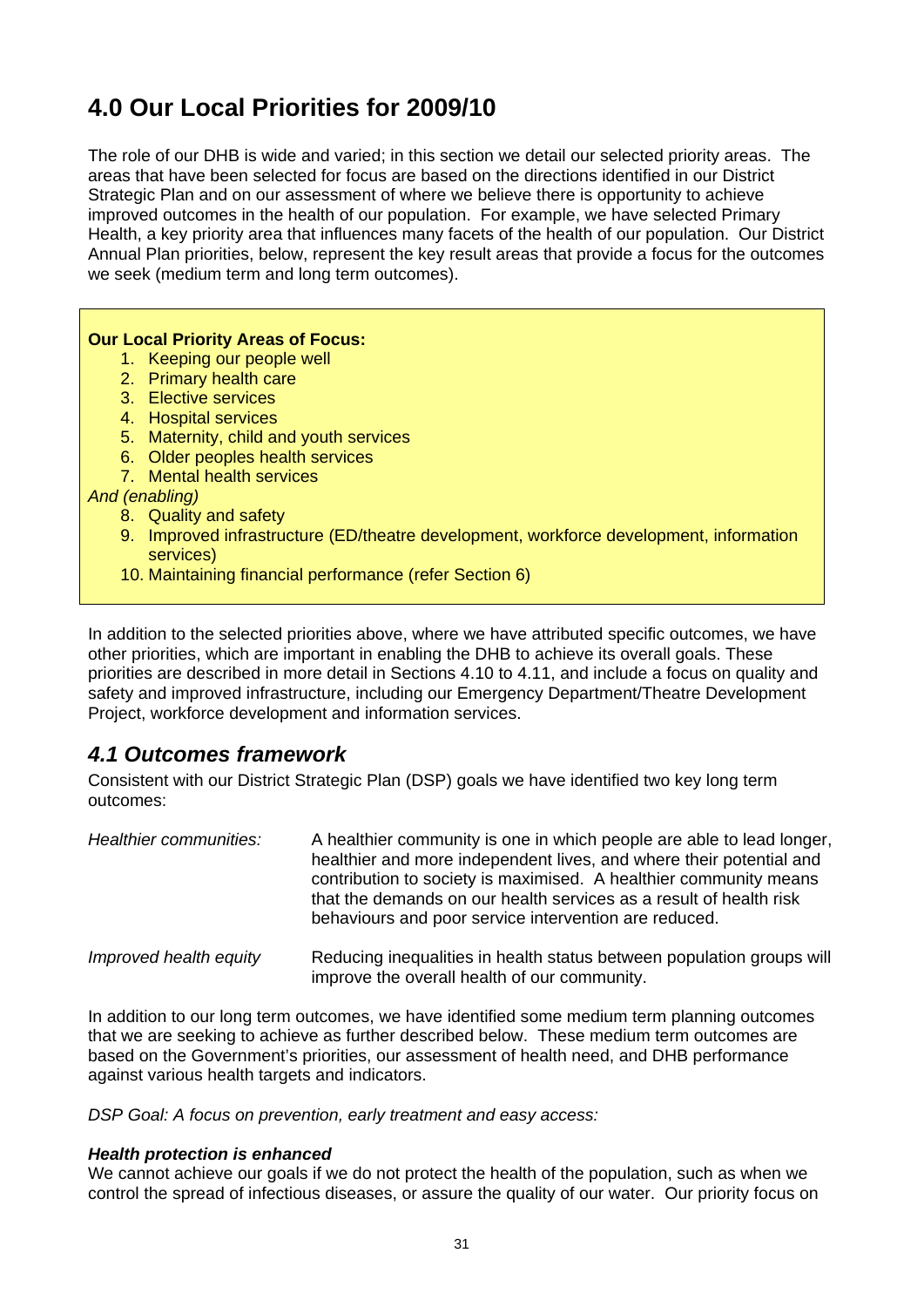*Keeping Our People Well* contributes to this outcome.

#### *Health risk is reduced*

Ensuring that our population is able to make healthy choices and that we support such choices is key to reaching our goals. Addressing health behaviours and risk factors is what we do when we implement tobacco cessation programmes and when we work to improve our breast-feeding rates. We also contribute to the development of healthy housing policy and long-term local government plans for our community. Our priority focus on *Keeping Our People Well, Primary Health Care,*  and *Maternity, Child and Youth* contributes to this outcome.

#### *Access to services is improved*

Working to improve access to services within our community, primary health care, and hospital services ensures that we deliver health equitably, in a way and place that works for our population, and improves their health outcomes. Our efforts have included work to increase the primary health care workforce, funding for school based youth services, and improving our patient focus for elective services. A priority is ensuring increased access to health services for Māori, Pacific and high needs groups, where health inequities clearly indicate issues of access for these population groups. Improvements to mental health services is a priority and investment in primary mental health has been increased where early interventions in this area can go a long way to reducing the lifelong burden of disease associated with mental illness. Our priority focus on *Primary Health Care, Elective Services, Hospital Services, Maternity, Child and Youth, and Mental Health*  contributes to this outcome.

#### *Intervention is early*

We know that the earlier we identify particular conditions and the earlier we intervene the better the health outcomes can be. A significant number of programmes have or are being implemented to improve the opportunities for early intervention. These programmes are supported and delivered by a range of health professionals and service providers, and include: diabetes checks and improved diabetes management, Before School Checks, and family violence screening. Our priority focus on *Primary Health Care, Keeping Our People Well, and Maternity, Child and Youth*  contribute to this outcome.

#### *DSP Goal: Seamless integration:*

#### *Services are better integrated*

Service fragmentation across our district and beyond and between professions and organisations is a barrier to an effective continuum of care. Health service delivery has become increasingly specialised with a dividing up of functions, professions, services, and locations. As a result, a patient may receive services in a variety of settings from many different providers, particularly for people with long-term conditions and over the course of hospital treatment. To ensure high quality services to patients and clients, we need to function together more effectively. There are opportunities for us to ensure better service integration across services in order to improve health equity and health outcomes. Taking a more patient centred approach, better coordinating care pathways, and better supporting health professionals to work across service settings and share information, for the benefit of the patient, are important steps in working towards better service integration. A particular focus for us is the management of long-term conditions. Our priority focus on *Primary Health Care and Maternity, Child and Youth* contributes to this outcome.

*DSP Goal: Effective, Efficient, and High Quality Services:* 

#### *Services are provided more efficiently and effectively*

We want to ensure that our population gets the best possible services within available resources. The weakening outlook for economic growth and its impact on the Government's finances will demand a stronger focus on value for money in the health and disability sector. Already two thirds of new funding is needed to maintain the quality and coverage of existing services, and the rate of cost increases will outstrip likely growth in available funding in the near future. Opportunities to further improve efficiencies include our work on *Improving the Patient Experience* and long term conditions*.* Our priority focus on *Primary Health Care, Elective Services, Hospital Services, and*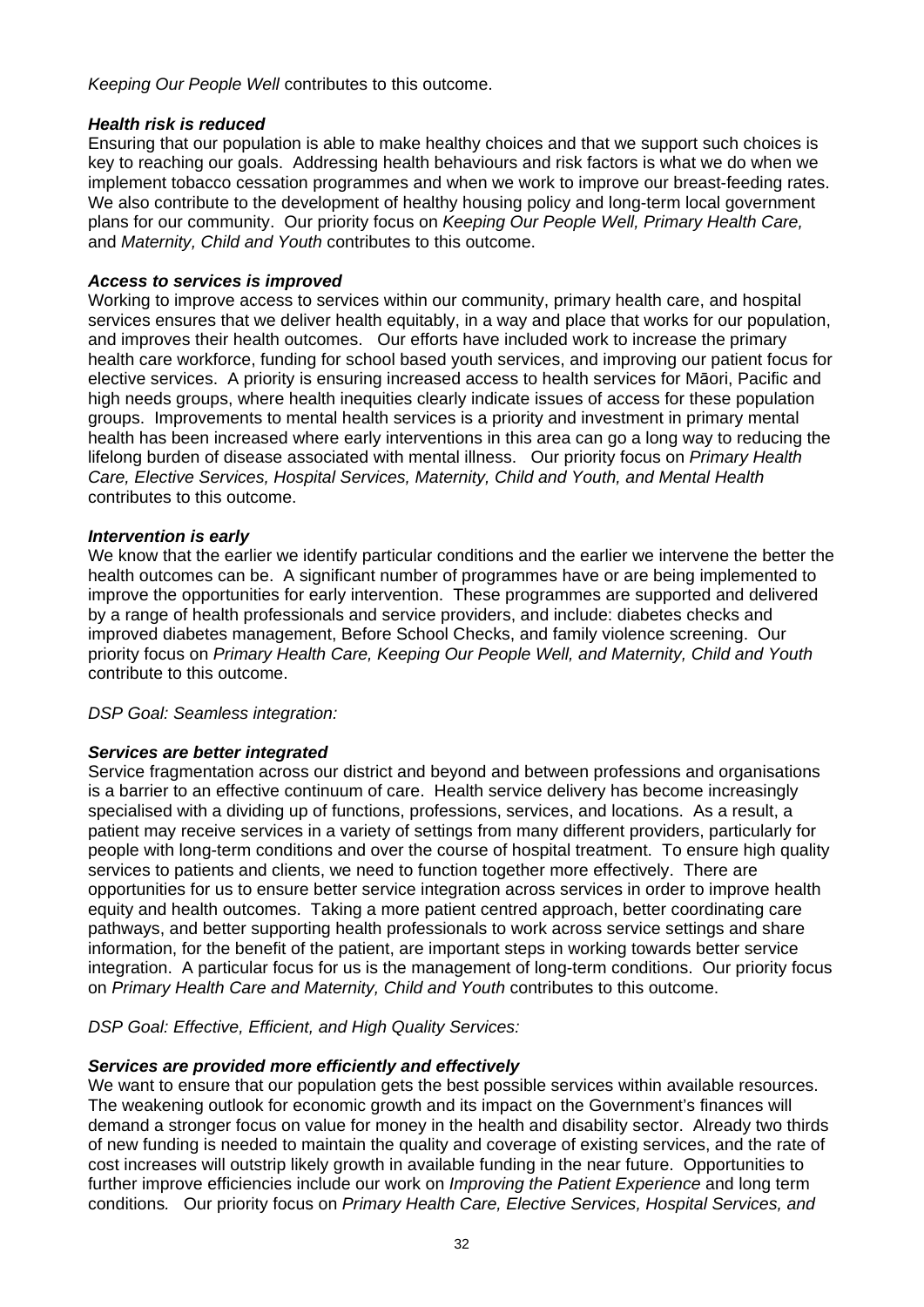*Mental Health* contributes to this outcome.

#### *Services are high quality and safe*

Quality and safety is always one of our DAP priority areas of focus. Providing high quality and safe services underpins all of our work, and our *Improving Quality Approach* is supported by strong, positive, visible, and professional clinical leadership. Hutt Valley DHB supports the national Quality Improvement Committee's (QIC) five national quality programmes. We are the lead DHB for the safe medication management project. In addition, our '*Improving the Patient Experience*' programme and the implementation of our electronic healthcare incident reporting programme reflect the work at a national level. In addition to the overall quality and safety priority, ensuring high quality and safe services is a particular focus for *Elective Services, Hospital Services, Maternity, Child and Youth, and Services for Older People.* 

#### *Our infrastructure is improved*

Ensuring that we have the right capacity and capability is key to achievement of our goals. We have already commenced on the redevelopment of the Hutt hospital campus in order to improve capacity for theatres and the emergency department. In addition, a focus on workforce retention and ensuring a culture that values employees and promotes trust is vital for the sustainability of our services. This outcome is a particular focus for our *Elective Services, Hospital Services, Quality & Safety, and Workforce Development* priorities.

#### *Our services are sustainable*

The sustainability of our services, both those we provide and those we purchase is key to ensuring that we continue to meet the needs of our population. As available resources become more constrained it is important that we look at ways we can generate additional revenue and/or get better value for money from the services we provide and purchase. Our priority focus on *Elective Services, Hospital Services, Services for Older People, and Mental Health* contributes to this outcome.

#### *Regional Collaboration and Positive Partnerships*

Working collaboratively with others, both across the sector and with other health and social service providers is integral to achieving our goals. We are committed to sharing resources with regional DHBs and providers as well as collaboration with the Ministry, DHBNZ<sup>9</sup>, NGOs<sup>10</sup> and other service providers. Ensuring collaborative relationships and positive partnerships are developed and maintained is a key outcome for all of our DAP priorities.

 9 DHBNZ (District Health Boards New Zealand) has the overall purpose of assisting DHBs in meeting their objectives and accountabilities to the Crown.

<sup>&</sup>lt;sup>10</sup> NGOs (Non-Governmental Organisations) for more information on NGOs go to http://www.moh.govt.nz/ngo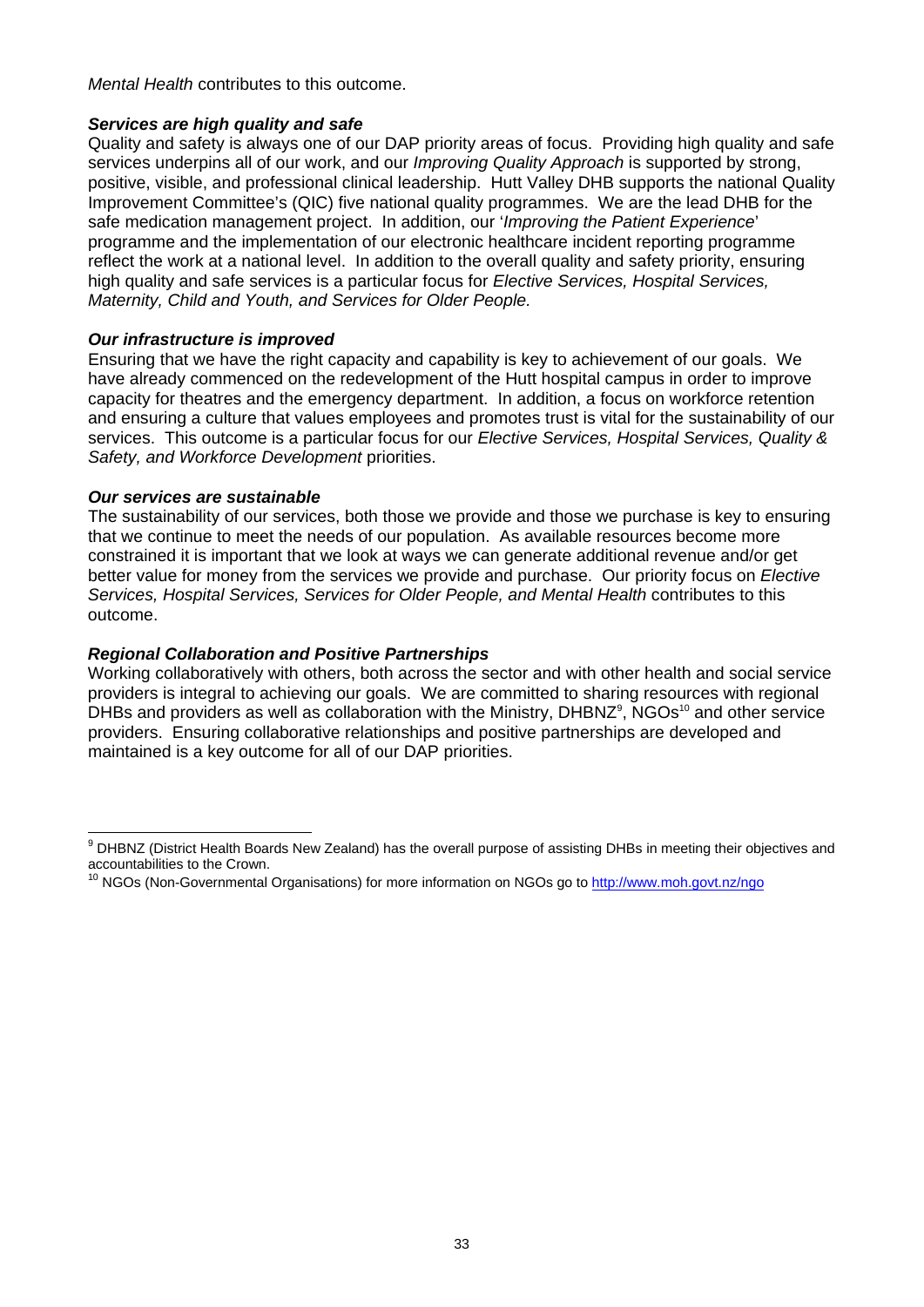| <b>Our Challenges</b>                                                                                                                                                                                                                                                                   | <b>DAP Outcomes</b>                                       | <b>DAP Priority Focus</b>                                               | <b>DSP Goals</b>                                                                                            |  |
|-----------------------------------------------------------------------------------------------------------------------------------------------------------------------------------------------------------------------------------------------------------------------------------------|-----------------------------------------------------------|-------------------------------------------------------------------------|-------------------------------------------------------------------------------------------------------------|--|
| Maintaining our efforts to support healthier choices in our population, given financial<br>constraints and the impact of the economic downturn.                                                                                                                                         |                                                           | Keeping Our People Well<br><b>Primary Health Care</b>                   |                                                                                                             |  |
| Making bigger step improvements in our immunisation rates, in particular for Māori<br>and Pacific children, where the results of our actions have reached a plateau.                                                                                                                    | Health risk is reduced                                    | Maternity, Child and<br>Youth                                           |                                                                                                             |  |
| Increasing our collaboration with Primary Health Care organisations, within current<br>resources, in an effort to reduce avoidable hospitalisations and emergency<br>department attendances amongst high needs groups, where these may be further<br>impacted by the economic downturn. |                                                           |                                                                         | <b>Improved Health Equity</b>                                                                               |  |
| Increasing the primary care workforce, given current models of primary care service<br>delivery, and that the health workforce is generally in short supply, nationally and<br>internationally.                                                                                         | Access to services is                                     | <b>Primary Health Care</b><br><b>Elective Services</b>                  | <b>Healthier Communities</b><br>An inclusive district                                                       |  |
| Increasing our efforts to reduce emergency department waiting times, ahead of the<br>completion of the campus redevelopment project.                                                                                                                                                    | Improved                                                  | <b>Hospital Services</b><br><b>Mental Health</b>                        | A focus on prevention, early<br>treatment and easy access                                                   |  |
| Increasing our electives discharges, given our constraints on theatre capacity and<br>workforce.                                                                                                                                                                                        |                                                           |                                                                         |                                                                                                             |  |
| Maintaining our efforts to improve mental health services and ensure ongoing service<br>sustainability.                                                                                                                                                                                 |                                                           |                                                                         |                                                                                                             |  |
| Making bigger step improvements in our management of diabetes, in particular for<br>Māori and Pacific people, where the results of our actions have reached a plateau.                                                                                                                  |                                                           | <b>Primary Health Care</b><br><b>Hospital Services</b>                  |                                                                                                             |  |
| Implementation of new Government programmes for Maternity, Child and Youth,<br>while also addressing local priorities, within current resources.                                                                                                                                        | Intervention is earlier                                   | Maternity, Child and<br>Youth                                           |                                                                                                             |  |
| Getting ahead of the burden of long-term conditions where we will need a strong<br>foundation and collaboration in order change the way we do things across secondary<br>and primary care, within existing resources.                                                                   | Services are better integrated                            | Primary Health Care<br><b>Hospital Services</b><br><b>Mental Health</b> | Improved Health Equity<br>A focus on prevention, early<br>treatment and easy access<br>Seamless integration |  |
| Increasing our efforts to improve the efficiency and effectiveness of our services,<br>ahead of the campus redevelopment.                                                                                                                                                               | Services are provided more<br>efficiently and effectively | <b>Elective Services</b><br><b>Hospital Services</b>                    |                                                                                                             |  |
| Ensuring that our plans to increase theatre and emergency department capacity<br>remain on target and continue to be supported by our community.<br>Recruiting and retaining workforce in a competitive market                                                                          | Our infrastructure is improved                            | Emergency<br>department/theatre<br>project<br>Workforce Development     | Effective, efficient and high<br>quality services                                                           |  |
| Improving the quality and safety of older people services, where quality requirements<br>and funding are specified nationally.                                                                                                                                                          | Services are high quality and<br>safe                     | Older Peoples Health<br>Services                                        |                                                                                                             |  |
| Improve the value for money and sustainability of older peoples services and mental<br>health services, particularly where the impact of the economic downturn is likely to<br>affect these people and the services they access.                                                        | Services are sustainable                                  | Older Peoples Health<br>Services                                        |                                                                                                             |  |
| Our ability to manage Inter District Flows for services                                                                                                                                                                                                                                 |                                                           | <b>Hospital Services</b>                                                |                                                                                                             |  |

#### **Table 9: Addressing our challenges - Achieving our outcomes – Achieving our goals**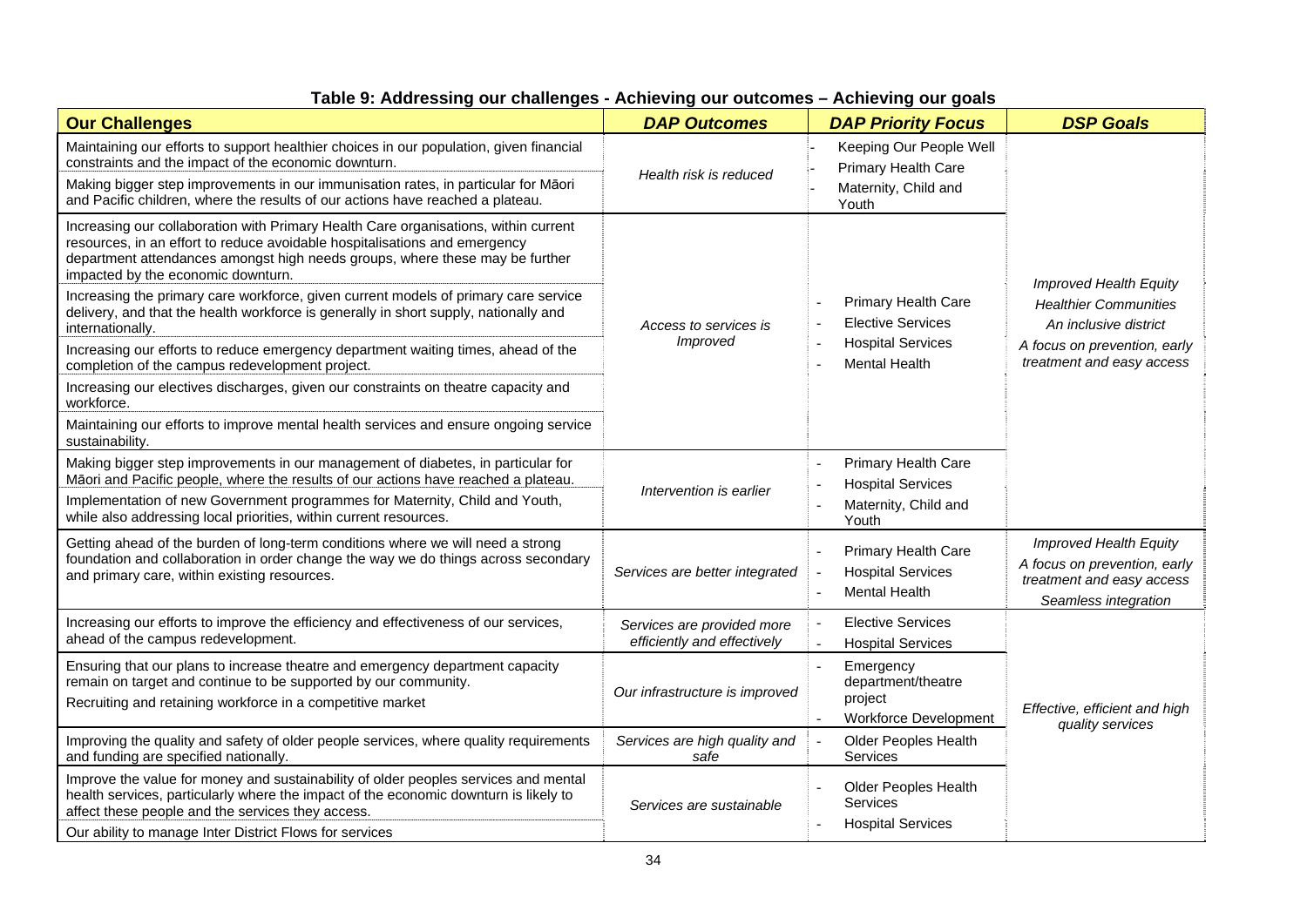# *4.2 Measuring performance*

For each of our planning outcomes and priority areas of focus we have identified a range of performance measures, some of which are included in our accountability requirements for reporting to the Ministry of Health. These are summarised in Table 10 below. Further detail is provided in Appendix 4.

| <b>DAP Outcomes</b>                    | <b>DAP Priorities</b>                       |           | DAP Measures <sup>11</sup>                              |           | <b>Reporting of Measures<sup>12</sup></b>        |
|----------------------------------------|---------------------------------------------|-----------|---------------------------------------------------------|-----------|--------------------------------------------------|
| <b>Enhanced health</b><br>protection   | Keeping Our People Well                     | $\bullet$ | Control of infectious diseases                          |           | Via Public Health reporting<br>and notifications |
|                                        | Reduced health risk Keeping Our People Well | $\bullet$ | Immunisation coverage                                   | $\bullet$ | Health Target, DSP Target                        |
|                                        |                                             | $\bullet$ | Better help for smokers to quit                         | $\bullet$ | <b>Health Target</b>                             |
|                                        |                                             | $\bullet$ | Nutrition and physical activity                         | $\bullet$ | <b>DSP Target</b>                                |
|                                        |                                             | $\bullet$ | Homes with adequate<br>insulation and heating           | $\bullet$ | Target for assessments                           |
|                                        | <b>Primary Health Care</b>                  | $\bullet$ | Better help for smokers to quit                         | $\bullet$ | Health Target,                                   |
|                                        |                                             | $\bullet$ | Immunisation coverage                                   |           | Health Target, DSP Target                        |
|                                        | <b>Hospital Services</b>                    | $\bullet$ | Better help for smokers to quit                         | $\bullet$ | <b>Health Target</b>                             |
|                                        | Maternity, Child and Youth                  | $\bullet$ | Immunisation coverage                                   | $\bullet$ | Health Target, DSP Target                        |
|                                        |                                             | $\bullet$ | <b>HPV</b> vaccinations                                 | $\bullet$ | Service Plan                                     |
|                                        |                                             | $\bullet$ | <b>Breast feeding</b>                                   | $\bullet$ | IDP <sup>13</sup> -POP-18                        |
| Improved access to Primary Health Care |                                             | $\bullet$ | Avoidable hospital admissions                           | $\bullet$ | IDP-POP-15                                       |
| services                               |                                             | $\bullet$ | GP/PN numbers per<br>population                         | $\bullet$ | <b>DSP Target</b>                                |
|                                        |                                             | $\bullet$ | High need/low need primary                              | $\bullet$ | <b>DSP Target</b>                                |
|                                        |                                             |           | health care consultations                               | $\bullet$ | IDP-POP-06                                       |
|                                        |                                             | $\bullet$ | Primary Mental health                                   |           |                                                  |
|                                        | <b>Elective Services</b>                    | $\bullet$ | Electives targets                                       | $\bullet$ | <b>Health Target</b>                             |
|                                        | <b>Hospital Services</b>                    | $\bullet$ | <b>ICU Transfers</b>                                    | $\bullet$ | Service Plan                                     |
|                                        |                                             | $\bullet$ | <b>First Specialist Assessments</b>                     | $\bullet$ | Service Plan                                     |
|                                        |                                             | $\bullet$ | Hospital based follow-ups                               | $\bullet$ | Service Plan                                     |
|                                        |                                             | $\bullet$ | Oral health                                             | $\bullet$ | IDPs POP-04 and POP-05,<br><b>DSP Target</b>     |
|                                        | Maternity, Child and Youth                  | $\bullet$ | Improving youth access                                  | $\bullet$ | Service Plan                                     |
|                                        |                                             | $\bullet$ | Oral health                                             | $\bullet$ | IDPs POP-04 and POP-05,<br><b>DSP Target</b>     |
|                                        |                                             |           | Post natal stays                                        | $\bullet$ | Additional                                       |
|                                        |                                             |           | Avoidable hospital admissions                           |           | IDP-POP-15                                       |
|                                        |                                             |           | for 0-4 years                                           |           |                                                  |
|                                        | Older Peoples Health<br>Services            | $\bullet$ | Home based support<br>utilisation                       | $\bullet$ | Contract reporting                               |
|                                        |                                             | $\bullet$ | <b>Respite Services</b>                                 |           |                                                  |
|                                        |                                             | $\bullet$ | Avoidable hospital admissions<br>for people 65 and over | $\bullet$ | IDP-POP-15                                       |
|                                        | <b>Mental Health</b>                        | $\bullet$ | Mental health relapse<br>prevention plans               | $\bullet$ | IDP-POP-17                                       |
|                                        |                                             | $\bullet$ | % of population accessing<br>services                   | $\bullet$ | IDP-POP-06, DSP Target                           |

## **Table 10: Measuring our performance**

 $11$  The DAP measures are specified in more detail at Appendix 4.

 $12$  Refers to the different reporting of various measures as set-out in Ministry of Health Reporting Requirements, District Strategic Plan Indicators, and/or other indicators as measured as part of planning and funding a <sup>13</sup> Indicator of DHB Performance (IDP) as specified in the DHB Accountability requirements issued by the Ministry of Health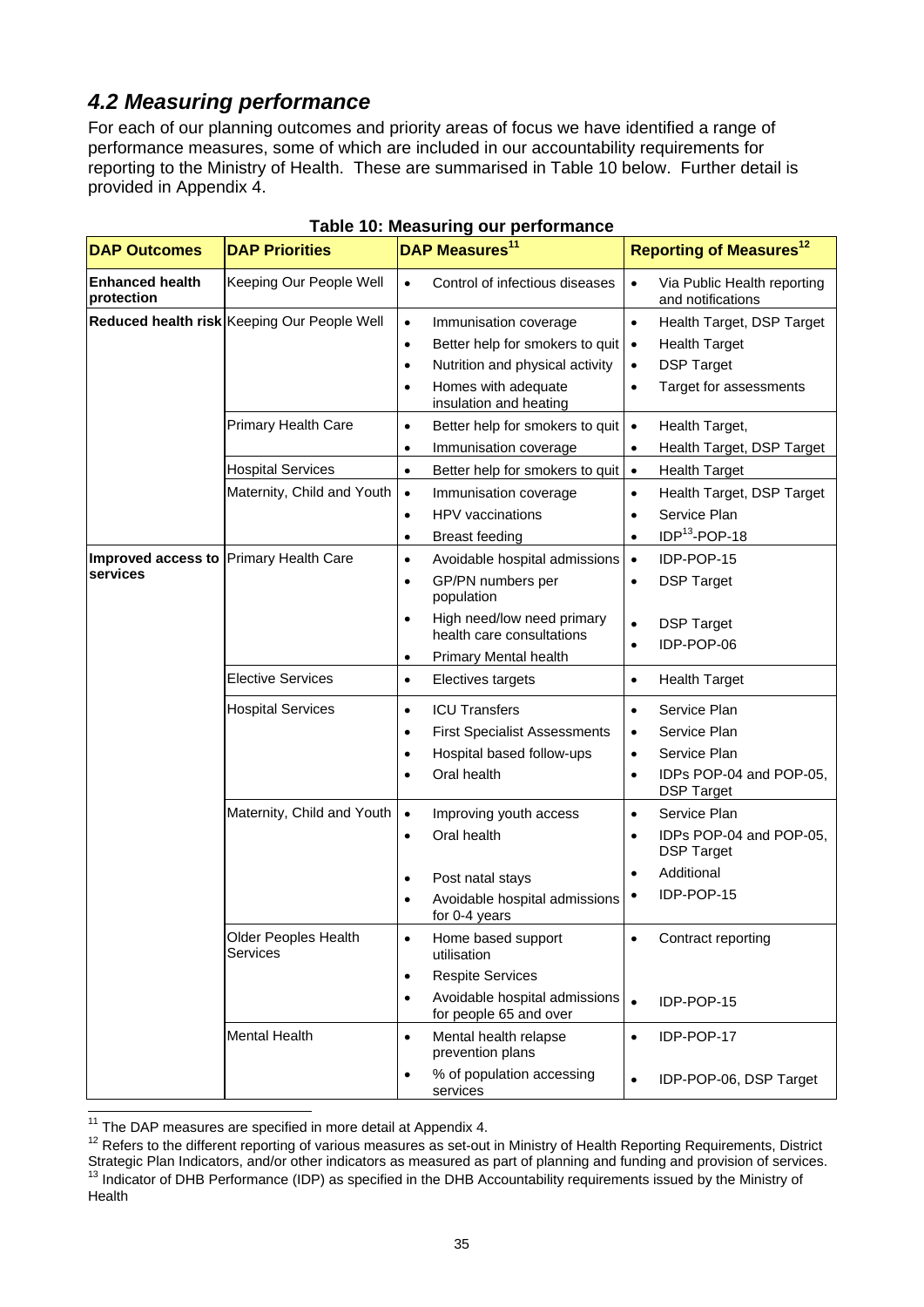| <b>DAP Outcomes</b>        | <b>DAP Priorities</b>                        |                                     | DAP Measures <sup>11</sup>                                                           |                                     | <b>Reporting of Measures<sup>12</sup></b>                      |
|----------------------------|----------------------------------------------|-------------------------------------|--------------------------------------------------------------------------------------|-------------------------------------|----------------------------------------------------------------|
|                            | Earlier intervention Keeping Our People Well | $\bullet$<br>$\bullet$<br>$\bullet$ | <b>Family Violence</b><br>Primary care mental health<br>Alcohol and Drug services    | $\bullet$<br>$\bullet$<br>$\bullet$ | IDP-POP-11<br>IDP-POP-06<br>IDP-POP-07                         |
|                            | <b>Primary Health Care</b>                   | $\bullet$<br>٠<br>$\bullet$         | Diabetes and CVD targets<br>Cancer screening coverage<br><b>Before School Checks</b> | $\bullet$<br>$\bullet$<br>$\bullet$ | Health Target, DSP Target<br><b>DSP Target</b><br>Service Plan |
|                            | <b>Hospital Services</b>                     | $\bullet$                           | Cancer screening coverage                                                            | $\bullet$                           | <b>DSP Target</b>                                              |
|                            | Maternity, Child and Youth                   | $\bullet$                           | <b>Before School Checks</b>                                                          | $\bullet$                           | Service Plan                                                   |
| <b>Better service</b>      | <b>Primary Health Care</b>                   | $\bullet$                           | Long term conditions                                                                 | $\bullet$                           | Service Plan                                                   |
| integration                | <b>Hospital Services</b>                     | $\bullet$                           | Average length of stay                                                               | $\bullet$                           | Hospital Benchmark                                             |
|                            |                                              | $\bullet$                           | Reduction in duplicated visits<br>for patients with long term<br>conditions          | $\bullet$                           | Service Plan                                                   |
| More efficient and         | <b>Elective Services</b>                     | $\bullet$                           | First specialist assessments                                                         | $\bullet$                           | Service Plan                                                   |
| effective services         |                                              | ٠                                   | Day case rates                                                                       | $\bullet$                           | Hospital Benchmark/DSP                                         |
|                            |                                              | $\bullet$                           | Day of Surgery Admission<br>rates                                                    | $\bullet$                           | Target<br><b>Hospital Benchmark</b>                            |
|                            |                                              | $\bullet$                           | Day of Surgery Cancellations                                                         | $\bullet$                           | Service Plan                                                   |
|                            |                                              | $\bullet$                           | <b>Standardised Discharge</b><br>Ratios                                              | $\bullet$                           | IDP-SER-04                                                     |
|                            | <b>Hospital Services</b>                     | $\bullet$                           | Average length of stay                                                               | $\bullet$                           | Hospital Benchmark                                             |
|                            |                                              | ٠                                   | Emergency department<br>waiting times                                                | $\bullet$                           | <b>Health Target</b>                                           |
|                            |                                              | $\bullet$                           | Cancer waiting times                                                                 | $\bullet$                           | Health Target, IDP-POP-10                                      |
|                            | Older Peoples Health<br><b>Services</b>      | $\bullet$                           | Avoidable hospital admissions<br>for over 65s                                        | $\bullet$                           | IDP-POP-15                                                     |
|                            | <b>Mental Health</b>                         | $\bullet$                           | Hutt hospital services<br>utilisation                                                | $\bullet$<br>$\bullet$              | Service Plan<br>Contract reporting                             |
|                            |                                              | $\bullet$                           | Residential beds utilisation                                                         |                                     |                                                                |
|                            |                                              |                                     | <b>Community Support</b><br>Services utilisation                                     |                                     |                                                                |
|                            |                                              | $\bullet$                           | Respite services utilisation                                                         |                                     |                                                                |
|                            |                                              | $\bullet$                           | Regional and Sub-regional<br>Specialist services<br>utilisation                      |                                     |                                                                |
| High quality and           | <b>Hospital Services</b>                     | $\bullet$                           | <b>Patient Satisfaction</b>                                                          | $\bullet$                           | <b>Quality Plan</b>                                            |
| safe services              | <b>Older Peoples Health</b><br>Services      | $\bullet$                           | Provider audits - quality and<br>risk                                                | $\bullet$                           | Contract reporting                                             |
|                            | <b>Mental Health Services</b>                | $\bullet$                           | Provider audits - quality and<br>risk                                                | $\bullet$                           | Contract reporting                                             |
| Improved<br>infrastructure | Keeping Our People Well                      | $\bullet$                           | Maori and Pacific Health<br>workforce                                                |                                     |                                                                |
|                            | <b>Elective Services</b>                     | $\bullet$                           | Business case targets                                                                | $\bullet$                           | Redevelopment Plan                                             |
|                            | <b>Hospital Services</b>                     | $\bullet$                           | Business case targets                                                                | $\bullet$                           | Redevelopment Plan                                             |
|                            |                                              | $\bullet$                           | Staff retention                                                                      | $\bullet$                           | Service Plan, Hospital                                         |
|                            |                                              | $\bullet$                           | Staff satisfaction                                                                   |                                     | benchmark                                                      |
| <b>Sustainable</b>         | <b>Elective Services</b>                     | $\bullet$                           | Electives volumes                                                                    | $\bullet$                           | <b>Health Target</b>                                           |
| services                   | <b>Hospital Services</b>                     | $\bullet$                           | <b>IDF Flows</b>                                                                     | $\bullet$                           | Service Plan                                                   |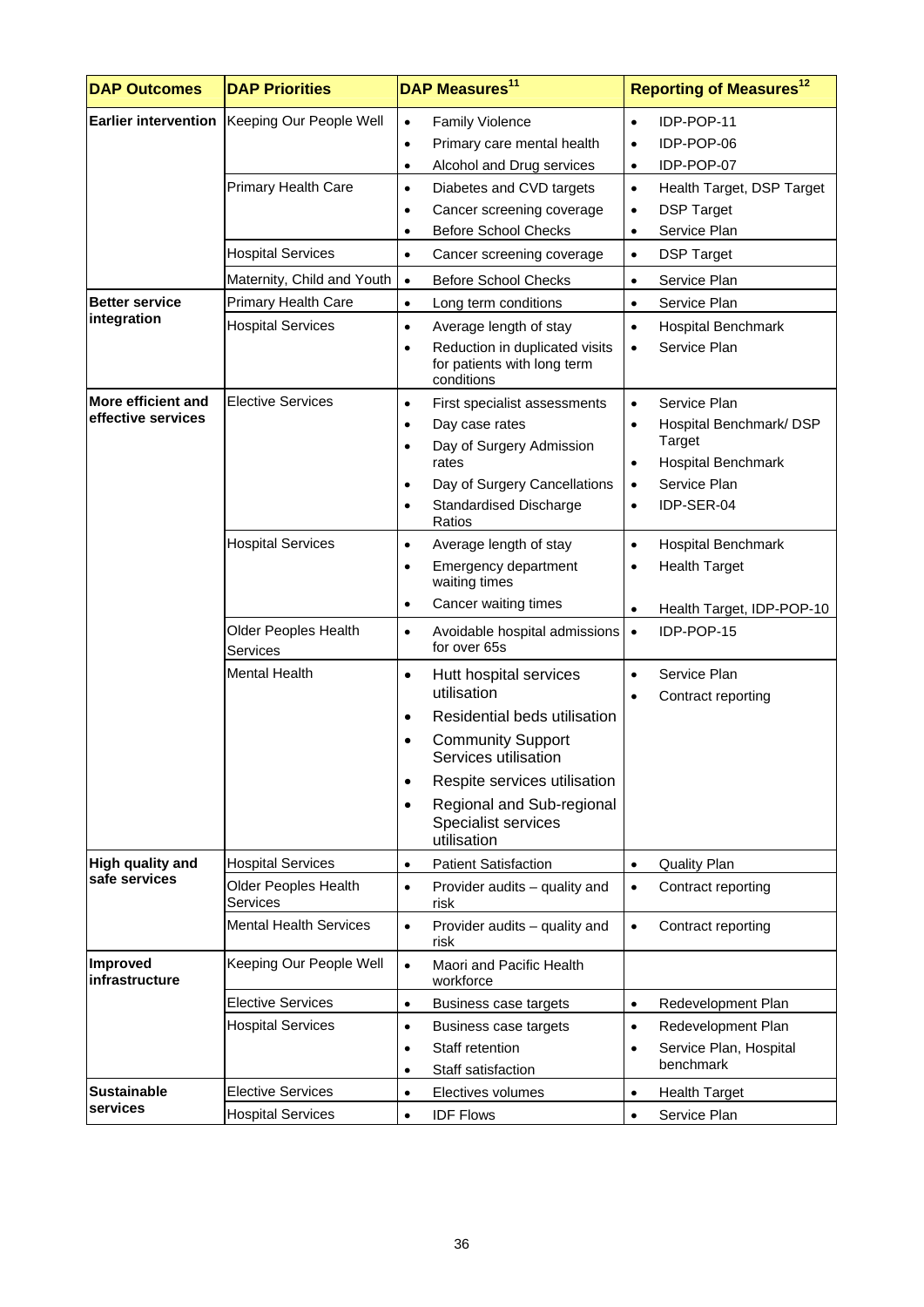| <b>DAP Outcomes</b>           | <b>DAP Priorities</b>                   | DAP Measures <sup>11</sup>                                                                                      | Reporting of Measures <sup>12</sup> |
|-------------------------------|-----------------------------------------|-----------------------------------------------------------------------------------------------------------------|-------------------------------------|
|                               | Older Peoples Health<br><b>Services</b> | Aged residential bed<br>٠<br>utilisation                                                                        | Contract reporting<br>٠             |
|                               |                                         | Home based support services<br>٠<br>utilisation                                                                 |                                     |
|                               |                                         | Utilisation of community<br>٠<br>support services for older<br>people with mental health and<br>addiction needs |                                     |
|                               | <b>Mental Health Services</b>           | Services utilisation<br>٠                                                                                       | Contract reporting<br>٠             |
| <b>Regional</b>               | Keeping Our People Well                 | Collaboration plans<br>٠                                                                                        |                                     |
| collaboration and<br>positive | <b>Primary Health Care</b>              | Collaboration plans<br>٠                                                                                        |                                     |
| partnerships                  | <b>Elective Services</b>                | Collaboration plans<br>٠                                                                                        |                                     |
|                               | <b>Hospital Services</b>                | Collaboration plans<br>٠                                                                                        | Service Plans<br>٠                  |
|                               |                                         |                                                                                                                 | <b>Clinical Network Plans</b>       |
|                               | Maternity, Child and Youth              | Collaboration plans<br>$\bullet$                                                                                | <b>Service Plans</b><br>٠           |
|                               | <b>Mental Health Services</b>           | Progress in implementing the<br>٠<br>Central Region Plan                                                        | <b>Project Plan</b>                 |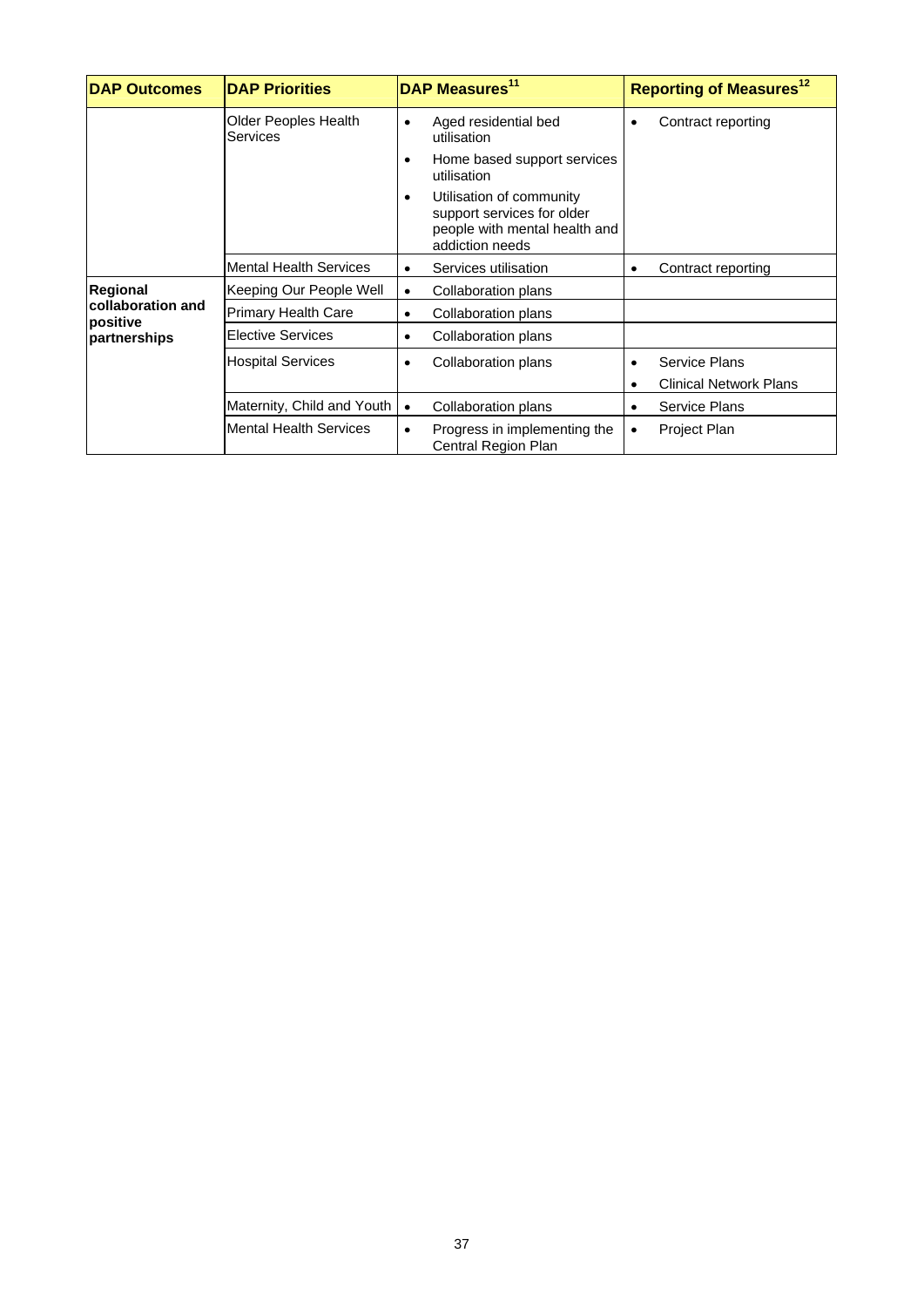# *4.3 Keeping Our People Well*

Keeping our people well is a priority for our DAP and key to ensuring we achieve our DSP goals. A focus on keeping our people well as a priority contributes to enhanced health protection, reduced health risk, earlier intervention, improved infrastructure and regional collaboration and positive partnerships.

Population Health Services are delivered through a range of providers within the Hutt Valley district. Regional Public Health, located within the Hutt Valley DHB is the largest provider of population health services for the Wellington region. In 2007/08 Regional Public Health worked with the three Wellington Region DHBs and the Ministry of Health to prepare *Keeping Well 2008- 12,* a strategic plan aimed at strengthening the population health sector in the region. The Ministry of Health has funded a *Keeping Well* implementation team for the period 2008-10.

*Keeping Well 2008-12* identifies three strategic goals and eight strategic objectives; these can be mapped to the Goals and Strategies of the Hutt Valley DHB as shown in Table 11 below

| Hutt Valley DHB<br>Goals                                          | Improved Health Equity                                    |                                                      |                                                  | <b>Healthier Communities</b> |  |                                          |  |  |
|-------------------------------------------------------------------|-----------------------------------------------------------|------------------------------------------------------|--------------------------------------------------|------------------------------|--|------------------------------------------|--|--|
|                                                                   | A focus on prevention,<br>earlier treatment and<br>access | Effective, efficient<br>and high quality<br>services |                                                  | Seamless integration         |  | inclusive<br>An<br><b>District</b>       |  |  |
| Reduce health inequalities for the population groups most at risk |                                                           |                                                      |                                                  |                              |  |                                          |  |  |
| Keeping<br>Well Goals                                             | Support the development of healthy communities            |                                                      |                                                  |                              |  |                                          |  |  |
|                                                                   | Reduce the incidence and impact of chronic conditions     |                                                      |                                                  |                              |  |                                          |  |  |
|                                                                   |                                                           |                                                      | Equal opportunities to good health               |                              |  |                                          |  |  |
| Well                                                              | <b>Smoke free Living</b>                                  |                                                      | <b>Mental Wellbeing</b>                          |                              |  |                                          |  |  |
| objectives<br>Strategic<br>Keeping                                | <b>Healthy Eating</b><br><b>Health Action</b>             |                                                      | Lives free from harm due to drugs<br>and alcohol |                              |  | Families enjoying violence<br>free lives |  |  |
|                                                                   | Living conditions that nurture human health               |                                                      |                                                  |                              |  |                                          |  |  |

**Table 11: Keeping Well 2008-12 Goals and Objectives** 

The *Keeping Well* goals and strategies provide the framework for our population health and Regional Public Health planning. They are also aligned with the work to implement a Long Term Conditions framework.

# **Outcomes for Keeping Our People Well**

In 2009/10 we will work in partnership with education, primary care, and local government and other sectors to increase knowledge and resilience in our population around healthy lifestyles and to support these choices. We will enhance our regulatory responsibilities to ensure we have good quality air, water and wider environment. We will work with local authorities and other key stakeholders to create environments that make the healthier choice the easier choice.

Table 12 below summarises the outcomes and planned actions that Hutt Valley DHB is seeking to achieve in Keeping Our People Well, and the measures we will use to determine progress. Further details on the specific measures and targets are included at Appendix 4.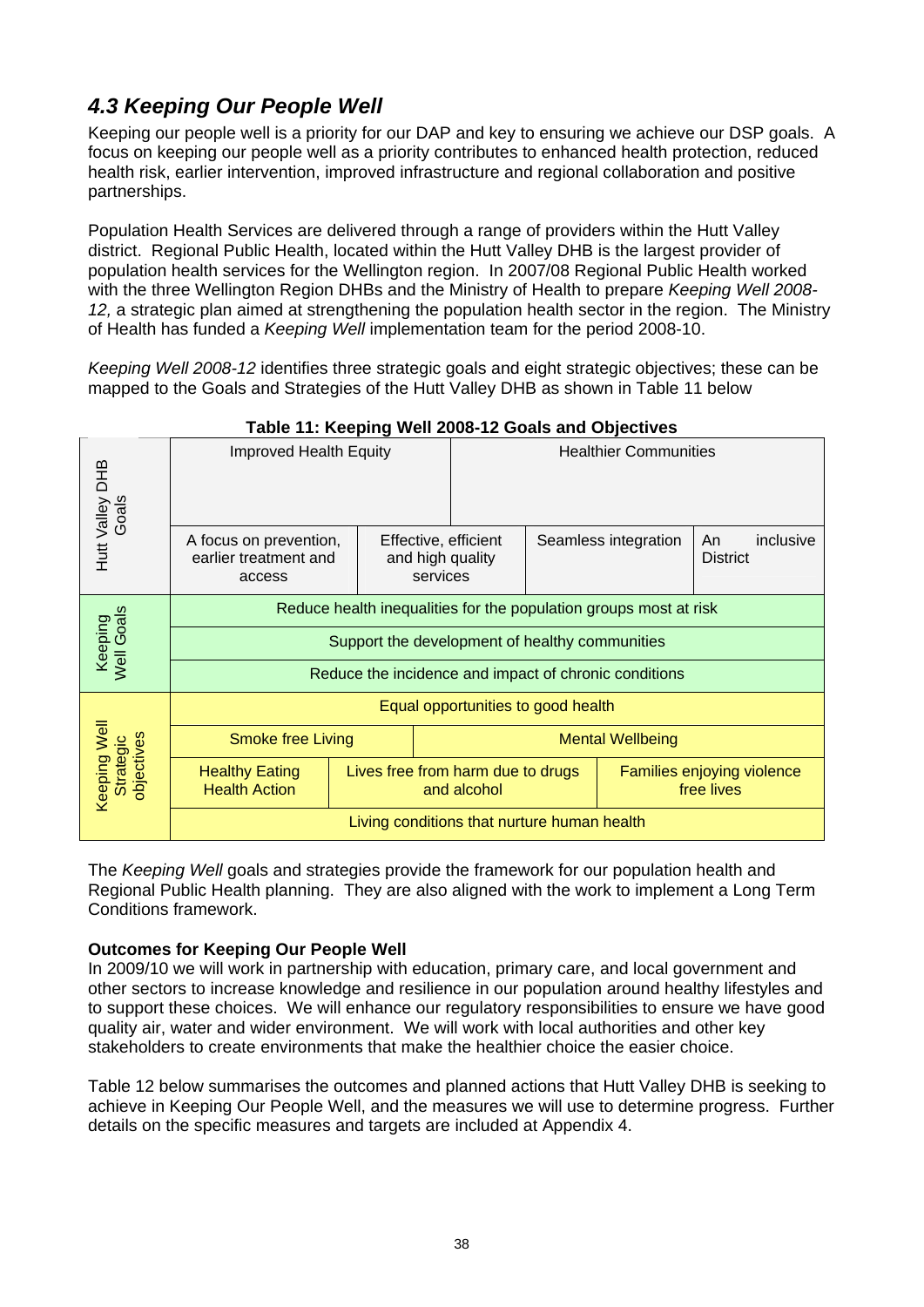|                               |                                                                                                                                                                                | Table 12: Outcomes, Measures and Actions for Keeping Our People Well                                                                                                                                                                                                                                                                                                                                                                                                                                                                                                                                                                                                                                                                                                                                                                                                                                                                                                                                                                                                                                                                                                                                                                                                                                                                                                                                                                                                                                                                                                                                                                                                                                                                                                                                                                                                                                                                                                                                                                                                                                                                                                                                                                                                                                                                                                                                                                                                       |
|-------------------------------|--------------------------------------------------------------------------------------------------------------------------------------------------------------------------------|----------------------------------------------------------------------------------------------------------------------------------------------------------------------------------------------------------------------------------------------------------------------------------------------------------------------------------------------------------------------------------------------------------------------------------------------------------------------------------------------------------------------------------------------------------------------------------------------------------------------------------------------------------------------------------------------------------------------------------------------------------------------------------------------------------------------------------------------------------------------------------------------------------------------------------------------------------------------------------------------------------------------------------------------------------------------------------------------------------------------------------------------------------------------------------------------------------------------------------------------------------------------------------------------------------------------------------------------------------------------------------------------------------------------------------------------------------------------------------------------------------------------------------------------------------------------------------------------------------------------------------------------------------------------------------------------------------------------------------------------------------------------------------------------------------------------------------------------------------------------------------------------------------------------------------------------------------------------------------------------------------------------------------------------------------------------------------------------------------------------------------------------------------------------------------------------------------------------------------------------------------------------------------------------------------------------------------------------------------------------------------------------------------------------------------------------------------------------------|
| <b>DAP</b>                    | <b>DAP</b>                                                                                                                                                                     | Actions <sup>15</sup>                                                                                                                                                                                                                                                                                                                                                                                                                                                                                                                                                                                                                                                                                                                                                                                                                                                                                                                                                                                                                                                                                                                                                                                                                                                                                                                                                                                                                                                                                                                                                                                                                                                                                                                                                                                                                                                                                                                                                                                                                                                                                                                                                                                                                                                                                                                                                                                                                                                      |
| <b>Outcomes</b>               | Measures <sup>14</sup>                                                                                                                                                         | <b>Note: Keeping Well Strategic Priorities identified in italics</b>                                                                                                                                                                                                                                                                                                                                                                                                                                                                                                                                                                                                                                                                                                                                                                                                                                                                                                                                                                                                                                                                                                                                                                                                                                                                                                                                                                                                                                                                                                                                                                                                                                                                                                                                                                                                                                                                                                                                                                                                                                                                                                                                                                                                                                                                                                                                                                                                       |
| Enhanced health<br>protection | Control of<br>$\bullet$<br>infectious<br>diseases                                                                                                                              | Control of infectious diseases<br>Intersectoral work to implement programmes in high needs<br>$\bullet$<br>communities focusing on TB, Rheumatic Fever and Pandemic<br>preparedness.<br>Maintain important environmental health controls (regulatory<br>$\bullet$<br>and education) including for food safety, water, and physical and<br>border health.                                                                                                                                                                                                                                                                                                                                                                                                                                                                                                                                                                                                                                                                                                                                                                                                                                                                                                                                                                                                                                                                                                                                                                                                                                                                                                                                                                                                                                                                                                                                                                                                                                                                                                                                                                                                                                                                                                                                                                                                                                                                                                                   |
| Reduced health<br>risk        | Immunisation<br>$\bullet$<br>coverage<br>Better help<br>for smokers<br>to quit<br>Nutrition and<br>physical<br>activity<br>Homes with<br>adequate<br>insulation<br>and heating | Equal opportunity to good health<br>Provide public health leadership for the implementation of<br>intersectoral programmes to increase social inclusion and<br>reduce poverty.<br>Continue to promote, fund and deliver immunisation<br>$\bullet$<br>programmes in collaboration with Maori and Pacific providers,<br>primary care and well child providers, and the education sector.<br>Implement relevant actions of the Wellington Regional<br>$\bullet$<br>Settlement Action Plan for refugees and migrants.<br>Smoke-free living <sup>16</sup><br>Implement the Regional Tobacco Control Plan, including training<br>$\bullet$<br>for our clinicians (primary care and hospital based) to implement<br>the effective brief intervention (EBI) model.<br>Maintain the Hutt Valley DHB Smokefree policy and promote<br>$\bullet$<br>wider adoption of smokefree policies.<br>Improve coordination with youth programmes to protect young<br>$\bullet$<br>people from smoking.<br><b>Healthy Eating, Healthy Action</b><br>Maintain and progress our community action projects for Māori<br>$\bullet$<br>and Pacific populations, inclusive of workforce development<br>initiatives<br>Continued support for schools and early childhood education<br>$\bullet$<br>sector to promote healthy food and increased physical activity<br>Support primary health care initiatives through GrX (Green<br>$\bullet$<br>Prescription).<br>Influencing environments that support healthy food and physical<br>activity options.<br>Increasing the uptake of breastfeeding for Maori and Pacific<br>$\bullet$<br>women and support the national breastfeeding campaign.<br>Living conditions that nurture human health<br>Provide support for housing insulation activities as part of the<br>$\bullet$<br>Hutt Valley DHB Healthy Homes, Healthy People programme.<br>Fund public health nurse assessments for Housing NZ's Healthy<br>$\bullet$<br>Housing programme.<br>Work to increase the number of Maori and Pacific homes<br>$\bullet$<br>improved through the Healthy Housing programme.<br>Provide public health input to the Hutt Housing Forum,<br>$\bullet$<br>development of healthy public policy for housing, development<br>of strategic transport policies and plans, identification of health<br>impacts of urban design, and Safer Communities interagency<br>work.<br>Continue support for early childhood education services, health-<br>promoting schools. |

## **Table 12: Outcomes, Measures and Actions for Keeping Our People Well**

<sup>&</sup>lt;sup>14</sup> The DAP measures are specified in more detail at Appendix 4. Not all measures will necessarily correspond with a

specific action, where the measure is associated with ongoing or baseline activity.<br><sup>15</sup> Incorporates the relevant strategies and actions set-out in Wellington Region Keeping Well Strategic Plan for Population Health, the Regional Public Health Business Plan, the Pacific Health Strategic Plan, and as part of the Hutt Valley DHB population health programmes and funding plans.

<sup>&</sup>lt;sup>16</sup> In the district, in addition to Hutt Valley DHB funded and provided services, the Ministry of Health directly funds some targeted tobacco cessation programmes for Māori.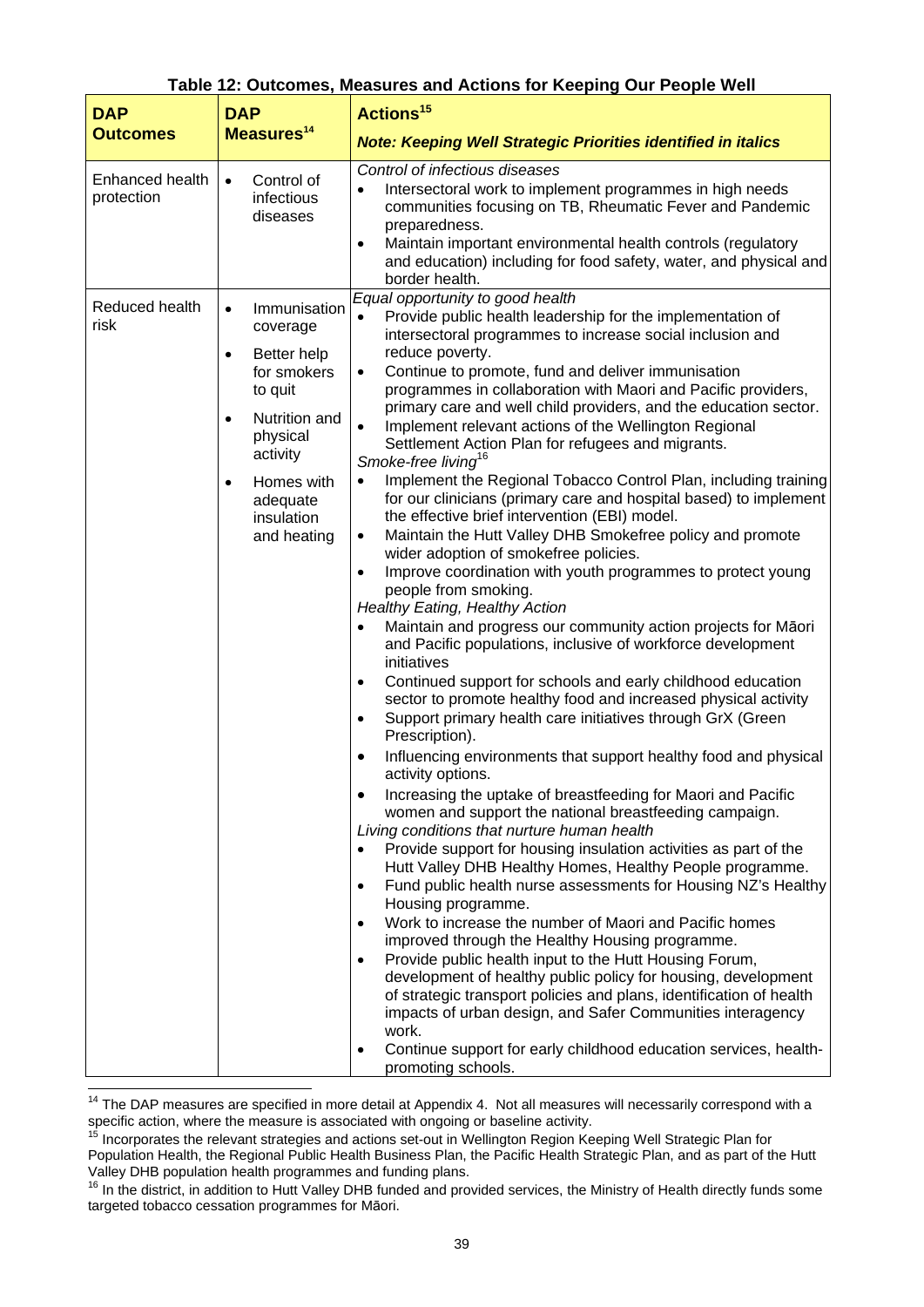| <b>DAP</b><br><b>Outcomes</b>                             | <b>DAP</b><br>Measures <sup>14</sup>                                                              | <b>Actions<sup>15</sup></b><br><b>Note: Keeping Well Strategic Priorities identified in italics</b>                                                                                                                                                                                                                                                                                                                                                                                                                                                                                                                                                                                                                                                                                                                                                   |
|-----------------------------------------------------------|---------------------------------------------------------------------------------------------------|-------------------------------------------------------------------------------------------------------------------------------------------------------------------------------------------------------------------------------------------------------------------------------------------------------------------------------------------------------------------------------------------------------------------------------------------------------------------------------------------------------------------------------------------------------------------------------------------------------------------------------------------------------------------------------------------------------------------------------------------------------------------------------------------------------------------------------------------------------|
| Earlier<br>intervention                                   | Primary care<br>$\bullet$<br>mental health<br><b>AOD</b><br><b>Services</b><br>Family<br>Violence | Mental wellbeing<br>Work with refugee communities to protect and improve mental<br>$\bullet$<br>well-being.<br>Ensure health promoting schools include mental well-being<br>$\bullet$<br>programmes.<br>Lives free from harm due to alcohol and other drugs<br>Provide public health input to local authority alcohol policies.<br>$\bullet$<br>Work with key community stakeholders via the Community<br>$\bullet$<br>Action Youth and Drugs programme to reduce the harm from<br>alcohol and drugs in young people.<br>Families living violence free lives<br>Implement a public health approach to reducing the level of<br>$\bullet$<br>family violence in the region.<br>Implement policies and practices and training to support<br>$\bullet$<br>implementation of family violence screening as part of the<br>Violence Intervention Programme. |
| Regional<br>collaboration and<br>positive<br>partnerships | Collaboration<br>plans                                                                            | Strengthen public health contribution to Long Term Council<br>$\bullet$<br>Community Plans.<br>Intersectoral collaboration as above: including for Housing,<br>٠<br>HEHA, Refugee Health, Social Development, Local Councils,<br>schools and early childhood centres<br>Implement first stages of Keeping Well infrastructure<br>$\bullet$<br>improvement, including increased public health intelligence, and<br>workforce plans.                                                                                                                                                                                                                                                                                                                                                                                                                    |

# *4.4 Primary Health Care*

Primary Health Care is a key priority area for our DAP, and one of the strategies identified within our DSP for achieving our strategic goals. A significant challenge for us has been our ability to increase opportunities for improving health status by increasing access to primary health care services and better integrating these with hospital based and other services.

# **Key challenges**

Hutt Valley DHB faces a number of challenges with regard to Primary Health Care, specifically:

- The below target number of General Practitioners and Practice Nurses required to serve the Hutt Valley population
- The ability for the enrolled population to get timely access to primary care when they need care
- Sustainability of after-hours services
- High rates of avoidable hospital admissions
- Inequalities in relation to avoidable hospital admissions, immunisation, checks and follow-up management for people with diabetes
- The lower number of GP and Practice Nurse consultations for our high needs population when compared to New Zealand figures.

# **Hutt Valley primary health care environment**

Primary Health Care in the Hutt Valley encompasses a wide range of professionals, services and organisations that bring health care as close as possible to where people live and work, to provide their first level health contact. For individuals, their families/whanau, and communities, these professionals and organisations offer continuity of care, often requiring coordination of different professionals and services across different organisations for a particular health episode, and/or throughout a person's life. The extent to which we can provide first contact, coordinated, comprehensive, and continuous care is a measure of what we can achieve in primary health care for the benefit our population.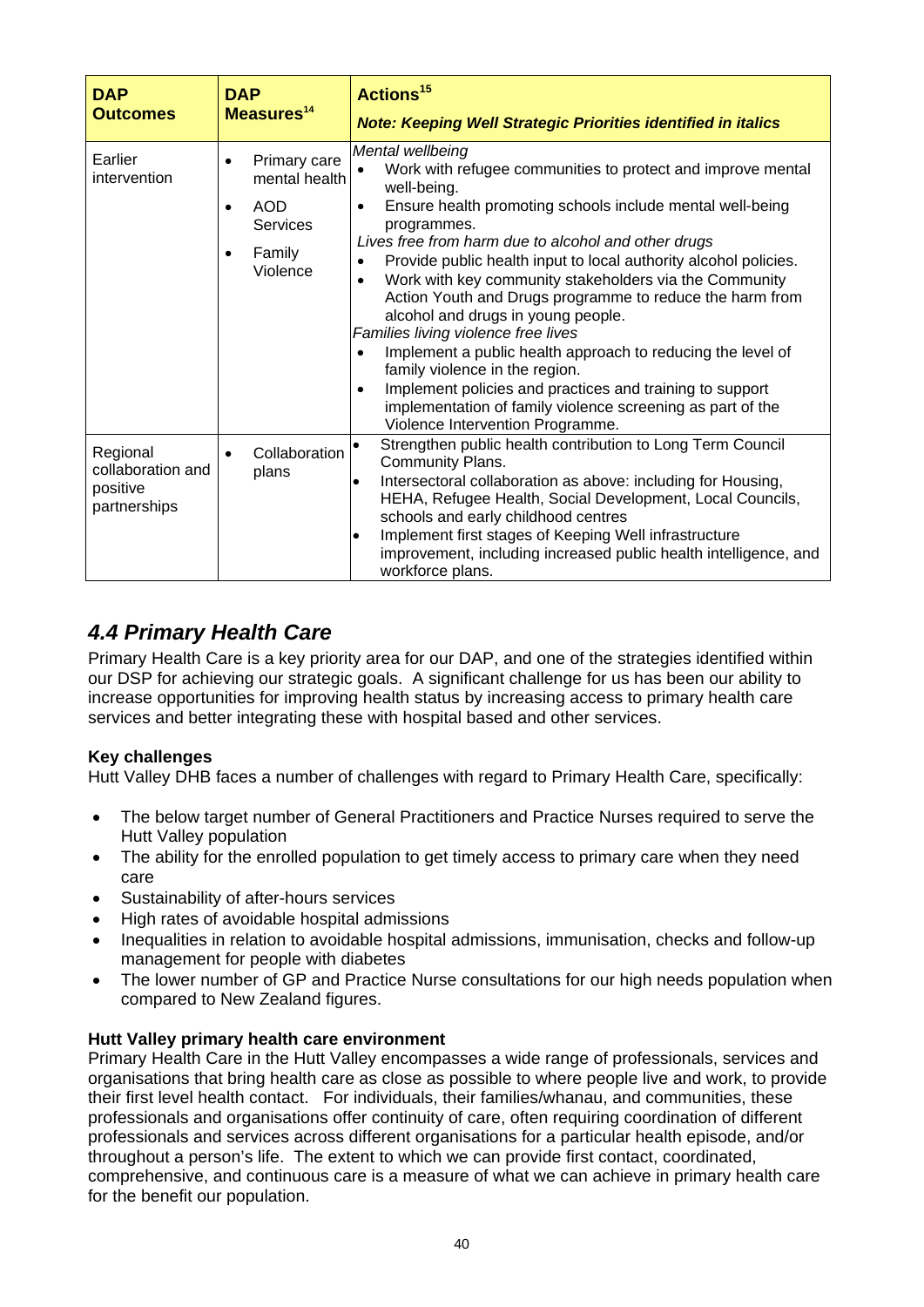There are five PHOs in the Hutt Valley. These PHOs encompass around 30 different practices. There are 69.5 FTE general practitioners operating in the Hutt Valley<sup>17</sup>. Over 96% of Hutt Valley population are enrolled with a PHO.

In addition, a range of NGOs and private businesses provide primary care services often targeted at specific population groups, or providing particular services in addition to those provided by their GP or Practice Nurse. These organisations and services include:

- Aged care services
- Well Child service providers
- Lead Maternity Carers
- Pacific health service providers
- Youth health service providers
- Māori health providers
- Kowhai Health Trust
- Palliative Care services
- **Pharmacists**
- **Dentists**
- Opticians

In addition to national programmes, the Hutt Valley DHB supports a number of local primary health care programmes including:

- School based youth health services
- Diabetes outreach services
- Community dental services
- Additional subsidy for services to high needs population groups
- After-hours services subsidy
- Refugee health
- Additional well child services

The Hutt Valley DHB also supports a range of infrastructure requirements for primary health care:

- Primary care access to information systems (14 practices currently access the hospital based patient information system)
- GP Registrar programme
- Practice nurse development, including primary health care nurse forum and development of clinical guidelines for primary health care nurses
- Pacific and Māori scholarship programmes
- **Executive level Primary Care Liaison**
- Access coordination services

### **Shifting some secondary care services to primary health care**

The Government has identified that ensuring better, sooner, more convenient primary health care while freeing up capacity in secondary care is a key priority. The Government has allocated \$6.5 million in 2009/10 and \$13 million in outyears to 'kick start' the shifting of some secondary care services to primary health care. On a population basis this equates to around \$210,000 in 2009/10 and \$420,000 in outyears for the Hutt Valley DHB. It is intended that this funding will support the change management and transition processes that will be required to enable a shift of some secondary services to primary health care. The amount of funding required for the actual services to be delivered in primary care from 2010/11 will be determined as part of the change management work, and will be provided from within the Hutt Valley DHB Provider Arm baseline funding.

An important consideration in our planning for further shifts in secondary care services is the

  $17$  The numbers of general practitioners fluctuates. Reporting is provided to the DHB on a 6-monthly basis. Data as at January 2009.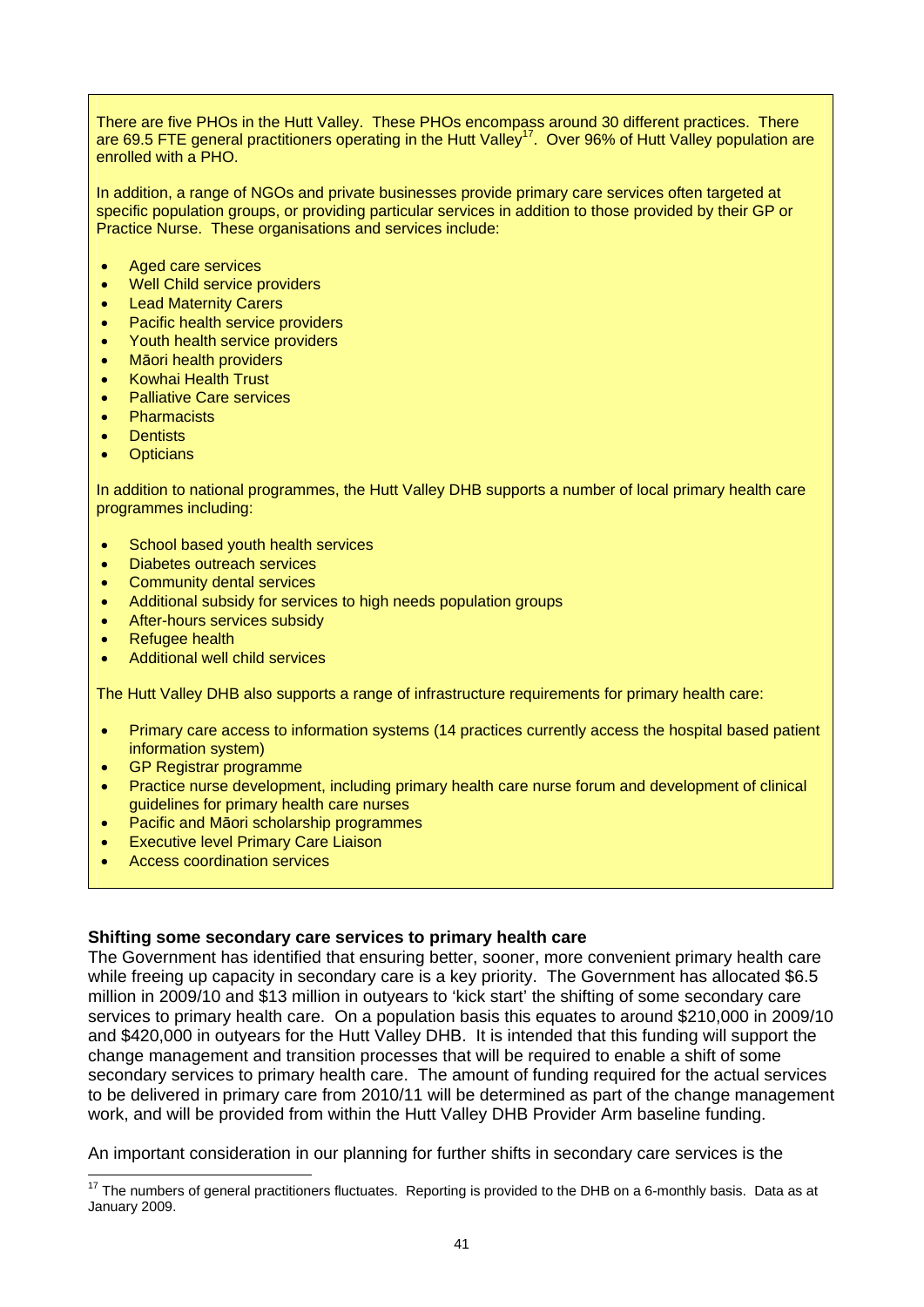capacity of our existing primary health care workforce. We are undertaking a number of workforce expansion programmes as well as work to support the development of new models of service delivery aimed at increasing capacity.

We will focus on shifting hospital-based services that best meet the needs of our population taking into consideration:

- Patient waiting times for relevant secondary care services
- Current and projected primary health care services facility and workforce capacity
- The location and spread of primary health care services capacity in relation to patient health needs and the ability to provide improved patient access, in particular for high needs groups.

We will place emphasis on those services that allow us to free up capacity within our hospital. Hutt Valley DHB has already recognised the benefits of shifting some secondary care services to primary health care and we have experience of a number of initiatives in this area including:

- Primary Care Skin Lesion Programme (see below)
- Primary Health Sterilisation Services
- Direct GP referrals for CT Head services, respiratory and cardiology testing
- Physiotherapy outreach services.

#### **Primary Care Skin Lesion Programme**

In 2002, a Primary Care Skin Lesion Programme was introduced to the Hutt Valley with the aim of reducing waiting times for hospital treatment of lower grade lesions. The programme has been very successful in improving access to services and reducing waiting times. The programme is open to all general practitioners in the Hutt Valley who have completed the formal training provided by Hutt hospital specialists. GP claims for payment must be accompanied by histology results and reporting on complications, for quality monitoring purposes. A Skin Lesion Reference Group, comprising secondary and primary care clinicians and managers, meets regularly to review quality and provide expert guidance to the programme. A programme evaluation was carried out in 2006/07 and patient satisfaction has also been surveyed with good results. The programme has produced a guidelines book for use by GPs in the Hutt Valley, which has also been adopted regionally.

Recent discussion with our PHOs, primary health care providers and secondary care clinicians has identified a range of further possibilities for shifting services, including:

- Direct GP referral to some diagnostic/investigations and provision of GP follow-up to free up secondary care services capacity and reduce waiting times for first specialist assessments
- Direct GP referral to some procedure lists, for example for colonoscopy for services for high risk surveillance
- Integrated long term conditions management, incorporating nurse led and specialist outreach services, to better manage acute demand
- Cardiac rehabilitation programme
- Respiratory rehabilitation programme.

Consideration of direct GP referrals to diagnostics, investigations and procedure lists and provision of GP follow-ups will be further examined within the Electives workstream of our Improving the Patient Experience Programme (IPEP). Exploring other possible shifts in secondary care services will form part of our work to improve the management of long term conditions (LTC). We have established a long term conditions inter-disciplinary "think tank" with consumers, clinicians and other stakeholders to develop specific projects under the long term conditions programme.

The IPEP and the LTC think-tank, and their working groups, will maintain links with and make recommendations to our regular DHB/PHO and primary health care provider forums in relation to plans for shifting services to primary care. In addition, we will collaborate with other DHBs across the region and nationally to share the learnings from previous experience of shifting services to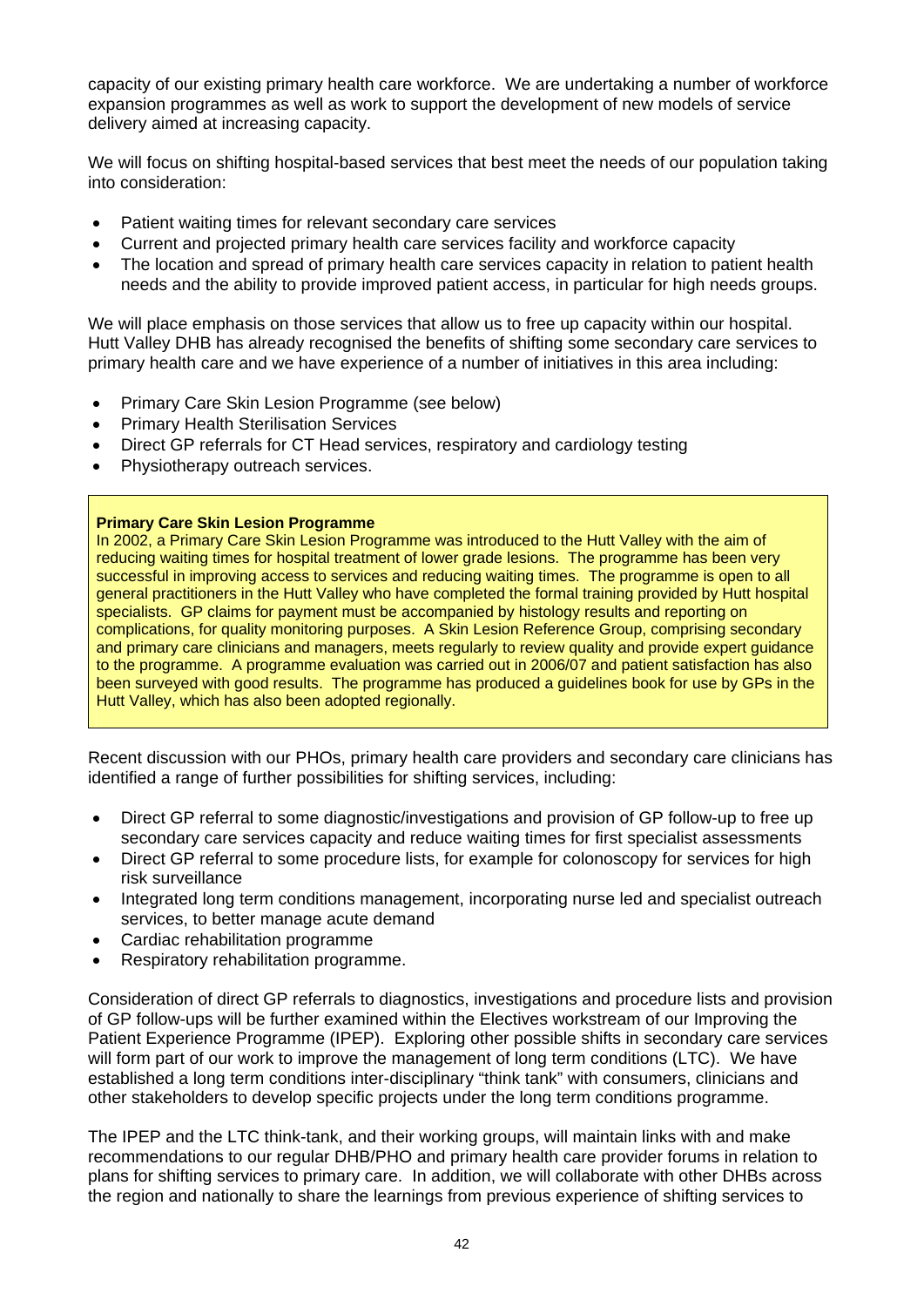primary health care. We propose the following change management process as outlined in Table 13 below.

| Table 13: Shifting some secondary care services to primary care change management |  |
|-----------------------------------------------------------------------------------|--|
| <b>process</b>                                                                    |  |

| <b>Key Activities</b>                                                                                                                                                                                                                                                                                                                                                                                                                                                                                | <b>Budget</b>                                          | Milestones           |
|------------------------------------------------------------------------------------------------------------------------------------------------------------------------------------------------------------------------------------------------------------------------------------------------------------------------------------------------------------------------------------------------------------------------------------------------------------------------------------------------------|--------------------------------------------------------|----------------------|
| Exploration of secondary care shifts to primary health care explicitly<br>included in the work programmes of the IPEP and the LTC think-tank.                                                                                                                                                                                                                                                                                                                                                        | Internal, logistics                                    | 2008/09              |
| Survey of GP and Primary Health Care Nursing interests                                                                                                                                                                                                                                                                                                                                                                                                                                               | Logistics                                              | 2008/09              |
| Clinical engagement process - primary and secondary care clinicians                                                                                                                                                                                                                                                                                                                                                                                                                                  | Logistics                                              | 2008/09<br>onwards   |
| Establishment of IPEP and LTC working groups as appropriate to<br>provide more detailed analysis and planning:<br>Collective DHB experiences reviewed and analysed<br>Analysis of Hutt Valley needs - population needs, service waiting times,<br>capacity, workforce, service models<br>Development of criteria for assessing options                                                                                                                                                               | Internal,<br>logistics,<br>technical support           | Quarter 1            |
| Identification of options and assessment against criteria                                                                                                                                                                                                                                                                                                                                                                                                                                            |                                                        |                      |
| Consultation on possible options for shifting services                                                                                                                                                                                                                                                                                                                                                                                                                                               | Internal, logistics                                    | Quarter 1            |
| Development of outline proposal and plan for preferred options                                                                                                                                                                                                                                                                                                                                                                                                                                       | Internal,<br>technical support                         | Quarter 2            |
| Proposal to DHB and PHO Boards - agreement on preferred option                                                                                                                                                                                                                                                                                                                                                                                                                                       | Internal                                               | Quarter 2            |
| Development and implementation of detailed plan for preferred option,<br>including:<br>governance arrangements<br>$\bullet$<br>implementation activities; development of new referral pathways,<br>$\bullet$<br>operational policies, service protocols, quality framework<br>resource requirements; workforce, infrastructure, service budgets<br>$\bullet$<br>and funding and payment mechanisms<br>training infrastructure and programmes<br>$\bullet$<br>communications<br>evaluation framework. | Logistics, project<br>management,<br>technical support | Quarter 3 & 4        |
| Service oversight; DHB/PHO/provider/professional groups providing<br>expert input to standard setting, quality monitoring and service<br>evaluation.                                                                                                                                                                                                                                                                                                                                                 | Logistics                                              | Quarter 3<br>onwards |
| Service evaluation; assessing overall quality and effectiveness and<br>providing feedback into the quality improvement approach for services<br>and programmes.                                                                                                                                                                                                                                                                                                                                      | Logistics, project<br>management,<br>technical support | 2010/11<br>onwards   |

We propose the following governance and working arrangements to support the change management process as shown in Figure 4 below.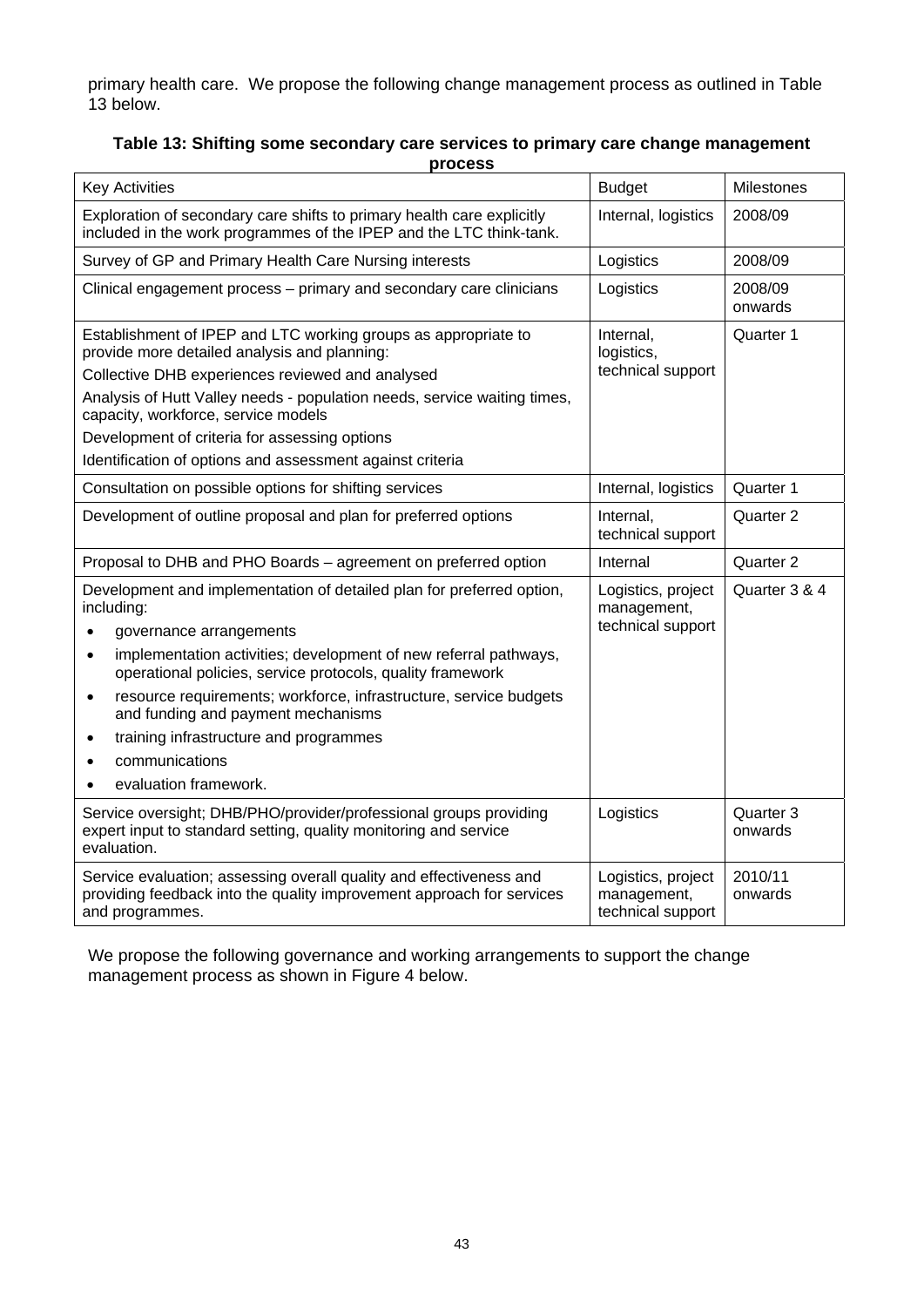

#### **Figure 4: Shifting some secondary care services to primary care governance arrangements**

One of the key change management activities is the establishment of appropriate oversight for the secondary care services that are shifted to primary health care. This includes workforce training, the setting of service standards and plans for quality monitoring and evaluation for the particular services. Our experience with the skin lesion programme has included ensuring that GPs have the necessary training and that claims for service payments are accompanied by service information and results, which can be used for monitoring purposes. A clinical reference group meets regularly to review quality and provide expert advice. We envisage that similar type arrangements could be put in place for new services incorporating appropriate clinical leadership and expert input for training, standard setting and ongoing quality monitoring arrangements.

#### **Preventing and improving management of long term conditions**

Long-term conditions<sup>18</sup> affect up to two thirds of our Hutt population. They have a major impact on our health services and are estimated to be the leading cause of avoidable hospital admissions. Around 45% of all admissions to the hospital, up to 80% of GP visits, 37% of outpatient visits and 68% of community nurse visits are thought to be the result of a long-term condition. Around \$15m of our community pharmaceutical expenditure is for people with long-term conditions. Long-term conditions increase health disparities and cause increasing poverty and distress within families.

Effective long-term condition management for our district includes strategies to prevent long-term conditions occurring as well as improved management of existing conditions. Improved management includes early intervention, screening and a proactive, planned management of people with existing conditions. The DHB developed a strategic framework for long term conditions in 2008, following a four month engagement process involving service users, community groups, primary and secondary care clinicians, and Maori and Pacific focus groups. The aim of the framework is to guide the development of sustainable programs that:

• Help people with long term conditions live really good lives

- Reduce the impact and burden of long term conditions within the Hutt Valley
- Improve health and community based supports and services for people and whanau with long term conditions

<sup>&</sup>lt;sup>18</sup> Long term conditions are defined as: Any ongoing or recurring health issue that has a significant impact on the lives of a person and/or their family, whanau or other carers.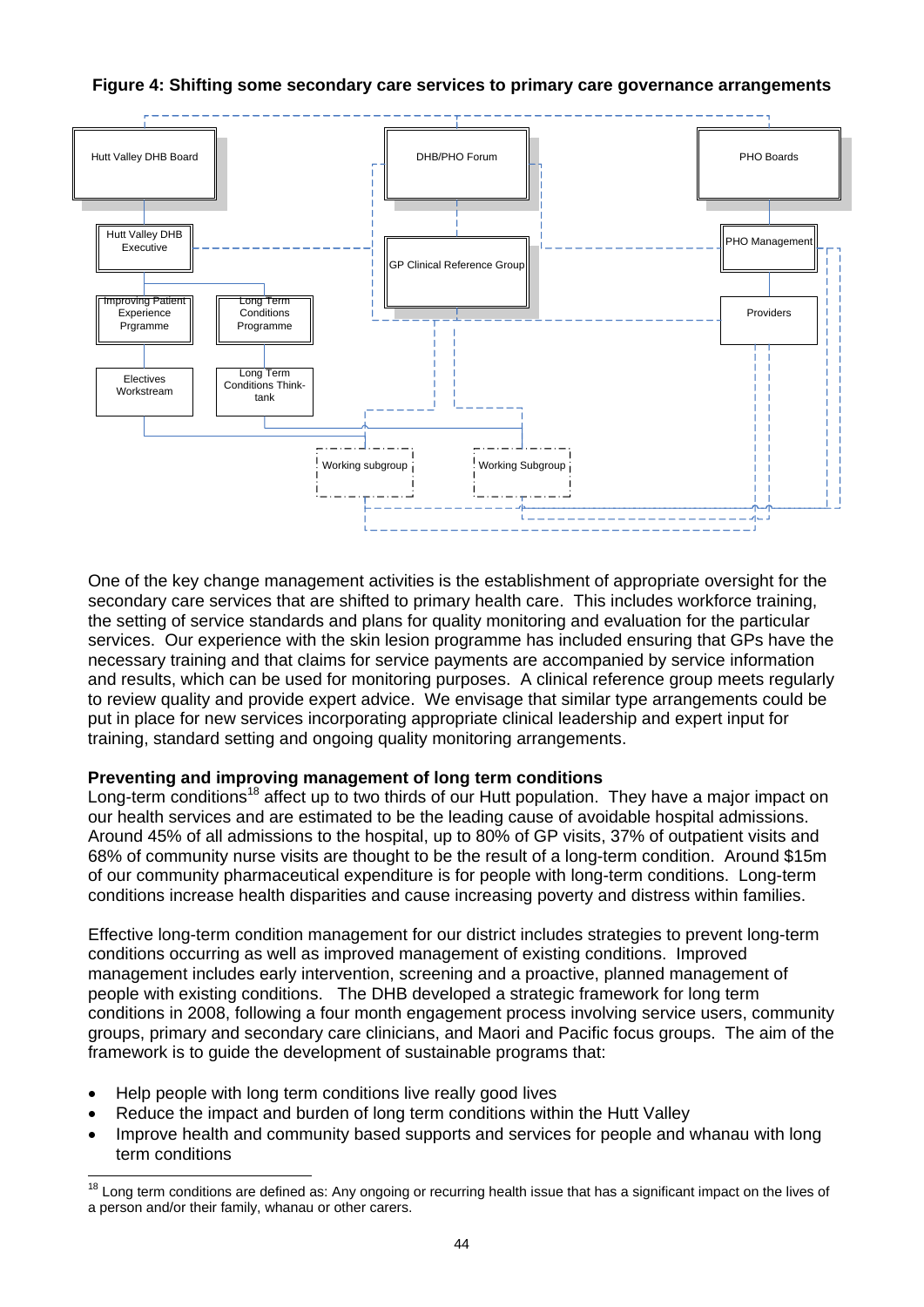Reduce the risks of people developing long-term conditions.

The framework identifies core principles that will underpin long term condition management in the Hutt region as illustrated in Figure 5 below. In 2009 we are establishing a long term conditions inter-disciplinary "think tank" with consumers, clinicians and other stakeholders to develop specific projects under the long term conditions programme.





# **Outcomes for Primary Health Care**

A focus on primary health care as a priority contributes to achievement of the key outcomes of reduced health risk, improved access to services, earlier intervention, better service integration, more efficient and effective services, higher quality and safe services, improved infrastructure and regional collaboration and positive partnerships.

In 2009/10 we will ensure better service integration across primary, secondary, mental health and public health, with a particular focus on long term conditions and reducing avoidable hospital admissions. We will continue to focus on building improved infrastructure (workforce, service models, data) in primary health care to support improved access to services and delivery of more efficient and effective services. The Government has identified that ensuring better, sooner, more convenient primary health care while freeing up capacity in secondary care is a key priority. The Government has made funding available to "kick start" the devolution of secondary care services to primary health care from 2010/11 onwards. We will plan the devolution of services in collaboration with PHOs and other primary health care organisations via our primary care liaison, GP Reference Group, Valley wide forum, and PHO forum.

Table 14 below summarises the outcomes and planned actions that Hutt Valley DHB is seeking to achieve in primary health care, and the measures we will use to determine progress. Further details on the specific measures and targets are included at Appendix 4.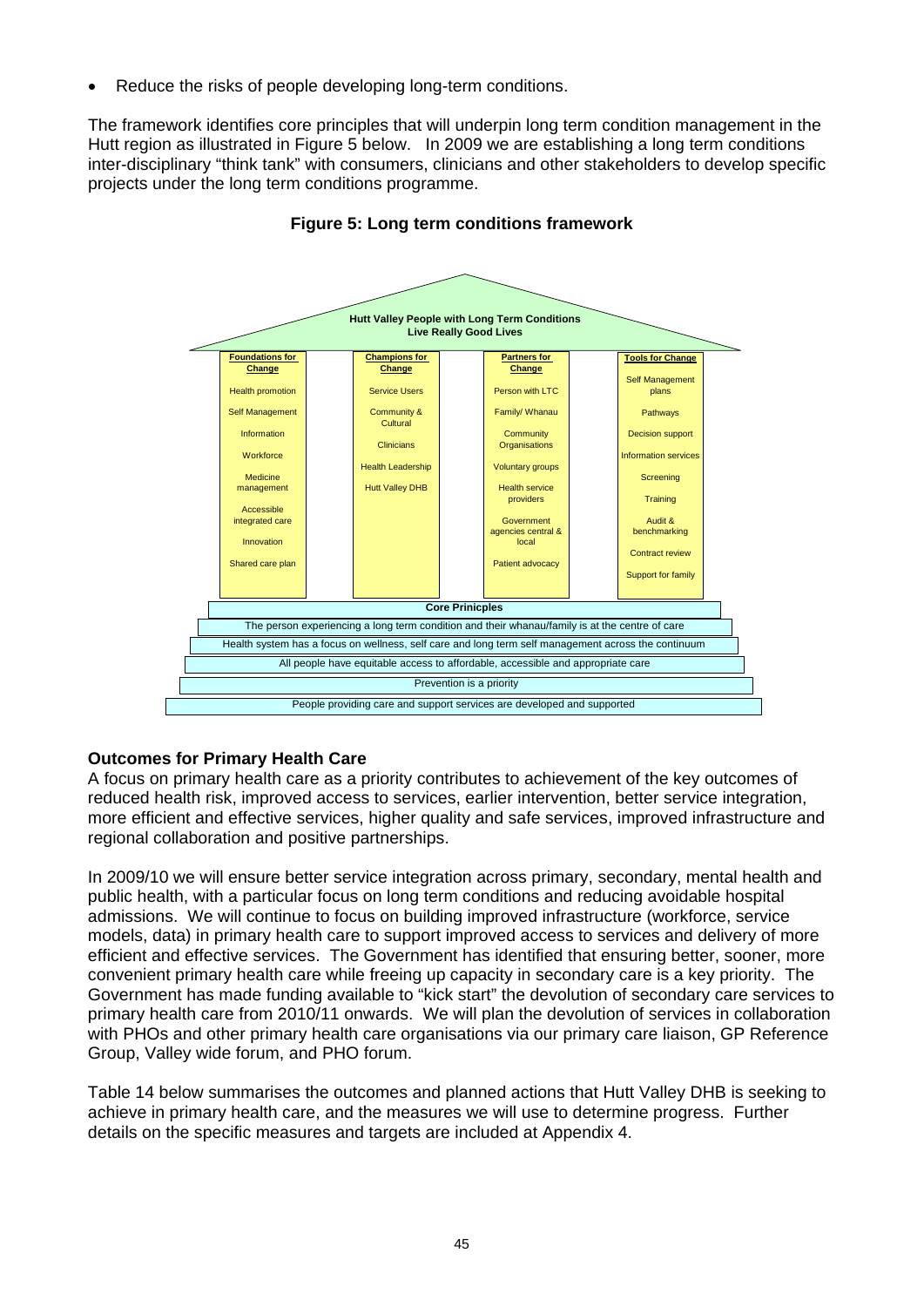| <b>Outcomes</b>                      | Measures <sup>19</sup>                                                                                                                                                                                       | <b>Actions<sup>20</sup></b>                                                                                                                                                                                                                                                                                                                                                                                                                                                                                                                                                                                                                                                                                                                                                                                                                                                                                                                                                                                                                                                                                                                                                                     |
|--------------------------------------|--------------------------------------------------------------------------------------------------------------------------------------------------------------------------------------------------------------|-------------------------------------------------------------------------------------------------------------------------------------------------------------------------------------------------------------------------------------------------------------------------------------------------------------------------------------------------------------------------------------------------------------------------------------------------------------------------------------------------------------------------------------------------------------------------------------------------------------------------------------------------------------------------------------------------------------------------------------------------------------------------------------------------------------------------------------------------------------------------------------------------------------------------------------------------------------------------------------------------------------------------------------------------------------------------------------------------------------------------------------------------------------------------------------------------|
| Reduced health risk                  | Better help for<br>$\bullet$<br>smokers to quit<br>Immunisation<br>$\bullet$<br>coverage                                                                                                                     | Implement Tobacco Control Plan across primary<br>$\bullet$<br>health care.                                                                                                                                                                                                                                                                                                                                                                                                                                                                                                                                                                                                                                                                                                                                                                                                                                                                                                                                                                                                                                                                                                                      |
| Improved access to<br>services       | Avoidable hospital<br>$\bullet$<br>admissions<br>GP/PN<br>$\bullet$<br>Numbers/population<br>High need/low need<br>$\bullet$<br>primary health care<br>consultations<br><b>Primary Mental</b><br>٠<br>health | Continue workforce expansion programmes - GP<br>$\bullet$<br>Registrar, summer studentship, and primary care<br>nursing development.<br>Implement a collaborative approach to the delivery<br>$\bullet$<br>of after-hours services, including implementation of<br>a nurse telephone triage service.<br>Complete an evaluation of the performance of SIA,<br>$\bullet$<br>HP, and additional local funding aimed at<br>improving access and earlier intervention.<br>Implement an access coordination service,<br>$\bullet$<br>supported by the Māori and Pacific units, to ensure<br>that Māori and Pacific people are able to enrol and<br>access primary health care in a timely manner<br>Implement the change management and transition<br>$\bullet$<br>plan for the shifting of secondary care services to<br>primary health care.<br>Work with PHOs and other community and primary<br>$\bullet$<br>care organisations and other agencies to explore<br>the development of a Family Health Centre model<br>of primary health care for the Hutt Valley.<br>Work with PHOs to implement primary mental<br>$\bullet$<br>health services for people with mild to moderate<br>mental illness. |
| Earlier intervention                 | Diabetes and CVD<br>$\bullet$<br>targets<br>Cancer screening<br>$\bullet$<br>coverage<br><b>Before School</b><br>Checks                                                                                      | Work with primary and secondary health care to<br>$\bullet$<br>ensure Maori and Pacific people are able to access<br>diabetes checks and are included in the Diabetes<br>Register and are supported to improve outcomes.<br>Foster the development of new models of service<br>$\bullet$<br>delivery to increase early intervention and outreach<br>services for people with long term conditions<br>(including cardiovascular, diabetes and respiratory<br>disease).<br>Support Maori and the Pacific community in taking<br>$\bullet$<br>a leadership role, working with mainstream and<br>primary care providers to identify ways of improving<br>cancer-screening participation.                                                                                                                                                                                                                                                                                                                                                                                                                                                                                                            |
| <b>Better service</b><br>integration | Long term<br>$\bullet$<br>conditions                                                                                                                                                                         | Establish a long term conditions inter-disciplinary<br>$\bullet$<br>"think tank" with consumers, clinicians and other<br>stakeholders to develop specific projects under the<br>long term conditions programme.<br>Use opportunities as they arise to align services<br>$\bullet$<br>with the long term conditions framework, within<br>business-as-usual processes such as contract<br>review, workforce development and training,<br>information systems developments and<br>collaboration on consumer information.                                                                                                                                                                                                                                                                                                                                                                                                                                                                                                                                                                                                                                                                           |

#### **Table 14: Outcomes, Measures and Actions for Primary Health Care**

 $\overline{a}$ 

<sup>&</sup>lt;sup>19</sup> The DAP measures are specified in more detail at Appendix 4. Not all measures will necessarily correspond with a

specific action, where the measure is associated with ongoing or baseline activity.<br><sup>20</sup> Includes reference to strategies and actions set-out in Hutt Valley DHB Pacific Health Strategic Plan, Long Term Conditions Strategic Framework,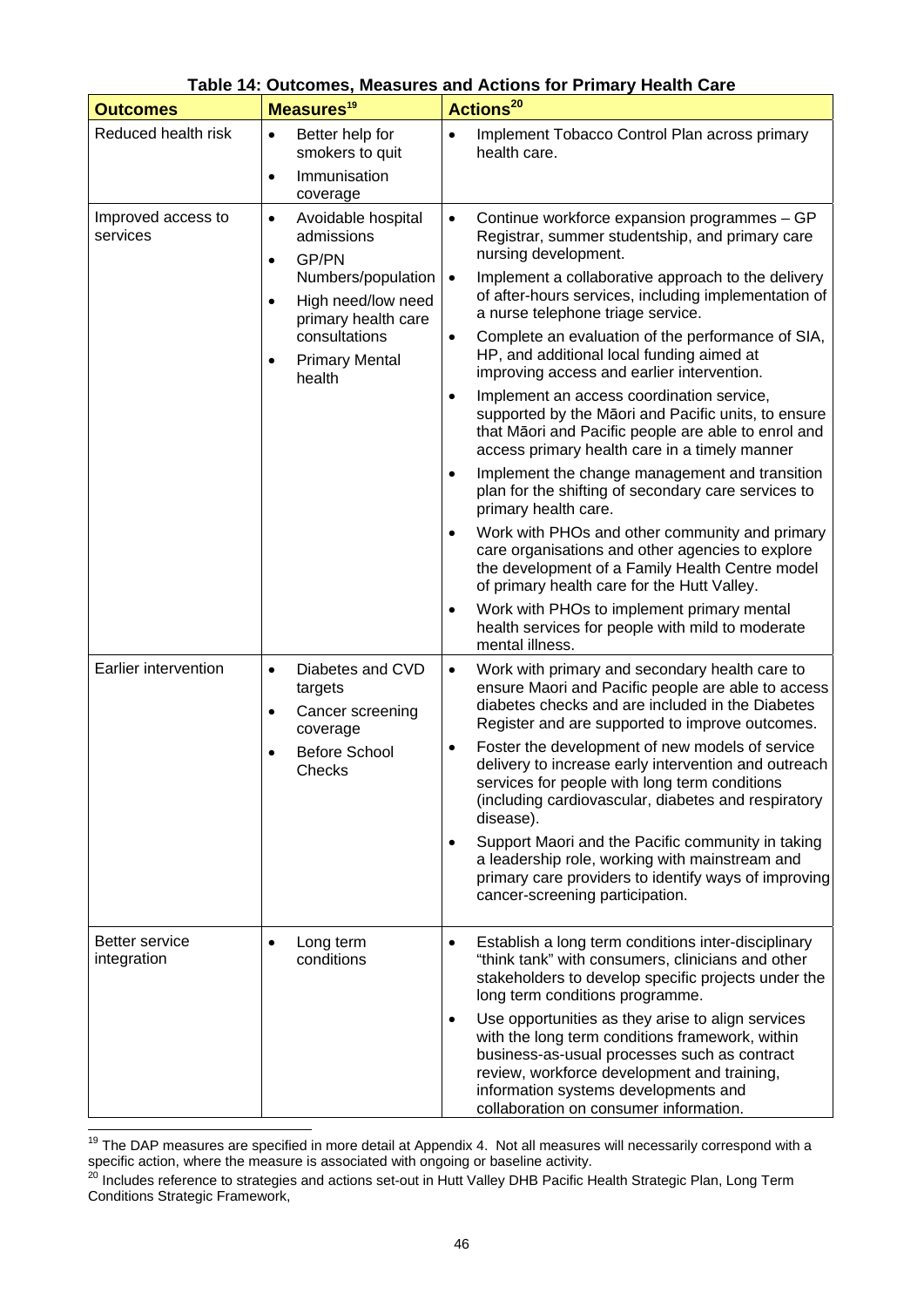| <b>Outcomes</b>                                        | Measures <sup>19</sup>                   | Actions <sup>20</sup>                                                                                                                                                                                                                                                                                                                                                    |
|--------------------------------------------------------|------------------------------------------|--------------------------------------------------------------------------------------------------------------------------------------------------------------------------------------------------------------------------------------------------------------------------------------------------------------------------------------------------------------------------|
|                                                        |                                          | Development of training and education<br>$\bullet$<br>programmes to improve insulin management skills<br>for practice nurses and GPs, and for community<br>carers of people with diabetes.                                                                                                                                                                               |
|                                                        |                                          | Review Rheumatology care provided to Māori and<br>$\bullet$<br>Pacific - and establish Rheumatology Gout clinic in<br>primary care                                                                                                                                                                                                                                       |
|                                                        |                                          | Work with Maori and Pacific communities to<br>$\bullet$<br>increase use of services supporting improved<br>management of Long Term Conditions.                                                                                                                                                                                                                           |
|                                                        |                                          | Explore ways of better sharing information between<br>$\bullet$<br>primary health care and secondary care services to<br>enable better follow-up and targeting.                                                                                                                                                                                                          |
| More efficient and<br>effective services               | Primary care<br>$\bullet$<br>utilisation | Work with PHOs to progress the expansion of roles<br>$\bullet$<br>and opportunities for primary care nursing and<br>primary care nursing leadership.                                                                                                                                                                                                                     |
|                                                        |                                          | Continue to use the Hutt Valley Palliative Care<br>$\bullet$<br>Forum to provide advice on how best to support<br>GPs and other generalist providers to provide<br>palliative care. The additional funding for the new<br>palliative care components are being used to trial a<br>"Partnership Nurse" from Te Omanga Hospice, to<br>liaise with primary care physicians. |
| Regional collaboration<br>and positive<br>partnerships | Collaboration plans<br>$\bullet$         | Facilitate increased opportunities for the DHB and<br>$\bullet$<br>PHOs to share best practice information and<br>collaborate on programmes and to address<br>common issues.                                                                                                                                                                                             |

# *4.5 Elective Services*

Elective services (booked surgery) are non-acute services for patients who do not require immediate hospital treatment. Hutt Valley DHB is committed to meeting the Government's expectations for elective services, particularly the key principles underlying the electives system:

- **Clarity** where patients know whether or not they will receive publicly funded services
- **Timeliness**  where services can be delivered within the available capacity, patients receive them in a timely manner; and
- **Fairness** ensuring that the resources available are directed to those most in need.

The Hutt Valley DHB Elective Services Plan provides for a sustainable increase in elective services for our population. We have taken into account demographic growth, current levels of access, the national intervention rate, and local factors. Alongside this there has been a comprehensive analysis of current capacity in theatre, outpatients and inpatient facilities, support and diagnostic services and staffing.

Our population projections indicate a relatively stable population for the period of the plan. The plan has therefore focused on those areas where there has been restricted access due to past capacity constraints, for example restriction of access to first specialist assessments in General Surgery and Orthopaedics and for certain surgical procedures in Plastics.

### **Elective Services Plan**

Elective Services are a key priority for our DAP. A focus on electives as a priority contributes to achievement of the key outcomes of improved access to services, more efficient & effective services, improved infrastructure and sustainable services. In 2009/10 we plan to increase the number of orthopaedic, dental, ear nose and throat, gynaecology and general surgery cases for our community. We have asked Capital and Coast DHB to significantly increase the number of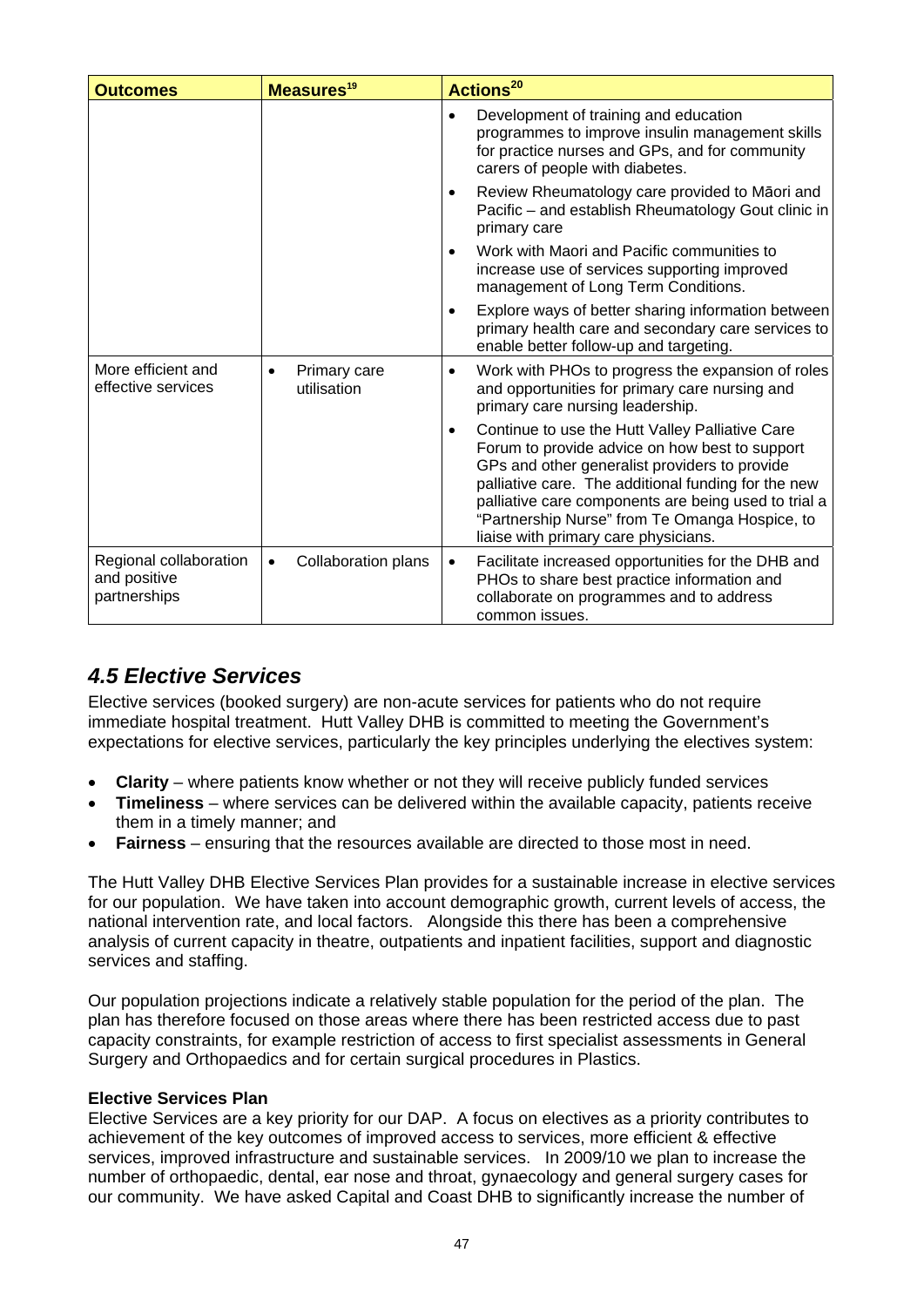ophthalmology cases they provide on behalf of our community. Smaller increases are also required in urology and vascular cases.

Our plastics service will be increasing access to people living in the central region and Nelson Marlborough communities particularly for Wellington, Palmerston North and Wanganui. We will be including 13 delayed breast reconstruction cases in our plastics plan which means we will begin treating the 25 women regarded as the "backlog" prior to accepting new referrals for this procedure.

We will comply with required standards on Elective Services Patient Flow Indicators (ESPIs), which demonstrate that we are managing patients in accordance with the three principles (clarity, timeliness and fairness), matching our commitments to capacity, and meeting the 6-month timeframe for provision of assessment and treatment. Clinicians and service teams have developed clinically appropriate waiting times, within Elective Service Patient Flow Indicator (ESPI) timeframes. For the second quarter 2008/09, the Hutt Valley DHB received an **Outstanding** measure for progress towards achieving targets for Elective Services Patient Flow Indicators (ESPIs). We are confident that ESPI compliance will be maintained.

A priority for the Hutt Valley DHB in 2009/10 is to commence the construction of new theatres. New clip-on temporary theatres will be constructed this year in advance of the construction of our main new build theatre/emergency department scheme. The availability of these temporary theatres will enable us to improve utilisation of our facilities and increase day surgery rates.

#### *Regional engagement*

We have ensured that our planning processes have directly involved Capital and Coast DHB and other central region DHBs and Nelson Marlborough DHB. The process of engagement with our DHB colleagues has included meetings with Capital and Coast DHB followed by a letter confirming the number of discharges we can provide for their community for plastic surgery and the number of discharges we would like them to provide on behalf of our community. Ongoing discussions with Capital and Coast DHB include the development of a plan to increase the number of ophthalmology discharges to a level more in line with the national intervention rate for this speciality, and the delivery of secondary surgery such as ophthalmology and urology closer to the where the Hutt Valley population resides.

We have also written to all of the other DHBs in the central region and Nelson Marlborough confirming the number of plastic surgery discharges we can offer. Until the new theatres are commissioned in 2012 we do not have surplus capacity to offer other DHBs.

#### *Discharges*

Hutt Valley DHB plans to deliver **4841** elective surgical discharges in 2009/10. This includes an increase in access to plastics for the people living in the central region including 13 delayed breast reconstruction cases. This means that we will begin treating the 25 women we know are awaiting secondary breast reconstruction but whom we have been unable to treat due to constraints in theatre capacity. In addition, we plan to deliver 391 dental discharges and 172 cardiology discharges. Interdistrict flows out of the Hutt Valley district account for **1473** elective discharges provided by other DHBs.

The total elective services plan is for a total of **5,404** elective surgical discharges as shown by specialty in Table 15 below (including dental & cardiology)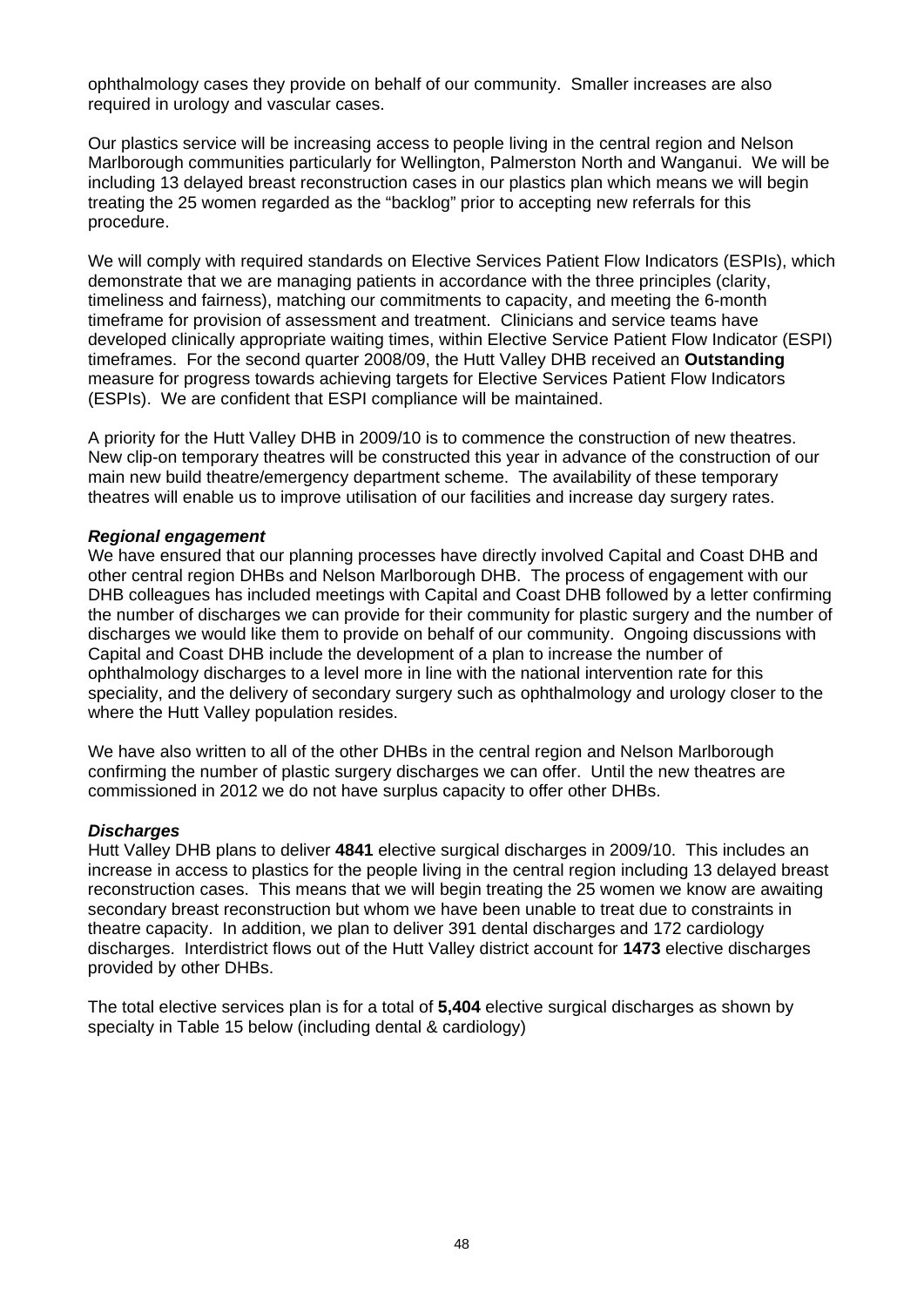## **Table 15: Electives Services Plan**

| <b>PU Code</b> | <b>Description</b>   | <b>Base</b>       | Total   | <b>Total</b> | <b>Total</b> |
|----------------|----------------------|-------------------|---------|--------------|--------------|
|                |                      | <b>Discharges</b> | $09-10$ | $10 - 11$    | $11 - 12$    |
| D01001         | Dental               | 236               | 391     | 404          | 417          |
| M10001         | Cardiology           | 141               | 172     | 178          | 183          |
| S00001         | General surgical     | 738               | 948     | 979          | 1011         |
| S15001         | Cardiothoracic       | 59                | 74      | 76I          | 79           |
| S25001         | Ear, nose and throat | 565               | 662     | 684          | 706          |
| S30001         | Gynaecology          | 543               | 668     | 690          | 713          |
| S35001         | Neurosurgery         | 45                | 46      | 48           | 49           |
| S40001         | Ophthalmology        | 470               | 564     | 582          | 602          |
| S45001         | Orthopaedics         | 435               | 604     | 624          | 644          |
| S55001         | Paediatric surgical  | 94                | 99      | 102          | 106          |
| S60001         | <b>Plastics</b>      | 768               | 841     | 869          | 897          |
| S70001         | Urology              | 156               | 214     | 221          | 228          |
| S75001         | Vascular surgery     | 93                | 121     | 125          | 129          |
| <b>Total</b>   |                      | 4,343             | 5,404   | 5,581        | 5,764        |

Our Elective Services Plan has been developed in conjunction with our clinicians and service teams in each of the specialties. The plan has been approved by each of the surgical heads of department. Our plan also includes an increase in first specialist assessments by 5%.

#### *Capacity*

The plan for 2009/10 is based on additional theatre capacity in two interim day surgery theatres from October 2009. We are currently advertising for anaesthetist, nursing and support staff for these theatres. An additional orthopaedic surgeon has been appointed and two additional plastic surgeons (one to focus on breast reconstruction surgery) are being recruited. We will continue to contract private theatre facilities at Southern Cross hospital within case weight price until the commissioning of these theatres. The two interim theatres will mean increased acute surgery time ensuring timely treatment of acute patients and reducing the number of acute procedures being carried out in elective sessions.

The Hutt Valley DHB plans to increase capacity in support of a sustainable increase in elective volumes include working with Capital & Coast DHB on the development of four new theatres in the Wellington region as well as initiatives to;

- Build four new theatres at Hutt hospital to be operational from 2012
- Increase day surgery rates for both elective and acute patients
- Increase Day of Surgery Admissions
- Improve the management of medical acute patients
- Decrease DNA rates for outpatient appointments
- Increase direct access to diagnostic services by primary care.

#### *Improved Service Quality*

Improving the quality, efficiency and effectiveness of our services, and increasing patient satisfaction has been a focus for our *Improving the Patient Experience Programme* of work (refer Section 4.10). As a result of this work and in consultation with clinicians, nursing and allied health staff we have identified three areas of quality improvement for inclusion in our Electives Services Plan.

### • **Day Surgery Rate**

The Hutt Valley DHB is placing an emphasis on improving the quality of the service provided by our Day Surgery Unit as well as increasing the day surgery rates across all specialities and procedures. Our actions so far have included:

- Benchmarking day surgery rates for selected procedures against the British Association of Day Surgery (BADS) targets. Table 16 below shows the current Hutt Valley DHB rate and the BADS target rate for five selected procedures. The target for 2009/10 is to increase the day surgery rate for these five procedures. This target is consistent with the New Zealand Chief Operating Officers' priorities based on the data available through the Australian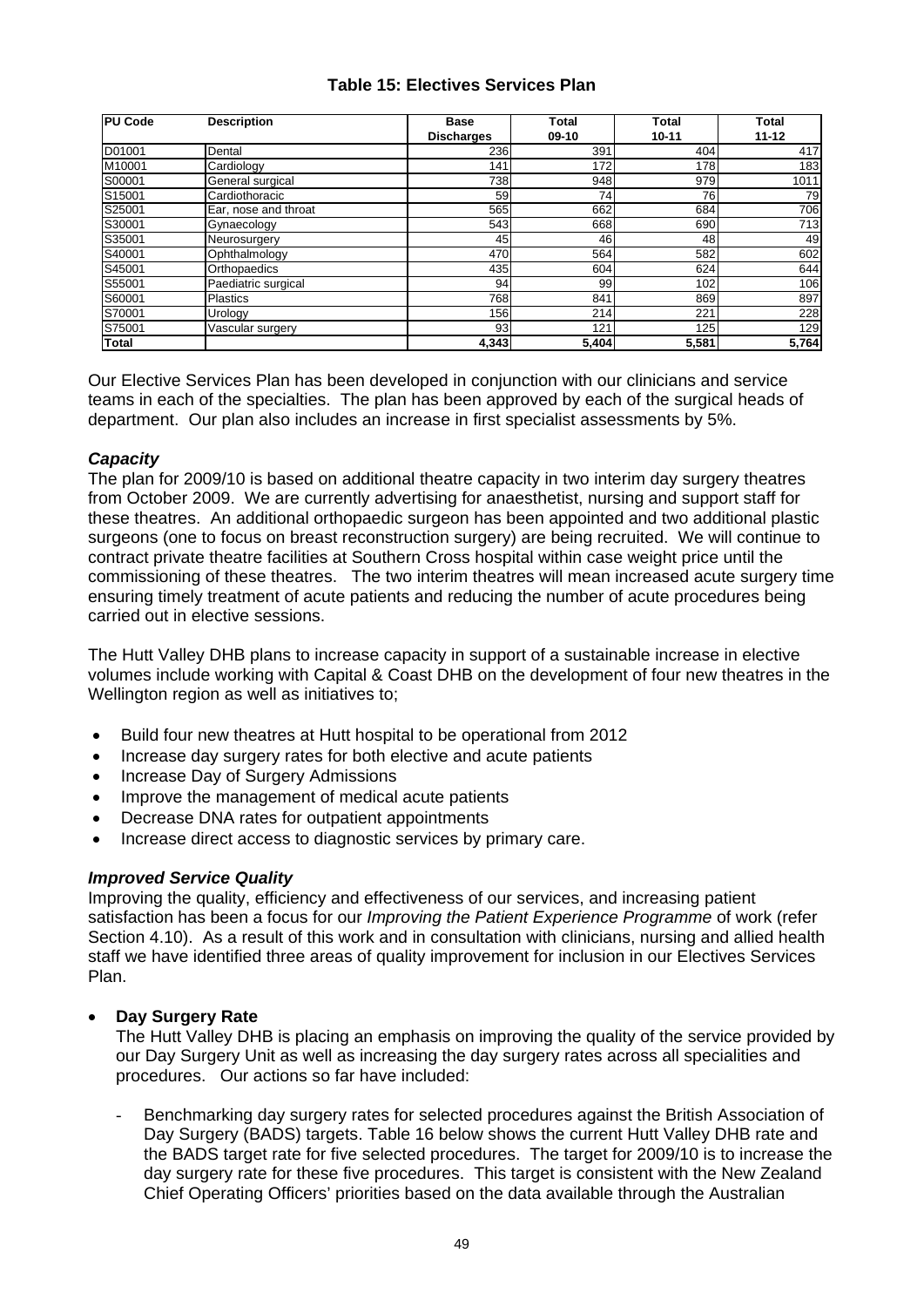|                                   | Dupuytrens | Tonsillectomy | Laparoscopic<br>Cholecystectomy | Repair<br>hernia<br>Inguinal<br>Primary | Septoplasty |
|-----------------------------------|------------|---------------|---------------------------------|-----------------------------------------|-------------|
| <b>Hutt DHB</b>                   | 57%        | 41%           | 2%                              | 56%                                     | 39%         |
| <b>NZ National</b>                | 64%        | 44%           | 5%                              | 57%                                     | 28%         |
| <b>BADS</b>                       | 95%        | 80%           | 50%                             | 95%                                     | 60%         |
| <b>Hutt DHB</b><br>2009/10 Target | 66%        | 56%           | 20%                             | 66%                                     | 42%         |

# **Table 16: Day Surgery Rates**

- Supporting clinical leadership in this area through the appointment of two new positions, Clinical Nurse Manager and Anaesthetic Lead, Day Surgery.
- Moving from a Day Procedures Unit to a Day Surgery Unit by managing medical days stay patients in medical areas rather than in the day surgery area.
- The development of the interim theatres as primarily day surgery theatres.
- A project, lead by the Pharmacy Manager, to provide analgesia to day surgery patients on discharge in line with international best practise.
- Developing networks including visits to other DHBs and use of other expertise to work with staff in developing and improving our processes.
- Supporting a multidisciplinary team to attend the International Association of Ambulatory Surgery Conference in Brisbane in July 2009.

As part of the *Improving the Patient Experience Programme* we will be establishing a project to further identify the barriers to procedures being managed as day surgery and once identified work on removing these barriers, as part of a multidisciplinary team approach. The design of the two interim theatres as primarily day surgery theatres will enable the project team to trial and test new processes in advance of the commissioning of the new theatre complex. The *Improving the Patient Experience Programme* Steering Group will monitor progress towards the project goals and assist the project team.

### • **Day of Surgery Admissions (DOSA)**

Our aim is to increase the Day of Surgery Admission rate. The DHB has benchmarked the DOSA rate for each surgical speciality against the New Zealand Rate\* and a 2009/10 DOSA target has been set for each speciality. The DOSA rate is reported monthly to the Service Managers and Surgical Clinical Heads of Department. Speciality specific plans will be put in place to increase the current DOSA rate. The Improving the Patient Experience Steering Group monitors progress towards the target.

| <b>Speciality</b>      | <b>HVDHB current</b> | <b>Benchmark</b> | Target |
|------------------------|----------------------|------------------|--------|
| <b>ENT</b>             | 84%                  | 90%              | 85%    |
| <b>General Surgery</b> | 66%                  | 76%              | 70%    |
| Gynaecology            | 81%                  | 87%              | 85%    |
| Orthopaedics           | 44%                  | 76%              | 60%    |
| <b>Plastics</b>        | 50%                  | 66%              | 60%    |

\*Ministry of Health benchmarking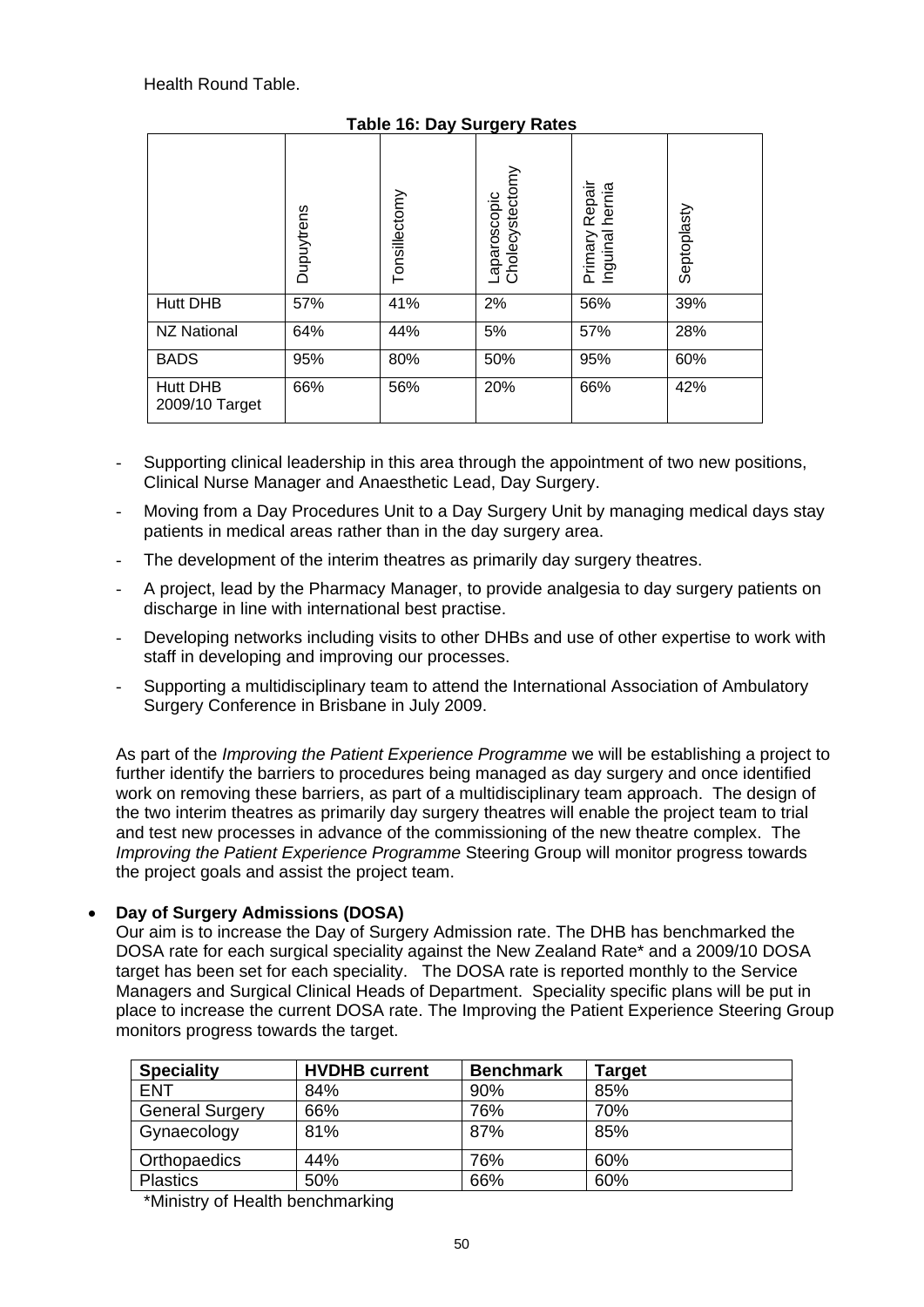# • **Day of Surgery Cancellations**

The aim is to reduce the number of preventable day of surgery cancellations; cancellation reasons where the majority have been identified as preventable are:

- Cancellations because of theatre list overrun
- Cancellations because of urgent acute cases
- Cancellations because patients decide not to go ahead with surgery or DNA
- Cancellations because patients are unfit or unwell

The 2009/10 target is a 30% reduction on the 2008/9 incidence of these cancellations as shown in the table below.

| <b>Cancellation</b> | <b>Number</b> | % Reduction | <b>Target Number</b> |
|---------------------|---------------|-------------|----------------------|
| Reason              | 2008/09*      |             | 2009/10              |
| $\tau$ otal         | 221           | 30%         | 155                  |

\*A record of Day of Surgery cancellations has only been accurately recorded since July 2008. This figure is an extrapolation of the July 08 – April 09 actual.

Day of Surgery cancellations are reported quarterly to the Service Managers and Surgical Clinical Heads of Department. The reason for the cancellations are analysed and service specific actions put in place to reduce the incidence. The Improving the Patient Experience Steering Group monitors progress towards the target.

Table 17 below summarises the outcomes and planned actions that Hutt Valley DHB is seeking to achieve for Elective Services, and the measures we will use to determine progress. Further details on the specific measures and targets are included at Appendix 4.

| <b>DAP Outcomes</b>                    | <b>DAP Measures</b> <sup>21</sup>                   | <b>Actions</b>                                                                                                                                    |
|----------------------------------------|-----------------------------------------------------|---------------------------------------------------------------------------------------------------------------------------------------------------|
| Improved access to<br>services         | Electives targets<br>$\bullet$                      | Continue to outsource theatre capacity from<br>$\bullet$<br>local private providers where appropriate.                                            |
| More efficient & effective<br>services | <b>First Specialist</b><br>$\bullet$<br>Assessments | Extend patient focussed booking for outpatient<br>appointments                                                                                    |
|                                        | Day case rates<br>٠                                 | Increase direct access to diagnostic services by<br>$\bullet$<br>primary care.                                                                    |
|                                        | Day Of Surgery<br>$\bullet$<br>Admission rates      | Improving pre-operative assessment to ensure<br>٠                                                                                                 |
|                                        | Day of Surgery<br>$\bullet$<br>Cancellations        | patients are not attending hospital unnecessarily,<br>and staff are being utilised more efficiently                                               |
|                                        | Standardised<br>$\bullet$<br>discharge rates        | Implement improvements identified from the<br>Improving Patient Experience Programme<br>projects, including                                       |
|                                        |                                                     | Staggered admissions to day<br>procedure unit                                                                                                     |
|                                        |                                                     | Increasing the day surgical rate -<br>working with each relevant surgical<br>service to meet the benchmarked<br>day case rate for each procedure. |
| Improved infrastructure                | <b>Business case</b><br>$\bullet$                   | Progress construction of new temporary                                                                                                            |

### **Table 17: Outcomes, Measures and Actions for Electives Services**

 $^{21}$  The DAP measures are specified in more detail at Appendix 4. Not all measures will necessarily correspond with a specific action, where the measure is associated with ongoing or baseline activity.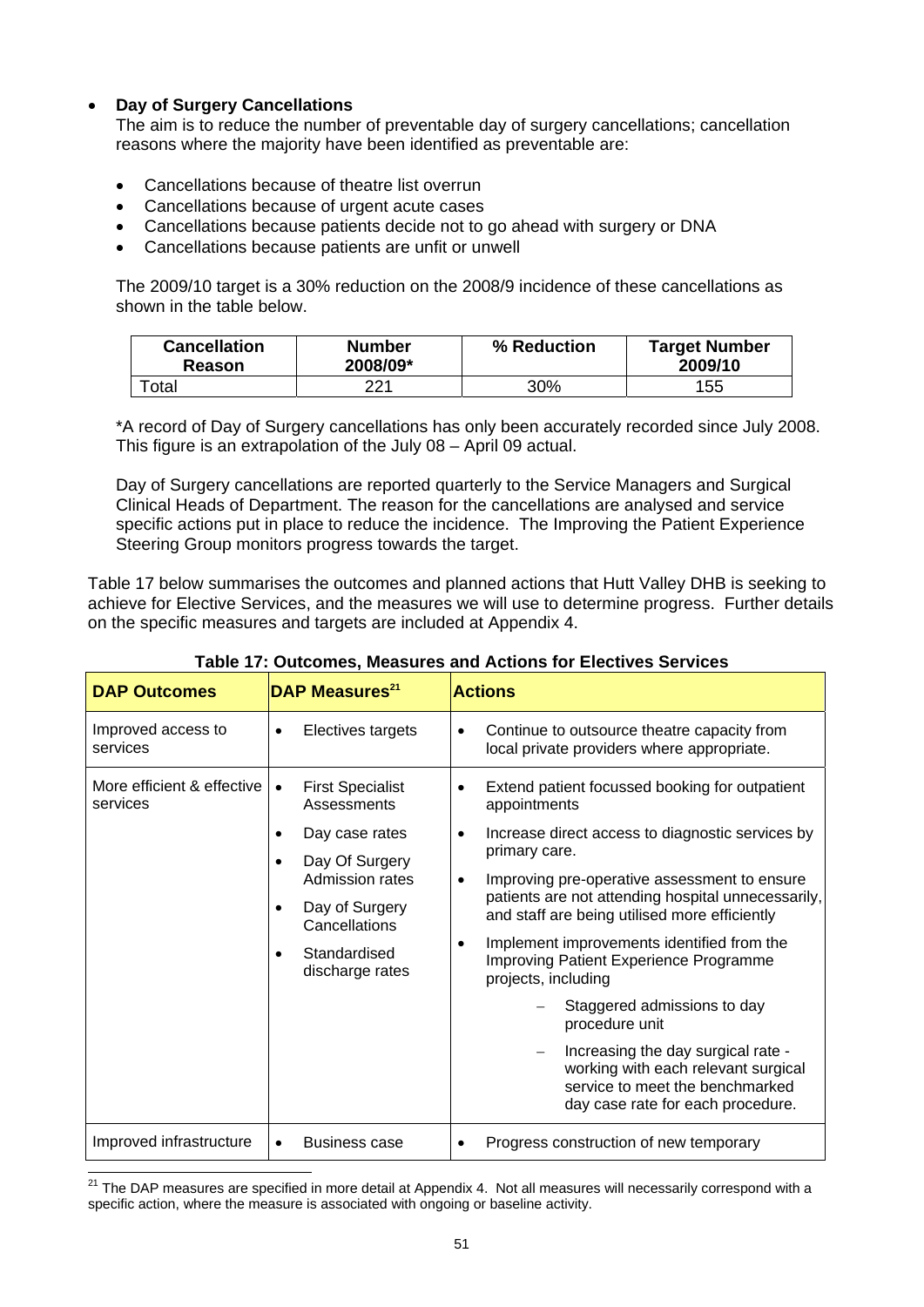| <b>DAP Outcomes</b>                                | DAP Measures <sup>21</sup>       | <b>Actions</b>                                                                       |  |  |  |  |
|----------------------------------------------------|----------------------------------|--------------------------------------------------------------------------------------|--|--|--|--|
|                                                    | targets                          | theatres.                                                                            |  |  |  |  |
|                                                    |                                  | Progress new theatre/ED construction project.                                        |  |  |  |  |
|                                                    |                                  | Progress workforce development projects.<br>٠                                        |  |  |  |  |
| Sustainable services                               | Electives volumes<br>$\bullet$   | Surgical production plan will be met or exceeded<br>each month.                      |  |  |  |  |
| Regional collaboration<br>and positive partnership | Collaboration plans<br>$\bullet$ | Progress Regional Business Case for Breast<br>Reconstruction services.               |  |  |  |  |
|                                                    |                                  | Work with Capital & Coast DHB to progress work<br>٠<br>on 4 new theatres for region. |  |  |  |  |
|                                                    |                                  | Regular meetings with DHBs regarding regional<br>elective services' performance.     |  |  |  |  |

# *4.6 Hospital Services*

Hospital Services encompass all services provided via the Hutt Hospital, other than Elective Services initiatives (refer Section 4.5), Maternity, Child and Youth (refer Section 4.7), and Mental Health Services (refer Section 4.9), including:

- Acute and Chronic Care services
- Plastic, ENT, Audiology and Dermatology services
- Gynaecology services
- **Community Dental services**
- Cancer services, including regional cancer screening services.

## **Key challenges**

Hutt Hospital faces a number of challenges, including:

- Managing workforce and skill shortages that impact on access to services
- Improving productivity and releasing more capacity to increase activity, ahead of the new campus developments
- Managing acute demand on services in a planned way where possible
- Ensuring that hospital services are aligned (capacity, staff and patient flow) to achieve new targets for emergency department waiting times
- Reducing ambulatory sensitive attendances to emergency department and their admission to hospital
- Progressing work to reduce the number of follow-up appointments and ensure better discharge planning and support for primary care
- Maintaining a focus on our production plans to ensure we meet targets for activity and patient flow improvements
- Progressing plans for service development, improving the patient experience, and providing better service integration, while also managing day to day demands
- Developing and supporting our clinical leaders and networks
- Maintaining credentialing requirements.

**Acute and chronic care services**<sup>22</sup> involve nine business units that manage patients with chronic illnesses, those that present to the hospital with an acute illness or injury and those requiring general surgical services. The services involve both inpatient and outpatient streams.

#### Hutt Valley DHB provides a regional **Plastic Surgery/Maxillofacial and Burn Unit** covering a population

  $^{22}$  General Medicine, Cardiology, Rheumatology, Respiratory, Diabetes Education and Management, General Surgical Services, Intensive Care Unit, Emergency Department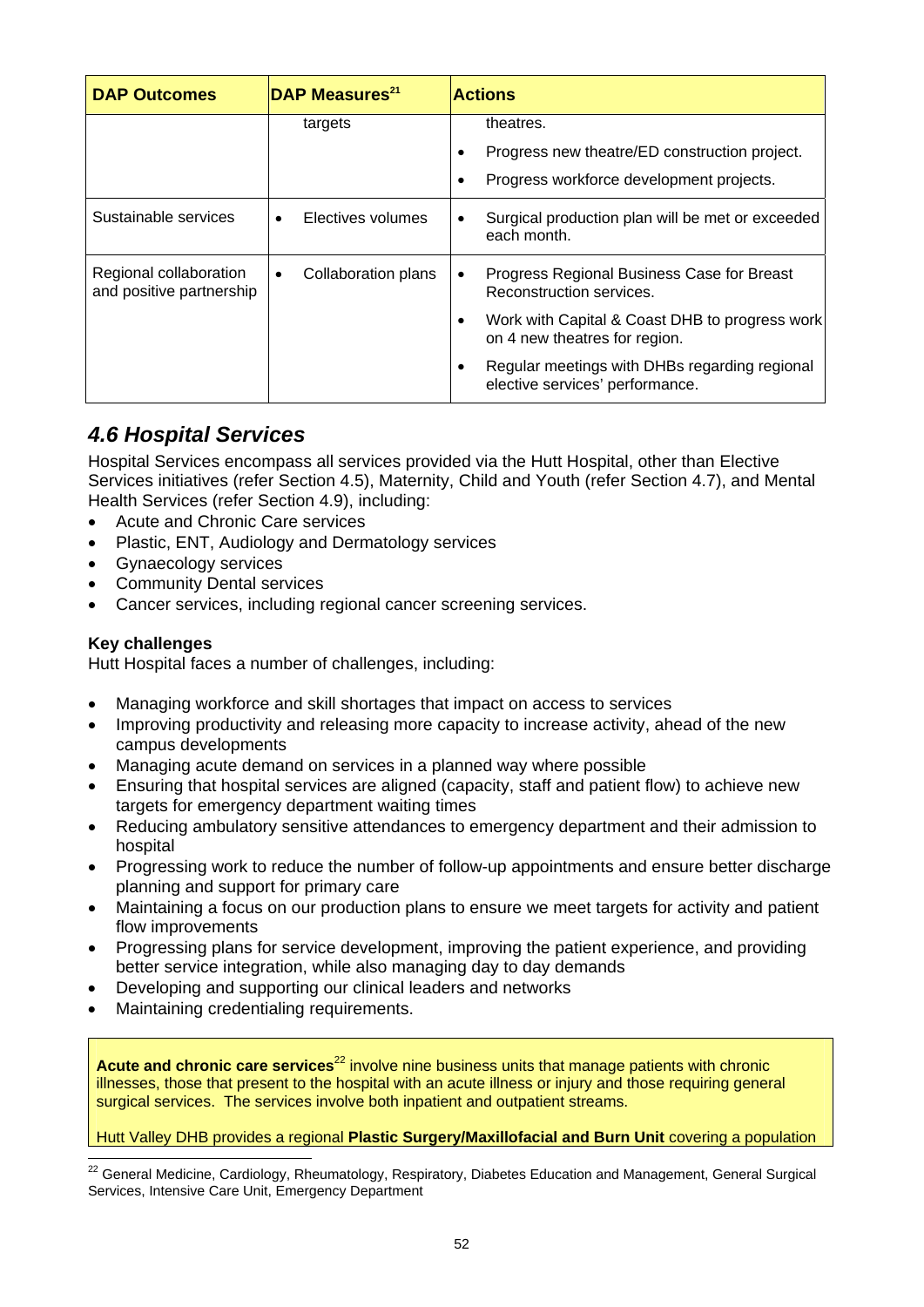(Wairoa to Blenhiem) of over 1 million people. Some of our services are also provided to Canterbury and Otago. We are also the only public hospital in New Zealand providing treatment for vascular birthmarks.

We are the central region providers of reconstructive surgery for breast and head and neck cancers and we provide the regional breast cancer screening (**BreastScreen Central)** and cervical screening coordination and national programme register services. Hutt Valley DHB participates in one of four regional cancer networks established to facilitate a number of the initiatives contained in the Cancer Control Strategy Action Plan 2005-2010. Hutt Valley DHB does not deliver a full **cancer service** and patients are referred to Capital and Coast District Health Board for tertiary cancer treatment services, mainly chemotherapy and radiotherapy services.

Capital and Coast DHB provides a significant amount of the secondary and tertiary hospital specialist services for the population of the Hutt Valley.

Regional **Rheumatology** services covering the Hutt, Wellington and Wairarapa districts are based at Hutt Hospital. A multidisciplinary team provides outpatient services, and nurse led and chronic pain management services are key service components.

The Hutt Valley DHB **Otolaryngology (ENT) service, Audiology and Dermatology** service are experiencing increased patient demand. Recent improvements in workforce are allowing us to better address these pressures, and for some services there are opportunities to extend services.

The **Community Dental Service** encompasses the Hutt Hospital Dental Unit, the Regional School Dental Service and the Central Region Adolescent Oral Health Coordination Service. In 2008/09 the service set itself some ambitious targets for improving the oral health status for children and adolescents. The service reduced the number of children who has not been recalled for examination in over 12 months from 34.3% as at December 2007 to 12.6% by December 2008. This was achieved without the need for additional staff and resulted in a further 11,000 children receiving care during the 2008 calendar year.

#### **Shorter Stays in Emergency Department**

Hutt Valley DHB is committed to ensuring that over time we will meet triage time frames and provide shorter stays for patients in our Emergency Department (ED). As part of our commitment to ensuring faster and better services for ED patients, Hutt Valley DHB has recently received Ministerial approval (May 2009) for the \$82 million expansion of Hutt Hospital, including a new ED with nearly three times the number of treatment spaces as the current department. The new department will be operational from 2012.

The achievement of the ED performance targets and construction of the new ED/theatre have been identified as priority projects for monitoring by the Board. The Board will be provided with monthly progress reporting.

In the 12 months to March 2009 the Hutt Hospital saw 39,500presentations in its ED, an increase of 2.5% compared to the previous year. Alongside this increase there has been a marked improvement in triage waiting times for all categories of patients as shown in Table 18a below. The average triage waiting time for triage 5 patients did not exceed 3 hours, while waiting times for our most urgent patients improved significantly.

The significant improvement in our triage waiting times is the result of a number of new initiatives and changes in practice that were implemented over the last year. These have included:

- Implementation of a nurse led Minor Injuries/Illness Clinic
- Use of an approved pathway by senior Emergency Department Registered Nurses to record initial treatment of patients (as described in MoH Doc. HBI pg11 (2006))
- Participation in the Improving the Patient Experience Programme; specifically the work on the trolley to bed transfer time for patients admitted from the Emergency Department to the wards/units (i.e. pull system).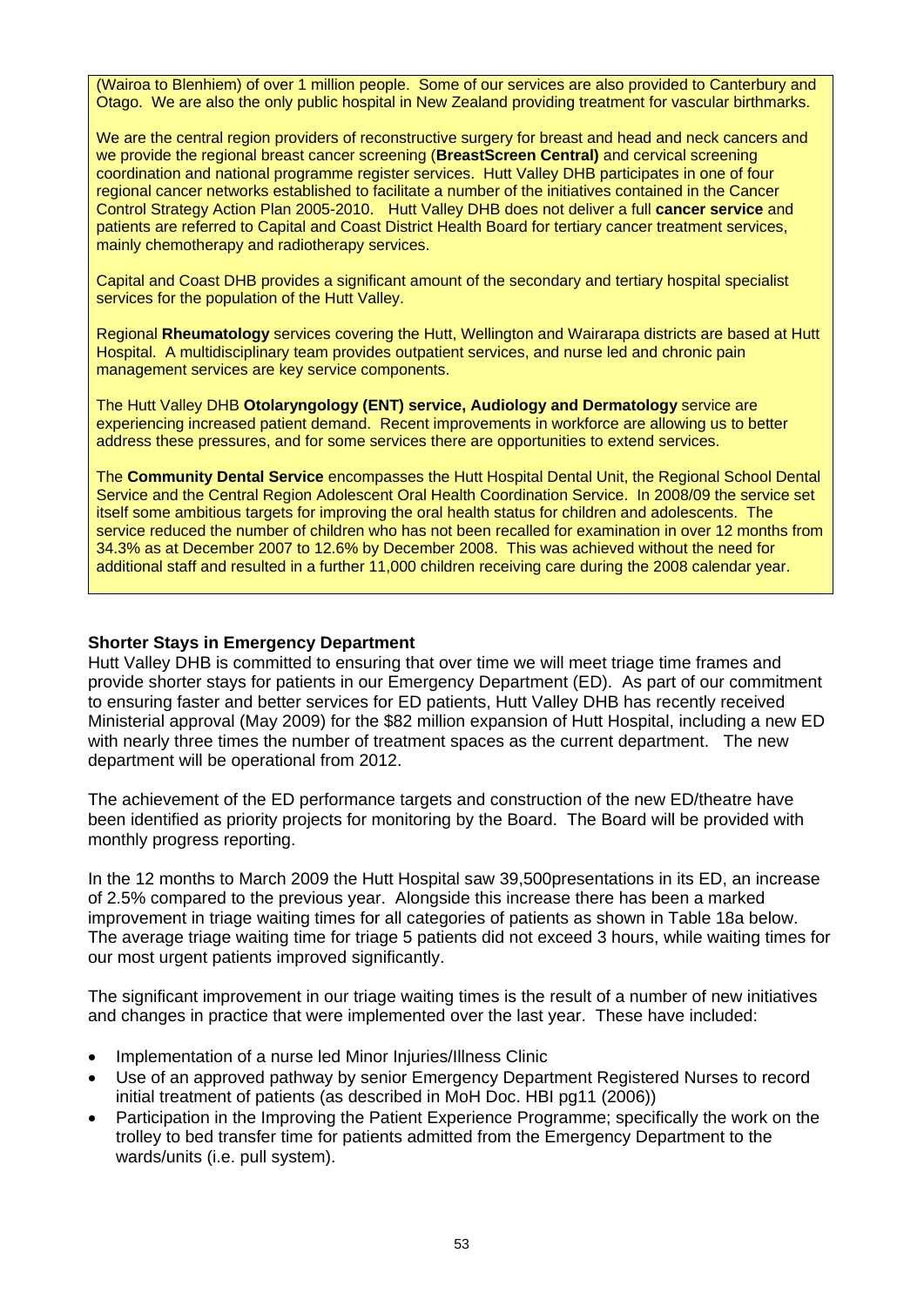## **Table 18a: Emergency Department Triage Level Waiting Times**

#### **ED Triage Service Level – as at March 09 ED Triage Service Level – as at March 08**



|                       | Data                              |                                 |                                          |                                            |                    | Data     |
|-----------------------|-----------------------------------|---------------------------------|------------------------------------------|--------------------------------------------|--------------------|----------|
| Triage                | Number of<br><b>Presentations</b> | As % of<br><b>Presentations</b> | <b>Triage</b><br><b>Service</b><br>Level | <b>Triage</b><br><b>Avg Time</b><br>(mins) | <b>Triage</b>      | N<br>Pre |
|                       | 23                                | 0.7%                            | 100.0%                                   | $\Omega$                                   |                    |          |
| $\overline{2}$        | 298                               | 8.8%                            | 74.2%                                    | 9                                          | 2                  |          |
| 3                     | 945                               | 27.9%                           | 59.7%                                    | 39                                         | 3                  |          |
| $\overline{4}$        | 1528                              | 45.0%                           | 50.2%                                    | 81                                         | 4                  |          |
| 5                     | 598                               | 17.6%                           | 68.4%                                    | 171                                        | 5                  |          |
| Grand<br><b>Total</b> | 3392                              | 100.0%                          | 58.5%                                    | 79                                         | <b>Grand Total</b> |          |

|                       | Data                              |                                   |                                          |                                            |                    | Data                              |                                   |                                   |                                  |
|-----------------------|-----------------------------------|-----------------------------------|------------------------------------------|--------------------------------------------|--------------------|-----------------------------------|-----------------------------------|-----------------------------------|----------------------------------|
| <b>Triage</b>         | Number of<br><b>Presentations</b> | As $%$ of<br><b>Presentations</b> | <b>Triage</b><br><b>Service</b><br>Level | <b>Triage</b><br><b>Avg Time</b><br>(mins) | Triage             | Number of<br><b>Presentations</b> | As $%$ of<br><b>Presentations</b> | Triage<br><b>Service</b><br>Level | <b>Triage Avg</b><br>Time (mins) |
|                       | 23                                | 0.7%                              | 100.0%                                   | 0                                          |                    | 16                                | 0.5%                              | 100.0%                            | 0                                |
| 2                     | 298                               | 8.8%                              | 74.2%                                    | 9                                          | 2                  | 366                               | 10.4%                             | 54.6%                             | 16                               |
| 3                     | 945                               | 27.9%                             | 59.7%                                    | 39                                         | 3                  | 924                               | 26.4%                             | 24.6%                             | 67                               |
| 4                     | 1528                              | 45.0%                             | 50.2%                                    | 81                                         | 4                  | 1471                              | 42.0%                             | 32.9%                             | 112                              |
| 5                     | 598                               | 17.6%                             | 68.4%                                    | 171                                        | 5                  | 726                               | 20.7%                             | 64.7%                             | 100                              |
| Grand<br><b>Total</b> | 3392                              | 100.0%                            | 58.5%                                    | 79                                         | <b>Grand Total</b> | 3503                              | 100.0%                            | 39.9%                             | 87                               |

We will endeavour to sustain and build on these improvements; however, our ability to significantly improve our triage waiting times is constrained by the lack of available space in our ED. In addition, our expectation is that the number of ED attendances will grow even further in 2009/10 to around 40,500. Within our current capacity, sustaining and improving ED triage waiting times will require:

- Achieving accreditation by the ACEM for teaching purposes so that we can attract training registrars to the service and reduce reliance on overseas locums.
- Reducing the number of ED attendances through better availability of primary care services, including after-hours nurse triage services (refer section 4.4)
- Reducing ED waiting times for admission to inpatient services (refer below).

Reducing our triage waiting times further, ahead of the construction of the new ED, will be a challenge for us.

We are committed to reducing a patient's length of stay in ED. Reduced ED length of stay means better services and procedures further up the line in the wards and diagnostic departments. ED performance is therefore a measure of how well the different parts of the hospital work together.

The percentage of patients discharged or admitted from ED within six hours is shown in Table 18b below. We have identified that around 90% of ED patients who are treated and discharged or who are treated and referred have a length of stay less than six hours. Around 70% of ED patients requiring admission are admitted within six hours.

| <b>Admit Service</b>        | <b>Jul-08</b> | Aug-08 | $Sep-08$ | $Oct-08$ | Nov-08 | $Dec-08$ | $Jan-09$ | $Feb-09$ | Mar-09 | Apr- $09$ | Grand<br>Total |
|-----------------------------|---------------|--------|----------|----------|--------|----------|----------|----------|--------|-----------|----------------|
| <b>Admitted Total</b>       | 76%           | 66%    | 64%      | 71%      | 79%    | 77%      | 76%      | 78%      | 74%    | 74%       | 73%            |
| Treated & Discharged        | 94%           | 89%    | 91%      | 92%      | 94%    | 93%      | 93%      | 94%      | 92%    | 91%       | 92%            |
| Treated & Referred          | 94%           | 88%    | 90%      | 93%      | 93%    | 89%      | 93%      | 93%      | 89%    | 91%       | 91%            |
| <b>MOH Statistics Total</b> | 89%           | 82%    | 84%      | 86%      | 90%    | 89%      | 88%      | 90%      | 87%    | 87%       | 87%            |

### **Table 18b: Percentage of patients who were discharged /admitted from ED within 6 hours**

Around 25% of all attendances at ED result in an acute admission. Table 18c below shows that patients requiring inpatient care wait longer for admission to some specialities. Over 40% of acute admissions are to general medicine (50% including cardiology), and around 40% of these patients wait longer than 6 hours in ED (approximately 120 patients per month).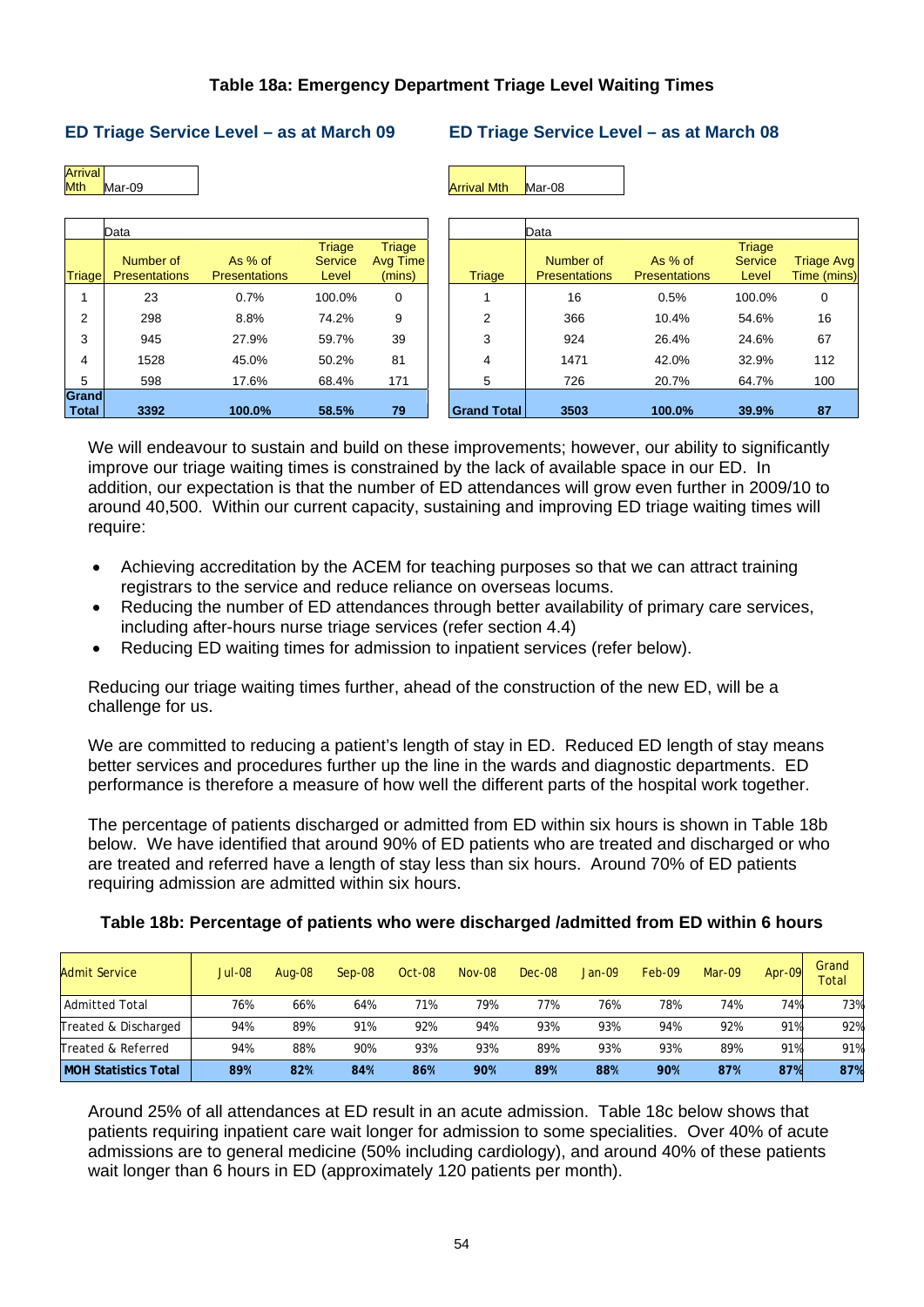## **Table 18c: Percentage of patients who were admitted from ED within 6 hours for particular specialties**

| <b>Admit Service</b>   | <b>Jul-08</b> | Aug-08 | $Sep-08$ | Oct-08 | <b>Nov-08</b> | $Dec-08$ | $Jan-09$ | Feb-09 | Mar-09 | Apr- $09$ | Grand<br>Total |
|------------------------|---------------|--------|----------|--------|---------------|----------|----------|--------|--------|-----------|----------------|
| Cardiology             | 87%           | 64%    | 61%      | 73%    | 77%           | 82%      | 84%      | 86%    | 78%    | 78%       | 76%            |
| <b>General Medical</b> | 64%           | 52%    | 47%      | 56%    | 69%           | 66%      | 64%      | 68%    | 63%    | 64%       | 61%            |
| <b>General Surgery</b> | 71%           | 62%    | 65%      | 65%    | 78%           | 77%      | 78%      | 70%    | 71%    | 65%       | 70%            |
| Orthopaedics           | 75%           | 73%    | 70%      | 82%    | 88%           | 82%      | 89%      | 84%    | 81%    | 84%       | 82%            |
| Psychiatric            | 80%           | 85%    | 67%      | 100%   | 86%           | 100%     | 91%      | 67%    | 100%   | 50%       | 82%            |
| <b>Admitted Total</b>  | 76%           | 66%    | 64%      | 71%    | 79%           | 77%      | 76%      | 78%    | 74%    | 74%       | 73%            |

The ED team has been working with the other departments in the hospital to ensure that appropriate priority is given to acute admissions and that medical staff are available to provide for more rapid admission to other services. A recent initiative involving the medical service has seen an increase in the numbers of medical registrars which ensures that a medical registrar is available in ED at all times to facilitate a timely decision to admit or discharge by the medical specialty. . Our Improving the Patient Experience Programme includes ongoing work to improve the patient "pull system" from ED for all specialties.

Given our space constraints we have set ourselves a realistic **2009/10 target of 90%** for the percentage of all patients admitted, discharged, or transferred from the ED within 6 hours (Health Target). This is based on achievement of individual targets for the different specialities admitting patients.

We are confident that Hutt Valley DHB Emergency Department's overall performance will continue to demonstrate improvement as we work toward the commissioning of the new build department by 2011/12.

### **Outcomes for Hospital Services**

Hospital Services are a key priority for our DAP. A focus on these services as a priority contributes to achievement of the key outcomes of improved access to services, better service integration, more efficient and effective services, high quality and safe services, improved infrastructure and sustainable services. Table 19 below summarises the outcomes and planned actions that Hutt Valley DHB is seeking to achieve for Hospital Services, and the measures we will use to determine progress. Further details on the specific measures and targets are included at Appendix 4.

| <b>DAP Outcomes</b> | <b>DAP Measures</b> <sup>23</sup>                            | Actions <sup>24</sup>                                                                                                                 |
|---------------------|--------------------------------------------------------------|---------------------------------------------------------------------------------------------------------------------------------------|
| Reduced health risk | Better help for<br>smokers to quit                           | Implement Tobacco Control Plan across secondary<br>care services                                                                      |
| Improved access to  | Number of patients                                           | Progress Intensive Care Unit Business Case.                                                                                           |
| services            | transferred out to<br>other ICUs<br><b>Targets for First</b> | Improve management of post-operative and follow-<br>up patients to increase capacity for first specialist<br>assessment appointments. |
|                     | Specialist<br>Assessments                                    | Extend the use of electronic discharge summaries<br>to improve communication with primary care.                                       |
|                     | Number of hospital<br>based follow-up<br>appointments        | Progress the Oral Health Service Provision for<br>$\epsilon$<br>Child and Adolescents Project.                                        |

### **Table 19: Outcomes, Measures and Actions for Hospital Services**

 $\overline{a}$  $^{23}$  The DAP measures are specified in more detail at Appendix 4. Not all measures will necessarily correspond with a specific action, where the measure is associated with ongoing or baseline activity.<br><sup>24</sup> Includes reference to the Acute and Chronic Care Service Plan, the Plastics, ENT, Audiology and Dermatology

Service Plan, and the Community Dental Service Plan, and Cancer Control Network Plan.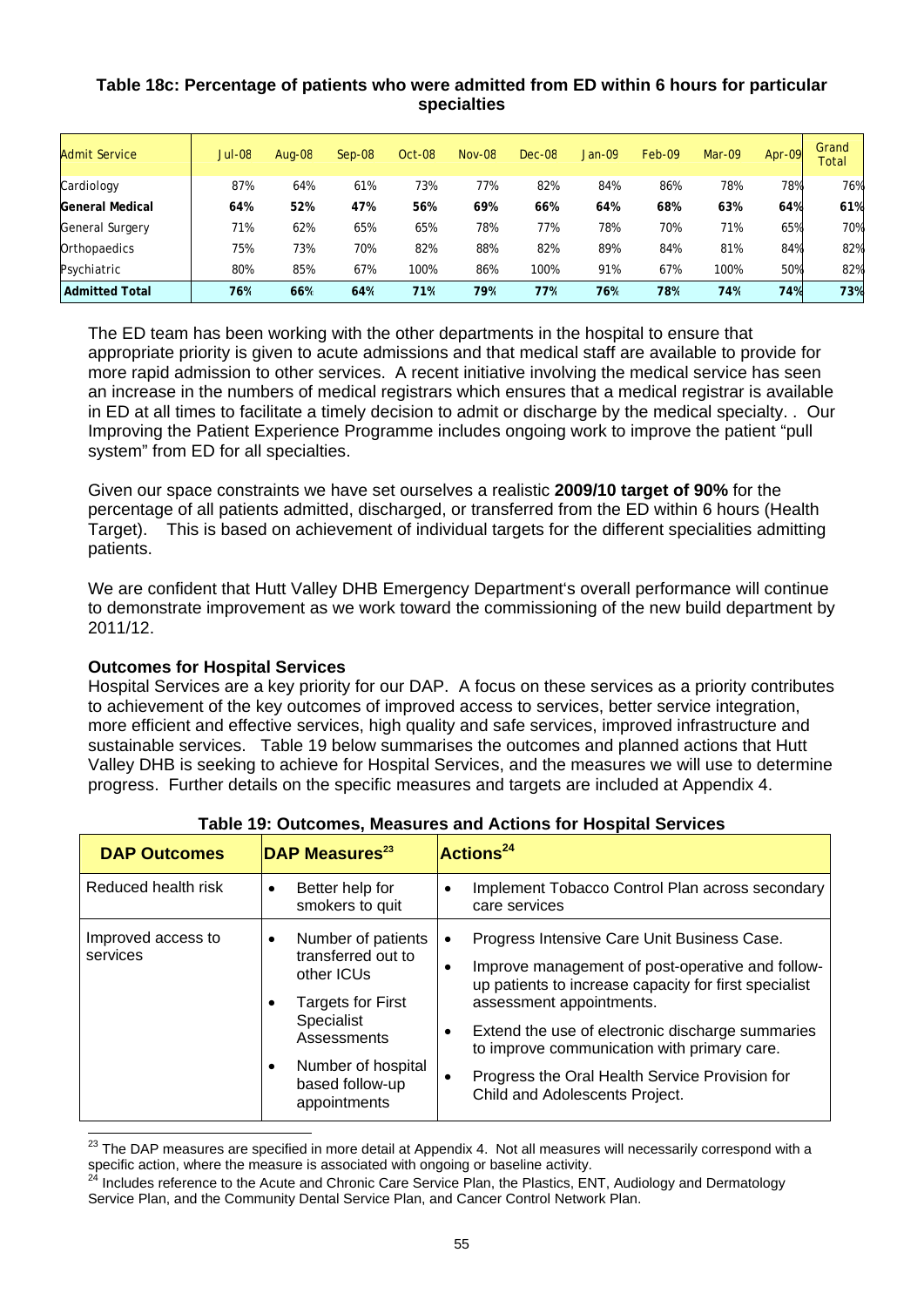| <b>DAP Outcomes</b>                           |           | DAP Measures <sup>23</sup>                              |                                         | <b>Actions<sup>24</sup></b>                                                                                                                                              |
|-----------------------------------------------|-----------|---------------------------------------------------------|-----------------------------------------|--------------------------------------------------------------------------------------------------------------------------------------------------------------------------|
|                                               | $\bullet$ | Oral health targets<br>for recall                       | $\bullet$                               | Implement pilot project in a school to increase<br>adolescent use of dental services.                                                                                    |
| Earlier intervention                          |           | Cancer screening<br>coverage rates                      | $\bullet$                               | Implement digital mammography for breast cancer<br>screening.                                                                                                            |
|                                               |           |                                                         | $\bullet$                               | Work with PHOs, Mana Wahine and Te Runanga O<br>Taranaki Whanui to continue the improvement in<br>our cancer screening rates for Māori and Pacific<br>women.             |
|                                               |           |                                                         | $\bullet$                               | Continue to support the national cervical screening<br>programme register data input on behalf of the<br>National Screening Unit.                                        |
| Better service integration                    | $\bullet$ | Average length of                                       | $\bullet$                               | Improve the management of long term-conditions:                                                                                                                          |
|                                               | $\bullet$ | stay<br>Reduction in                                    |                                         | Increase collaboration between specialties<br>for patients with multiple LTCs                                                                                            |
|                                               |           | duplicated visits for<br>patients with<br>multiple LTCs |                                         | Development of training education<br>programmes to improve insulin management<br>skills for practice nurses and GPs, and for<br>community carers of people with diabetes |
|                                               |           |                                                         |                                         | Review Rheumatology care provided to<br>Māori and Pacific - and establish<br>Rheumatology Gout clinic in primary care                                                    |
|                                               |           |                                                         |                                         | Develop strategy for improvements to<br>Respiratory Pulmonary function programme                                                                                         |
|                                               |           |                                                         |                                         | Manage COPD patients to decrease length<br>of stay.                                                                                                                      |
| More efficient and<br>effective services, and | ٠         | Average length of<br>stay                               | $\bullet$                               | Extend patient focussed booking for outpatient<br>appointments to more specialities.                                                                                     |
|                                               | $\bullet$ | Emergency<br><b>Department Waiting</b><br><b>Times</b>  | $\bullet$                               | Improving pre-operative assessment to ensure<br>patients are not attending hospital unnecessarily,<br>and staff are being utilised more efficiently.                     |
|                                               |           | Cancer waiting<br>times                                 |                                         | Implement improvements identified from the<br>Improving Patient Experience Programme projects<br>(see projects below).                                                   |
|                                               |           |                                                         | $\bullet$                               | Develop plans to meet the new ED effectiveness<br>measurement criteria.                                                                                                  |
|                                               |           |                                                         | $\bullet$                               | Implement fast track colorectal surgery for selected<br>patients.                                                                                                        |
| High quality and safe<br>service              | $\bullet$ | Patient satisfaction                                    | $\bullet$                               | Improving the Patient Experience projects:                                                                                                                               |
|                                               |           |                                                         |                                         | <b>Emergency Department patient streaming</b>                                                                                                                            |
|                                               |           |                                                         |                                         | Unplanned care workstream projects,<br>including Respiratory project.                                                                                                    |
| Improved infrastructure                       | $\bullet$ | Business case                                           | $\bullet$                               | Progress new theatre/ED construction project.                                                                                                                            |
|                                               | targets   | $\bullet$                                               | Progress workforce development projects |                                                                                                                                                                          |
|                                               | $\bullet$ | Staff retention<br>Staff satisfaction                   |                                         | All service areas have workforce<br>development plans by Dec 2009                                                                                                        |
|                                               |           |                                                         |                                         | Development of specialist/advanced nursing<br>and allied health roles for relevant areas                                                                                 |
|                                               |           |                                                         |                                         | Support skills lab development                                                                                                                                           |
|                                               |           |                                                         |                                         | Implement recommendations from service<br>credentialing.                                                                                                                 |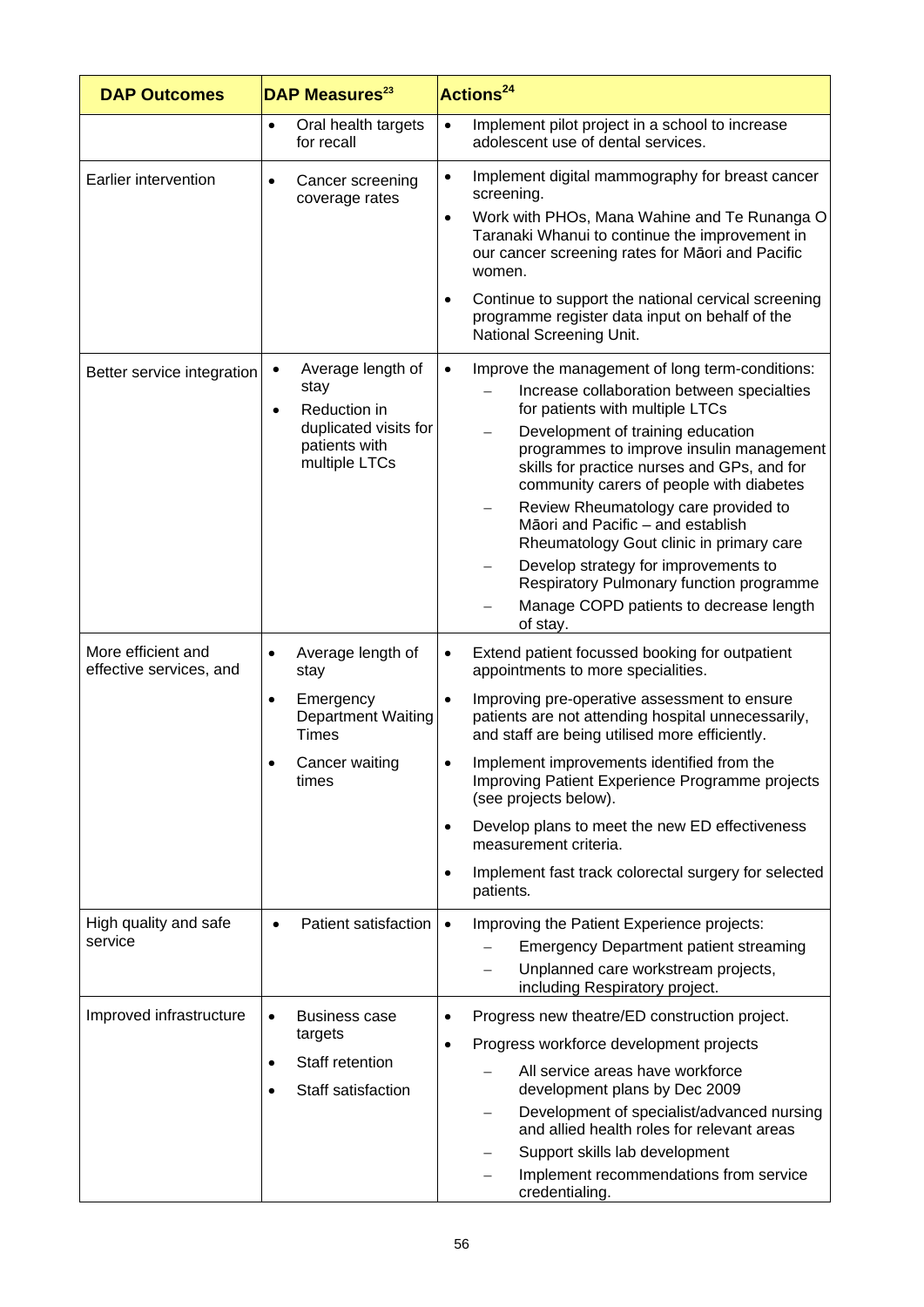| <b>DAP Outcomes</b>                                | <b>DAP Measures</b> <sup>23</sup>       | Actions <sup>24</sup>                                                                                                                                                                                                                 |
|----------------------------------------------------|-----------------------------------------|---------------------------------------------------------------------------------------------------------------------------------------------------------------------------------------------------------------------------------------|
| Sustainable services                               | <b>IDF Flows</b>                        | Service production plans will be met or exceeded.<br>$\bullet$<br>Explore additional revenue opportunities for<br>$\bullet$                                                                                                           |
|                                                    |                                         | audiology.                                                                                                                                                                                                                            |
|                                                    |                                         | Improve direct access to diagnostic services.<br>$\bullet$                                                                                                                                                                            |
| Regional collaboration<br>and positive partnership | <b>Collaboration plans</b><br>$\bullet$ | Progress Regional Business Case for Breast<br>$\bullet$<br>Reconstruction services.                                                                                                                                                   |
|                                                    |                                         | Explore clinical network development for<br>$\bullet$<br>dermatology and ENT services.                                                                                                                                                |
|                                                    |                                         | Participation in the Central Cancer Network to<br>$\bullet$<br>progress:                                                                                                                                                              |
|                                                    |                                         | Development of collaborative approaches to<br>service planning and delivery                                                                                                                                                           |
|                                                    |                                         | Working with stakeholders to improve<br>cervical and breast cancer screening<br>services, in particular for Maori and Pacific<br>women                                                                                                |
|                                                    |                                         | Working with stakeholders to implement<br>guidelines supporting best practice, including<br>referral guidelines for primary care,<br>guidelines for early breast cancer,<br>melanoma guidelines, and guidelines for<br>cancer imaging |
|                                                    |                                         | <b>Implementing Patient Management</b><br>Frameworks (benchmark patient journey) for<br>common cancers in NZ.                                                                                                                         |

# *4.7 Maternity, Child and Youth Health*

Maternity, Child and Youth health is a priority for our DAP. A focus on Maternity, Child and Youth health as a priority contributes to a number of our DAP outcomes, including reduced health risk, improved access to services, earlier intervention, more efficient and effective services, improved infrastructure and sustainable services, and regional collaboration and positive partnerships.

Hutt Valley DHB faces a number of challenges with regard to Maternity, Child and Youth Health, including:

- Addressing health disparities for Maori, Pacific and Asian children and youth
- Asthma is a leading cause of hospitalisation for Maori, Pacific and Asian children aged 0 to 14 years
- Meeting targets for immunisation for Maori children (see below)
- Meeting targets for breastfeeding (see below)
- Meeting targets for adolescents accessing oral health services
- Implementation of numerous previous Government initiatives over the same timeframe; Before School Checks, Antenatal HIV Screening, Newborn Hearing Screening, HPV Vaccination, Youth Health initiatives
- Integration and coordination of child and youth services across Primary Health Care, Well Child Providers, DHB hospital services, education and social services, where these provider services are funded by different funders (DHB, Ministries of Health, Social Development, and Education)
- Maintaining a national and regional collaborative approach to providing access to tertiary level paediatric services
- Shortages of independent midwives requiring Hutt Hospital to provide primary maternity care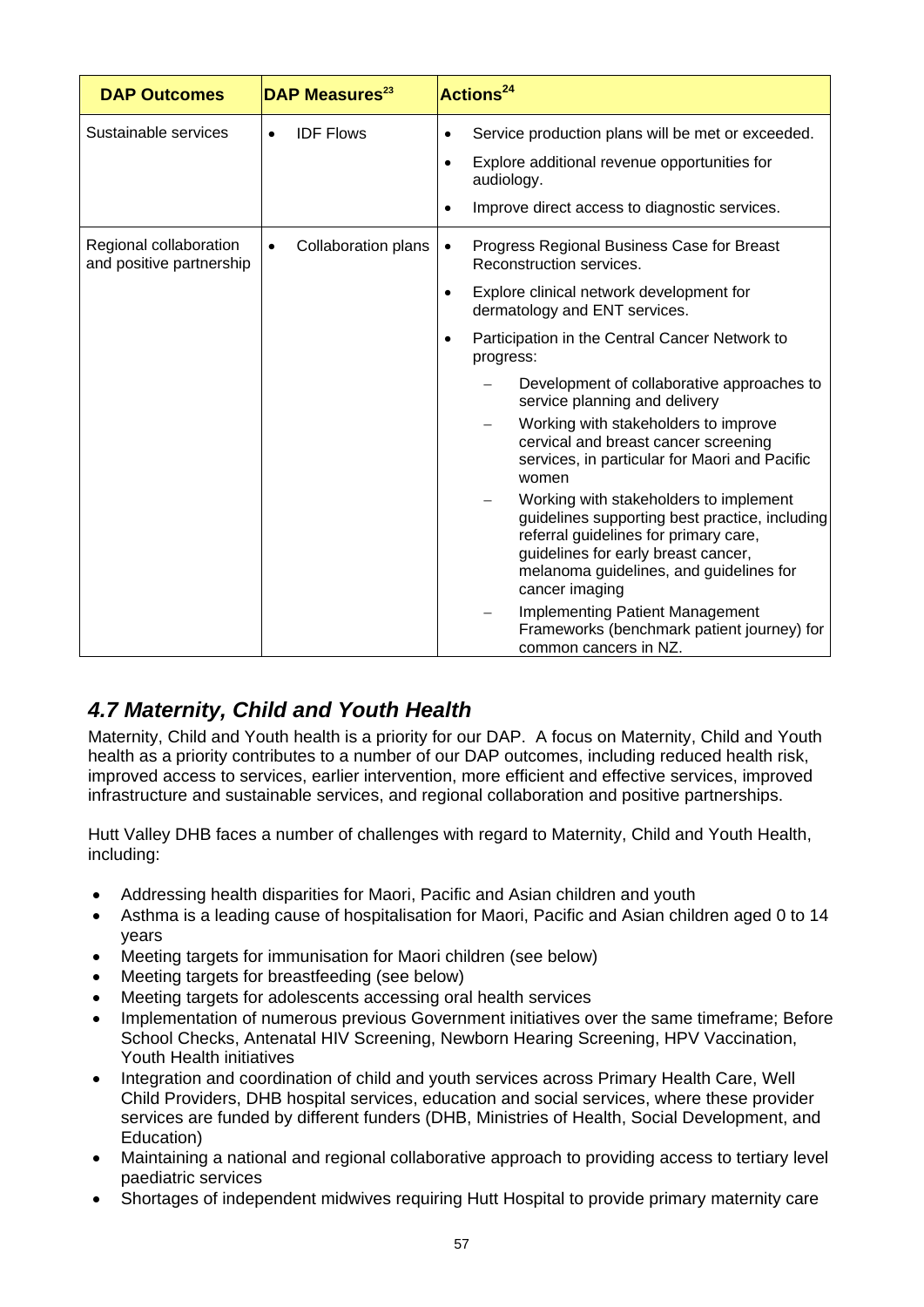to 20% of pregnant women

# **Improving Immunisation Coverage**

Figure 6 below shows Hutt Valley DHB's progress on the percentage of two year olds fully immunised for the last four reporting periods by ethnicity. The Ministry of Health has identified the Hutt Valley DHB as a Group 1 DHB (i.e. rates above 80% as at December 2008), however we are still to reach the national target of 95%, and improvements in our rates have slowed.



**Figure 6: Immunisation Coverage** 

Opportunities for improvement include:

- Timely referral from Lead Maternity Carers to Well Child/Tamariki Ora providers and primary health care
- Proactive enrolment of new babies by primary health care, with reminders to bring them in for their immunisations
- Implementing strategies to reduce the drop off in uptake of the 3-month immunisation for Maori babies and babies living in households in high deprivation areas
- Increasing opportunistic immunisation in secondary care services
- Improving the system for immunisation outreach services.

# **Improving Breastfeeding rates**

Plunket data for Hutt Valley for 2008/09 show 60% of infants were exclusively and fully breastfed at six weeks (Target of 74%), 49% at three months (Target of 57%), and 19% at six months (Target of 27%). The Hutt Valley DHB Breastfeeding Action Plan<sup>25</sup> captures several goals that support achieving the breastfeeding health target:

- Increase the uptake of breastfeeding for Maori and Pacific women and their families
- Improve the accuracy, reliability and collection of breastfeeding data, currently captured by Plunket.
- Support workforce capacity and capability development through the Mum-4-Mum Peer Support "train the trainer" programme
- Promote and raise the awareness of the benefits of breastfeeding at ante-natal, delivery and post-natal points of contact
- Support the implementation of the Baby Friendly Community Initiatives (BFCI)
- Align local messages with the national breastfeeding promotional campaign.

  $^{25}$  A component of the HVDHB HEHA Implementation Plan 2007 - 2012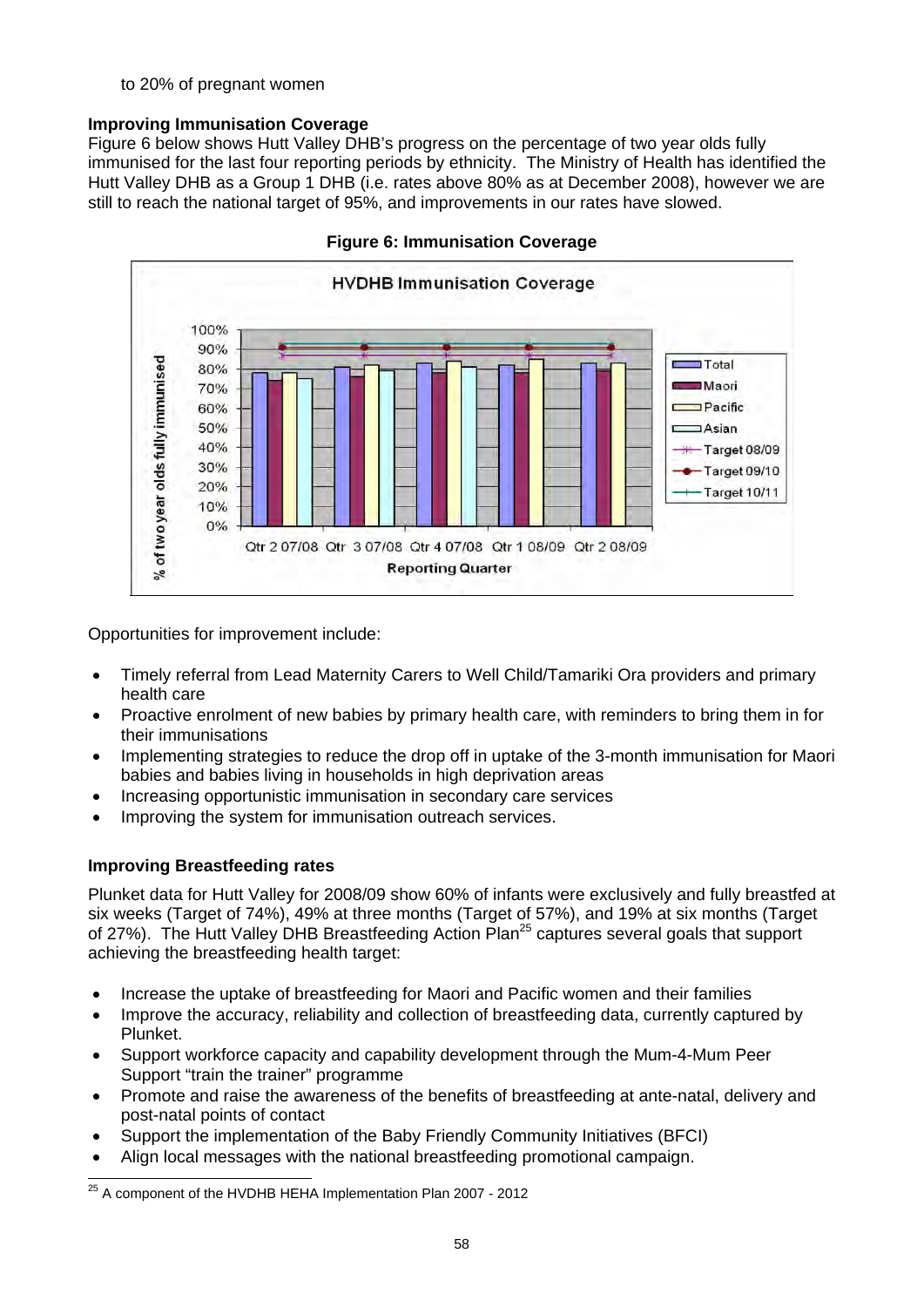# **Child and Adolescent Oral Health**

In 2008/09 Hutt Valley DHB and Capital Coast DHB submitted to the Ministry of Health a joint business case for improved Oral Health Service Provision for Children and Adolescents. Once the business case is approved we will establish a hub and spoke model, including construction of new clinics supported by mobile units. The proposed development is a collaborative approach between the two DHBs and has taken into account wide ranging public consultation. When established the new service model will:

- Increase enrolment
- Reduce disparities in DMFT and caries figures between Māori, Pacific and other children
- Increase the total number of examinations and treatments
- Reduce the arrears rates for recall to services
- Improve therapist productivity
- Improve workforce recruitment and retention
- Improve information collection, monitoring and communication.

In 2008/09 the service reduced the number of children who has not been recalled for examination in over 12 months from 34.3% as at December 2007 to 12.6% by December 2008. We expect further improvement in 2009/10. For adolescents, the challenge is to improve uptake rates over the next 5 years to 75% coverage.

# **Extending Postnatal Stays**

The Government's expectation is that DHBs will invest an additional \$5.5m in 2009/10 rising to \$11m in outyears to ensure that mothers have the choice to stay in birthing facilities longer in order to better establish breastfeeding and gain confidence to return home. On a population basis this equates to around \$178k in 2009/10 and \$355k in outyears for the Hutt Valley DHB.

Meeting the Government's expectation for extending postnatal stays is a particular challenge for the Hutt Valley DHB. Since 2004, births in the Hutt Valley have increased 20% to 2200 in 2008/09. When the Hutt hospital maternity facility was commissioned in 2000 it was predicted that birth numbers would be around 1800 by 2006 dropping to around 1700 per year by 2011. Figure 7 below shows the annual births per core midwife full time equivalent (FTE) since 2003/2004.





Currently our postnatal ward has 18 beds and the occupancy rate for these beds is  $92\%^{26}$ . The current average length of stay is 1.85 days for women following normal vaginal deliveries. Increasing postnatal stays to 48 hours post delivery for all women would increase our bed occupancy to 106% requiring additional beds. At present we do not have the physical space to

 <sup>26</sup> As at April 2009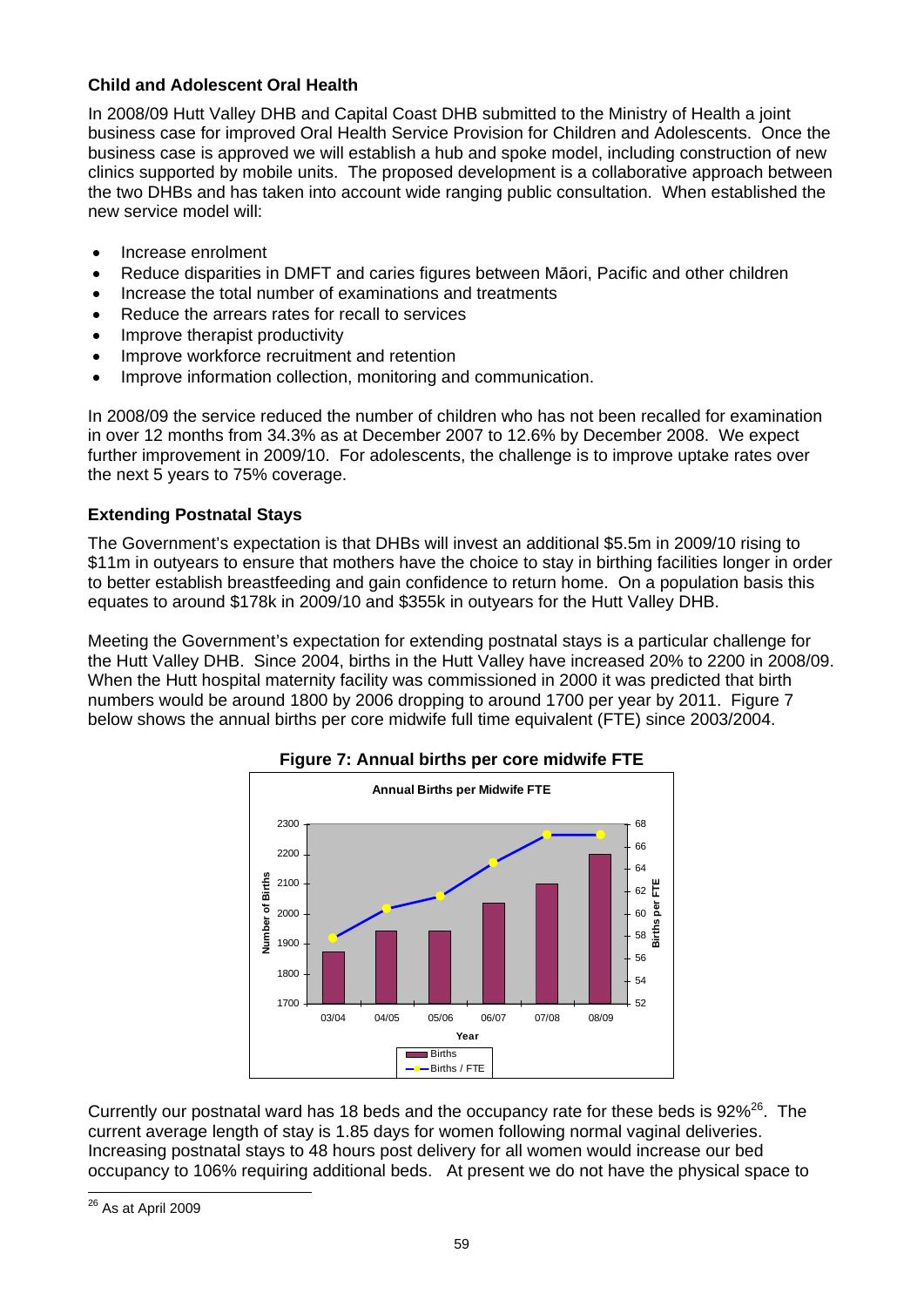accommodate additional beds, however we will focus our efforts on ensuring that women are better supported while in hospital and in the community.

At Hutt Valley DHB we are committed to providing safe high-quality care for pregnant women, mothers, and their babies. We will endeavour to give all mothers the opportunity to stay longer in our birthing facility if they choose to. We will identify mothers and babies with particular needs as per the clinical criteria in the Maternity Service Specification:

- 1. Breastfeeding problems
- 2. Post-operative recovery
- 3. Ongoing medical problems
- 4. Psychological problems
- 5. Babies with special needs/prematurity
- 6. Geographical isolation/rurality
- 7. Coping with motherhood
- 8. Confidence in mothering.

We will ensure that resources are targeted to support at-risk mothers, with a focus on antenatal education and identification of the postnatal support required (e.g breastfeeding, social services, mental health services, and well child services). We will align maternity services within the hospital with those in the community to enable a more seamless transition for women. Examples of this alignment include our primary maternity care clinics targeting high needs populations, which are currently run in various locations in the Hutt Valley co-located with other health care providers.

Specifically, the new funding will be used to provide additional lactation support and additional support to primary maternity care. The main benefit for women will be in having assistance close at hand as they gain confidence in practical aspects of motherhood prior to going home, e.g. breast feeding and improved detection of specific support requirements, including for post-natal depression.

The implementation of the new funding initiative will comprise the following steps:

- Increase hours available for lactation support
- Establish protocols and processes for carrying out at risk assessments and offering additional support for women in hospital based maternity services
- Work with primary maternity care services to identify further opportunities to provide additional support in the community
- Update maternity patient satisfaction survey
- Implement monitoring framework.

We will continue to monitor average length of stay and regularly review our patient satisfaction survey against "given choice" to stay longer.

### **Outcomes for Maternity, Child and Youth Health**

In 2009/10 we will strengthen our focus on the delivery of child and youth programmes that identify health risk early. As a result we will ensure earlier intervention and improved access to services, particularly for high needs families/whanau.

Table 20 below summarises the outcomes and planned actions that Hutt Valley DHB is seeking to achieve for Maternity, Child and Youth Services, and the measures we will use to determine progress. Further details on the specific measures and targets are included at Appendix 4.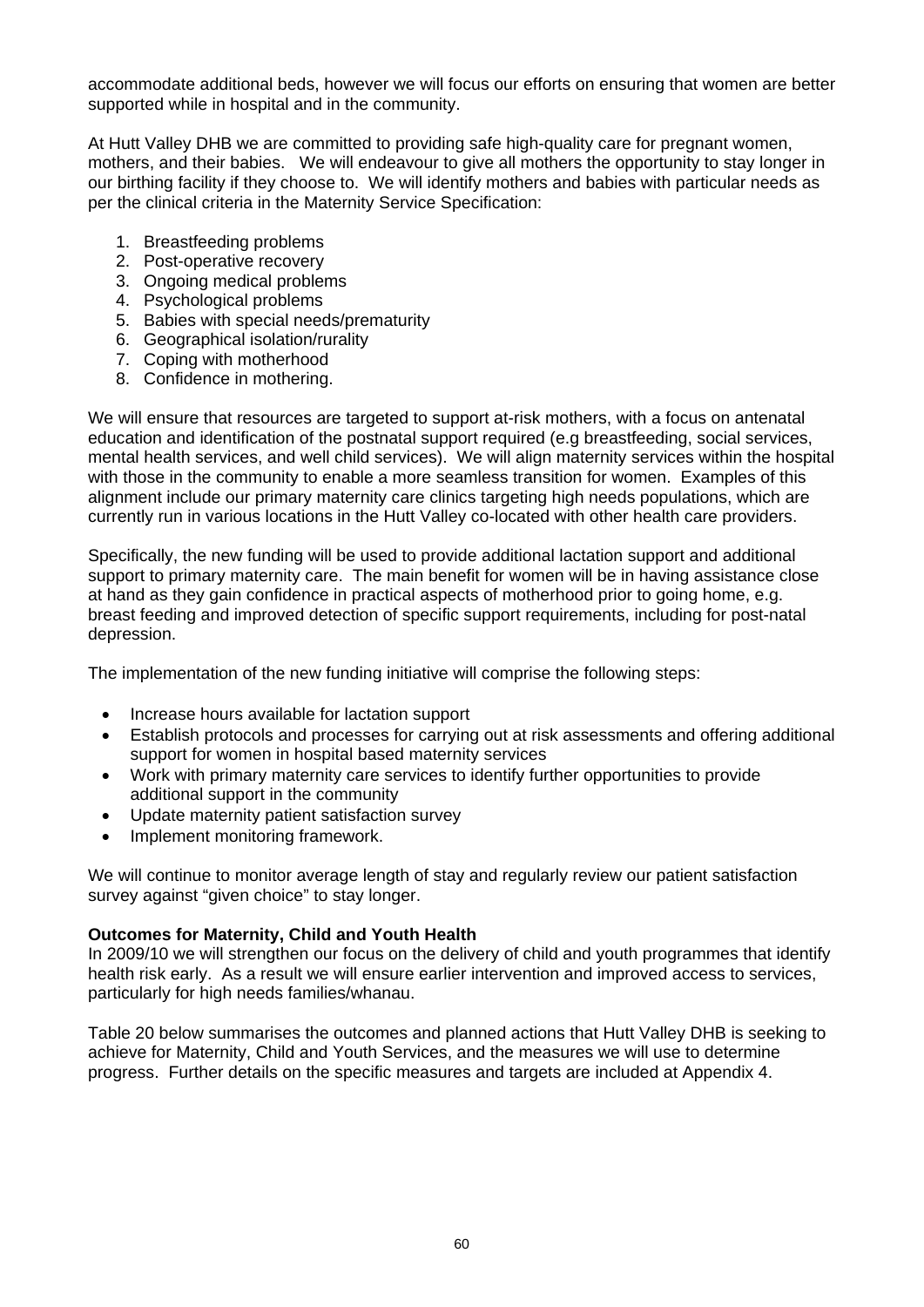|                                        |                                                                                                                                                                       | Table 20: Outcomes, Measures and Actions for Maternity, Child and Youth Health                                                                                                                                                                                                                                                                                                                                                                                                                                                                                                                                                                                                                                                                                                                                                                                                                                       |  |  |  |  |
|----------------------------------------|-----------------------------------------------------------------------------------------------------------------------------------------------------------------------|----------------------------------------------------------------------------------------------------------------------------------------------------------------------------------------------------------------------------------------------------------------------------------------------------------------------------------------------------------------------------------------------------------------------------------------------------------------------------------------------------------------------------------------------------------------------------------------------------------------------------------------------------------------------------------------------------------------------------------------------------------------------------------------------------------------------------------------------------------------------------------------------------------------------|--|--|--|--|
| <b>DAP Outcomes</b>                    | <b>DAP Measures</b> <sup>27</sup>                                                                                                                                     | Actions <sup>28</sup>                                                                                                                                                                                                                                                                                                                                                                                                                                                                                                                                                                                                                                                                                                                                                                                                                                                                                                |  |  |  |  |
| Reduced health risk                    | <b>Breast feeding</b><br>$\bullet$<br>Immunisation<br>$\bullet$<br>coverage<br><b>HPV Vaccinations</b><br>$\bullet$                                                   | Support the delivery of Mum4Mum breast feeding<br>$\bullet$<br>support for Maori and Pacific and high needs<br>communities using a community development<br>model.<br>Implement HPV Vaccination Programme.<br>$\bullet$                                                                                                                                                                                                                                                                                                                                                                                                                                                                                                                                                                                                                                                                                              |  |  |  |  |
| Improved access to<br>services         | Improving youth<br>$\bullet$<br>access<br>Oral health<br>$\bullet$<br>Post-natal stays<br>$\bullet$<br>Avoidable hospital<br>$\bullet$<br>admissions for 0-4<br>years | Develop our Maternity, Child and Youth Plan,<br>$\bullet$<br>Growing a Healthy Community, which will bring<br>together existing services and newer initiatives to<br>improve access and better integrate services for<br>infants, children and adolescents.<br>Improve primary health care services to Child<br>$\bullet$<br>Youth and Family residences. A new service will<br>be delivered to the Child Youth & Family 10 bed-<br>residence from 1 July 2009 in accordance with the<br>national service specifications (under<br>development) and will improve access to both<br>primary and secondary care. Measurement of the<br>performance of this new service will be in<br>accordance with the new service specification.<br>Support and maintain youth services that are<br>$\bullet$<br>regularly utilised by Pacific young people.<br>Implement Child and Adolescent Oral Health<br>$\bullet$<br>project. |  |  |  |  |
|                                        |                                                                                                                                                                       | Maintain targeted programmes for Pacific and<br>$\bullet$<br>Maori women accessing primary maternity<br>services.<br>Support women to stay longer post-natally where<br>needed in the transition to home and where                                                                                                                                                                                                                                                                                                                                                                                                                                                                                                                                                                                                                                                                                                   |  |  |  |  |
|                                        |                                                                                                                                                                       | capacity allows.<br>Continue to support our independent midwifery<br>$\bullet$<br>workforce and establish a primary care model that<br>strengthens access to maternity services.                                                                                                                                                                                                                                                                                                                                                                                                                                                                                                                                                                                                                                                                                                                                     |  |  |  |  |
|                                        |                                                                                                                                                                       | Improve data collection regarding primary<br>maternity care provided by Hutt Hospital services.                                                                                                                                                                                                                                                                                                                                                                                                                                                                                                                                                                                                                                                                                                                                                                                                                      |  |  |  |  |
|                                        |                                                                                                                                                                       | Work with PHOs and Pacific health providers to<br>$\bullet$<br>improve access to primary care for Māori and<br>Pacific children.                                                                                                                                                                                                                                                                                                                                                                                                                                                                                                                                                                                                                                                                                                                                                                                     |  |  |  |  |
| Earlier intervention                   | <b>Before School</b><br>$\bullet$<br>Checks                                                                                                                           | Evaluate our model for the implementation of the<br>$\bullet$<br>B4 School Check programme and refine as<br>needed.                                                                                                                                                                                                                                                                                                                                                                                                                                                                                                                                                                                                                                                                                                                                                                                                  |  |  |  |  |
|                                        |                                                                                                                                                                       | Evaluate the implementation of antenatal HIV<br>$\bullet$<br>screening.                                                                                                                                                                                                                                                                                                                                                                                                                                                                                                                                                                                                                                                                                                                                                                                                                                              |  |  |  |  |
|                                        |                                                                                                                                                                       | Implement the recommendations from our mental<br>$\bullet$<br>health Infant, Child, Adolescent and Family<br>Service (ICAFS) review, if funding allows.                                                                                                                                                                                                                                                                                                                                                                                                                                                                                                                                                                                                                                                                                                                                                              |  |  |  |  |
| Regional collaboration<br>and positive | <b>Collaboration Plans</b>                                                                                                                                            | Work with Police to establish a multi-agency<br>$\bullet$<br>child/youth abuse centre, as funding allows.                                                                                                                                                                                                                                                                                                                                                                                                                                                                                                                                                                                                                                                                                                                                                                                                            |  |  |  |  |
| partnerships                           |                                                                                                                                                                       | Work with Child Youth and Family Services to<br>$\bullet$<br>improve responsiveness to child abuse reporting.                                                                                                                                                                                                                                                                                                                                                                                                                                                                                                                                                                                                                                                                                                                                                                                                        |  |  |  |  |

# **Table 20: Outcomes, Measures and Actions for Maternity, Child and Youth Health**

 $27$  The DAP measures are specified in more detail at Appendix 4. Not all measures will necessarily correspond with a specific action, where the measure is associated with ongoing or baseline activity.<br><sup>28</sup> Refer also to Sections on Primary Health Care and Keeping Our People Well and Mental Health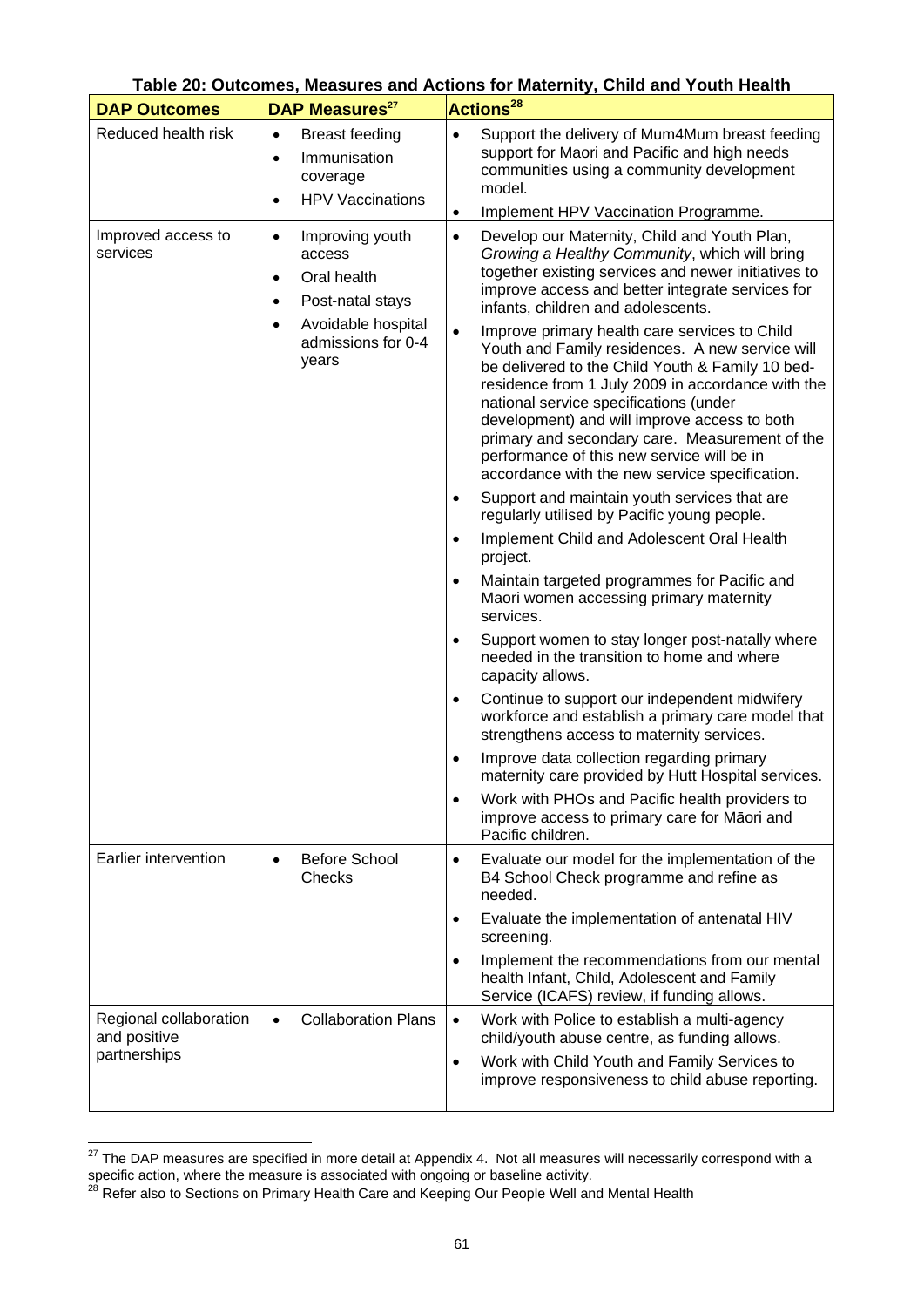# *4.8 Older Peoples Health Services*

Hutt Valley DHB is progressively implementing the national Health of Older People Strategy, which all DHBs are required to implement before 2010 to better meet the needs of older people now and in the future. Our local Health of Older People plans detail the development of more integrated health and disability services that are responsive to older people's varied and changing needs, with a focus on improving community-based services that enable older people to remain safely in their own homes.

## **Key challenges**

Hutt Valley DHB has the same leading causes of hospitalisation and mortality for older people as those nationally and many of the challenges facing the provision of health of older people services are common across the country. Particular challenges for Hutt Valley DHB include:

- An aging population
- High utilisation of aged residential care hospital beds compared to the national average as shown
- Addressing inequalities in access to services
- Providing increased support for older people at home
- Ensuring quality of supervision and nursing in rest homes
- Integrating services for older people across community, primary, and secondary care services
- Building workforce capability.

## **Health of older people services**

The population of older people (over 65s) in the Hutt Valley is 15,940 (2006 census) or 11.3% of our total population compared with 12.2% for New Zealand. The Hutt Valley over 65s population is projected to increase by 74% between 2006 and 2026.

Contracted providers include 18 aged residential care facilities, which provide a mix of rest home, hospital, dementia, psycho-geriatric, day support and respite care services. There are a total of1067 contracted beds available with an average occupancy rate of 97% Three home based support providers cover the Hutt Valley area.

Recent service development projects have included:

- Improved evaluation and monitoring of service utilisation for aged residential care and community support services
- Improved management of demand for aged residential care and community support
- Established service and consumer advisory groups
- Audit of over 75s attending Emergency Department.

### **Outcomes for Older Peoples Health Services**

Health of older people service development is a priority for our DAP. A focus on health of older people as a priority contributes to achievement of key outcomes of high quality and safe services, and sustainable services.

In 2009/10 we will continue to develop the augmented Needs Assessment and Service Coordination Centre to provide sustainable services to meet the health needs of older people. We will ensure improved access for older people to a wider range of community support services and to specialist geriatric services. We will increase our monitoring and audit activities to include more collaborative arrangements across the region, and include ways of better capturing client and carer feedback on service quality.

Table 21 below summarises the outcomes and planned actions that Hutt Valley DHB is seeking to achieve for Older Peoples Health Services, and the measures we will use to determine progress. Further details on the specific measures and targets are included at Appendix 4.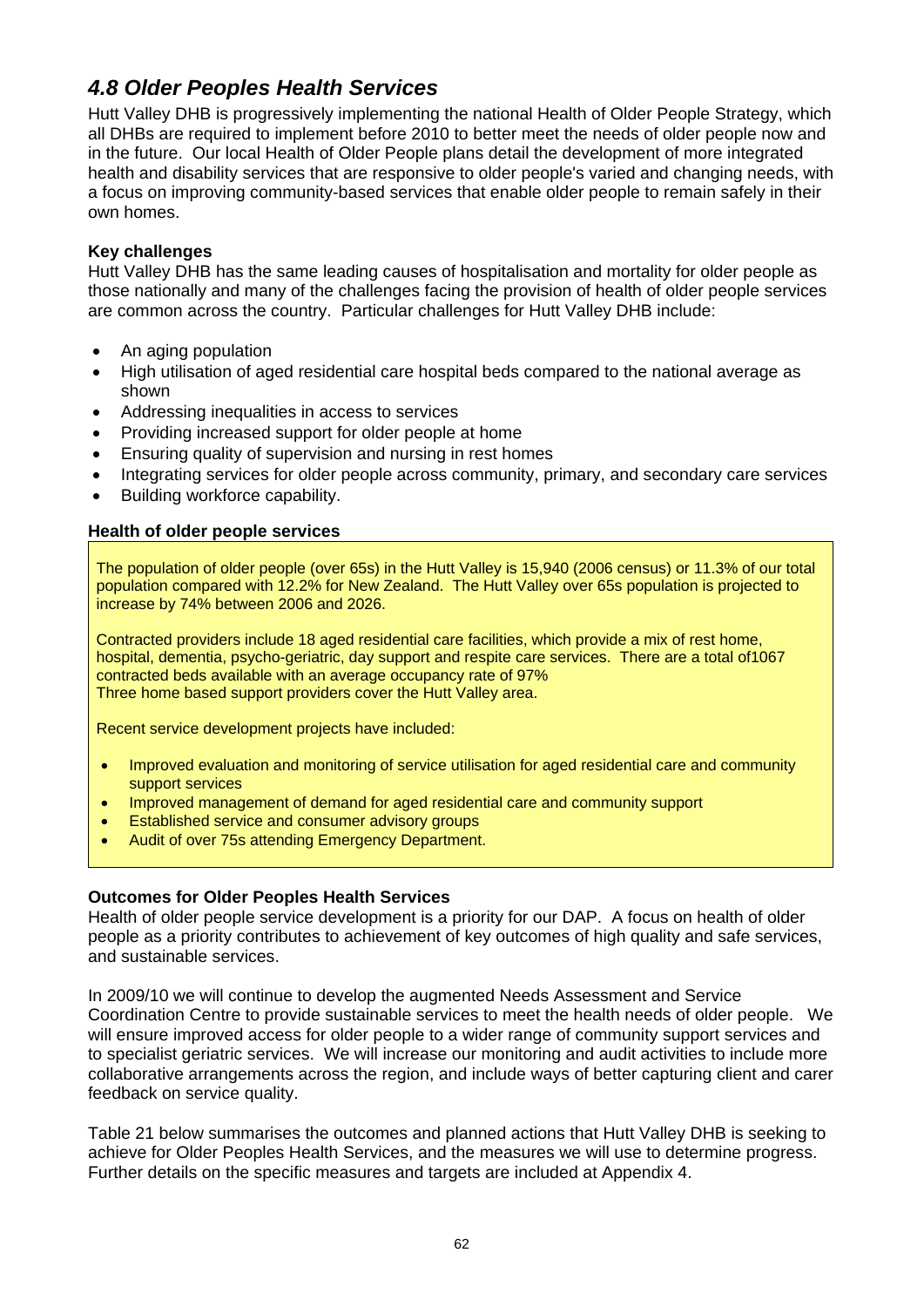| <b>DAP Outcomes</b>                      | DAP Measures <sup>29</sup>                                                                                                                                                             | rapic 21. Odtobnico, mcaodreo and Avtiono for Older i copico ricalin ocrvicco<br>Actions <sup>30</sup>                                                                                                                                                                                                                                                                                                                                                                                                                                                                                                               |
|------------------------------------------|----------------------------------------------------------------------------------------------------------------------------------------------------------------------------------------|----------------------------------------------------------------------------------------------------------------------------------------------------------------------------------------------------------------------------------------------------------------------------------------------------------------------------------------------------------------------------------------------------------------------------------------------------------------------------------------------------------------------------------------------------------------------------------------------------------------------|
| Improved access to<br>services           | Home Based<br>$\bullet$<br>Support utilisation<br>Respite services<br>$\bullet$<br>Avoidable Hospital<br>$\bullet$<br>Admissions for<br>people 65 and over                             | Develop a model for improving the range of<br>$\bullet$<br>services in the community to support older people<br>with low to medium support needs, and identify<br>potential providers.<br>Improve access to respite care beds for older<br>$\bullet$<br>people and their carers by increasing the<br>availability of respite care services, with available<br>new funding; estimated at 2 beds.<br>For older people assessed with 'low needs'<br>$\bullet$<br>improve access to a wider range of community<br>support services options in a collaborative model<br>across the community, health and other sectors eg |
|                                          |                                                                                                                                                                                        | MSD.<br>Expand the reach of specialist geriatric<br>$\bullet$<br>consult/liaison roles to include medical, orthopedic,<br>surgical and the emergency department to increase<br>geriatrician assessments for older people with<br>complex health needs.                                                                                                                                                                                                                                                                                                                                                               |
| More efficient and<br>effective services | Avoidable Hospital<br>$\bullet$<br>Admissions for<br>people 65 and over                                                                                                                | Establish a multi-disciplinary team to provide<br>$\bullet$<br>specialist advice and support for older people<br>presenting to the emergency department.                                                                                                                                                                                                                                                                                                                                                                                                                                                             |
| High quality and safe<br>services        | Provider audits -<br>$\bullet$<br>quality and risk                                                                                                                                     | Implement a collaborative joint funders<br>$\bullet$<br>(DHB/MoH/ACC) approach to the monitoring and<br>audit of the quality and safety of community support<br>and residential care services across the region.<br>Develop a system to get and evaluate feedback<br>$\bullet$<br>from clients, their carers, primary health care, the<br>NASC and advocacy organisations, about the<br>quality of the continuum of older peoples services<br>in the Hutt Valley.<br>Implement Inter-RAI assessments for 65 years and<br>over across specialist services.                                                            |
| Sustainable services                     | Aged residential<br>$\bullet$<br>care bed utilisation<br>Utilisation of<br>$\bullet$<br>Community support<br>services for older<br>people with mental<br>health and addiction<br>needs | Improve our monitoring of service utilisation and<br>$\bullet$<br>client outcomes across community, primary,<br>secondary and long term support services,<br>including the length of time to transfer older people<br>from the provider arm to residential care.<br>Reduce over allocation of support services where<br>$\bullet$<br>this is evident.<br>Continue to manage entry to long -term aged<br>$\bullet$<br>residential care services by working closely with the<br>augmented Needs Assessment and Service<br>Coordination (NASC) service and other agencies<br>within a developmental model.              |

# **Table 21: Outcomes, Measures and Actions for Older Peoples Health Services**

  $^{29}$  The DAP measures are specified in more detail at Appendix 4. Not all measures will necessarily correspond with a specific action, where the measure is associated with ongoing or baseline activity.<br><sup>30</sup> Refer also to Sections on Primary Health Care, Hospital Services and Mental Health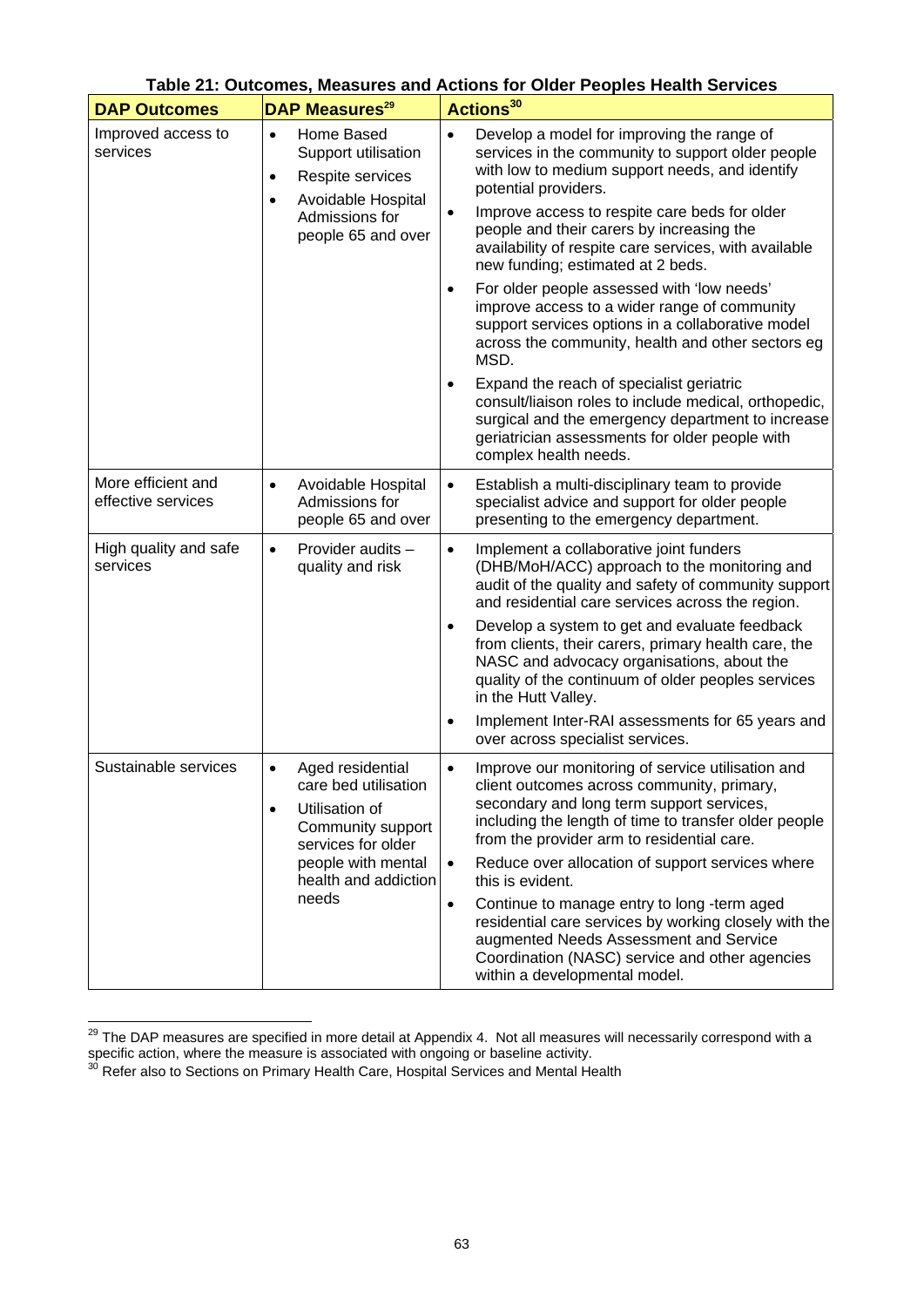# *4.9 Mental Health Services*

Hutt Valley DHB provides mental health and addiction services on the basis of the national Mental Health Strategy, *Te Tāhuhu - Improving Mental Health 2005-2015*. Te Tāhuhu broadens the focus on the mental health to the inclusion of all New Zealanders, while continuing to place emphasis on ensuring that people with the highest need can access specialist services. The strategy sets out the leading challenges or action priorities that Hutt Valley DHB is working to achieve, to ensure continued improvement in mental health and addiction outcomes for our population.

Hutt Valley DHB is working with the other five central region DHBs to implement the Central Region Strategic Plan for the development of mental health and addiction services (2007-2016)<sup>31</sup>. The project for implementation of the Central Region Mental Health and Addiction Strategic Plan provides a framework that aims to ensure the best possible configuration of local, sub-regional and regional services. From 2010 onwards the framework will guide the planning, development and funding of all services within the region. Hutt Valley DHB's local plan for mental health and addiction services is referred to as Make it Happen *(Whakamahingia)* 2008-13*.* This plan guides our local response to the national and regional strategies.

## **Key challenges:**

- An aging population
- Meeting the needs of children and adolescents and their families, in particular for improving infant mental health and mental health prevention, improving continuum of community and secondary care, increasing capacity and capability for secondary ICAFS services, and improved crisis response and alcohol and drugs services
- Addressing inequalities in access to services
- Implementation of new information systems to support better monitoring
- Ensuring quality of supervision and support in residential care
- Integrating community, primary, and secondary care services
- Building workforce capability.

### **Mental Health and Addiction services**

The Ministry of Health estimates that those at highest need of mental health services represent around 3% of the population. This equates to 4,200 people in the Hutt Valley.

Currently Hutt Valley DHB funds mental health and addiction services provided by the Hutt Hospital, fifteen NGO providers, eighteen sub regional and regional service providers, including a range of regional specialty services primarily delivered by Capital & Coast DHB.

### **Outcomes for Mental Health and Addiction Services**

Mental Health Services is a priority for our DAP. A focus on mental health services as a priority contributes to achievement of key outcomes of improved access to services, more efficient and effective services, and sustainable services. In 2009/10, in addition to our work to lead the implementation of the Central Region Mental Health and Addiction Strategic Plan, we will be reviewing and implementing improved service models incorporating best practice guidance and ensuring that we are providing effective and efficient services. We will ensure better monitoring of service user and service delivery information.

Table 22 below summarises the outcomes that the Hutt Valley DHB is seeking to achieve for our Hutt Valley population mental health services and the measures we will use to determine progress.

 <sup>31</sup> Refers to the central region's six DHBs; Hutt Valley DHB, Capital and Coast DHB, Whanganui DHB, Wairarapa DHB, Hawkes Bay DHB, Midcentral DHB.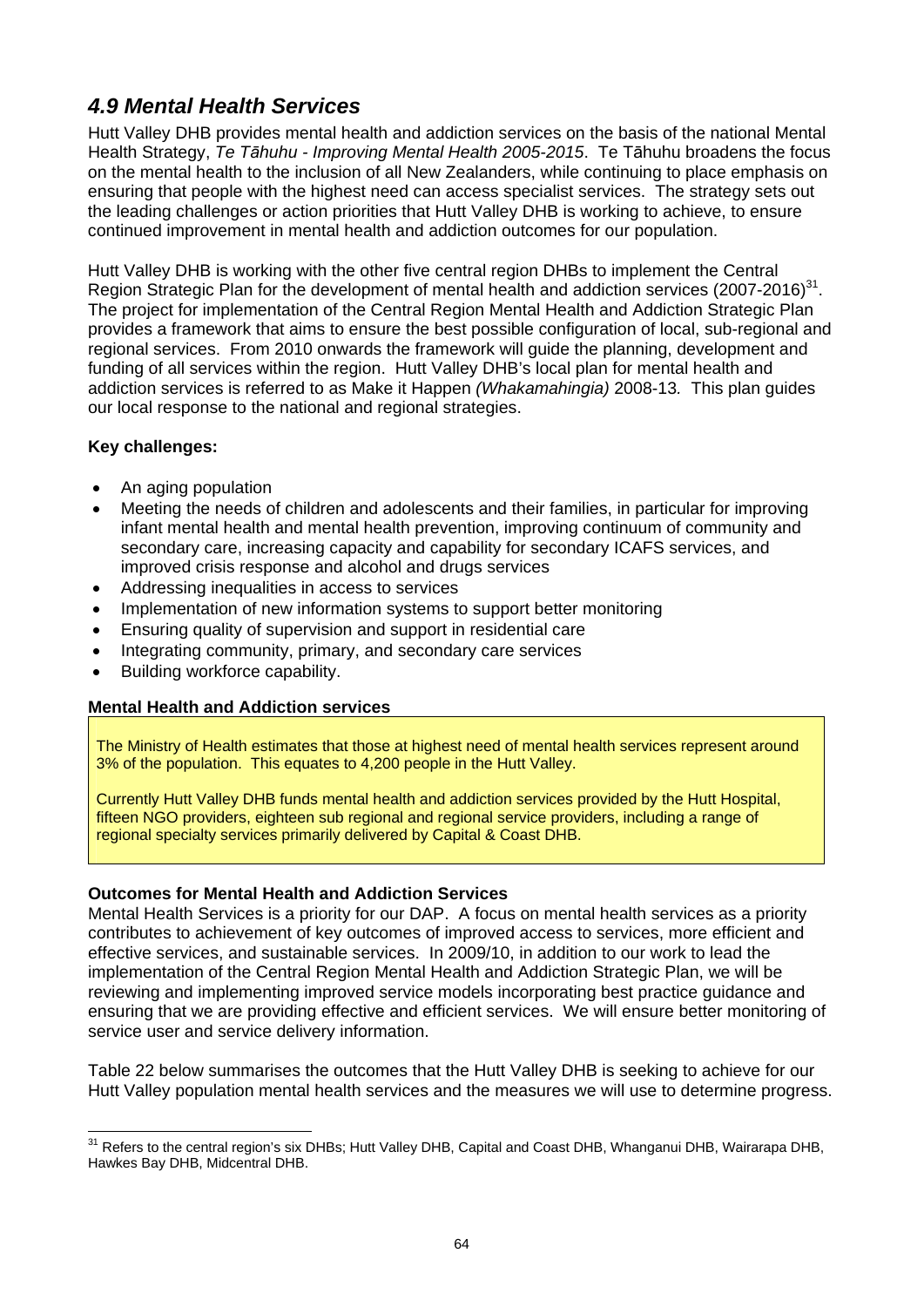| <b>DAP Outcomes</b>                                 | <b>DAP Measures</b> <sup>32</sup>                                                                                                                                                                                                                                                                   | Actions <sup>33</sup>                                                                                                                                                                                                                                                                                                                                                                                                                                                                                                                                                                                                                                                                                                                                                                                                                                                                                                                                                                                                                                                                   |
|-----------------------------------------------------|-----------------------------------------------------------------------------------------------------------------------------------------------------------------------------------------------------------------------------------------------------------------------------------------------------|-----------------------------------------------------------------------------------------------------------------------------------------------------------------------------------------------------------------------------------------------------------------------------------------------------------------------------------------------------------------------------------------------------------------------------------------------------------------------------------------------------------------------------------------------------------------------------------------------------------------------------------------------------------------------------------------------------------------------------------------------------------------------------------------------------------------------------------------------------------------------------------------------------------------------------------------------------------------------------------------------------------------------------------------------------------------------------------------|
| Improved access to<br>services                      | % of population<br>$\bullet$<br>accessing services<br>Mental health<br>$\bullet$<br>relapse prevention<br>plans                                                                                                                                                                                     | Continue implementation of the 5 yr mental<br>$\bullet$<br>health and addiction action plan Make it Happen<br>(Whakamahingia).<br>Develop a model for improving the range of<br>$\bullet$<br>services in the community to support older<br>people with low to medium mental health needs,<br>and identify potential providers.<br>Implement the recommendation of the Hutt<br>$\bullet$<br>Valley Infant Child, Adolescent and Family<br>mental health and addiction service review<br>(2008), if funding allows.<br>Work with PHOs to implement primary mental<br>$\bullet$<br>health services for people with mild to moderate<br>mental illness.<br>Work with secondary and primary mental health<br>$\bullet$<br>providers to ensure improved access and<br>appropriate services for Māori and Pacific people<br>with mental illness.<br>Support the central region to develop a second<br>$\bullet$<br>forensic step-down unit. (Regional)<br>Implement the recommendations of the Central<br>$\bullet$<br>Region Easting Disorders Plan (CREDS), as<br>funding allows. (Regional) |
| More efficient and<br>effective services            | Hutt hospital<br>$\bullet$<br>services utilisation<br><b>Residential beds</b><br>$\bullet$<br>utilisation<br><b>Community Support</b><br>$\bullet$<br>Services utilisation<br>Respite services<br>$\bullet$<br>utilisation<br>Regional and Sub-<br>٠<br>regional Specialist<br>services utilisation | Continue to implement the local component of<br>$\bullet$<br>PRIMHD.<br>Better align mental health and addiction services<br>$\bullet$<br>to our five year mental health and addiction<br>action plan, Make it happen (Whakamahingia)<br>Improve our monitoring and reporting of service<br>$\bullet$<br>utilisation and client outcomes across<br>community, primary, secondary, tertiary and<br>NGO services both locally and regionally.<br>Implement the revised National Mental Health<br>$\bullet$<br>Service Framework and develop a local<br>framework for measuring service outputs and<br>outcomes to enable better measurement of value<br>for money.                                                                                                                                                                                                                                                                                                                                                                                                                        |
| High quality and safe<br>services                   | Provider audits<br>$\bullet$                                                                                                                                                                                                                                                                        | Implement the Mental Health Regional Workforce<br>$\bullet$<br>Plan for NGO training                                                                                                                                                                                                                                                                                                                                                                                                                                                                                                                                                                                                                                                                                                                                                                                                                                                                                                                                                                                                    |
| Sustainable services                                | Services utilisation<br>$\bullet$<br>(see above)                                                                                                                                                                                                                                                    | Review the utilisation of services (see above)<br>$\bullet$<br>Implement Māori and Pacific mental health<br>$\bullet$<br>services workforce development plans, including<br>promotion of Māori and Pacific student<br>scholarships.                                                                                                                                                                                                                                                                                                                                                                                                                                                                                                                                                                                                                                                                                                                                                                                                                                                     |
| Regional collaboration<br>and positive partnerships | Progress in<br>$\bullet$<br>implementing the<br>Central Region Plan                                                                                                                                                                                                                                 | Collaborate with Capital & Coast DHB to improve<br>$\bullet$<br>services for infant, child, youth and family respite.<br>Support the Regional Clinical Leadership Forum<br>$\bullet$<br>for mental health. (Regional)                                                                                                                                                                                                                                                                                                                                                                                                                                                                                                                                                                                                                                                                                                                                                                                                                                                                   |

# **Table 22: Outcomes, Measures and Actions for Mental Health Services**

 $32$  The DAP measures are specified in more detail at Appendix 4. Not all measures will necessarily correspond with a

specific action, where the measure is associated with ongoing or baseline activity.<br><sup>33</sup> Refer also to Sections on Keeping Our People Well, Primary Health Care, Hospital Services, Older Peoples Health Services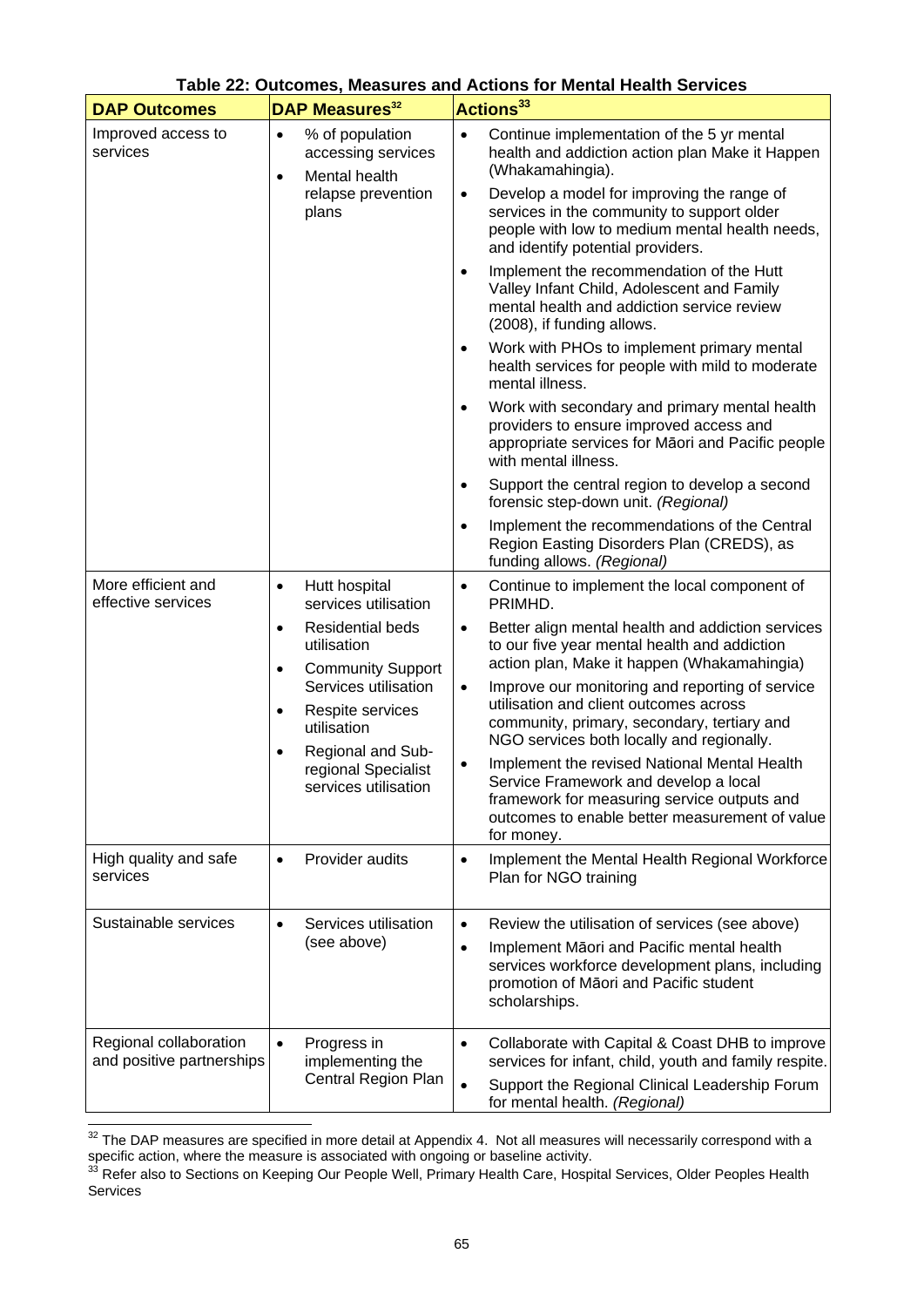# *4.10 Quality and Safety*

Effective, efficient and high quality services are one of our DSP goals. Quality and safety is one of the DAP priority areas of focus. A focus on quality and safety as a priority contributes to achievement of key outcomes of improved access to services, better service integration, more efficient and effective services, higher quality and safe services and improved infrastructure.

The Quality Plan for Hutt Valley DHB<sup>34</sup> reflects the Ministry of Health's Improving Quality (IQ) Approach and the quality dimensions of access and equity, safety, effectiveness and efficiency. Our Quality Plan objectives focus on supporting staff to deliver high quality care through positive, visible and professional clinical leadership. The Hutt Hospital's clinical board and clinical committee structure provides this leadership in relation to patient safety, quality improvement, clinical standards and policies. Reporting on the Quality Plan objectives is provided quarterly to the DHB Board, management, and all staff.

Hutt Valley DHB supports the national Quality Improvement Committee's (QIC)<sup>35</sup> five national quality programmes. We are the lead DHB for the safe medication management project. In addition, our 'Improving the Patient Experience' programme (refer Page XX) and the implementation of our electronic healthcare incident reporting programme reflect the work at a national level. We will commence implementation of the Hand Hygiene programme in March 2009 and we are also working on a regional basis to establish a local Child and Youth Mortality Review Committee.

In 2009/10 our focus will be to:

- Continue to support staff to deliver high quality care within a quality improvement framework
- Participate fully in national quality improvement initiatives
- Increase our efforts to deliver more effective quality outcomes for Maori
- Manage risk of harm to patients through a culture of safe reporting, open disclosure, and a systematic approach to learning from causes of system failure
- Increase consumer input for the planning, redesign and delivery of hospital service improvements
- Extend our quality focus to include the services we fund externally to the Hutt Valley DHB:
	- o Ensure that we have systems in place to capture client and consumer feedback regarding provider services
	- o Make the results of our provider services audits publicly available
	- o Encourage the adoption of accreditation and other quality initiatives with primary health care, e.g. Cornerstone and Te Wana.

The Hutt Valley DHB has adopted the Improving Quality goals and national initiatives as shown in Table 23 below:

| <b>Improving Quality Goals<sup>36</sup></b>                  | <b>Key Quality Plan Initiatives</b>                                              | <b>Key Measures</b>             |
|--------------------------------------------------------------|----------------------------------------------------------------------------------|---------------------------------|
| Deliver more effective quality<br>service outcomes for Maori | <b>Patient Satisfaction Surveys,</b><br>(including of Maori<br>patients/whanau), | Survey measures <sup>3'</sup> . |

### **Table 23: Improving Quality Goals and Initiatives**

34 Note the Hutt Valley DHB Quality Plan is primarily focused on the hospital provider services. Quality requirements for other funded providers are included with contracts and contract monitoring, including a regular audit programme. 35 The National Quality Improvement Committee (QIC) has ministerial sign off for five national improvement programmes: 1.Optimising the patient's journey, 2.Management of healthcare incidents, 3.Infection prevention and control, 4.National mortality review systems, 5.Safe medication management.

 $36$  Reported to the Ministry of Health in  $3^{rd}$  Quarter<br> $37$  Also measured via the Hospital Benchmark Information Report produced quarterly by the Ministry of Health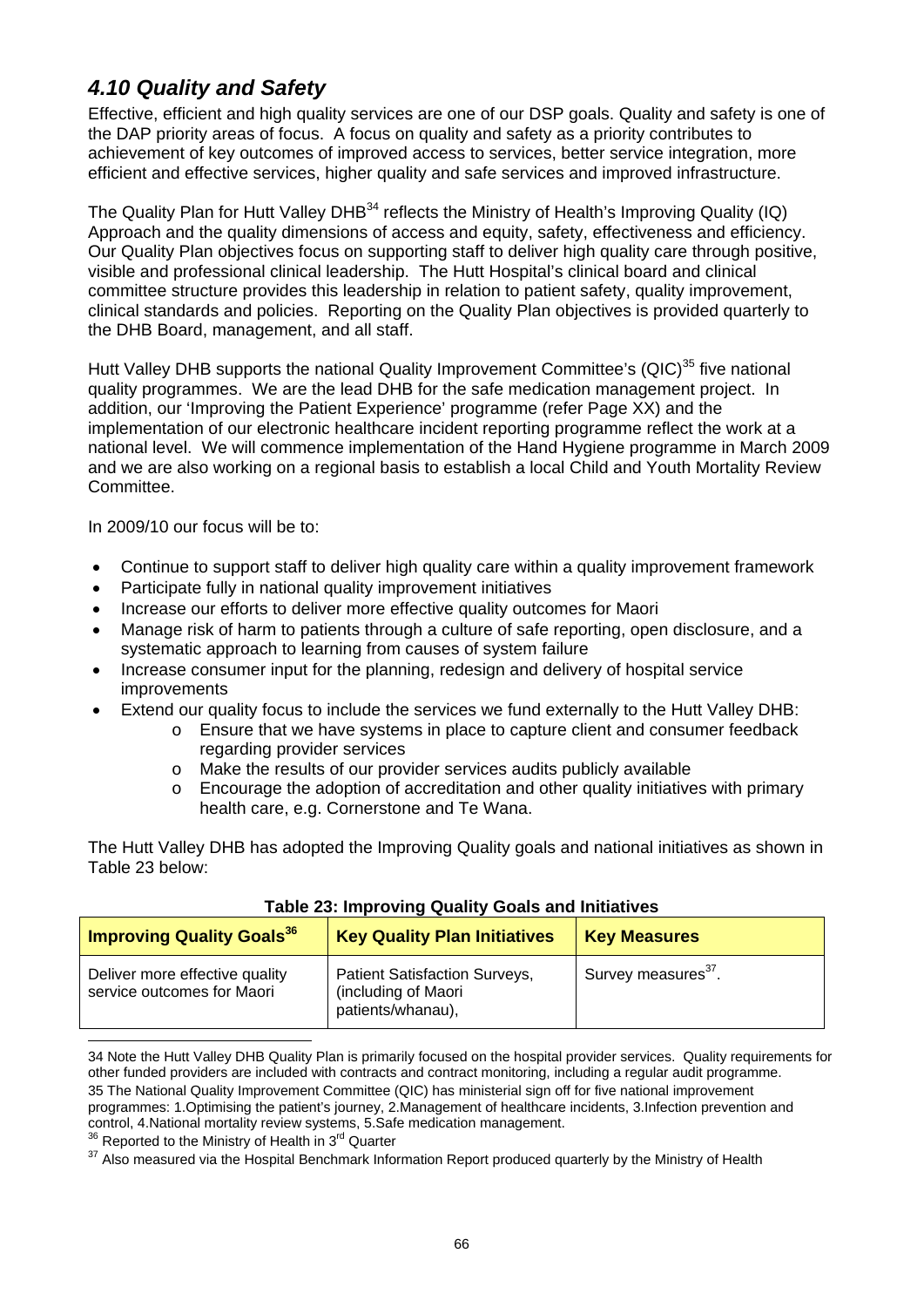| <b>Improving Quality Goals<sup>36</sup></b>                                                                       | <b>Key Quality Plan Initiatives</b>                                                                                                                                                                | <b>Key Measures</b>                                                                                                                                                                 |
|-------------------------------------------------------------------------------------------------------------------|----------------------------------------------------------------------------------------------------------------------------------------------------------------------------------------------------|-------------------------------------------------------------------------------------------------------------------------------------------------------------------------------------|
| Ensure a shared vision of safe<br>and quality care engendered<br>through committed leadership at<br>all levels    | Leadership committed at Board<br>and senior management level,<br>clinical leadership provided via<br>Clinical Board, sub committee<br>structures and clinical leadership<br>roles in each service. | Quarterly quality reports to Board<br>level.<br>Clinical Board and sub committee<br>structures operating effectively.<br>Clinical leadership positions in<br>place in all services. |
| Support and encourage people to<br>participate in the planning and<br>delivery and assessment of<br>services      | Consumer advisory roles<br>established,<br>Patient Satisfaction Surveys,<br>(including of Maori<br>patients/whanau),                                                                               | Consumer advisors engaged with<br>key quality initiatives.<br>Survey measures <sup>38</sup> .                                                                                       |
| Ensure that there is widespread<br>awareness and commitment to a<br>quality improvement culture                   | Increase in availability of training<br>in quality and quality tools.<br>Engagement of staff at all levels<br>in the Improving Patient<br><b>Experience Programme</b>                              | Increased participation in training<br>for quality and use of quality<br>tools.<br><b>Results of Employee Survey</b><br>reflect positive culture.                                   |
| Redesign services where needed<br>to support delivery of improved<br>quality                                      | Improving Patient Experience<br>Programme (IPEP) (see below),<br>Campus redevelopment plans -<br>new Theatre/ED construction<br>project.                                                           | IPEP measures <sup>39</sup> .<br><b>IPEP</b> measures at individual<br>project level.<br>Patient Satisfaction Survey.                                                               |
| Manage adverse outcomes in an<br>open and supportive manner                                                       | Patient Safety Group meetings,<br>Electronic Reporting System,<br>specific projects as a result of<br>quality and safety monitoring,<br>open disclosure policy                                     | Management of healthcare<br>incidents reporting.                                                                                                                                    |
| Ensure effective and open<br>communication, coordination and<br>integration of service activities<br>and teamwork | <b>Improving Patient Experience</b><br>Programme                                                                                                                                                   | <b>IPEP</b> measures at individual<br>project level.                                                                                                                                |
| Provide a supportive and<br>motivating environment that<br>provides the workforce with the<br>appropriate tools   | Credentialing,<br><b>Employee Survey</b><br>Education for quality processes<br>and tools                                                                                                           | <b>IPEP</b> measures at individual<br>project level.                                                                                                                                |
| Build useful information that is<br>readily available and shared to<br>support a quality conscious<br>culture     | National mortality review<br>systems,<br>Focus on data quality Davis<br>Balestracci approach to reporting<br>data                                                                                  | Child and youth mortality review<br>group established<br>Data quality indicators eg:<br>ethnicity, NHI duplicates show<br>reduced error rates                                       |

<sup>&</sup>lt;sup>38</sup> Also measured via the Hospital Benchmark Information Report produced quarterly by the Ministry of Health<br><sup>39</sup> Also measured via the Hospital Benchmark Information Report produced quarterly by the Ministry of Health; i reducing average length of stay, day surgery rates, day of surgery admission, did not attends emergency department waiting times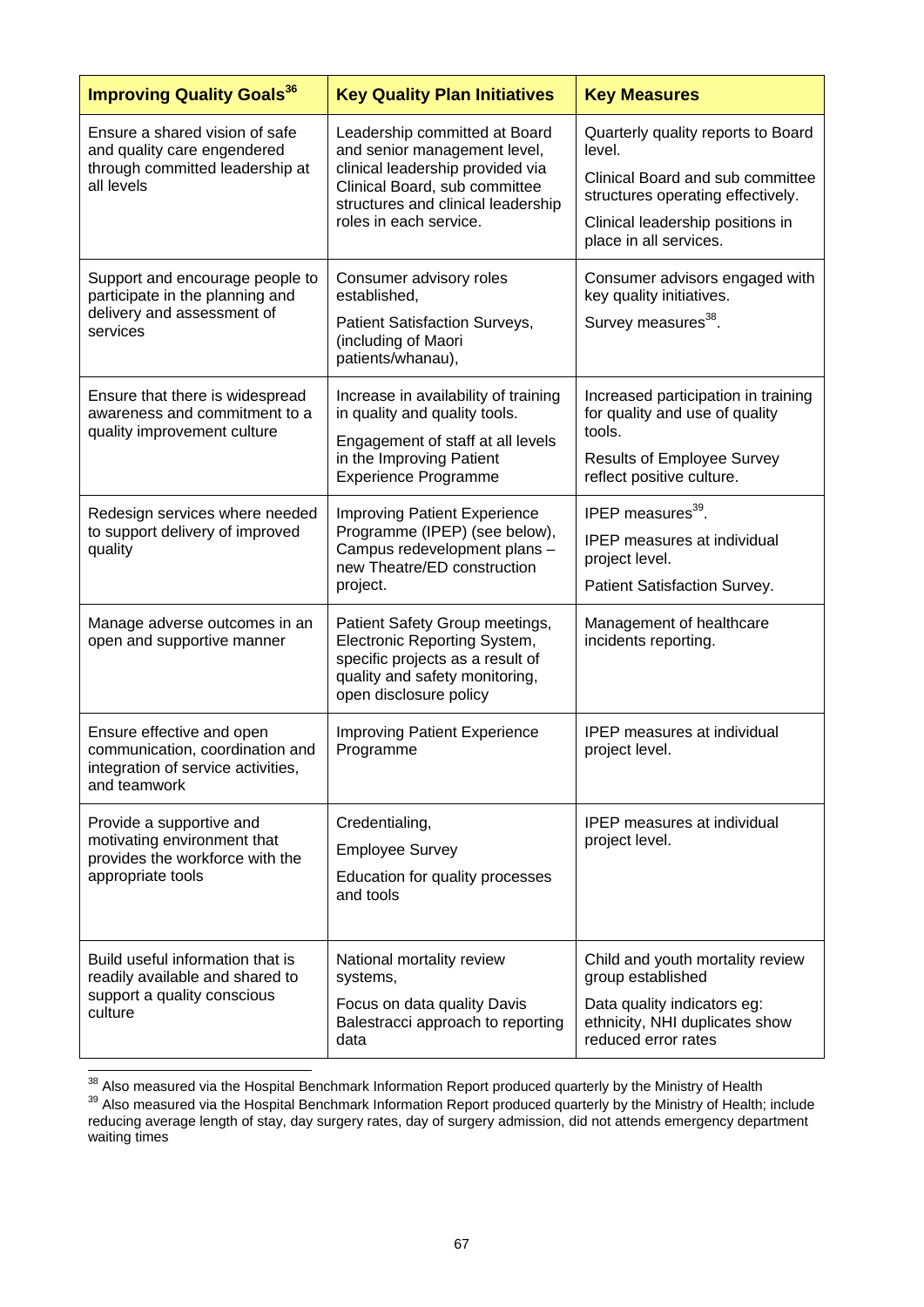| <b>Improving Quality Goals<sup>36</sup></b>                                                                       | <b>Key Quality Plan Initiatives</b>                                                                                                                                       | <b>Key Measures</b>                                                          |
|-------------------------------------------------------------------------------------------------------------------|---------------------------------------------------------------------------------------------------------------------------------------------------------------------------|------------------------------------------------------------------------------|
| Meet [regulatory] protections that<br>assure safe care is in place to<br>support people and service<br>providers. | <b>Health and Disability Sector</b><br>standards certification, (including<br>Infection Prevention and Control,<br>restraint minimisation and mental<br>health standards) | Regulatory protections met, other<br>credentialing and safety targets<br>met |
|                                                                                                                   | ACC workplace accreditation,<br><b>Magnet Recognition</b><br>credentialing,<br>Safe Medicines Management                                                                  |                                                                              |

#### **Improving the Patient Experience Programme**

The *Improving the Patient's Experience* programme focuses on improving assessment, diagnosis and treatment based on safe, reliable clinical systems and effective patient flows from home to hospital and back to the community. Six work streams have been chosen for improvement as they involve large patient volumes and numerous processes and systems; outpatients, diagnostics, pre-operative assessment, day surgery, unplanned care, information systems.

#### **Outpatients**

• Patient Focussed Booking.

#### **Diagnostics**

- Direct Access for non-contrast CT head/sinus to reduce the waiting time for patients to receive a CT scan.
- RIS/PACS electronic imaging system.

#### **Unplanned Care**

- Improve patient flow from emergency department to medical ward.
- Improvements in medical inpatient care planning and follow-up support.
- Chronic care respiratory patients focused on enhancing outcomes for adult patients with a respiratory condition, by optimising their length of stay, community support and diagnostic testing.
- Length of stay matches patients' care needs focused on reduction of time delays and improvements to the patient journey.

#### **Pre-operative Assessment**

• Establishment and implementation of pre-operative assessment model of care.

#### **Day Surgery**

- Staggered admissions to day procedure unit.
- Increasing the day surgical rate working with each relevant surgical service to meet the benchmarked day case rate for each procedure.

#### **The Progressive Ward – Orthopaedic Ward Project**

• The Progressive Ward Project commenced at the end of August 08 in the Orthopaedic Ward and is part of the national Optimising the Patient Journey programme. The project focuses on processes and physical aspects of the ward, identified by ward staff as having the potential to release or free up time, which can then be used to care for patients.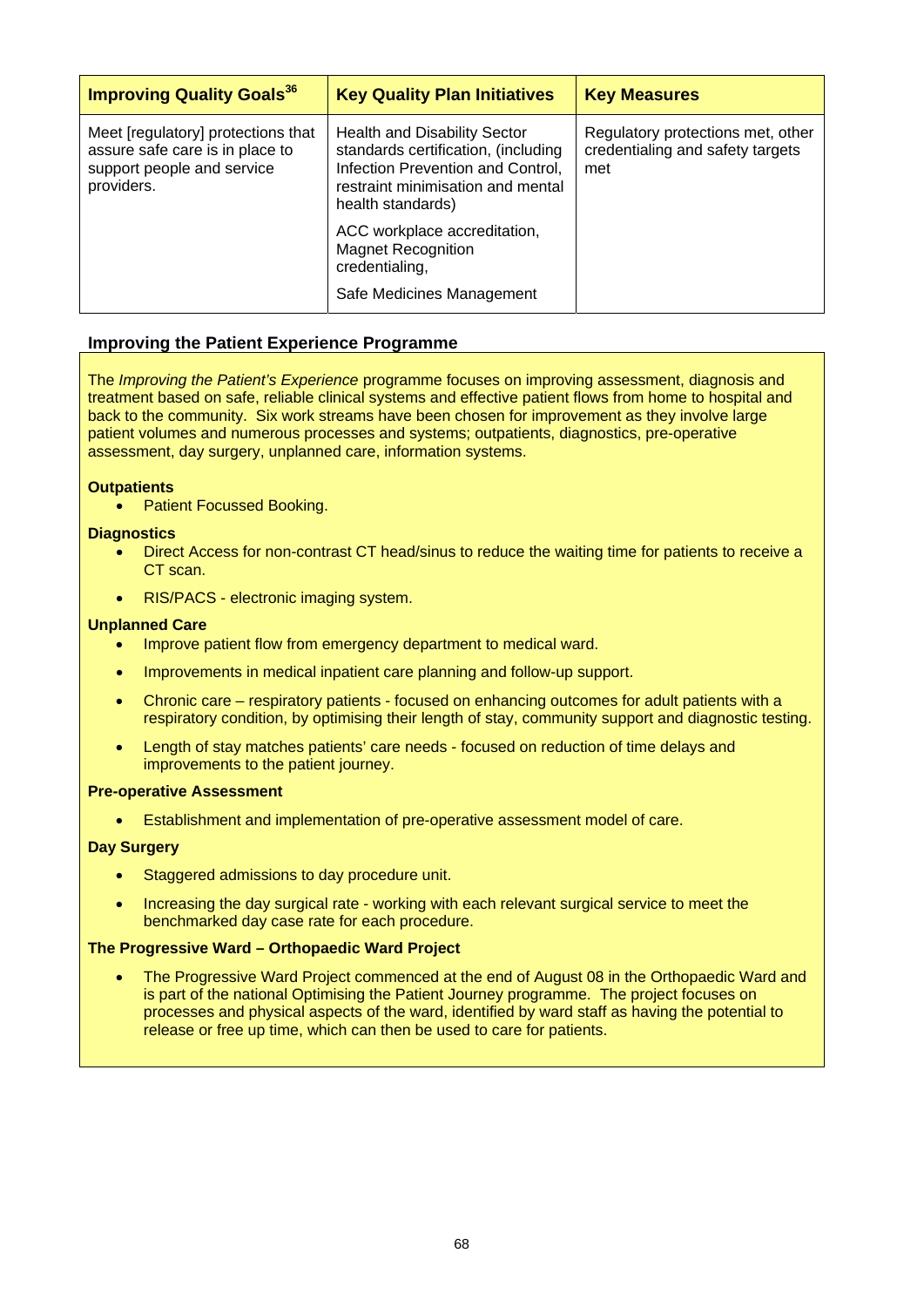# *4.11 Improved Infrastructure*

Three District Strategic Plan strategies are aimed at improved infrastructure and building our capability; *Developing the workforce, Improving our hospital and Redesigning services and consolidating gains*. Improving our infrastructure is key to improving access to services, delivery of more efficient and effective services, and ensuring that our services are sustainable. Recently we have focused on progressing our plans to improve our hospital campus as set out in our *Integrated Campus Plan.* The implementation of our new emergency department/theatre project is a priority for our DAP.

# **4.11.1 Emergency Department/Theatre Project**

Ministerial approval of the \$82 million expansion of Hutt Hospital in June 2008 was a significant step in this crucial development. The addition of four more operating theatres, a new emergency department sized to be able to cope with the 40,000-plus attendances that the Hutt Hospital deals with (and allowing for future growth), a new intensive care unit and other related facilities, are fundamental to the long-term clinical and financial sustainability of Hutt Hospital. Construction of the new facilities is expected to start at the beginning of the 2010 financial year.

Because the new operating theatres will not be operational until the end of the 2011-year, Hutt Valley DHB has commissioned two temporary 'clip on' day surgery operating theatres, adjacent to its current day surgery unit. These will be functional by October 2009 and will be critical in allowing us to meet our elective surgery targets in the coming two years

Key milestones for 2009/10 include:

- Resource consent approval April 2009
- Clip-on theatres commence operations October 2009
- Increased car parking facilities from December 2009
- Construction commissioned January 2010
- New ED theatres commissioned late 2011-mid 2012.

# **4.11.2 Workforce Development**

Workforce development is a key priority for our DAP, and one of the strategies identified within our DSP for achieving our strategic goals. A focus on workforce development as a priority contributes to achievement of the key outcomes of enhanced health protection, reduced health risk, earlier intervention, improved access to services, better service integration, more efficient and effective services, higher quality and safe services and improved infrastructure.

The composition of Hutt Valley DHB employees is shown in Figure 8 below. A copy of our organisational structure is provided at Appendix 3.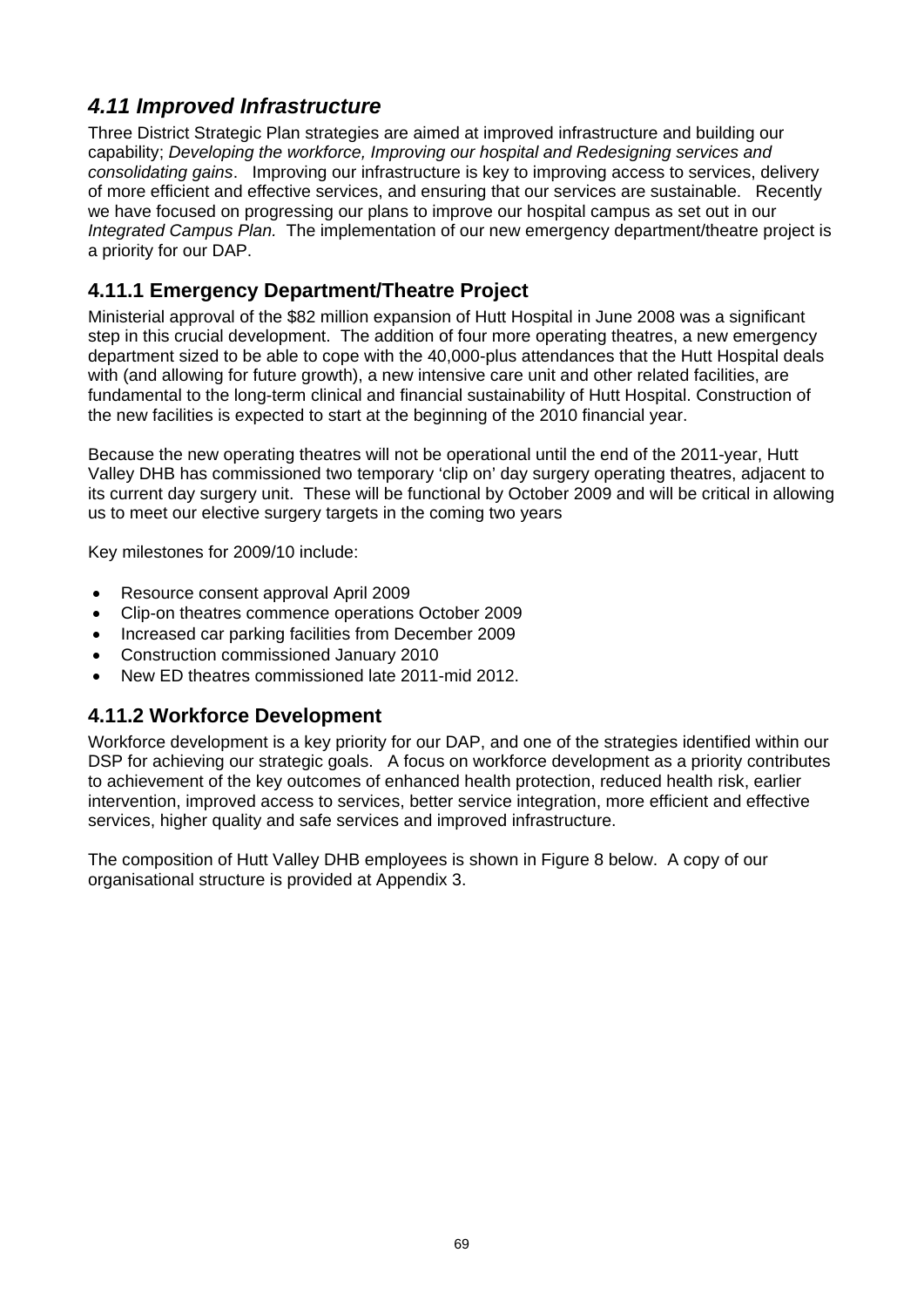## **Figure 8: Composition of Hutt Valley DHB employees**



**Hutt Valley DHB Employees December 2008**

#### **Key challenges**

There are generally recognised challenges in the area of health workforce development, including:

- An international shortage of health workers
- Developing a workforce that reflects the growing diversity of the population
- Responding to the changing demand for services as population needs change
- Development of new service models incorporating more flexible workforce arrangements, team approaches, increased workforce mobility, and adoption of new technologies.

At a local level Hutt Valley DHB is facing a number of challenges as outlined below:

#### **Capacity**

- Addressing the shortages of general practitioners, practice nurses, and midwives in the region
- Increasing the Maori and Pacific health workforce
- The ability to increase capacity through more efficient and effective use of workforce via new roles and new models of service delivery

#### **Recruitment**

- Competing in a global market
- Low pay scales for aged care services

#### **Retention**

- Increasing numbers of the workforce approaching retirement
- High staff turnover compared with the national figure *(Hospital Benchmark Information to December 2008)*
- Maintaining accreditation in key areas to support training programmes

#### **Capability**

- Increasing expectations of workers providing aged care services
- Developing leadership and encouraging innovation
- Improving health workforce information
- Maintaining our focus on the Magnet principles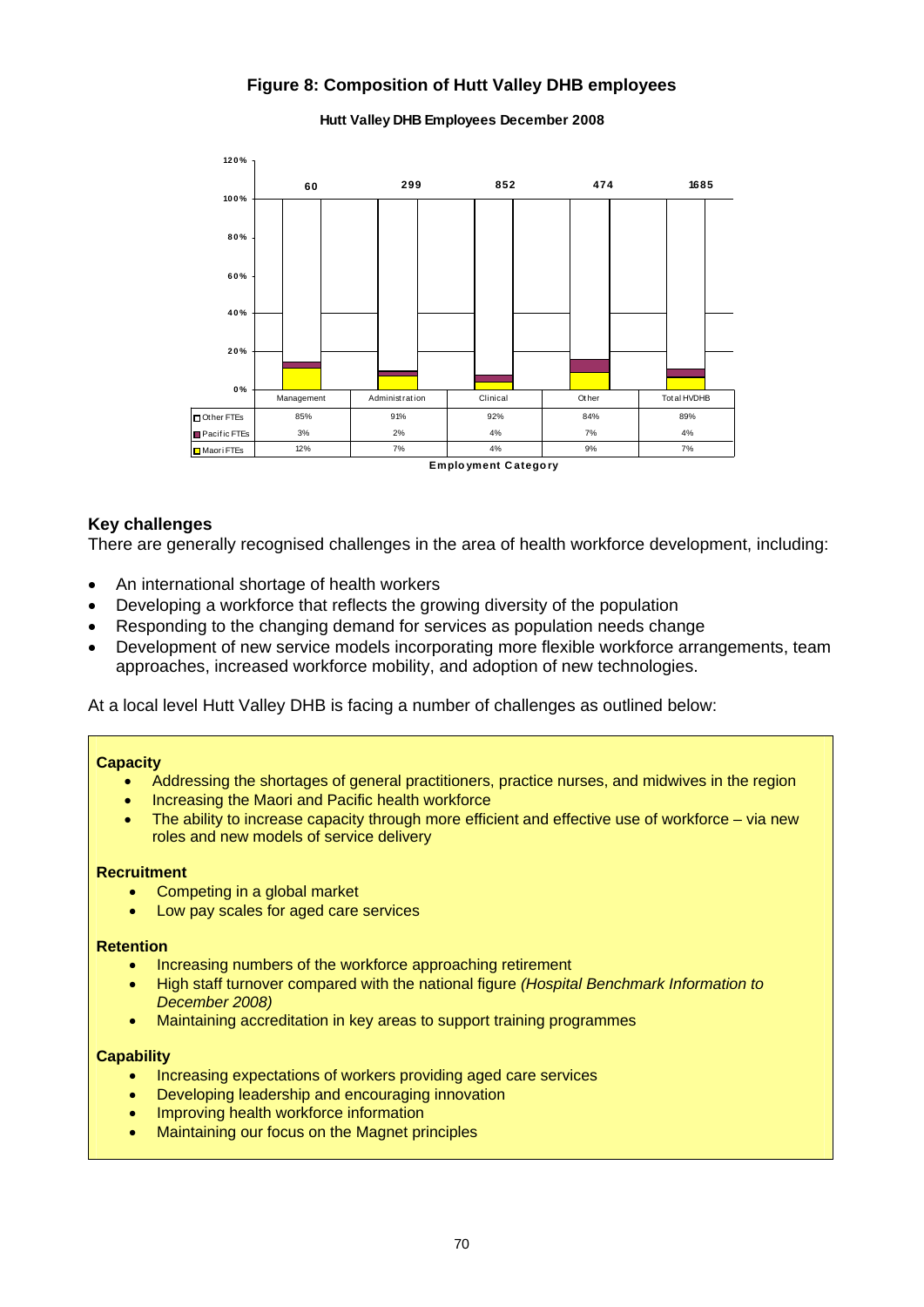### **Clinical staff retention**

The Government has made it clear that it expects DHBs to improve clinical staff retention. The expectation is that clinical staff retention will be improved through adopting good staff practices aimed at developing a culture that values employees and promotes trust. Improved staff retention will be demonstrated through measures of increased retention, genuinely reduced vacancy rates and greater staff satisfaction.

For the year ending 31 December 2008 the Hutt Valley DHB turnover rate for clinical staff was 14.92%. We intend to reduce this level of turnover in the short-medium term through a range of measures designed to address the contributing causes. We are currently carrying out further analysis of our turnover rate and examining in detail the possible causes. This will provide the basis for developing a specific strategy and action plan to address the situation, which will be submitted to the Board late 2009. The work to improve clinical staff retention goes hand in hand with our work to further foster clinical leadership at Hutt Valley DHB (refer Section 3.2.1).

Some of our strategies and actions are likely to include:

- Working closely with clinicians to realise the need to enhance clinical leadership in ways that are meaningful to them
- Identifying further avenues for empowering clinicians to act with autonomy and to participate actively in problem-solving efforts throughout the DHB
- Identifying leadership-development opportunities that are specific to and meaningful for the individual clinical leaders
- Identifying avenues to incentivising the take-up of leadership roles within clinical areas
- Analysing the outcomes of the most recent staff satisfaction survey and acting on the findings related to clinical engagement and satisfaction factors
- Identifying clinical staff interests and endeavouring to enable them, to the extent feasible: these may be found to include some or all of:
	- o Further support for continuing medical education
	- o Attendance at international conferences
	- o Support to assume teaching roles and/or research to complement their clinical work
	- o Support for professional networking
	- o Support for trialing service delivery innovations
	- o Support for attainment of national advisory roles on various committees within the DHB Sector, within or associated with the Ministry of Health or within professional groups
	- o Support to achieve better work/life congruence, to enable private work and family commitments to be satisfied along with those within the DHB.

#### **Magnet Recognition Programme**

Hutt Valley DHB achieved Magnet Recognition in June 2007 from the American Nurses Credentialing Centre (ANCC). This framework adopts a set of key; governance, leadership, and management principles that result in safe, quality focused health care. Organisations that reflect these principles are able to attract, motivate and retain well-qualified and committed nursing staff. Magnet Recognition is a key element of Hutt Valley DHB's workforce development.

#### **Research and Teaching**

The Gillies McIndoe Research Institute is based at Hutt Hospital and is internationally recognised for its expertise in the field of reconstructive plastic surgery. Led by Dr Swee Tan, Hutt Hospital's Director of General Surgery and Reconstructive Plastic Surgery and chaired by Dr Colin Calacinai, Head of Plastic Surgery, it aims to develop better treatments and techniques for those in need of this surgery.

We have a Clinical Training Unit whose role includes analysing clinical education and training needs, planning programmes, managing programme delivery, evaluating and continuously improving clinical services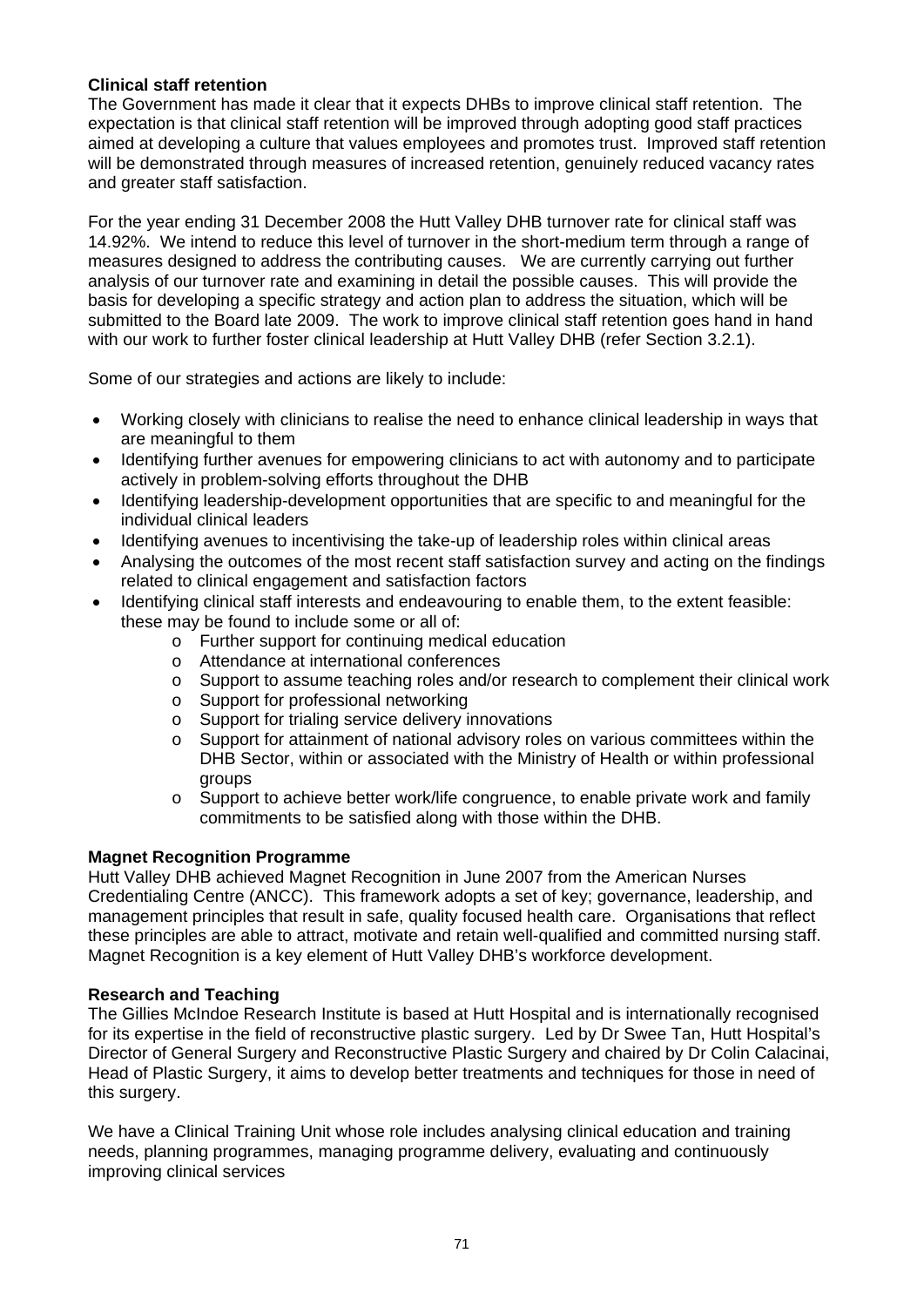### **Workforce Development Outcomes**

The delivery of the DAP outcomes and targets within each of our priority areas requires a focus on workforce development and organisational health. For 2009/10 key areas of focus are:

| <b>DAP Outcomes</b>            | <b>Workforce Development Actions</b>                                                                                                                         |
|--------------------------------|--------------------------------------------------------------------------------------------------------------------------------------------------------------|
| Enhanced health<br>protection  | Implement actions from Public Health Workforce Development Plan and<br>$\bullet$<br>facilitate access to training that supports community capacity building. |
|                                | Emergency preparedness training<br>٠                                                                                                                         |
| Reduced health risk            | Public Health Workforce Development Plan<br>$\bullet$                                                                                                        |
|                                | Nutrition training for community workers<br>$\bullet$                                                                                                        |
| Improved access to<br>services | Primary care workforce programmes - GP registrar programme. Summer<br>$\bullet$<br>studentship, primary care nursing development                             |
| Earlier intervention           | New workforce capability for Before School Checks and Newborn Hearing<br>$\bullet$<br>Screening                                                              |
| High quality and safe          | <b>Magnet Recognition Programme</b><br>٠                                                                                                                     |
| services                       | Nursing Leadership roles developed and supported<br>$\bullet$                                                                                                |
|                                | Clinical Leadership roles developed and supported<br>$\bullet$                                                                                               |
|                                | Clinical guidelines for primary health care nursing<br>$\bullet$                                                                                             |
|                                | Health of older people workforce development<br>$\bullet$                                                                                                    |
|                                | Mental Health Regional Workforce Plan - NGO Training<br>٠                                                                                                    |
| Improved infrastructure        | Development of a clinical staff retention strategy and action plan<br>٠                                                                                      |
|                                | Staff satisfaction surveys<br>$\bullet$                                                                                                                      |
|                                | Manager training programmes<br>$\bullet$                                                                                                                     |
|                                | Mentoring programmes<br>٠                                                                                                                                    |
|                                | Clinical training unit development<br>٠                                                                                                                      |
|                                | All Hospital Service areas have workforce development plans by Dec 2009<br>٠                                                                                 |
|                                | Development of a DHB locum pool of junior doctors                                                                                                            |
|                                | Development of specialist/advanced nursing roles for relevant areas                                                                                          |
|                                | Support skills lab development<br>$\bullet$                                                                                                                  |
|                                | Maori and Pacific health workforce development;<br>$\bullet$                                                                                                 |
|                                | Scholarship programmes - Manu Tipuranga and Tupu Pasifika<br>Scholarships for Māori and Pacific students                                                     |
|                                | Implement scholarships for Maori and Pacific students for public<br>health course of study.                                                                  |
| Regional collaboration         | Participation in the national Future Workforce framework<br>$\bullet$                                                                                        |
| and positive partnerships      | Partnership with the NZ Nurses Organisation - recruitment, employee<br>$\bullet$<br>relations and learning development                                       |
|                                | TAS Review projects for development and training of cardiology technicians<br>$\bullet$                                                                      |
|                                | Maori health workforce development<br>$\bullet$                                                                                                              |
|                                | Pacific health workforce development<br>$\bullet$                                                                                                            |

### **Table 24: Workforce Development Outcomes and Actions**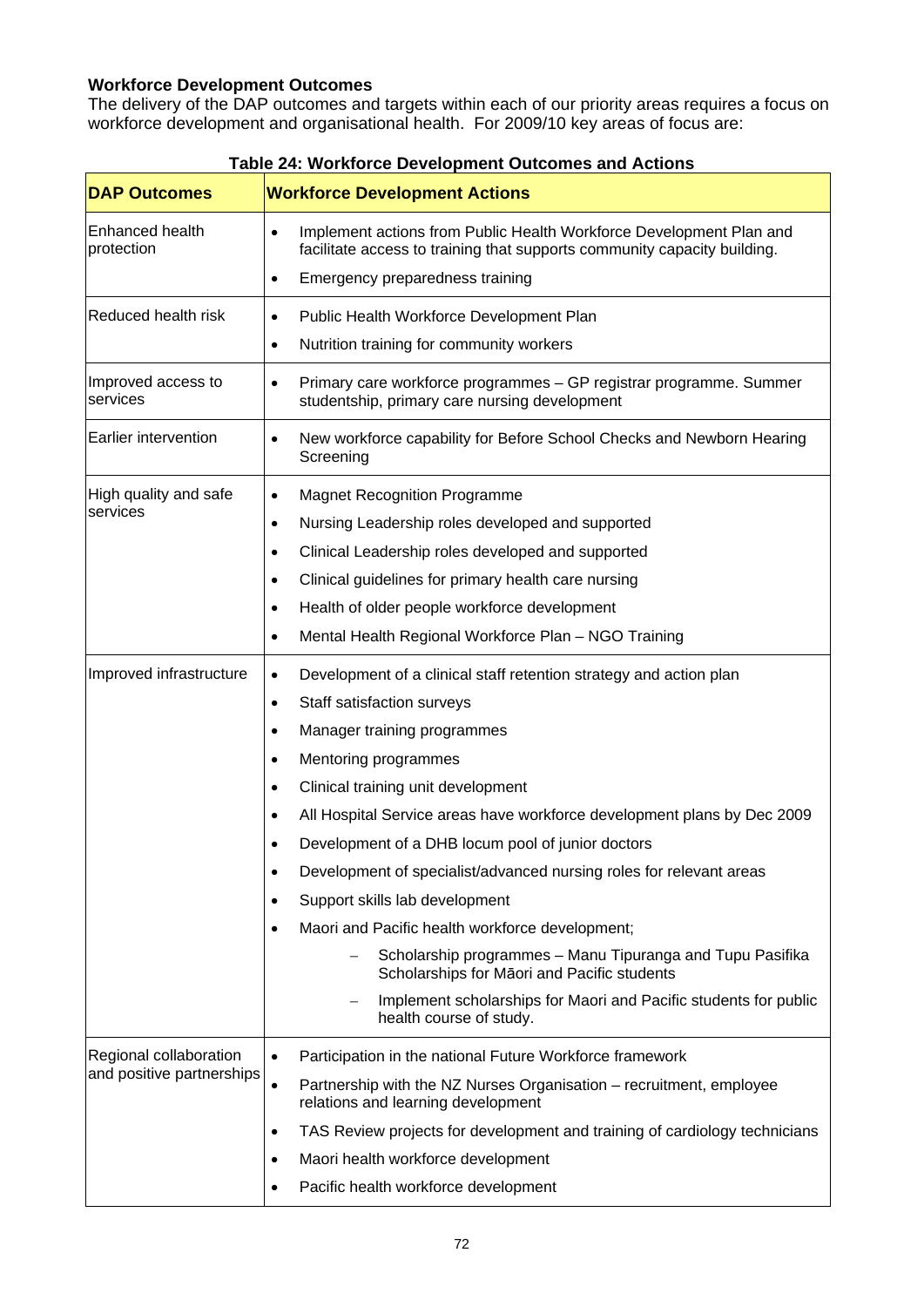### **4.11.3 Information Services**

The demand for reliable and improved information services continues to increase. Information systems enable better service integration, more efficient and effective services, support for high quality and safe delivery of patient care, earlier intervention, and support for improved access to services.

Staff and service providers are increasingly reliant on systems and electronic information for their day-to-day operations, including resource allocation, performance monitoring and future service planning. There is a demand for both new information system capability and improved reliability of services leading to an increased requirement to invest in core IT infrastructure and staff skills.

#### **Clinical Information Systems**

The advantage of using the clinical information systems for patient care and reference has led to widespread use by hospital clinical staff and is an on-going success story. We now have over 1400 users of the Concerto Electronic Medical Record, up from around 900 two years ago. Concerto, which now holds electronic records for more than two thirds of Hutt patients, is also used by many General Practices in the Hutt and more recently by the Wellington Free Ambulance.

Such high usage, with 100% of doctors using the system for routine clinical checks such as viewing and signing off lab results, has led to demand for improved functionality and reliability. The computer system is often the sole source of information in an outpatient clinic, and so any downtime during business hours can compromise patient care.

The computerised patient record system has enabled improved communication between clinicians, better integration between primary and secondary care, reduced risk to patients of incorrect or missing data, and improved efficiency allowing clinical staff to meet greater demands for their capacity.

Since April 2007, GPs and specialists have had access to an electronic referrals system to create, send and process patient referrals on-line. Over 10,000 referrals have been processed in this way. This is a first for NZ is seen as a model for other DHBs to follow.

Clinicians like using the electronic referral system because it provides them with better quality information on which to make decisions, and gives them faster and more reliable feedback on the status of their patients. This technology is enabling the DSP goals of seamless integration, and effective, efficient and high quality services. It is also an example of a successful project that has been clinically led. GPs and specialists worked together to agree on the content of the referral forms for 28 different specialties provided by the hospital.

The Information Systems Strategic Plan aligns new business initiatives and on-going requirements from the DSP and DAP to information system capability and development. These requirements are fine-tuned monthly through approval of business cases and reporting of strategic projects to the Information System Steering Committee (ISSC) which guides and monitors investment in IT systems on behalf of the DHB.

In 2009/10 the main focus for information services will be on:

- Achieving better operational stability by upgrading our current hardware and software platforms where required, and addressing the key challenges of staff retention and skills development.
- Providing services to support incremental enhancements to the capability of our current information systems, including patient alerts, better formatted discharge summaries, and improved access for remote users. Several issues that were raised by the Health and Disability Commissioner regarding the visibility of alerts and clinical notes will be addressed by these changes.
- Supporting national and regional initiatives, including CEO membership of the Health Information Strategy Advisory Committee (HISAC), and contributions towards Health Information Standards Organisation (HISO) standards.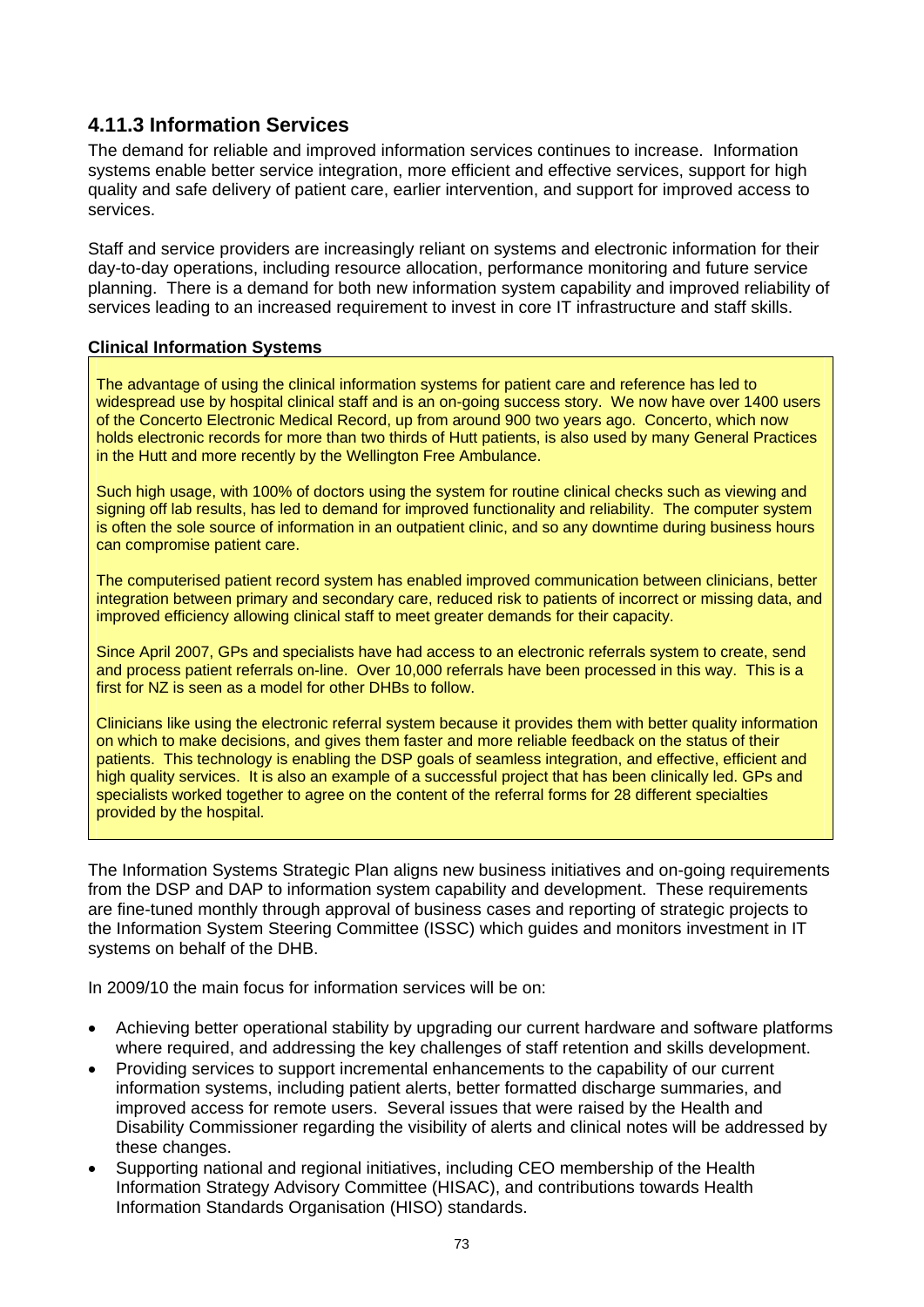Investment planned for 2009/10 is summarised in Table 25 below:

| <b>DAP Outcome</b>                       | <b>Development/Investment</b>                                                                                                                                                                                                                                           |
|------------------------------------------|-------------------------------------------------------------------------------------------------------------------------------------------------------------------------------------------------------------------------------------------------------------------------|
| Reduced health risk                      | HPV Vaccination supported by an upgraded School Based Vaccination<br>System.                                                                                                                                                                                            |
| Improved access to services              | On-going development of improved patient workflow processes<br>supported by electronic referrals and direct patient booking.                                                                                                                                            |
| Earlier intervention                     | Advice and support for the Before School Check system.                                                                                                                                                                                                                  |
| Better service integration               | Continued improvements in the clinical information system and rollout to<br>primary care and other community health providers.                                                                                                                                          |
| More efficient and effective<br>services | Better IT infrastructure to improve security, data integrity, reliability and<br>performance.                                                                                                                                                                           |
| High quality and safe services           | Continued enhancements to the clinical information system to make it<br>easier to use, and incorporating more diagnostic information<br>electronically. The system will display links to drug allergies and infection<br>control alerts to help improve patient safety. |
|                                          | Improved system for Mental Health staff integrating HoNOS scoring into<br>their clinical workflow and upgrading the system to allow collection of<br>PRIMHD measurement data.                                                                                           |
| Improved infrastructure                  | System upgrades to improve reliability, capacity and capability of<br>information systems. This will also lay the foundations for a more<br>regional approach to information sharing.                                                                                   |
| Sustainable services                     | Development of regional systems to support regional clinical networks<br>based on the Central Region's Regional Clinical Service Plan.                                                                                                                                  |
|                                          | An example is the Regional PACs Archive, which will provide diagnostic<br>imaging for patients referred in the central region, and also better IT<br>operating efficiency through the use of shared storage and IT<br>management services.                              |
|                                          | Implementation of InterRai assessment tools for Health of Older People.                                                                                                                                                                                                 |

### **Table 25: Information Services Outcomes and Actions**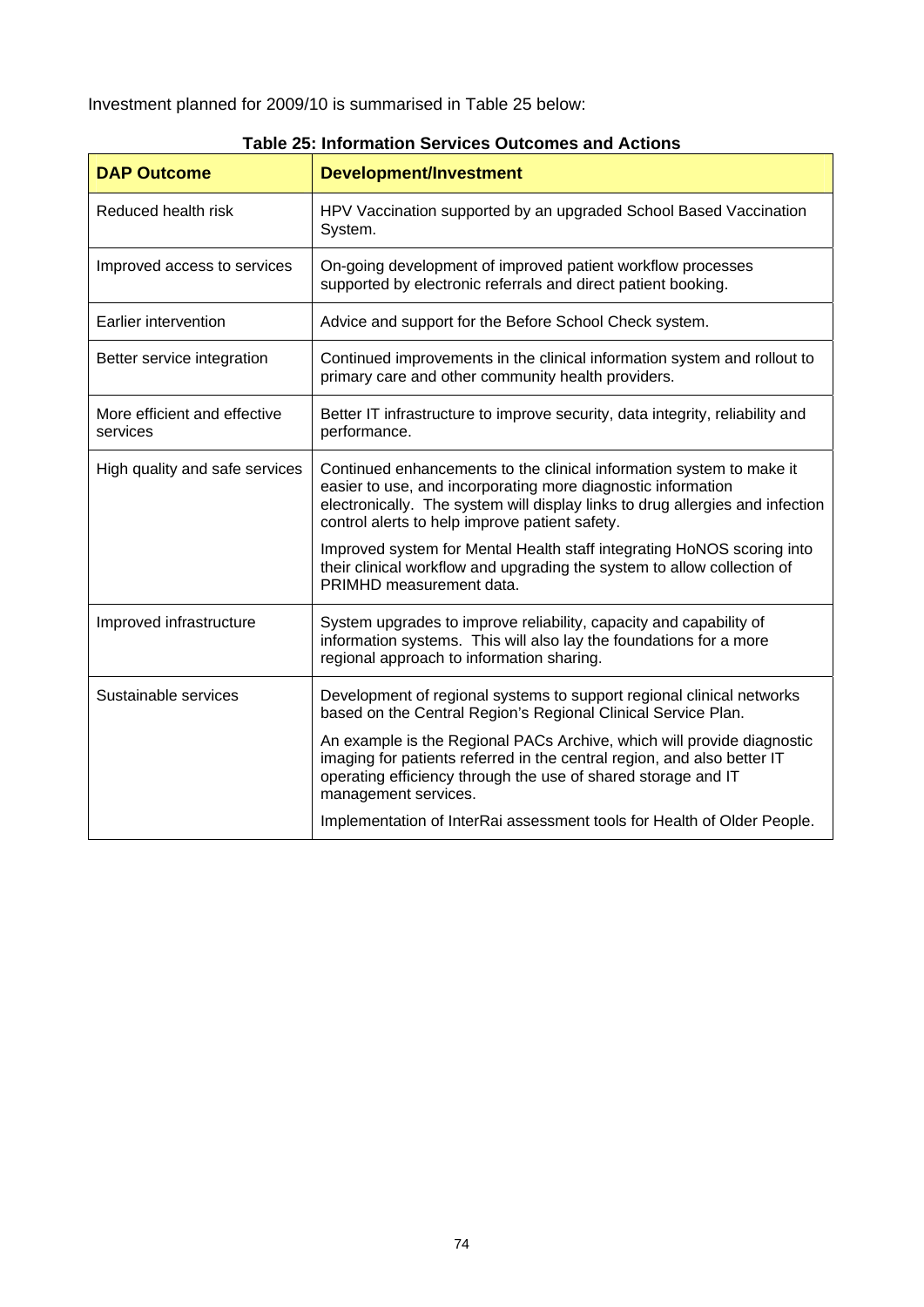# **5.0 Service Coverage**

The activities of the DHB fall into three categories<sup>40</sup>:

- Governance (refer Appendix 2)
- Provision of Services (Provider)
- Funder of Services (Funder)

In this section we provide details of the full service coverage provided (Provision of Services) and/or purchased (Funder of Services) by the DHB. This section refers to the Provider and Funder Price Volume Schedules provided separately to the Ministry of Health as part of our DAP submission.

## *5.1 Service Coverage*

The Operational Policy Framework established by the Ministry of Health sets out the quasiregulatory rules that all DHBs must comply, including an extensive service coverage specification. The OPF is executed via the Crown Funding Agreement between the Minister and each District Health Board. The service coverage specification describes the type of services and levels of access to services that the Ministry of Health requires DHBs to provide.

| <b>Operational Policy Framework</b>     |                      |                                                 |                                               |  |  |
|-----------------------------------------|----------------------|-------------------------------------------------|-----------------------------------------------|--|--|
| Governance                              | Planning and Funding |                                                 | <b>Provision of Services</b>                  |  |  |
| <b>Service Coverage Schedule</b>        |                      |                                                 |                                               |  |  |
| <b>Provision of Services</b>            |                      |                                                 | <b>Funder of Services</b>                     |  |  |
| Examples of outputs:                    |                      | Examples of outputs:                            |                                               |  |  |
| Medical inpatient caseweights           |                      | Aged Residential Care and Mental Health Beddays |                                               |  |  |
| Mental health beddays                   |                      | <b>Mental Health Services FTEs</b>              |                                               |  |  |
| <b>Emergency Department attendances</b> |                      | PHO operations and services                     |                                               |  |  |
| Maternity attendances                   |                      | <b>Community Laboratory tests</b>               |                                               |  |  |
|                                         |                      |                                                 | <b>Community Radiology examinations</b>       |  |  |
|                                         |                      | costs                                           | Community Pharmaceuticals dispensing and drug |  |  |

#### **Table 26: Operational Policy Framework**

## *5.2 Provision of Services*

The key contracted service outputs delivered by Hutt Valley DHB are based on a contract made between the Planning and Funding team of the DHB and the hospital and specialist services (provider role of the DHB) for the year. As part of this contract, the hospital(s) agree to provide certain 'outputs'. These outputs are detailed within the Provider Price Volume Schedule, which is provided to the Ministry of Health separately as part of the submission of the District Annual Plan.

  $^{40}$  Referred to as output classes for the purposes of our forecast statement of service performance.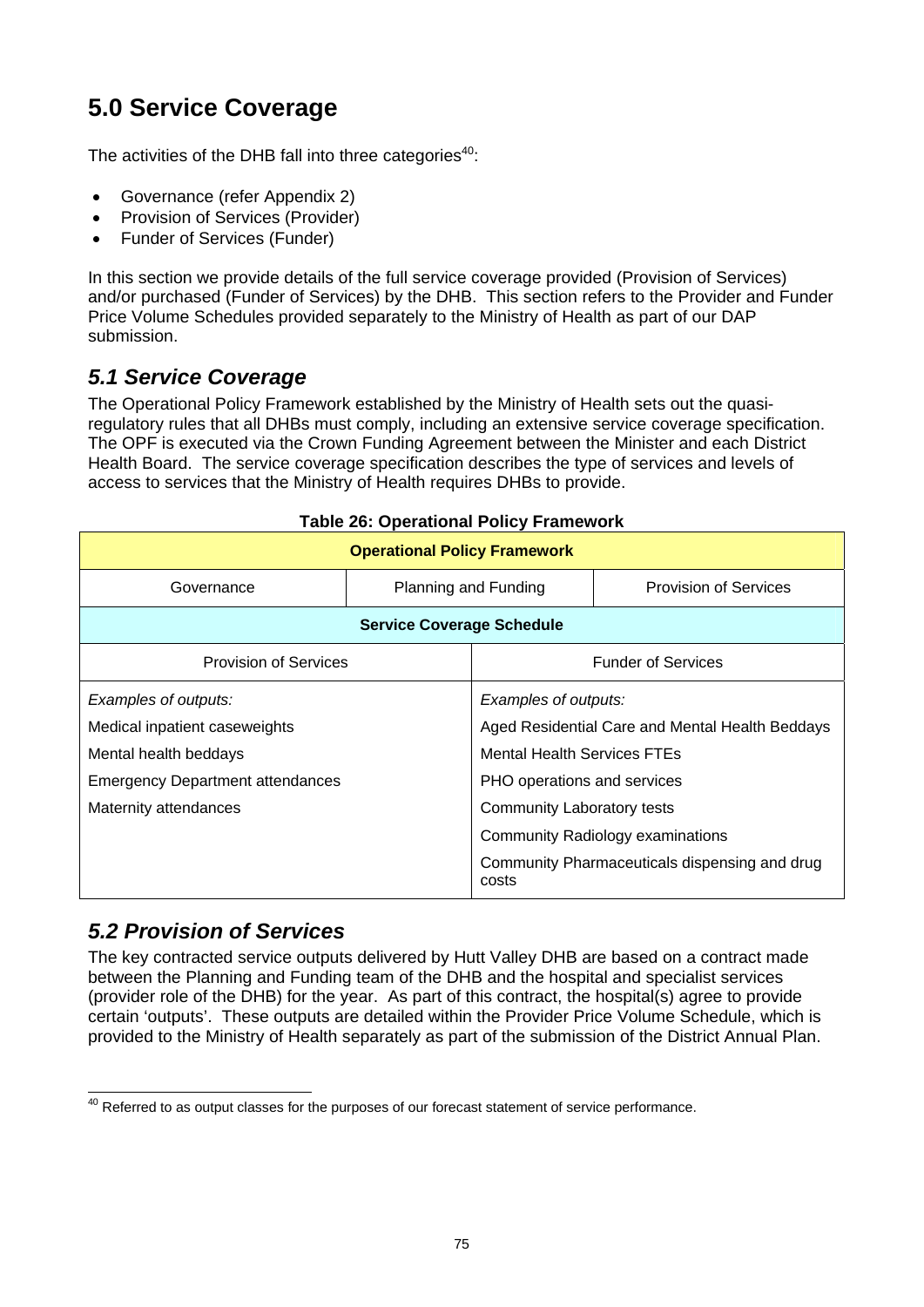# *5.3 Funder of Services*

The key contracted service outputs funded by Hutt Valley DHB are based on contracts (many of which follow the standard national template produced by the Ministry of Health) made between the Planning and Funding team of the DHB and a range of service providers external to the DHB. As part of this contract, service providers agree to provide certain 'outputs'. These outputs are detailed within the Funder Price Volume Schedule, which is provided to the Ministry of Health separately as part of the submission of the District Annual Plan.

# *5.4 Service Coverage Exceptions*

Hutt Valley DHB expects to meet Government service coverage expectations with the following exceptions and caveats:

• Community radiology is available free of charge only for Community Service Card holders and under sixes. In 2009/10 we intend to review these criteria.

Although Hutt Valley DHB expects to comply with national service specification framework requirements, compliance may be limited where knowledge of requirements is incomplete or where staff shortages occur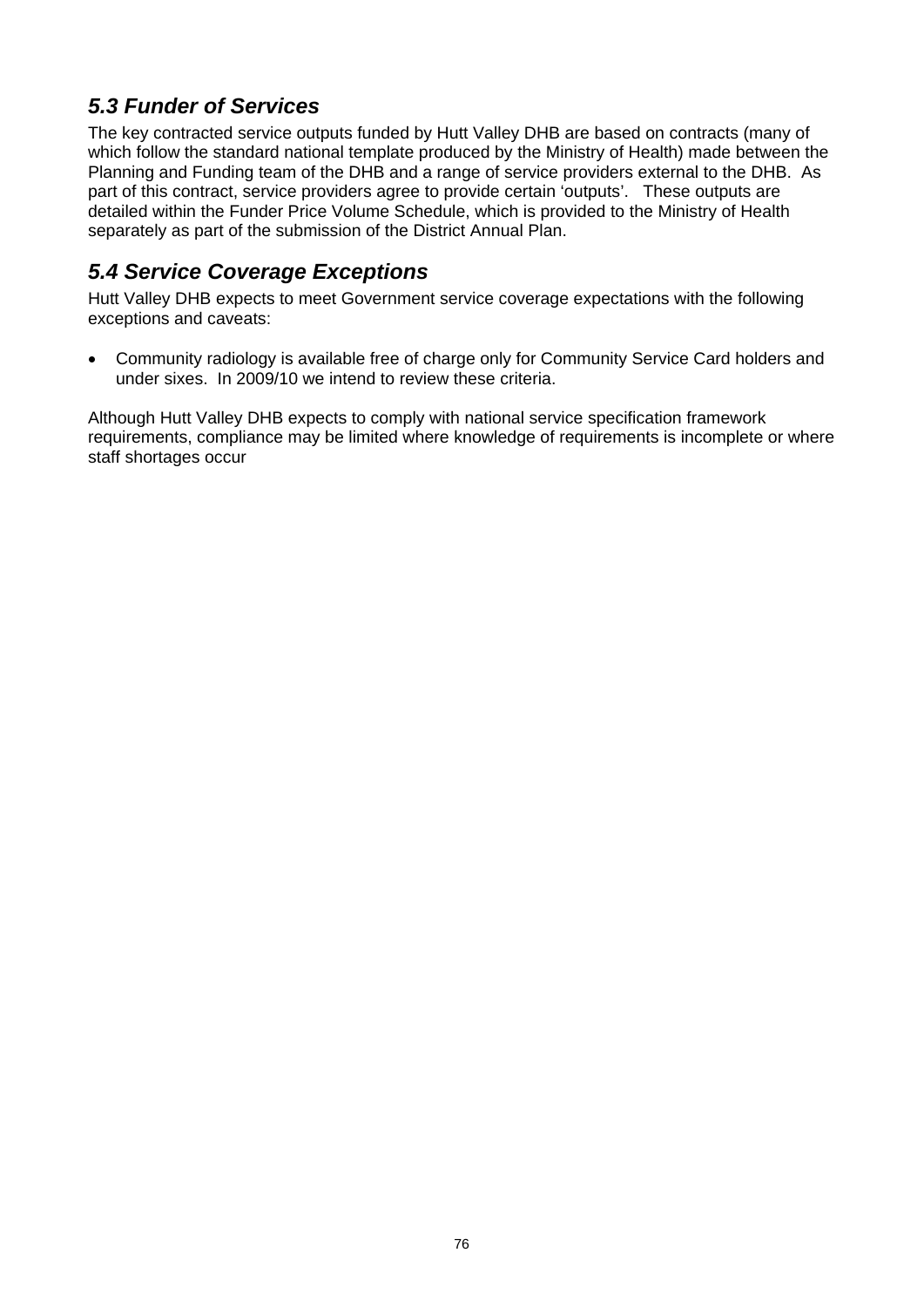# **6.0 Managing Financial Resources**

Our financial position for 2009/10 is a deficit of \$4.6m. We are forecasting an improving deficit position of \$3.0m in 2010/11 and a breakeven position in 2011/12. The 2009/10 result is significantly affected by a large increase in inter-district outflows, a number of employment settlements running into this financial year at a level far in excess of our base funding, and an increase in demand driven pharmaceutical expenditure.

There are a number of activities underway across the DHB to ensure that we attain our budgeted position. These include the building of 2 "clip on" day surgery units to improve the flow of acute patients through our theatre and maximise the elective initiative delivery while we continue to build extra permanent operating theatres, which are due to be completed in 2011/12. In addition, we have a number of initiatives built into our budgets that will deliver productivity improvements in 2009/10 and ongoing.

The main financial pressures we face are common across the health sector. They include:

- Employment cost increases and in particular those resulting from national settlements at higher levels than our funding increases provide
- Demand for aged care services increasing due to the aging population
- Increasing cost pressure from our aged care and home support service providers due to their wage costs
- Community pharmaceutical costs increasing due to population demand
- Pressure on increasing Interdistrict Outflows (IDFs) in particular to higher cost tertiary services Acute demand (including increasing emergency department presentations) within Hutt Hospital continuing to impact on our ability to increase elective services delivery, in the face of severe resource constraints – only four operating theatres.

Our revenue projection for 2009/10 is based on the latest funding advice. We have applied base revenue increases of 3.5% for 2010/11 and 3.5% for 2011/12 as suggested in the funding advice. We have factored into the result the funding and expenditure for the new government priorities. The total budgeted management and administration FTEs are less than the agreed cap.

We recognise the requirements of the Operational Policy Framework (OPF) regarding "ring-fenced" monies and will ensure that any surplus or deficit arising from ring-fenced monies will be managed in accordance with the OPF requirements. However, we anticipate that we will need to discuss with the Ministry of Health the best use and value for money associated with some of our ringfence.

The budgets have taken into account the worsening economic environment and the known impacts. However, there remain significant downside risks related to the economic crisis which have not been quantified, such as the potential need to fund an increasing share of Aged Care costs due to lower asset values reducing individuals' contributions or more individuals relying on the public health sector instead of health insurance and the private sector.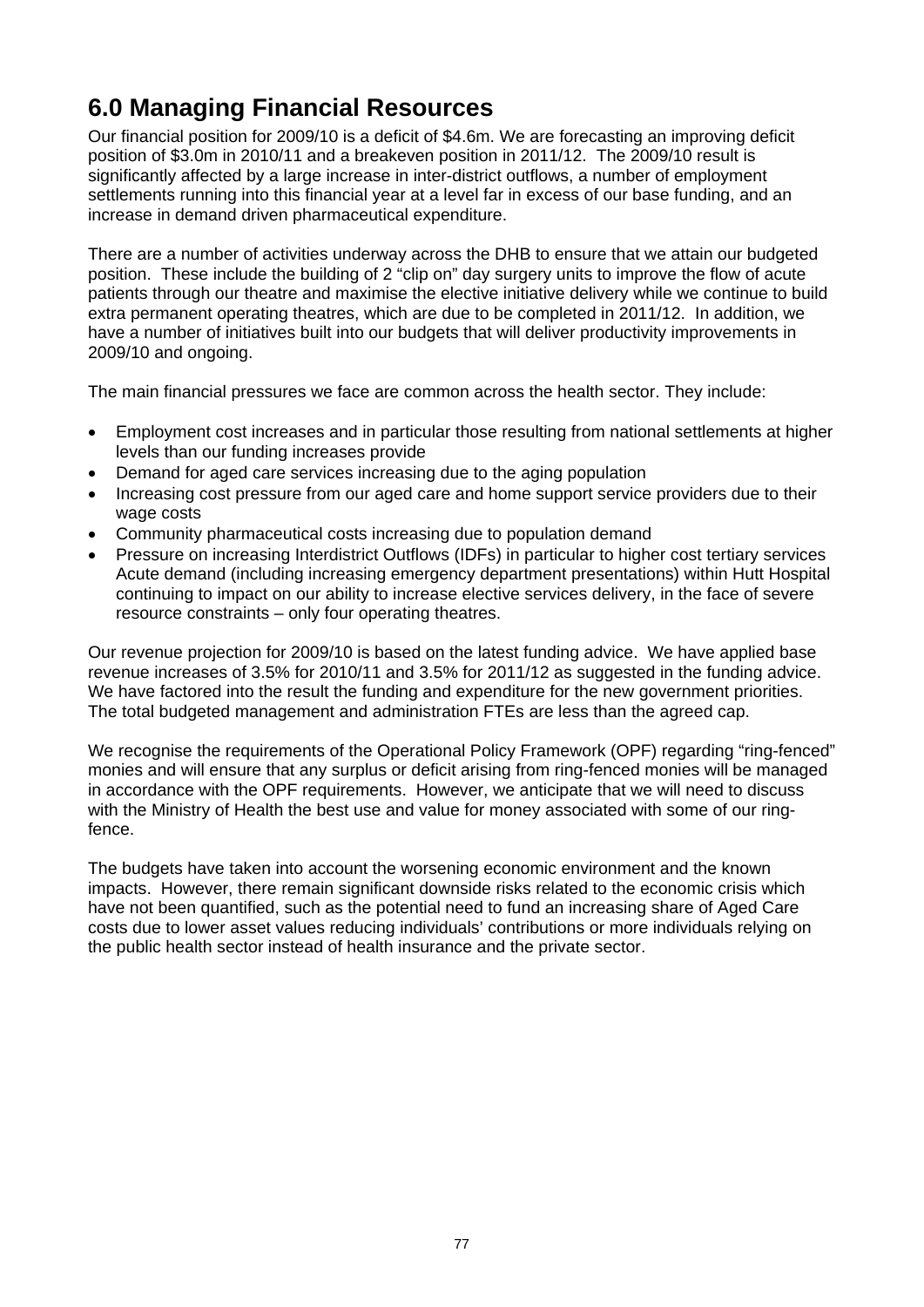# *6.1 Budgeted Financial Statements*

The following tables show the statement of financial performance for Hutt Valley DHB for the planning period. The full sets of financial statements are included at Appendix 5. The prospective (forecast) financial statements in this DAP and in our Statement of Intent (SOI) have been prepared in accordance with New Zealand International Financial Reporting Standards (NZIFRS).

|                                                                                                                              |                                  | <b>Financial Performance</b> |                        |                 |                        |
|------------------------------------------------------------------------------------------------------------------------------|----------------------------------|------------------------------|------------------------|-----------------|------------------------|
| <b>Hutt Valley District Health Board</b><br><b>Forecast Statement of Financial Performance</b><br>For the Year Ended 30 June |                                  |                              |                        |                 |                        |
| \$000s                                                                                                                       | 2007/08<br><b>Audited Actual</b> | 2008/09<br><b>Forecast</b>   | 2009/10<br><b>Plan</b> | 2010/11<br>Plan | 2011/12<br><b>Plan</b> |
| <b>Revenue</b>                                                                                                               |                                  |                              |                        |                 |                        |
| Revenue                                                                                                                      | 362,363                          | 390,848                      | 422,469                | 436,904         | 449,321                |
| Interest Revenue                                                                                                             | 1,469                            | 859                          | 504                    | 336             | 150                    |
| <b>Total Revenue</b>                                                                                                         | 363,832                          | 391,707                      | 422,973                | 437,240         | 449,471                |
| <b>Expenditure</b>                                                                                                           |                                  |                              |                        |                 |                        |
| Provider Expenditure                                                                                                         | (192, 442)                       | (204, 130)                   | (218, 453)             | (226, 209)      | (231, 339)             |
| <b>Operating Expenditure</b>                                                                                                 | (165, 882)                       | (180, 670)                   | (193, 386)             | (198, 339)      | (200, 769)             |
| Depreciation                                                                                                                 | (7, 544)                         | (8,069)                      | (9, 387)               | (9,673)         | (11, 628)              |
| <b>Interest Expense</b>                                                                                                      | (1,222)                          | (1,255)                      | (1,566)                | (1,640)         | (1,644)                |
| Capital Charge                                                                                                               | (6, 163)                         | (5, 469)                     | (4,788)                | (4, 373)        | (4,087)                |
| <b>Total Expenditure</b>                                                                                                     | (373, 253)                       | (399, 593)                   | (427,580)              | (440,234)       | (449,467)              |
| <b>Net Surplus/(Deficit)</b><br>Gain/(Loss) on Sale of Assets                                                                | (9, 421)                         | (7,886)<br>(8)               | (4,607)                | (2,994)         | 4                      |
| <b>Retained Earnings</b>                                                                                                     | (9, 428)                         | (7,894)                      | (4,607)                | (2,994)         | 4                      |

### **Table 27: Forecast Statement of Financial Performance**

#### **Table 28: Forecast Statement of Movement in Equity**

**Movements in Equity**

| <b>INDERITATION</b> III LUULLY                                                         |                                                  |                            |             |             |             |  |
|----------------------------------------------------------------------------------------|--------------------------------------------------|----------------------------|-------------|-------------|-------------|--|
|                                                                                        |                                                  |                            |             |             |             |  |
|                                                                                        | <b>Hutt Valley District Health Board</b>         |                            |             |             |             |  |
|                                                                                        | <b>Forecast Statement of Movements in Equity</b> |                            |             |             |             |  |
|                                                                                        |                                                  | For the Year Ended 30 June |             |             |             |  |
|                                                                                        |                                                  |                            |             |             |             |  |
| 2011/12<br>2009/10<br>2010/11<br>2007/08<br>2008/09<br>\$000s                          |                                                  |                            |             |             |             |  |
|                                                                                        | <b>Audited Actual</b>                            | <b>Forecast</b>            | <b>Plan</b> | <b>Plan</b> | <b>Plan</b> |  |
|                                                                                        |                                                  |                            |             |             |             |  |
| Crown Equity                                                                           | 28.020                                           | 27.813                     | 27,606      | 27,399      | 27,192      |  |
| <b>Revaluation Reserves</b>                                                            | 50,368                                           | 50,368                     | 50,368      | 50,368      | 50,368      |  |
| (17,969)<br>Retained Earnings at Beginning of Period<br>(22, 576)<br>(647)<br>(10,075) |                                                  |                            |             |             | (25, 570)   |  |
| Net Surplus / (Deficit) for the Period<br>(2,994)<br>(4,607)<br>(9, 428)<br>(7,894)    |                                                  |                            |             |             |             |  |
| <b>Closing Equity</b>                                                                  | 68,313                                           | 60,212                     | 55,398      | 52,197      | 51,994      |  |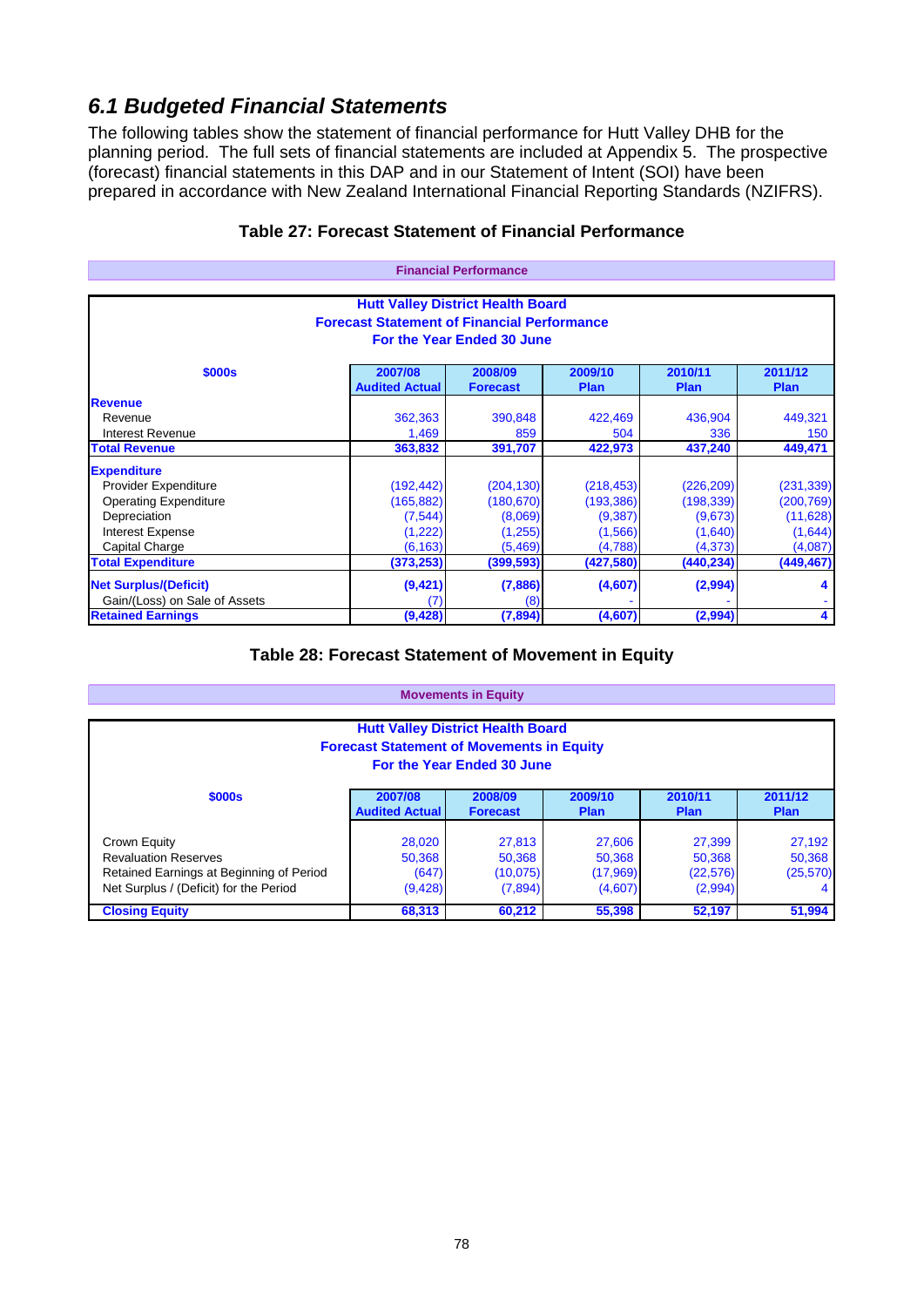### **Table 29: Forecast Statement of Financial Position**

**Financial Position**

|                                       |                                                                               | Filianulai Fusitiun |           |           |           |  |
|---------------------------------------|-------------------------------------------------------------------------------|---------------------|-----------|-----------|-----------|--|
|                                       | <b>Hutt Valley District Health Board</b>                                      |                     |           |           |           |  |
|                                       | <b>Forecast Statement of Financial Position</b><br>For the Year Ended 30 June |                     |           |           |           |  |
| \$000s                                | 2007/08                                                                       | 2008/09             | 2009/10   | 2010/11   | 2011/12   |  |
|                                       | <b>Audited Actual</b>                                                         | <b>Forecast</b>     | Plan      | Plan      | Plan      |  |
| <b>Public Equity</b>                  | 28,020                                                                        | 27,813              | 27,606    | 27,399    | 27,192    |  |
| Equity<br><b>Revaluation Reserves</b> | 50,368                                                                        | 50,368              | 50,368    | 50,368    | 50,368    |  |
| <b>Retained Earnings</b>              | (10,075)                                                                      | (17,969)            | (22, 576) | (25, 570) | (25, 566) |  |
| <b>Total Equity</b>                   | 68,313                                                                        | 60,212              | 55,398    | 52,197    | 51,994    |  |
|                                       |                                                                               |                     |           |           |           |  |
| <b>Represented by:</b>                |                                                                               |                     |           |           |           |  |
| <b>Current Assets</b>                 |                                                                               |                     |           |           |           |  |
| <b>Bank in Funds</b>                  | 8.486                                                                         | 2.794               | 6         | 6         | 6         |  |
| Receivables and Prepayments           | 13,943                                                                        | 18,429              | 18,428    | 18,429    | 18,429    |  |
| Inventories                           | 1.195                                                                         | 1,517               | 1,517     | 1.517     | 1,517     |  |
| <b>Total Current Assets</b>           | 23,624                                                                        | 22,740              | 19,951    | 19,952    | 19,952    |  |
| <b>Current Liabilities</b>            |                                                                               |                     |           |           |           |  |
| <b>Bank Overdraft</b>                 |                                                                               |                     | (604)     | (2,822)   | (1,933)   |  |
| Payables and Provisions               | (51,032)                                                                      | (58, 605)           | (63, 874) | (65, 227) | (63, 583) |  |
| <b>Short Term Borrowings</b>          |                                                                               |                     |           |           |           |  |
| <b>Total Current Liabilities</b>      | (51, 032)                                                                     | (58, 605)           | (64, 478) | (68, 049) | (65, 516) |  |
| <b>Net Working Capital</b>            | (27, 408)                                                                     | (35, 865)           | (44, 527) | (48,097)  | (45, 564) |  |
| <b>Non Current Assets</b>             |                                                                               |                     |           |           |           |  |
| Property, Plant and Equipment         | 116,180                                                                       | 121,082             | 139,629   | 168,899   | 185,563   |  |
| <b>Trust Funds</b>                    | 848                                                                           | 798                 | 798       | 798       | 798       |  |
| <b>Total Non Current Assets</b>       | 117,028                                                                       | 121,880             | 140,427   | 169,697   | 186,361   |  |
| <b>Non Current Liabilities</b>        |                                                                               |                     |           |           |           |  |
| Borrowings and Provisions             | (20, 459)                                                                     | (25,005)            | (39, 705) | (68, 605) | (88,005)  |  |
| <b>Trust Funds</b>                    | (848)                                                                         | (798)               | (798)     | (798)     | (798)     |  |
| <b>Total Non Current Liabilities</b>  | (21, 307)                                                                     | (25, 803)           | (40, 503) | (69, 403) | (88, 803) |  |
| <b>Net Assets</b>                     | 68,313                                                                        | 60,212              | 55,397    | 52,197    | 51,994    |  |

## **6.1.1 Summary of Operating Budget**

Our operating forecast for 2009/10 is a deficit of \$4.6m

### **6.1.2 Funding Advice**

Funding advice was received in December 2008 that included additional funding for 2009/10. The additional funding consists of a 3.116% cost increase, called Future Funding Track (FFT). Our share of the demographic funding was 2.38%. The funding envelope also signalled a significant increase in IDF outflows.

### **6.1.3 Funder Financials**

We have reviewed our financial projections for the Funder Arm of the DHB in line with the details provided in the latest funding advice mentioned above. A price/volume schedule has been agreed with the Provider Arm to reflect national pricing guidelines and required contract volumes. This schedule includes contract volumes covered by additional elective services funding. The increase in national prices by 8.8% has had a significant impact on the Funder Arm result. This has led to a significant increase in the amount the Funder arm has to pay the Provider arm for services and also to other providers by way of IDF outflows.

The likely costs for demand driven community services have been estimated based on current volumes with the exception of pharmaceuticals. We have assumed a combined volume and price growth of 5.8% for community pharmaceuticals based on current trends.

IDF Outflows are based on the volumes provided under the agreed IDF methodology and are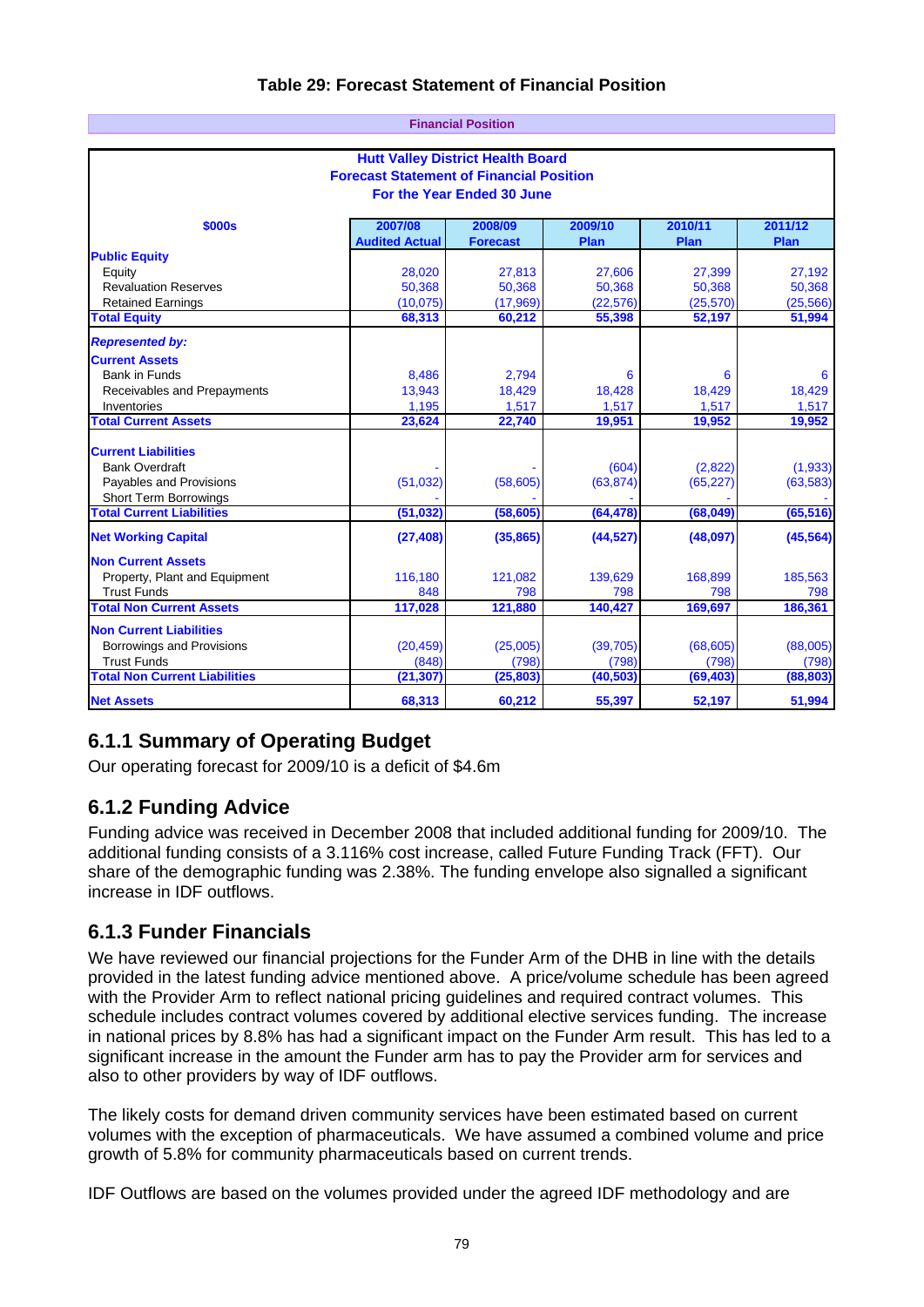budgeted for at national prices.

Our projection for the costs of contracts with external service providers includes a provision for price increases limited to a maximum of the FFT increase in our funding.

As a result of these reviews we have projected a summary deficit for the Funder Arm of \$3.2m for 2009/10.

### **6.1.4 Provider Financials**

The financial projection for the Provider Arm includes a number of significant assumptions that are detailed in the next section (section 6.2).

Base funding for the Provider Arm is agreed through the Memorandum of Agreement (MOA) with the Funder Arm. In 2009/10 the base increase in funding is 3.116%. The Funder Arm determines the number of purchase units to be supplied by each service after considering the demands of the Hutt Valley population. A national pricing programme determines the price of each purchase unit.

The price/volume schedule lists the number of purchase units agreed for each of the Provider Arm services. These volumes take into account national intervention rates for services. The budgeting process determines the cost of providing the contracted services including service improvements and efficiencies where possible.

We have included a number of efficiency and quality improvement initiatives into the Provider arm budgets. These include the building of two temporary day surgery facilities to increase surgical throughput and a reconfiguration of staffing in a number of areas. National employment agreements continue to impact in 2009/10 with settlements at higher rates than our funding provides and the requirement for us to employ more staff. Staff vacancies also represent an area of significant risk because of the higher costs associated with outsourced personnel.

We are estimating a deficit for the Provider Arm of \$1.4m for 2009/10.

## *6.2 Assumptions*

The following sections list the key assumptions we have included in our preparation of the forecast financial statements for 2009/12. Our Statement of Accounting Policies is included at Appendix 7.

### **6.2.1 Provider**

- Base revenue has been allocated to the Provider Arm based on contract volumes agreed with the DHB funder using national prices.
- Funding has been included to cover the costs of Kiwisaver (up to 2%).
- There will be no requirement for external deficit funding.
- Established personnel positions will be fully staffed or managed to minimise the requirement for overtime and outsourced staffing.
- Staff costs have been based on national assumptions.
- Annual leave accrued in the year will be taken.
- Non-employment related expenses have been budgeted individually by expense category within each cost centre. By budgeting in this way we have reflected recent cost movements, changes in usage patterns and recognised cost reduction initiatives.
- Outsourced surgical procedures will be purchased at national prices.
- Our interest income assumes that funding will be received one month in advance from the Ministry of Health.
- Interest rate changes will not materially affect the overall financial position.
- Capital expenditure projects within the planning period will be funded from operating cash, operating leases, or as in the business case for the Emergency Department / Theatre Project, from Crown Health Financing Agency (CHFA) funding.
- Interest on loans borrowed to finance the ED/ theatre project have been capitalised to the cost of the project in accordance with IAS 23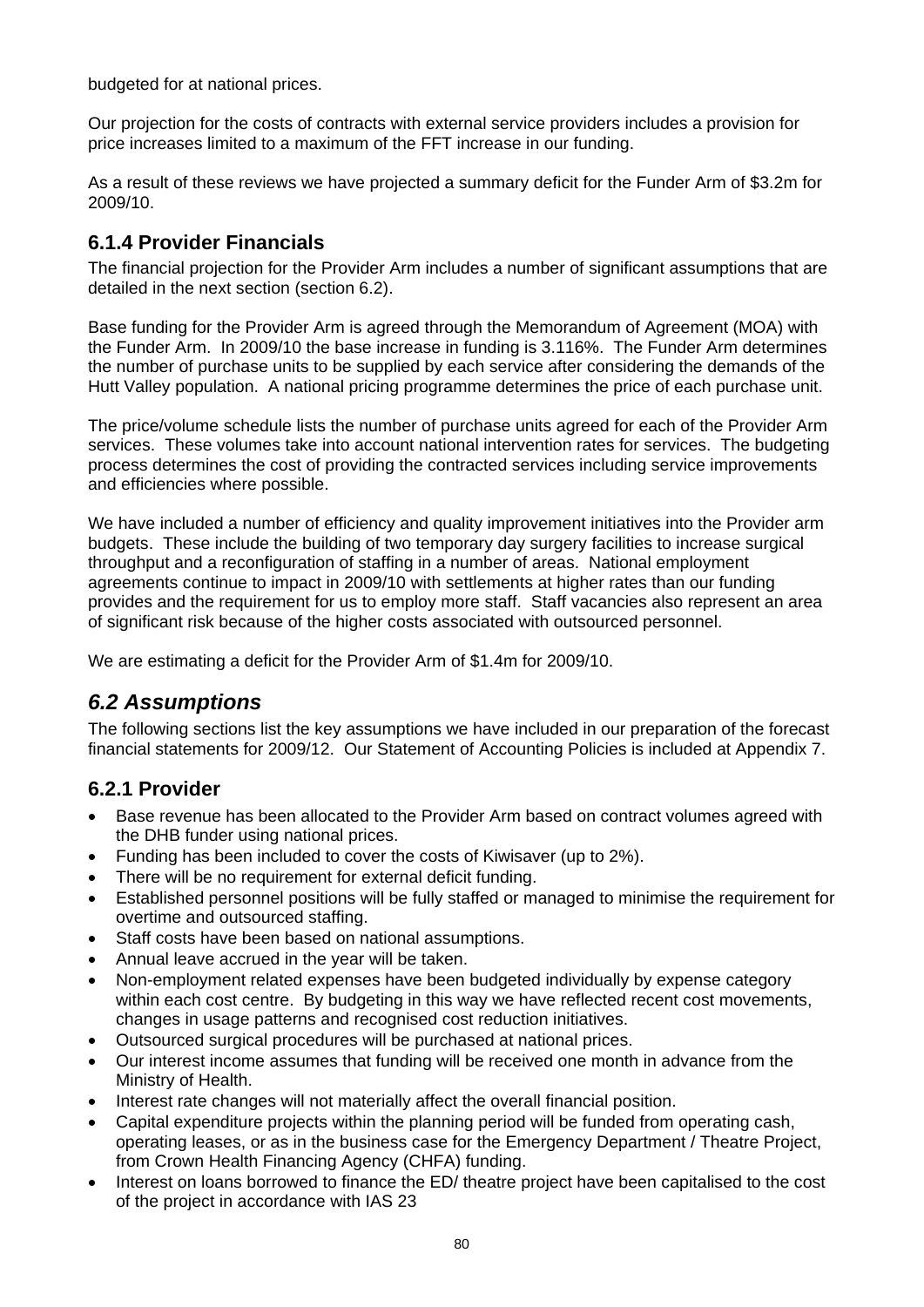- Any revaluation of land and buildings is estimated to be insignificant with no resulting impact on the financial statements.
- Oral Health Service Project approval is not assumed.
- IDF outflows and inflows are as per the funding advice.
- Corporate service costs have been allocated according to standard accounting drivers that are proxies for the likely use of corporate services.

### **6.2.2 Funder**

- The budgets for all demand driven costs are based on our current volumes for 2008/09 with an allowance for expected price increases in 2009/10.
- No material growth in demand has been incorporated into the budgets except for community pharmaceuticals that have been based on an increase of 5.8% over our forecasted 2008/09 spend.
- No provision has been made for any funding of new initiatives except for the funding allocated for the new government priorities.
- Price increases for external service providers have been limited to a maximum of the FFT funding increase.

### **6.2.3 Risks**

All DHBs face pressure from additional expenditure, which must be managed within allocated funding. Management of expenditure pressure will require considerable restraint, and focused exploration of productivity improvements.

There are some significant risks associated with the assumptions we have made in our DAP budget. The most important are:

- Employment Costs There are a number of multi employer agreement expiring in this 12 month period. We have assumed that they will be settled within FFT. Workforce shortages may also lead to unbudgeted expenditure in outsourced costs.
- The DHB will have to manage staff numbers to appropriate levels and implement changes to service configuration. These efforts will have to be prioritised within the DHB's service priorities and demographics
- Revenue in Advance we have assumed that the Ministry of Health will continue to pay us our funding monthly in advance. Should this not be the case we risk a significant loss of interest income.
- Inter-District Flows actual volumes of services delivered by us for other DHBs, or delivered to our population by other DHBs are very difficult to predict or manage. There is a significant risk that these volumes may vary and that the resulting cost impact could be unfavourable.
- Demand Driven Costs we have a limited ability to manage demand for a number of our services. Any significant increase in that demand will result in increased costs that produce a deficit.
- External service providers our ability to hold price movements for external service providers to FFT is a risk, given the increases in salary movements in this sector over the last 12 months.

## **6.2.4 Out Years 2010/11 to 2011/12**

We have assumed base revenue increases of 3.5% for 2010/11 and 2011/12 years respectively. Both years reflect the impact of service reconfigurations and the additional 2 clip on theatres. The impact of the ED/Theatre redevelopment project is reflected in the 2011/12 position. We are budgeting for an improving deficit in 2010/11 and a breakeven position in 2011/12.

## *6.3 Capital Expenditure*

The following table outlines our capital expenditure plans for the three-year planning period.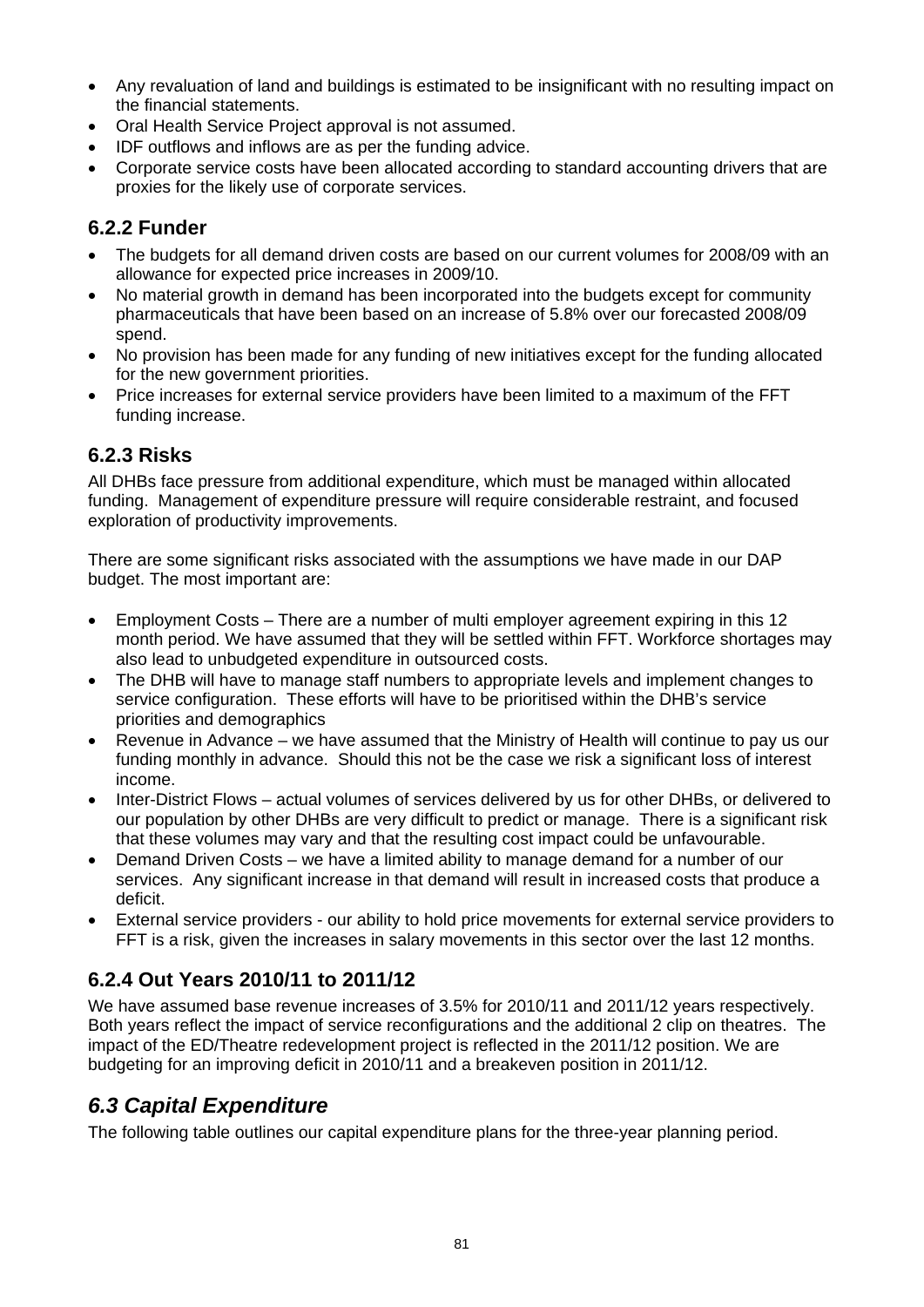### **Table 30: Capital Expenditure**

|                                                                                                      | <b>Capital Expenditure</b> |                                          |                                                      |                                                    |  |  |
|------------------------------------------------------------------------------------------------------|----------------------------|------------------------------------------|------------------------------------------------------|----------------------------------------------------|--|--|
| <b>Hutt Valley District Health Board</b><br><b>Capital Expenditure</b><br>For the Year Ended 30 June |                            |                                          |                                                      |                                                    |  |  |
| 2007/08                                                                                              | 2008/09                    | 2009/10                                  | 2010/11                                              | 2011/12                                            |  |  |
| <b>Audited Actual</b>                                                                                | <b>Forecast</b>            | Plan                                     | Plan                                                 | Plan                                               |  |  |
|                                                                                                      |                            |                                          |                                                      |                                                    |  |  |
| 3,205                                                                                                | 1,525                      | 1,805                                    | 1.800                                                | 1,800                                              |  |  |
| 1,949                                                                                                | 1,223                      | 1,995                                    | 2,000                                                | 2,000                                              |  |  |
|                                                                                                      | 1,193                      | 1,500                                    | 1,500                                                | 1,500                                              |  |  |
| 218                                                                                                  | 200                        | 200                                      | 200                                                  | 200                                                |  |  |
| 3                                                                                                    |                            |                                          |                                                      |                                                    |  |  |
|                                                                                                      |                            |                                          |                                                      | 5,500                                              |  |  |
|                                                                                                      |                            |                                          |                                                      |                                                    |  |  |
|                                                                                                      | 5,803                      | 15,398                                   | 34,212                                               | 22,023                                             |  |  |
|                                                                                                      |                            | 4,000                                    |                                                      |                                                    |  |  |
|                                                                                                      |                            | 3,037                                    |                                                      |                                                    |  |  |
|                                                                                                      | 1,760                      |                                          |                                                      |                                                    |  |  |
|                                                                                                      | 1,589                      |                                          |                                                      |                                                    |  |  |
|                                                                                                      | 9,152                      | 22,435                                   | 34,212                                               | 22,023                                             |  |  |
| 7,791                                                                                                | 13,293                     | 27,935                                   | 39,712                                               | 27,523                                             |  |  |
|                                                                                                      |                            |                                          |                                                      |                                                    |  |  |
|                                                                                                      |                            |                                          |                                                      |                                                    |  |  |
|                                                                                                      |                            |                                          |                                                      | 11,628                                             |  |  |
|                                                                                                      |                            |                                          |                                                      | (3,505)                                            |  |  |
|                                                                                                      |                            |                                          |                                                      | 19,400                                             |  |  |
|                                                                                                      |                            |                                          |                                                      | 27,523                                             |  |  |
|                                                                                                      | 2,416<br>7,791             | 4,141<br>8,069<br>224<br>5,000<br>13,293 | 5,500<br>5,000<br>9,387<br>3,148<br>10,400<br>27,935 | 5,500<br>5,000<br>9,673<br>139<br>24,900<br>39,712 |  |  |

We have completed an integrated campus plan to identify our future facility requirements. The Emergency Department/Theatre Redevelopment Business Case has received support from the National Capital Committee and has gained ministerial approval. Our budgets include the approved business case.

We have not identified any significant assets that are surplus to long-term health service delivery needs. We have not made any provision in the DAP for any Asset Revaluations as we last revalued our relevant assets at 30 June 2006.

## *6.4 Efficiency Initiatives*

Details of our improving hospital productivity and improving value for money initiatives are included in Section 3.2. The following initiatives are in progress and will impact on our results for the 2009/10 planning period:

- Implementation of the Emergency Department/Theatre business case during this period
- Construction of Clip On theatres to increase our theatre throughput
- A review of mental health services to ensure better alignment between activity and resources
- Working closely with our augmented NASC provider to improve value for money for older people's health services
- A review of our long term conditions programmes and service purchasing to identify opportunities for consolidation and better integration to improve effectiveness and value for money
- Hospital productivity improvements arising from our Improving the Patient Experience Programme
- Reducing the number of children overdue for recall for oral health services from 12.6% in December 2008 to 0% by December 2009, within existing resources.
- Addressing our high expenditure on community and hospital pharmaceuticals through the review of optimal prescribing in mental health, respiratory and rheumatology services.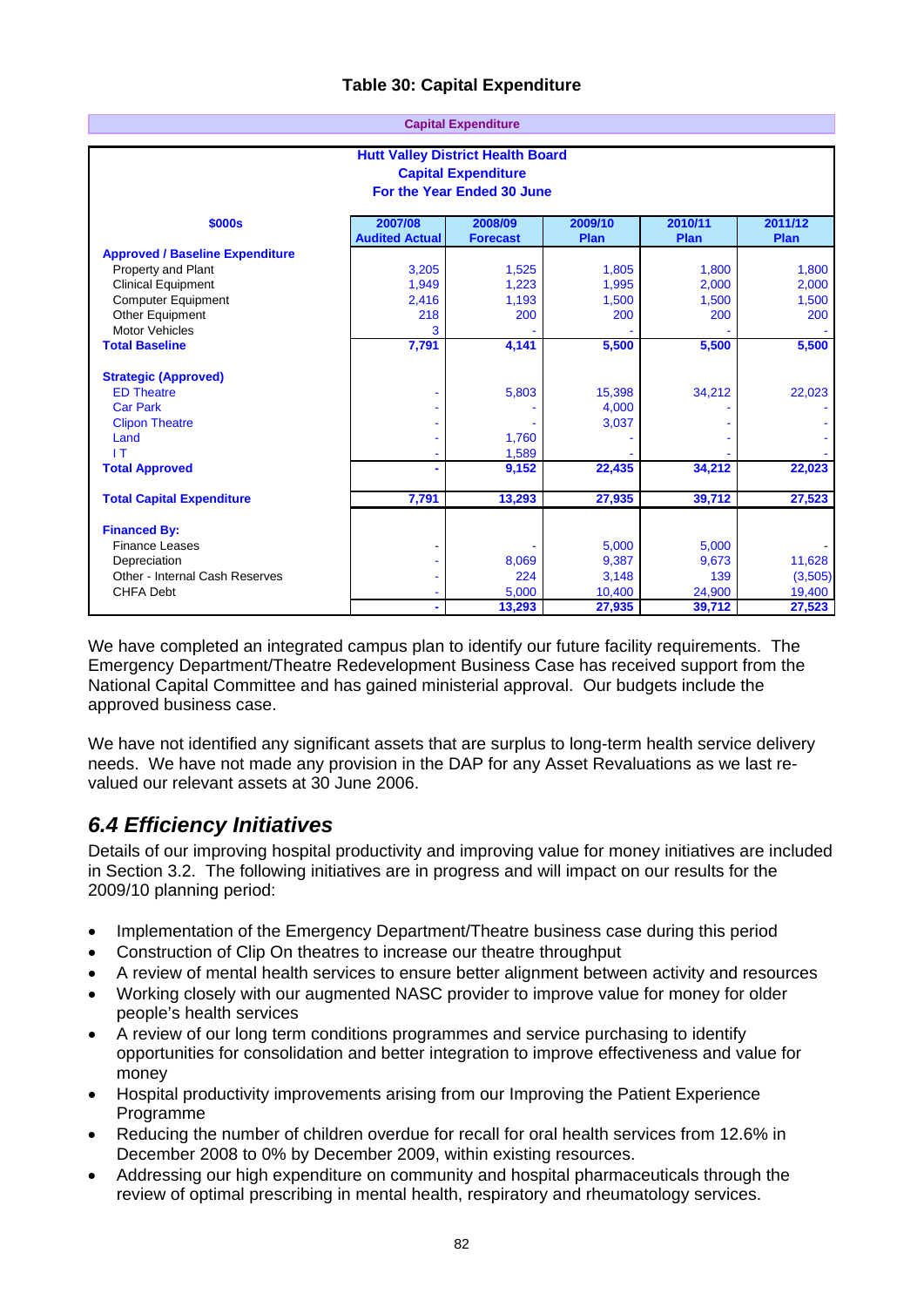- Increased regional collaboration in relation to business case and procurement activities, managing common service providers, reviewing Ministry of Health contracts where these specific local infrastructure and workforce requirements
- Exploration of additional elective services theatre facilities in the region.

# *6.5 Disposal of Land / Assets*

We currently have no plans to dispose of any land. When disposing of land, Hutt Valley DHB will abide by the appropriate statutes and be guided by appropriate business principles. Hutt Valley DHB will not dispose of any land without first consulting with the Minister of Health. We will also comply with the relevant protection mechanism that addresses the Crown's obligations under the Treaty of Waitangi and any process relating to the Crown's good governance obligations in relation to Māori sites of significance.

## *6.6 Business Cases*

We have submitted our Oral Health Service Provision for Children and Adolescents (OHSPCA) business case to the Ministry of Health for approval.

## *6.7 Debt and Equity*

The CHFA is the key lender to Hutt Valley DHB with current loans of \$19M at a fixed rate of 6.535% to December 2017. The CHFA facility has an end date of 2018. It is planned to apply to CHFA for additional loans up to \$60 million, as detailed in the Emergency Department/Theatre Redevelopment business case, which has ministerial approval. In addition, Hutt Valley DHB has a working capital facility with BNZ of \$6M for use as required. Hutt Valley DHB is investigating the applicability of lease financing for clinical equipment of up to \$10m over the next two years.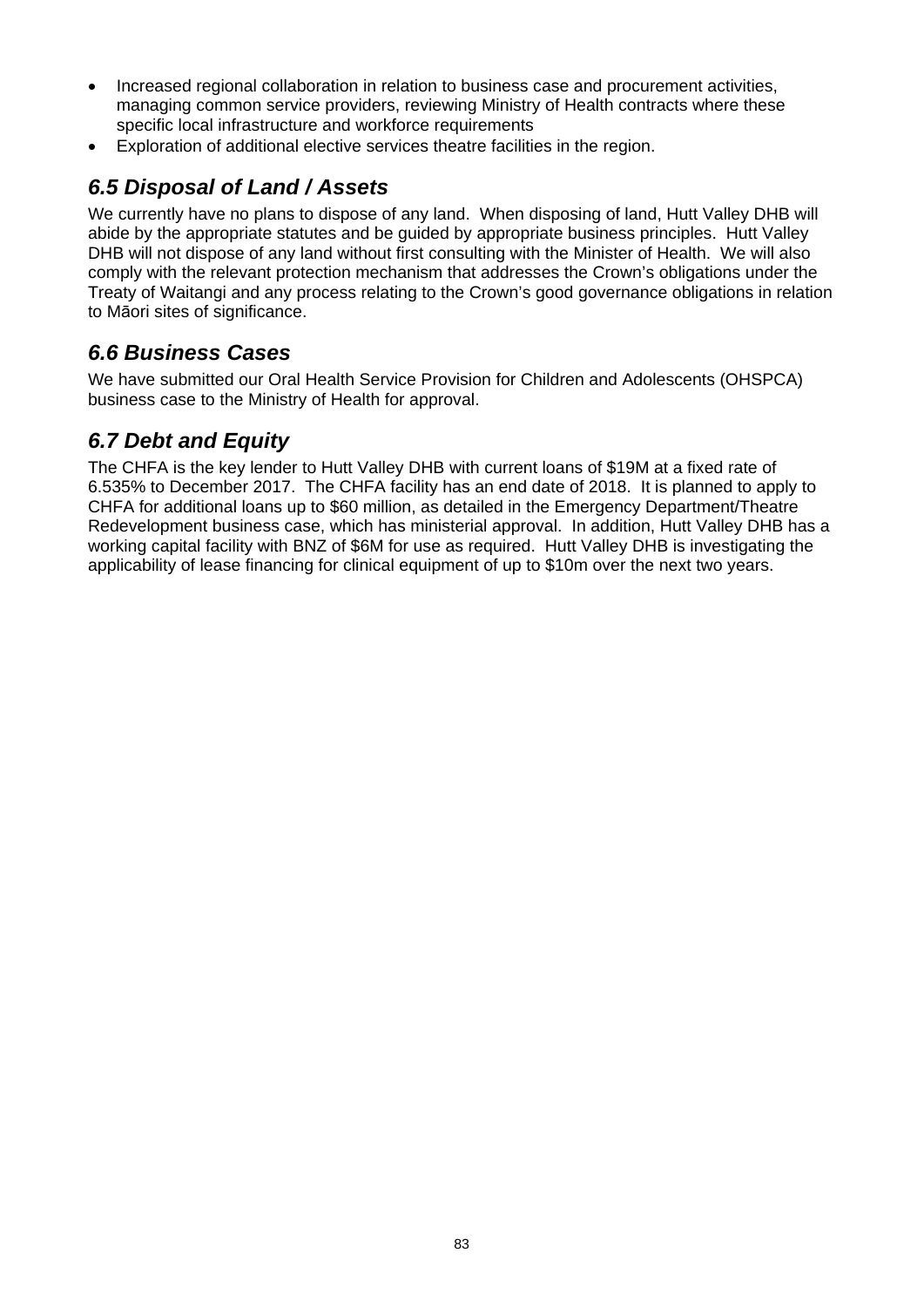# *Appendix 1: Our People*

This section describes the Hutt Valley DHB region's population and population health needs. Hutt Valley DHB covers the areas controlled by our two local councils, Hutt City and Upper Hutt City. Our neighbouring DHBs are Capital and Coast, Wairarapa and Mid Central DHBs.



#### **Figure 9: Hutt Valley DHB district**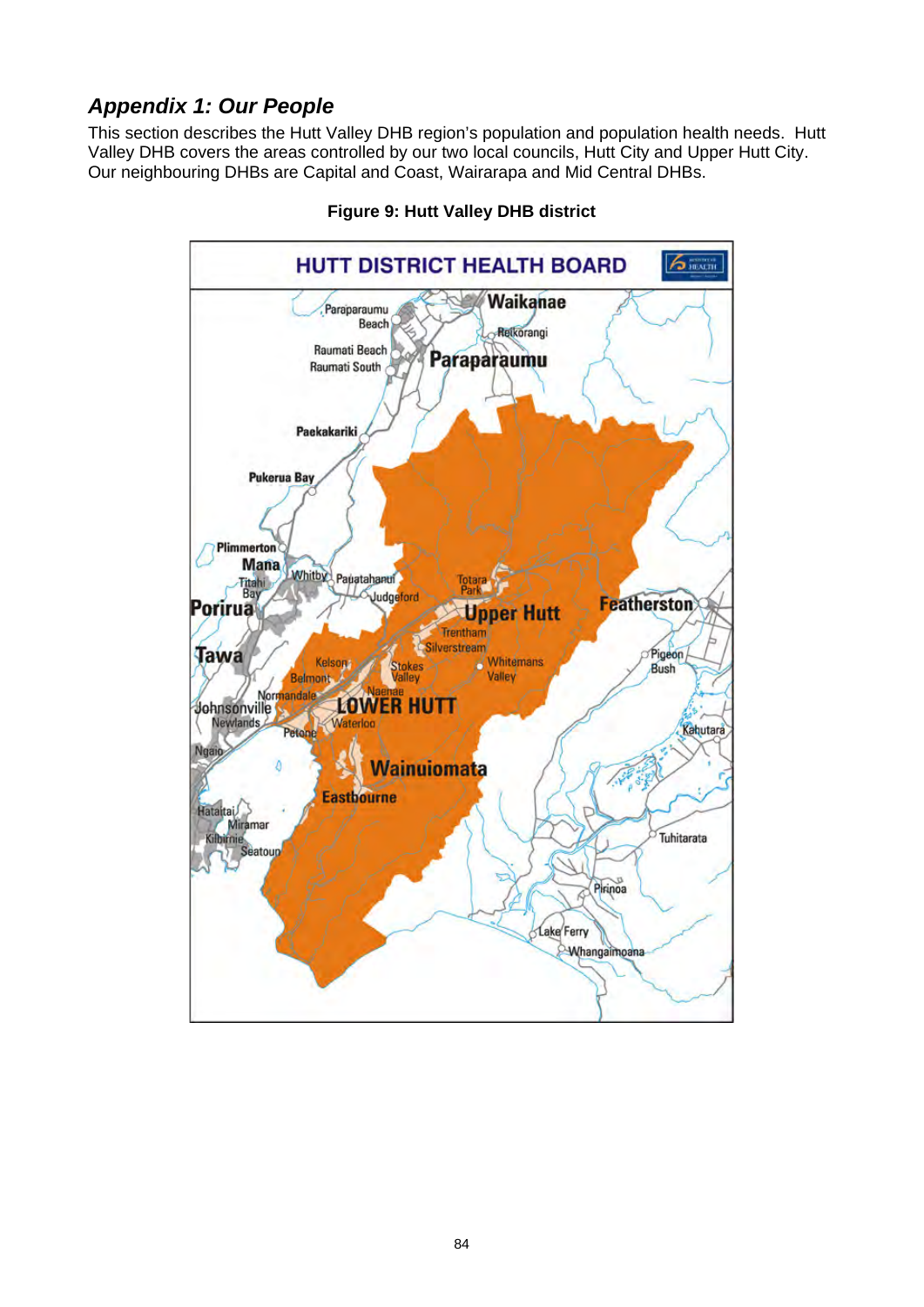### *Population Information*

Table 31 below shows the Hutt Valley DHB population distribution by age group in 2006 compared with the New Zealand population distribution<sup>41.</sup>

|              | $0 - 14$             | $15 - 24$            | $25 - 44$         | $45 - 64$            | $65 - 84$            | $85+$              | <b>Total</b> |
|--------------|----------------------|----------------------|-------------------|----------------------|----------------------|--------------------|--------------|
| <b>HVDHB</b> | 31,550<br>$(22.4\%)$ | 19,520<br>$(13.9\%)$ | 40,420<br>(28.7%) | 33,500<br>$(23.8\%)$ | 14,190<br>$(10.1\%)$ | 1,750<br>$(1.2\%)$ | 140,930      |
| <b>NZ</b>    | 21.2%                | 14.5%                | 28.2%             | 23.9%                | 10.8%                | 1.4%               |              |

### **Table 31: Population Distribution 2006**

Both the age and gender composition of the Hutt Valley DHB population are similar to the New Zealand population. The ethnic composition of the overall population is similar to overall New Zealand figures, although in contrast with the national population, Hutt Valley DHB population had a slightly higher proportion of Pacific people.

|              | <b>Maori</b> | <b>Pacific</b> | <b>Asian</b> | <b>European</b><br><b>Other</b> |
|--------------|--------------|----------------|--------------|---------------------------------|
| <b>HVDHB</b> | 16.4%        | 7.2%           | 6.8%         | 70.2%                           |
| NZ.          | 14%          | 5.6%           | 8.5%         | 71.9%                           |

### Table 32: Population by ethnicity<sup>42</sup> 2006

While Māori and Pacific make up over 16% and 7.2% of the Hutt Valley's total population respectively, the proportion of Māori and Pacific 0 to 24 years is much higher as shown in Figure 10 below.



#### **Figure 10: Population Age Groups by Ethnicity**

The proportion of people residing in urban areas (98.1%) is higher than the national rate (86%). Over 70% of the population reside in Lower Hutt with another 28.5% residing in Upper Hutt. The population in Hutt Valley DHB is projected to increase by a smaller percentage than the national population between 2006 and 2026 (refer Table 33). Recent figures estimate that the population

<sup>&</sup>lt;sup>41</sup> TAS Report: source: Ministry of Health projections, Statistics New Zealand – estimated usually resident 2006 Census Population.

<sup>&</sup>lt;sup>42</sup> PHI - using prioritised ethnicity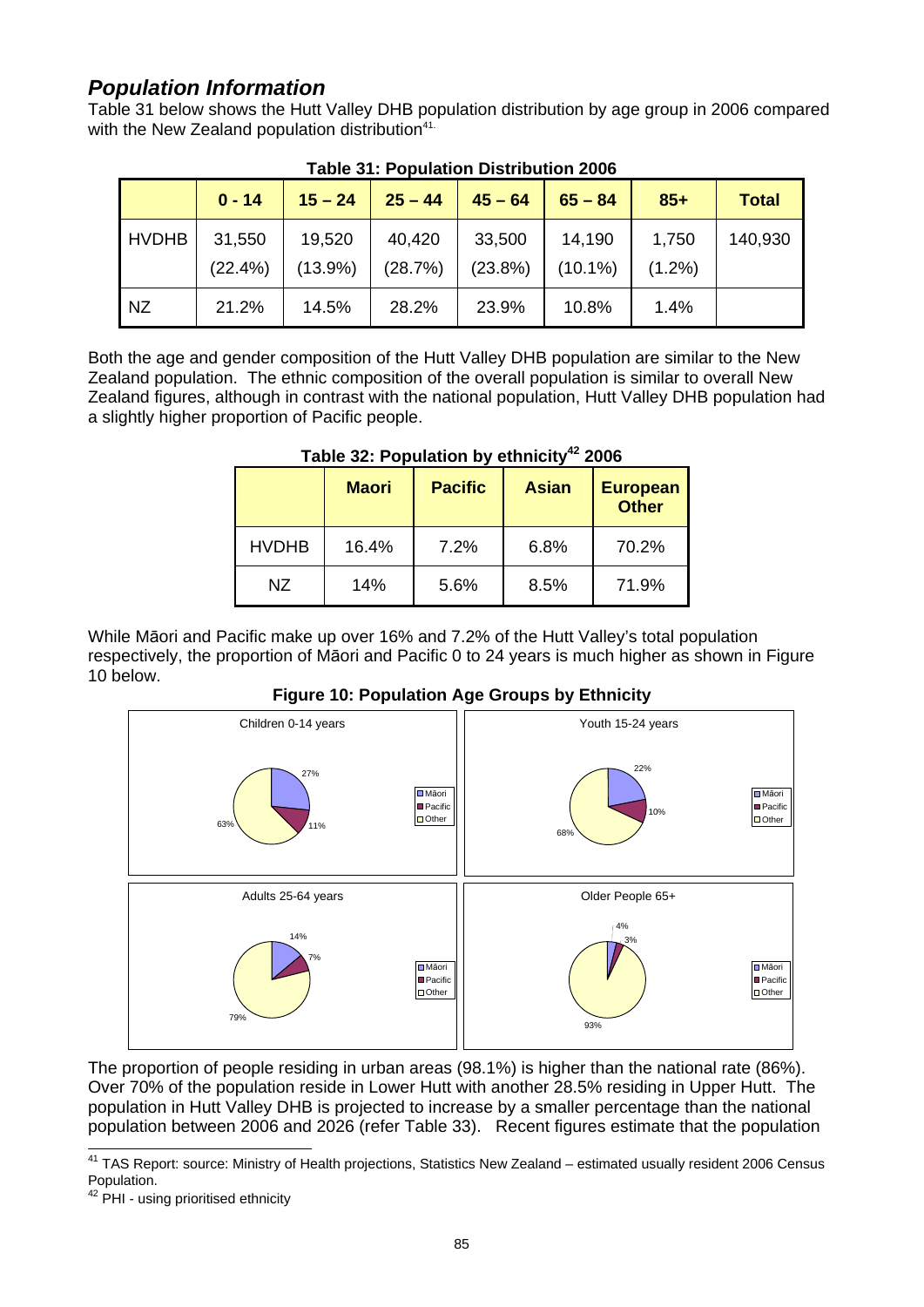will increase from the 140,930 in 2006 to around 147,240 in 2026. Like the national population, the population is aging, although projections vary across ethnic groups as shown in Figure 11 below. In contrast to the non Māori, non Pacific population projections, significant population growth is predicted for all Māori and Pacific population age groups, in particular children and youth and young adults.

**Table 33: Population Projections By Age Group - % Change 2006 - 2026** 

|                 | $0 - 14$ | $15 - 64$ | $65+$ | <b>Total</b> |
|-----------------|----------|-----------|-------|--------------|
| <b>HVDHB</b>    | $-11.4%$ | 3.3%      | 74.4% | 4.5%         |
| <b>Total NZ</b> | 1.1%     | 16.4%     | 87.5% | 18.1%        |

**Table 34: Population Projections by Ethnicity - % Change 2006 – 2026**

|              | <b>Maori</b> | <b>Pacific</b> | <b>Other</b> |
|--------------|--------------|----------------|--------------|
| <b>HVDHB</b> | 27.3%        | 30.6%          | $-3.1%$      |
| N7           | 29.9%        | 42.9%          | 13.9%        |

**Figure 11: Population Projection By Age Group and Ethnicity**

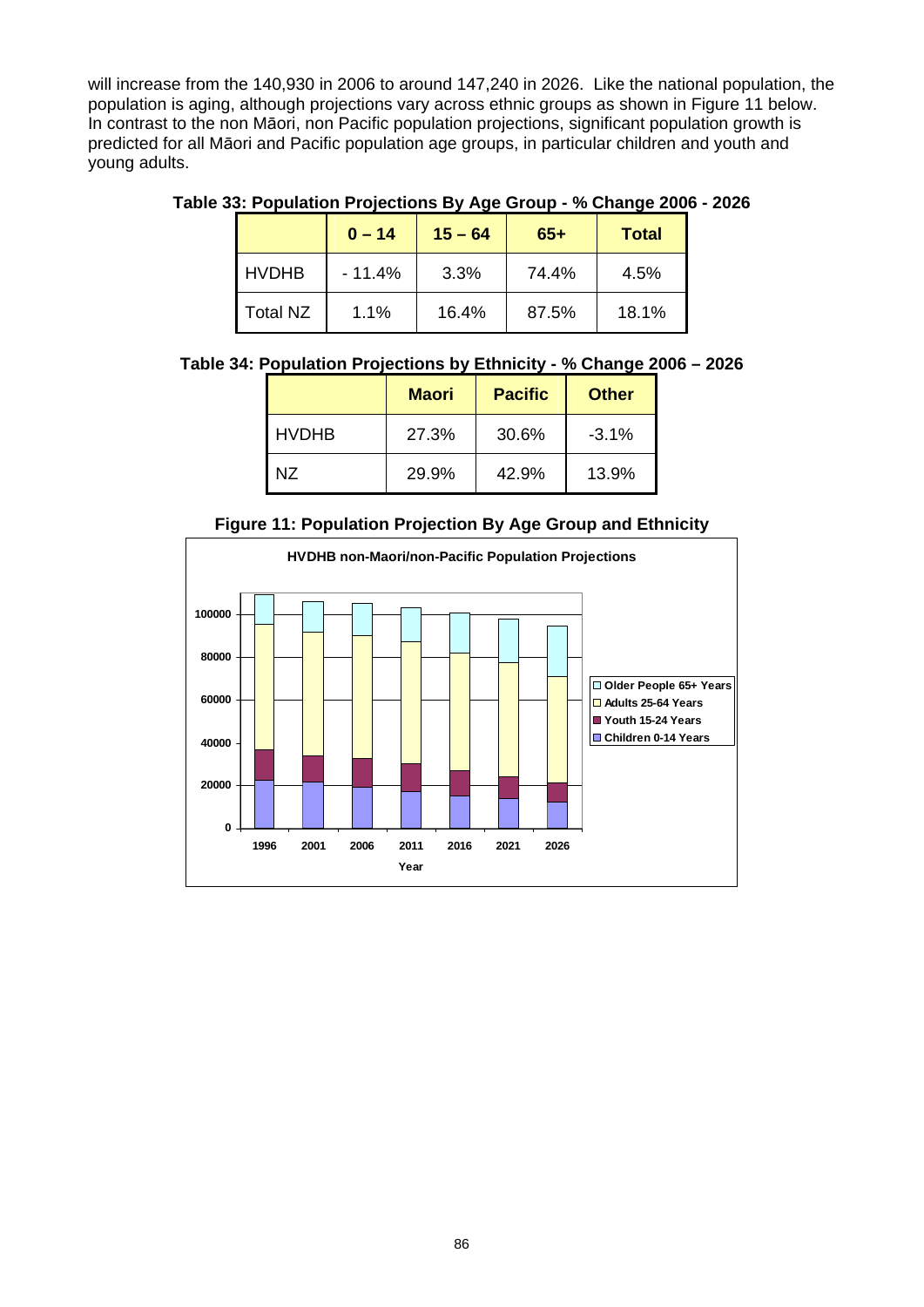



## *Deprivation*

The determinants of well health and/or ill health are complex, and include social, economic, cultural and environmental conditions. Research has shown that the New Zealand Index of Deprivation 2006 (NZDep2006) scores are closely associated with health outcomes; the higher the scores the worse the outcomes. Compared with the New Zealand average, where distribution is fairly even across the NZDep2006 deciles 1 to 10 categories, the distribution in the Hutt Valley DHB population shows that 15% of the population live in areas with the lowest scores associated with better health status (Figure 12 below refers).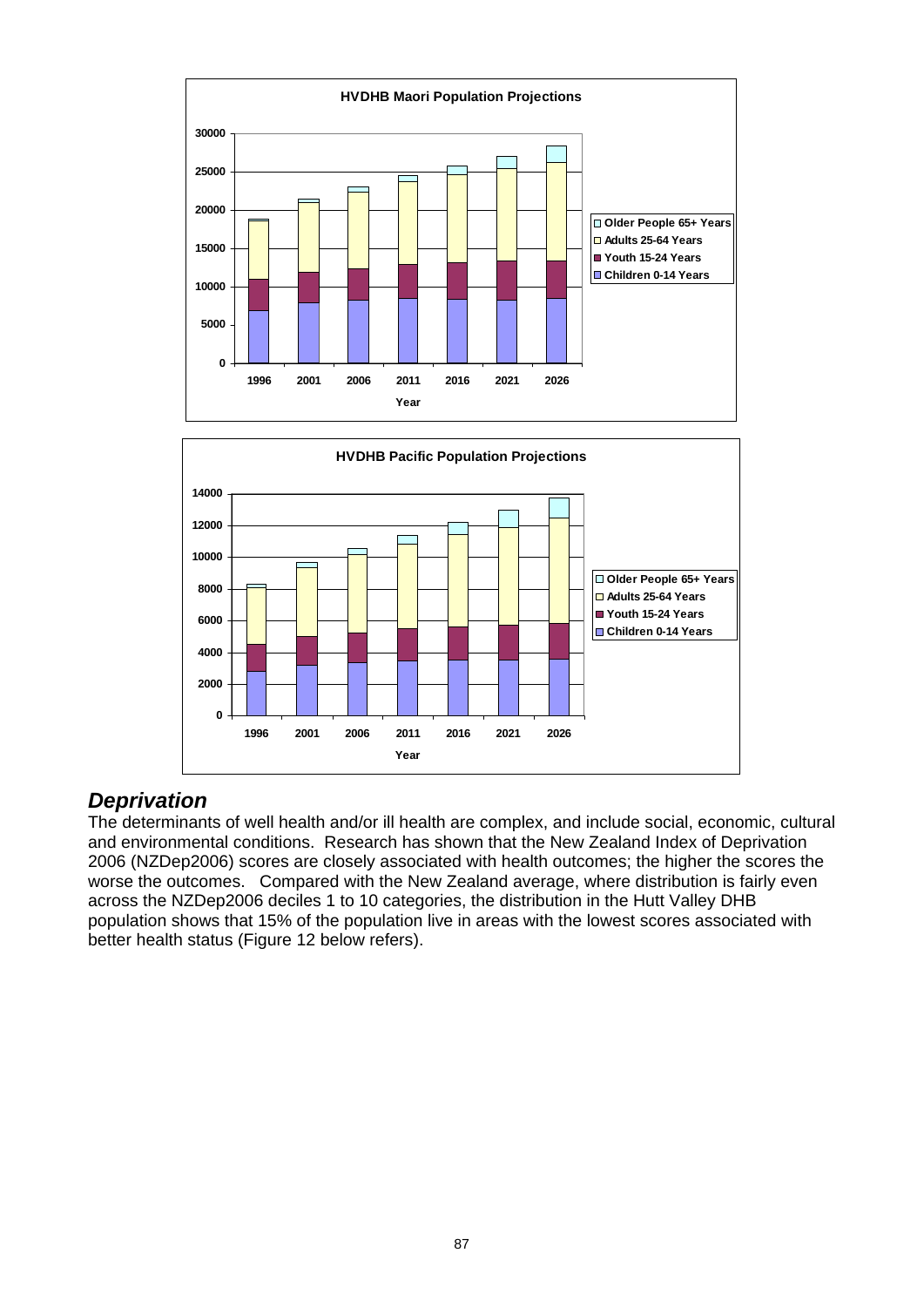

There is variation in the level of deprivation across the Hutt Valley district, with a greater degree of variation within Lower Hutt compared with Upper Hutt. Māori and Pacific people are overrepresented in the most deprived areas. Areas of relatively high deprivation within the Hutt Valley district include Naenae, Taita, Moera, Timberlea and parts of Petone, Stokes Valley, Wainuiomata, Waiwhetu and central Upper Hutt.

### *Health Profile*

The Hutt Valley DHB's health profile is gained through a comprehensive Health Needs Assessment (HNA) that describes our population and their health status. The understanding of our population's health status and the conditions and illnesses prevalent in our district ensures that we focus on the right priorities to meet the needs of our population.

### **Key local health issues/challenges:**

#### **Health behaviours and risk factors:**

For HVDHB the population rates for health risk factors are broadly similar to the national rates, i.e. for smoking prevalence, physical activity, hazardous drinking, obesity, high cholesterol, and high blood pressure. Worse or significantly worse rates, when compared with national figures, occur for:

- Consumption of fruit and vegetables
- Breastfeeding.

#### **Health status:**

When compared with national figures, the HVDHB population experiences:

- Higher population rates of chronic conditions; diabetes prevalence, stroke mortality, asthma prevalence, chronic obstructive pulmonary disease prevalence, and chronic mental health disorder prevalence
- Similar leading causes of mortality, with the addition of stroke.

#### **Health service utilisation**

When compared with national figures, the HVDHB has:

- Similar leading causes of hospitalisation, with the exception that asthma is a leading cause of hospitalisation for Maori, Pacific and Asian children aged 0 to 14 years, and diabetes is a leading cause of hospitalisation for Maori and Pacific people over 65 years
- Significantly higher rates of avoidable hospitalisation, in particular for diabetes, cardiovascular disease, ischaemic heart disease, and asthma
- Significantly higher rates for unmet need for a GP
- Significantly higher rates for prescriptions in the last 12 months
- Lower rates for diabetes checks and management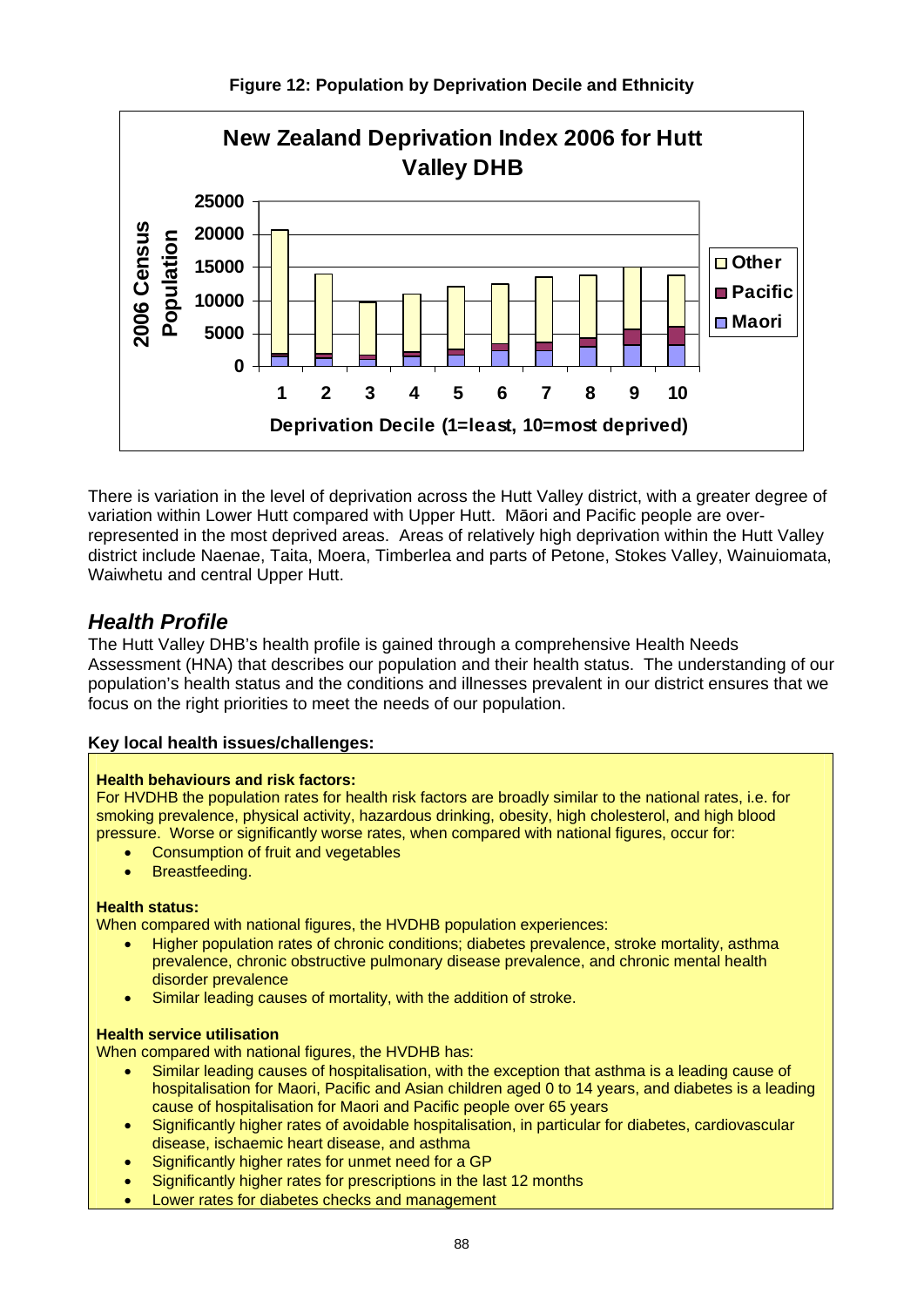- Significantly higher rates for emergency department attendances
- Significantly lower number of GPs per 10,000 population.

#### **Health targets**

When compared with national figures for 2007/08, the HVDHB is on track to achieve targets for immunisation, improving oral health, elective services patient flow, and improving mental health services.

The HVDHB is still to reach targets for reducing avoidable hospital admissions, improving diabetes services, and breastfeeding.

### *Māori Health*

The current Hutt Valley Māori population is around 24,000 people, or 16.4 percent of the Hutt Valley population. The proportion of Māori in the Hutt Valley is slightly higher than the national average of 15 percent. By 2031 the Hutt Valley Māori population is projected to grow to around 31,000, or around 21 percent of the total Hutt Valley population.

The Māori population in the Hutt Valley is generally younger than the rest of the population and experience higher levels of deprivation than non-Māori. If Maori are to achieve the same level of health as other New Zealanders their health status should be understood in the context of the broader determinants of health, particularly social, cultural and economic status. Strategies to improve Māori health should be effective at improving access to quality health care services for Maori. The Hutt Valley DHB Health Needs Assessment identifies a range of conditions where significant disparities exist for Māori (refer below). In addition, performance to date against Health Targets shows limited signs of significant progress in addressing the poorer health status of Māori in the Hutt Valley.

#### **Key local health issues/challenges:**

#### **Social determinants**

Inequalities exist in relation to life expectancy, educational achievement, income and household overcrowding.

#### **Health behaviours and risk factors:**

When compared with non Māori in the region, Māori experience:

- Higher prevalence of smoking
- Lower consumption of vegetables and fruit
- Lower rates of breastfeeding
- Higher rates of hazardous drinking
- Higher prevalence of obesity.

#### **Health status:**

When compared with non Māori in the region, Māori experience:

- Higher rates of death from cancer (especially Lung), cardiovascular disease, stroke, and suicide
- Higher prevalence of asthma, diabetes, and depression
- Poorer oral health.

#### **Health service utilisation**

When compared with non Maori in the region, Māori experience:

- Higher rates of avoidable hospital admissions
- Higher rates of hospitalisation of children for dental conditions and asthma
- Greater unmet need for a GP
- Poorer access to oral health checks, diabetes checks, breast and cervical cancer screening.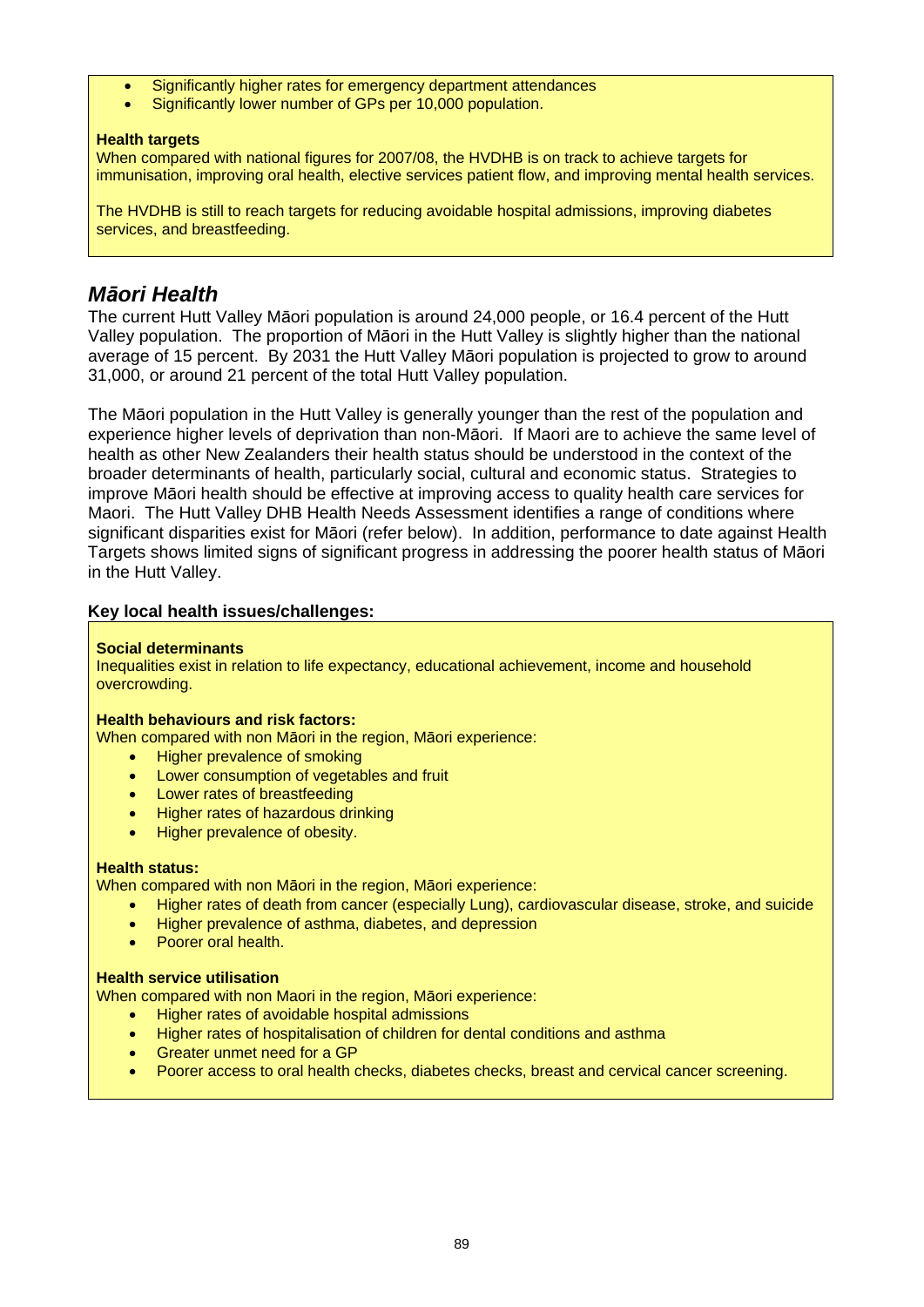### *Pacific Health*

Hutt Valley is one of seven District Health Boards (DHBs) with specific responsibility for addressing Pacific Health inequalities given its relatively high Pacific population. The current Hutt Valley Pacific population is around 11,000 people, or 7.2percent of total population. By 2031 the Hutt Valley Pacific population is projected to grow to around 14,750, or around 10 percent of the total Hutt Valley population.

The Pacific population in the Hutt Valley is generally younger than the rest of the population and experience higher levels of deprivation than both Māori and non-Māori. Around 60% of the Pacific population in Hutt Valley is Samoan, with the next biggest island groupings being Cook Island Māori and Tokelauan (refer Figure 13 below).



### **Figure 13: Composition of Pacific Population**

Pacific people experience significantly poorer health than other New Zealanders, excluding Māori. In particular, they experience high rates of chronic diseases such as diabetes and heart disease.

#### **Key local health issues/challenges:**

#### **Social determinants**

Inequalities exist in relation to life expectancy, educational achievement, income and household overcrowding. Nearly half of Pacific people living in the Hutt Valley fall into the two most deprived groups (Decile 9 and 10).

#### **Health behaviours and risk factors:**

Inequalities exist in relation to:

- Lower consumption of vegetables and fruit
- Higher prevalence of obesity.

#### **Health status:**

When compared with non Pacific/non Maori people in the region, Pacific people experience:

- Higher rates of death from cardiovascular disease, stroke, cancer,
- Much higher prevalence of diabetes, stroke, depression, and TB
- Poorer oral health.

#### **Health service utilisation**

When compared with non Pacific/non Maori people in the region, Pacific people experience:

- Higher rates of avoidable hospital admissions
- Higher rates of hospitalisation of children for dental conditions and asthma
- Greater unmet need for a GP
- Poorer access to oral health checks, diabetes checks, breast and cervical cancer screening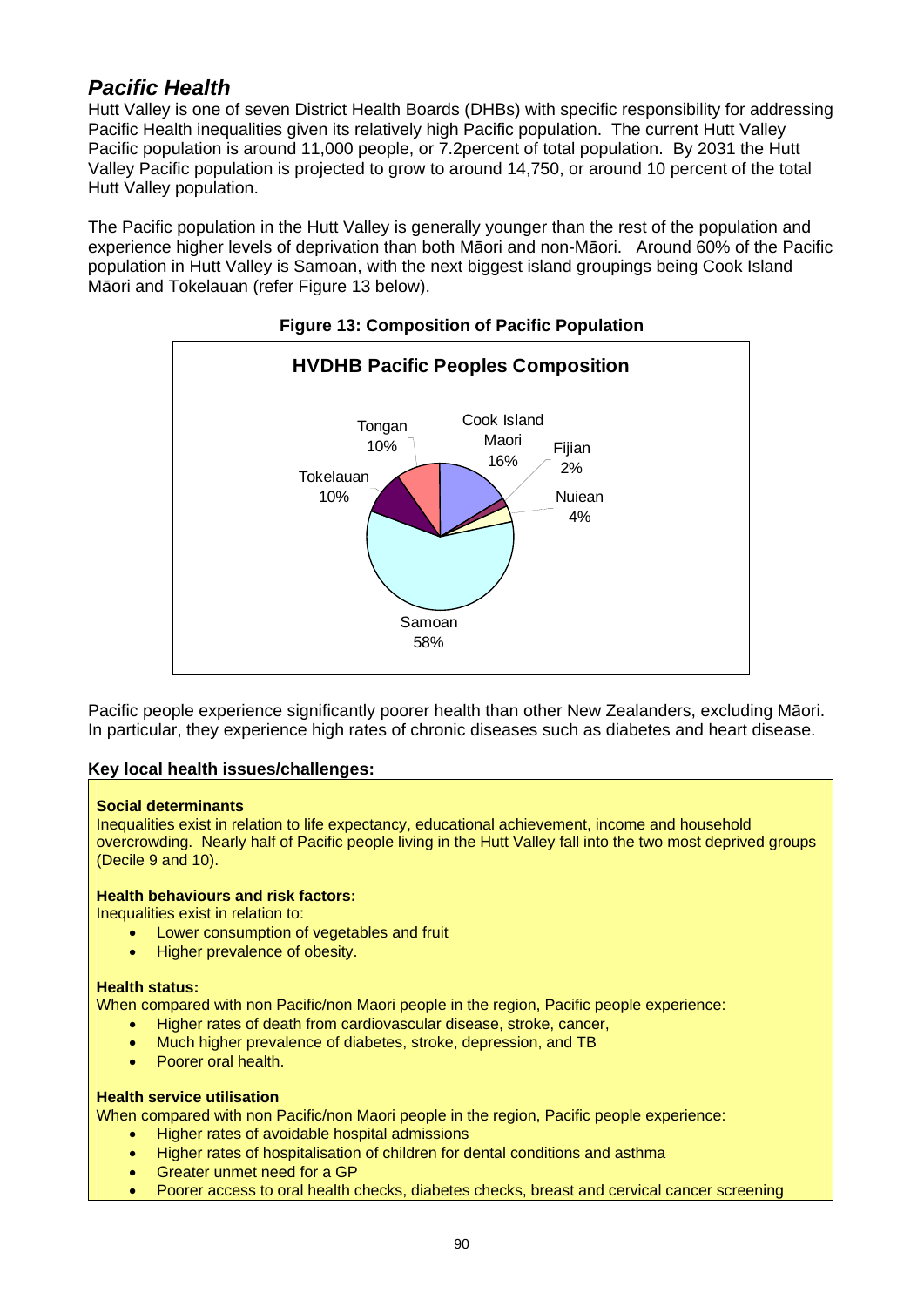## *Disability Profile*

Information available from Census data indicates that an estimated 27,000 Hutt Valley residents have some form of disability and around 16,000 of those people are younger than 65 years. National disability surveys do not generally provide information at a District Health Board level. Because their disabilities differ, people's needs vary widely, as do the needs of their families, carers and whanau. Most disabled people (95%) live in the community, with only 13% of older disabled people in residential care and less than 1% of disabled people under the age of 65 in residential care.

Accidents or injuries are the most common causes of disability for adults aged less than 65 years, with the most common type of injury occurring in the workplace. In older people, disease or illness are the most common causes of disability. Physical disability is the most common type of disability for adults, followed by sensory disability (hearing and/or seeing). Around 10 percent of children aged under 15 years have a disability, with more than half being caused by a condition that existed at birth. Special education needs are the most common type of disability in children, followed by chronic conditions or health problems.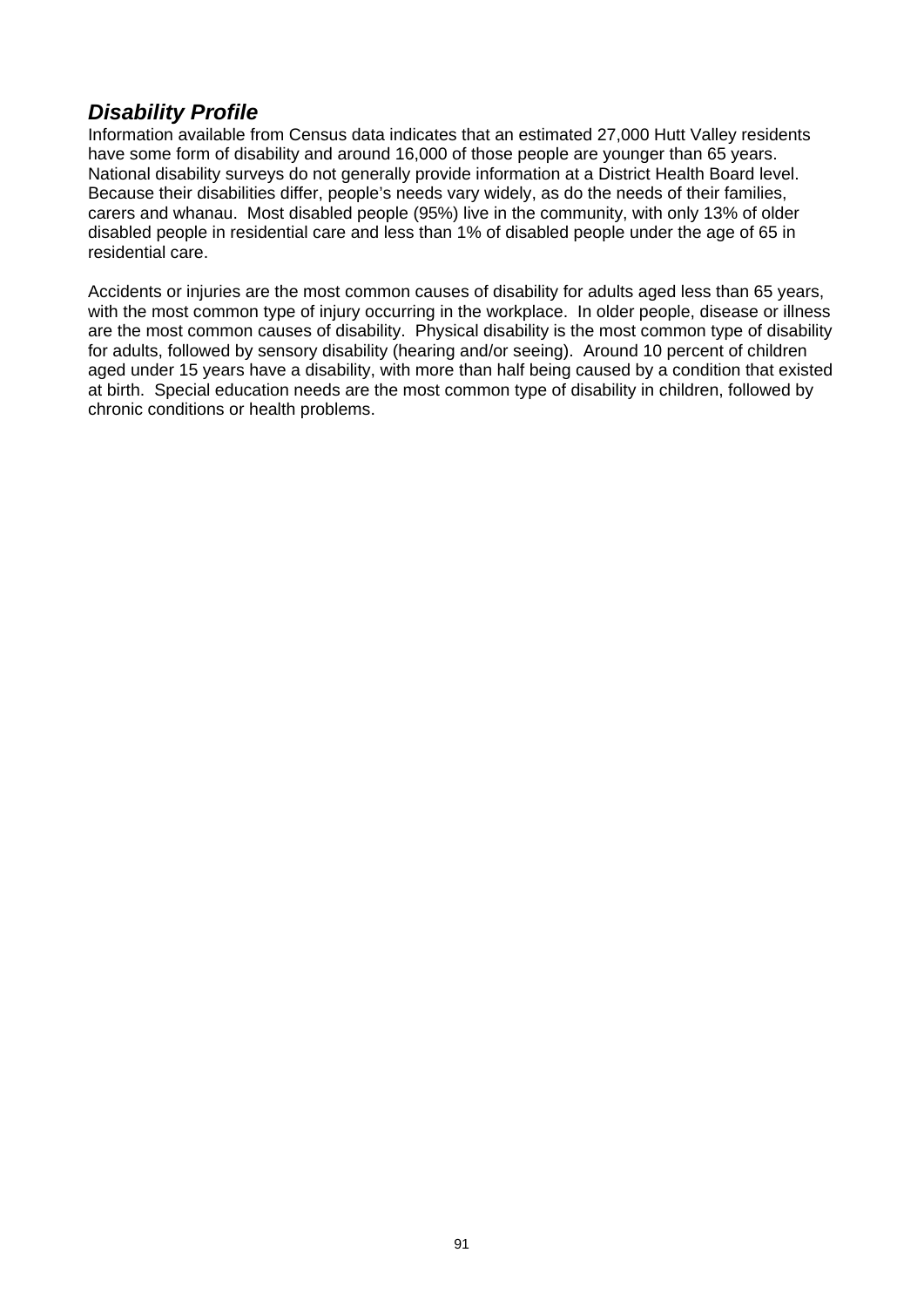# **Appendix 2: DHB Statutory Objectives and Governance Arrangements**

Hutt Valley District Health Board (Hutt Valley DHB) is responsible for improving the health of Hutt Valley residents within available financial resources. We plan and fund most health and disability support services in the Hutt Valley. We directly provide health services through the Hutt Hospital and many DHB community services, but just as importantly we purchase a range of other services from independent primary health care and community organisations. The Ministry of Health is responsible for planning and funding public health, disability services for young people and some other national services.

### **Hutt Valley DHB:**

**PLANS** in consultation with key stakeholders (Iwi, PHOs and NGOs) and our community, the strategic direction for health and disability services within our district.

**PLANS** in collaboration with other DHBs, regionally and nationally.

**FUNDS** health and disability services through the contracts we have with providers.

**PROVIDES** hospital and specialist services that include medical and surgical services, mental health, and older person's health services, maternity, child and youth health services.

**PROMOTES** community health and wellbeing through health promotion, health education and population health programmes.

District Health Boards were established and function under the New Zealand Public Health and Disability Act 2000, which includes DHB objectives and functions as discussed below.

### *Legislative*

District Health Boards were established and function under the New Zealand Public Health and Disability Act 2000, which includes DHB objectives and functions. The objectives of DHBs are covered by the NZPHD Act (2000), as follows:

(a) to improve, promote, and protect the health of people and communities:

(b) to promote the integration of health services, especially primary and secondary health services:

(c) to promote effective care or support for those in need of personal health services or disability support services:

(d) to promote the inclusion and participation in society and independence of people with disabilities:

(e) to reduce health disparities by improving health outcomes for Maori and other population groups:

(f) to reduce, with a view to eliminating, health outcome disparities between various population groups within New Zealand by developing and implementing, in consultation with the groups concerned, services and programmes designed to raise their health outcomes to those of other New Zealanders:

(g) to exhibit a sense of social responsibility by having regard to the interests of the people to whom it provides, or for whom it arranges the provision of, services:

(h) to foster community participation in health improvement, and in planning for the provision of services and for significant changes to the provision of services:

(i) to uphold the ethical and quality standards commonly expected of providers of services and of public sector organisations: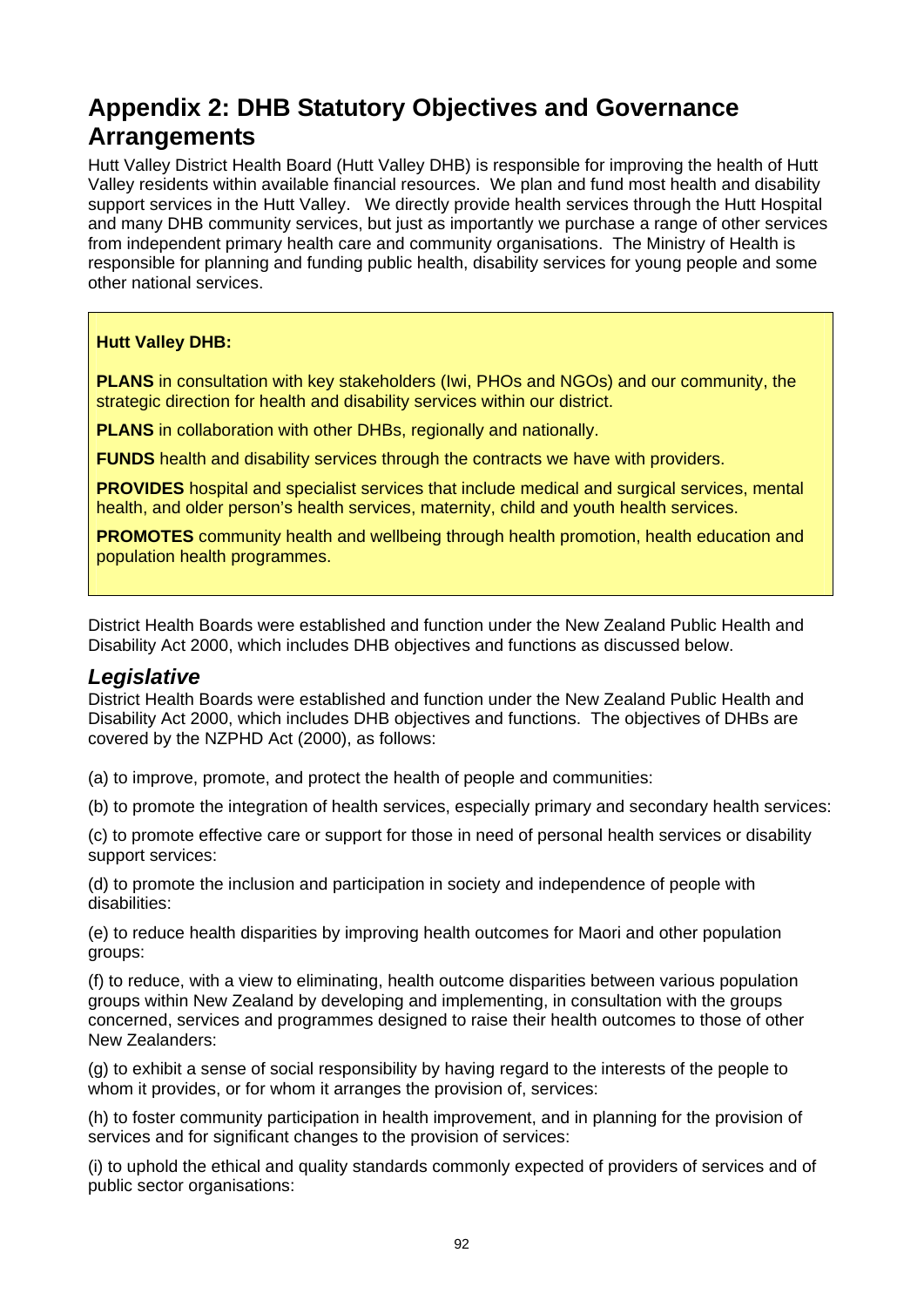(j) to exhibit a sense of environmental responsibility by having regard to the environmental implications of its operations:

(k) to be a good employer in accordance with section 118 of the Crown Entities Act 2004.

Each DHB is required to pursue its objectives in accordance with its District Strategic Plan, its District Annual Plan, its Statement of Intent to Parliament, and any directions or requirements given to it by the Minister. Every year DHBs complete a District Annual Plan, which reflects their District Strategic Plan and Government and Local priorities. The District Annual Plan covers the level of services that will be funded, the services that are to be provided and the key actions that are to be advanced over the year. Performance targets and financial plans are also included within the annual plan.

### *Governance*

Hutt Valley DHB has an established governance and organisational structure that enables us to carry out our responsibilities effectively. Our governance structure is based on the requirements of the NZPHD Act 2000. The Board consists of eleven members and has overall responsibility for the operation of Hutt Valley DHB. Seven of the members are elected as part of the three-yearly local body election process (last held in October 2007) and up to four are appointed by the Minister of Health.

There are four sub committees to the Board made up of Board members, DHB staff, and community representatives. These committees are requirements of the NZPHD Act 2000 and are statutory committees:

- **Hospital Advisory Committee (HAC) -** The HAC monitors the financial and operational performance of the hospital.
- **Community and Public Health Advisory Committee (CPHAC)** The CPHAC provides the Board with advice on the health and disability needs of our region's population and reports on issues considered as having a significant effect on our population's health.
- **Disability Support Advisory Committee (DSAC)** DSAC informs the Board about the needs of people with disabilities in our region. The committee makes sure that the services provided or funded, and the policies adopted, promote the inclusion and participation of people with disabilities in our society, to maximise their independence.
- **Finance and Audit Committee (FAC)** FAC monitors the DHB's financial performance. It is required to provide sound advice to the Board on the financial affairs of the DHB. It also oversees all DHB audits and information systems.

The public are welcome to observe the meetings of the board and statutory committees. The meetings are usually held monthly and details of the meetings (such as agendas, minutes, membership of the committee, people who attended a meeting) are publicly available on our website www.huttvalleydhb.org.nz.

Our Chief Executive Officer is accountable to our Board for the successful accomplishment of the district annual plan intentions, including meeting all of the performance targets. Our Board requires management to provide specific monthly performance reports so the Board can assess whether we will achieve our plan, as well as specific reports on any key issues that arise during the course of the year. We use an organisation-wide risk management system to identify and address any key risks. We also issue a public annual report that describes whether we did what we said we would do in the District Annual Plan.

### *DHB Planning and Funding*

The Hutt Valley DHB funds the following services:

• Primary health care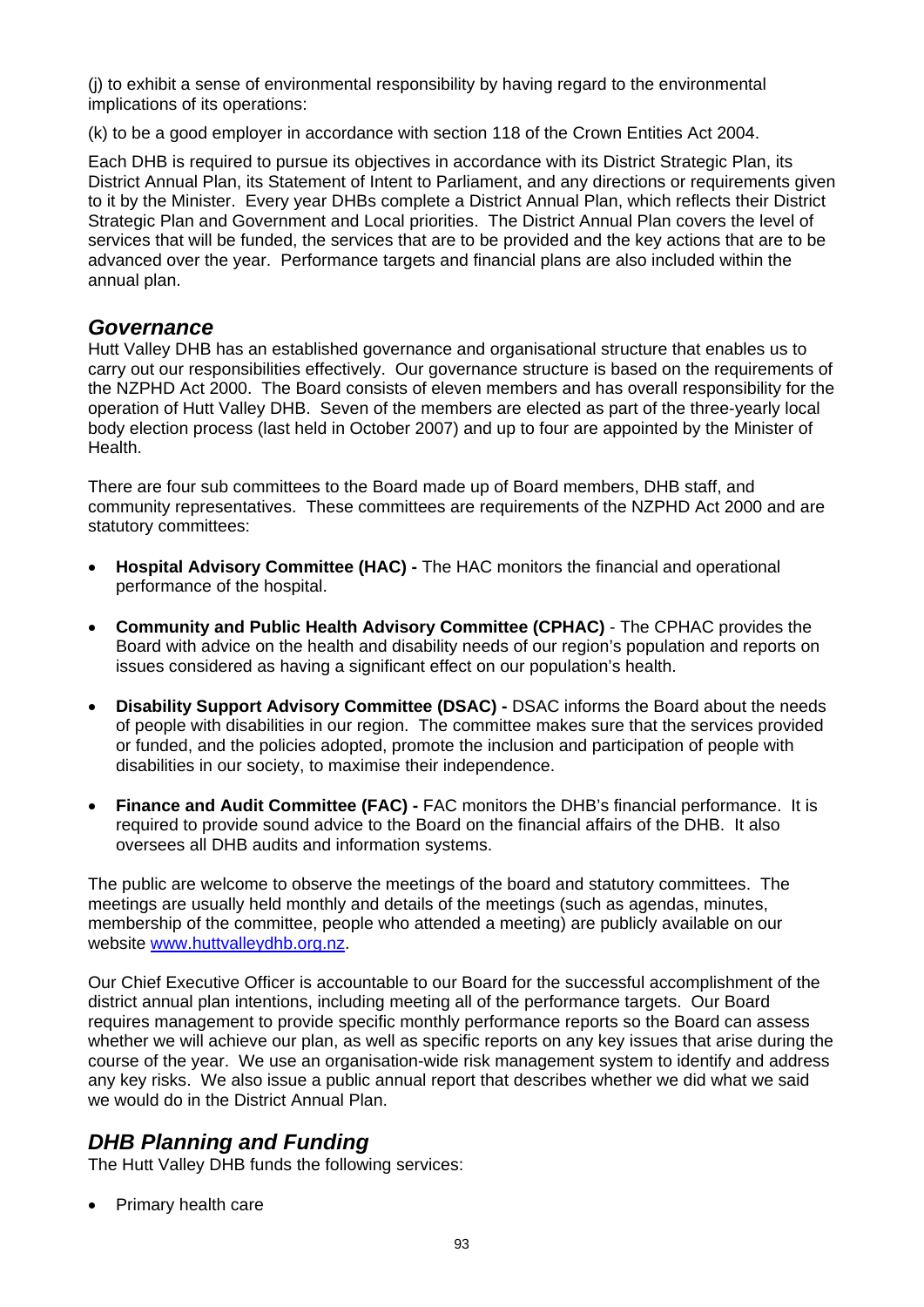- Hospital and specialist services
- Mental health services
- Support services for older people (including residential services)
- Māori health services
- Pacific health services.

In funding these services, Hutt Valley DHB strives to maintain and improve the health of the resident population of the Hutt Valley district within the constraints of the funding allocated. Government policies and priorities guide the planning and funding of health and disability services. The Planning and Funding function of the Hutt Valley DHB is responsible for ensuring that funding is applied as per the Ministry of Health's Nationwide Service Framework and Service Coverage Schedule. The core planning and funding activities include:

- Determining the health and disability needs of the community
- Operationalising national health and disability strategies in relation to local need
- Funding health and disability services in the district
- Involving the community through consultation and participation
- Identifying service gaps and developing services accordingly
- Undertaking service contracting and monitoring and evaluation of service delivery, including audits.

Hutt Valley DHB has designed the organisation to maintain a clear separation between management of planning and funding activities and management of hospital service provision activities. This is to avoid any real or perceived conflict of interest with respect to being seen to be unfairly favouring our hospital service provider in funding decisions.

### *Decision-Making Framework*

We cannot fund all the new services people would like us to fund. We need to decide what new services we should provide. We have developed a framework to help us decide what should get priority. The key principles of this framework are:

- Effectiveness.
- Equity.
- Acceptability.
- Consistency with the New Zealand Health Strategy and New Zealand Disability Strategy.
- Value for Money.
- Māori and Pacific development in health.

Hutt Valley DHB has developed a methodology to apply these principles and to score service proposals and rank them in priority order. The ranking thus derived is an input to the Board decision-making process. Funding proposals are assessed against equity criteria, including the Health Equity Assessment Tool<sup>24</sup>, and service reviews included an equity focus, utilising the Reducing Inequalities Intervention Framework<sup>25</sup>.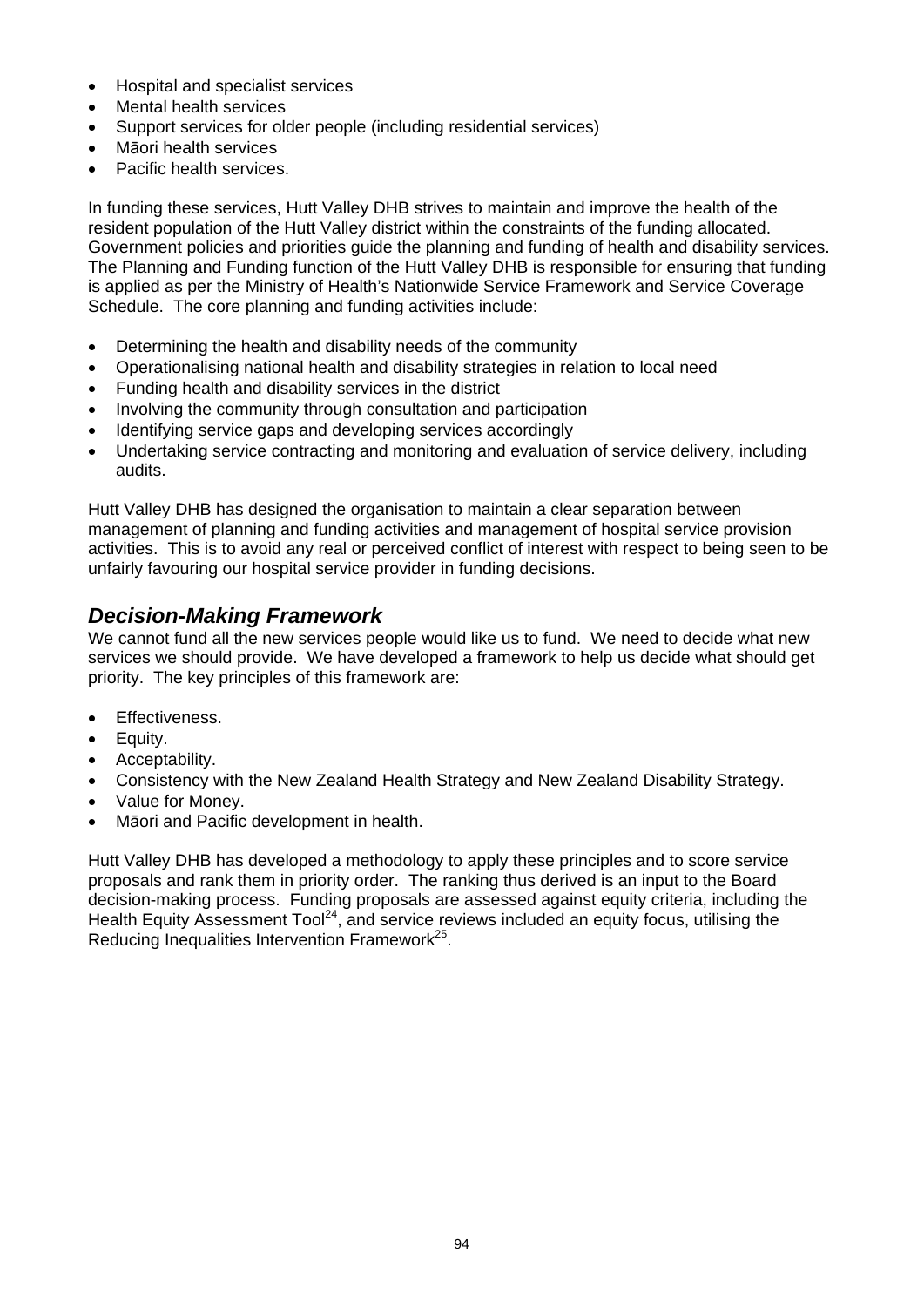# **Appendix 3: Organisational Chart**

**Figure 14: Organisational Chart** 

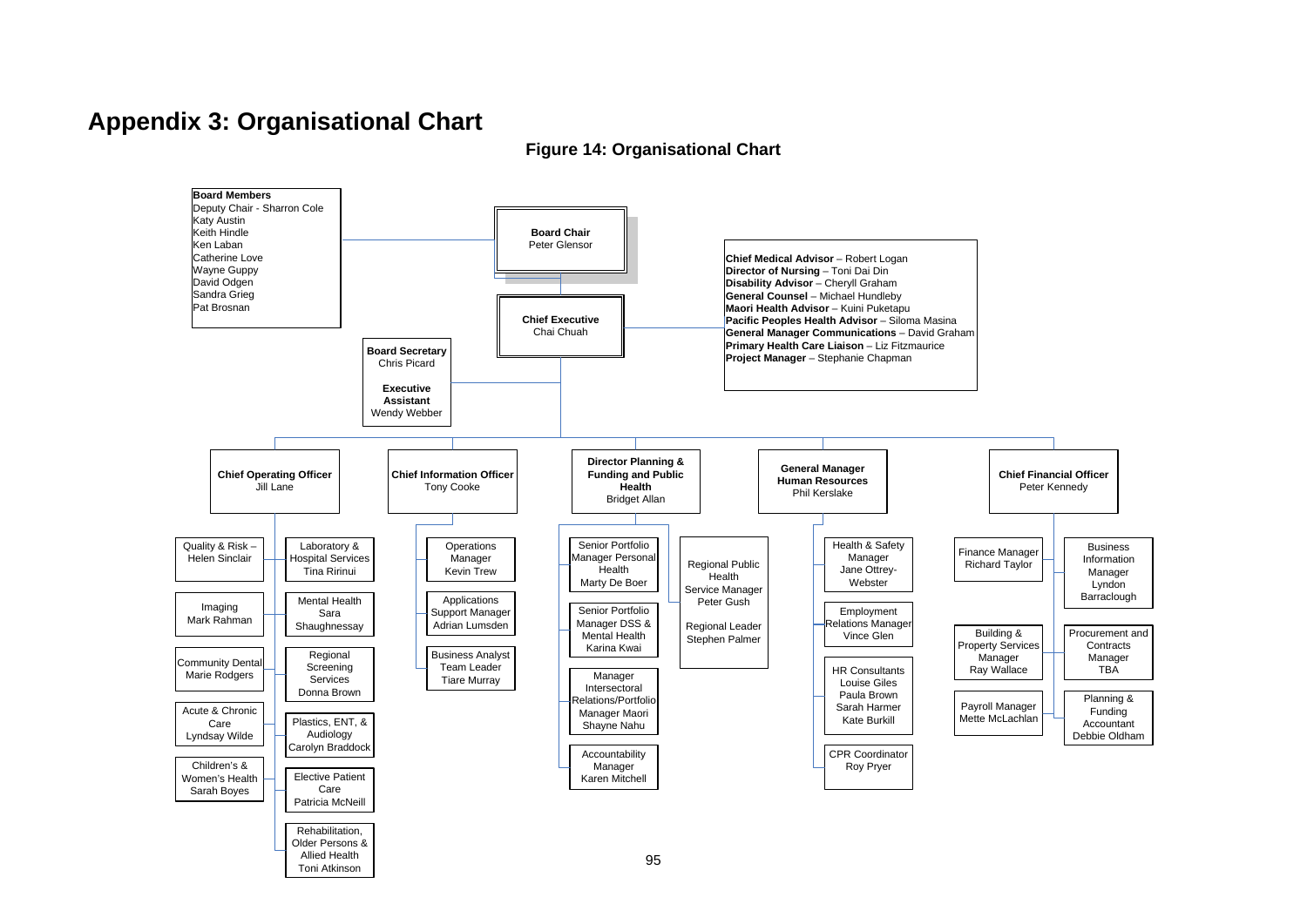# **Appendix 4: Measuring Performance**

This Appendix summarises how we will evaluate and assess what we do in 2009/10 using performance measures and targets against desired outcomes and objectives<sup>43</sup>. The performance measures chosen are not a comprehensive list and do not cover all of the activity of the DHB, but they do reflect a picture of our activity against local and national strategies and priorities. Where possible, we have included past performance (baseline data) along with each performance target to give context of what we are trying to achieve and to better evaluate our performance.

The Ministry of Health has developed a framework of dimensions of DHB performance on which to base agreed expectations and to use for assessment of DHB performance. The key dimensions of the framework, based on the New Zealand Public Health and Disability Act 2000, are separated into four areas. These are:

| <b>Outcomes</b>                                                                                                                                                                                                                                                                                                                                                                                                                                             | <b>Outputs</b>                                                                                                                                                                                                                                                                                                                                                                                                                                                                                                                                                                           |
|-------------------------------------------------------------------------------------------------------------------------------------------------------------------------------------------------------------------------------------------------------------------------------------------------------------------------------------------------------------------------------------------------------------------------------------------------------------|------------------------------------------------------------------------------------------------------------------------------------------------------------------------------------------------------------------------------------------------------------------------------------------------------------------------------------------------------------------------------------------------------------------------------------------------------------------------------------------------------------------------------------------------------------------------------------------|
| Measures a DHBs progress towards health outcomes:<br>better health<br>reduced inequalities<br>better participation and independence<br>trust and security                                                                                                                                                                                                                                                                                                   | The DHBs performance in relation to providing services (or arranging services to be<br>provided) for the local community. It covers the provision of services across the<br>continuum of care:<br>preventing ill health<br>improving access to services<br>$\bullet$<br>increasing provision of particular services<br>$\bullet$<br>managing long term conditions<br>reducing inequalities between different population groups<br>$\bullet$<br>improving incidence and/or impact of particular conditions<br>improving quality and patient safety.                                       |
| Ownership                                                                                                                                                                                                                                                                                                                                                                                                                                                   | <b>System Integration</b>                                                                                                                                                                                                                                                                                                                                                                                                                                                                                                                                                                |
| The DHBs performance in the areas of ownership and stewardship:<br>improving performance<br>improving management<br>leading and influencing<br>$\bullet$<br>improving clinical governance<br>improving organisational health<br>developing infrastructure<br>$\bullet$<br>managing finance and assets<br>improving effectiveness of planning and funding processes<br>improving efficiency and productivity<br>improving quality<br>encouraging innovation. | The degree to which the DHB is able to:<br>create positive community partnerships with:<br>the local community<br>$\Omega$<br>local Māori<br>$\Omega$<br>create positive collaborative relationships with others in the health sector:<br>local PHOs<br>$\Omega$<br>other DHBs<br>$\Omega$<br>other state sector agencies<br>$\circ$<br>contribute to health system coordination<br>$\bullet$<br>improving coordination between primary and secondary care<br>$\Omega$<br>improving coordination across continuum of care<br>$\circ$<br>improving health system coordination<br>$\Omega$ |

 $43$  As stated in the CE Act 2004 (s 142 (1))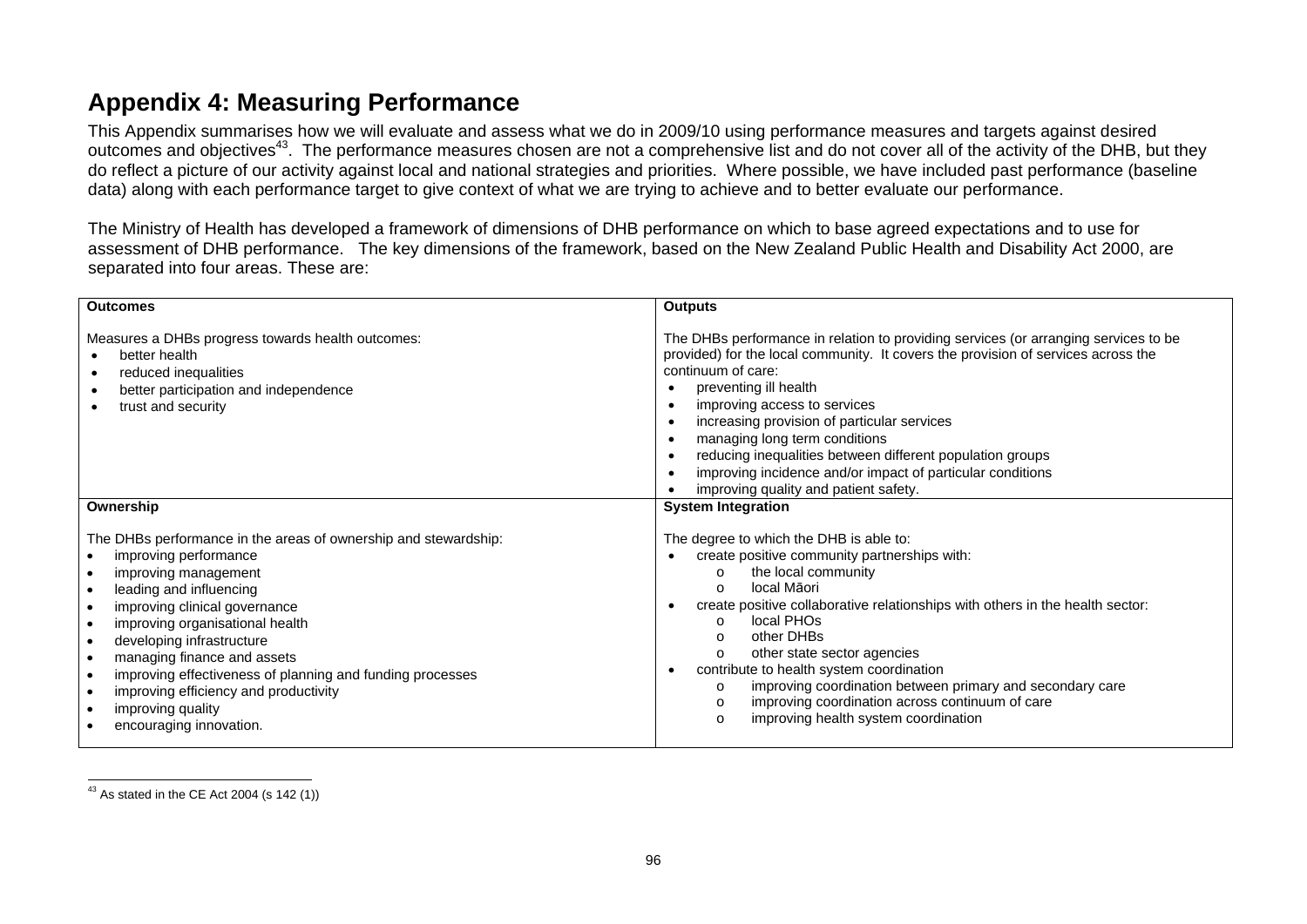# **Health Targets**

| <b>Dimension of DHB</b><br><b>Performance</b>                                  | <b>Linkage to DAP</b><br><b>Planning Outcomes</b><br>and Priority Areas and<br><b>Output Classes (SOI)</b> | <b>Baseline data and local targets</b>                                                                                                     |                                     |                                                                                                                                           |                         |                            |                           |  |  |  |
|--------------------------------------------------------------------------------|------------------------------------------------------------------------------------------------------------|--------------------------------------------------------------------------------------------------------------------------------------------|-------------------------------------|-------------------------------------------------------------------------------------------------------------------------------------------|-------------------------|----------------------------|---------------------------|--|--|--|
| Shorter stays in emergency<br>departments<br>95% of patients will be admitted, | More efficient and<br>effective services:                                                                  | Number of patient presentations to ED with an ED length of stay less than six hours/total number of patient<br>presentations to the ED.    |                                     |                                                                                                                                           |                         |                            |                           |  |  |  |
| discharged, or transferred from<br>an emergency department<br>within 6 hours.  | DAP Priority: Hospital<br><b>Services</b>                                                                  | <b>Admit Service</b>                                                                                                                       | <b>Baseline</b>                     | Target 2009/10                                                                                                                            | Target 2010/11          | Target 2011/12             |                           |  |  |  |
|                                                                                | Output Class:                                                                                              | <b>Admitted Total</b>                                                                                                                      | 73%                                 | 84%                                                                                                                                       | 89%                     | 93%                        |                           |  |  |  |
|                                                                                | <b>Hospital Services</b>                                                                                   | Treated &<br>Discharged                                                                                                                    | 92%                                 | 92%                                                                                                                                       | 93%                     | 95%                        |                           |  |  |  |
|                                                                                |                                                                                                            | <b>Treated &amp; Referred</b>                                                                                                              | 91%                                 | 91%                                                                                                                                       | 95%                     | 98%                        |                           |  |  |  |
|                                                                                |                                                                                                            | <b>Total</b>                                                                                                                               | 87%                                 | 90%                                                                                                                                       | 92%                     | 95%                        |                           |  |  |  |
| Improved access to elective<br>surgery<br>The volume of elective surgery       | Improved access to<br>services: Fair operation<br>of elective waiting lists                                | Department patient streaming.<br><b>PU Code</b><br><b>Description</b>                                                                      |                                     | Implement improvements identified from the Improving Patient Experience Programme projects: Emergency<br><b>Base</b><br><b>Discharges</b> | <b>Total</b><br>$09-10$ | <b>Total</b><br>$10 - 11$  | <b>Total</b><br>$11 - 12$ |  |  |  |
| will be increased by an average                                                | and certainty around                                                                                       | S00001                                                                                                                                     | General surgical                    |                                                                                                                                           | 738                     | 979<br>948                 | 1011                      |  |  |  |
| 4,000 discharges per year                                                      | treatment                                                                                                  | S15001                                                                                                                                     | Cardiothoracic                      |                                                                                                                                           | 59                      | 74<br>76                   | 79                        |  |  |  |
| (compared with the previous<br>average increase of 1,400 per                   | DAP Priority:                                                                                              | S25001<br>S30001<br>Gynaecology                                                                                                            | Ear, nose and throat                |                                                                                                                                           | 565<br>543              | 662<br>684<br>668<br>690   | 706<br>713                |  |  |  |
| year)                                                                          | Electives.                                                                                                 | S35001                                                                                                                                     | Neurosurgery                        |                                                                                                                                           | 45                      | 46<br>48                   | 49                        |  |  |  |
|                                                                                | Improved Infrastructure                                                                                    | S40001                                                                                                                                     | Ophthalmology                       |                                                                                                                                           | 470                     | 564<br>582                 | 602                       |  |  |  |
|                                                                                |                                                                                                            | S45001<br>S55001                                                                                                                           | Orthopaedics<br>Paediatric surgical |                                                                                                                                           | 435<br>94               | 604<br>624<br>99<br>102    | 644<br>106                |  |  |  |
|                                                                                | Output Class:                                                                                              | S60001<br><b>Plastics</b>                                                                                                                  |                                     |                                                                                                                                           | 768                     | 841<br>869                 | 897                       |  |  |  |
|                                                                                | <b>Hospital Services</b>                                                                                   | S70001<br>Urology                                                                                                                          |                                     |                                                                                                                                           | 156                     | 221<br>214                 | 228                       |  |  |  |
|                                                                                |                                                                                                            | S75001<br><b>Total</b>                                                                                                                     | Vascular surgery                    |                                                                                                                                           | 93<br>3966              | 121<br>125<br>4841<br>5000 | 129<br>5164               |  |  |  |
|                                                                                |                                                                                                            | Hutt Valley DHB plans to deliver 4841 elective surgical discharges in 2009/10. The plan for each specialty is shown<br>in the table below. |                                     |                                                                                                                                           |                         |                            |                           |  |  |  |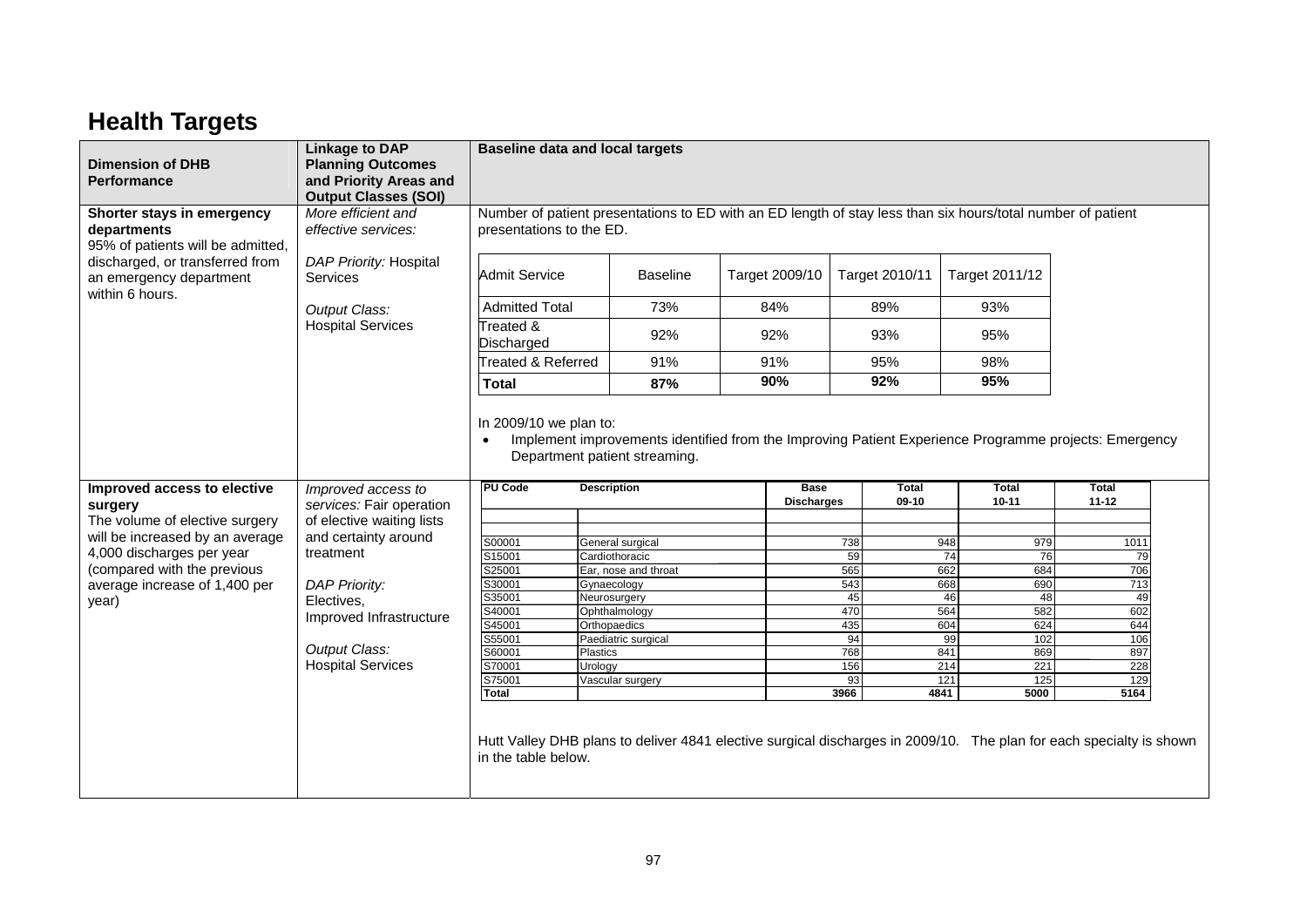| <b>Dimension of DHB</b><br><b>Performance</b>                                                                                                                                                  | <b>Linkage to DAP</b><br><b>Planning Outcomes</b><br>and Priority Areas and<br><b>Output Classes (SOI)</b>                                                                             | <b>Baseline data and local targets</b>                                                                                                                                                                                                                                                                                                                                   |
|------------------------------------------------------------------------------------------------------------------------------------------------------------------------------------------------|----------------------------------------------------------------------------------------------------------------------------------------------------------------------------------------|--------------------------------------------------------------------------------------------------------------------------------------------------------------------------------------------------------------------------------------------------------------------------------------------------------------------------------------------------------------------------|
| <b>Shorter waits for cancer</b><br>treatment<br>Everyone needing radiation<br>treatment will have this within 6<br>weeks by the end of July 2010<br>and within four weeks by<br>December 2010. | Improved access to<br>services: Timely cancer<br>treatment<br><b>DAP Priority:</b><br><b>Hospital Services</b><br>Improved Infrastructure<br>Output Class:<br><b>Hospital Services</b> | Hutt Valley DHB supports the national targets and will work with the central region cancer network and Capital and<br>Coast DHB (our local provider) towards achievement of these.<br><b>Cancer Waiting Times</b><br>%<br>100<br>80<br>60<br>40<br>20<br>07/08 08/09 09/10 10/11<br>06/07<br>05/06<br>$-$ Waiting $<$ 4 weeks<br>Waiting 4-8 weeks<br>Waiting 8-12 weeks |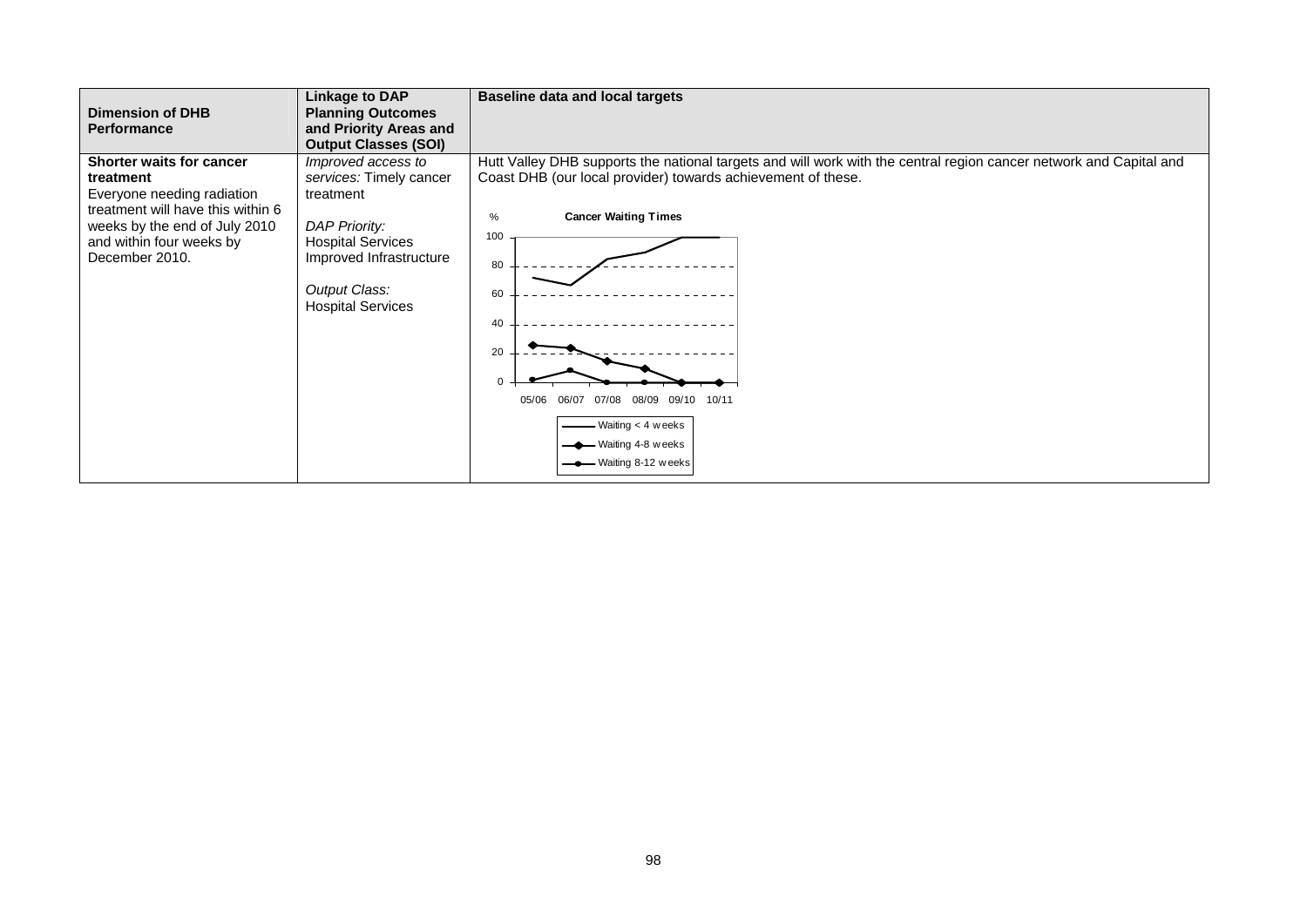| <b>Dimension of DHB</b><br><b>Performance</b>                                                                                                                         | <b>Linkage to DAP</b><br><b>Planning Outcomes</b><br>and Priority Areas and<br><b>Output Classes (SOI)</b>                                                                                                                                     |                           | <b>Baseline data and local targets</b>                                                         |                                                                                                                                                                                                                                                                                                                                                                                                                                                                                                                                                                                                                                                                                                                                                                                                                                                                                                                                                                                                                                                                  |                                     |                                     |                                     |  |
|-----------------------------------------------------------------------------------------------------------------------------------------------------------------------|------------------------------------------------------------------------------------------------------------------------------------------------------------------------------------------------------------------------------------------------|---------------------------|------------------------------------------------------------------------------------------------|------------------------------------------------------------------------------------------------------------------------------------------------------------------------------------------------------------------------------------------------------------------------------------------------------------------------------------------------------------------------------------------------------------------------------------------------------------------------------------------------------------------------------------------------------------------------------------------------------------------------------------------------------------------------------------------------------------------------------------------------------------------------------------------------------------------------------------------------------------------------------------------------------------------------------------------------------------------------------------------------------------------------------------------------------------------|-------------------------------------|-------------------------------------|-------------------------------------|--|
| Improving immunisation<br>coverage<br>95% of two year olds are fully<br>immunised, with at least a 20%<br>increase on the gap between<br>current performance and 95%. | Reduced Health Risk:<br>Reduction in vaccine<br>preventable disease<br>DAP Priority: Primary<br><b>Health Care</b><br>Keeping Our People<br>Well<br>Maternity, Child and<br>Youth<br>Output Class:<br>Primary and Community<br><b>Services</b> | Total<br>Māori<br>Pacific | Qtr <sub>2</sub><br>2008/09<br>83%<br>79%<br>83%<br>immunisations<br>provided by Kokiri Marae. | Target 2008/09<br>87%<br>83%<br>87%<br>Opportunities for improvement include:<br>Timely referral from Lead Maternity Carers to Well Child/Tamariki Ora providers and primary health care<br>Proactive enrolment of new babies by primary health care, with reminders to bring them in for their<br>Implementing strategies to reduce the drop off in uptake of the 3-month immunisation for Maori babies and<br>babies living in households in high deprivation areas<br>Increasing opportunistic immunisation in secondary care services<br>Improving the system for immunisation outreach services.<br>In 2009/10 we will continue to closely monitor our six Primary Health Organisation's (PHO) immunisation coverage<br>rates as part of the PHO Performance Management Programme and explore strategies to improve immunisation<br>outcomes through the Hutt Valley National Immunisation Register (NIR) Governance group. To improve Māori<br>immunisation coverage and reduce inequalities we will continue to support the Outreach Immunisation Service | Target 2009/10<br>87%<br>87%<br>87% | Target 2010/11<br>90%<br>90%<br>90% | Target 2011/12<br>95%<br>95%<br>95% |  |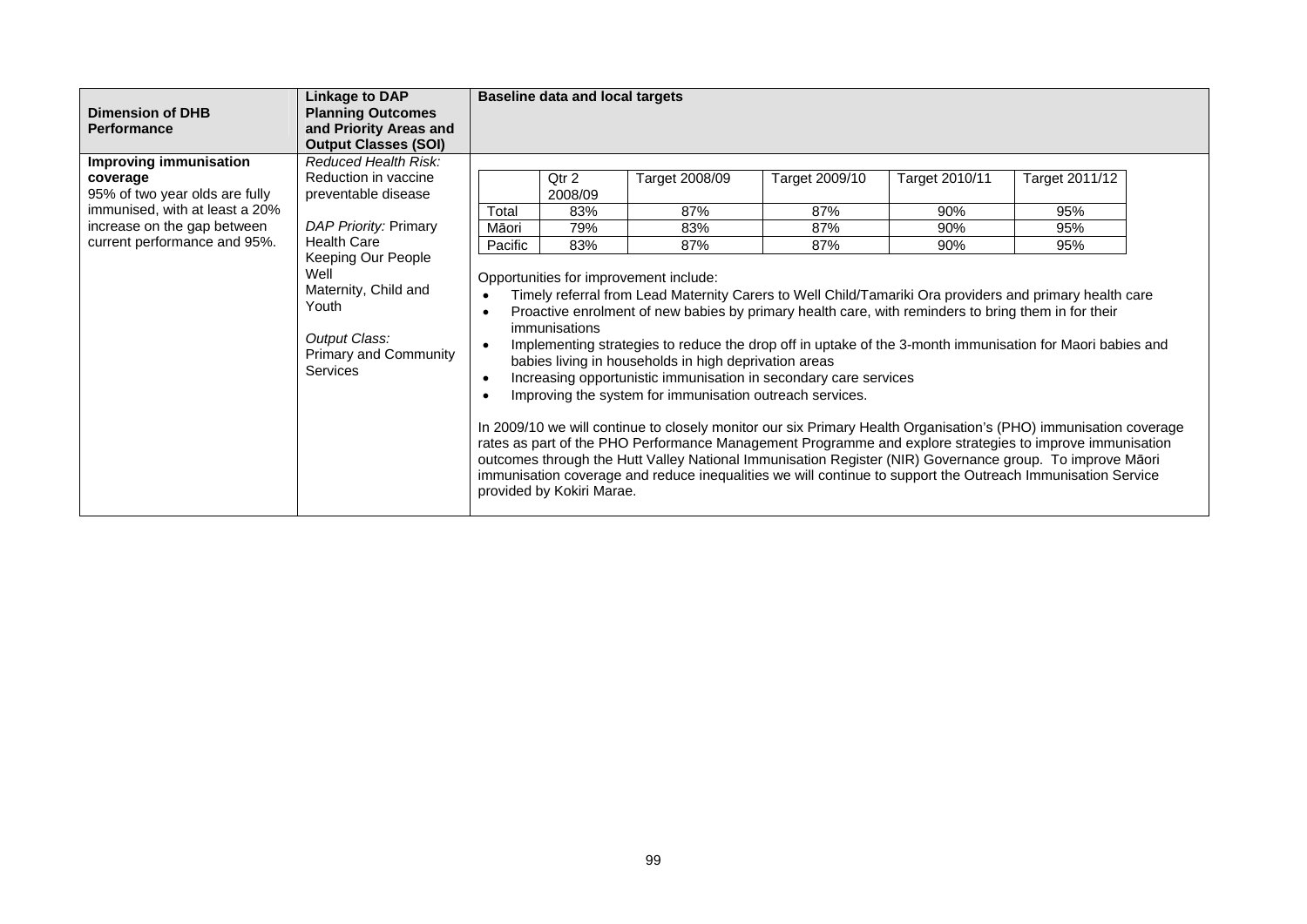|                                                             | <b>Linkage to DAP</b>       | <b>Baseline data and local targets</b>                                                                                                                                                                                                                                                                                                                                                                                                                                                                                  |                |                |                |  |
|-------------------------------------------------------------|-----------------------------|-------------------------------------------------------------------------------------------------------------------------------------------------------------------------------------------------------------------------------------------------------------------------------------------------------------------------------------------------------------------------------------------------------------------------------------------------------------------------------------------------------------------------|----------------|----------------|----------------|--|
| <b>Dimension of DHB</b>                                     | <b>Planning Outcomes</b>    |                                                                                                                                                                                                                                                                                                                                                                                                                                                                                                                         |                |                |                |  |
| <b>Performance</b>                                          | and Priority Areas and      |                                                                                                                                                                                                                                                                                                                                                                                                                                                                                                                         |                |                |                |  |
|                                                             | <b>Output Classes (SOI)</b> |                                                                                                                                                                                                                                                                                                                                                                                                                                                                                                                         |                |                |                |  |
| Better help for smokers to                                  | Reduced Health Risk:        |                                                                                                                                                                                                                                                                                                                                                                                                                                                                                                                         |                |                |                |  |
| quit                                                        | Reduction in smoking        | The 2006 Census show that 22.9% of Hutt Valley residents aged 15 years and over were regular smokers, slightly                                                                                                                                                                                                                                                                                                                                                                                                          |                |                |                |  |
| 80% of hospitalised smokers<br>are provided with advice and | related disease             | higher than the national average of 20.7%. Hutt Valley males had a slightly higher smoking prevalence to females<br>(23.4% compared to 22.5%) and Māori and Pacific smoking rates were significantly higher than other ethnic groups,                                                                                                                                                                                                                                                                                   |                |                |                |  |
| help to quit by July 2010; 90%                              | DAP Priority: Primary       | at 44.1% and 32.5% respectively. The highest rates of smoking in the Hutt Valley are among Māori females                                                                                                                                                                                                                                                                                                                                                                                                                |                |                |                |  |
| by July 2011; and 95% by July                               | <b>Health Care</b>          | $(49.0\%)$ .                                                                                                                                                                                                                                                                                                                                                                                                                                                                                                            |                |                |                |  |
| 2012. Similar target for primary                            | Keeping Our People          |                                                                                                                                                                                                                                                                                                                                                                                                                                                                                                                         |                |                |                |  |
| health care will be introduced                              | Well, Hospital Services     | The Hutt Valley DHB supports the achievement of this national target through the delivery of a range of tobacco                                                                                                                                                                                                                                                                                                                                                                                                         |                |                |                |  |
| from from July 2010 or earlier                              |                             | control activities.                                                                                                                                                                                                                                                                                                                                                                                                                                                                                                     |                |                |                |  |
| through the PHO Performance                                 | Output Class:               |                                                                                                                                                                                                                                                                                                                                                                                                                                                                                                                         |                |                |                |  |
| Programme.                                                  | <b>Public Health</b>        | Hospital                                                                                                                                                                                                                                                                                                                                                                                                                                                                                                                | Target 2009/10 | Target 2010/11 | Target 2011/12 |  |
|                                                             |                             | Total                                                                                                                                                                                                                                                                                                                                                                                                                                                                                                                   | 80%            | 90%            | 95%            |  |
|                                                             |                             | Māori                                                                                                                                                                                                                                                                                                                                                                                                                                                                                                                   | 80%            | 90%            | 95%            |  |
|                                                             |                             | Pacific                                                                                                                                                                                                                                                                                                                                                                                                                                                                                                                 | 80%            | 90%            | 95%            |  |
|                                                             |                             |                                                                                                                                                                                                                                                                                                                                                                                                                                                                                                                         |                |                |                |  |
|                                                             |                             | <b>Primary Care</b>                                                                                                                                                                                                                                                                                                                                                                                                                                                                                                     | Target 2009/10 | Target 2010/11 | Target 2011/12 |  |
|                                                             |                             | Total                                                                                                                                                                                                                                                                                                                                                                                                                                                                                                                   | N/A            | 80%            | 90%            |  |
|                                                             |                             | Māori                                                                                                                                                                                                                                                                                                                                                                                                                                                                                                                   | N/A            | 80%            | 90%            |  |
|                                                             |                             | Pacific                                                                                                                                                                                                                                                                                                                                                                                                                                                                                                                 | N/A            | 80%            | 90%            |  |
|                                                             |                             | In 2009/10 we will be implementing our Regional Tobacco Control Plan agreed between Hutt Valley and Capital and<br>Coast DHB, in conjunction with Regional Public Health. The Plan includes training for our clinicians (primary care<br>and hospital based) to implement the effective brief intervention (EBI) model. Our plan will need to include<br>development of information systems capability (hospital and primary care) to support the collection of required data<br>for the reporting against this target. |                |                |                |  |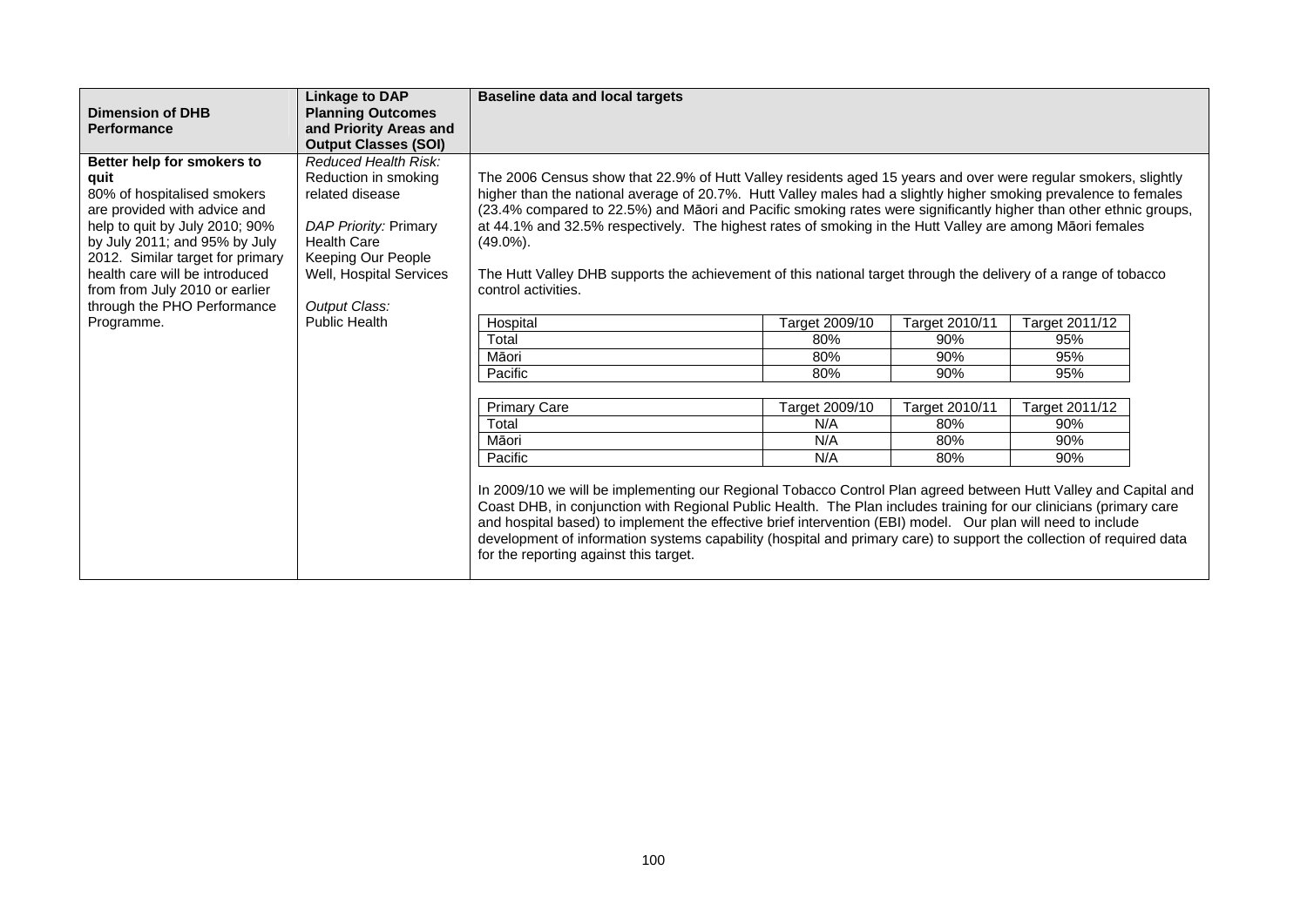| <b>Dimension of DHB</b><br><b>Performance</b>                                    | <b>Linkage to DAP</b><br><b>Planning Outcomes</b><br>and Priority Areas and<br><b>Output Classes (SOI)</b> | <b>Baseline data and local targets</b>                                                             |                                 |            |                                                                                                                                      |                                                                                                                                                                                               |                                                                                                                                                                                                                                                                                                                                                                                                                                                                                                                                                                                |  |  |  |
|----------------------------------------------------------------------------------|------------------------------------------------------------------------------------------------------------|----------------------------------------------------------------------------------------------------|---------------------------------|------------|--------------------------------------------------------------------------------------------------------------------------------------|-----------------------------------------------------------------------------------------------------------------------------------------------------------------------------------------------|--------------------------------------------------------------------------------------------------------------------------------------------------------------------------------------------------------------------------------------------------------------------------------------------------------------------------------------------------------------------------------------------------------------------------------------------------------------------------------------------------------------------------------------------------------------------------------|--|--|--|
| Better diabetes and<br>cardiovascular services                                   | Earlier Intervention:<br>Improved management                                                               | Cardiovascular disease risk recognition<br><b>Target Group</b><br>Actual to Dec<br><b>Baseline</b> |                                 |            |                                                                                                                                      |                                                                                                                                                                                               |                                                                                                                                                                                                                                                                                                                                                                                                                                                                                                                                                                                |  |  |  |
| Increased percent of the<br>а.                                                   | of chronic disease and                                                                                     |                                                                                                    |                                 | 08         | Target 2009/10                                                                                                                       | Target 2010/11                                                                                                                                                                                | Target 2011/12                                                                                                                                                                                                                                                                                                                                                                                                                                                                                                                                                                 |  |  |  |
| eligible adult population<br>have had their CVD risk                             | improved equity between<br>population groups                                                               | Maori                                                                                              | 64.3%                           | 65.2%      | 67%                                                                                                                                  | 69%                                                                                                                                                                                           | 71%                                                                                                                                                                                                                                                                                                                                                                                                                                                                                                                                                                            |  |  |  |
|                                                                                  |                                                                                                            | Pacific                                                                                            | 67.4%                           | 68.4%      | 70%                                                                                                                                  | 72%                                                                                                                                                                                           | 74%                                                                                                                                                                                                                                                                                                                                                                                                                                                                                                                                                                            |  |  |  |
| assessed in the last five                                                        | DAP Priority; Primary                                                                                      | Other                                                                                              | 75.4%                           | 76%        | 78%                                                                                                                                  | 80%                                                                                                                                                                                           | 82%                                                                                                                                                                                                                                                                                                                                                                                                                                                                                                                                                                            |  |  |  |
| years.                                                                           | <b>Health Care</b>                                                                                         | Total                                                                                              | 73.8%                           | 74.3%      | 76%                                                                                                                                  | 78%                                                                                                                                                                                           | 80%                                                                                                                                                                                                                                                                                                                                                                                                                                                                                                                                                                            |  |  |  |
| Increased percent of<br>b.<br>people with diabetes attend<br>free annual checks. |                                                                                                            | Diabetes detection and follow-up rate                                                              |                                 |            |                                                                                                                                      |                                                                                                                                                                                               |                                                                                                                                                                                                                                                                                                                                                                                                                                                                                                                                                                                |  |  |  |
|                                                                                  | Output Class:<br><b>Primary and Community</b>                                                              | <b>Target Group</b>                                                                                | Actual 2008                     |            | Target 2009/10                                                                                                                       | Target 2010/11                                                                                                                                                                                | Target 2011/12                                                                                                                                                                                                                                                                                                                                                                                                                                                                                                                                                                 |  |  |  |
|                                                                                  |                                                                                                            | Māori                                                                                              |                                 | 43%        | 55%                                                                                                                                  | 56%                                                                                                                                                                                           | 57%                                                                                                                                                                                                                                                                                                                                                                                                                                                                                                                                                                            |  |  |  |
| Increased percent of<br>c.                                                       | <b>Services</b>                                                                                            | Pacific                                                                                            |                                 | 56%        | 63%                                                                                                                                  | 64%                                                                                                                                                                                           | 65%                                                                                                                                                                                                                                                                                                                                                                                                                                                                                                                                                                            |  |  |  |
| people with diabetes have                                                        |                                                                                                            | Other                                                                                              |                                 | 63%        | 64%                                                                                                                                  | 65%                                                                                                                                                                                           | 66%                                                                                                                                                                                                                                                                                                                                                                                                                                                                                                                                                                            |  |  |  |
| satisfactory or better                                                           |                                                                                                            | Total                                                                                              |                                 | 59%        | 63%                                                                                                                                  | 64%                                                                                                                                                                                           | 65%                                                                                                                                                                                                                                                                                                                                                                                                                                                                                                                                                                            |  |  |  |
| diabetes management.                                                             |                                                                                                            | Diabetes management - HBA1C <= 8%                                                                  |                                 |            |                                                                                                                                      |                                                                                                                                                                                               |                                                                                                                                                                                                                                                                                                                                                                                                                                                                                                                                                                                |  |  |  |
|                                                                                  |                                                                                                            | Target group                                                                                       | Actual 2008                     |            | Target 2009/10                                                                                                                       | Target 2010/11                                                                                                                                                                                | Target 2011/12                                                                                                                                                                                                                                                                                                                                                                                                                                                                                                                                                                 |  |  |  |
|                                                                                  |                                                                                                            | Māori                                                                                              |                                 | 54%        | 59%                                                                                                                                  | 60%                                                                                                                                                                                           | 61%                                                                                                                                                                                                                                                                                                                                                                                                                                                                                                                                                                            |  |  |  |
|                                                                                  |                                                                                                            | Pacific                                                                                            |                                 | 48%<br>76% | 52%                                                                                                                                  | 53%                                                                                                                                                                                           | 54%                                                                                                                                                                                                                                                                                                                                                                                                                                                                                                                                                                            |  |  |  |
|                                                                                  |                                                                                                            | Other<br>Total                                                                                     |                                 | 70%        | 81%<br>74%                                                                                                                           | 83%<br>76%                                                                                                                                                                                    | 85%<br>78%                                                                                                                                                                                                                                                                                                                                                                                                                                                                                                                                                                     |  |  |  |
|                                                                                  |                                                                                                            |                                                                                                    |                                 |            |                                                                                                                                      |                                                                                                                                                                                               |                                                                                                                                                                                                                                                                                                                                                                                                                                                                                                                                                                                |  |  |  |
|                                                                                  |                                                                                                            | In 2009/10 we plan to:<br>$\bullet$<br>$\bullet$                                                   | better follow-up and targeting. |            | to develop specific projects under the long term conditions programme.<br>and GPs, and for community carers of people with diabetes. | checks and are included in the Diabetes Register and are supported to improve outcomes.<br>for people with long term conditions (including cardiovascular, diabetes and respiratory disease). | Work with primary and secondary health care to ensure Maori and Pacific people are able to access diabetes<br>Foster the development of new models of service delivery to increase early intervention and outreach services<br>Establish a long term conditions inter-disciplinary "think tank" with consumers, clinicians and other stakeholders<br>Development of training and education programmes to improve insulin management skills for practice nurses<br>Explore ways of better sharing information between primary health care and secondary care services to enable |  |  |  |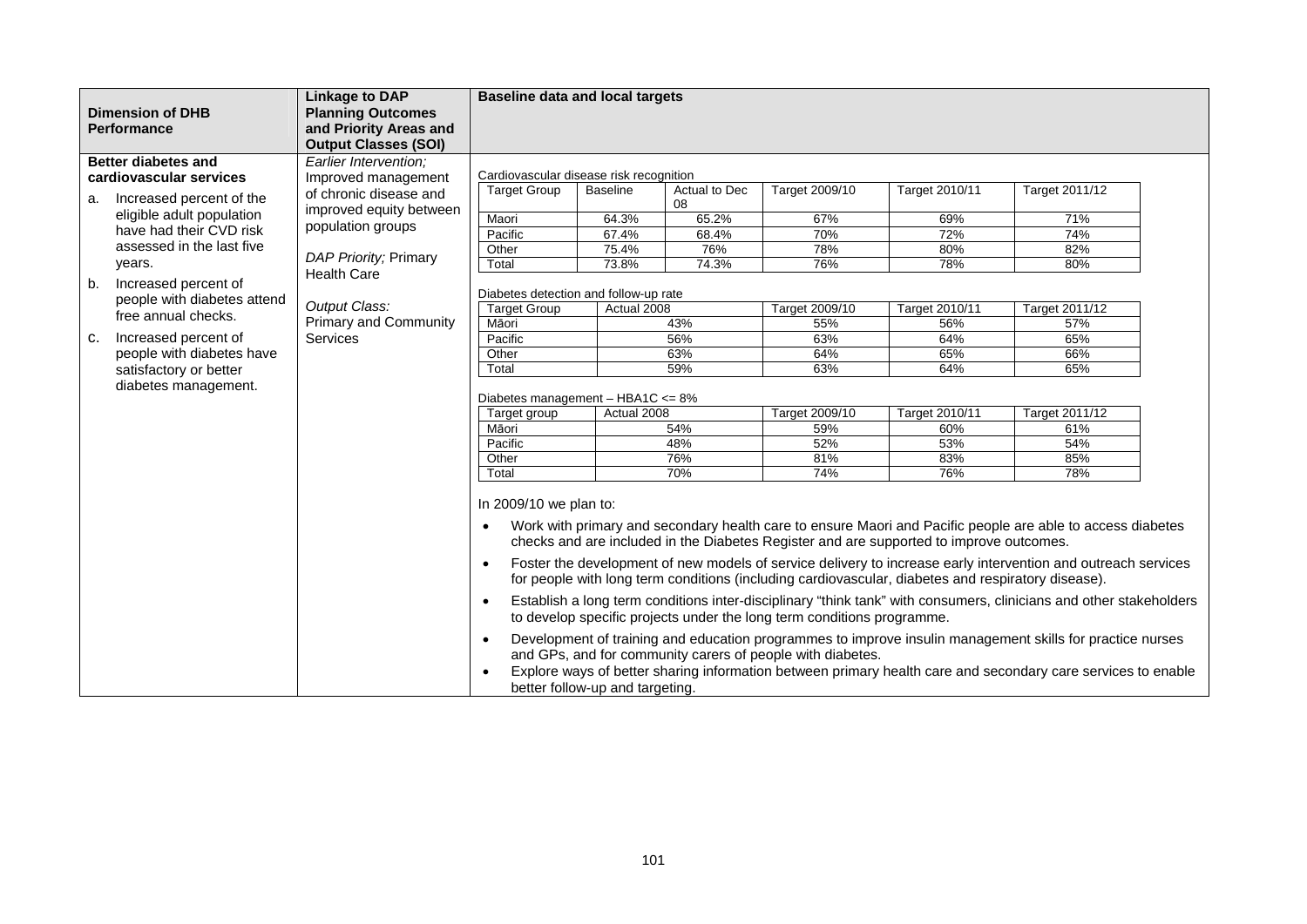# **Indicators of DHB Performance**

In addition to the Health Targets and DSP Indicators, the following tables list the variety of indicators of DHB performance we monitor and report on. These include Indicators of DHB Performance (IDPs) and additional Ministry of Health reporting requirements. Baseline information and targets are provided where applicable.

| <b>Measure and</b><br>Dimension of<br><b>DHB</b><br><b>Performance</b> | <b>Description</b>                                                                                                                                      | Quarter(s)<br><b>Reporting</b><br><b>Due</b> | Deliverables and Targets 2009/10                                                                                                                                                                                                                                                                                                                                                                                                                                                                                                                                                                                                                                                                                                                                                                                                                                                                                                                                                                                                                                                                                                                                                                                                                                                                                                                                                                                                                                                               |
|------------------------------------------------------------------------|---------------------------------------------------------------------------------------------------------------------------------------------------------|----------------------------------------------|------------------------------------------------------------------------------------------------------------------------------------------------------------------------------------------------------------------------------------------------------------------------------------------------------------------------------------------------------------------------------------------------------------------------------------------------------------------------------------------------------------------------------------------------------------------------------------------------------------------------------------------------------------------------------------------------------------------------------------------------------------------------------------------------------------------------------------------------------------------------------------------------------------------------------------------------------------------------------------------------------------------------------------------------------------------------------------------------------------------------------------------------------------------------------------------------------------------------------------------------------------------------------------------------------------------------------------------------------------------------------------------------------------------------------------------------------------------------------------------------|
| <b>HKO-01</b><br><b>System</b><br>Integration                          | Local Iwi/Māori are<br>engaged and<br>participate in DHB<br>decision-making and<br>the development of<br>strategies and plans<br>for Māori health gain. | Q2, Q4.                                      | Measure 1; Percentage of PHOs with Māori Health Plans (MHPs) that have been agreed to by the DHB.<br><b>Target: 100%</b><br>Measure 2; Percentage of DHB members that have undertaken Treaty of Waitangi training:<br>Board members have not changed.<br>Measure 3; Provide a report demonstrating achievements against the Memorandum of Understanding (MoU) between a<br>DHB and its local Iwi/Māori health relationship partner, and describe other initiatives achieved that are an outcome of<br>engagement between the parties. Provide a copy of the MoU.<br>Measure 4; Report on how (mechanisms and frequency of engagement) local Iwi/Māori are supported by the DHB to<br>participate in the development and implementation of the strategic agenda, service delivery planning, development,<br>monitoring, and evaluation (include a section on PHOs).<br>Measure 5; Report on how MHPs are being implemented by the PHOs and monitored by the DHB (include a list of the<br>names of the PHOs with MHPs)<br>Measure 6; Describe when Treaty of Waitangi training (including any facilitated by the Ministry) has, or will, take place for<br>Board members.<br>Board members have not changed.<br>Measure 7; Identify at least two key milestones from your Māori Health Plan to be achieved in 2008/09. For reporting in<br>Quarter 2, provide a progress report on the milestones, and for reporting in Quarter 4, provide a report against achievement<br>of those milestones. |
| <b>HKO-03</b><br>Services.                                             | Improving mainstream<br>effectiveness.                                                                                                                  | Q2, Q4.                                      | Measure 1; Provide a report describing the reviews of pathways of care that have been undertaken in the last 12 months<br>that focused on improving Health outcomes and reducing health inequalities for Māori.<br>Measure 2; Report on an example(s) of actions taken to address issues identified in the reviews.<br>If possible, develop a reporting template based on the key points above.                                                                                                                                                                                                                                                                                                                                                                                                                                                                                                                                                                                                                                                                                                                                                                                                                                                                                                                                                                                                                                                                                                |
| <b>HKO-04</b><br>Ownership.                                            | DHBs will set targets<br>to increase funding for<br>Māori Health and<br>disability initiatives.                                                         | Q4.                                          | Measure 1; DHB to report actual expenditure on Māori Health Providers by General Ledger (GL) code.<br>Measure 2; DHBs to report actual expenditure for Specific Māori Services provided within mainstream services targeted to<br>improving Māori health by Purchase Unit (PU).<br>Measure 3; Where information is available, DHBs to provide a table that reflects the DHB predicted expenditure for Māori<br>health in the DHB 2009/10 DAP in comparison to actual expenditure, with explanation of variances.<br><b>Targets</b><br>Measure 4;<br>Additional 2009/10 Māori health expenditure 5% plus FFT.                                                                                                                                                                                                                                                                                                                                                                                                                                                                                                                                                                                                                                                                                                                                                                                                                                                                                   |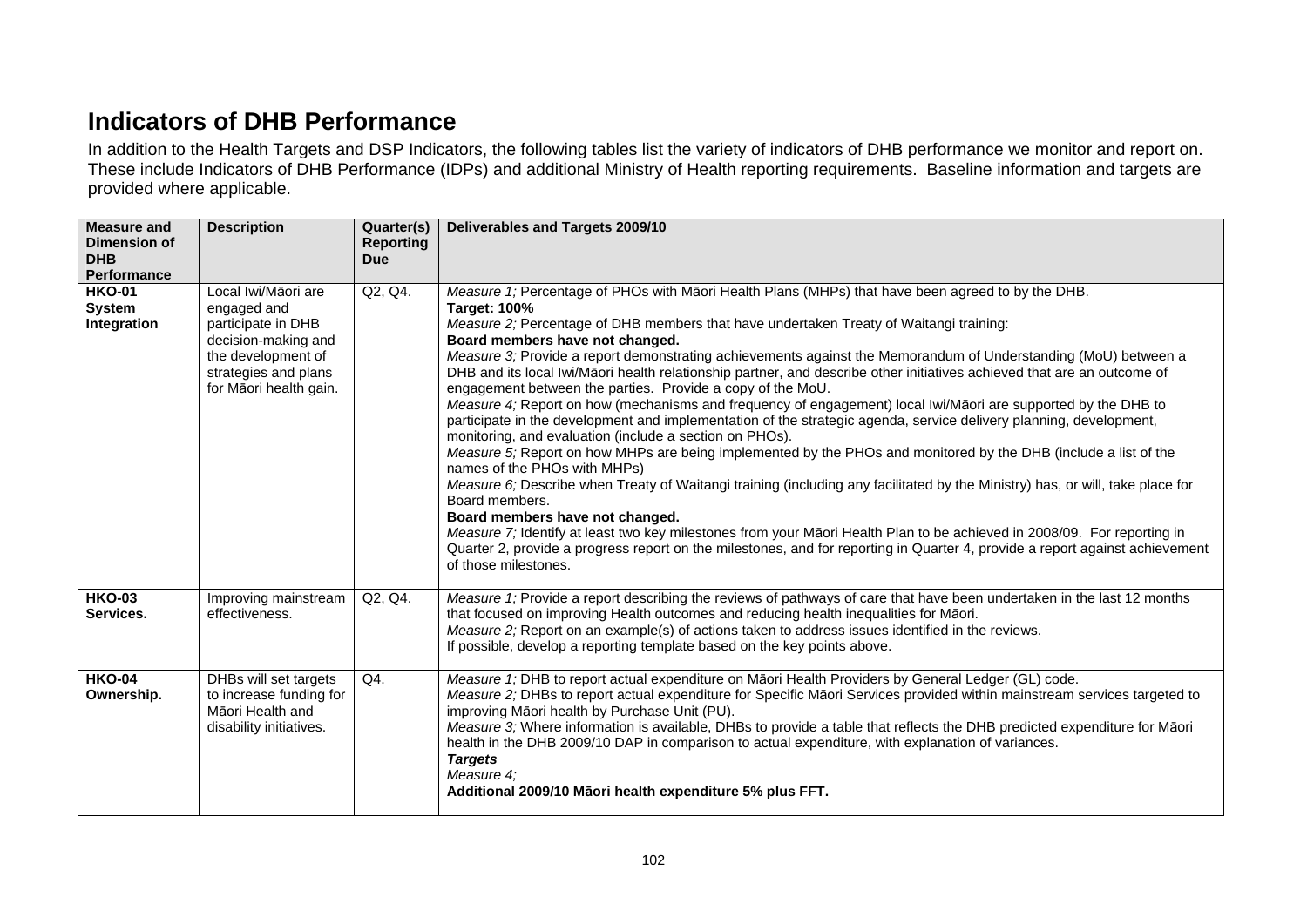| <b>Measure and</b><br><b>Dimension of</b><br><b>DHB</b><br>Performance | <b>Description</b>                                                     | Quarter(s)<br><b>Reporting</b><br><b>Due</b> |                                                                                                                             | Deliverables and Targets 2009/10                                                                                                                                                       |                                                                                                                                        |                                                                                                                                                                                                                                                                                                                                                                               |             |             |  |  |  |
|------------------------------------------------------------------------|------------------------------------------------------------------------|----------------------------------------------|-----------------------------------------------------------------------------------------------------------------------------|----------------------------------------------------------------------------------------------------------------------------------------------------------------------------------------|----------------------------------------------------------------------------------------------------------------------------------------|-------------------------------------------------------------------------------------------------------------------------------------------------------------------------------------------------------------------------------------------------------------------------------------------------------------------------------------------------------------------------------|-------------|-------------|--|--|--|
| <b>PAC-01</b><br>Ownership                                             | Pacific Provider<br><b>Service Contracts</b>                           | Q4                                           |                                                                                                                             | The total number and type of service contracts delivered by Pacific providers/ divided by the total number and type of<br>service contract                                             |                                                                                                                                        |                                                                                                                                                                                                                                                                                                                                                                               |             |             |  |  |  |
| <b>POP-04</b>                                                          | Oral health - mean                                                     | Q3.                                          | POP-04 Oral Health - Mean DMFT score at Year 8                                                                              |                                                                                                                                                                                        |                                                                                                                                        |                                                                                                                                                                                                                                                                                                                                                                               |             |             |  |  |  |
| Improving                                                              | DMFT score at year                                                     |                                              |                                                                                                                             | Actual 2007                                                                                                                                                                            | Actual 2008                                                                                                                            | Target 2009                                                                                                                                                                                                                                                                                                                                                                   | Target 2010 | Target 2011 |  |  |  |
| health                                                                 | eight.                                                                 |                                              | Māori                                                                                                                       | 1.2                                                                                                                                                                                    | 1.37                                                                                                                                   | 1.2                                                                                                                                                                                                                                                                                                                                                                           | 1.2         | 1.2         |  |  |  |
| outcomes.                                                              |                                                                        |                                              | Pacific                                                                                                                     | 1.4                                                                                                                                                                                    | 1.17                                                                                                                                   | 1.2                                                                                                                                                                                                                                                                                                                                                                           | 1.2         | 1.2         |  |  |  |
|                                                                        |                                                                        |                                              | Other                                                                                                                       | 0.7                                                                                                                                                                                    | 0.84                                                                                                                                   | 0.7                                                                                                                                                                                                                                                                                                                                                                           | 0.7         | 0.7         |  |  |  |
|                                                                        |                                                                        |                                              | Total                                                                                                                       | 0.9                                                                                                                                                                                    | 0.95                                                                                                                                   | 0.9                                                                                                                                                                                                                                                                                                                                                                           | 0.9         | 0.9         |  |  |  |
|                                                                        |                                                                        |                                              |                                                                                                                             |                                                                                                                                                                                        |                                                                                                                                        |                                                                                                                                                                                                                                                                                                                                                                               |             |             |  |  |  |
| <b>POP-05</b>                                                          | Oral health -                                                          | $Q3$ .                                       |                                                                                                                             | POP-05 Oral Health - caries free aged 5                                                                                                                                                |                                                                                                                                        |                                                                                                                                                                                                                                                                                                                                                                               |             |             |  |  |  |
| Improving                                                              | percentage of children                                                 |                                              |                                                                                                                             | Actual 2007                                                                                                                                                                            | Actual 2008                                                                                                                            | Target 2009                                                                                                                                                                                                                                                                                                                                                                   | Target 2010 | Target 2011 |  |  |  |
| health                                                                 | caries free at age five                                                |                                              | Māori                                                                                                                       | 36%                                                                                                                                                                                    | 40.7%                                                                                                                                  | 53%                                                                                                                                                                                                                                                                                                                                                                           | 53%         | 53%         |  |  |  |
| outcomes.                                                              | years.                                                                 |                                              | Pacific                                                                                                                     | 29%                                                                                                                                                                                    | 39.3%                                                                                                                                  | 44%                                                                                                                                                                                                                                                                                                                                                                           | 44%         | 44%         |  |  |  |
|                                                                        |                                                                        |                                              | Other                                                                                                                       | 61%                                                                                                                                                                                    | 68.7%                                                                                                                                  | 75%                                                                                                                                                                                                                                                                                                                                                                           | 75%         | 75%         |  |  |  |
|                                                                        |                                                                        |                                              | Total                                                                                                                       | 50%                                                                                                                                                                                    | 58.6%                                                                                                                                  | 67%                                                                                                                                                                                                                                                                                                                                                                           | 67%         | 67%         |  |  |  |
| <b>POP-06</b><br>Services.                                             | Improving the health<br>status of people with<br>severe mental illness | Q2, Q4.                                      | Ethnicity<br>Māori<br>Māori<br>Māori<br>Pacific<br>Pacific<br>Pacific<br>Other<br>Other<br>Other<br>Total<br>Total<br>Total | Information National Collection data<br>Age<br>group<br>$0-19$<br>$20 - 64$<br>$65+$<br>$0 - 19$<br>$20 - 64$<br>$65+$<br>$0 - 19$<br>20-64<br>$65+$<br>$0 - 19$<br>$20 - 64$<br>$65+$ | Actual (quarter<br>3 2008)<br>1.37%<br>3.73%<br>0.65%<br>0.48%<br>1.80%<br>0.60%<br>1.34%<br>2.16%<br>0.64%<br>1.33%<br>2.39%<br>0.64% | The percentage of people domiciled in the DHB region, seen per year rolling every three months being reported (the period<br>is lagged by three months) for children and youth aged 0-19, adults aged 20-64 and older people aged 65+. Mental Health<br><b>Target 2009/10</b><br>2.5%<br>4.8%<br>1.5%<br>1.0%<br>2.5%<br>1.0%<br>2.3%<br>2.9%<br>1.5%<br>2.3%<br>2.9%<br>1.5% |             |             |  |  |  |
|                                                                        |                                                                        |                                              | In 2009/10 we plan to:<br>$\bullet$                                                                                         |                                                                                                                                                                                        |                                                                                                                                        | Continue implementation of the 5 yr mental health and addiction action plan Make it Happen (Whakamahingia).                                                                                                                                                                                                                                                                   |             |             |  |  |  |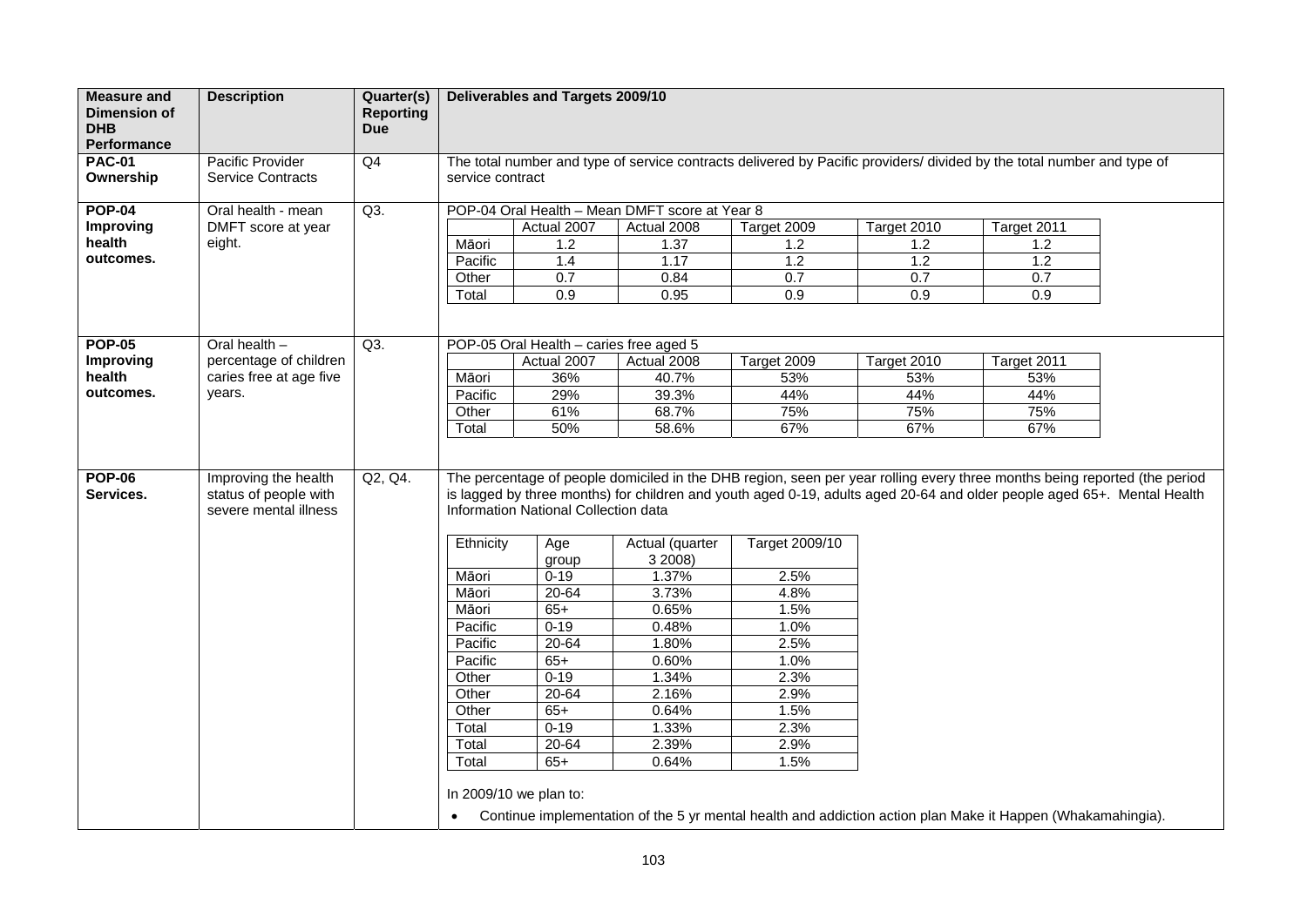| <b>Measure and</b><br>Dimension of<br><b>DHB</b><br>Performance | <b>Description</b>                        | Quarter(s)<br><b>Reporting</b><br><b>Due</b> | Deliverables and Targets 2009/10                                  |                                                                                                                                                                           |                         |                 |                      |                     |                         |                                                                                                                |  |  |  |
|-----------------------------------------------------------------|-------------------------------------------|----------------------------------------------|-------------------------------------------------------------------|---------------------------------------------------------------------------------------------------------------------------------------------------------------------------|-------------------------|-----------------|----------------------|---------------------|-------------------------|----------------------------------------------------------------------------------------------------------------|--|--|--|
|                                                                 |                                           |                                              | $\bullet$                                                         | Develop a model for improving the range of services in the community to support older people with low to medium<br>mental health needs, and identify potential providers. |                         |                 |                      |                     |                         |                                                                                                                |  |  |  |
|                                                                 |                                           |                                              | $\bullet$                                                         | Implement the recommendation of the Hutt Valley Infant Child, Adolescent and Family mental health and addiction                                                           |                         |                 |                      |                     |                         |                                                                                                                |  |  |  |
|                                                                 |                                           |                                              | service review (2008), if funding allows.<br>$\bullet$            |                                                                                                                                                                           |                         |                 |                      |                     |                         | Work with PHOs to implement primary mental health services for people with mild to moderate mental illness.    |  |  |  |
|                                                                 |                                           |                                              | $\bullet$                                                         |                                                                                                                                                                           |                         |                 |                      |                     |                         | Work with secondary and primary mental health providers to ensure improved access and appropriate services for |  |  |  |
|                                                                 |                                           |                                              | Māori and Pacific people with mental illness.                     |                                                                                                                                                                           |                         |                 |                      |                     |                         |                                                                                                                |  |  |  |
|                                                                 |                                           |                                              | Continue to implement the local component of PRIMHD.<br>$\bullet$ |                                                                                                                                                                           |                         |                 |                      |                     |                         |                                                                                                                |  |  |  |
| <b>POP-07</b><br>Services.                                      | Alcohol and other<br>drug service waiting | Q2, Q4.                                      | <b>Baseline 2008/09</b>                                           |                                                                                                                                                                           |                         |                 |                      |                     |                         |                                                                                                                |  |  |  |
|                                                                 | times                                     |                                              | Reporting by Maori ethnicity                                      |                                                                                                                                                                           |                         |                 |                      |                     |                         |                                                                                                                |  |  |  |
|                                                                 |                                           |                                              |                                                                   | Longest waiting time in                                                                                                                                                   |                         |                 |                      |                     | Longest waiting time in |                                                                                                                |  |  |  |
|                                                                 |                                           |                                              |                                                                   | days for each month                                                                                                                                                       |                         |                 |                      | days for each month |                         |                                                                                                                |  |  |  |
|                                                                 |                                           |                                              | <b>Service Type</b>                                               | Quarter 1                                                                                                                                                                 |                         |                 | Quarter <sub>2</sub> |                     |                         |                                                                                                                |  |  |  |
|                                                                 |                                           |                                              |                                                                   | Jun                                                                                                                                                                       | Jul                     | Aug             | Sep                  | Oct                 | Nov                     |                                                                                                                |  |  |  |
|                                                                 |                                           |                                              | Inpatient<br>Detoxification                                       |                                                                                                                                                                           |                         | n.              |                      |                     | ი                       |                                                                                                                |  |  |  |
|                                                                 |                                           |                                              | Specialist Prescribing 0                                          |                                                                                                                                                                           |                         | 0               |                      |                     | 0                       |                                                                                                                |  |  |  |
|                                                                 |                                           |                                              | Structured<br>Counselling                                         | 30                                                                                                                                                                        | $\overline{31}$         | $\overline{31}$ | 10                   | 10                  | 10                      |                                                                                                                |  |  |  |
|                                                                 |                                           |                                              | Day Programmes                                                    |                                                                                                                                                                           |                         | 0               |                      |                     | 0                       |                                                                                                                |  |  |  |
|                                                                 |                                           |                                              | Residential                                                       | 0                                                                                                                                                                         |                         | n.              | U                    |                     | h                       |                                                                                                                |  |  |  |
|                                                                 |                                           |                                              | Rehabilitation                                                    |                                                                                                                                                                           |                         |                 |                      |                     |                         |                                                                                                                |  |  |  |
|                                                                 |                                           |                                              | Reporting by Other ethnicities                                    |                                                                                                                                                                           |                         |                 |                      |                     |                         |                                                                                                                |  |  |  |
|                                                                 |                                           |                                              |                                                                   |                                                                                                                                                                           | Longest waiting time in |                 |                      |                     | Longest waiting time in |                                                                                                                |  |  |  |
|                                                                 |                                           |                                              |                                                                   | days for each month                                                                                                                                                       |                         |                 | days for each month  |                     |                         |                                                                                                                |  |  |  |
|                                                                 |                                           |                                              | Service Type                                                      | Quarter 1                                                                                                                                                                 |                         |                 | Quarter 2            |                     |                         |                                                                                                                |  |  |  |
|                                                                 |                                           |                                              |                                                                   | Jun                                                                                                                                                                       | Jul                     | Aug             | Sep                  | Oct                 | Nov                     |                                                                                                                |  |  |  |
|                                                                 |                                           |                                              | Inpatient<br>Detoxification                                       |                                                                                                                                                                           |                         |                 |                      |                     |                         |                                                                                                                |  |  |  |
|                                                                 |                                           |                                              | Specialist                                                        | 30                                                                                                                                                                        | 30                      | 30              | 5                    | 5                   | 5                       |                                                                                                                |  |  |  |
|                                                                 |                                           |                                              | Prescribing                                                       |                                                                                                                                                                           |                         |                 |                      |                     |                         |                                                                                                                |  |  |  |
|                                                                 |                                           |                                              | Structured<br>Counselling                                         | 10                                                                                                                                                                        | 10                      | 10              | 10                   | 10                  | 10                      |                                                                                                                |  |  |  |
|                                                                 |                                           |                                              | Day Programmes                                                    |                                                                                                                                                                           |                         | 0               |                      |                     | 0                       |                                                                                                                |  |  |  |
|                                                                 |                                           |                                              | Residential<br>Rehabilitation                                     | $\overline{28}$                                                                                                                                                           | $\overline{28}$         | 28              | n.                   |                     | n                       |                                                                                                                |  |  |  |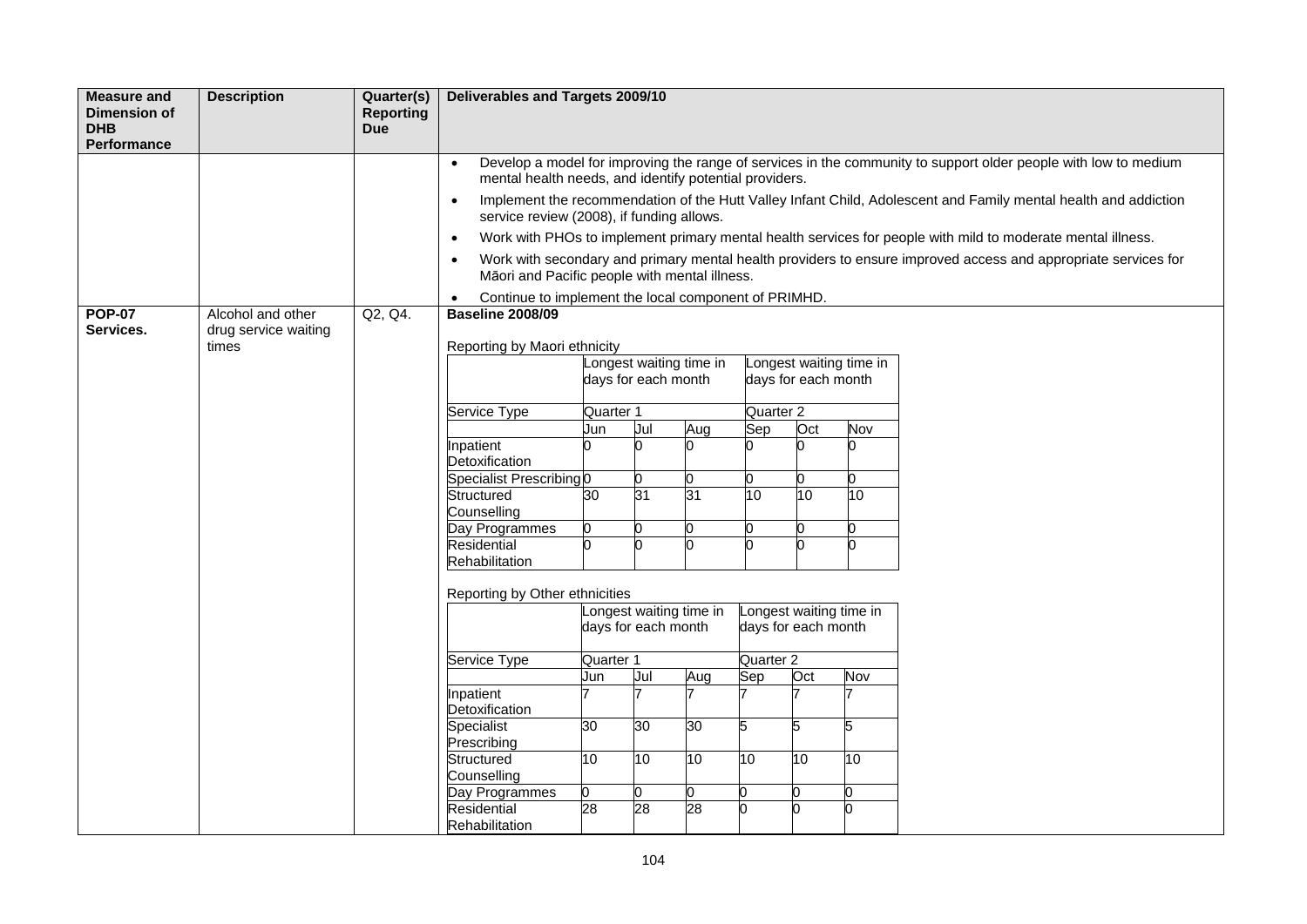| <b>Measure and</b><br><b>Dimension of</b><br><b>DHB</b><br><b>Performance</b> | <b>Description</b>                                                                                                                   | Quarter(s)<br><b>Reporting</b><br><b>Due</b> |                                                                                                                                                     |                                                                                                                                                                                                                                                                                                                                                                                                                                                                                                                                     | Deliverables and Targets 2009/10                                                                                                                                                                                                                                                                                                                                                                                                                                                                                                                                                                                                                                                                                                                                                                                                                                                                         |                                                                                                                        |                         |                       |  |  |  |  |
|-------------------------------------------------------------------------------|--------------------------------------------------------------------------------------------------------------------------------------|----------------------------------------------|-----------------------------------------------------------------------------------------------------------------------------------------------------|-------------------------------------------------------------------------------------------------------------------------------------------------------------------------------------------------------------------------------------------------------------------------------------------------------------------------------------------------------------------------------------------------------------------------------------------------------------------------------------------------------------------------------------|----------------------------------------------------------------------------------------------------------------------------------------------------------------------------------------------------------------------------------------------------------------------------------------------------------------------------------------------------------------------------------------------------------------------------------------------------------------------------------------------------------------------------------------------------------------------------------------------------------------------------------------------------------------------------------------------------------------------------------------------------------------------------------------------------------------------------------------------------------------------------------------------------------|------------------------------------------------------------------------------------------------------------------------|-------------------------|-----------------------|--|--|--|--|
| <b>POP-10</b><br>Improving<br>health<br>outcomes.                             | Chemotherapy<br>treatment waiting<br>times.                                                                                          | Monthly                                      |                                                                                                                                                     | Chemotherapy treatment waiting times<br>Data supplied by Capital & Coast DHB.                                                                                                                                                                                                                                                                                                                                                                                                                                                       |                                                                                                                                                                                                                                                                                                                                                                                                                                                                                                                                                                                                                                                                                                                                                                                                                                                                                                          |                                                                                                                        |                         |                       |  |  |  |  |
| <b>POP-11</b><br>Improving<br>health<br>outcomes.                             | Family violence<br>prevention.                                                                                                       | Q2, Q4.                                      | the audit.                                                                                                                                          | Overall score from Auckland University of Technology Hospital Responsiveness to Family Violence, Child and Partner<br>Abuse Audit to assess the progress made towards taking a systemic approach towards the identification and intervention of<br>child and partner abuse and progress report on specific actions taken since the audit to progress the recommendations of<br>Target: Combined Audit Score = 140/200 or above<br>Adolescent utilisation data (completions, non-completions and additional adolescent examinations) |                                                                                                                                                                                                                                                                                                                                                                                                                                                                                                                                                                                                                                                                                                                                                                                                                                                                                                          |                                                                                                                        |                         |                       |  |  |  |  |
| <b>POP-14</b><br><b>Service</b>                                               | Utilisation of DHB<br>funded dental<br>services by                                                                                   | Q <sub>4</sub>                               | Total                                                                                                                                               | <b>Prioritised Ethnicity</b>                                                                                                                                                                                                                                                                                                                                                                                                                                                                                                        | Target 2008/09<br>65.5%                                                                                                                                                                                                                                                                                                                                                                                                                                                                                                                                                                                                                                                                                                                                                                                                                                                                                  | Target 2009/10<br>68%                                                                                                  | Target 2010/11<br>70.5% | Target 2011/12<br>75% |  |  |  |  |
|                                                                               | adolescents from year<br>9 to 17 years                                                                                               |                                              |                                                                                                                                                     |                                                                                                                                                                                                                                                                                                                                                                                                                                                                                                                                     |                                                                                                                                                                                                                                                                                                                                                                                                                                                                                                                                                                                                                                                                                                                                                                                                                                                                                                          |                                                                                                                        |                         |                       |  |  |  |  |
| <b>POP-15</b>                                                                 | Reducing ambulatory<br>sensitive admissions.<br>Reduction in variation<br>between DHBs and<br>between different<br>population groups | Q2, Q4                                       | Age<br>Group<br>$0 - 74$<br>$0 - 74$<br>$0 - 74$<br>$0 - 4$<br>$0 - 4$<br>$0 - 4$<br>45-64<br>45-64<br>45-64<br>$\bullet$<br>$\bullet$<br>$\bullet$ | Ethnicity<br>Māori<br>Pacific<br>Other<br>Māori<br>Pacific<br>Other<br>Māori<br>Pacific<br>Other<br>In 2009/10 we plan to:                                                                                                                                                                                                                                                                                                                                                                                                          | Ambulatory Sensitive Hospitalisations, indirectly standardised ratio of observed to expected.<br>Actual to Sept 2008<br>(New method)<br>107<br>105<br>$\frac{1}{13}$<br>121<br>$\frac{1}{38}$<br>$\frac{145}{145}$<br>90<br>83<br>106<br>Implement an access coordination service, supported by the Māori and Pacific units, to ensure that Māori and Pacific<br>people are able to enrol and access primary health care in a timely manner<br>Work with PHOs and hospital services to implement change management programme for shifting of some secondary<br>care services to primary care from 2010/11.<br>Work with PHOs and other community and primary care organisations and other agencies to develop a Family Health<br>Centre model of primary health care for the Hutt Valley.<br>Work with PHOs to implement primary mental health services for people with mild to moderate mental illness. | Target 2009/10<br>(New method)<br>$=105$<br>$=103$<br>$=109$<br>$=115$<br>$=128$<br>$=133$<br>$95$<br>$< 95$<br>$=104$ |                         |                       |  |  |  |  |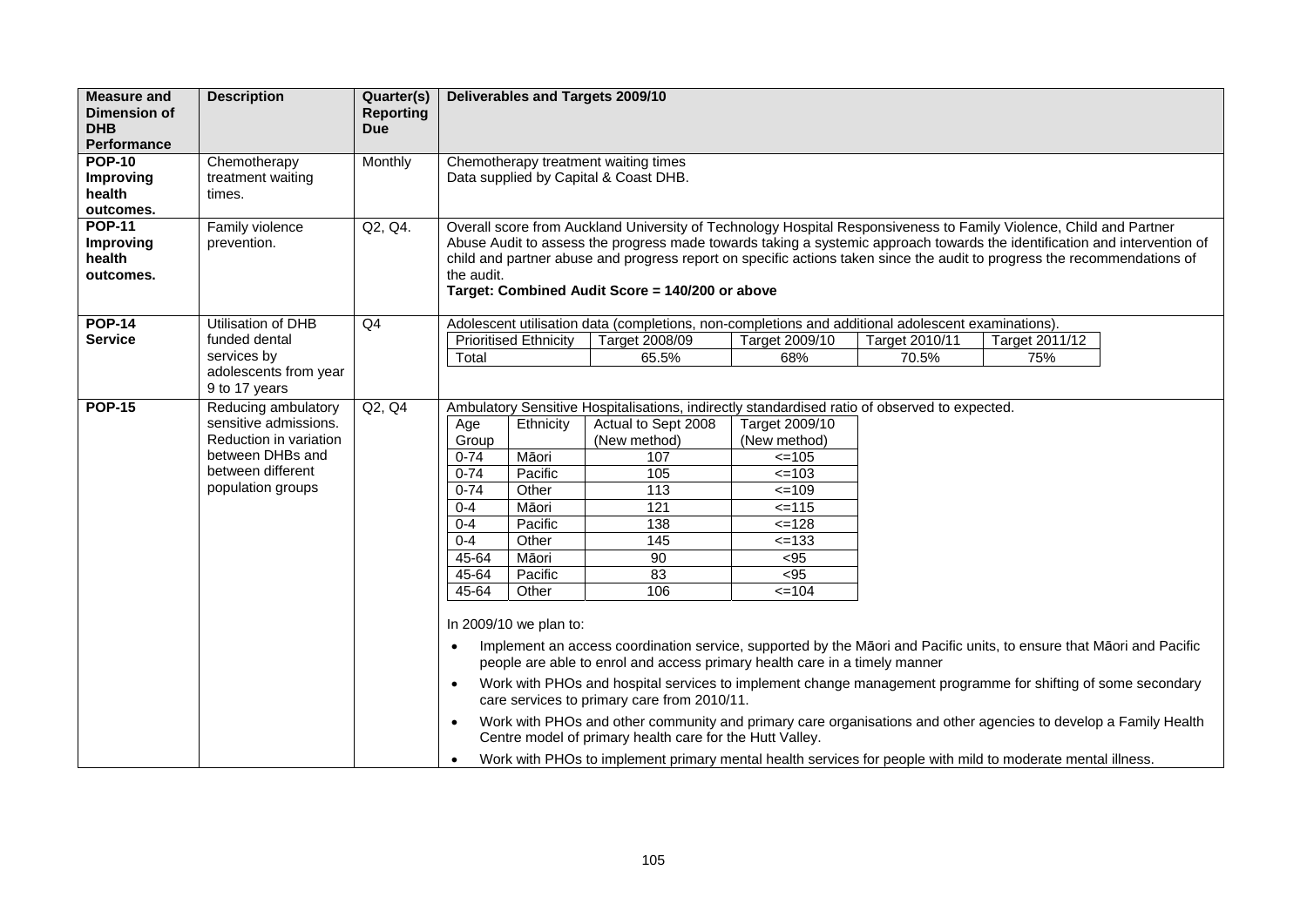| <b>Measure and</b><br>Dimension of<br><b>DHB</b><br>Performance | <b>Description</b> | Quarter(s)<br><b>Reporting</b><br><b>Due</b> | Deliverables and Targets 2009/10                                                           |                 |                        |                |                |                |  |  |  |
|-----------------------------------------------------------------|--------------------|----------------------------------------------|--------------------------------------------------------------------------------------------|-----------------|------------------------|----------------|----------------|----------------|--|--|--|
| <b>POP-17</b>                                                   | Improving mental   | Q2, Q4                                       | Clients with enduring mental illness having up to date crisis prevention/resiliency plans. |                 |                        |                |                |                |  |  |  |
|                                                                 | health services    |                                              | <b>Target Group</b>                                                                        | Ethnic<br>Group | Actual (Q3<br>2008/09) | Target 2009/10 | Target 2010/11 | Target 2011/12 |  |  |  |
|                                                                 |                    |                                              | 20 years+ (exc.<br>addictions only)                                                        | Māori           |                        | 90%            | 90%            | 90%            |  |  |  |
|                                                                 |                    |                                              | $20$ years $+$<br>(addictions only)                                                        | Māori           |                        | 90%            | 90%            | 90%            |  |  |  |
|                                                                 |                    |                                              | Child and Youth                                                                            | Māori           |                        | 90%            | 90%            | 90%            |  |  |  |
|                                                                 |                    |                                              | Total                                                                                      | Māori           |                        | 90%            | 90%            | 90%            |  |  |  |
|                                                                 |                    |                                              | 20 years+ (exc.<br>addictions only)                                                        | Pacific         | 96.8%                  | 90%            | 90%            | 90%            |  |  |  |
|                                                                 |                    |                                              | $20$ years $+$<br>(addictions only)                                                        | Pacific         |                        | 90%            | 90%            | 90%            |  |  |  |
|                                                                 |                    |                                              | Child and Youth                                                                            | Pacific         |                        | 90%            | 90%            | 90%            |  |  |  |
|                                                                 |                    |                                              | Total                                                                                      | Pacific         |                        | 90%            | 90%            | 90%            |  |  |  |
|                                                                 |                    |                                              | 20 years+ (exc.<br>addictions only)                                                        | Other           |                        | 90%            | 90%            | 90%            |  |  |  |
|                                                                 |                    |                                              | $20$ years $+$<br>(addictions only)                                                        | Other           |                        | 90%            | 90%            | 90%            |  |  |  |
|                                                                 |                    |                                              | Child and Youth                                                                            | Other           |                        | 90%            | 90%            | 90%            |  |  |  |
|                                                                 |                    |                                              | Total                                                                                      | Other           |                        | 90%            | 90%            | 90%            |  |  |  |
|                                                                 |                    |                                              | 20 years+ (exc.<br>addictions only)                                                        | Total           | 63%                    | 90%            | 90%            | 90%            |  |  |  |
|                                                                 |                    |                                              | $20$ years $+$<br>(addictions only)                                                        | Total           |                        | 90%            | 90%            | 90%            |  |  |  |
|                                                                 |                    |                                              | Child and Youth                                                                            | Total           | 33%                    | 90%            | 90%            | 90%            |  |  |  |
|                                                                 |                    |                                              | Total                                                                                      | Total           | 59%                    | 90%            | 90%            | 90%            |  |  |  |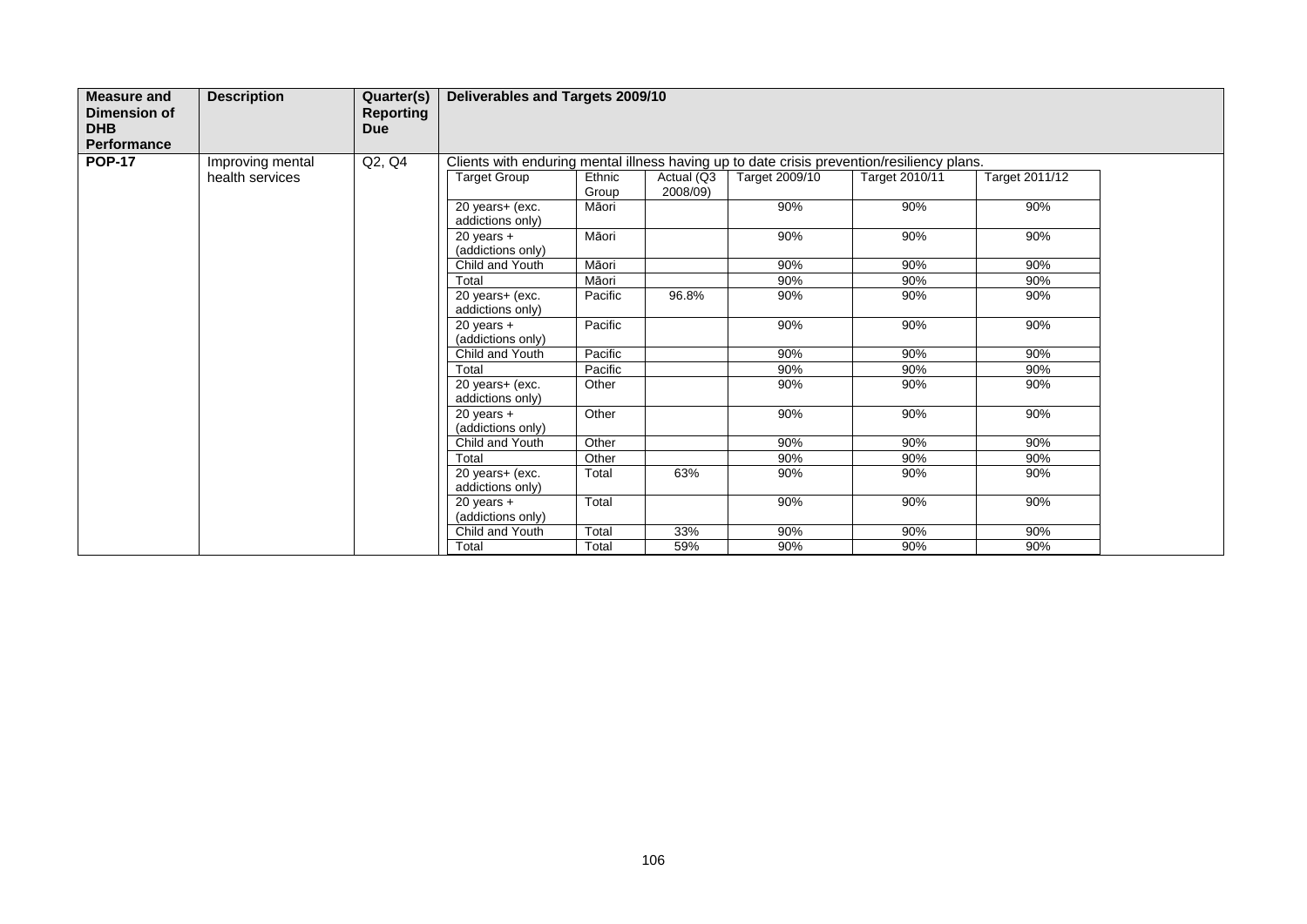| <b>Measure and</b>                | <b>Description</b>                         | Quarter(s)                     | Deliverables and Targets 2009/10                                                                                                |                                                                                                                                                                                                                                                                                                                                                                                                                                                                                                                                                                                                                                                                                                                          |                |                |                |  |  |  |  |  |
|-----------------------------------|--------------------------------------------|--------------------------------|---------------------------------------------------------------------------------------------------------------------------------|--------------------------------------------------------------------------------------------------------------------------------------------------------------------------------------------------------------------------------------------------------------------------------------------------------------------------------------------------------------------------------------------------------------------------------------------------------------------------------------------------------------------------------------------------------------------------------------------------------------------------------------------------------------------------------------------------------------------------|----------------|----------------|----------------|--|--|--|--|--|
| <b>Dimension of</b><br><b>DHB</b> |                                            | <b>Reporting</b><br><b>Due</b> |                                                                                                                                 |                                                                                                                                                                                                                                                                                                                                                                                                                                                                                                                                                                                                                                                                                                                          |                |                |                |  |  |  |  |  |
| <b>Performance</b>                |                                            |                                |                                                                                                                                 |                                                                                                                                                                                                                                                                                                                                                                                                                                                                                                                                                                                                                                                                                                                          |                |                |                |  |  |  |  |  |
| <b>POP-18</b>                     | Increase the                               | Q1, Q2,                        |                                                                                                                                 |                                                                                                                                                                                                                                                                                                                                                                                                                                                                                                                                                                                                                                                                                                                          |                |                |                |  |  |  |  |  |
|                                   | proportion of infants                      | Q3, Q4                         |                                                                                                                                 | Actual2008/09                                                                                                                                                                                                                                                                                                                                                                                                                                                                                                                                                                                                                                                                                                            | Target 2009/10 | Target 2010/11 | Target 2011/12 |  |  |  |  |  |
|                                   | exclusively and fully                      |                                | Breastfed on                                                                                                                    | 85%                                                                                                                                                                                                                                                                                                                                                                                                                                                                                                                                                                                                                                                                                                                      | 85%            | 85%            | 85%            |  |  |  |  |  |
|                                   | breastfed at six weeks                     |                                | discharge                                                                                                                       |                                                                                                                                                                                                                                                                                                                                                                                                                                                                                                                                                                                                                                                                                                                          |                |                |                |  |  |  |  |  |
|                                   | to 74% or greater; at                      |                                | Breastfed at 6 weeks:                                                                                                           | 60%                                                                                                                                                                                                                                                                                                                                                                                                                                                                                                                                                                                                                                                                                                                      | 63.7%          | 74%            | 74%            |  |  |  |  |  |
|                                   | three months to 57%                        |                                | Total                                                                                                                           |                                                                                                                                                                                                                                                                                                                                                                                                                                                                                                                                                                                                                                                                                                                          |                |                |                |  |  |  |  |  |
|                                   | or greater; and at six<br>months to 27% or |                                | Breastfed at 6 weeks:<br>Māori                                                                                                  |                                                                                                                                                                                                                                                                                                                                                                                                                                                                                                                                                                                                                                                                                                                          | 55.8%          |                |                |  |  |  |  |  |
|                                   | greater.                                   |                                | Breastfed at 6 weeks:<br>Pacific                                                                                                |                                                                                                                                                                                                                                                                                                                                                                                                                                                                                                                                                                                                                                                                                                                          | 63.5%          |                |                |  |  |  |  |  |
|                                   |                                            |                                | Breastfed at 3 mths                                                                                                             | 49%                                                                                                                                                                                                                                                                                                                                                                                                                                                                                                                                                                                                                                                                                                                      | 57%            | 57%            | 57%            |  |  |  |  |  |
|                                   |                                            |                                | Breastfed at 6 mths                                                                                                             | 19%                                                                                                                                                                                                                                                                                                                                                                                                                                                                                                                                                                                                                                                                                                                      | 27%            | 27%            | 27%            |  |  |  |  |  |
|                                   |                                            |                                | target:<br>$\bullet$<br>$\bullet$<br>$\bullet$<br>programme<br>$\bullet$<br>contact<br>$\bullet$<br>$\bullet$                   | The Hutt Valley DHB Breastfeeding Action Plan captures several goals that support achieving the breastfeeding health<br>Increase the uptake of breastfeeding for Maori and Pacific women and their families<br>Improve the accuracy, reliability and collection of breastfeeding data, currently captured by Plunket.<br>Support workforce capacity and capability development through the Mum-4-Mum Peer Support "train the trainer"<br>Promote and raise the awareness of the benefits of breastfeeding at ante-natal, delivery and post-natal points of<br>Support the implementation of the Baby Friendly Community Initiatives (BFCI)<br>Align local messages with the national breastfeeding promotional campaign. |                |                |                |  |  |  |  |  |
| <b>QUA-03</b>                     | Improving the quality                      | Q1, Q2,                        | Measure 1; NHI Duplications                                                                                                     |                                                                                                                                                                                                                                                                                                                                                                                                                                                                                                                                                                                                                                                                                                                          |                |                |                |  |  |  |  |  |
| Ownership.                        | of data provided to                        | Q3, Q4.                        | Measure 2; Ethnicity not stated in NHI                                                                                          |                                                                                                                                                                                                                                                                                                                                                                                                                                                                                                                                                                                                                                                                                                                          |                |                |                |  |  |  |  |  |
|                                   | the National                               |                                | Measure 3; Standard vs. specific descriptors in the NMDS                                                                        |                                                                                                                                                                                                                                                                                                                                                                                                                                                                                                                                                                                                                                                                                                                          |                |                |                |  |  |  |  |  |
|                                   | <b>Collections Systems.</b>                |                                | Measure 4: Timeliness of NMDS data<br>Ministry of Health will provide feedback to DHBs as to their achievement against measures |                                                                                                                                                                                                                                                                                                                                                                                                                                                                                                                                                                                                                                                                                                                          |                |                |                |  |  |  |  |  |
| <b>RIS-01</b>                     | Service coverage                           | Q1, Q2,                        | Report progress achieved during the quarter towards resolution of gaps in service coverage identified in the DAP, and not       |                                                                                                                                                                                                                                                                                                                                                                                                                                                                                                                                                                                                                                                                                                                          |                |                |                |  |  |  |  |  |
| <b>Services</b>                   |                                            | Q3, Q4.                        | approved as long term exceptions, and any other gaps in service coverage identified by the DHB or Ministry.                     |                                                                                                                                                                                                                                                                                                                                                                                                                                                                                                                                                                                                                                                                                                                          |                |                |                |  |  |  |  |  |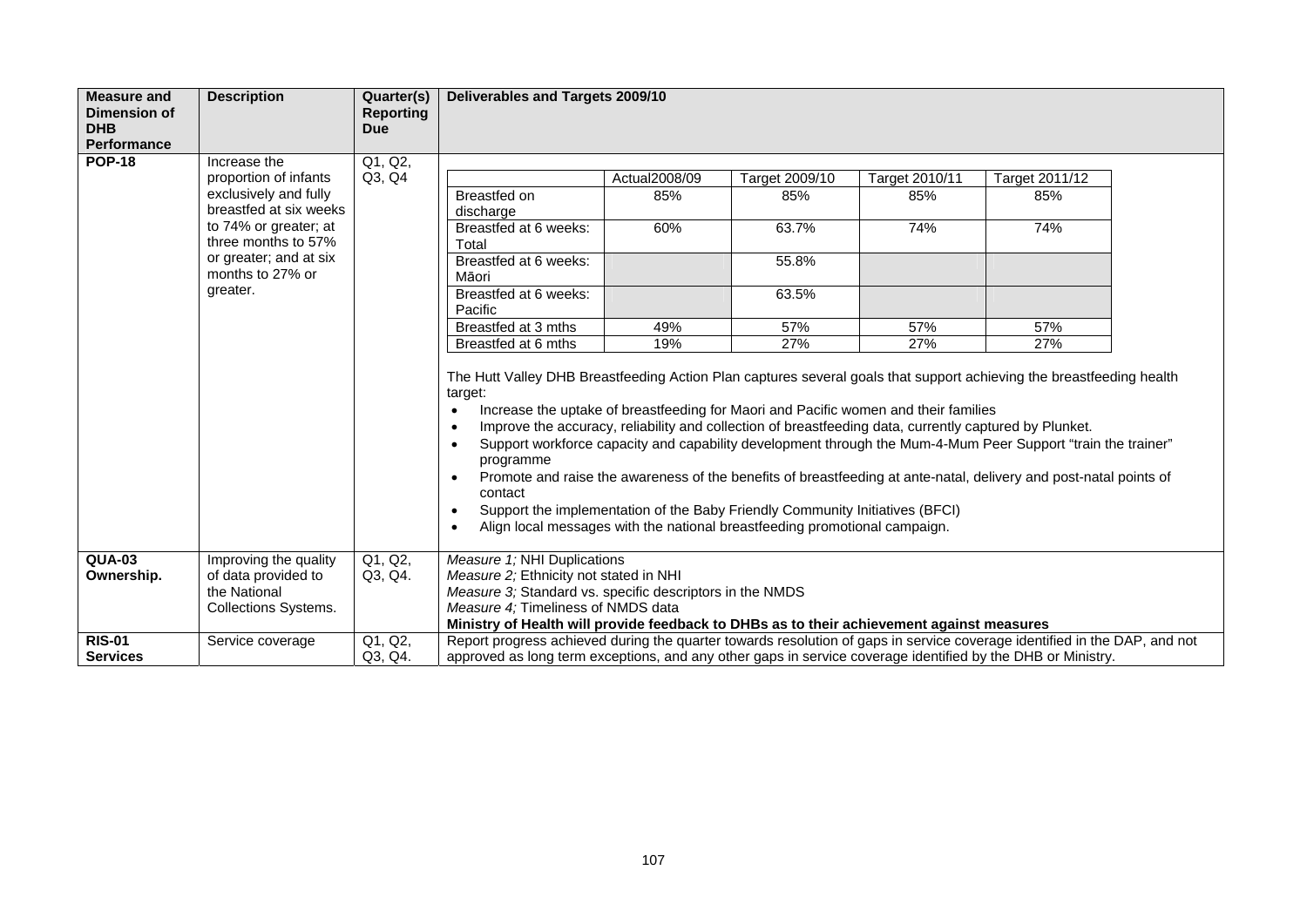| <b>Measure and</b><br>Dimension of<br><b>DHB</b><br><b>Performance</b> | <b>Description</b>                                                     | Quarter(s)<br><b>Reporting</b><br><b>Due</b> | Deliverables and Targets 2009/10                                                                                                                                                                                                                                                                                                                                                                                                                                                                                                                                                                                                                                                                                                                                                                                                                                                                                                                                                                                                                                                                                                                                          |
|------------------------------------------------------------------------|------------------------------------------------------------------------|----------------------------------------------|---------------------------------------------------------------------------------------------------------------------------------------------------------------------------------------------------------------------------------------------------------------------------------------------------------------------------------------------------------------------------------------------------------------------------------------------------------------------------------------------------------------------------------------------------------------------------------------------------------------------------------------------------------------------------------------------------------------------------------------------------------------------------------------------------------------------------------------------------------------------------------------------------------------------------------------------------------------------------------------------------------------------------------------------------------------------------------------------------------------------------------------------------------------------------|
| <b>SER-04</b><br>Services.                                             | <b>Continuous Quality</b><br>$Improvement -$<br>Elective services.     | Q1, Q2,<br>Q3, Q4.                           | For publicly funded casemix included elective discharges in a surgical DRG, a target intervention rate of at least 280 per<br>$\bullet$<br>10,000 of population will be achieved.<br>For major joint replacement procedures, a target intervention rate of 210 per 100,000 of population will be achieved.<br>$\bullet$<br>This should be comprised of the following rates:<br>a. 105 per 100,000 of population for hip replacement<br>105 per 100,000 of population for knee replacement<br>For cataract procedures, a target intervention rate of 270 per 100,000 of population will be achieved.<br>For cardiac procedures a target intervention rate of at least 59 per 100,000 of population will be achieved. DHBs with<br>$\bullet$<br>rates of 59 per 100,000 or above in 2007/08 will be required to maintain this rate. DHBs with rates less than 59 per<br>100,000 will be required to increase the level of service to at least 59: 100,000. By 2011/12 all DHBs will be delivering<br>at a rate of at least 65 per 100,000 of population.<br>*NB - These target intervention rates are undergoing clinical validation and are subject to further refinement. |
| <b>SER-07</b><br>Services.                                             | Low or reduced cost<br>access to first level<br>primary care services. | Q1, Q2,<br>Q3, Q4.                           | Measure 1; 100% of fee increases that should be referred (as per the Ministry of Health letter sent to DHBs dated 26<br>January 2007) are referred to a regional fee review committee and 100% of practices comply with the recommendations of<br>the regional fee review committee, and in all cases, where practices fail to comply, the DHB applies appropriate sanctions.<br>Measure 2; 100% of PHO practices ensure public access to local information on the fees PHO practices are charging<br>patients.                                                                                                                                                                                                                                                                                                                                                                                                                                                                                                                                                                                                                                                           |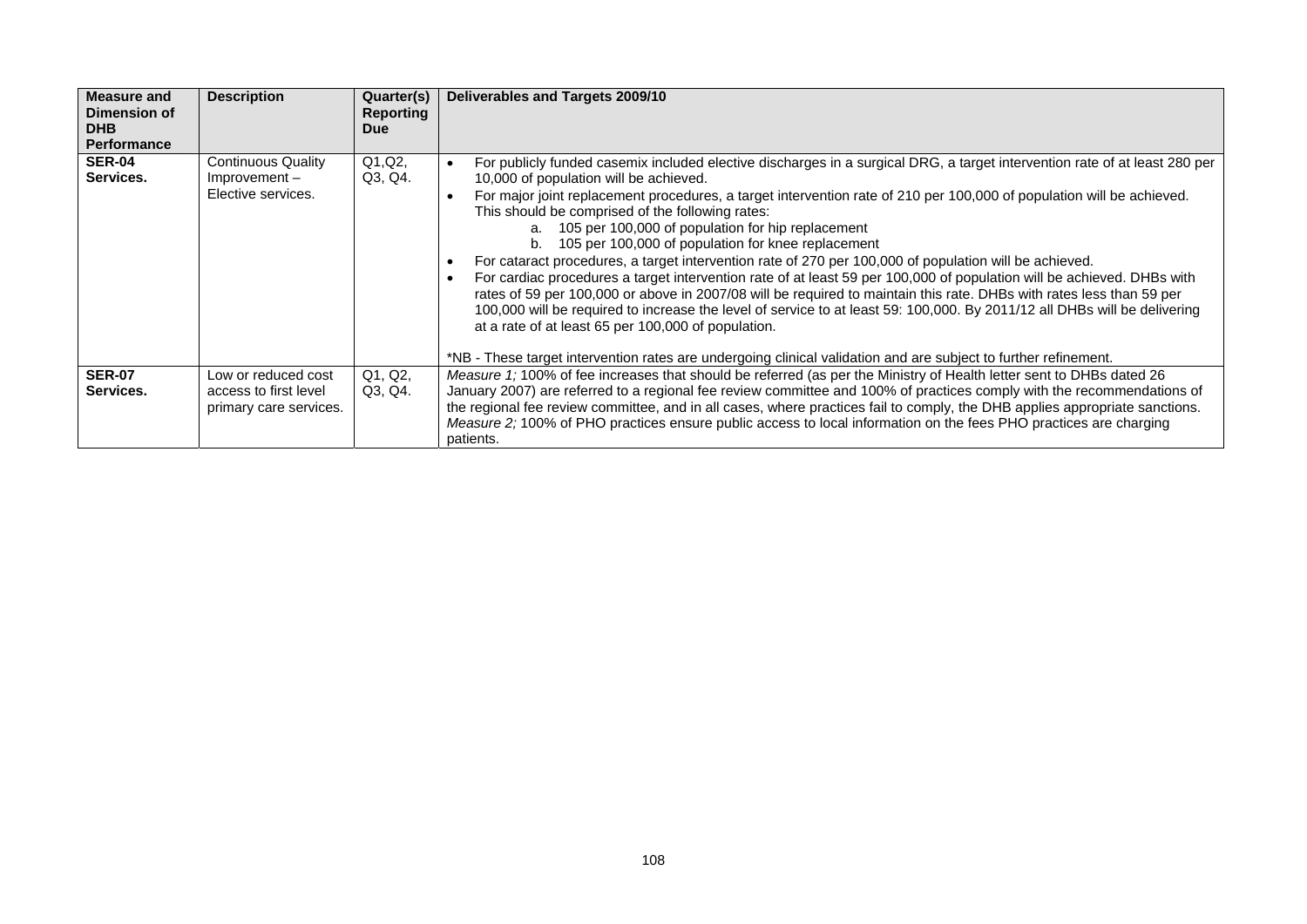# **Additional DHB reporting**

| <b>Reporting Area (and Dimension of DHB Performance)</b>                                                                                                                                                                                                                                                                                                                                                                                                                                                                      | <b>Quarter(s) Reporting</b><br><b>Due</b> |  |  |  |  |  |  |
|-------------------------------------------------------------------------------------------------------------------------------------------------------------------------------------------------------------------------------------------------------------------------------------------------------------------------------------------------------------------------------------------------------------------------------------------------------------------------------------------------------------------------------|-------------------------------------------|--|--|--|--|--|--|
| Reducing inequalities achievements -self assessment (Improving health outcomes).                                                                                                                                                                                                                                                                                                                                                                                                                                              | Q2, Q4.                                   |  |  |  |  |  |  |
| DHBs should identify one or two examples of initiatives or services that are working well for their populations with regards to reducing inequalities, and tell                                                                                                                                                                                                                                                                                                                                                               |                                           |  |  |  |  |  |  |
| the Ministry about them. Self-evaluation reports should be brief, providing a high level summary of DHB activity (maximum two pages).                                                                                                                                                                                                                                                                                                                                                                                         |                                           |  |  |  |  |  |  |
| Oral health (Services).                                                                                                                                                                                                                                                                                                                                                                                                                                                                                                       | $Q3$ .                                    |  |  |  |  |  |  |
| 1. Number of pre-school children enrolled: Total number of children aged under 5 years enrolled with DHB funded dental services/Ministry                                                                                                                                                                                                                                                                                                                                                                                      |                                           |  |  |  |  |  |  |
| denominator                                                                                                                                                                                                                                                                                                                                                                                                                                                                                                                   |                                           |  |  |  |  |  |  |
| Number of pre-school and primary school children enrolled in DHB funded dental services who did not receive an annual examination: The total<br>2.<br>number of preschool and primary school children enrolled with DHB funded dental services (COHS and other contracted providers) who have not                                                                                                                                                                                                                             |                                           |  |  |  |  |  |  |
| been examined within the previous 12 month period and the greatest length of time children have been waiting for their annual examination, and                                                                                                                                                                                                                                                                                                                                                                                |                                           |  |  |  |  |  |  |
| the number of children that have been waiting for that period./ The total number of preschool and primary school children enrolled with DHB                                                                                                                                                                                                                                                                                                                                                                                   |                                           |  |  |  |  |  |  |
| funded dental services (COHS and other contracted providers).                                                                                                                                                                                                                                                                                                                                                                                                                                                                 |                                           |  |  |  |  |  |  |
| For 2009/10 DHBs are expected to report on progress achieved in relation to oral health services (reporting template to be developed) specifically<br>3.                                                                                                                                                                                                                                                                                                                                                                      |                                           |  |  |  |  |  |  |
| focused on:                                                                                                                                                                                                                                                                                                                                                                                                                                                                                                                   |                                           |  |  |  |  |  |  |
| Progress in re-orientating child and adolescent oral health services.                                                                                                                                                                                                                                                                                                                                                                                                                                                         |                                           |  |  |  |  |  |  |
| Oral health initiatives not related to child and adolescent service improvements.                                                                                                                                                                                                                                                                                                                                                                                                                                             |                                           |  |  |  |  |  |  |
| Oral health workforce development.                                                                                                                                                                                                                                                                                                                                                                                                                                                                                            |                                           |  |  |  |  |  |  |
|                                                                                                                                                                                                                                                                                                                                                                                                                                                                                                                               |                                           |  |  |  |  |  |  |
| Number of children waiting for recall over 12 months                                                                                                                                                                                                                                                                                                                                                                                                                                                                          |                                           |  |  |  |  |  |  |
| Actual 2007<br>Actual 2008<br>Target 2010<br>Target 2011<br>Target 2009                                                                                                                                                                                                                                                                                                                                                                                                                                                       |                                           |  |  |  |  |  |  |
| 34.3%<br>12.6%%<br>< 10%<br>< 10%<br>Total<br>10%                                                                                                                                                                                                                                                                                                                                                                                                                                                                             |                                           |  |  |  |  |  |  |
| In 2008/09 Hutt Valley DHB and Capital Coast DHB submitted to the Ministry of Health a joint business case for improved Oral Health Service Provision for<br>Children and Adolescents. Once the business case is approved we will establish a hub and spoke model, including construction of new clinics supported by<br>mobile units. The proposed development is a collaborative approach between the two DHBs and has taken into account wide ranging public consultation.<br>When established the new service model will: |                                           |  |  |  |  |  |  |
| Increase enrolment<br>$\bullet$                                                                                                                                                                                                                                                                                                                                                                                                                                                                                               |                                           |  |  |  |  |  |  |
| Reduce disparities in DMFT and caries figures between Māori, Pacific and other children                                                                                                                                                                                                                                                                                                                                                                                                                                       |                                           |  |  |  |  |  |  |
| Increase the total number of examinations and treatments                                                                                                                                                                                                                                                                                                                                                                                                                                                                      |                                           |  |  |  |  |  |  |
| Reduce the arrears rates for recall to services<br>$\bullet$                                                                                                                                                                                                                                                                                                                                                                                                                                                                  |                                           |  |  |  |  |  |  |
| Improve therapist productivity<br>$\bullet$                                                                                                                                                                                                                                                                                                                                                                                                                                                                                   |                                           |  |  |  |  |  |  |
| Improve workforce recruitment and retention                                                                                                                                                                                                                                                                                                                                                                                                                                                                                   |                                           |  |  |  |  |  |  |
| Improve information collection, monitoring and communication.<br>$\bullet$                                                                                                                                                                                                                                                                                                                                                                                                                                                    |                                           |  |  |  |  |  |  |
| Delivery of DAP in key priority areas (Ownership).<br>DHBs are to report confirming, by priority/health target area, that all the key services, actions, programmes or initiatives identified in their DAP linked to the                                                                                                                                                                                                                                                                                                      | Q1, Q3                                    |  |  |  |  |  |  |
| progression of health sector targets and ministerial priority areas, are progressing according to plan (quarter two and four and quarter one and three) and                                                                                                                                                                                                                                                                                                                                                                   |                                           |  |  |  |  |  |  |
| have been delivered.                                                                                                                                                                                                                                                                                                                                                                                                                                                                                                          |                                           |  |  |  |  |  |  |
|                                                                                                                                                                                                                                                                                                                                                                                                                                                                                                                               |                                           |  |  |  |  |  |  |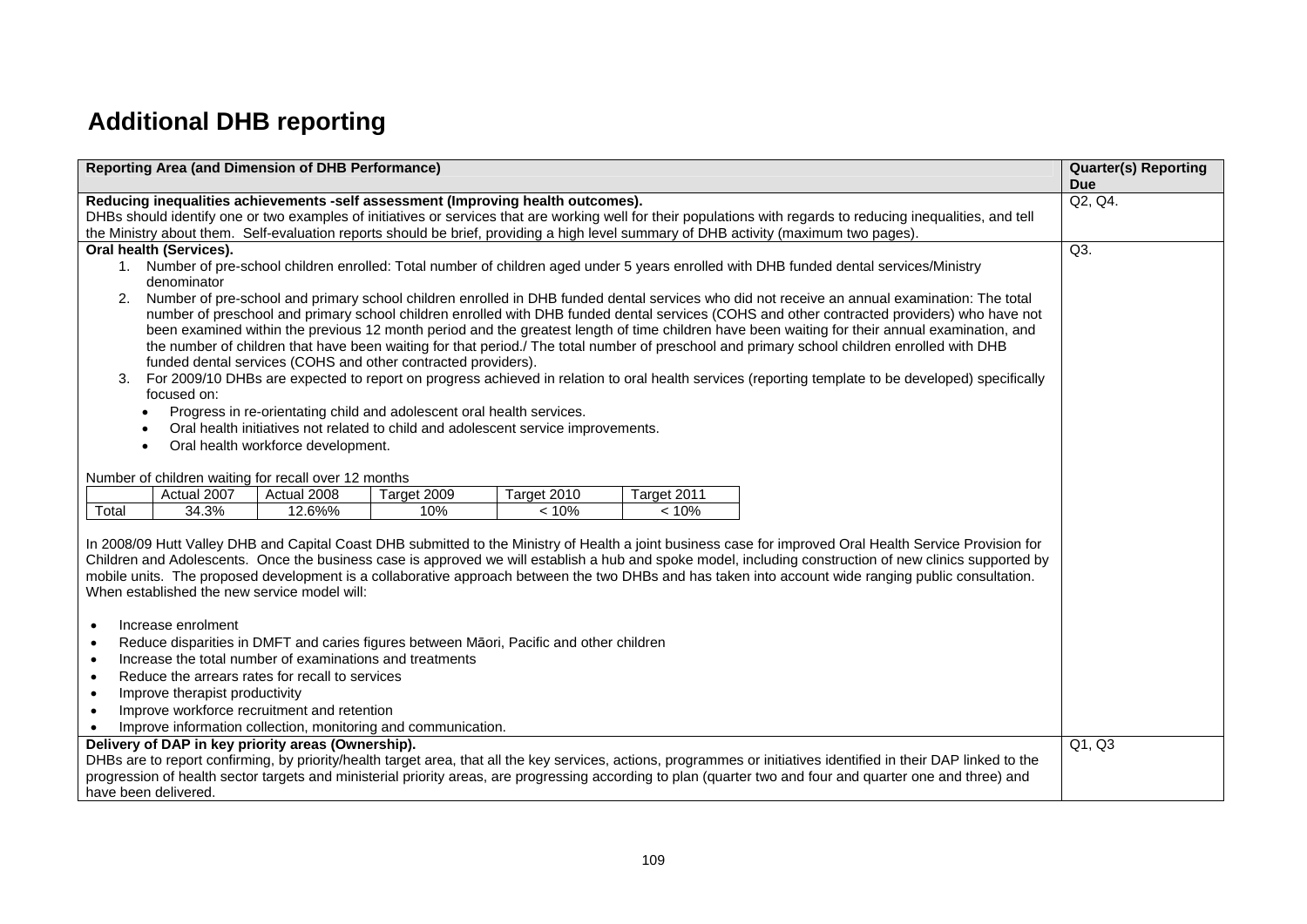| Reporting Area (and Dimension of DHB Performance)                                                                                                              | <b>Quarter(s) Reporting</b> |
|----------------------------------------------------------------------------------------------------------------------------------------------------------------|-----------------------------|
| Annual update report on Delivery of Te Kokiri: the Mental Health and Addiction Action Plan                                                                     | <b>Due</b><br>Q3            |
| DHBs are to provide a summary report on progress made towards implementation of Te Kokiri: the Mental Health and Addiction Plan. A template for the            |                             |
| report is available on www.nsfl.health.govt.nz                                                                                                                 |                             |
| DHB confirmation and exception reports - risk management (Ownership).                                                                                          | Q2, Q4.                     |
| DHBs are to report confirming:                                                                                                                                 |                             |
| The DHB uses a formal risk management and reporting system to manage DHB risks and report them to its Board<br>$\bullet$                                       |                             |
| The system meets current Australia / New Zealand Standard requirements relating to risk management<br>$\bullet$                                                |                             |
| How frequently the DHB submits formal risk report updates to its Board (or a Board approved sub-committee).<br>$\bullet$                                       |                             |
| DHB self evaluation - provider arm efficiency (Ownership).                                                                                                     | Q1, Q2, Q3, Q4.             |
| Each quarter DHBs are to high level summary report (maximum one page) on the results of a self assessment in one of the areas of focus identified below,       |                             |
| Access to diagnostics                                                                                                                                          |                             |
| Day Surgery / Length of Stay<br>$\bullet$                                                                                                                      |                             |
| Patient flow and discharge planning<br>$\bullet$                                                                                                               |                             |
| Unnecessary outpatient attendance/follow-up<br>$\bullet$                                                                                                       |                             |
| Acute demand management<br>$\bullet$                                                                                                                           |                             |
| Primary secondary interface and referral management<br>$\bullet$                                                                                               |                             |
| Theatre utilisation                                                                                                                                            |                             |
| FTE configuration/productivity                                                                                                                                 |                             |
| Capacity Planning and Procurement<br>$\bullet$                                                                                                                 |                             |
| Management of Price Volume Schedule<br>$\bullet$                                                                                                               |                             |
|                                                                                                                                                                |                             |
| Delivery of Mental Health Service volumes (Ownership).                                                                                                         | Q1, Q2, Q3, Q4.             |
| For Mental Health Services provided by the DHB's provider arm, the DHB must complete the Mental Health Volumes Reporting template, which is provided           |                             |
| by the Ministry and included with the main quarterly reporting template. (Note: quarterly mental health financial reporting requirements are set out in the    |                             |
| OPF.)                                                                                                                                                          |                             |
| Delivery of Personal Health Service volumes (Ownership).                                                                                                       | Q2, Q4.                     |
| For Personal Health Services, the DHB must monitor delivery by Purchase Unit (PU) against the target volumes set out in the DAP PVS. Should the DHB            |                             |
| identify an under- or over-delivery of greater than 5% against target in any Purchase Unit (PU) during any quarter, the DHB must provide a variance report     |                             |
| showing:                                                                                                                                                       |                             |
| Each PU identified as under- or over-delivered by more than 5% during the quarter, with the actual and planned delivery volumes and the resulting<br>$\bullet$ |                             |
| variances.                                                                                                                                                     |                             |
| The dollar values of the variance(s).<br>$\bullet$                                                                                                             |                             |
| For surgical PUs, the elective delivery component of any variance.<br>$\bullet$                                                                                |                             |
| The reason / s for the variance(s).<br>$\bullet$                                                                                                               |                             |
| How the DHB plans to manage the variance.<br>$\bullet$<br>Status Updates - Service Changes and Management of Service Risks (Outputs)                           |                             |
| Each DHB to indicate the status (according to template criteria) of each service change proposal identified in its 2009/10 DAP.                                | Q1, Q2, Q3, Q4.             |
| Each DHB to indicate the status of the management plan for each service identified as vulnerable as part of the stocktake of vulnerable services conducted     |                             |
| in early 2009 or subsequently identified to the Ministry.                                                                                                      |                             |
| <b>Introduction of Global Trigger Tool</b>                                                                                                                     | Q1, Q4                      |
| DHBs are to provide a report providing a plan outlining the DHBs plan for the introduction of the global trigger tool methodology leading to an implementation |                             |
| date of 1 January 2010.                                                                                                                                        |                             |
| DHBs are to report on global trigger tool results for the six-month period 1 January 2010 to 30 June 2010.                                                     |                             |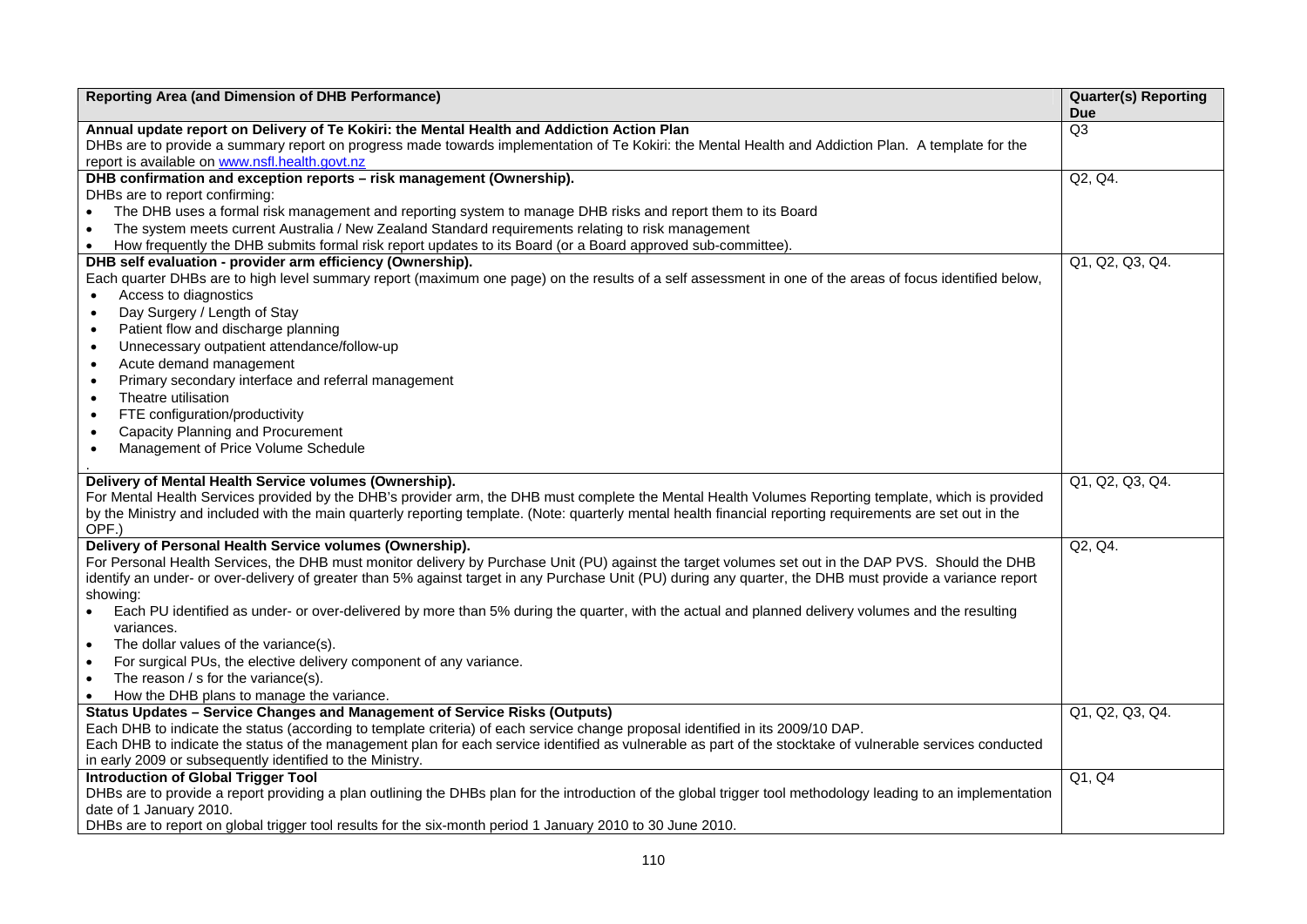|                                                                                                                                                                                                                                                                                   | Reporting Area (and Dimension of DHB Performance)                                                          |                                                                                                                                                                                                                                                                                                                                                                                                                                                       |                |                                                                                                                                                                                                                                                                                                      | <b>Quarter(s) Reporting</b><br><b>Due</b> |
|-----------------------------------------------------------------------------------------------------------------------------------------------------------------------------------------------------------------------------------------------------------------------------------|------------------------------------------------------------------------------------------------------------|-------------------------------------------------------------------------------------------------------------------------------------------------------------------------------------------------------------------------------------------------------------------------------------------------------------------------------------------------------------------------------------------------------------------------------------------------------|----------------|------------------------------------------------------------------------------------------------------------------------------------------------------------------------------------------------------------------------------------------------------------------------------------------------------|-------------------------------------------|
| <b>Post Natal Stays</b><br>Each DHB to report confirming that it is:<br>Identifying women who meet the clinical criteria set out in the Maternity Facility Service specification who should be offered a longer post natal stay.<br>Offering these women a longer post natal stay | Q2, Q4                                                                                                     |                                                                                                                                                                                                                                                                                                                                                                                                                                                       |                |                                                                                                                                                                                                                                                                                                      |                                           |
| <b>Baseline</b>                                                                                                                                                                                                                                                                   | Increase in average post natal length of stay for normal vaginal deliveries<br>Actual 2008/09<br>1.85 days | Target 2009/10                                                                                                                                                                                                                                                                                                                                                                                                                                        | Target 2010/11 |                                                                                                                                                                                                                                                                                                      |                                           |
| Kick start the shifting of services to primary care<br>Each DHB to report briefly outlining:                                                                                                                                                                                      |                                                                                                            | occurring, and how agreement will be reached as to services to be shifted and processes to be followed<br>which services are to be shifted from secondary care settings to primary care by 1 July 2010<br>confirming how the DHB will spend the change management funding over the 2009/10 year.<br>services, the new provider, the setting in which the shifted services will be delivered, and the anticipated date of commencement of the service. |                | how secondary care and primary health care clinical leaders are involved in the planning and change management process, how the engagement is<br>once a decision has been made on the service to be shifted, the DHB is to provide an outline summary identifying - a description of the transferred | Q2, Q4                                    |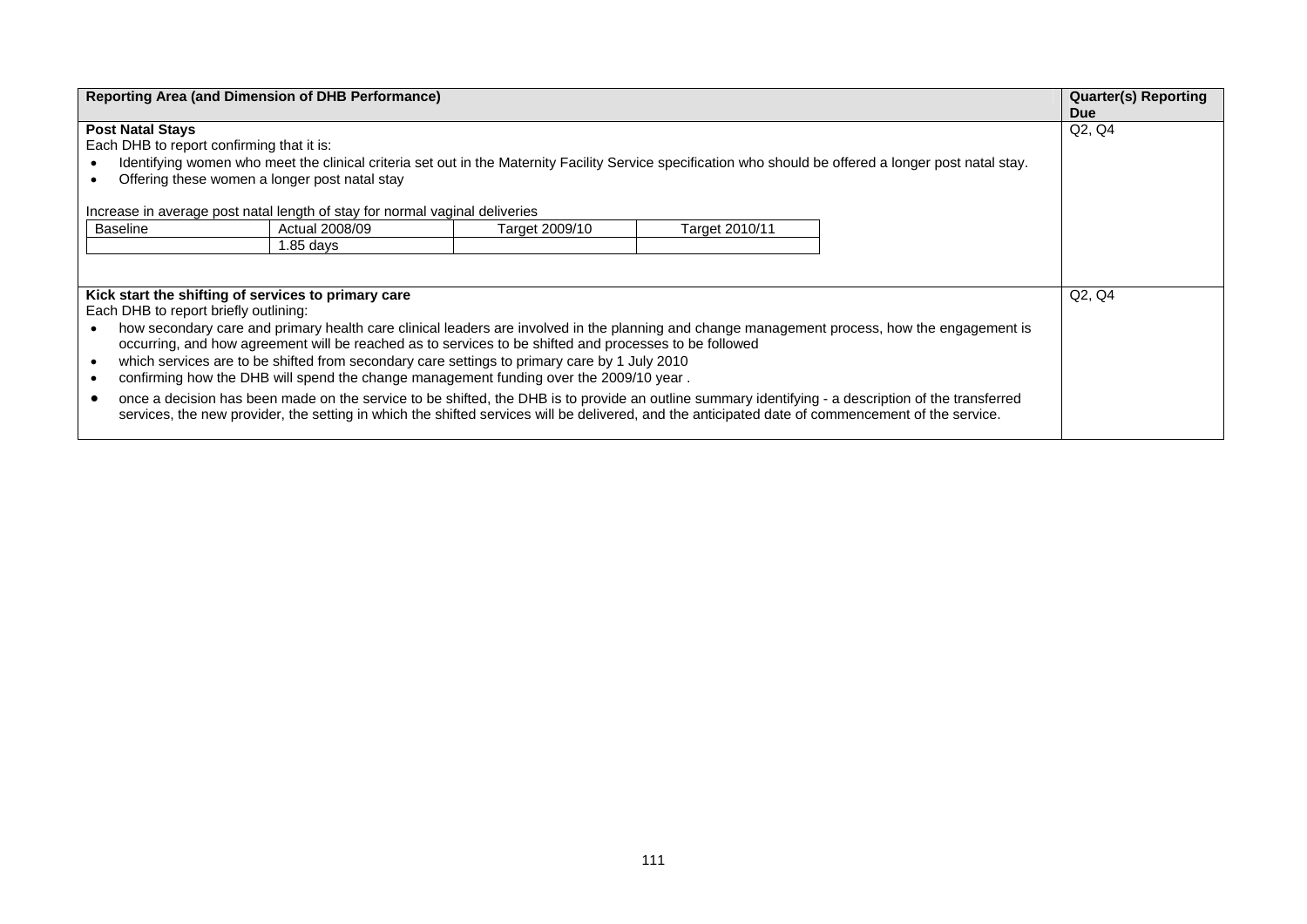## **District Strategic Plan Indicators**

| <b>Indicator and Measure</b>    | Linkage to DAP                                  | <b>Baseline data and local targets</b>                                                                                |             |                |                |                |  |
|---------------------------------|-------------------------------------------------|-----------------------------------------------------------------------------------------------------------------------|-------------|----------------|----------------|----------------|--|
|                                 | <b>Planning Outcomes</b>                        |                                                                                                                       |             |                |                |                |  |
|                                 | and Priority Areas and                          |                                                                                                                       |             |                |                |                |  |
|                                 | <b>Output Classes (SOI)</b>                     |                                                                                                                       |             |                |                |                |  |
| Immunisation.                   | Reduced Health Risk:                            | Refer Health Targets above                                                                                            |             |                |                |                |  |
| Percentage of children fully    | Reduction in vaccine                            |                                                                                                                       |             |                |                |                |  |
| immunised by age two for        | preventable disease                             |                                                                                                                       |             |                |                |                |  |
| different ethnic groups.        |                                                 |                                                                                                                       |             |                |                |                |  |
|                                 | DAP Priority: Primary                           |                                                                                                                       |             |                |                |                |  |
|                                 | <b>Health Care</b>                              |                                                                                                                       |             |                |                |                |  |
|                                 | Keeping Our People Well                         |                                                                                                                       |             |                |                |                |  |
|                                 | Maternity, Child and                            |                                                                                                                       |             |                |                |                |  |
|                                 | Youth                                           |                                                                                                                       |             |                |                |                |  |
|                                 |                                                 |                                                                                                                       |             |                |                |                |  |
|                                 | Output Class: Primary<br>and Community Services |                                                                                                                       |             |                |                |                |  |
| Oral Health.                    | Improved access to                              | Refer DHB Indicators of Performance above                                                                             |             |                |                |                |  |
| Average number of               | services: Reduced                               |                                                                                                                       |             |                |                |                |  |
| decayed/missing/filled teeth    | decayed/missing/filled                          |                                                                                                                       |             |                |                |                |  |
| (DMFT) at year 8 for different  | teeth) in adolescents.                          |                                                                                                                       |             |                |                |                |  |
| ethnic groups.                  |                                                 |                                                                                                                       |             |                |                |                |  |
|                                 | <b>DAP Priority:</b>                            |                                                                                                                       |             |                |                |                |  |
|                                 | Maternity, Child & Youth                        |                                                                                                                       |             |                |                |                |  |
|                                 |                                                 |                                                                                                                       |             |                |                |                |  |
|                                 | Output Class: Primary                           |                                                                                                                       |             |                |                |                |  |
|                                 | and Community Services                          |                                                                                                                       |             |                |                |                |  |
| Primary Health.                 | Improved access to                              | The ratio of age-standardised rate of General Practitioner consultations per high need person to the age-standardised |             |                |                |                |  |
| Services.                       | services:                                       | rate of General Practitioner consultations per non-high need person.                                                  |             |                |                |                |  |
| Ratio of age-standardised rate  |                                                 | High need: non high                                                                                                   | Actual 2008 | Target 2009/10 | Target 2010/11 | Target 2011/12 |  |
| of GP consultations per high    | DAP Priority: Primary                           | need                                                                                                                  |             |                |                |                |  |
| need person (decile 9 or 10 or  | <b>Health Care</b>                              | Ratio                                                                                                                 | 1.03        | >1.15          | >1.15          | >1.15          |  |
| Māori/Pacific) compared to non- |                                                 |                                                                                                                       |             |                |                |                |  |
| high need person.               | Output Class: Primary<br>and Community Services | In 2009/10 we plan to:                                                                                                |             |                |                |                |  |
|                                 |                                                 | Complete an evaluation of the performance of SIA, HP, and additional local funding aimed at improving access and      |             |                |                |                |  |
|                                 |                                                 | earlier intervention.                                                                                                 |             |                |                |                |  |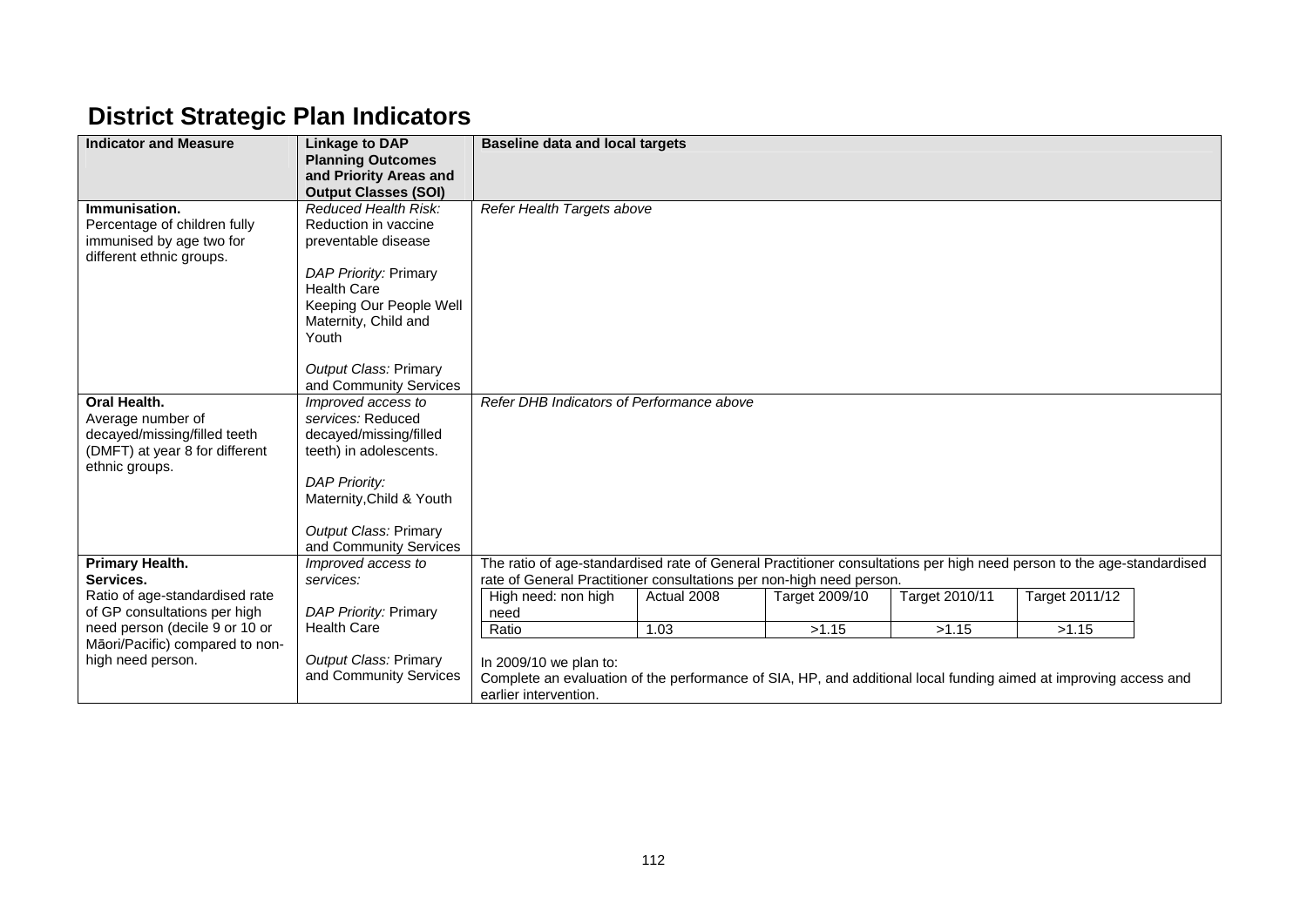| <b>Indicator and Measure</b>                                                                                                                | <b>Linkage to DAP</b><br><b>Planning Outcomes</b><br>and Priority Areas and<br><b>Output Classes (SOI)</b>                                                                                                                                | <b>Baseline data and local targets</b> |
|---------------------------------------------------------------------------------------------------------------------------------------------|-------------------------------------------------------------------------------------------------------------------------------------------------------------------------------------------------------------------------------------------|----------------------------------------|
| Diabetes.<br>Uptake of annual diabetes<br>checks, bi-annual retinal<br>screening and diabetes<br>management for different ethnic<br>groups. | Earlier Intervention:<br>Improved management<br>of chronic disease and<br>improved equity between<br>population groups<br>DAP Priority; Primary<br><b>Health Care</b><br>Output Class:<br><b>Primary and Community</b><br><b>Services</b> | Refer Health Targets above             |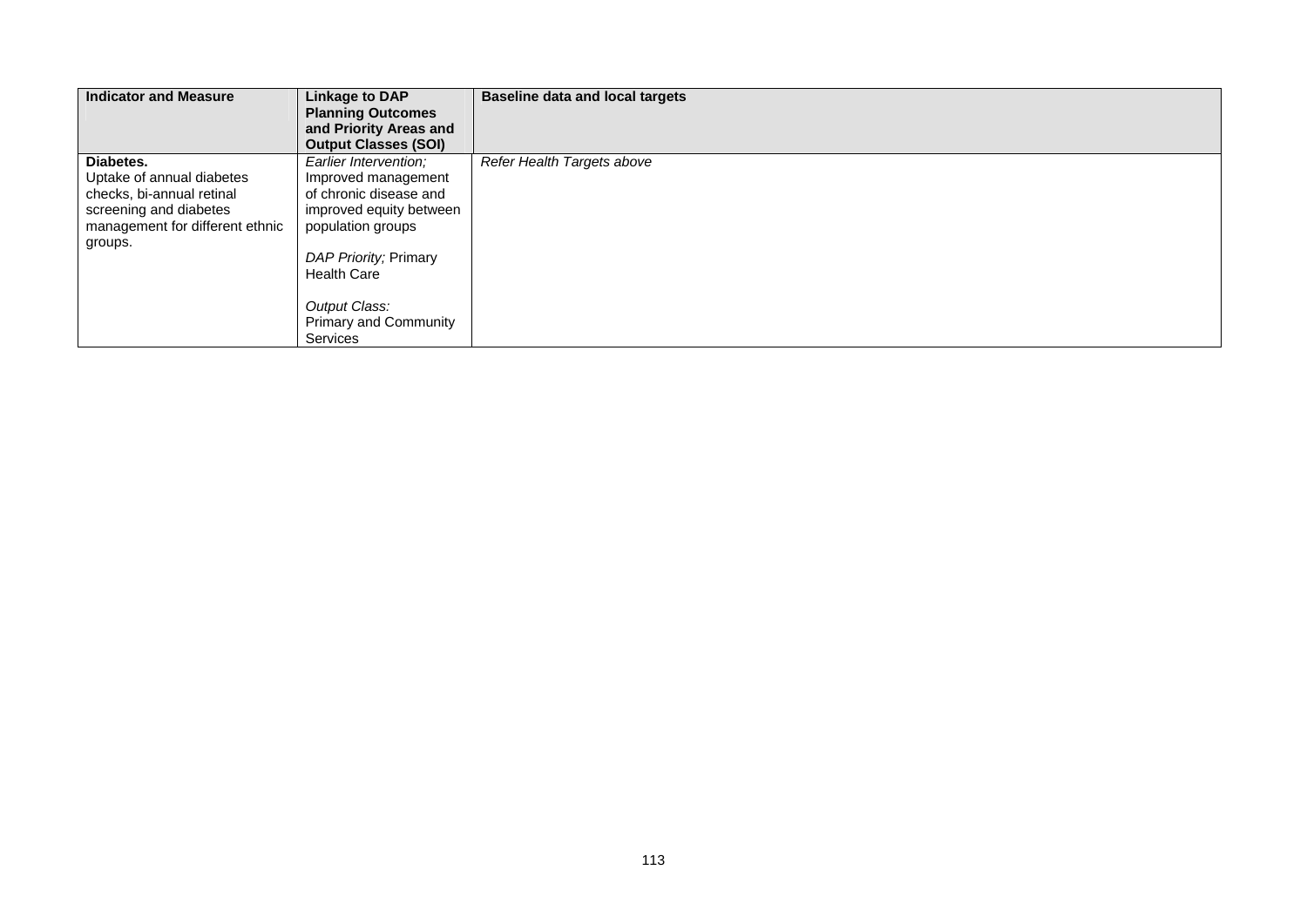| <b>Indicator and Measure</b>               | <b>Linkage to DAP</b><br><b>Planning Outcomes</b><br>and Priority Areas and<br><b>Output Classes (SOI)</b> |                              | <b>Baseline data and local targets</b>                                                     |                            |                    |                    |                    |        |                                                                                                             |
|--------------------------------------------|------------------------------------------------------------------------------------------------------------|------------------------------|--------------------------------------------------------------------------------------------|----------------------------|--------------------|--------------------|--------------------|--------|-------------------------------------------------------------------------------------------------------------|
| <b>Cancer Screening.</b>                   | Earlier Intervention:                                                                                      |                              | BreastScreen Central coverage for Hutt Valley residents                                    |                            |                    |                    |                    |        |                                                                                                             |
| Services.<br>Breast and cervical screening | <b>DAP Priority:</b>                                                                                       | Ethnicity                    | Age Group                                                                                  | <b>Actual Dec</b><br>2005  | Actual<br>Dec 2006 | Actual<br>Dec 2007 | Actual<br>Dec 2008 | Target |                                                                                                             |
| coverage rates for different               | <b>Primary Health Care</b>                                                                                 | All                          | 45-49                                                                                      | 20%                        | 39%                | 45%                | 54%                | 70%    |                                                                                                             |
| ethnic groups.                             |                                                                                                            | All                          | $50 - 54$                                                                                  | 64%                        | 64%                | 69%                | 65%                | 70%    |                                                                                                             |
|                                            | Output Class: Primary                                                                                      | All                          | 55-59                                                                                      | 62%                        | 72%                | 75%                | 76%                | 70%    |                                                                                                             |
|                                            | and Community Services                                                                                     | All                          | 60-64                                                                                      | 66%                        | 75%                | 74%                | 75%                | 70%    |                                                                                                             |
|                                            |                                                                                                            | All                          | 65-69                                                                                      | 56%                        | 64%                | 70%                | 77%                | 70%    |                                                                                                             |
|                                            |                                                                                                            | All                          | 45-69                                                                                      | 51%                        | 60%                | 64%                | 67%                | 70%    |                                                                                                             |
|                                            |                                                                                                            | Māori                        | 45-69                                                                                      | 35%                        | 42%                | 48%                | 56%                | 70%    |                                                                                                             |
|                                            |                                                                                                            | Pacific                      | 45-69                                                                                      | 28%                        | 36%                | 44%                | 50%                | 70%    |                                                                                                             |
|                                            |                                                                                                            | Ethnicity                    | Cervical Screening coverage (hysterectomy adjusted) for Hutt Valley residents<br>Age Group | <b>Actual July</b><br>2006 | Actual<br>Dec 2006 | Actual<br>Dec 2007 | Actual<br>Aug      | Target |                                                                                                             |
|                                            |                                                                                                            |                              |                                                                                            |                            |                    |                    | 2008               |        |                                                                                                             |
|                                            |                                                                                                            | All                          | $20 - 24$                                                                                  | 57%                        | 58%                | n/a                | 60%                | 78%    |                                                                                                             |
|                                            |                                                                                                            | All                          | 25-29                                                                                      | 67%                        | 69%                | n/a                | 75%                | 78%    |                                                                                                             |
|                                            |                                                                                                            | All                          | 30-34                                                                                      | 69%                        | 71%                | n/a                | 73%                | 78%    |                                                                                                             |
|                                            |                                                                                                            | All                          | 35-39                                                                                      | 71%                        | 71%                | n/a                | 79%                | 78%    |                                                                                                             |
|                                            |                                                                                                            | <b>All</b>                   | $40 - 44$                                                                                  | 69%                        | 72%                | n/a                | 77%                | 78%    |                                                                                                             |
|                                            |                                                                                                            | All                          | 45-49                                                                                      | 75%                        | 76%                | n/a                | 79%                | 78%    |                                                                                                             |
|                                            |                                                                                                            | <b>All</b>                   | $50 - 54$                                                                                  | 74%                        | 77%                | n/a                | 82%                | 78%    |                                                                                                             |
|                                            |                                                                                                            | All                          | $55 - 59$                                                                                  | 73%                        | 72%                | n/a                | 77%                | 78%    |                                                                                                             |
|                                            |                                                                                                            | <b>All</b>                   | 60-64                                                                                      | 76%                        | 71%                | n/a                | 76%                | 78%    |                                                                                                             |
|                                            |                                                                                                            | <b>All</b>                   | 65-69                                                                                      | 69%                        | 68%                | n/a                | 69%                | 78%    |                                                                                                             |
|                                            |                                                                                                            | <b>All</b>                   | 20-69                                                                                      | 70%                        | 71%                | 71.8%              | 75%                | 78%    |                                                                                                             |
|                                            |                                                                                                            | Māori                        | $20 - 69$                                                                                  | 51%                        | 52%                | n/a                | 59%                | 78%    |                                                                                                             |
|                                            |                                                                                                            | Pacific                      | 20-69                                                                                      | 40%                        | 43%                | n/a                | 52%                | 78%    |                                                                                                             |
|                                            |                                                                                                            | Asian                        | 20-69                                                                                      | n/a                        | 50%                | n/a                | 64%                | 78%    |                                                                                                             |
|                                            |                                                                                                            | Other                        | 20-69                                                                                      | 76%                        | 80%                | n/a                | 83%                | 78%    |                                                                                                             |
|                                            |                                                                                                            | In 2009/10 we plan to:       |                                                                                            |                            |                    |                    |                    |        |                                                                                                             |
|                                            |                                                                                                            | $\bullet$                    | Implement digital mammography for breast cancer screening                                  |                            |                    |                    |                    |        |                                                                                                             |
|                                            |                                                                                                            | $\bullet$                    | screening rates for Māori and Pacific women                                                |                            |                    |                    |                    |        | Work with PHOs, Mana Wahine and Te Runanga O Taranaki Whanui to continue the improvement in our cancer      |
|                                            |                                                                                                            | $\bullet$<br>Screening Unit. |                                                                                            |                            |                    |                    |                    |        | Continue to support the national cervical screening programme register data input on behalf of the National |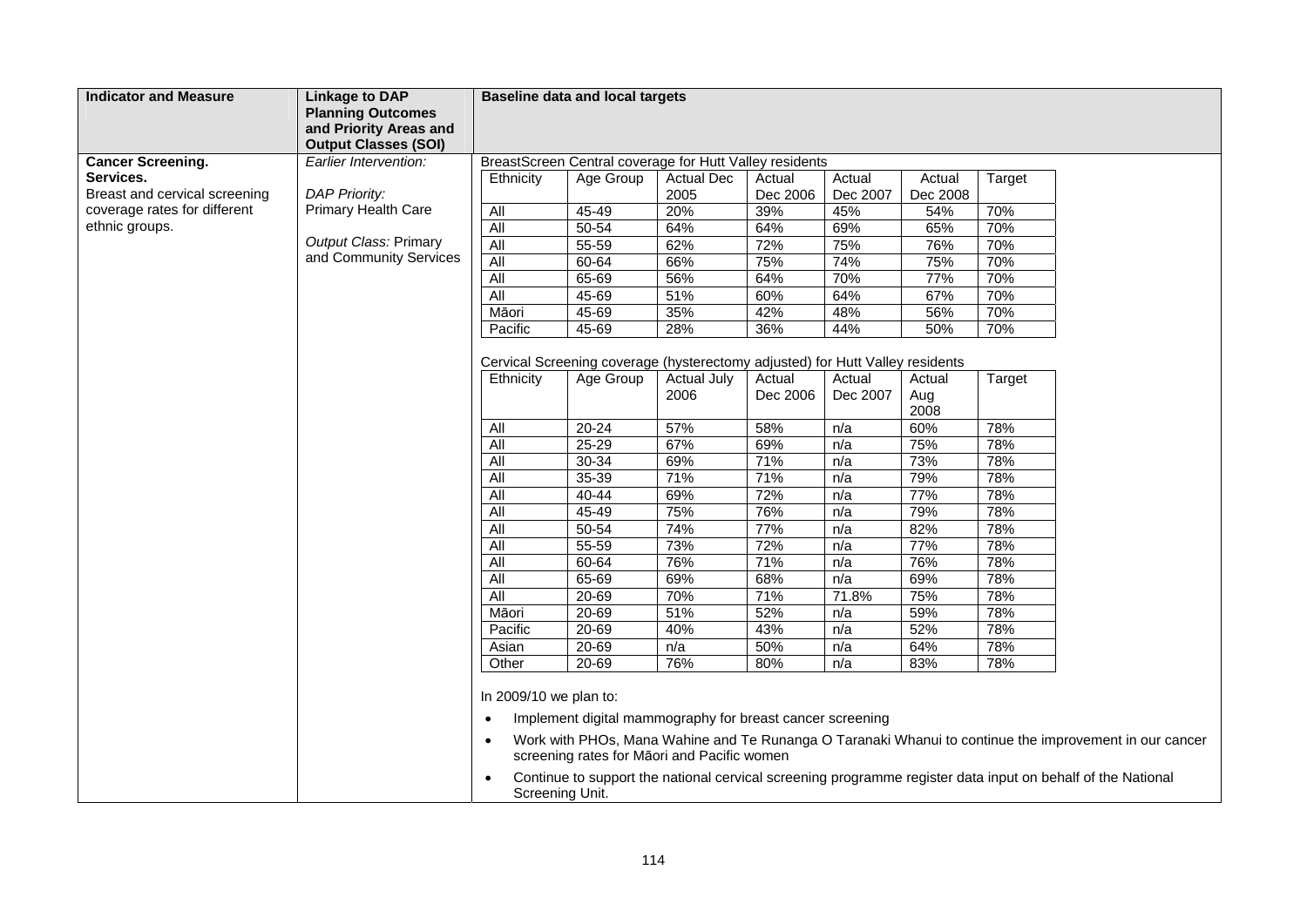| <b>Indicator and Measure</b>                                                                                                                                                                                                                                                | <b>Linkage to DAP</b><br><b>Planning Outcomes</b><br>and Priority Areas and<br><b>Output Classes (SOI)</b>                                                  | <b>Baseline data and local targets</b> |      |            |      |      |           |         |      |      |
|-----------------------------------------------------------------------------------------------------------------------------------------------------------------------------------------------------------------------------------------------------------------------------|-------------------------------------------------------------------------------------------------------------------------------------------------------------|----------------------------------------|------|------------|------|------|-----------|---------|------|------|
| <b>Mental Health Services.</b><br>Services.<br>Percentage of population<br>accessing mental health<br>services for different ethnic<br>groups and by age group,<br>compared to the 3% of the<br>population that are estimated to<br>have severe mental health<br>disorders. | Improved access to<br>services<br><b>DAP Priority:</b><br>Primary Health Care<br>Keeping Our People Well<br>Output Class: Primary<br>and Community Services | Refer POP-06 above                     |      |            |      |      |           |         |      |      |
| Information.                                                                                                                                                                                                                                                                | <b>Better Service Integration</b>                                                                                                                           | Electronic discharges and referrals    |      |            |      |      |           |         |      |      |
| Percentage of primary care                                                                                                                                                                                                                                                  |                                                                                                                                                             | Service                                |      | Discharges |      |      | Referrals |         |      |      |
| referrals and hospital discharges                                                                                                                                                                                                                                           | <b>DAP Priority:</b>                                                                                                                                        |                                        | 2006 | 2007       | 2008 | 2009 | 2006      | 2007    | 2008 | 2009 |
| done electronically for different                                                                                                                                                                                                                                           | Improving infrastructure                                                                                                                                    | Dental                                 | 57%  | 91%        | 85%  |      | $0\%$     | n/a%    | 0%   |      |
| services.                                                                                                                                                                                                                                                                   |                                                                                                                                                             | Specialist<br>Rehabilitation           | 99%  | 100%       | 90%  |      | $0\%$     | n/a%    | 36%  |      |
|                                                                                                                                                                                                                                                                             |                                                                                                                                                             | <b>Mental Health</b>                   | 84%  | 75%        | 86%  |      | 0%        | $n/a$ % | N/a  |      |
|                                                                                                                                                                                                                                                                             |                                                                                                                                                             | Gynaecology                            | 81%  | 83%        | 50%  |      | 0%        | 15%     | 84%  |      |
|                                                                                                                                                                                                                                                                             |                                                                                                                                                             | Rheumatology                           | 100% | 100%       | 100% |      | 0%        | 6%      | 21%  |      |
|                                                                                                                                                                                                                                                                             |                                                                                                                                                             | Emergency                              | 51%  | 65%        | 72%  |      | n/a       | n/a     | N/a  |      |
|                                                                                                                                                                                                                                                                             |                                                                                                                                                             | Ear, Nose and<br>Throat                | 86%  | 67%        | 81%  |      | 0%        | 13%     | 66%  |      |
|                                                                                                                                                                                                                                                                             |                                                                                                                                                             | Orthopaedics                           | 89%  | 87%        | 87%  |      | 0%        | 17%     | 90%  |      |
|                                                                                                                                                                                                                                                                             |                                                                                                                                                             | Cardiology                             | 99%  | 98%        | 97%  |      | 0%        | 8%      | 59%  |      |
|                                                                                                                                                                                                                                                                             |                                                                                                                                                             | <b>General Surgery</b>                 | 91%  | 82%        | 86%  |      | 0%        | 8%      | 65%  |      |
|                                                                                                                                                                                                                                                                             |                                                                                                                                                             | <b>Obstetrics</b>                      | 62%  | 61%        | 49%  |      | $0\%$     | 26%     | 59%  |      |
|                                                                                                                                                                                                                                                                             |                                                                                                                                                             | Paediatric<br>Medicine                 | 99%  | 98%        | 98%  |      | 0%        | 12%     | 64%  |      |
|                                                                                                                                                                                                                                                                             |                                                                                                                                                             | <b>Plastics and Burns</b>              | 97%  | 94%        | 88%  |      | 0%        | 4%      | 26%  |      |
|                                                                                                                                                                                                                                                                             |                                                                                                                                                             | <b>General Medicine</b>                | 98%  | 98%        | 99%  |      | $0\%$     | 12%     | 75%  |      |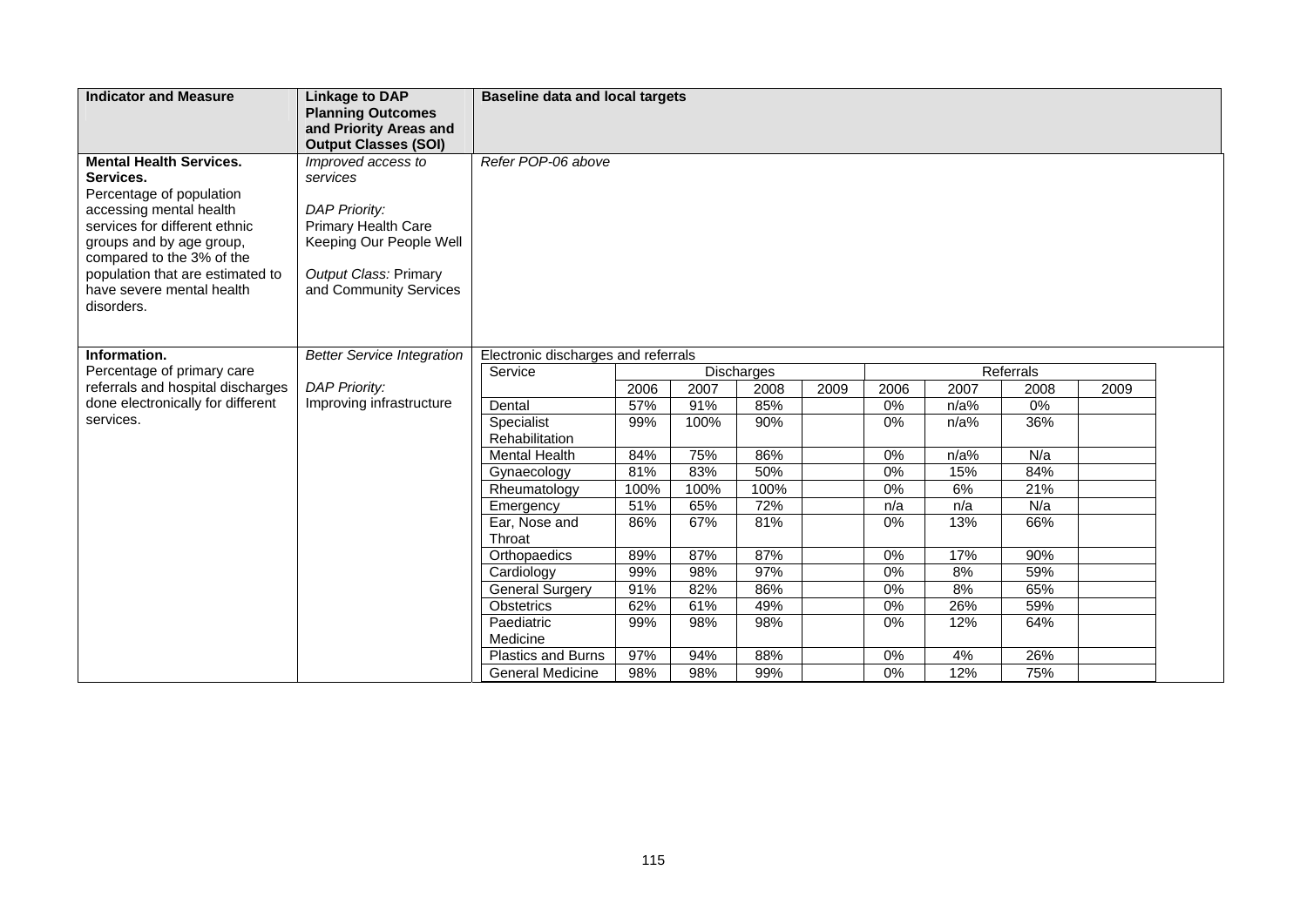| <b>Indicator and Measure</b>                                                                                                                             | <b>Linkage to DAP</b><br><b>Planning Outcomes</b><br>and Priority Areas and<br><b>Output Classes (SOI)</b>                                          |                                                                                                                                                                                                                                                                                                                                                                                                                                                                                                 | <b>Baseline data and local targets</b> |                 |                |                |                |  |  |
|----------------------------------------------------------------------------------------------------------------------------------------------------------|-----------------------------------------------------------------------------------------------------------------------------------------------------|-------------------------------------------------------------------------------------------------------------------------------------------------------------------------------------------------------------------------------------------------------------------------------------------------------------------------------------------------------------------------------------------------------------------------------------------------------------------------------------------------|----------------------------------------|-----------------|----------------|----------------|----------------|--|--|
| Workforce.                                                                                                                                               | Improved access to                                                                                                                                  | General Practitioner and Practice Nurse population ratios.                                                                                                                                                                                                                                                                                                                                                                                                                                      |                                        |                 |                |                |                |  |  |
| Ratio of Full-Time Equivalent                                                                                                                            | services; assisting                                                                                                                                 |                                                                                                                                                                                                                                                                                                                                                                                                                                                                                                 |                                        | Actual Feb 2008 | Target 2009/10 | Target 2010/11 | Target 2011/12 |  |  |
| General Practitioners (GPs) and                                                                                                                          | primary care to develop                                                                                                                             | # GPs                                                                                                                                                                                                                                                                                                                                                                                                                                                                                           | 103                                    |                 |                |                |                |  |  |
| Practice Nurses (PNs) to the                                                                                                                             | its workforce.                                                                                                                                      | FTE GPs                                                                                                                                                                                                                                                                                                                                                                                                                                                                                         | 66.1                                   |                 |                |                |                |  |  |
| population.                                                                                                                                              |                                                                                                                                                     | # PNs                                                                                                                                                                                                                                                                                                                                                                                                                                                                                           | 92                                     |                 |                |                |                |  |  |
| Note: GP figures exclude                                                                                                                                 | <b>DAP Priority:</b>                                                                                                                                | FTE PNs                                                                                                                                                                                                                                                                                                                                                                                                                                                                                         | 62.6                                   |                 |                |                |                |  |  |
| training Registrars but include                                                                                                                          | Primary Health Care                                                                                                                                 | Population                                                                                                                                                                                                                                                                                                                                                                                                                                                                                      | 141,400                                |                 |                |                |                |  |  |
| locums. PN figures exclude                                                                                                                               |                                                                                                                                                     | Population per GP                                                                                                                                                                                                                                                                                                                                                                                                                                                                               | 2,139                                  |                 | < 1,850        | < 1,850        | < 1,850        |  |  |
| Nurse Graduate programme<br>nurses.                                                                                                                      | Output Class: Primary<br>and Community Services                                                                                                     | Population per PN                                                                                                                                                                                                                                                                                                                                                                                                                                                                               | 2,259                                  |                 | 2,775          | 2,775          | < 2.775        |  |  |
| <b>Physical Activity.</b><br>Proportion of population using<br>active modes of transport<br>(walking or cycling) for trips<br>shorter than 2 kilometres. | Reduced Health Risk:<br>Working intersectorally to<br>improve coordination and<br>collaboration across<br>agencies to support<br>physical activity. | In 2009/10 we plan to:<br>Continue workforce expansion programmes - GP Registrar, summer studentship, and primary care nursing<br>development.<br>The Greater Wellington Regional Council (GRWC) has targets to increase walking and cycling for short trips and<br>conducts surveys to measure this. Hutt Valley DHB supports GWRC targets.<br><b>GWRC</b><br><b>GRWC</b> survey<br>Actual <sub>20</sub><br>Actual<br>data for active<br>04<br>2006<br>Target<br>modes of<br>2016<br>transport |                                        |                 |                |                |                |  |  |
|                                                                                                                                                          |                                                                                                                                                     | 0-1 kilometre                                                                                                                                                                                                                                                                                                                                                                                                                                                                                   | 74%                                    | 74%             | 80%            |                |                |  |  |
|                                                                                                                                                          | <b>DAP Priority:</b><br>Keeping Our People Well                                                                                                     | 1-2 kilometre                                                                                                                                                                                                                                                                                                                                                                                                                                                                                   | 19%                                    | 27%             | 60%            |                |                |  |  |
|                                                                                                                                                          | Output Class: Public<br><b>Health Services</b>                                                                                                      |                                                                                                                                                                                                                                                                                                                                                                                                                                                                                                 |                                        |                 |                |                |                |  |  |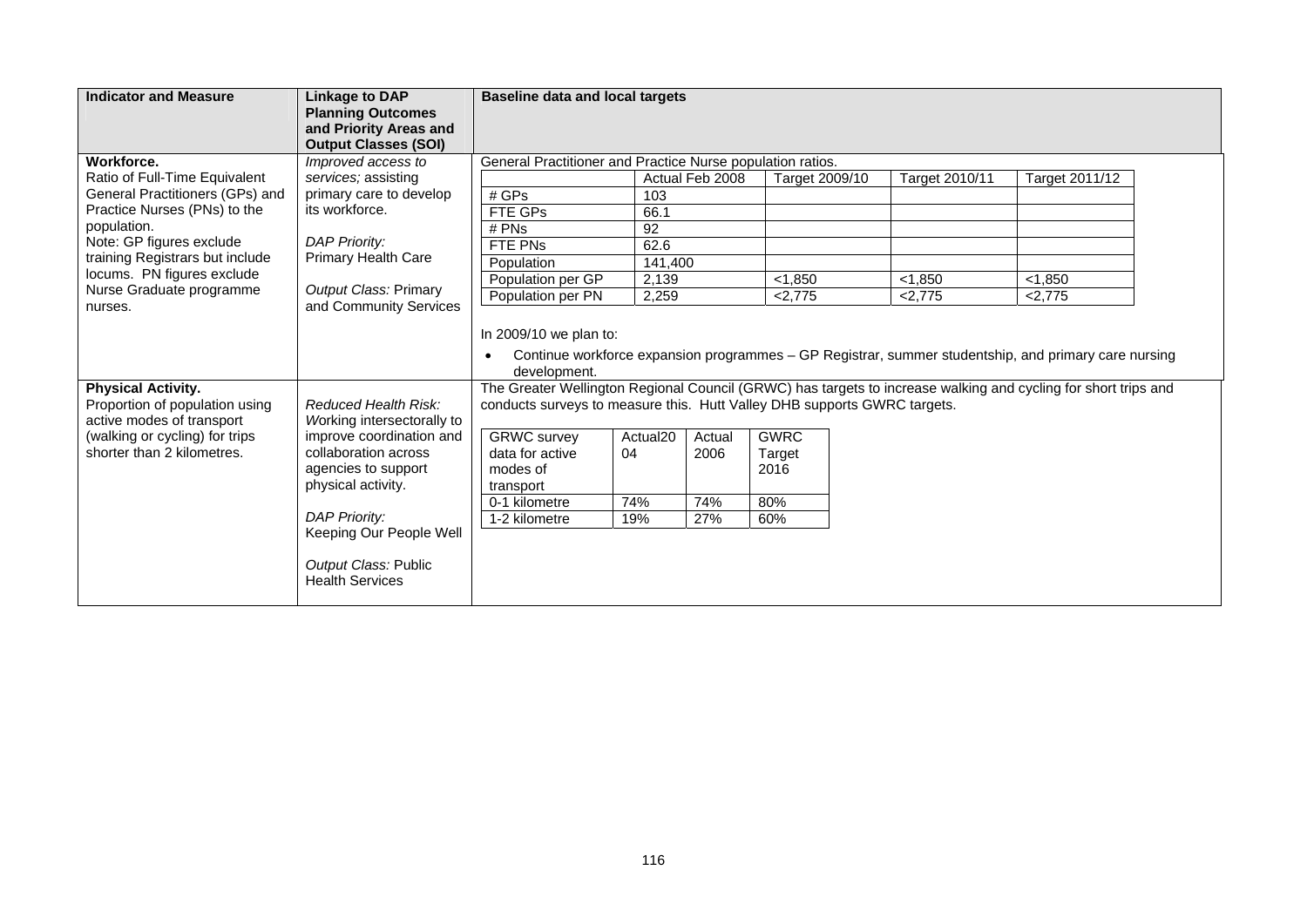| <b>Indicator and Measure</b>                                                                                                                         | <b>Linkage to DAP</b><br><b>Planning Outcomes</b><br>and Priority Areas and                            | <b>Baseline data and local targets</b>                                                                                                                             |                                                                                                                                                                                                                                                                      |                                             |                                             |                                                           |                                                                    |                                           |  |
|------------------------------------------------------------------------------------------------------------------------------------------------------|--------------------------------------------------------------------------------------------------------|--------------------------------------------------------------------------------------------------------------------------------------------------------------------|----------------------------------------------------------------------------------------------------------------------------------------------------------------------------------------------------------------------------------------------------------------------|---------------------------------------------|---------------------------------------------|-----------------------------------------------------------|--------------------------------------------------------------------|-------------------------------------------|--|
|                                                                                                                                                      | <b>Output Classes (SOI)</b>                                                                            |                                                                                                                                                                    |                                                                                                                                                                                                                                                                      |                                             |                                             |                                                           |                                                                    |                                           |  |
| <b>Hospital Performance.</b><br>Proportion of day cases<br>effective services:<br>discharges.<br>Through increasing<br>by maximising the<br>surgery. | More efficient and<br>proportions of day cases<br>effective use of day-case<br>DAP Priority: Electives | Day Case Percentages<br>Day Case<br>Discharges<br><b>Total Discharges</b><br>Percent Day Cases                                                                     | Actual<br>2004/05<br>9,349<br>26,592<br>35%                                                                                                                                                                                                                          | Actual<br>2005/06<br>9,397<br>26,633<br>35% | Actual<br>2006/07<br>9,079<br>26,351<br>34% | Actual<br>2007/08<br>9164<br>26931<br>34%                 | <b>YTD</b><br><b>Actual Apr</b><br>2008/09<br>8166<br>22833<br>36% | Target<br>2009/10<br>9539<br>26157<br>36% |  |
|                                                                                                                                                      | Output Class: Hospital<br><b>Services</b>                                                              | Table.                                                                                                                                                             | The target for 2009/10 is to increase the day surgery rate for five specific procedures. This target is consistent with<br>the New Zealand Chief Operating Officers' priorities based on the data available through the Australian Health Round<br>Day Surgery Rates |                                             |                                             |                                                           |                                                                    |                                           |  |
|                                                                                                                                                      |                                                                                                        | <b>Hutt DHB</b><br><b>NZ National</b><br><b>BADS</b><br>Hutt DHB 2009/10<br>Target                                                                                 |                                                                                                                                                                                                                                                                      | Dupuytrens<br>57%<br>64%<br>95%<br>66%      | Tonsillectomy<br>41%<br>44%<br>80%<br>56%   | Laparoscopic<br>Cholecystectomy<br>2%<br>5%<br>50%<br>20% | Primary Repair Inguinal<br>hernia<br>56%<br>57%<br>95%<br>66%      | Septoplasty<br>39%<br>28%<br>60%<br>42%   |  |
|                                                                                                                                                      |                                                                                                        | In 2009/10 we plan to:<br>Progress construction of clip-on theatres<br>Implement improvements identified from the Improving Patient Experience Programme projects. |                                                                                                                                                                                                                                                                      |                                             |                                             |                                                           |                                                                    |                                           |  |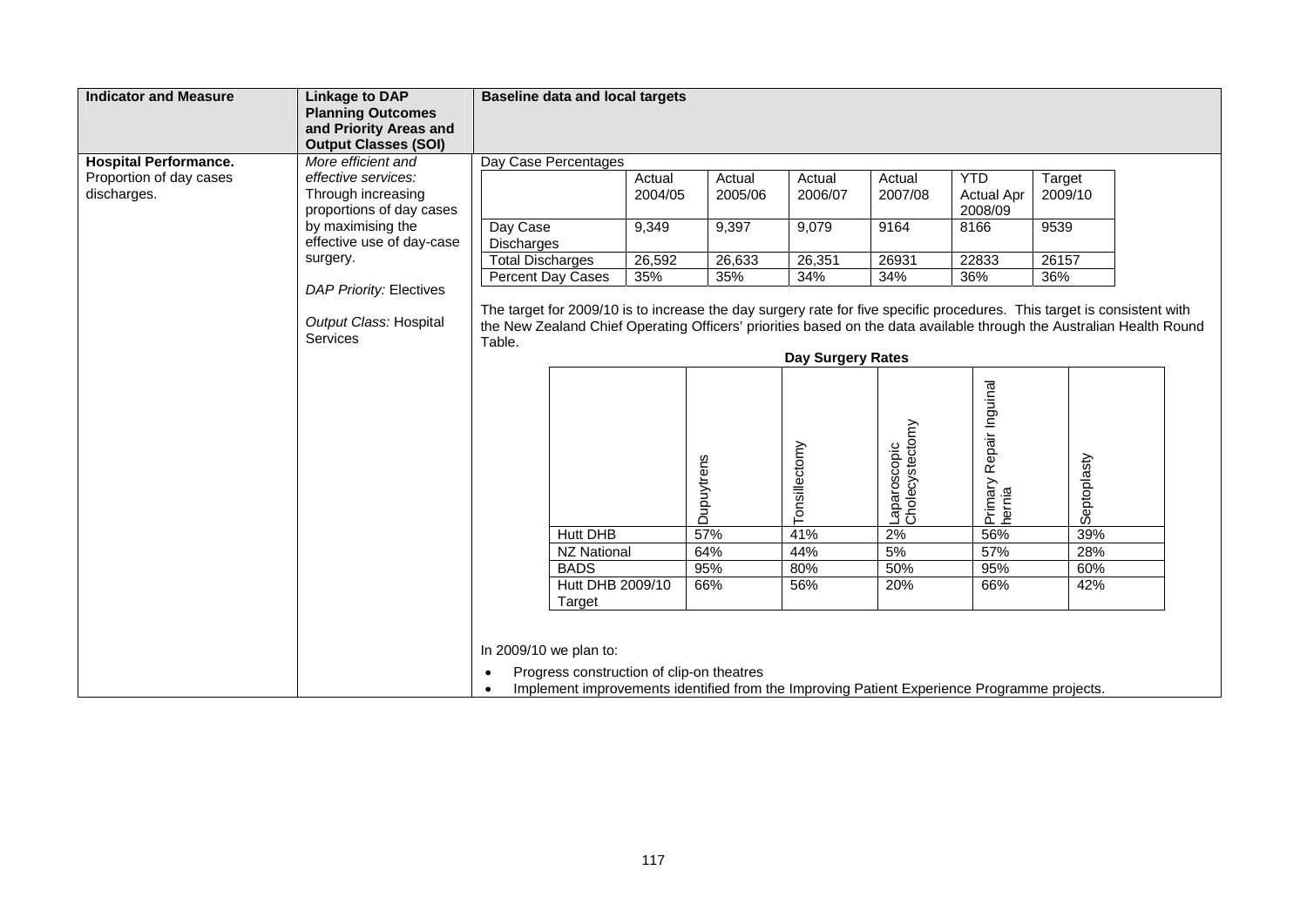## **DHB District Annual Plan Measures**

In addition to the Health Targets, the DSP Indicators, and the Indicators of DHB Performance (IDPs) and additional Ministry of Health reporting requirements, the DHB will measure performance against the following indicators.

| <b>Indicator and Measure</b>                                                                             | <b>Linkage to DAP</b><br><b>Planning Outcomes</b><br>and Priority Areas and<br><b>Output Classes (SOI)</b> | <b>Baseline data and local targets</b>                                                                                                                                            |                                       |                        |                        |                        |  |  |
|----------------------------------------------------------------------------------------------------------|------------------------------------------------------------------------------------------------------------|-----------------------------------------------------------------------------------------------------------------------------------------------------------------------------------|---------------------------------------|------------------------|------------------------|------------------------|--|--|
| <b>Control of infectious diseases</b><br>The number of outbreaks of<br>infectious diseases managed in    | Enhanced health<br>protection                                                                              | Health protection services include maintaining important environmental health controls (regulatory education) including<br>for food safety, water and physical and border health. |                                       |                        |                        |                        |  |  |
| accordance with public health<br>service specifications and<br>statutory and regulatory<br>requirements. | <b>DAP Priority:</b><br>Keeping our people well<br>Output Class: Public<br><b>Health Services</b>          | Outbreaks managed in accordance with<br>public health requirements                                                                                                                |                                       | Target 2009/10<br>100% | Target 2010/11<br>100% | Target 2011/12<br>100% |  |  |
|                                                                                                          |                                                                                                            | In 2009/10 we plan to continue our intersectoral work to implement programmes in high needs communities focusing<br>on TB, Rheumatic Fever, and pandemic preparedness.            |                                       |                        |                        |                        |  |  |
| Number of Year 7 children<br>(cohort) vaccinated in<br><b>Schools in the Hutt District</b>               | <b>Reduced Health Risk</b><br><b>DAP Priority:</b>                                                         | Number of Year 7 children vaccinated in a school year by Regional Public Health (children consenting to be vaccinated<br>at School)                                               |                                       |                        |                        |                        |  |  |
| Number of students fully<br>vaccinated in the school year by                                             | Keeping our people well<br>Output Class: Public<br><b>Health Services</b>                                  |                                                                                                                                                                                   | Baseline <sup>44</sup><br>Actual 2008 | Target 2009            | Target 2010            | Target 2011            |  |  |
| Regional Public Health (RPH).                                                                            |                                                                                                            | % of overall school<br>year 7 roll vaccinated<br>by RFP                                                                                                                           | 77.1% (1496)                          | 77.2%                  | 77.5%                  | 78%                    |  |  |
|                                                                                                          |                                                                                                            | % of year 7 children<br>consenting to be<br>vaccinated at School<br>and where vaccination<br>delivered by RPH                                                                     | 97.50%                                | 97.50%                 | 97.50%                 | 98%                    |  |  |
|                                                                                                          |                                                                                                            |                                                                                                                                                                                   |                                       |                        |                        |                        |  |  |

44 Based on calendar year (school year)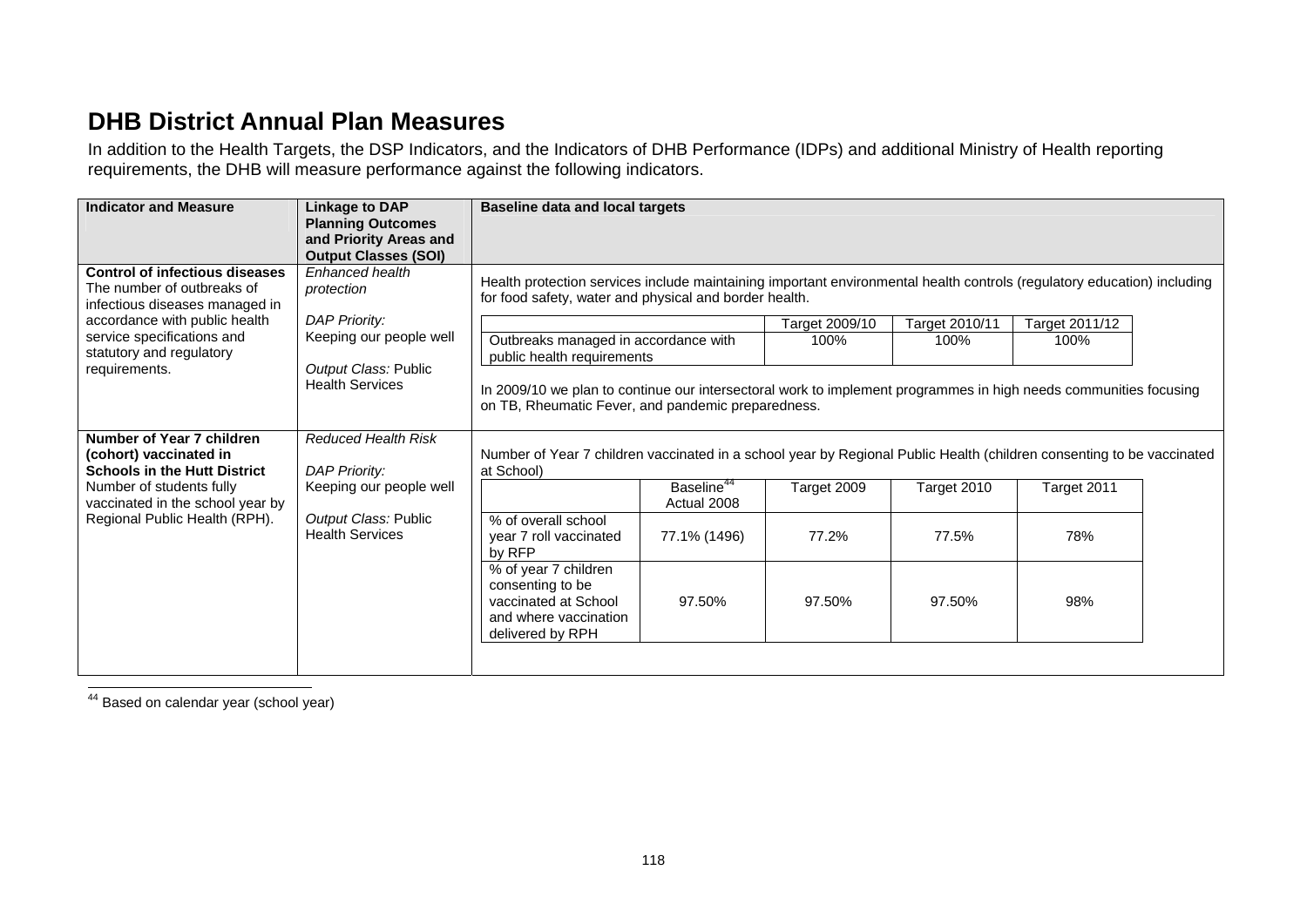| <b>Indicator and Measure</b>                                              | <b>Linkage to DAP</b><br><b>Planning Outcomes</b><br>and Priority Areas and<br><b>Output Classes (SOI)</b> | <b>Baseline data and local targets</b>                                                                                                                                                                                                                                                                                                                                                                                                                                                                                                                                                                                                                                                                                                                 |                                                                                                                                                                                   |                       |                |                           |                           |  |  |  |
|---------------------------------------------------------------------------|------------------------------------------------------------------------------------------------------------|--------------------------------------------------------------------------------------------------------------------------------------------------------------------------------------------------------------------------------------------------------------------------------------------------------------------------------------------------------------------------------------------------------------------------------------------------------------------------------------------------------------------------------------------------------------------------------------------------------------------------------------------------------------------------------------------------------------------------------------------------------|-----------------------------------------------------------------------------------------------------------------------------------------------------------------------------------|-----------------------|----------------|---------------------------|---------------------------|--|--|--|
| Homes with adequate<br>insulation and heating<br>Number of homes assessed | <b>Reduced Health Risk</b><br><b>DAP Priority:</b><br>Keeping our people well                              |                                                                                                                                                                                                                                                                                                                                                                                                                                                                                                                                                                                                                                                                                                                                                        | Insulating homes is a cost effective way to reduce the incidence of respiratory and other related illnesses and reduce<br>the use of health services.<br>Number of homes assessed |                       |                |                           |                           |  |  |  |
|                                                                           | Output Class: Public                                                                                       | <b>Baseline</b>                                                                                                                                                                                                                                                                                                                                                                                                                                                                                                                                                                                                                                                                                                                                        | Target 2008/09                                                                                                                                                                    |                       | Target 2009/10 | Target 2010/11            | Target 2011/12            |  |  |  |
|                                                                           | <b>Health Services</b>                                                                                     |                                                                                                                                                                                                                                                                                                                                                                                                                                                                                                                                                                                                                                                                                                                                                        | 170                                                                                                                                                                               |                       | 150            |                           |                           |  |  |  |
|                                                                           |                                                                                                            | Funding commitments have only been made to the end of the 2009/10 year.<br>In 2009/10 we plan to:<br>Provide support for housing insulation activities as part of the Hutt Valley DHB Healthy Homes, Healthy People<br>$\bullet$<br>programme.<br>Fund public health nurse assessments for Housing NZ's Healthy Housing programme.<br>$\bullet$<br>Work to increase the number of Maori and Pacific homes improved through the Healthy Housing programme.<br>$\bullet$<br>Provide public health input to the Hutt Housing Forum, development of healthy public policy for housing,<br>$\bullet$<br>development of strategic transport policies and plans, identification of health impacts of urban design, and Safer<br>Communities interagency work. |                                                                                                                                                                                   |                       |                |                           |                           |  |  |  |
| <b>HPV Vaccinations</b>                                                   | <b>Reduced Health Risk</b>                                                                                 |                                                                                                                                                                                                                                                                                                                                                                                                                                                                                                                                                                                                                                                                                                                                                        |                                                                                                                                                                                   |                       |                |                           |                           |  |  |  |
|                                                                           | <b>DAP Priority:</b>                                                                                       | <b>Baseline</b>                                                                                                                                                                                                                                                                                                                                                                                                                                                                                                                                                                                                                                                                                                                                        | Number of HPV Vaccinations provided<br>Target 2008/09                                                                                                                             |                       | Target 2009    | Target 2010               | Target 2011               |  |  |  |
|                                                                           | Maternity, Child & Youth                                                                                   |                                                                                                                                                                                                                                                                                                                                                                                                                                                                                                                                                                                                                                                                                                                                                        | 2850                                                                                                                                                                              |                       | 7125           |                           |                           |  |  |  |
|                                                                           | Output Class: Public<br><b>Health Services</b>                                                             |                                                                                                                                                                                                                                                                                                                                                                                                                                                                                                                                                                                                                                                                                                                                                        |                                                                                                                                                                                   |                       |                |                           |                           |  |  |  |
| <b>ICU Transfers</b>                                                      | Improved access to                                                                                         |                                                                                                                                                                                                                                                                                                                                                                                                                                                                                                                                                                                                                                                                                                                                                        |                                                                                                                                                                                   |                       |                |                           |                           |  |  |  |
| Less than 5% of patients<br>transferred to other ICUs due to              | services                                                                                                   |                                                                                                                                                                                                                                                                                                                                                                                                                                                                                                                                                                                                                                                                                                                                                        | Percentage of patients transferred to other ICUs due to lack of beds                                                                                                              |                       |                |                           |                           |  |  |  |
| lack of beds.                                                             | <b>DAP Priority:</b>                                                                                       | <b>Baseline</b>                                                                                                                                                                                                                                                                                                                                                                                                                                                                                                                                                                                                                                                                                                                                        |                                                                                                                                                                                   | <b>Actual 2008/09</b> |                | Target 2009/10<br>$< 5\%$ | Target 2010/11<br>$< 5\%$ |  |  |  |
|                                                                           | <b>Hospital Services</b>                                                                                   |                                                                                                                                                                                                                                                                                                                                                                                                                                                                                                                                                                                                                                                                                                                                                        |                                                                                                                                                                                   |                       |                |                           |                           |  |  |  |
|                                                                           | Output Class: Hospital<br><b>Services</b>                                                                  |                                                                                                                                                                                                                                                                                                                                                                                                                                                                                                                                                                                                                                                                                                                                                        |                                                                                                                                                                                   |                       |                |                           |                           |  |  |  |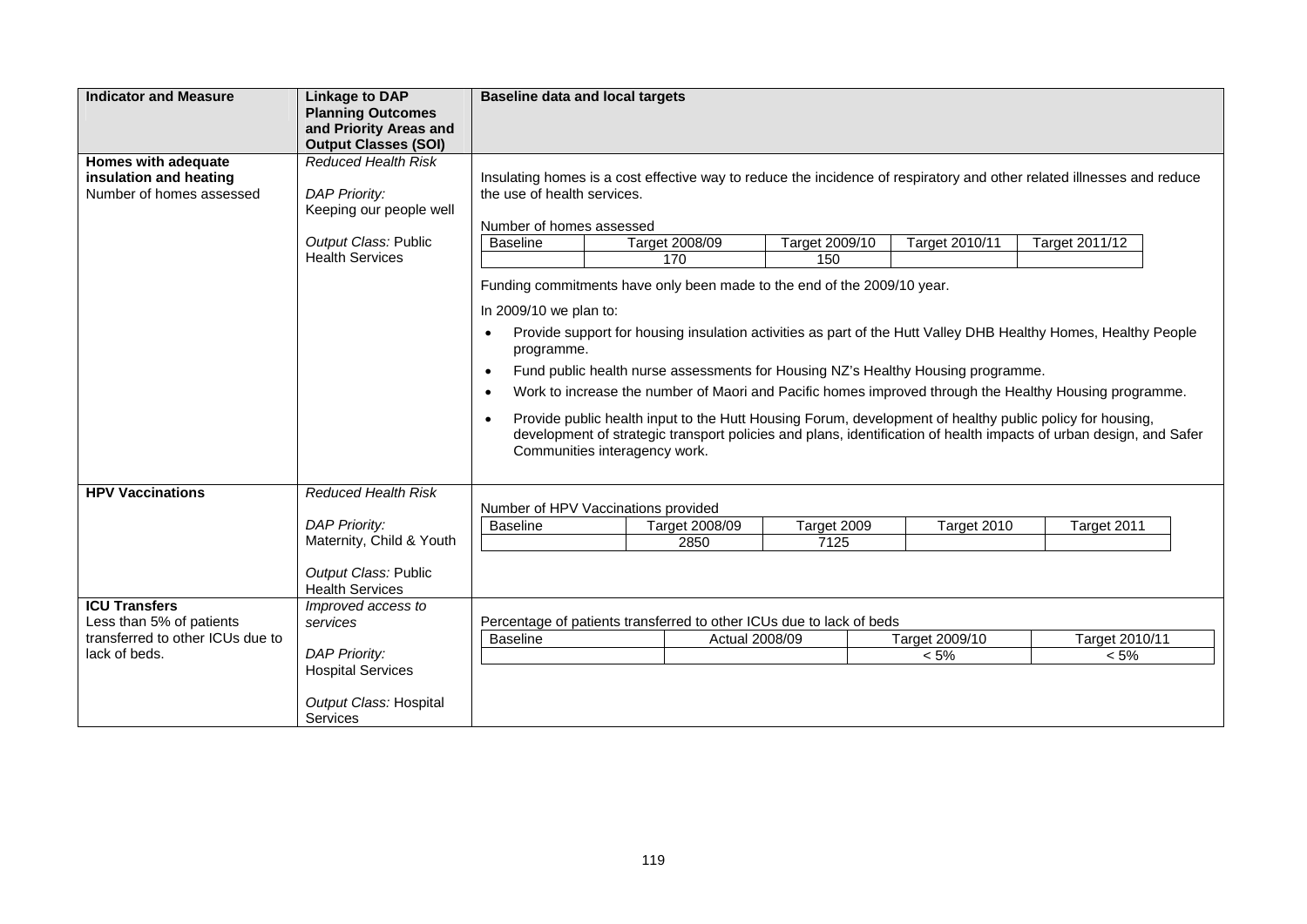| <b>Indicator and Measure</b>             | <b>Linkage to DAP</b><br><b>Planning Outcomes</b><br>and Priority Areas and<br><b>Output Classes (SOI)</b> | <b>Baseline data and local targets</b>                               |                       |                |                |                |  |  |
|------------------------------------------|------------------------------------------------------------------------------------------------------------|----------------------------------------------------------------------|-----------------------|----------------|----------------|----------------|--|--|
| <b>First Specialist Assessments</b>      | Improved access to                                                                                         |                                                                      |                       |                |                |                |  |  |
| Increase by 5%                           | services                                                                                                   | Percentage increase in First Specialist Assessments                  |                       |                |                |                |  |  |
|                                          |                                                                                                            | <b>Baseline</b>                                                      | <b>Actual 2008/09</b> |                | Target 2009/10 | Target 2010/11 |  |  |
|                                          | <b>DAP Priority:</b>                                                                                       |                                                                      |                       |                | > 5% increase  | > 5% increase  |  |  |
|                                          | <b>Elective Services</b>                                                                                   |                                                                      |                       |                |                |                |  |  |
|                                          | Output Class: Hospital                                                                                     |                                                                      |                       |                |                |                |  |  |
|                                          | <b>Services</b>                                                                                            |                                                                      |                       |                |                |                |  |  |
| Hospital based follow-up                 | Improved access to                                                                                         |                                                                      |                       |                |                |                |  |  |
| appointments                             | services                                                                                                   | Reduction in average number of hospital based follow-up appointments |                       |                |                |                |  |  |
| Improve discharge                        |                                                                                                            |                                                                      |                       |                |                |                |  |  |
| communication with primary               | <b>DAP Priority:</b>                                                                                       |                                                                      |                       |                |                |                |  |  |
| care and reduce unnecessary              | <b>Hospital Services</b>                                                                                   |                                                                      |                       |                |                |                |  |  |
| hospital based follow-up<br>appointments | Output Class: Hospital                                                                                     |                                                                      |                       |                |                |                |  |  |
|                                          | Services                                                                                                   |                                                                      |                       |                |                |                |  |  |
| Improving access for youth to            | Improved access to                                                                                         |                                                                      |                       |                |                |                |  |  |
| health services                          | services                                                                                                   | Number of youth accessing school based services                      |                       |                |                |                |  |  |
| Number of youth accessing                |                                                                                                            |                                                                      |                       |                |                |                |  |  |
| school based services                    | <b>DAP Priority:</b>                                                                                       |                                                                      |                       |                |                |                |  |  |
|                                          | Maternity, Child & Youth                                                                                   |                                                                      |                       |                |                |                |  |  |
|                                          |                                                                                                            |                                                                      |                       |                |                |                |  |  |
|                                          | Output Class: Primary                                                                                      |                                                                      |                       |                |                |                |  |  |
| <b>Before School Checks</b>              | and Community Services                                                                                     |                                                                      |                       |                |                |                |  |  |
| Number of Before School                  | <b>Earlier Intervention</b>                                                                                | Number of before school checks completed                             |                       |                |                |                |  |  |
| Checks completed                         | <b>DAP Priority:</b>                                                                                       |                                                                      | Target 2008/09        | Target 2009/10 | Target 2010/11 | Target 2011/12 |  |  |
|                                          | Maternity, Child & Youth                                                                                   | Number of checks                                                     | 1031                  | 2000           |                |                |  |  |
|                                          |                                                                                                            |                                                                      |                       |                |                |                |  |  |
|                                          | Output Class: Primary                                                                                      |                                                                      |                       |                |                |                |  |  |
|                                          | and Community Services                                                                                     |                                                                      |                       |                |                |                |  |  |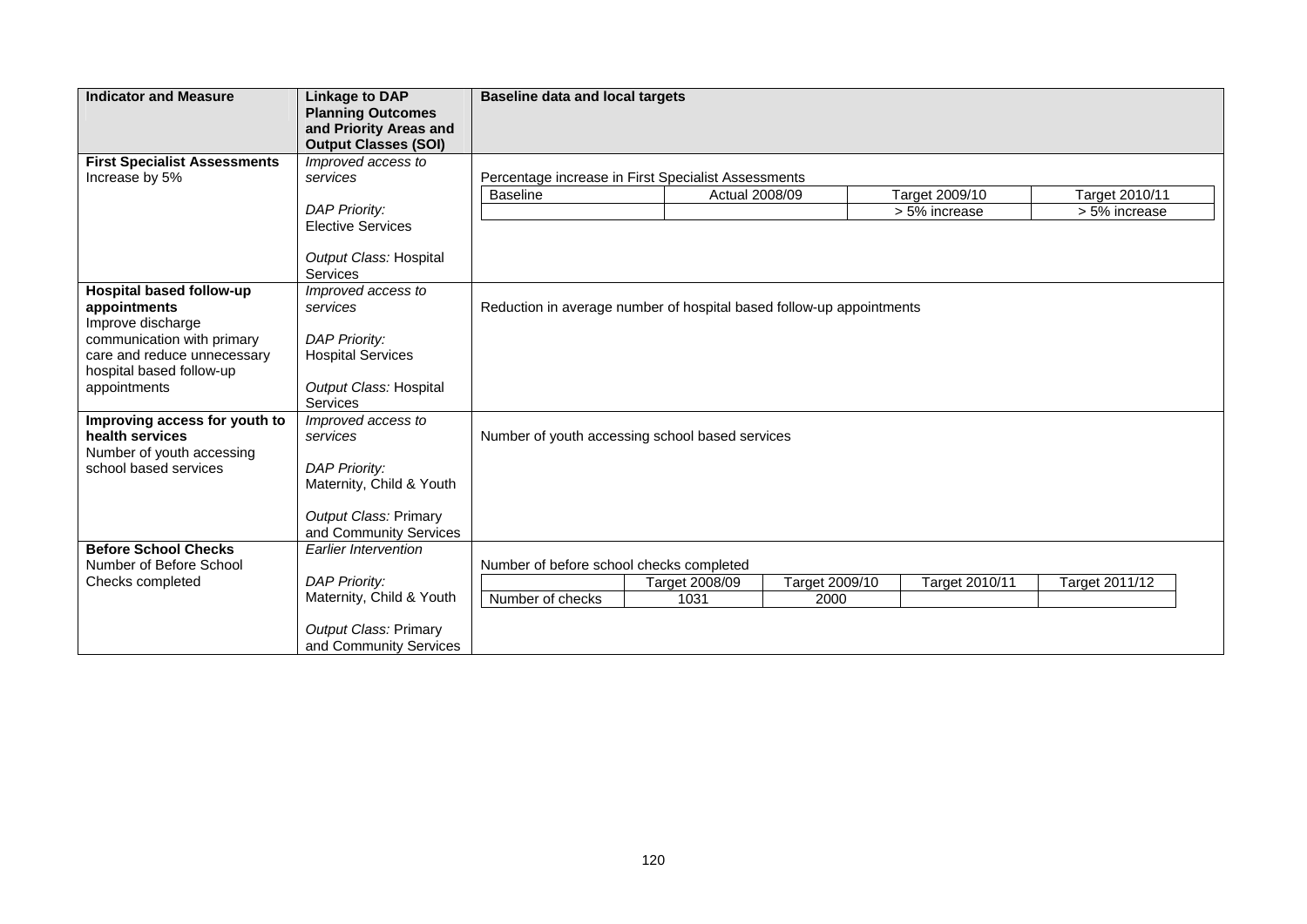| <b>Indicator and Measure</b>       | <b>Linkage to DAP</b>                                 | <b>Baseline data and local targets</b>                                                                           |
|------------------------------------|-------------------------------------------------------|------------------------------------------------------------------------------------------------------------------|
|                                    | <b>Planning Outcomes</b>                              |                                                                                                                  |
|                                    | and Priority Areas and<br><b>Output Classes (SOI)</b> |                                                                                                                  |
| Average length of stay             | Better service integration                            | ALOS against time for Hutt Valley DHB hospital over the last three years compared with DHBs nationwide over the  |
|                                    |                                                       | same period. Results are presented as a four quarter rolling average. (Hospital Benchmarking Report Quarter 2 to |
|                                    | DAP Priority: Hospital                                | December 2008)                                                                                                   |
|                                    | <b>Services</b>                                       |                                                                                                                  |
|                                    |                                                       | 5.5                                                                                                              |
|                                    | Output Class: Hospital<br><b>Services</b>             |                                                                                                                  |
|                                    |                                                       | 5                                                                                                                |
|                                    |                                                       | ALOS (days)                                                                                                      |
|                                    |                                                       |                                                                                                                  |
|                                    |                                                       | 4.5                                                                                                              |
|                                    |                                                       |                                                                                                                  |
|                                    |                                                       |                                                                                                                  |
|                                    |                                                       |                                                                                                                  |
|                                    |                                                       | 3.5                                                                                                              |
|                                    |                                                       |                                                                                                                  |
|                                    |                                                       | Dec Mar. Inc. Seg Dec Mar. ;<br>SA Oe Max De<br><b>2019</b> 080 080<br>Jun.07                                    |
|                                    |                                                       | Quarter                                                                                                          |
|                                    |                                                       | → Hutt Valley –– all DHBs                                                                                        |
|                                    |                                                       |                                                                                                                  |
|                                    |                                                       |                                                                                                                  |
| Long term conditions               | <b>Better Service Integration</b>                     |                                                                                                                  |
| Reduction in duplicated visits for |                                                       | Reduction in duplicated visits for patients with long term conditions                                            |
| patients with long term            | <b>DAP Priority:</b>                                  |                                                                                                                  |
| conditions                         | <b>Hospital Services</b>                              |                                                                                                                  |
|                                    |                                                       |                                                                                                                  |
|                                    | Output Class: Hospital<br>Services                    |                                                                                                                  |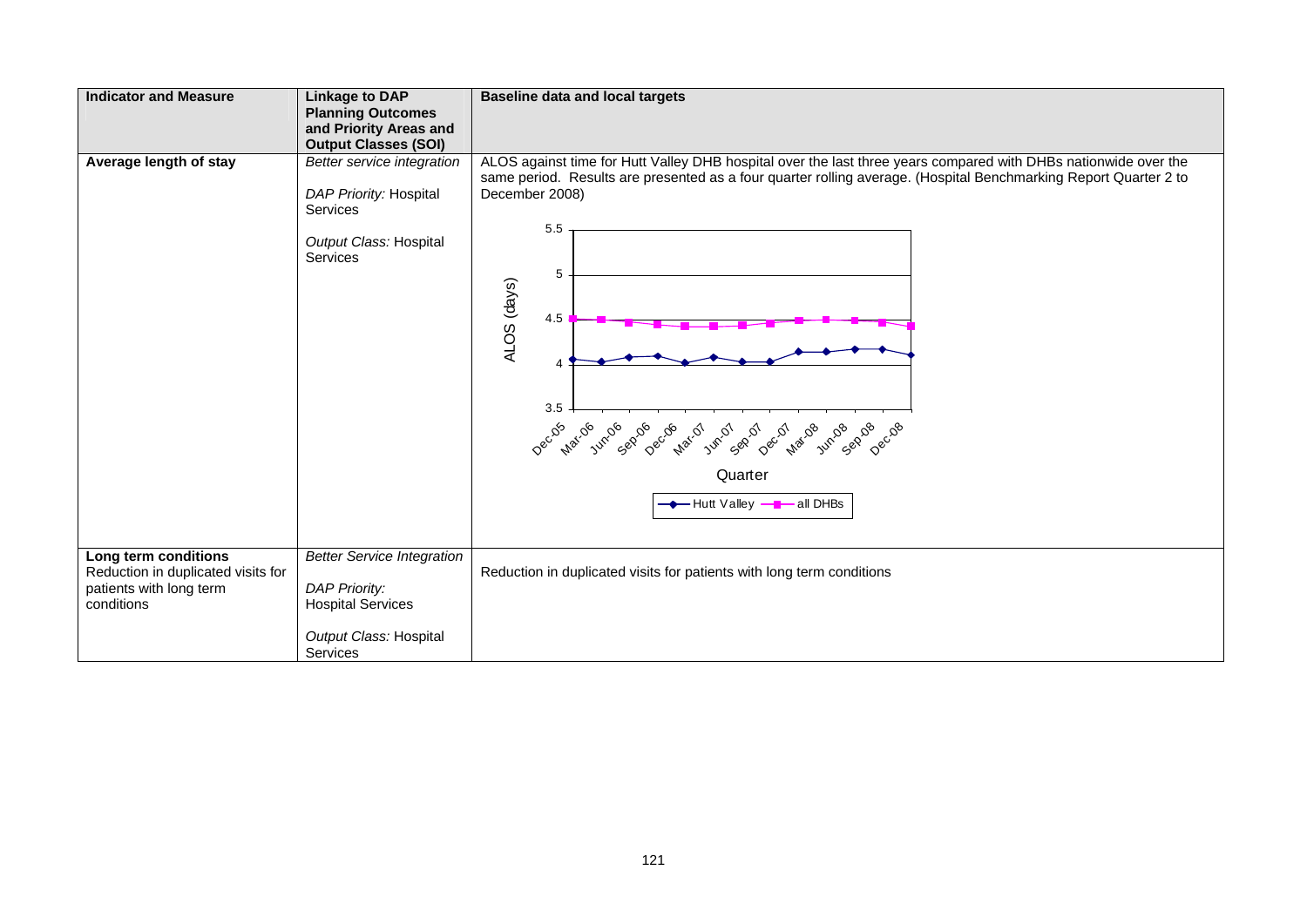| <b>Indicator and Measure</b> | <b>Linkage to DAP</b><br><b>Planning Outcomes</b><br>and Priority Areas and<br><b>Output Classes (SOI)</b>                         | <b>Baseline data and local targets</b>                              |                                                                                                                                                                                                                                                                                                                                                                                                                                                                                                                                                                                                                        |                  |                                                                                                                                                                                                                          |  |  |  |
|------------------------------|------------------------------------------------------------------------------------------------------------------------------------|---------------------------------------------------------------------|------------------------------------------------------------------------------------------------------------------------------------------------------------------------------------------------------------------------------------------------------------------------------------------------------------------------------------------------------------------------------------------------------------------------------------------------------------------------------------------------------------------------------------------------------------------------------------------------------------------------|------------------|--------------------------------------------------------------------------------------------------------------------------------------------------------------------------------------------------------------------------|--|--|--|
| Day of Surgery Admission     | More efficient and<br>effective services<br><b>DAP Priority:</b><br><b>Hospital Services</b><br>Output Class: Hospital<br>Services | 90<br>80<br>70<br>DOSA rate (%)<br>60<br>50<br>40<br>30<br>20<br>10 | DOSA rate against time for Hutt Valley DHB hospital over the last three years compared to the DOSA rate for all DHBs<br>nationwide over the same period. Results are presented as a four quarter rolling average. The recent dip in DOSA<br>stemmed from an error in information reporting from Hutt Valley DHB. This error has been corrected from the<br>December 2007 quarter onwards. (Hospital Benchmarking Report Quarter 2 to December 2008)<br><b><i>Oec Max 2nd Oec Oec Max 2</i></b><br>J1 cl Mar 08<br><b>I</b> what of<br>Jun <sub>08</sub><br>Gep Dec <sub>De</sub><br>Quarter<br>Hutt Valley -- all DHBs |                  |                                                                                                                                                                                                                          |  |  |  |
|                              |                                                                                                                                    |                                                                     | <b>HVDHB</b> current                                                                                                                                                                                                                                                                                                                                                                                                                                                                                                                                                                                                   | <b>Benchmark</b> | The aim is to increase the Day of Surgery Admission rate. The DHB has benchmarked the DOSA rate for each<br>surgical speciality against the New Zealand Rate and a 2009/10 DOSA target has been set for each speciality. |  |  |  |
|                              |                                                                                                                                    | <b>Speciality</b>                                                   |                                                                                                                                                                                                                                                                                                                                                                                                                                                                                                                                                                                                                        |                  | <b>Target</b>                                                                                                                                                                                                            |  |  |  |
|                              |                                                                                                                                    | <b>ENT</b>                                                          | 84%                                                                                                                                                                                                                                                                                                                                                                                                                                                                                                                                                                                                                    | 90%              | 85%                                                                                                                                                                                                                      |  |  |  |
|                              |                                                                                                                                    | <b>General Surgery</b>                                              | 66%                                                                                                                                                                                                                                                                                                                                                                                                                                                                                                                                                                                                                    | 76%              | 70%                                                                                                                                                                                                                      |  |  |  |
|                              |                                                                                                                                    | Gynaecology                                                         | 81%                                                                                                                                                                                                                                                                                                                                                                                                                                                                                                                                                                                                                    | 87%              | 85%                                                                                                                                                                                                                      |  |  |  |
|                              |                                                                                                                                    | Orthopaedics                                                        | 44%                                                                                                                                                                                                                                                                                                                                                                                                                                                                                                                                                                                                                    | 76%              | 60%                                                                                                                                                                                                                      |  |  |  |
|                              |                                                                                                                                    | Plastics                                                            | 50%                                                                                                                                                                                                                                                                                                                                                                                                                                                                                                                                                                                                                    | 66%              | 60%                                                                                                                                                                                                                      |  |  |  |
|                              |                                                                                                                                    |                                                                     |                                                                                                                                                                                                                                                                                                                                                                                                                                                                                                                                                                                                                        |                  |                                                                                                                                                                                                                          |  |  |  |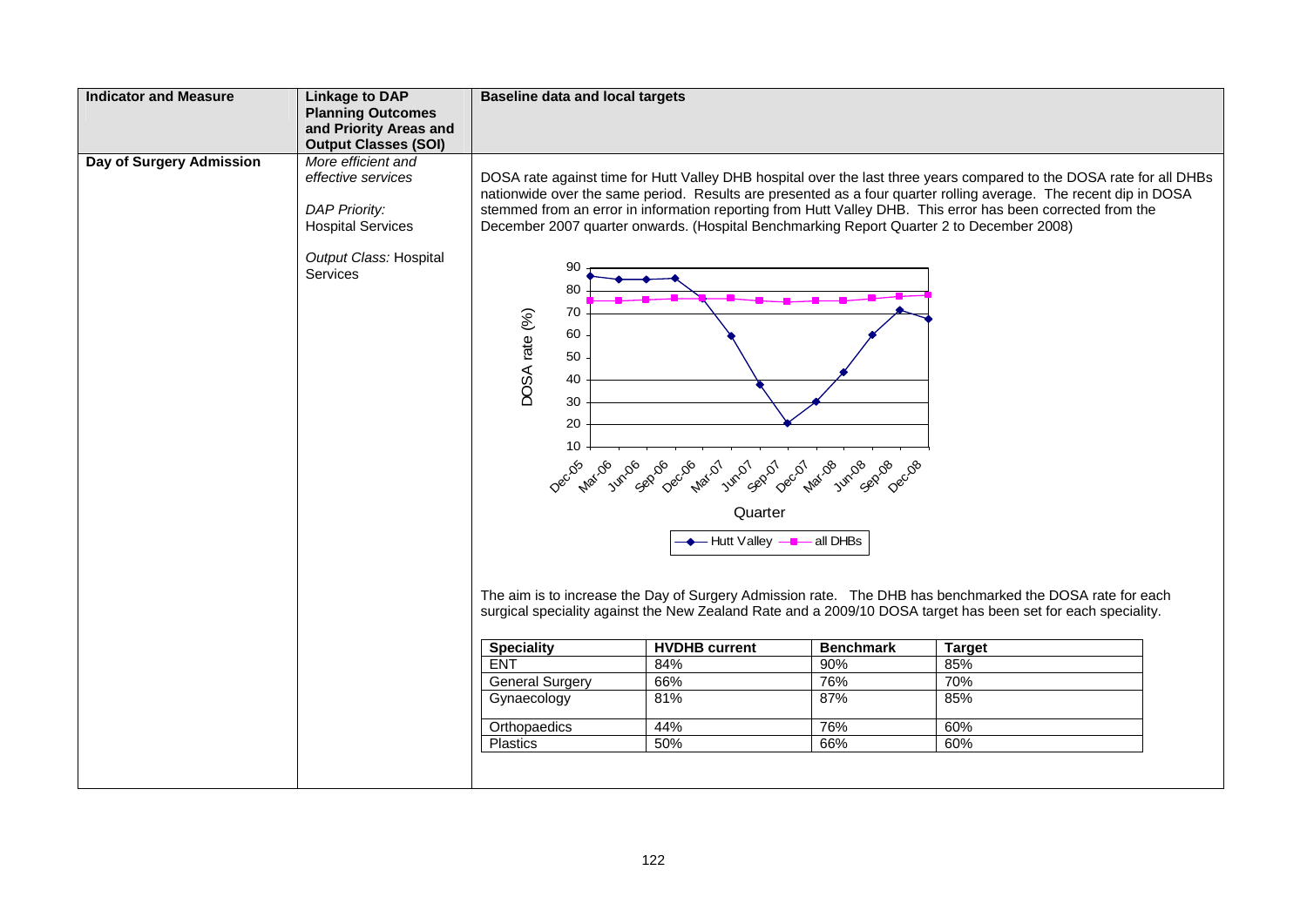| <b>Indicator and Measure</b>                                                 | <b>Linkage to DAP</b><br><b>Planning Outcomes</b><br>and Priority Areas and<br><b>Output Classes (SOI)</b>                                           | <b>Baseline data and local targets</b>                                                                                                                                                                                          |                           |             |                                 |  |  |  |
|------------------------------------------------------------------------------|------------------------------------------------------------------------------------------------------------------------------------------------------|---------------------------------------------------------------------------------------------------------------------------------------------------------------------------------------------------------------------------------|---------------------------|-------------|---------------------------------|--|--|--|
| Day of Surgery Cancellation                                                  | More efficient and<br>effective services                                                                                                             | Day of Surgery Cancellations: The aim is to reduce the number of preventable day of surgery cancellations.<br>The 2009/10 target is a 30% reduction on the 2008/9 incidence of these cancellations as shown in the table below. |                           |             |                                 |  |  |  |
|                                                                              | <b>DAP Priority:</b><br><b>Hospital Services</b>                                                                                                     | <b>Cancellation Reason</b>                                                                                                                                                                                                      | <b>Number</b><br>2008/09* | % Reduction | <b>Target Number</b><br>2009/10 |  |  |  |
|                                                                              |                                                                                                                                                      | <b>Total</b>                                                                                                                                                                                                                    | 221                       | 30%         | 155                             |  |  |  |
|                                                                              | Output Class: Hospital<br><b>Services</b>                                                                                                            | *A record of Day of Surgery cancellations has only been accurately recorded since July 2008. This figure is an<br>extrapolation of the July 08 - April 09 actual.                                                               |                           |             |                                 |  |  |  |
| <b>Mental Health Services -</b><br>hospital utilisation                      | More efficient and<br>effective services                                                                                                             | Hospital bed utilisation targets will be met in accordance with service plans.                                                                                                                                                  |                           |             |                                 |  |  |  |
|                                                                              | <b>DAP Priority:</b><br><b>Mental Health Services</b><br>Output Class: Hospital<br><b>Services</b>                                                   |                                                                                                                                                                                                                                 |                           |             |                                 |  |  |  |
| <b>Mental Health Services -</b><br>residential bed utilisation               | More efficient and<br>effective services<br><b>DAP Priority:</b><br><b>Mental Health Services</b><br>Output Class: Primary<br>and Community Services | Residential bed utilisation targets will be met in accordance with contract requirements.                                                                                                                                       |                           |             |                                 |  |  |  |
| <b>Mental Health Services -</b><br>community support services<br>utilisation | More efficient and<br>effective services<br><b>DAP Priority:</b><br><b>Mental Health Services</b><br>Output Class: Primary<br>and Community Services | Community support services utilisation targets will be met in accordance with contract requirements.                                                                                                                            |                           |             |                                 |  |  |  |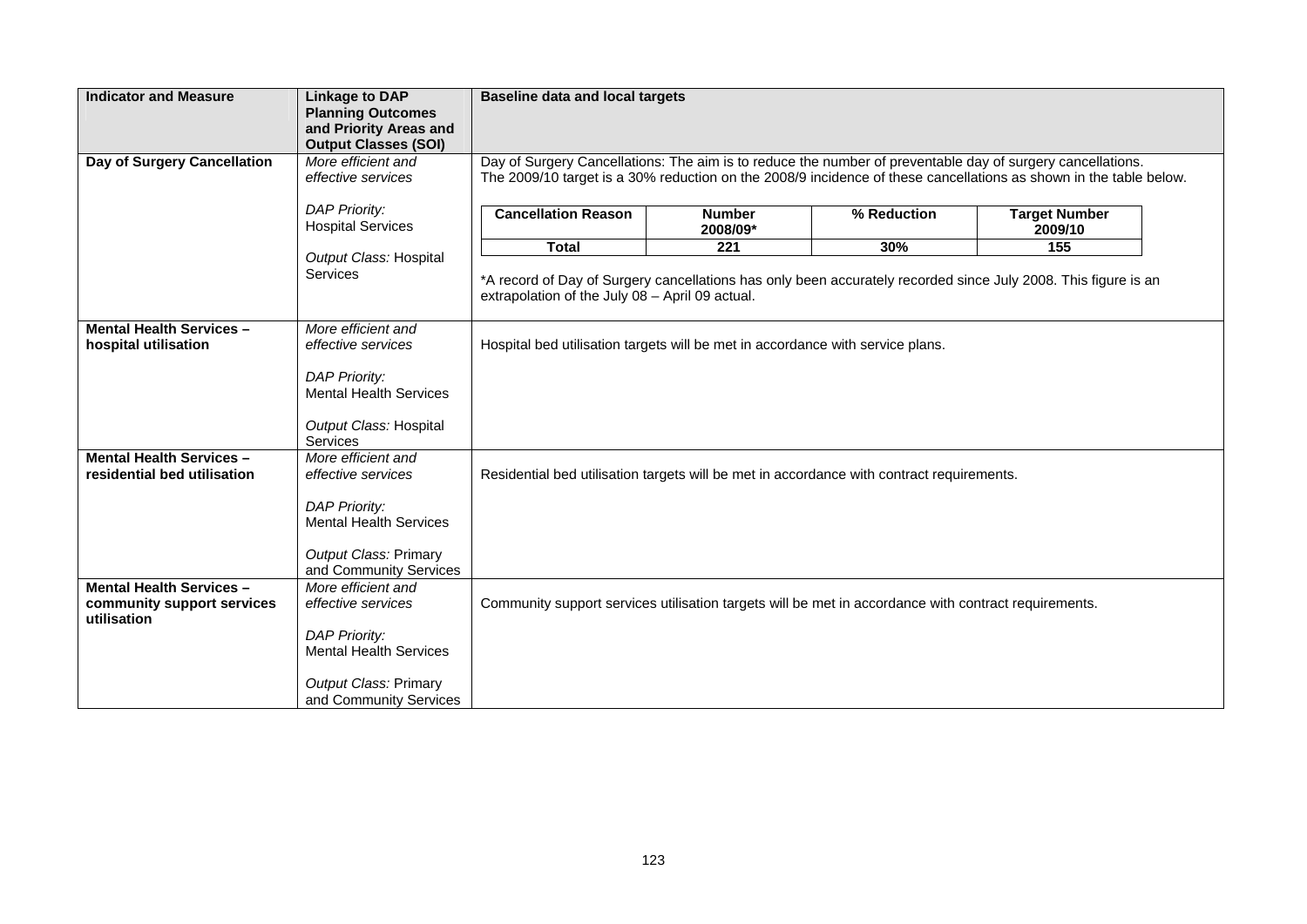| <b>Indicator and Measure</b>                                     | <b>Linkage to DAP</b><br><b>Planning Outcomes</b><br>and Priority Areas and<br><b>Output Classes (SOI)</b>                                           | <b>Baseline data and local targets</b>                                                                                                                                                                                                                                                                                                                                                                                                                                                                                                                                                                                                                                                                                                                                                                                                                        |
|------------------------------------------------------------------|------------------------------------------------------------------------------------------------------------------------------------------------------|---------------------------------------------------------------------------------------------------------------------------------------------------------------------------------------------------------------------------------------------------------------------------------------------------------------------------------------------------------------------------------------------------------------------------------------------------------------------------------------------------------------------------------------------------------------------------------------------------------------------------------------------------------------------------------------------------------------------------------------------------------------------------------------------------------------------------------------------------------------|
| <b>Mental Health Services -</b><br>respite services utilisation  | More efficient and<br>effective services<br><b>DAP Priority:</b><br><b>Mental Health Services</b><br>Output Class: Primary<br>and Community Services | Respite services utilisation targets will be met in accordance with contract requirements.                                                                                                                                                                                                                                                                                                                                                                                                                                                                                                                                                                                                                                                                                                                                                                    |
| <b>Mental Health Services -</b><br>regional services utilisation | More efficient and<br>effective services<br><b>DAP Priority:</b><br><b>Mental Health Services</b><br>Output Class: Primary<br>and Community Services | Regional services utilisation targets will be met in accordance with contract requirements.                                                                                                                                                                                                                                                                                                                                                                                                                                                                                                                                                                                                                                                                                                                                                                   |
| <b>Patient satisfaction</b>                                      | High quality and safe<br>services<br><b>DAP Priority:</b><br><b>Hospital Services</b><br>Output Class: Hospital<br>Services                          | Overall patient satisfaction, as well as patient satisfaction across four dimensions of care, for the Hutt Valley DHB<br>hospital. Total results are broken down into inpatient and outpatient populations, and displayed as bars with appended<br>numerical results. National figures across the equivalent categories are denoted by the grey line. (Hospital<br>Benchmarking Report Quarter 2 to December 2008)<br>100<br>95<br>Patient satisfaction (%)<br>88.7<br>90<br>86.3<br>85.8<br>84.9<br>84.0<br>83.9<br>85<br>82.8<br>79.8<br>79.6<br>79.6<br>78.6<br>80<br>76.8<br>75<br>70<br>Outpatient<br>Inpatient<br>Total<br>Inpatient<br>Outpatient<br>Total<br>Inpatient<br>Outpatient<br>Total<br>Inpatient<br>Outpatient<br>Inpatient<br>Total<br>Total<br>Outpatient<br>Respect<br>Information<br>Co-ordination<br>Physical<br>Overall<br>Dimensions |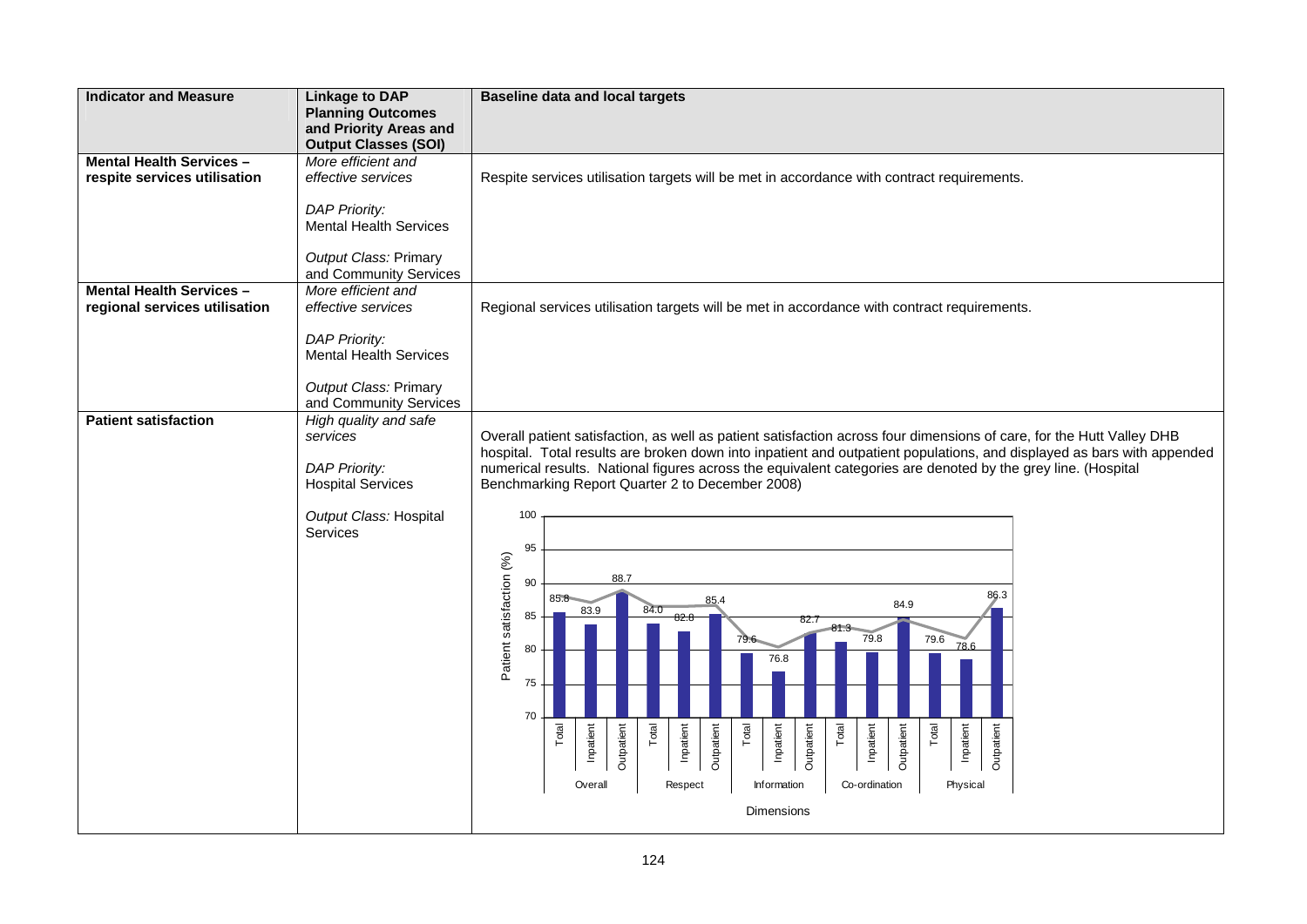| <b>Indicator and Measure</b> | Linkage to DAP<br><b>Planning Outcomes</b><br>and Priority Areas and<br><b>Output Classes (SOI)</b>                                                                                            | <b>Baseline data and local targets</b>                                                                                                  |
|------------------------------|------------------------------------------------------------------------------------------------------------------------------------------------------------------------------------------------|-----------------------------------------------------------------------------------------------------------------------------------------|
| <b>Provider audits</b>       | High quality and safe<br>services<br><b>DAP Priority:</b><br>Older Peoples Health<br>Services, Mental Health<br><b>Services</b><br>Output Class: Primary<br>and Community<br>Services, Support | Provider audits are carried in accordance with the Hutt Valley DHB Planning and Funding Audit Programme.                                |
| <b>Redevelopment Plan</b>    | <b>Services</b><br>Improved infrastructure<br><b>DAP Priority:</b><br><b>Hospital Services</b><br>Output Class: Hospital<br><b>Services</b>                                                    | Business case targets and plan milestones will be met for the redevelopment of the Hutt Hospital campus – Theatre<br>and ED development |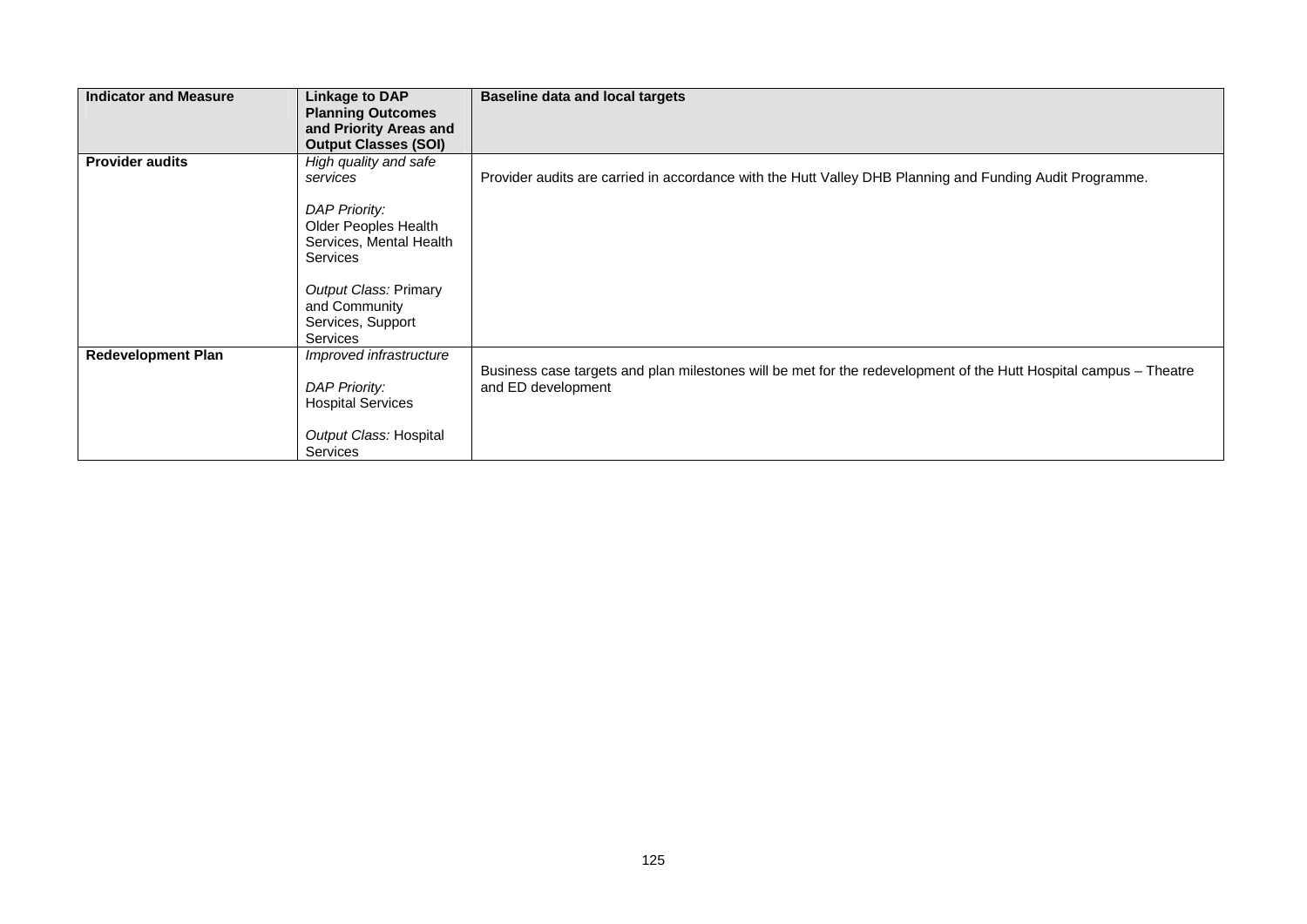| <b>Indicator and Measure</b>                | <b>Linkage to DAP</b>                              | <b>Baseline data and local targets</b>                                                                                                                                   |  |  |  |  |  |  |  |
|---------------------------------------------|----------------------------------------------------|--------------------------------------------------------------------------------------------------------------------------------------------------------------------------|--|--|--|--|--|--|--|
|                                             | <b>Planning Outcomes</b><br>and Priority Areas and |                                                                                                                                                                          |  |  |  |  |  |  |  |
|                                             | <b>Output Classes (SOI)</b>                        |                                                                                                                                                                          |  |  |  |  |  |  |  |
| <b>Staff Retention</b>                      | Improved infrastructure                            |                                                                                                                                                                          |  |  |  |  |  |  |  |
|                                             |                                                    | Staff turnover against time for the Hutt Valley DHB hospital over the last three years. Also shown is the staff turnover                                                 |  |  |  |  |  |  |  |
|                                             | <b>DAP Priority:</b><br><b>Hospital Services</b>   | rate for all DHBs nationwide over the same period. Results are presented as a four quarter rolling average. (Hospital<br>Benchmarking Report Quarter 2 to December 2008) |  |  |  |  |  |  |  |
|                                             |                                                    |                                                                                                                                                                          |  |  |  |  |  |  |  |
|                                             | Output Class: Hospital<br><b>Services</b>          | 6                                                                                                                                                                        |  |  |  |  |  |  |  |
|                                             |                                                    |                                                                                                                                                                          |  |  |  |  |  |  |  |
|                                             |                                                    | 5                                                                                                                                                                        |  |  |  |  |  |  |  |
|                                             |                                                    | Staff turnover (%)                                                                                                                                                       |  |  |  |  |  |  |  |
|                                             |                                                    | 4                                                                                                                                                                        |  |  |  |  |  |  |  |
|                                             |                                                    | 3                                                                                                                                                                        |  |  |  |  |  |  |  |
|                                             |                                                    |                                                                                                                                                                          |  |  |  |  |  |  |  |
|                                             |                                                    | $\overline{2}$                                                                                                                                                           |  |  |  |  |  |  |  |
|                                             |                                                    |                                                                                                                                                                          |  |  |  |  |  |  |  |
|                                             |                                                    | 0 <sub>80</sub> Ma, 2n, 8g, 9 <sub>80</sub> Ma, 2<br>080 Va, 2n, 8g, 9g, 9g, 9<br>J1 oc Nar 08<br>Junge<br>Jun <sub>01</sub><br>Separ<br>Seplaçõ<br>Dec <sub>De</sub>    |  |  |  |  |  |  |  |
|                                             |                                                    | Quarter                                                                                                                                                                  |  |  |  |  |  |  |  |
|                                             |                                                    | -Hutt Valley -- all DHBs                                                                                                                                                 |  |  |  |  |  |  |  |
|                                             |                                                    |                                                                                                                                                                          |  |  |  |  |  |  |  |
| Aged residential bed<br>utilisation targets | Sustainable services                               | Number of subsidised beddays                                                                                                                                             |  |  |  |  |  |  |  |
| Utilisation of aged residential             | DAP Priority: Older                                | Target 2009/10<br>Target 2010/11<br>Target 2011/12<br>Budget 2008/09<br>Actual                                                                                           |  |  |  |  |  |  |  |
| care services by older persons              | peoples health services                            | 2007/08                                                                                                                                                                  |  |  |  |  |  |  |  |
|                                             | Output Class: Support                              | 305,244<br>312,751<br>306,260<br>304,339<br>306,393<br>Total                                                                                                             |  |  |  |  |  |  |  |
|                                             | services                                           | In 2009/10 we plan to:                                                                                                                                                   |  |  |  |  |  |  |  |
|                                             |                                                    | Improve our monitoring of service utilisation and client outcomes across community, primary, secondary and long                                                          |  |  |  |  |  |  |  |
|                                             |                                                    | term support services, including the length of time to transfer older people from the provider arm to residential                                                        |  |  |  |  |  |  |  |
|                                             |                                                    | care.<br>Continue to manage entry to long -term aged residential care services by working closely with the augmented                                                     |  |  |  |  |  |  |  |
|                                             |                                                    | Needs Assessment and Service Coordination (NASC) service and other agencies within a developmental model.                                                                |  |  |  |  |  |  |  |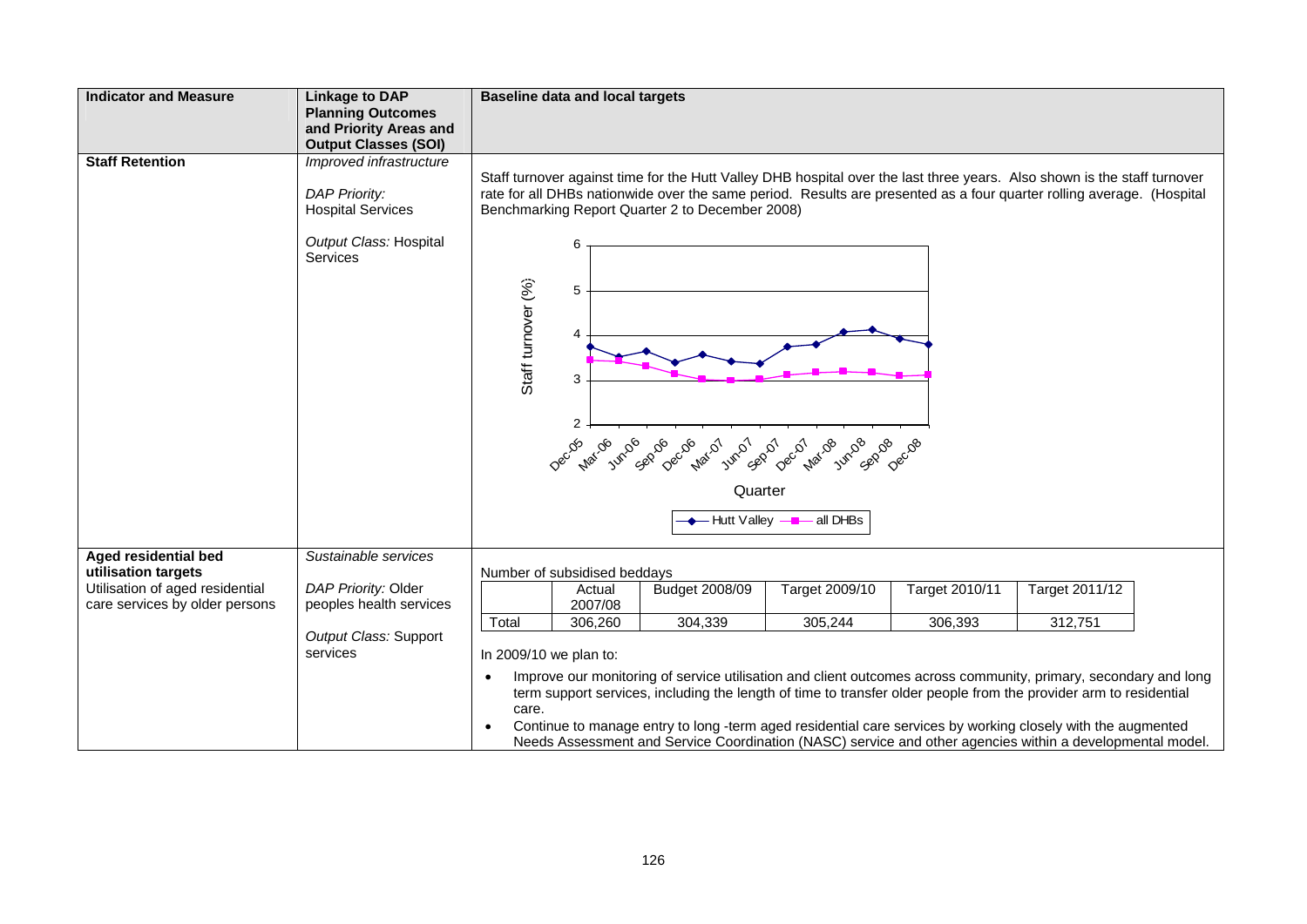| <b>Indicator and Measure</b>                                | <b>Linkage to DAP</b>                                                             |       | <b>Baseline data and local targets</b>                                                                                                                                                              |                                                                                                                                                                                                     |                |                |                |  |  |
|-------------------------------------------------------------|-----------------------------------------------------------------------------------|-------|-----------------------------------------------------------------------------------------------------------------------------------------------------------------------------------------------------|-----------------------------------------------------------------------------------------------------------------------------------------------------------------------------------------------------|----------------|----------------|----------------|--|--|
|                                                             | <b>Planning Outcomes</b><br>and Priority Areas and<br><b>Output Classes (SOI)</b> |       |                                                                                                                                                                                                     |                                                                                                                                                                                                     |                |                |                |  |  |
| Home based support                                          | Sustainable services                                                              |       |                                                                                                                                                                                                     |                                                                                                                                                                                                     |                |                |                |  |  |
| utilisation                                                 |                                                                                   |       | Number of home based support service hours                                                                                                                                                          |                                                                                                                                                                                                     |                |                |                |  |  |
| Utilisation of home based                                   | DAP Priority: Older                                                               |       | Actual                                                                                                                                                                                              | Budget 2008/09                                                                                                                                                                                      | Target 2009/10 | Target 2010/11 | Target 2011/12 |  |  |
| support services by older                                   | peoples health services                                                           |       | 2007/08                                                                                                                                                                                             |                                                                                                                                                                                                     |                |                |                |  |  |
| persons                                                     | Output Class: Support                                                             | Total | 265,020                                                                                                                                                                                             | 251.160                                                                                                                                                                                             | 329,006        | 345.563        | 371.298        |  |  |
|                                                             | services                                                                          |       |                                                                                                                                                                                                     |                                                                                                                                                                                                     |                |                |                |  |  |
|                                                             |                                                                                   |       | In 2009/10 we plan to:                                                                                                                                                                              |                                                                                                                                                                                                     |                |                |                |  |  |
|                                                             |                                                                                   |       |                                                                                                                                                                                                     |                                                                                                                                                                                                     |                |                |                |  |  |
|                                                             |                                                                                   |       | Develop a model for improving the range of services in the community to support older people with low to                                                                                            |                                                                                                                                                                                                     |                |                |                |  |  |
|                                                             |                                                                                   |       | medium mental health needs, and identify potential providers.                                                                                                                                       |                                                                                                                                                                                                     |                |                |                |  |  |
|                                                             |                                                                                   |       | For older people assessed with 'low needs' improve access to a wider range of community support services<br>options in a collaborative model across the community, health and other sectors eg MSD. |                                                                                                                                                                                                     |                |                |                |  |  |
| <b>Respite Care Services</b>                                | Sustainable services                                                              |       |                                                                                                                                                                                                     |                                                                                                                                                                                                     |                |                |                |  |  |
| Utilisation of respite beds by                              |                                                                                   |       |                                                                                                                                                                                                     | Respite service utilisation targets will be met in accordance with contract requirements.                                                                                                           |                |                |                |  |  |
| older persons                                               | DAP Priority: Older                                                               |       |                                                                                                                                                                                                     |                                                                                                                                                                                                     |                |                |                |  |  |
|                                                             | peoples health services                                                           |       | In 2009/10 we plan to:                                                                                                                                                                              |                                                                                                                                                                                                     |                |                |                |  |  |
|                                                             |                                                                                   |       |                                                                                                                                                                                                     | Improve access to respite services by developing and implement an evidence based respite programme for older                                                                                        |                |                |                |  |  |
|                                                             | Output Class: Support                                                             |       | people and their carers.                                                                                                                                                                            |                                                                                                                                                                                                     |                |                |                |  |  |
|                                                             | services                                                                          |       |                                                                                                                                                                                                     |                                                                                                                                                                                                     |                |                |                |  |  |
| <b>Utilisation of Community</b>                             | Sustainable services                                                              |       |                                                                                                                                                                                                     |                                                                                                                                                                                                     |                |                |                |  |  |
| <b>Support Services</b><br>Utilisation of community support | DAP Priority: Older                                                               |       |                                                                                                                                                                                                     | Number of assessments for restorative services completed in last 12 months                                                                                                                          |                |                |                |  |  |
| services by older persons                                   | peoples health services                                                           |       | In 2009/10 we plan to:                                                                                                                                                                              |                                                                                                                                                                                                     |                |                |                |  |  |
|                                                             |                                                                                   |       |                                                                                                                                                                                                     |                                                                                                                                                                                                     |                |                |                |  |  |
|                                                             | Output Class: Support<br>services                                                 |       |                                                                                                                                                                                                     | For older people assessed with 'low needs' improve access to a wider range of community support services<br>options in a collaborative model across the community, health and other sectors eg MSD. |                |                |                |  |  |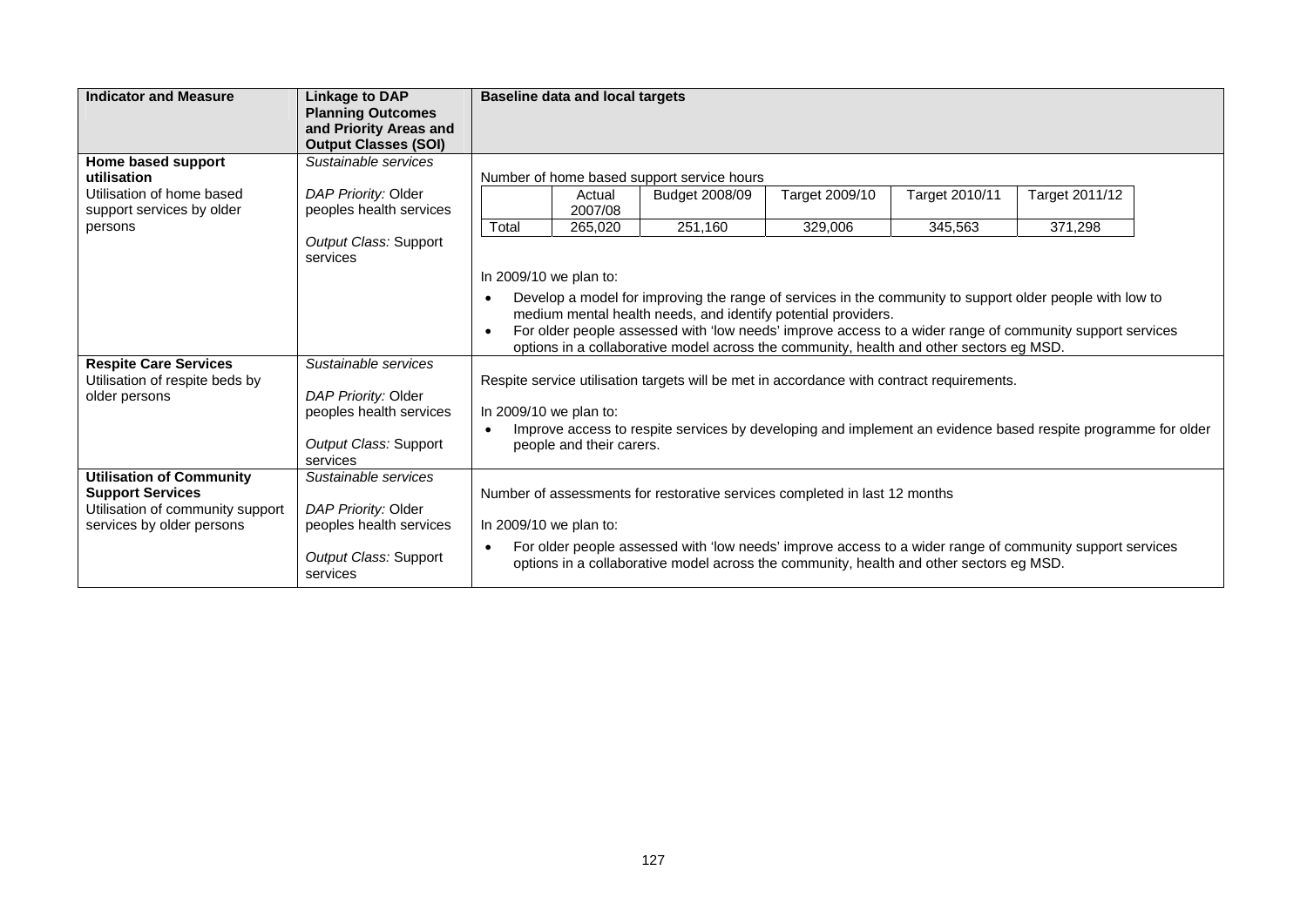## **Appendix 5: Forecast Financial Statements**

|                               |                                                    | <b>Financial Performance</b>             |                        |                        |                        |  |  |  |
|-------------------------------|----------------------------------------------------|------------------------------------------|------------------------|------------------------|------------------------|--|--|--|
|                               |                                                    | <b>Hutt Valley District Health Board</b> |                        |                        |                        |  |  |  |
|                               | <b>Forecast Statement of Financial Performance</b> |                                          |                        |                        |                        |  |  |  |
| For the Year Ended 30 June    |                                                    |                                          |                        |                        |                        |  |  |  |
| \$000s                        | 2007/08<br><b>Audited Actual</b>                   | 2008/09<br><b>Forecast</b>               | 2009/10<br><b>Plan</b> | 2010/11<br><b>Plan</b> | 2011/12<br><b>Plan</b> |  |  |  |
| <b>Revenue</b>                |                                                    |                                          |                        |                        |                        |  |  |  |
| Revenue                       | 362,363                                            | 390,848                                  | 422,469                | 436,904                | 449,321                |  |  |  |
| Interest Revenue              | 1,469                                              | 859                                      | 504                    | 336                    | 150                    |  |  |  |
| <b>Total Revenue</b>          | 363,832                                            | 391,707                                  | 422,973                | 437,240                | 449,471                |  |  |  |
| <b>Expenditure</b>            |                                                    |                                          |                        |                        |                        |  |  |  |
| Provider Expenditure          | (192, 442)                                         | (204, 130)                               | (218, 453)             | (226, 209)             | (231, 339)             |  |  |  |
| <b>Operating Expenditure</b>  | (165, 882)                                         | (180, 670)                               | (193, 386)             | (198, 339)             | (200, 769)             |  |  |  |
| Depreciation                  | (7, 544)                                           | (8,069)                                  | (9, 387)               | (9,673)                | (11, 628)              |  |  |  |
| <b>Interest Expense</b>       | (1,222)                                            | (1,255)                                  | (1,566)                | (1,640)                | (1,644)                |  |  |  |
| Capital Charge                | (6, 163)                                           | (5, 469)                                 | (4,788)                | (4,373)                | (4,087)                |  |  |  |
| <b>Total Expenditure</b>      | (373, 253)                                         | (399, 593)                               | (427, 580)             | (440, 234)             | (449, 467)             |  |  |  |
| <b>Net Surplus/(Deficit)</b>  | (9, 421)                                           | (7,886)                                  | (4,607)                | (2,994)                | 4                      |  |  |  |
| Gain/(Loss) on Sale of Assets |                                                    | (8)                                      |                        |                        | ٠                      |  |  |  |
| <b>Retained Earnings</b>      | (9, 428)                                           | (7,894)                                  | (4,607)                | (2,994)                | 4                      |  |  |  |

|                                                                                  |                       | <b>DHB Provider</b> |            |            |            |  |  |  |
|----------------------------------------------------------------------------------|-----------------------|---------------------|------------|------------|------------|--|--|--|
|                                                                                  |                       |                     |            |            |            |  |  |  |
| <b>Forecast Statement of Financial Performance</b><br>For the Year Ended 30 June |                       |                     |            |            |            |  |  |  |
|                                                                                  |                       |                     |            |            |            |  |  |  |
| 2009/10<br>2011/12<br>2007/08<br>2008/09<br>2010/11<br>\$000s                    |                       |                     |            |            |            |  |  |  |
|                                                                                  | <b>Audited Actual</b> | <b>Forecast</b>     | Plan       | Plan       | Plan       |  |  |  |
| <b>Revenue</b>                                                                   |                       |                     |            |            |            |  |  |  |
| Revenue                                                                          | 166,236               | 185,963             | 204,095    | 210,744    | 215,454    |  |  |  |
| <b>Interest Revenue</b>                                                          | 607                   | 859                 | 504        | 336        | 150        |  |  |  |
| <b>Total Revenue</b>                                                             | 166,843               | 186,822             | 204,599    | 211,080    | 215,604    |  |  |  |
| <b>Operating Expenditure</b>                                                     | (163, 159)            | (178, 145)          | (190, 840) | (195, 562) | (198,084)  |  |  |  |
| Depreciation                                                                     | (7,540)               | (8,065)             | (9, 387)   | (9,671)    | (11,626)   |  |  |  |
| <b>Interest Expense</b>                                                          | (1,222)               | (1,255)             | (1,566)    | (1,640)    | (1,644)    |  |  |  |
| Capital Charge                                                                   | (6, 163)              | (5,469)             | (4,788)    | (4,373)    | (4,087)    |  |  |  |
| <b>Internal Allocations</b>                                                      | 454                   | 552                 | 544        | 558        | 573        |  |  |  |
| <b>Total Expenditure</b>                                                         | (177, 630)            | (192, 382)          | (206, 037) | (210, 688) | (214, 868) |  |  |  |
| <b>Net Surplus/(Deficit)</b>                                                     | (10, 787)             | (5,560)             | (1, 438)   | 392        | 736        |  |  |  |
| Gain/(Loss) on Sale of Assets                                                    | (7                    | (8)                 |            |            |            |  |  |  |
| <b>Net Surplus/(Deficit)</b>                                                     | (10, 794)             | (5,568)             | (1, 438)   | 392        | 736        |  |  |  |
|                                                                                  |                       |                     |            |            |            |  |  |  |
| <b>Expenditure Breakdown:</b>                                                    |                       |                     |            |            |            |  |  |  |
| <b>Personnel Costs</b>                                                           | (120, 266)            | (131, 712)          | (142, 280) | (146, 141) | (152, 724) |  |  |  |
| <b>Outsourced Services</b>                                                       | (7, 732)              | (8, 150)            | (4,733)    | (4,330)    | (2,623)    |  |  |  |
| <b>Clinical Supplies</b>                                                         | (21, 878)             | (23, 639)           | (24, 962)  | (26, 205)  | (28, 499)  |  |  |  |
| Infrastructure and Non-Clinical Supplies                                         | (28, 208)             | (29, 433)           | (34,606)   | (34,570)   | (31, 595)  |  |  |  |
| <b>Internal Allocations</b>                                                      | 454                   | 552                 | 544        | 558        | 573        |  |  |  |
| <b>Total Expenditure</b>                                                         | (177, 630)            | (192, 382)          | (206, 037) | (210, 688) | (214, 868) |  |  |  |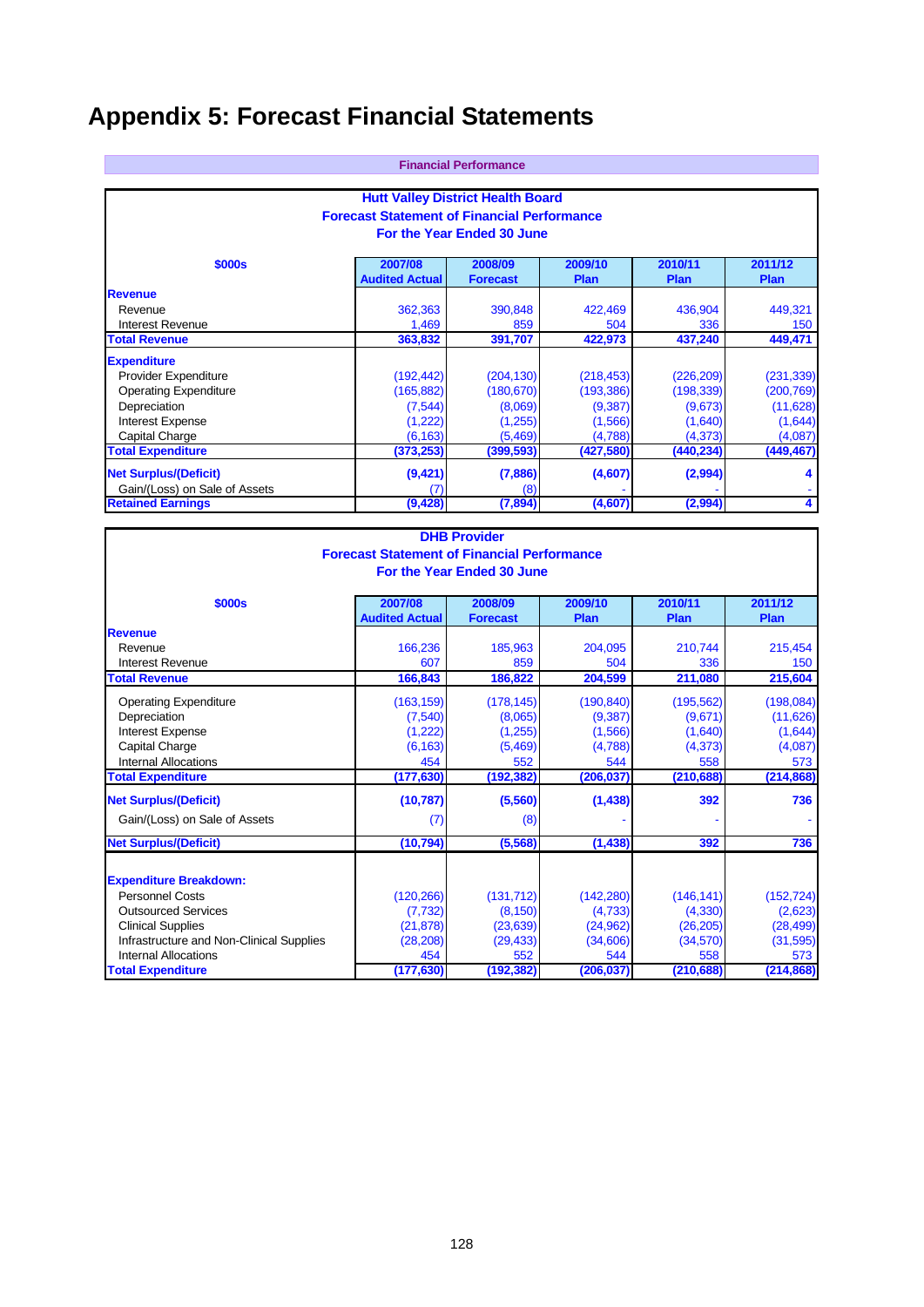|                                          | <b>DHB Governance &amp; Administration</b>         |                            |          |          |          |  |  |  |
|------------------------------------------|----------------------------------------------------|----------------------------|----------|----------|----------|--|--|--|
|                                          |                                                    |                            |          |          |          |  |  |  |
|                                          | <b>Forecast Statement of Financial Performance</b> |                            |          |          |          |  |  |  |
|                                          |                                                    | For the Year Ended 30 June |          |          |          |  |  |  |
|                                          |                                                    |                            |          |          |          |  |  |  |
| \$000s                                   | 2007/08                                            | 2008/09                    | 2009/10  | 2010/11  | 2011/12  |  |  |  |
|                                          | <b>Audited Actual</b>                              | <b>Forecast</b>            | Plan     | Plan     | Plan     |  |  |  |
| <b>Revenue</b>                           |                                                    |                            |          |          |          |  |  |  |
| Revenue                                  | 2,282                                              | 3,126                      | 3,090    | 3,337    | 3,260    |  |  |  |
| Interest Revenue                         | 862                                                |                            |          |          |          |  |  |  |
| <b>Total Revenue</b>                     | 3,144                                              | 3,126                      | 3,090    | 3,337    | 3,260    |  |  |  |
| <b>Expenditure</b>                       |                                                    |                            |          |          |          |  |  |  |
| <b>Operating Expenditure</b>             | (2,723)                                            | (2,525)                    | (2, 546) | (2, 777) | (2,685)  |  |  |  |
| Depreciation                             | (4)                                                | (4)                        |          | (2)      | (2)      |  |  |  |
| <b>Internal Allocations</b>              | (454)                                              | (552)                      | (544)    | (558)    | (573)    |  |  |  |
| <b>Total Expenditure</b>                 | (3, 181)                                           | (3,081)                    | (3,090)  | (3, 337) | (3, 260) |  |  |  |
| <b>Net Surplus/(Deficit)</b>             | (37)                                               | 44                         | ۰        |          |          |  |  |  |
|                                          |                                                    |                            |          |          |          |  |  |  |
| <b>Expenditure Breakdown:</b>            |                                                    |                            |          |          |          |  |  |  |
| <b>Personnel Costs</b>                   | (1,717)                                            | (1,667)                    | (1,609)  | (1,651)  | (1,695)  |  |  |  |
| <b>Outsourced Services</b>               | (299)                                              | (360)                      | (433)    | (444)    | (456)    |  |  |  |
| <b>Clinical Supplies</b>                 | (2)                                                | (1)                        |          | (1)      | (1)      |  |  |  |
| Infrastructure and Non-Clinical Supplies | (709)                                              | (502)                      | (504)    | (683)    | (535)    |  |  |  |
| Internal Allocations                     | (454)                                              | (552)                      | (544)    | (558)    | (573)    |  |  |  |
| <b>Total Expenditure</b>                 | (3, 181)                                           | (3,081)                    | (3,090)  | (3, 337) | (3, 260) |  |  |  |

|                               |                                                    | <b>DHB Fund</b>            |             |             |             |
|-------------------------------|----------------------------------------------------|----------------------------|-------------|-------------|-------------|
|                               | <b>Forecast Statement of Financial Performance</b> |                            |             |             |             |
|                               |                                                    | For the Year Ended 30 June |             |             |             |
|                               |                                                    |                            |             |             |             |
| \$000s                        | 2007/08                                            | 2008/09                    | 2009/10     | 2010/11     | 2011/12     |
|                               | <b>Audited Actual</b>                              | <b>Forecast</b>            | <b>Plan</b> | <b>Plan</b> | <b>Plan</b> |
| <b>Revenue</b>                |                                                    |                            |             |             |             |
| Revenue                       | 331,691                                            | 356,362                    | 380,643     | 394,063     | 407,816     |
| <b>Total Revenue</b>          | 331,691                                            | 356,362                    | 380,643     | 394,063     | 407,816     |
| <b>Expenditure</b>            |                                                    |                            |             |             |             |
| Provider Expenditure          | (330, 288)                                         | (358, 733)                 | (383, 812)  | (397, 449)  | (408, 548)  |
| <b>Total Expenditure</b>      | (330, 288)                                         | (358,733)                  | (383, 812)  | (397,449)   | (408, 548)  |
| <b>Net Surplus/(Deficit)</b>  | 1,403                                              | (2, 371)                   | (3, 169)    | (3, 386)    | (732)       |
| <b>Expenditure Breakdown:</b> |                                                    |                            |             |             |             |
| Personal Health               | (245, 840)                                         | (268, 311)                 | (289, 681)  | (300, 406)  | (309, 287)  |
| <b>Mental Health</b>          | (37, 145)                                          | (40,010)                   | (41,065)    | (42, 461)   | (43, 897)   |
| <b>DSS</b>                    | (42, 716)                                          | (45,068)                   | (47, 677)   | (48, 828)   | (49, 564)   |
| Public Health                 | (389)                                              | (127)                      | (50)        | (51)        | (53)        |
| Maori Health                  | (2,012)                                            | (2, 207)                   | (2,369)     | (2,488)     | (2,613)     |
| <b>Internal Allocations</b>   | (2, 186)                                           | (3,010)                    | (2,970)     | (3,215)     | (3, 134)    |
| <b>Total Expenditure</b>      | (330, 288)                                         | (358, 733)                 | (383, 812)  | (397, 449)  | (408, 548)  |

## **Movements in Equity**

| <b>Hutt Valley District Health Board</b><br><b>Forecast Statement of Movements in Equity</b><br>For the Year Ended 30 June                                                                                                                                                                                                                   |                                  |                            |                        |                        |                        |
|----------------------------------------------------------------------------------------------------------------------------------------------------------------------------------------------------------------------------------------------------------------------------------------------------------------------------------------------|----------------------------------|----------------------------|------------------------|------------------------|------------------------|
| \$000s                                                                                                                                                                                                                                                                                                                                       | 2007/08<br><b>Audited Actual</b> | 2008/09<br><b>Forecast</b> | 2009/10<br><b>Plan</b> | 2010/11<br><b>Plan</b> | 2011/12<br><b>Plan</b> |
| 27,813<br>27,399<br>27,192<br>27.606<br>Crown Equity<br>28.020<br><b>Revaluation Reserves</b><br>50,368<br>50,368<br>50,368<br>50,368<br>50,368<br>(647)<br>(22, 576)<br>(25,570)<br>Retained Earnings at Beginning of Period<br>(17,969)<br>(10,075)<br>Net Surplus / (Deficit) for the Period<br>(9, 428)<br>(4,607)<br>(2,994)<br>(7,894) |                                  |                            |                        |                        |                        |
| <b>Closing Equity</b>                                                                                                                                                                                                                                                                                                                        | 68,313                           | 60,212                     | 55,398                 | 52,197                 | 51,994                 |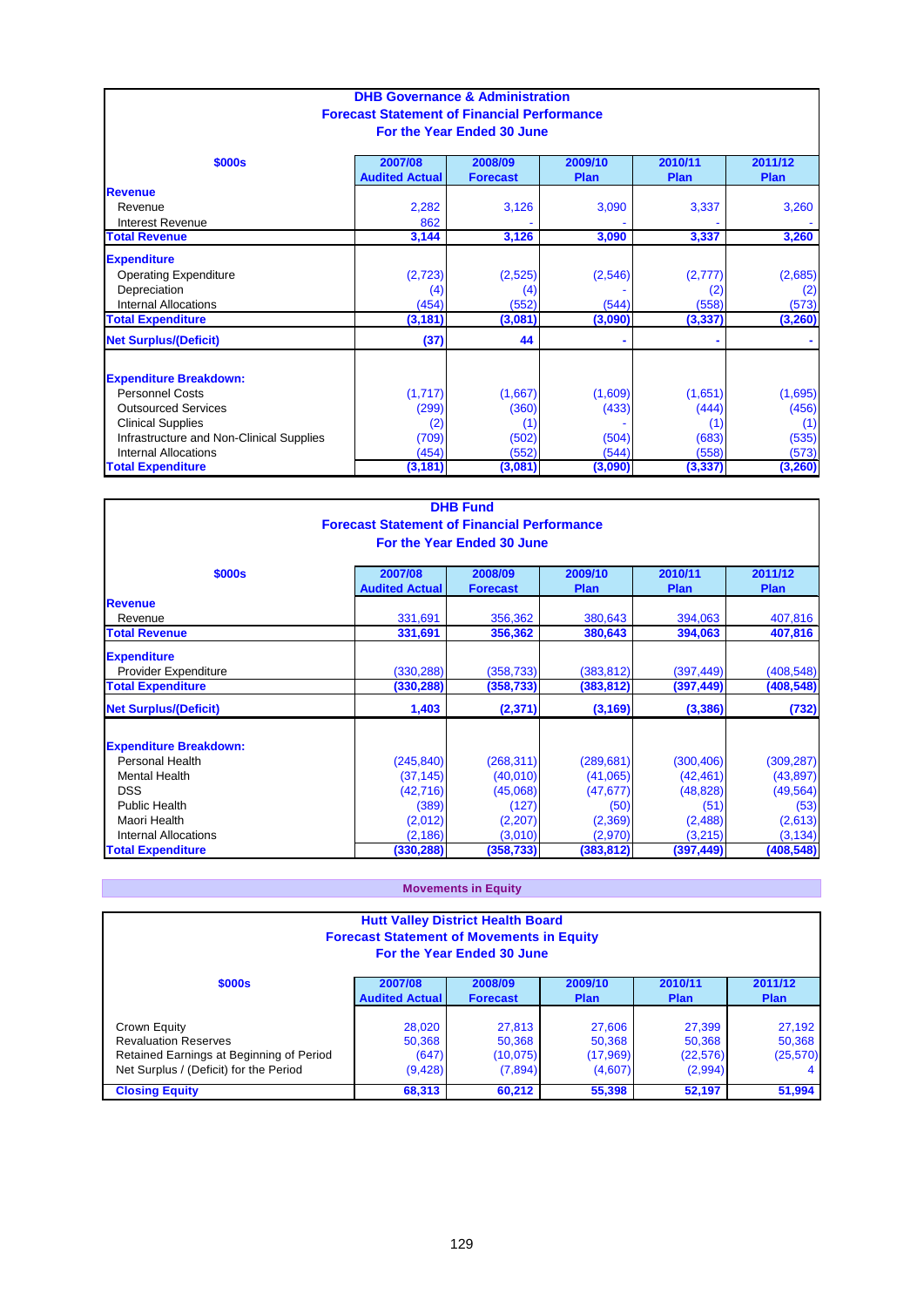| <b>Financial Position</b><br><b>Hutt Valley District Health Board</b><br><b>Forecast Statement of Financial Position</b><br>For the Year Ended 30 June |                    |                   |                    |                      |                      |
|--------------------------------------------------------------------------------------------------------------------------------------------------------|--------------------|-------------------|--------------------|----------------------|----------------------|
|                                                                                                                                                        |                    |                   |                    |                      |                      |
| <b>Public Equity</b>                                                                                                                                   |                    |                   |                    |                      |                      |
| Equity                                                                                                                                                 | 28,020             | 27,813            | 27,606             | 27,399               | 27,192               |
| <b>Revaluation Reserves</b>                                                                                                                            | 50,368             | 50,368            | 50,368             | 50,368               | 50,368               |
| <b>Retained Earnings</b>                                                                                                                               | (10, 075)          | (17,969)          | (22, 576)          | (25, 570)            | (25, 566)            |
| <b>Total Equity</b>                                                                                                                                    | 68,313             | 60,212            | 55,398             | 52,197               | 51,994               |
| <b>Represented by:</b>                                                                                                                                 |                    |                   |                    |                      |                      |
| <b>Current Assets</b>                                                                                                                                  |                    |                   |                    |                      |                      |
| <b>Bank in Funds</b>                                                                                                                                   | 8,486              | 2,794             | 6                  | 6                    | 6                    |
| Receivables and Prepayments                                                                                                                            | 13,943             | 18,429            | 18,428             | 18,429               | 18,429               |
| Inventories                                                                                                                                            | 1,195              | 1,517             | 1,517              | 1,517                | 1,517                |
| <b>Total Current Assets</b>                                                                                                                            | 23,624             | 22,740            | 19,951             | 19,952               | 19,952               |
| <b>Current Liabilities</b><br><b>Bank Overdraft</b><br>Payables and Provisions<br><b>Short Term Borrowings</b>                                         | (51,032)           | (58,605)          | (604)<br>(63, 874) | (2,822)<br>(65, 227) | (1,933)<br>(63, 583) |
| <b>Total Current Liabilities</b>                                                                                                                       | (51, 032)          | (58, 605)         | (64, 478)          | (68,049)             | (65, 516)            |
| <b>Net Working Capital</b>                                                                                                                             | (27, 408)          | (35, 865)         | (44, 527)          | (48,097)             | (45, 564)            |
| <b>Non Current Assets</b>                                                                                                                              |                    |                   |                    |                      |                      |
| Property, Plant and Equipment                                                                                                                          | 116.180            | 121,082           | 139,629            | 168,899              | 185,563              |
| <b>Trust Funds</b>                                                                                                                                     | 848                | 798               | 798                | 798                  | 798                  |
| <b>Total Non Current Assets</b>                                                                                                                        | 117,028            | 121,880           | 140,427            | 169,697              | 186,361              |
| <b>Non Current Liabilities</b><br>Borrowings and Provisions<br><b>Trust Funds</b>                                                                      | (20, 459)<br>(848) | (25,005)<br>(798) | (39, 705)<br>(798) | (68, 605)<br>(798)   | (88,005)<br>(798)    |
| <b>Total Non Current Liabilities</b>                                                                                                                   | (21, 307)          | (25, 803)         | (40, 503)          | (69, 403)            | (88, 803)            |
| <b>Net Assets</b>                                                                                                                                      | 68,313             | 60,212            | 55,397             | 52,197               | 51,994               |

## **Cash Flow**

|                                         |                                         | <b>Hutt Valley District Health Board</b> |            |            |            |
|-----------------------------------------|-----------------------------------------|------------------------------------------|------------|------------|------------|
|                                         | <b>Forecast Statement of Cash Flows</b> |                                          |            |            |            |
|                                         |                                         | For the Year Ended 30 June               |            |            |            |
| \$000s                                  | 2007/08                                 | 2008/09                                  | 2009/10    | 2010/11    | 2011/12    |
|                                         | <b>Audited Actual</b>                   | <b>Forecast</b>                          | Plan       | Plan       | Plan       |
| <b>Operating Cash Flows</b>             |                                         |                                          |            |            |            |
| Cash Receipts                           | 364,749                                 | 391,748                                  | 422,973    | 437,240    | 449,471    |
| Payments to Providers and Suppliers     | (235, 957)                              | (248, 527)                               | (266, 419) | (276, 220) | (280, 502) |
| Payments to Employees                   | (118, 390)                              | (134, 548)                               | (141, 840) | (147, 792) | (154, 419) |
| <b>Interest Paid</b>                    | (1, 174)                                | (1,255)                                  | (1,380)    | (1, 390)   | (1, 394)   |
| Capital Charge Paid                     | (6, 878)                                | (5, 469)                                 | (4,788)    | (4, 373)   | (4,087)    |
| <b>Net Operating Cash Flows</b>         | 2,350                                   | 1,949                                    | 8,546      | 7,465      | 9,069      |
| <b>Investing Cash Flows</b>             |                                         |                                          |            |            |            |
| Cash Received from Sale of Fixed Assets |                                         |                                          |            |            |            |
| Cash Paid for Purchase of Fixed Assets  | (7, 454)                                | (13, 293)                                | (27, 935)  | (39, 712)  | (27, 523)  |
| <b>Interest Received</b>                | 1,469                                   | 859                                      | 504        | 336        | 150        |
| <b>Net Investing Cash Flows</b>         | (5,985)                                 | (12, 434)                                | (27, 431)  | (39, 376)  | (27, 373)  |
| <b>Financing Cash Flows</b>             |                                         |                                          |            |            |            |
| <b>Equity Injections</b>                |                                         |                                          |            |            |            |
| <b>Additional Loans Drawn</b>           |                                         | 5,000                                    | 15,700     | 29,900     | 19,400     |
| Loans Repaid                            | (2)                                     |                                          |            |            |            |
| <b>Net Financing Cash Flows</b>         | (2)                                     | 5,000                                    | 15,700     | 29,900     | 19,400     |
|                                         |                                         |                                          |            |            |            |
| <b>Equity Movement</b>                  |                                         |                                          |            |            |            |
| Other equity movement                   | (207)                                   | (207)                                    | (207)      | (207)      | (207)      |
|                                         |                                         |                                          |            |            |            |
| <b>Equity Movement</b>                  | (207)                                   | (207)                                    | (207)      | (207)      | (207)      |
|                                         |                                         |                                          |            |            |            |
| <b>Net Cash Flows</b>                   | (3,844)                                 | (5,692)                                  | (3, 392)   | (2, 218)   | 889        |
| Opening Cash Balance                    | 12,330                                  | 8,486                                    | 2,794      | (598)      | (2,816)    |
| <b>Closing Cash Balance</b>             | 8,486                                   | 2,794                                    | (598)      | (2,816)    | (1, 927)   |
| <b>Represented by:</b>                  |                                         |                                          |            |            |            |
| <b>Bank in Funds</b>                    | 8,486                                   | 2,794                                    | 6          | 6          | 6          |
| <b>Bank Overdraft</b>                   |                                         |                                          | (604)      | (2,822)    | (1,933)    |
| <b>Total Cash On Hand</b>               | 8,486                                   | 2,794                                    | (598)      | (2, 816)   | (1, 927)   |
|                                         |                                         |                                          |            |            |            |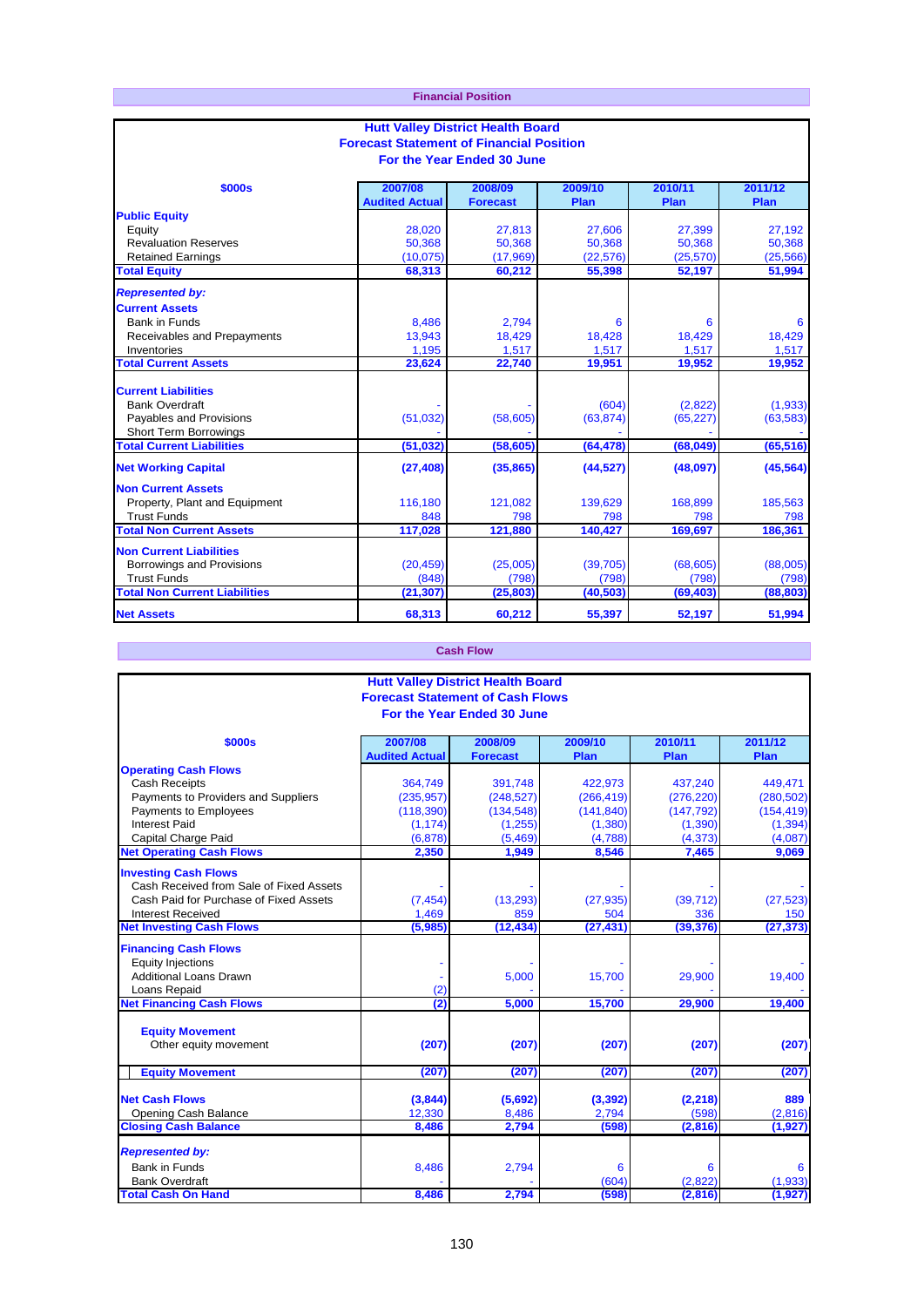**FTEs**

| <b>DHB Provider</b><br><b>FTEs by Class</b><br>For the Year Ended 30 June |                                  |                            |                        |                 |                        |
|---------------------------------------------------------------------------|----------------------------------|----------------------------|------------------------|-----------------|------------------------|
|                                                                           | 2007/08<br><b>Audited Actual</b> | 2008/09<br><b>Forecast</b> | 2009/10<br><b>Plan</b> | 2010/11<br>Plan | 2011/12<br><b>Plan</b> |
| Medical                                                                   | 197                              | 213                        | 217                    | 222             | 227                    |
| Nursing                                                                   | 688                              | 711                        | 723                    | 721             | 731                    |
| <b>Allied Health</b>                                                      | 376                              | 395                        | 421                    | 423             | 451                    |
| Non-Allied Health                                                         | 93                               | 105                        | 122                    | 123             | 134                    |
| 312<br>342<br>365<br>Management/Clerical<br>374<br>372                    |                                  |                            |                        |                 |                        |
| <b>Total FTEs</b>                                                         | 1,666                            | 1,766                      | 1,857                  | 1,861           | 1,908                  |

|                                                   | <b>DHB Governance &amp; Administration</b>                                                                                            | <b>FTEs by Class</b><br>For The Year Ended 30 June |    |    |    |  |
|---------------------------------------------------|---------------------------------------------------------------------------------------------------------------------------------------|----------------------------------------------------|----|----|----|--|
|                                                   | 2011/12<br>2009/10<br>2010/11<br>2007/08<br>2008/09<br><b>Audited Actual</b><br><b>Plan</b><br>Plan<br><b>Forecast</b><br><b>Plan</b> |                                                    |    |    |    |  |
| 18<br>20<br>18<br>Management/Clerical<br>19<br>18 |                                                                                                                                       |                                                    |    |    |    |  |
| <b>Total FTEs</b>                                 | 20                                                                                                                                    | 19                                                 | 18 | 18 | 18 |  |

| <b>Hutt Valley District Health Board</b><br><b>FTEs by Class</b><br>For the Year Ended 30 June |                                  |                            |                        |                 |                 |  |
|------------------------------------------------------------------------------------------------|----------------------------------|----------------------------|------------------------|-----------------|-----------------|--|
|                                                                                                | 2007/08<br><b>Audited Actual</b> | 2008/09<br><b>Forecast</b> | 2009/10<br><b>Plan</b> | 2010/11<br>Plan | 2011/12<br>Plan |  |
|                                                                                                |                                  |                            |                        |                 |                 |  |
| Medical                                                                                        | 197                              | 213                        | 217                    | 222             | 227             |  |
| Nursing                                                                                        | 688                              | 711                        | 723                    | 721             | 731             |  |
| <b>Allied Health</b>                                                                           | 376                              | 395                        | 421                    | 423             | 451             |  |
| Non-Allied Health                                                                              | 93                               | 105                        | 122                    | 123             | 134             |  |
| 332<br>Management/Clerical<br>392<br>383<br>390<br>$387*$                                      |                                  |                            |                        |                 |                 |  |
| <b>Total FTEs</b>                                                                              | 1,686                            | 1,811                      | 1,875                  | 1,879           | 1,926           |  |

\* FTEs at end of year (not average)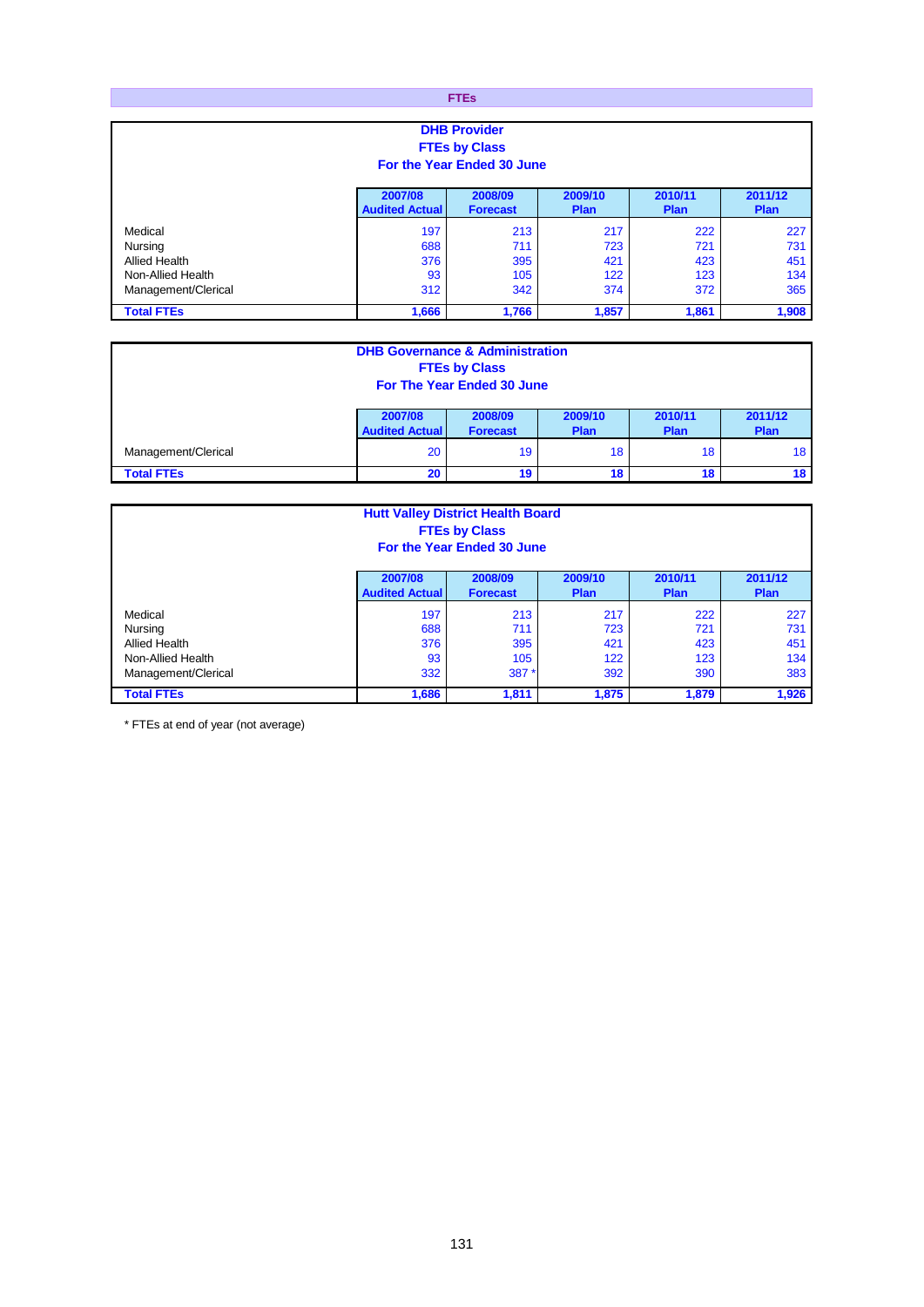# **Appendix 6: Revenue Reconciliation**

| 2009/10 DAP Revenue Reconciliation                                                                                                                                                                            |                  |                |               |  |  |  |
|---------------------------------------------------------------------------------------------------------------------------------------------------------------------------------------------------------------|------------------|----------------|---------------|--|--|--|
| Version (ELI)                                                                                                                                                                                                 |                  |                |               |  |  |  |
| <b>Hutt Valley DHB</b><br><b>DHB FUNDS AND DHB PROVIDER</b>                                                                                                                                                   |                  |                |               |  |  |  |
|                                                                                                                                                                                                               |                  |                |               |  |  |  |
| TOTAL FUNDS AND PROVIDER REVENUE LINES MUST AGREE TO THE DAP FINANCIAL TEMPLATE<br><b>GST EXCLUSIVE</b><br>NOTE: All elective funding MUST be included in the DHB Funds arm.<br><b>Add Lines as Necessary</b> |                  |                |               |  |  |  |
| <b>DHB FUNDS</b>                                                                                                                                                                                              | <b>Service</b>   | <b>Account</b> | 2009/10       |  |  |  |
|                                                                                                                                                                                                               | <b>Area Code</b> | Code           | Plan          |  |  |  |
| <b>PBF Vote Health</b>                                                                                                                                                                                        |                  |                |               |  |  |  |
| <b>Mental Health Ringfence</b>                                                                                                                                                                                | 20               | 1004           | $-34,218$     |  |  |  |
| Funding Package (excluding Mental Health Ringfence)                                                                                                                                                           | 20               | 1005           | $-274,615$    |  |  |  |
| <b>PBF</b> Adjustments                                                                                                                                                                                        | 20               | 1085           | $-9.143$      |  |  |  |
| <b>MOH - Funding Subcontracts</b>                                                                                                                                                                             | 20               | 1086           | $-1,761$      |  |  |  |
| <b>MOH Devolved Funding</b>                                                                                                                                                                                   | 20               | 1002           | (319, 737)    |  |  |  |
|                                                                                                                                                                                                               |                  |                |               |  |  |  |
| <b>IDF inflows - Mental Health services</b>                                                                                                                                                                   | 20               | 991            | $-6,847$      |  |  |  |
| IDF inflows - all other (excluding Mental Health)                                                                                                                                                             | 20               | 992            | $-53.623$     |  |  |  |
| <b>Inter-District Flows</b>                                                                                                                                                                                   | 20               | 1552           | (60, 470)     |  |  |  |
|                                                                                                                                                                                                               |                  |                |               |  |  |  |
|                                                                                                                                                                                                               |                  |                |               |  |  |  |
| TOTAL DHB FUNDS REVENUE FROM MOH                                                                                                                                                                              |                  |                | (380, 207)    |  |  |  |
| <b>FUNDING ENVELOPE ADVISED BY MOH</b><br><b>VARIANCE</b>                                                                                                                                                     |                  |                | $-368,827$    |  |  |  |
| <b>FULL BREAKDOWN OF VARIANCE: (Add lines as necessary)</b>                                                                                                                                                   |                  |                | (11, 380)     |  |  |  |
|                                                                                                                                                                                                               |                  |                |               |  |  |  |
| Hutt DHB Share of Electives Initiative Funding                                                                                                                                                                |                  |                | $-6,411$      |  |  |  |
| PHO Recovery of PMP, Care Plus and other programme costs                                                                                                                                                      |                  |                | $-2.541$      |  |  |  |
| <b>MeNZB and HPV Vaccine Recovery</b>                                                                                                                                                                         |                  |                | $-241$        |  |  |  |
| <b>Recovery of NRT costs</b>                                                                                                                                                                                  |                  |                | $-140$        |  |  |  |
| <b>B4SC Revenue</b>                                                                                                                                                                                           |                  |                | -139          |  |  |  |
| <b>Primary Mental Health Initiatives</b>                                                                                                                                                                      |                  |                | $-738$        |  |  |  |
| IDF Inflow - Difference between December funding envelope and final IDFs                                                                                                                                      |                  |                | $-341$        |  |  |  |
| IDF Inflows - Service Changes not included in funding envelope                                                                                                                                                |                  |                | $-143$        |  |  |  |
| <b>EXPLAINED</b>                                                                                                                                                                                              |                  |                | (11, 380)     |  |  |  |
| <b>UNEXPLAINED</b>                                                                                                                                                                                            |                  |                |               |  |  |  |
| <b>DHB PROVIDER</b>                                                                                                                                                                                           | <b>Service</b>   | <b>Account</b> | 2009/10       |  |  |  |
|                                                                                                                                                                                                               | <b>Area Code</b> | Code           | Plan          |  |  |  |
| <b>MOH Non-Devolved Contracts (Provider arm side contracts)</b>                                                                                                                                               |                  |                |               |  |  |  |
| <b>Personal Health</b>                                                                                                                                                                                        |                  |                |               |  |  |  |
|                                                                                                                                                                                                               | 10               | 1102           | $-15,847$     |  |  |  |
| <b>Mental Health</b><br><b>Public Health</b>                                                                                                                                                                  | 10<br>10         | 1202<br>1302   | 0<br>$-8,947$ |  |  |  |
|                                                                                                                                                                                                               |                  | 1402           |               |  |  |  |
| <b>Disability Support Services (Under 65s)</b>                                                                                                                                                                | 10               |                | $-1,465$      |  |  |  |
| <b>Maori Health</b>                                                                                                                                                                                           | 10               | 1502           | 0             |  |  |  |
| <b>Clinical Training Agency</b>                                                                                                                                                                               | 10               | 1550           | $-3,026$      |  |  |  |
| <b>Total MOH Non-Devolved Contracts</b>                                                                                                                                                                       | 10               | 1101           | (29, 285)     |  |  |  |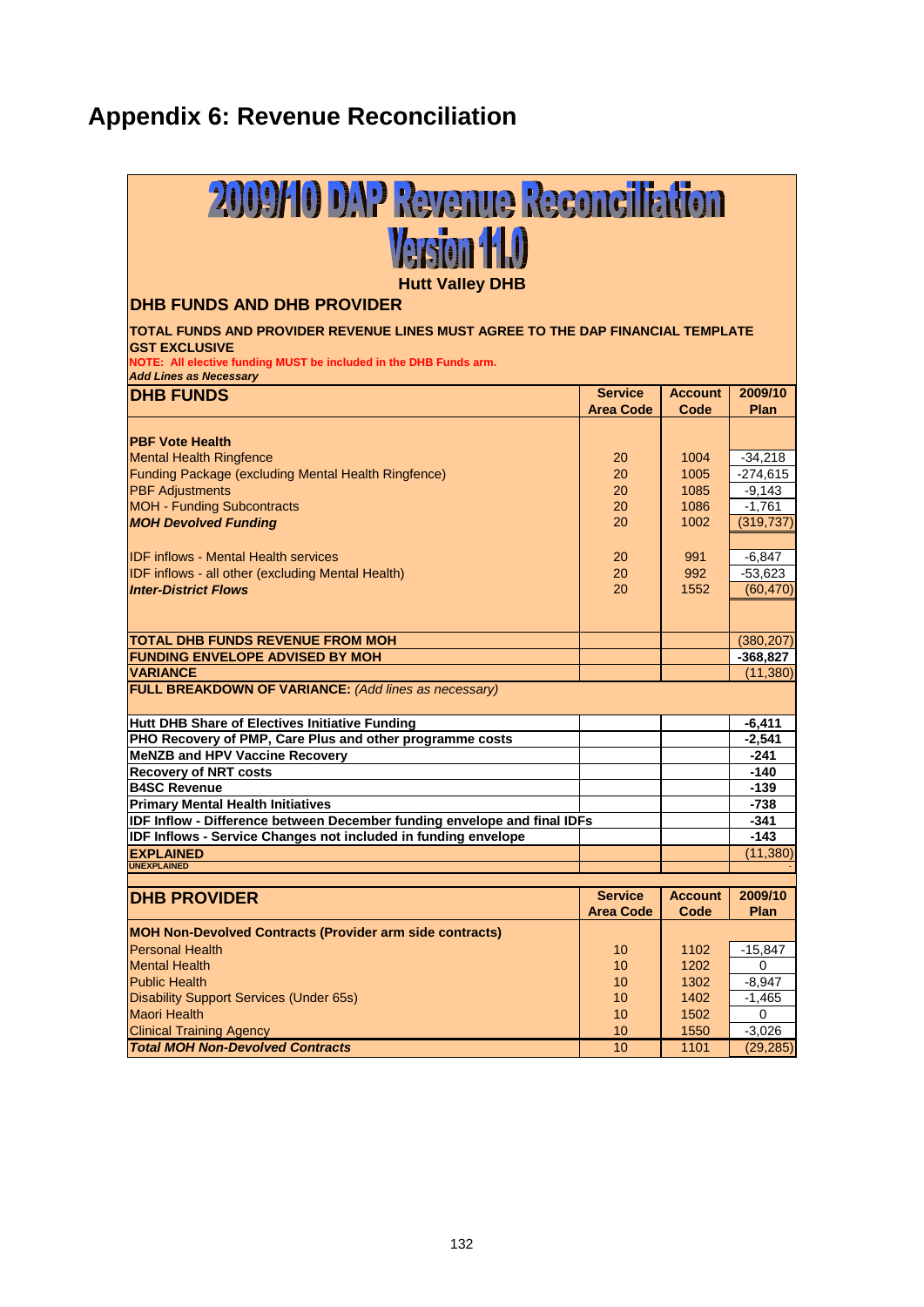## **Appendix 7: Statement of Accounting Policies**

## **Reporting Entity**

Hutt Valley District Health Board (HVDHB) is a Health Board established by the New Zealand Public Health and Disability Act 2000. HVDHB is a crown entity in terms of the Crown Entities Act 2004, owned by the Crown and domiciled in New Zealand. HVDHB is a reporting entity for the purposes of the New Zealand Public Health and Disability Act 2000, the Financial Reporting Act 1993, the Public Finance Act 1989 and the Crown Entities Act 2004

HVDHB is a public benefit entity, as defined under NZIAS 1. HVDHB's activities involve delivering health and disability services and mental health services in a variety of ways to the community.

## **Basis of Preparation**

The financial statements have been prepared in accordance with Generally Accepted Accounting Practice in New Zealand (NZ GAAP). They comply with New Zealand equivalents to International Financial Reporting Standards (NZ IFRS), and other applicable Financial Reporting Standards, as appropriate for public benefit entities.

The financial statements are presented in New Zealand Dollars (NZD), rounded to the nearest thousand. The financial statements are prepared on the historical cost basis modified by the revaluation of land and buildings.

The accounting policies set out below have been applied consistently to all periods.

The preparation of financial statements in conformity with NZ IFRS requires management to make judgements, estimates and assumptions that affect the application of policies and reported amounts of assets and liabilities, income and expenses. The estimates and associated assumptions are based on historical experience and various other factors that are believed to be reasonable under the circumstances, the results of which form the basis of making the judgements about carrying values of assets and liabilities that are not readily apparent from other sources. Actual results may differ from these estimates.

The estimates and underlying assumptions are reviewed on an ongoing basis. Revisions to accounting estimates are recognised in the period in which the estimate is revised if the revision affects only that period, or in the period of the revision and future periods if the revision affects both current and future periods.

#### **Particular Accounting Policies**

The following particular accounting policies, which materially affect the measurement of results and financial position, are applied:

#### **Budgets**

The budget figures are those approved by the Health Board in its District Annual Plan and included in the Statement of Intent as tabled in Parliament. The budget figures have been prepared in accordance with NZ GAAP. They comply with NZ IFRS and other applicable Financial Reporting Standards as appropriate for public benefit entities. Those standards are consistent with the accounting policies adopted by Hutt Valley District Health Board for the preparation of these financial statements.

#### **Revenue**

#### *Crown Funding*

The majority of revenue is provided through an appropriation in association with a Crown Funding Agreement. Revenue is recognised monthly in accordance with the Crown Funding Agreement payment schedule, which allocates the appropriation equally throughout the year.

#### *Goods Sold and Services Rendered*

Revenue from goods sold is recognised when HVDHB has transferred to the buyer the significant risks and rewards of ownership of the goods and does not retain either continuing managerial involvement to the degree usually associated with ownership nor effective control over the goods sold.

Revenue from services is recognised, to the proportion that a transaction is complete, when it is probable that the payment associated with the transaction will flow to HVDHB and that payment can be measured or estimated reliably, and to the extent that any obligations and all conditions have been satisfied by HVDHB.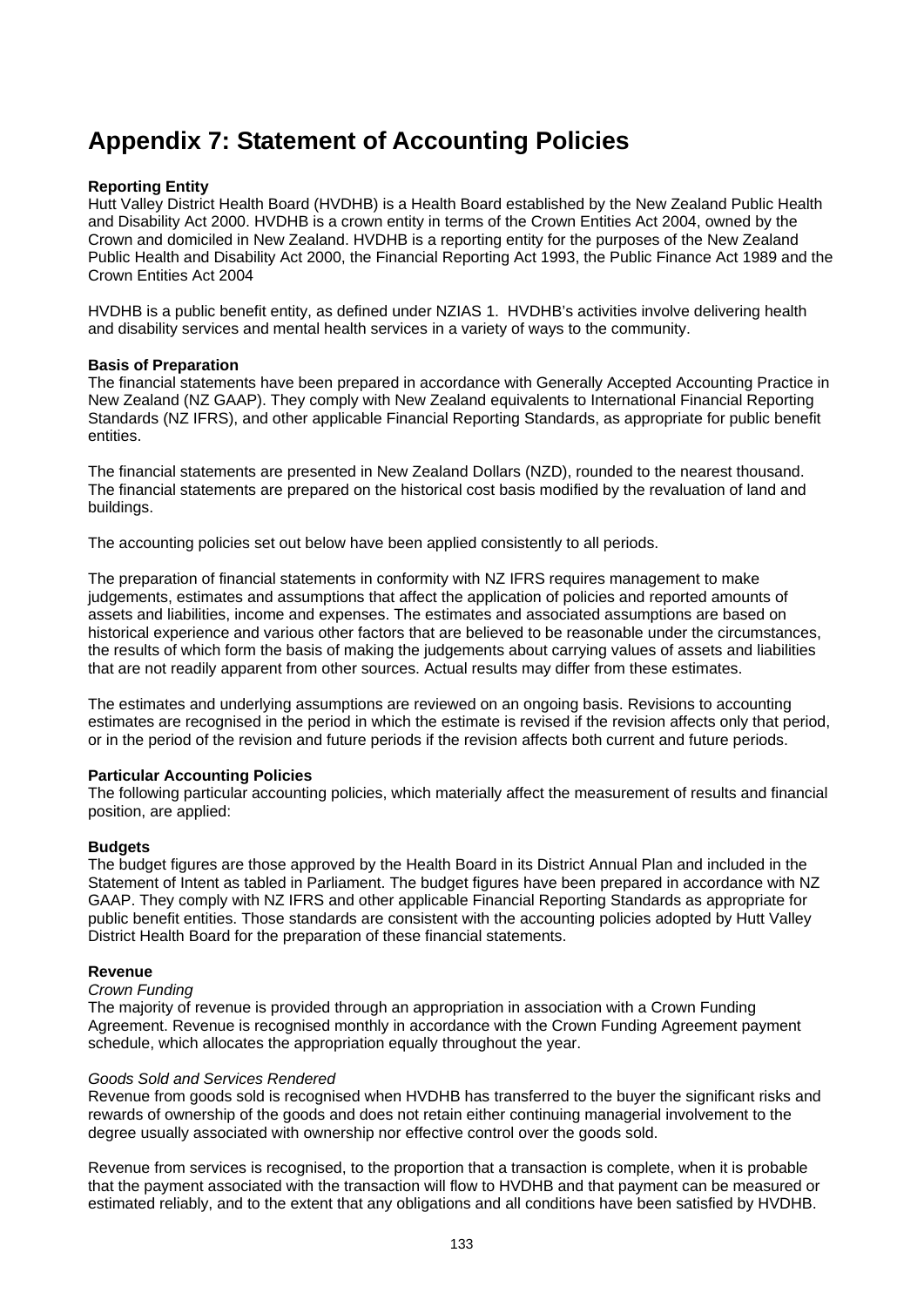## **Borrowing Costs**

Borrowing costs are recognised as an expense in the period in which they are incurred.

## **Leases**

## *Finance Leases*

Leases of fixed assets, where substantially all the risks and benefits incidental to the ownership of the asset are transferred to HVDHB, are classified as finance leases. The assets acquired by way of finance leases are stated at an amount equal to the lower of the present value of the minimum lease payments (at the inception of the lease), less accumulated depreciation and impairment losses; and their fair value. The leased item is recognised as an asset at the beginning of the lease term and depreciated on the same basis as equivalent fixed assets. A corresponding liability is also established and each minimum lease payment is apportioned between the finance charge and the reduction of the outstanding liability. The finance charge is allocated to each period during the lease term on an effective interest basis.

#### *Operating Leases*

Operating lease payments, where lessors effectively retain substantially all the risks and benefits of ownership of the leased items, are recognised in the statement of financial performance on a straight-line basis over the term of the lease.

## **Cash Equivalents**

Cash and cash equivalents include cash in hand and deposits with original maturities of less than three months held with banks.

## **Goods and Services Tax**

All items in the financial statements are exclusive of goods and services tax (GST) with the exception of receivables and payables, which are stated with GST included. Where GST is irrecoverable as an input tax, it is recognised as part of the related asset or expense.

## **Employee Entitlements**

#### *Short-term entitlements:*

Employee entitlements that HVDHB expects to be settled within 12 months of balance date are measured at undiscounted nominal values based on accrued entitlements at current rates of pay.

These include salaries and wages accrued up to balance date, annual leave earned but not yet taken at balance date, retiring and long service leave entitlements expected to be settled within 12 months, and sick leave.

HVDHB recognises a liability for sick leave to the extent that compensated absences in the coming year are expected to be greater than the sick leave entitlements earned in the coming year. The amount is calculated based on the unused sick leave entitlement that can be carried forward at balance date, to the extent HVDHB anticipates it will be used by staff to cover those absences.

#### *Long-term employee entitlements:*

Entitlements that are payable beyond 12 months, such as long service and retirement leave, have been calculated on an actuarial basis.

The calculations are based on likely future entitlements accruing to staff, based on years of service, years to entitlement etc, the likelihood that staff will reach the point of retirement and contractual entitlements information, and the present value of the estimated future cash flows.

The discount rate is based on the weighted average of interest rates for government stock with terms to maturity similar to those of the relevant liabilities. The inflation factor is based on the expected long-term increase in remuneration for employees.

#### *Defined Contribution Schemes*

Obligations for contributions to defined contribution plans are recognised as an expense in the statement of financial performance as incurred.

#### *Defined Benefit Contribution Scheme*

HVDHB is a participating employer in the NPF Superannuation Scheme ("the Scheme") that is a multiemployer defined benefit scheme. If the other participating employers ceased to participate in the Scheme, the employer could be responsible for the entire deficit of the Scheme. Similarly, if a number of employers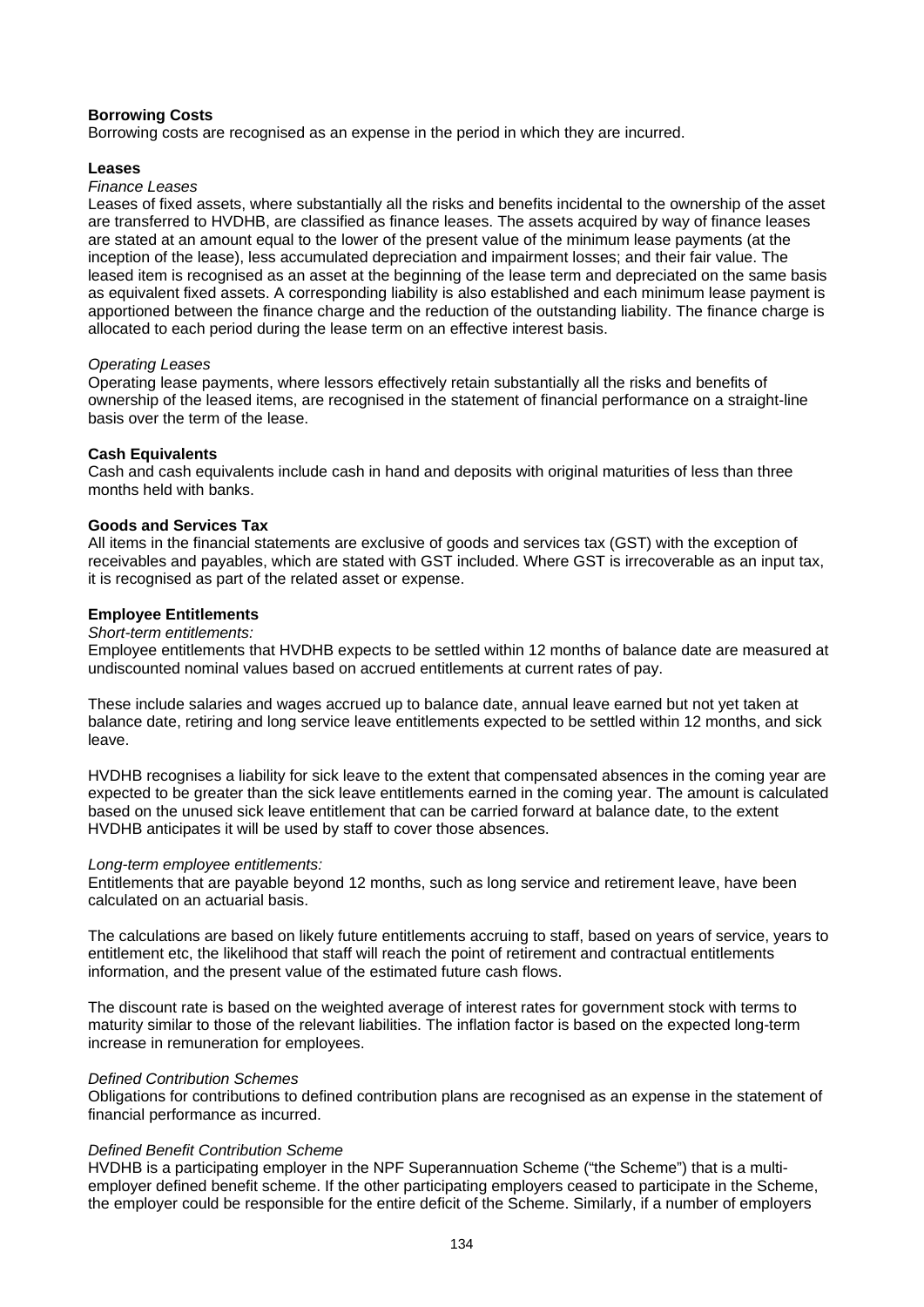ceased to participate in the Scheme, the employer could be responsible for an increased share of the deficit.

Insufficient information is available to use defined benefit accounting, as it is not possible to determine, from the terms of the Scheme, the extent to which the deficit will affect future contributions by employers, as there is no prescribed basis for allocation.

This means HVDHB has used defined contribution style reporting.

#### **Debtors and Other Receivables**

Debtors and other receivables are initially measured at fair value and subsequently measured at amortised cost using the effective interest method, less any provision for impairment.

Impairment of a receivable is established when there is objective evidence that HVDHB will not be able to collect amounts due according to the original terms of the receivable. Significant financial difficulties of the debtor, probability that the debtor will enter into bankruptcy, and default in payments are considered indicators that the debtor is impaired. The amount of the impairment is the difference between the asset's carrying amount and the present value of estimated future cash flows, discounted using the original effective interest rate. The carrying amount of the asset is reduced through the use of an allowance account, and the amount of the loss is recognised in the statement of financial performance. When the receivable is uncollectible, it is written off against the allowance account for receivables. Overdue receivables that have been renegotiated are reclassified as current (i.e. not past due).

#### **Inventories**

Inventories are stated at the lower of cost, determined on a weighted average basis, and current replacement cost. This valuation includes allowances for slow-moving inventories.

Obsolete inventories are written off.

## **Property, Plant and Equipment**

Property, plant and equipment asset classes consist of land, buildings, site improvements, plant and equipment, fit-outs and motor vehicles.

Property, plant and equipment are shown at cost or valuation, less any accumulated depreciation and impairment losses.

#### *Revaluations:*

Land and buildings are revalued with sufficient regularity to ensure that the carrying value amount does not differ materially from fair value and at least every five years. Fair value is determined from market-based evidence by an independent valuer. All other asset classes are carried at depreciated historical cost.

The carrying values of revalued assets are reviewed at each balance date to ensure that those values are not materially different from fair value. Additions between revaluations are recorded at cost.

#### *Accounting for revaluations:*

HVDHB accounts for revaluations of property, plant and equipment on a class of asset basis.

The results of revaluing are credited or debited to an asset revaluation reserve for that class of asset. Where this results in a debit balance in the asset revaluation reserve, this balance is expensed in the statement of financial performance. Any subsequent increase on revaluation that off-sets a previous decrease in value recognised in the statement of financial performance will be recognised first in the statement of financial performance up to the amount previously expensed, and then credited to the revaluation reserve for that class of asset.

## **Additions**

The cost of an item of property, plant and equipment is recognised as an asset if and only if it is probable that future economic benefits or service potential associated with the item will flow to HVDHB and the cost can be measured reliably.

#### **Disposal of Property, Plant and Equipment**

Where an item of property, plant and equipment is disposed of, the gain or loss recognised in the statement of financial performance is calculated as the difference between the net sale price and the carrying amount of the asset. When revalued assets are sold the amounts included in revaluation reserves in respect of those assets are transferred to general funds.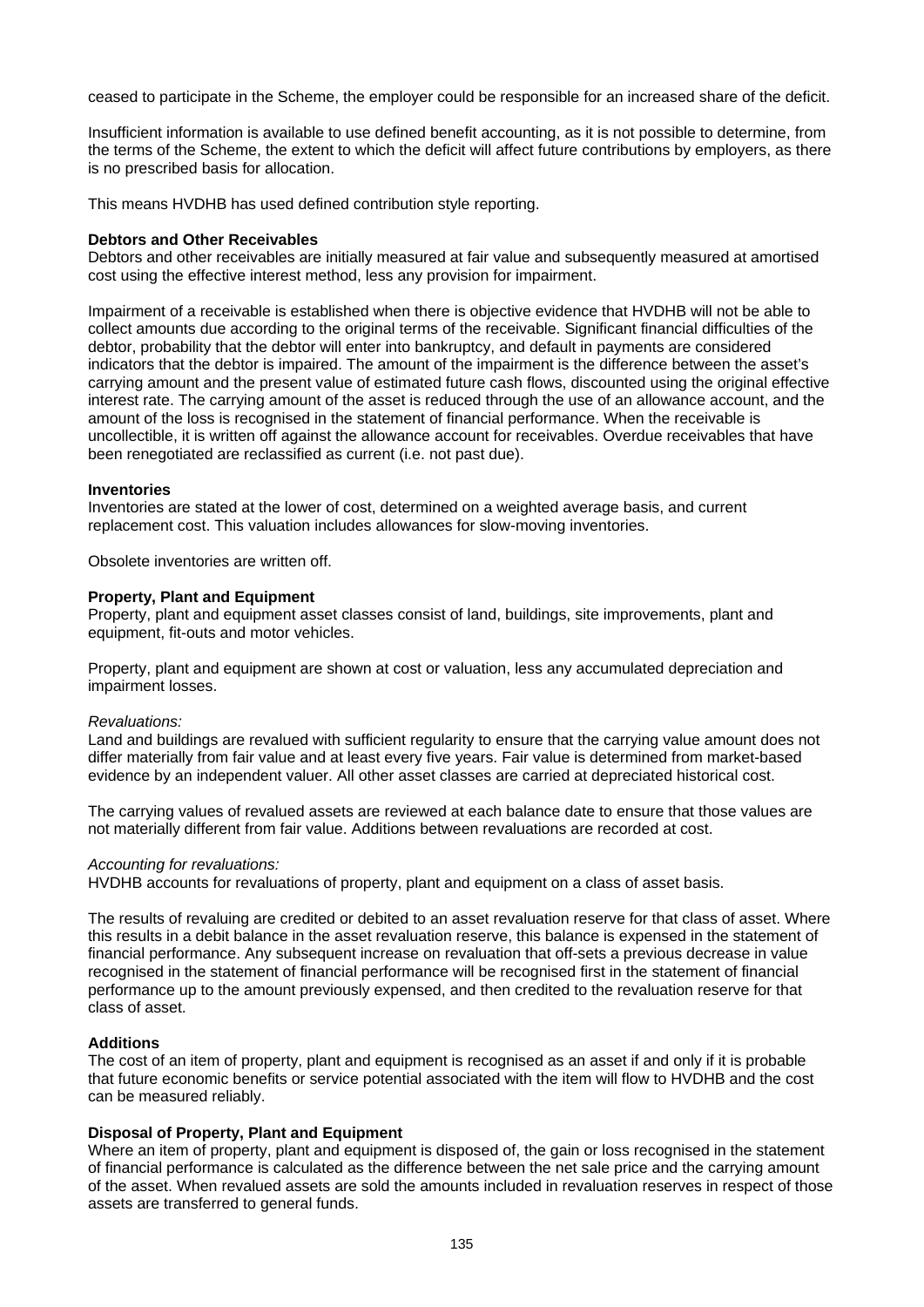## *Subsequent Costs*

Costs incurred subsequent to initial acquisition are capitalised only when it is probable that future economic benefits or service potential associated with the item will flow to HVDHB and the cost of the item can be measured reliably.

The costs of day-to-day servicing of property, plant and equipment are recognised in the statement of financial performance as they are incurred.

#### *Depreciation of Property, Plant and Equipment*

Depreciation is provided on a straight-line basis on all tangible property, plant and equipment, other than freehold land, at rates which will write off the cost of the assets, less their estimated residual value, over their useful lives.

The useful lives and associated depreciation rates of major classes of assets have been estimated as follows:

| <b>Asset Class</b>               | Useful Life        | <b>Associated Depreciation</b><br>Rates |
|----------------------------------|--------------------|-----------------------------------------|
| Building structure               | $4 - 80$ years     | $1.25\% - 25\%$                         |
| Building fit-out and<br>Services | $2 - 36$ years     | $2.8\% - 50\%$                          |
| Plant and equipment              | $2 - 19$ years     | $5\% - 50\%$                            |
| Motor vehicles                   | $5.5 - 12.5$ years | $8\% - 18\%$                            |
| Computer equipment               | $3 - 5.5$ years    | 18% - 30%                               |
| Leased assets                    | $3 - 8$ years      | $12.5\% - 33\%$                         |

Capital work in progress is not depreciated. The total cost of a project is transferred to a fixed asset category on its completion and then is depreciated.

#### **Intangible Assets**

#### *Software acquisition and development*

Acquired computer software licenses are capitalised on the basis of the costs incurred to acquire and bring into use the specific software.

Costs associated with maintaining computer software are recognised as an expense when incurred. Costs that are directly associated with the development of software for internal use by HVDHB are recognised as an intangible asset. Direct costs include the software development employee costs and an appropriate portion of relevant overheads.

#### *Amortisation*

The carrying value of an intangible asset with a finite life is amortised on a straight-line basis over its useful life. Amortisation begins when the asset is available for use and ceases at the date that the asset is derecognised. The amortisation charge for each period is recognised in the statement of financial performance. The useful lives and associated amortisation rates of major classes of intangible assets have been estimated as follows:

Computer software – useful life 5 years, amortisation rate 20%

#### **Taxation**

HVDHB is a public authority under the New Zealand Public Health and Disability Act 2000 and is exempt from income tax under Section CB3 of the Income Tax Act 2004.

#### **Trust and Bequest Funds**

Donations and bequests received are treated as revenue on receipt in the statement of financial performance, except where the restrictive conditions are such that the Board has a liability to the donor.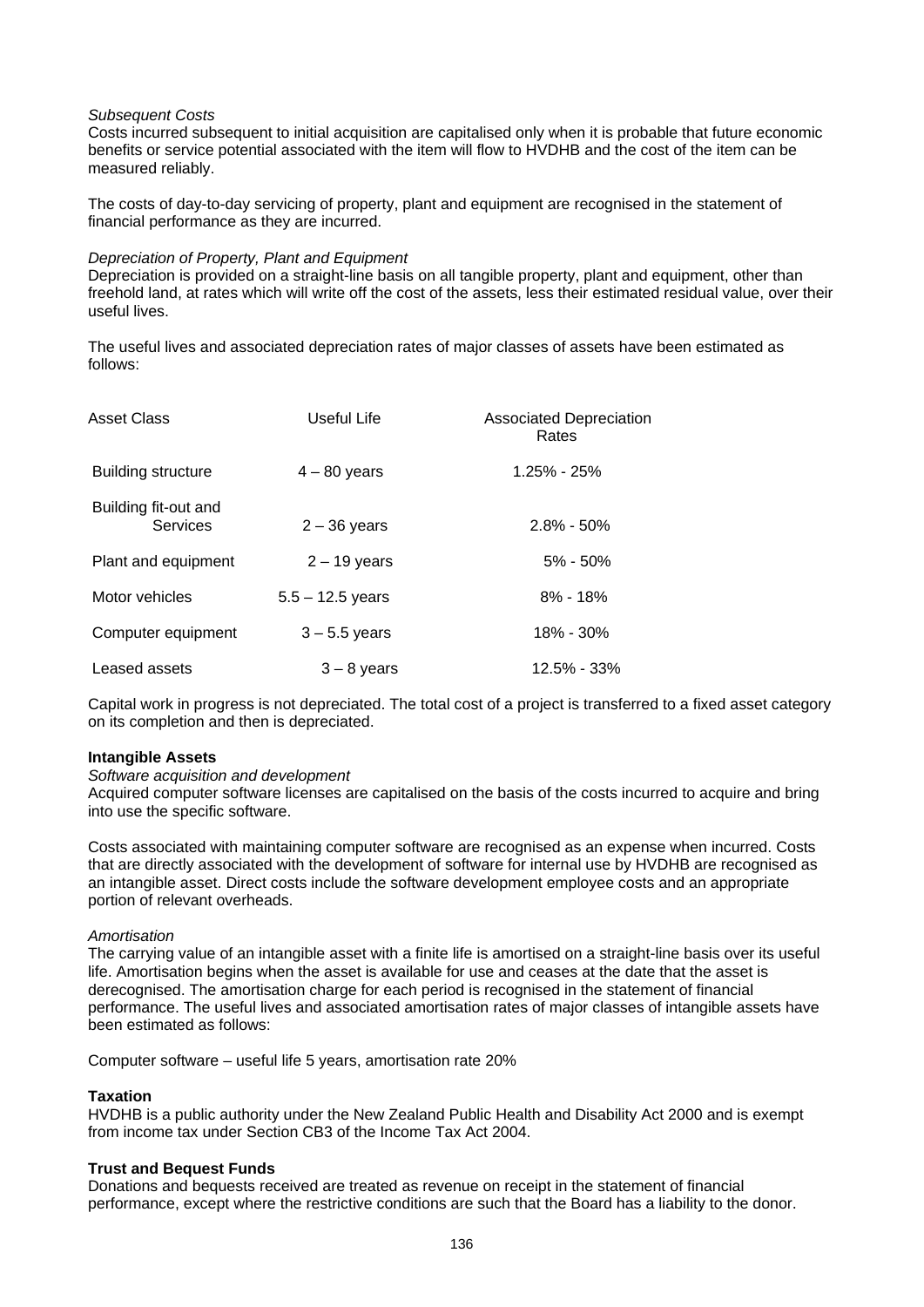## **Cost of Services Statements (Statement of Objectives and Service Performance)**

The cost of services statements, as reported in the Statement of Objectives and Service Performance report the net cost of services provided by each significant activity. The net cost is the significant activity's cost of providing the service, less revenue collected by the activity.

## **Cost Allocations**

The net cost of service for each significant activity has been arrived at using the cost allocation system outlined below.

#### *Cost allocation policy*

Direct costs are charged directly to output classes. Indirect costs are charged to output classes based on cost drivers and related activity/usage information.

#### *Criteria for direct and indirect costs*

Direct costs are those costs directly attributable to an output class. Indirect costs are those costs that cannot be identified in an economically feasible manner with a specific output class.

#### *Cost drivers for allocation of indirect costs*

The cost of internal services not directly charged to outputs is allocated as overheads using appropriate cost drivers such as full time equivalent staff numbers, staff head count numbers and floor space used.

#### **Statement of Cash Flows**

*Cash* means cash balances on hand, held in bank accounts, demand deposits and other highly liquid investments in which the Board invests as part of its day-to-day cash management, net of bank loan facilities.

*Operating activities* include all transactions and other events that are not investing or financing activities.

*Investing activities* are those activities relating to the acquisition and disposal of non-current assets.

*Financing activities* comprise the change in equity and debt capital structure of the Board.

#### **Impairment**

The carrying amounts of assets other than inventories, and inventories held for distribution are reviewed at each balance date to determine whether there is any indication of impairment. If any such indication exists, the assets' recoverable amounts are estimated.

If the estimated recoverable amount of an asset is less than its carrying amount, the asset is written down to its estimated recoverable amount and an impairment loss is recognised in the statement of financial performance.

An impairment loss on property, plant and equipment revalued on a class of asset basis is recognised directly against any revaluation reserve in respect of the same class of asset to the extent that the impairment loss does not exceed the amount in the revaluation reserve for the same class of asset.

#### **Financial Instruments**

HVDHB is risk averse and seeks to minimise exposure arising from its treasury activity. The Board is not authorised by its treasury policy to enter into any transaction that is speculative in nature.

Financial instruments reflected in the statement of financial position include cash and bank balances, receivables, trade creditors and borrowings. These instruments are, generally, carried at their estimated fair value. For example, receivables are carried net of the estimated doubtful receivables. The particular recognition methods adopted are disclosed in the individual policy statements associated with each item.

#### **Provisions**

A provision is recognised when HVDHB has a present legal or constructive obligation as a result of a past event, and it is probable that an outflow of economic benefits will be required to settle the obligation.

#### **ACC Partnership Programme**

HVDHB belongs to the ACC Partnership Programme whereby HVDHB accepts the management and financial responsibility of work related illnesses and accidents of employees that are generally the result of an isolated event to an individual employee. Under the ACC Partnership Programme HVDHB is effectively